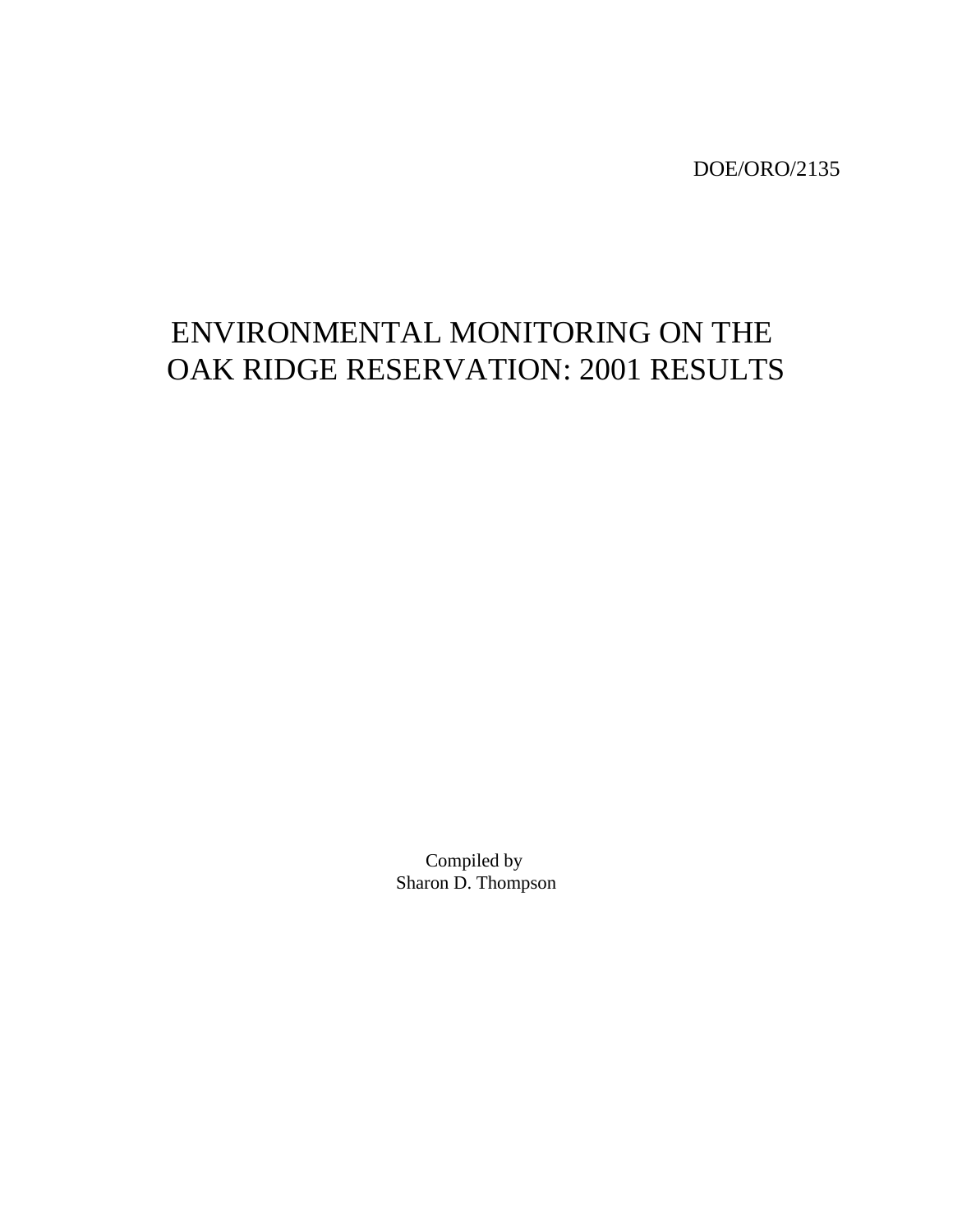### **List of Tables**

## **East Tennessee Technology Park**

#### **Table Page**

| 1.1  | 2001 NPDES Permit Number TN 0002950 ETTP Storm Drain Discharge Points  1.1                   |  |
|------|----------------------------------------------------------------------------------------------|--|
| 1.2  | 2001 NPDES Permit Number TN 0002950 Discharge Point 005, Sewage Treatment Plant  1.11        |  |
| 1.3  | 2001 NPDES Permit Number TN 0002950 Discharge Point 014, Central Neutralization              |  |
|      |                                                                                              |  |
| 1.4  | Radionuclide concentrations at ETTP discharges and surface water monitoring locations,       |  |
|      |                                                                                              |  |
| 1.5  | Radionuclide concentrations at ETTP discharges and surface water monitoring locations,       |  |
|      |                                                                                              |  |
| 1.6  | Radionuclide concentrations at ETTP discharges and surface water monitoring locations,       |  |
|      |                                                                                              |  |
| 1.7  | Radionuclide concentrations at ETTP discharges and surface water monitoring locations,       |  |
|      |                                                                                              |  |
| 1.8  | Radionuclide concentrations at ETTP discharges and surface water monitoring locations,       |  |
|      | K-1407-J (treated effluents from Central Neutralization Facility and TSCA Incinerator)  1.18 |  |
| 1.9  | Radionuclide concentrations at ETTP discharges and surface water monitoring locations,       |  |
|      |                                                                                              |  |
| 1.10 | Radionuclide concentrations at ETTP discharges and surface water monitoring locations,       |  |
|      |                                                                                              |  |
| 1.11 | Radionuclide concentrations at ETTP discharges and surface water monitoring locations,       |  |
|      |                                                                                              |  |
| 1.12 |                                                                                              |  |
| 1.13 |                                                                                              |  |
| 1.14 |                                                                                              |  |
| 1.15 |                                                                                              |  |
| 1.16 |                                                                                              |  |
| 1.17 |                                                                                              |  |
| 1.18 |                                                                                              |  |
| 1.19 |                                                                                              |  |
| 1.20 |                                                                                              |  |
| 1.21 |                                                                                              |  |
| 1.22 |                                                                                              |  |
| 1.23 |                                                                                              |  |
| 1.24 |                                                                                              |  |
| 1.25 |                                                                                              |  |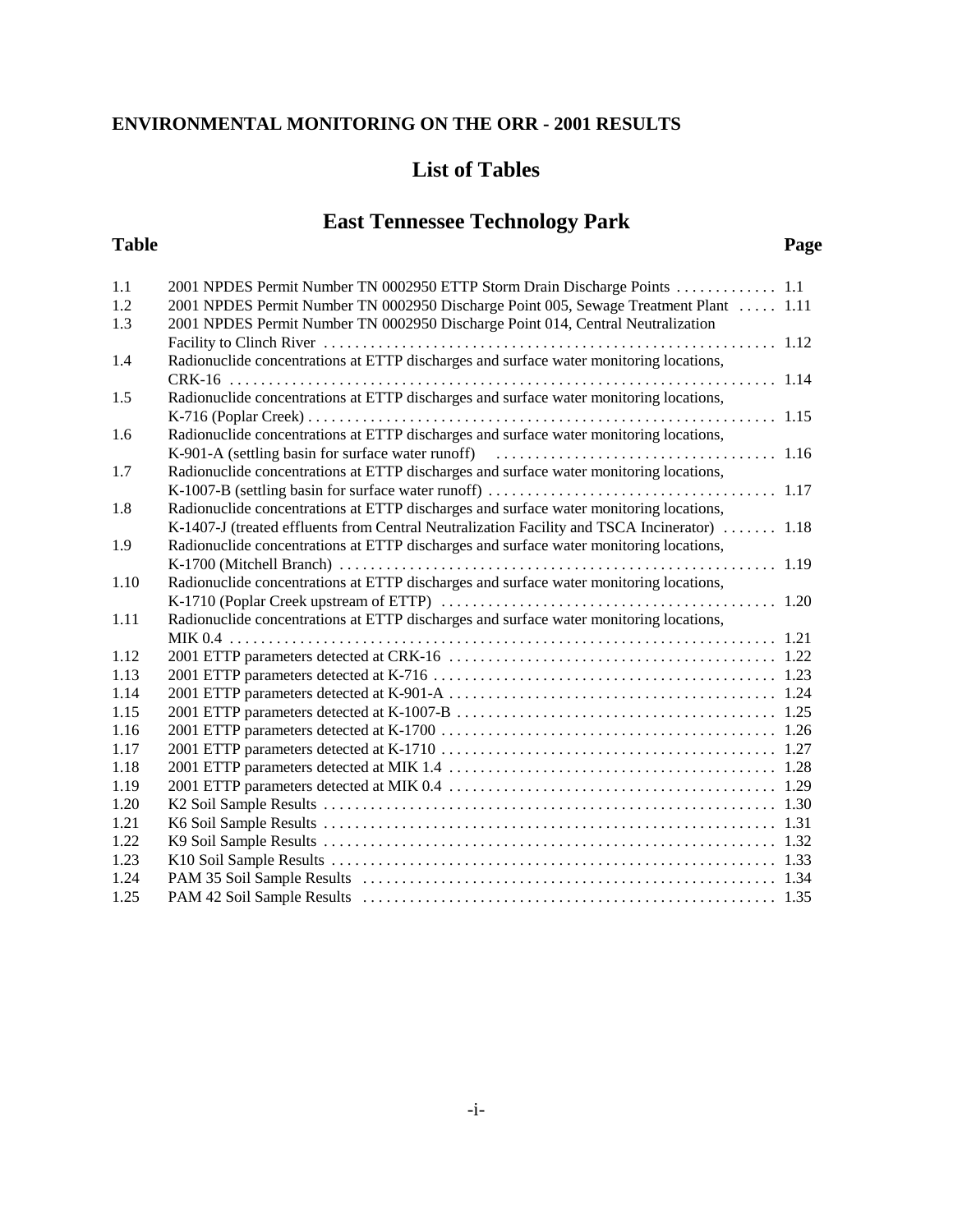### **List of Tables (continued)**

## **Oak Ridge National Laboratory**

| 2.1 |                                                                                              |  |
|-----|----------------------------------------------------------------------------------------------|--|
| 2.2 | Constituents in Waste Area Grouping (WAG) 1 groundwater at ORNL, June and August, 2001 . 2.2 |  |
| 2.3 | Constituents in Waste Area Grouping (WAG) 2 groundwater at ORNL, April 30-May 31, 2001 . 2.3 |  |
| 2.4 | Constituents in Waste Area Groupings (WAGs) 8&9 groundwater at ORNL, June 14-21, 2001 . 2.4  |  |
| 2.5 | Constituents in Waste Area Grouping (WAG) 17 groundwater at ORNL, July 2-3, 2001  2.5        |  |

### **ORR Surveillance**

| ORNL Plant Perimeter Monitoring summary statistics from 2001 sampling events 3.1 |
|----------------------------------------------------------------------------------|

## **Y-12 National Security Complex**

| 4.1  |                                                                                     |  |
|------|-------------------------------------------------------------------------------------|--|
| 4.2  |                                                                                     |  |
| 4.3  |                                                                                     |  |
| 4.4  |                                                                                     |  |
| 4.5  |                                                                                     |  |
| 4.6  |                                                                                     |  |
| 4.7  |                                                                                     |  |
| 4.8  |                                                                                     |  |
| 4.9  |                                                                                     |  |
| 4.10 |                                                                                     |  |
| 4.11 |                                                                                     |  |
| 4.12 | Y-12 Complex Discharge Point 501, Central Pollution Control Facility  4.12          |  |
| 4.13 |                                                                                     |  |
| 4.14 | Y-12 Complex Discharge Point 512, Outfall 512, Groundwater Treatment Facility  4.14 |  |
| 4.15 | Y-12 Complex Discharge Point 512, Outfall 512, Groundwater Treatment Facility  4.15 |  |
| 4.16 |                                                                                     |  |
| 4.17 |                                                                                     |  |
| 4.18 |                                                                                     |  |
| 4.19 |                                                                                     |  |
| 4.20 | Y-12 Complex Discharge Point 551, Central Mercury Treatment Unit  4.20              |  |
| 4.21 |                                                                                     |  |
| 4.22 |                                                                                     |  |
| 4.23 |                                                                                     |  |
| 4.24 |                                                                                     |  |
| 4.25 |                                                                                     |  |
| 4.26 |                                                                                     |  |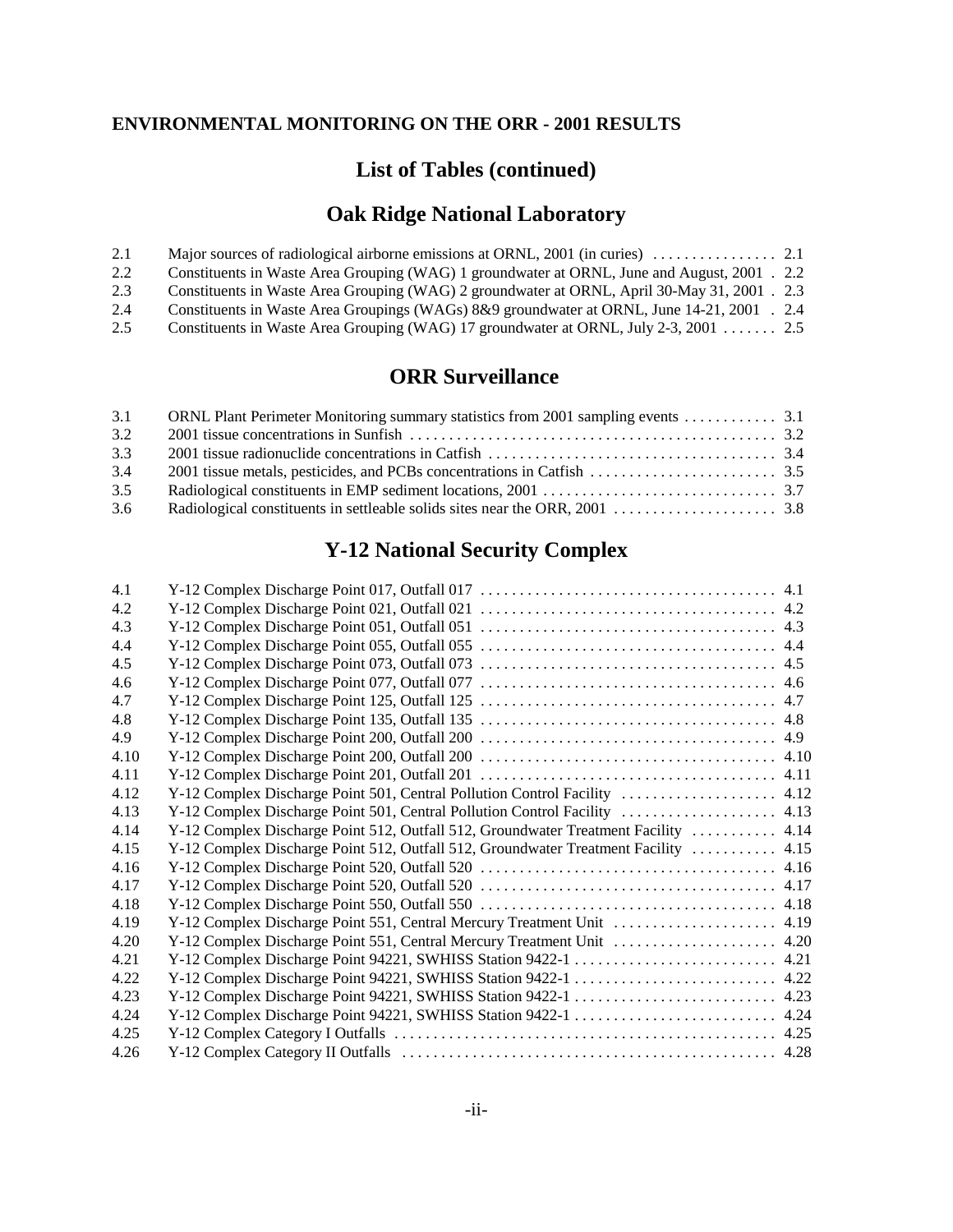### **List of Tables (continued)**

| 4.27  |                                                                          |  |
|-------|--------------------------------------------------------------------------|--|
| 4.28  |                                                                          |  |
| 4.29  |                                                                          |  |
| 4.30  |                                                                          |  |
| 4.31  |                                                                          |  |
| 4.32  |                                                                          |  |
| 4.33. |                                                                          |  |
| 4.34. |                                                                          |  |
| 4.35. | Y-12 Complex Discharge Point Station 304, Bear Creek at Highway 95  4.41 |  |
| 4.36. | Y-12 Complex Discharge Point Station 304, Bear Creek at Highway 95  4.42 |  |
| 4.37  |                                                                          |  |

### **Constituents Detected in Groundwater at the Y-12 Complex Site for 2001**

#### **Regime = Bear Creek**

| 4.38 |  |
|------|--|
| 4.39 |  |
| 4.40 |  |
| 4.41 |  |
| 4.42 |  |
| 4.43 |  |
| 4.44 |  |
| 4.45 |  |
| 4.46 |  |
| 4.47 |  |

#### **Regime = Chestnut Ridge**

#### **Regime = East Fork**

| 4.52 |  |
|------|--|
| 4.53 |  |
| 4.54 |  |
| 4.55 |  |
| 4.56 |  |
| 4.57 |  |
| 4.58 |  |
| 4.59 |  |
| 4.60 |  |
| 4.61 |  |
| 4.62 |  |
| 4.63 |  |
| 4.64 |  |
| 4.65 |  |
|      |  |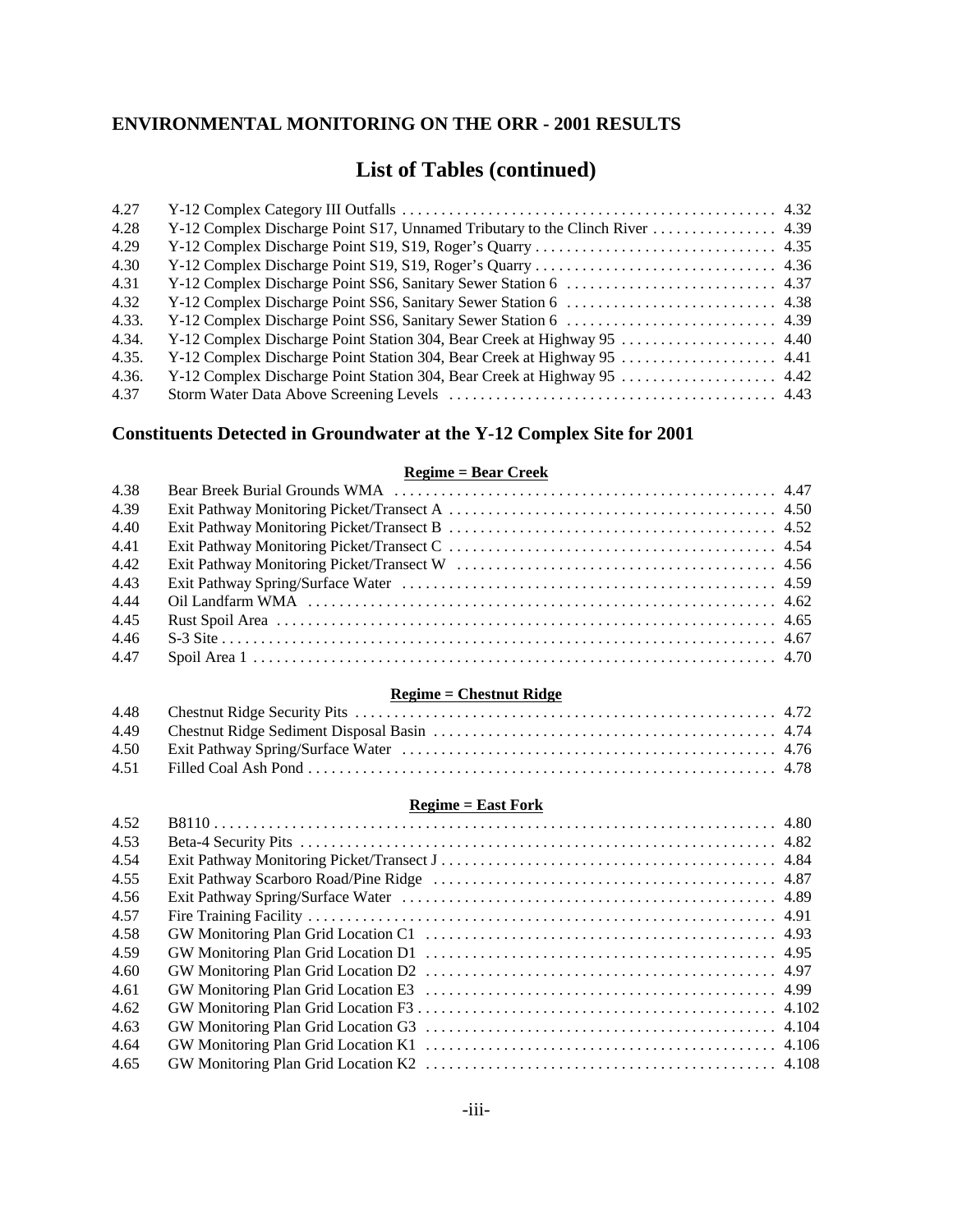## **List of Tables (continued)**

| 4.66 |                       |  |
|------|-----------------------|--|
| 4.67 |                       |  |
| 4.68 |                       |  |
| 4.69 |                       |  |
| 4.70 |                       |  |
|      |                       |  |
|      | $Regime = Pine Ridge$ |  |
| 4.72 |                       |  |
| 4.73 |                       |  |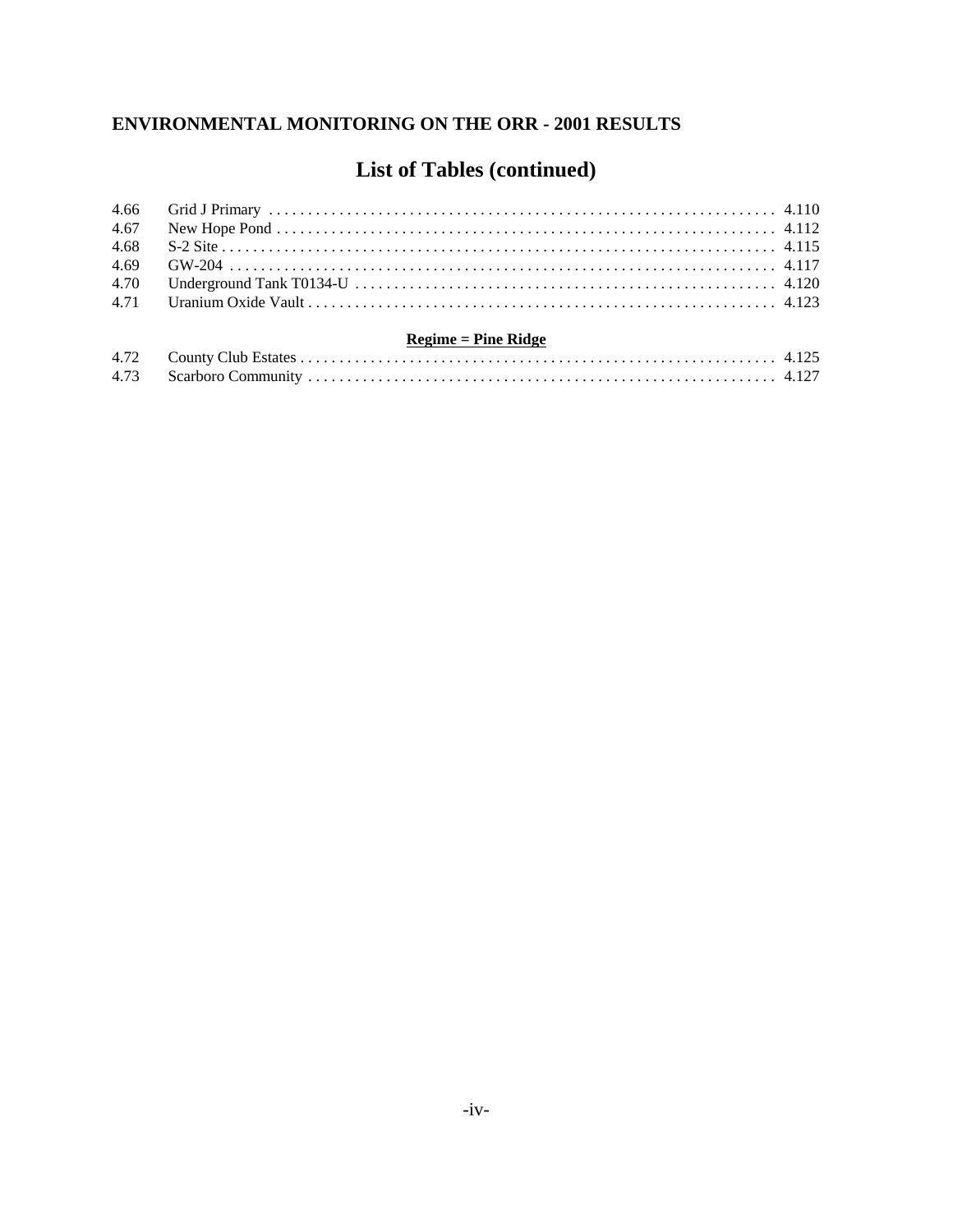#### **Table 1.1. 2001 NPDES Permit Number TN 0002950**

#### **ETTP Storm Drain Discharge Points**

| exceeding<br>Parameter<br>Number of<br>Reference<br><b>Value</b> <sup>b</sup><br>Max<br>Min<br>reference<br>samples<br>Avg<br><b>Discharge Point SD 05A</b><br>Flow, GPD<br>12<br>17300<br>400<br>5395<br>Total Suspended Solids, mg/L<br>12<br>5.2<br>< 1.0<br>< 1.4<br>12<br>7.9<br>6.8<br>7.3<br>$\boldsymbol{0}$<br>pH, Standard Units<br>$4.0 - 9.0$<br><b>Discharge Point SD 100</b><br>3764400<br>Flow, GPD<br>52<br>462600<br>938800<br>Total Suspended Solids, mg/L<br>52<br>18.2<br>< 1.0<br>< 2.7<br>7.8<br>$\boldsymbol{0}$<br>52<br>6.9<br>7.4<br>pH, Standard Units<br>$6.0 - 9.0$<br><b>Discharge Point SD 120</b><br>Flow, GPD<br>524300<br>$\overline{0}$<br>273250<br>4<br>Total Suspended Solids, mg/L<br>5.4<br>< 1.0<br>< 2.7<br>$\overline{4}$<br>7.3<br>7.1<br>7.2<br>$\boldsymbol{0}$<br>pH, Standard Units<br>$\overline{4}$<br>$4.0 - 9.0$<br><b>Discharge Point SD 124</b><br>464400<br>$\boldsymbol{0}$<br>104075<br>Flow, GPD<br>52<br>Total Suspended Solids, mg/L<br>35<br>45.8<br>< 1.0<br><4.5<br>8.2<br>6.9<br>7.7<br>$\overline{0}$<br>35<br>$6.0 - 9.0$<br>pH, Standard Units<br><b>Discharge Point SD 130</b><br>5474700<br>Flow, GPD<br>52<br>120400<br>902425<br>Total Suspended Solids, mg/L<br>52<br>3.4<br>20.1<br>151.4<br>6.9<br>$\overline{0}$<br>52<br>8.0<br>7.2<br>$6.0 - 9.0$<br>pH, Standard Units |  | <b>Concentration</b> <sup>a</sup> | No. of values |  |  |
|------------------------------------------------------------------------------------------------------------------------------------------------------------------------------------------------------------------------------------------------------------------------------------------------------------------------------------------------------------------------------------------------------------------------------------------------------------------------------------------------------------------------------------------------------------------------------------------------------------------------------------------------------------------------------------------------------------------------------------------------------------------------------------------------------------------------------------------------------------------------------------------------------------------------------------------------------------------------------------------------------------------------------------------------------------------------------------------------------------------------------------------------------------------------------------------------------------------------------------------------------------------------------------------------------------------------------------------------------|--|-----------------------------------|---------------|--|--|
|                                                                                                                                                                                                                                                                                                                                                                                                                                                                                                                                                                                                                                                                                                                                                                                                                                                                                                                                                                                                                                                                                                                                                                                                                                                                                                                                                      |  |                                   |               |  |  |
|                                                                                                                                                                                                                                                                                                                                                                                                                                                                                                                                                                                                                                                                                                                                                                                                                                                                                                                                                                                                                                                                                                                                                                                                                                                                                                                                                      |  |                                   |               |  |  |
|                                                                                                                                                                                                                                                                                                                                                                                                                                                                                                                                                                                                                                                                                                                                                                                                                                                                                                                                                                                                                                                                                                                                                                                                                                                                                                                                                      |  |                                   |               |  |  |
|                                                                                                                                                                                                                                                                                                                                                                                                                                                                                                                                                                                                                                                                                                                                                                                                                                                                                                                                                                                                                                                                                                                                                                                                                                                                                                                                                      |  |                                   |               |  |  |
|                                                                                                                                                                                                                                                                                                                                                                                                                                                                                                                                                                                                                                                                                                                                                                                                                                                                                                                                                                                                                                                                                                                                                                                                                                                                                                                                                      |  |                                   |               |  |  |
|                                                                                                                                                                                                                                                                                                                                                                                                                                                                                                                                                                                                                                                                                                                                                                                                                                                                                                                                                                                                                                                                                                                                                                                                                                                                                                                                                      |  |                                   |               |  |  |
|                                                                                                                                                                                                                                                                                                                                                                                                                                                                                                                                                                                                                                                                                                                                                                                                                                                                                                                                                                                                                                                                                                                                                                                                                                                                                                                                                      |  |                                   |               |  |  |
|                                                                                                                                                                                                                                                                                                                                                                                                                                                                                                                                                                                                                                                                                                                                                                                                                                                                                                                                                                                                                                                                                                                                                                                                                                                                                                                                                      |  |                                   |               |  |  |
|                                                                                                                                                                                                                                                                                                                                                                                                                                                                                                                                                                                                                                                                                                                                                                                                                                                                                                                                                                                                                                                                                                                                                                                                                                                                                                                                                      |  |                                   |               |  |  |
|                                                                                                                                                                                                                                                                                                                                                                                                                                                                                                                                                                                                                                                                                                                                                                                                                                                                                                                                                                                                                                                                                                                                                                                                                                                                                                                                                      |  |                                   |               |  |  |
|                                                                                                                                                                                                                                                                                                                                                                                                                                                                                                                                                                                                                                                                                                                                                                                                                                                                                                                                                                                                                                                                                                                                                                                                                                                                                                                                                      |  |                                   |               |  |  |
|                                                                                                                                                                                                                                                                                                                                                                                                                                                                                                                                                                                                                                                                                                                                                                                                                                                                                                                                                                                                                                                                                                                                                                                                                                                                                                                                                      |  |                                   |               |  |  |
|                                                                                                                                                                                                                                                                                                                                                                                                                                                                                                                                                                                                                                                                                                                                                                                                                                                                                                                                                                                                                                                                                                                                                                                                                                                                                                                                                      |  |                                   |               |  |  |
|                                                                                                                                                                                                                                                                                                                                                                                                                                                                                                                                                                                                                                                                                                                                                                                                                                                                                                                                                                                                                                                                                                                                                                                                                                                                                                                                                      |  |                                   |               |  |  |
|                                                                                                                                                                                                                                                                                                                                                                                                                                                                                                                                                                                                                                                                                                                                                                                                                                                                                                                                                                                                                                                                                                                                                                                                                                                                                                                                                      |  |                                   |               |  |  |
|                                                                                                                                                                                                                                                                                                                                                                                                                                                                                                                                                                                                                                                                                                                                                                                                                                                                                                                                                                                                                                                                                                                                                                                                                                                                                                                                                      |  |                                   |               |  |  |
|                                                                                                                                                                                                                                                                                                                                                                                                                                                                                                                                                                                                                                                                                                                                                                                                                                                                                                                                                                                                                                                                                                                                                                                                                                                                                                                                                      |  |                                   |               |  |  |
|                                                                                                                                                                                                                                                                                                                                                                                                                                                                                                                                                                                                                                                                                                                                                                                                                                                                                                                                                                                                                                                                                                                                                                                                                                                                                                                                                      |  |                                   |               |  |  |
|                                                                                                                                                                                                                                                                                                                                                                                                                                                                                                                                                                                                                                                                                                                                                                                                                                                                                                                                                                                                                                                                                                                                                                                                                                                                                                                                                      |  |                                   |               |  |  |
|                                                                                                                                                                                                                                                                                                                                                                                                                                                                                                                                                                                                                                                                                                                                                                                                                                                                                                                                                                                                                                                                                                                                                                                                                                                                                                                                                      |  |                                   |               |  |  |
|                                                                                                                                                                                                                                                                                                                                                                                                                                                                                                                                                                                                                                                                                                                                                                                                                                                                                                                                                                                                                                                                                                                                                                                                                                                                                                                                                      |  |                                   |               |  |  |
|                                                                                                                                                                                                                                                                                                                                                                                                                                                                                                                                                                                                                                                                                                                                                                                                                                                                                                                                                                                                                                                                                                                                                                                                                                                                                                                                                      |  |                                   |               |  |  |
|                                                                                                                                                                                                                                                                                                                                                                                                                                                                                                                                                                                                                                                                                                                                                                                                                                                                                                                                                                                                                                                                                                                                                                                                                                                                                                                                                      |  |                                   |               |  |  |
|                                                                                                                                                                                                                                                                                                                                                                                                                                                                                                                                                                                                                                                                                                                                                                                                                                                                                                                                                                                                                                                                                                                                                                                                                                                                                                                                                      |  | <b>Discharge Point SD 140</b>     |               |  |  |
| Flow, GPD<br>$\overline{4}$<br>78050<br>24430<br>50470                                                                                                                                                                                                                                                                                                                                                                                                                                                                                                                                                                                                                                                                                                                                                                                                                                                                                                                                                                                                                                                                                                                                                                                                                                                                                               |  |                                   |               |  |  |
| 2.4<br>Total Suspended Solids, mg/L<br>< 1.0<br>< 1.4<br>4                                                                                                                                                                                                                                                                                                                                                                                                                                                                                                                                                                                                                                                                                                                                                                                                                                                                                                                                                                                                                                                                                                                                                                                                                                                                                           |  |                                   |               |  |  |
| 8.1<br>7.3<br>7.5<br>$\boldsymbol{0}$<br>pH, Standard Units<br>$\overline{4}$<br>$4.0 - 9.0$                                                                                                                                                                                                                                                                                                                                                                                                                                                                                                                                                                                                                                                                                                                                                                                                                                                                                                                                                                                                                                                                                                                                                                                                                                                         |  |                                   |               |  |  |
| <b>Discharge Point SD 142</b>                                                                                                                                                                                                                                                                                                                                                                                                                                                                                                                                                                                                                                                                                                                                                                                                                                                                                                                                                                                                                                                                                                                                                                                                                                                                                                                        |  |                                   |               |  |  |
| 125400<br>$\Omega$<br>Flow, GPD<br>8<br>70930                                                                                                                                                                                                                                                                                                                                                                                                                                                                                                                                                                                                                                                                                                                                                                                                                                                                                                                                                                                                                                                                                                                                                                                                                                                                                                        |  |                                   |               |  |  |
| Total Suspended Solids, mg/L<br>8<br>< 1.0<br>< 2.3<br>< 6.4                                                                                                                                                                                                                                                                                                                                                                                                                                                                                                                                                                                                                                                                                                                                                                                                                                                                                                                                                                                                                                                                                                                                                                                                                                                                                         |  |                                   |               |  |  |
| 8.0<br>$\boldsymbol{0}$<br>pH, Standard Units<br>8<br>7.5<br>7.7<br>$4.0 - 9.0$                                                                                                                                                                                                                                                                                                                                                                                                                                                                                                                                                                                                                                                                                                                                                                                                                                                                                                                                                                                                                                                                                                                                                                                                                                                                      |  |                                   |               |  |  |
| <b>Discharge Point SD 144</b>                                                                                                                                                                                                                                                                                                                                                                                                                                                                                                                                                                                                                                                                                                                                                                                                                                                                                                                                                                                                                                                                                                                                                                                                                                                                                                                        |  |                                   |               |  |  |
| 104600<br>3<br>$\boldsymbol{0}$<br>Flow, GPD<br>49730                                                                                                                                                                                                                                                                                                                                                                                                                                                                                                                                                                                                                                                                                                                                                                                                                                                                                                                                                                                                                                                                                                                                                                                                                                                                                                |  |                                   |               |  |  |
| $\boldsymbol{0}$<br>8.0<br>3<br>7.1<br>7.5<br>$4.0 - 9.0$<br>pH, Standard Units                                                                                                                                                                                                                                                                                                                                                                                                                                                                                                                                                                                                                                                                                                                                                                                                                                                                                                                                                                                                                                                                                                                                                                                                                                                                      |  |                                   |               |  |  |
| <b>Discharge Point SD 146</b>                                                                                                                                                                                                                                                                                                                                                                                                                                                                                                                                                                                                                                                                                                                                                                                                                                                                                                                                                                                                                                                                                                                                                                                                                                                                                                                        |  |                                   |               |  |  |
| 5<br>17550<br>Flow, GPD<br>$\overline{0}$<br>8810                                                                                                                                                                                                                                                                                                                                                                                                                                                                                                                                                                                                                                                                                                                                                                                                                                                                                                                                                                                                                                                                                                                                                                                                                                                                                                    |  |                                   |               |  |  |
| 23.6<br>< 5.5<br>5<br>< 1.0<br>Total Suspended Solids, mg/L                                                                                                                                                                                                                                                                                                                                                                                                                                                                                                                                                                                                                                                                                                                                                                                                                                                                                                                                                                                                                                                                                                                                                                                                                                                                                          |  |                                   |               |  |  |
| $\boldsymbol{0}$<br>5<br>7.7<br>6.9<br>7.3<br>$4.0 - 9.0$<br>pH, Standard Units                                                                                                                                                                                                                                                                                                                                                                                                                                                                                                                                                                                                                                                                                                                                                                                                                                                                                                                                                                                                                                                                                                                                                                                                                                                                      |  |                                   |               |  |  |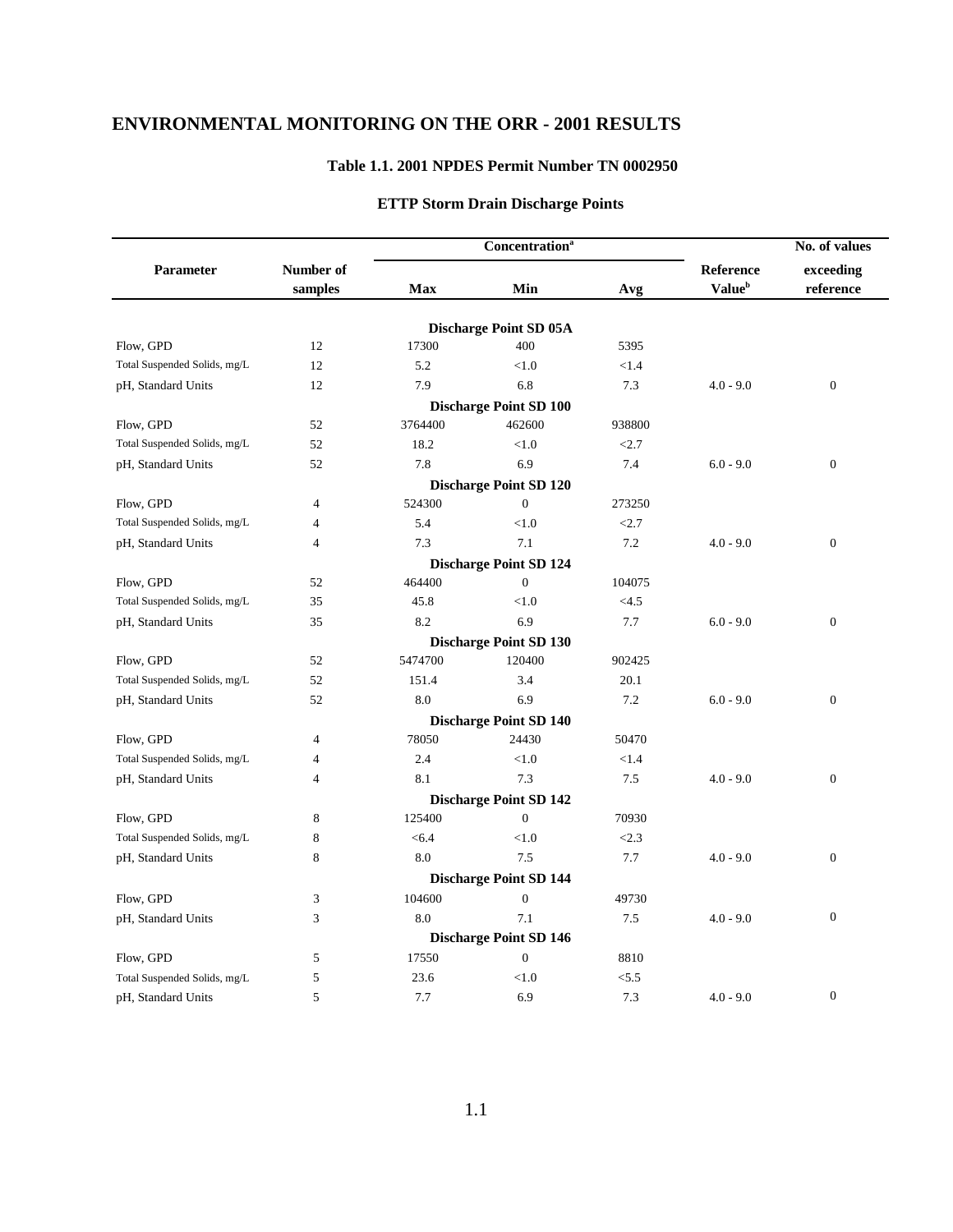| Parameter<br>Number of<br>Reference<br>exceeding<br><b>Value</b> <sup>b</sup><br>Max<br>Min<br>reference<br>samples<br>Avg<br><b>Discharge Point SD 148</b><br>$\overline{0}$<br>Flow, GPD<br>5<br>8820<br>4410<br>5<br>8.8<br>< 1.0<br>< 2.6<br>Total Suspended Solids, mg/L<br>$\boldsymbol{0}$<br>7.5<br>7.1<br>7.2<br>pH, Standard Units<br>5<br>$4.0 - 9.0$<br><b>Discharge Point SD 150</b><br>289100<br>$\boldsymbol{0}$<br>Flow, GPD<br>173150<br>$\overline{4}$<br>$\boldsymbol{0}$<br>7.8<br>7.0<br>7.3<br>$4.0 - 9.0$<br>pH, Standard Units<br>$\overline{4}$<br><b>Discharge Point SD 154</b><br>154800<br>Flow, GPD<br>5<br>$\mathbf{0}$<br>99040<br>5<br>7.7<br>7.0<br>$\boldsymbol{0}$<br>pH, Standard Units<br>7.4<br>$4.0 - 9.0$<br><b>Discharge Point SD 156</b><br>5876300<br>$\boldsymbol{0}$<br>Flow, GPD<br>5876300<br>$\mathbf{1}$<br>7.3<br>7.3<br>7.3<br>pH, Standard Units<br>$\mathbf{1}$<br>$4.0 - 9.0$<br><b>Discharge Point SD 158</b><br>$\boldsymbol{0}$<br>30730<br>Flow, GPD<br>3<br>54020<br>3<br>< 1.0<br>< 1.0<br>< 1.0<br>Total Suspended Solids, mg/L<br>7.5<br>7.0<br>7.3<br>$\boldsymbol{0}$<br>pH, Standard Units<br>3<br>$4.0 - 9.0$<br><b>Discharge Point SD 160</b><br>160800<br>$\overline{0}$<br>Flow, GPD<br>3<br>91985<br>< 1.0<br>${<}1.0$<br>3<br>< 1.0<br>Total Suspended Solids, mg/L<br>6.8<br>7.6<br>7.3<br>$\boldsymbol{0}$<br>3<br>$4.0 - 9.0$<br>pH, Standard Units<br><b>Discharge Point SD 162</b> |  | <b>Concentration</b> <sup>a</sup> |  |  | No. of values |
|----------------------------------------------------------------------------------------------------------------------------------------------------------------------------------------------------------------------------------------------------------------------------------------------------------------------------------------------------------------------------------------------------------------------------------------------------------------------------------------------------------------------------------------------------------------------------------------------------------------------------------------------------------------------------------------------------------------------------------------------------------------------------------------------------------------------------------------------------------------------------------------------------------------------------------------------------------------------------------------------------------------------------------------------------------------------------------------------------------------------------------------------------------------------------------------------------------------------------------------------------------------------------------------------------------------------------------------------------------------------------------------------------------------------------------------------------------------|--|-----------------------------------|--|--|---------------|
|                                                                                                                                                                                                                                                                                                                                                                                                                                                                                                                                                                                                                                                                                                                                                                                                                                                                                                                                                                                                                                                                                                                                                                                                                                                                                                                                                                                                                                                                |  |                                   |  |  |               |
|                                                                                                                                                                                                                                                                                                                                                                                                                                                                                                                                                                                                                                                                                                                                                                                                                                                                                                                                                                                                                                                                                                                                                                                                                                                                                                                                                                                                                                                                |  |                                   |  |  |               |
|                                                                                                                                                                                                                                                                                                                                                                                                                                                                                                                                                                                                                                                                                                                                                                                                                                                                                                                                                                                                                                                                                                                                                                                                                                                                                                                                                                                                                                                                |  |                                   |  |  |               |
|                                                                                                                                                                                                                                                                                                                                                                                                                                                                                                                                                                                                                                                                                                                                                                                                                                                                                                                                                                                                                                                                                                                                                                                                                                                                                                                                                                                                                                                                |  |                                   |  |  |               |
|                                                                                                                                                                                                                                                                                                                                                                                                                                                                                                                                                                                                                                                                                                                                                                                                                                                                                                                                                                                                                                                                                                                                                                                                                                                                                                                                                                                                                                                                |  |                                   |  |  |               |
|                                                                                                                                                                                                                                                                                                                                                                                                                                                                                                                                                                                                                                                                                                                                                                                                                                                                                                                                                                                                                                                                                                                                                                                                                                                                                                                                                                                                                                                                |  |                                   |  |  |               |
|                                                                                                                                                                                                                                                                                                                                                                                                                                                                                                                                                                                                                                                                                                                                                                                                                                                                                                                                                                                                                                                                                                                                                                                                                                                                                                                                                                                                                                                                |  |                                   |  |  |               |
|                                                                                                                                                                                                                                                                                                                                                                                                                                                                                                                                                                                                                                                                                                                                                                                                                                                                                                                                                                                                                                                                                                                                                                                                                                                                                                                                                                                                                                                                |  |                                   |  |  |               |
|                                                                                                                                                                                                                                                                                                                                                                                                                                                                                                                                                                                                                                                                                                                                                                                                                                                                                                                                                                                                                                                                                                                                                                                                                                                                                                                                                                                                                                                                |  |                                   |  |  |               |
|                                                                                                                                                                                                                                                                                                                                                                                                                                                                                                                                                                                                                                                                                                                                                                                                                                                                                                                                                                                                                                                                                                                                                                                                                                                                                                                                                                                                                                                                |  |                                   |  |  |               |
|                                                                                                                                                                                                                                                                                                                                                                                                                                                                                                                                                                                                                                                                                                                                                                                                                                                                                                                                                                                                                                                                                                                                                                                                                                                                                                                                                                                                                                                                |  |                                   |  |  |               |
|                                                                                                                                                                                                                                                                                                                                                                                                                                                                                                                                                                                                                                                                                                                                                                                                                                                                                                                                                                                                                                                                                                                                                                                                                                                                                                                                                                                                                                                                |  |                                   |  |  |               |
|                                                                                                                                                                                                                                                                                                                                                                                                                                                                                                                                                                                                                                                                                                                                                                                                                                                                                                                                                                                                                                                                                                                                                                                                                                                                                                                                                                                                                                                                |  |                                   |  |  |               |
|                                                                                                                                                                                                                                                                                                                                                                                                                                                                                                                                                                                                                                                                                                                                                                                                                                                                                                                                                                                                                                                                                                                                                                                                                                                                                                                                                                                                                                                                |  |                                   |  |  |               |
|                                                                                                                                                                                                                                                                                                                                                                                                                                                                                                                                                                                                                                                                                                                                                                                                                                                                                                                                                                                                                                                                                                                                                                                                                                                                                                                                                                                                                                                                |  |                                   |  |  |               |
|                                                                                                                                                                                                                                                                                                                                                                                                                                                                                                                                                                                                                                                                                                                                                                                                                                                                                                                                                                                                                                                                                                                                                                                                                                                                                                                                                                                                                                                                |  |                                   |  |  |               |
|                                                                                                                                                                                                                                                                                                                                                                                                                                                                                                                                                                                                                                                                                                                                                                                                                                                                                                                                                                                                                                                                                                                                                                                                                                                                                                                                                                                                                                                                |  |                                   |  |  |               |
|                                                                                                                                                                                                                                                                                                                                                                                                                                                                                                                                                                                                                                                                                                                                                                                                                                                                                                                                                                                                                                                                                                                                                                                                                                                                                                                                                                                                                                                                |  |                                   |  |  |               |
|                                                                                                                                                                                                                                                                                                                                                                                                                                                                                                                                                                                                                                                                                                                                                                                                                                                                                                                                                                                                                                                                                                                                                                                                                                                                                                                                                                                                                                                                |  |                                   |  |  |               |
|                                                                                                                                                                                                                                                                                                                                                                                                                                                                                                                                                                                                                                                                                                                                                                                                                                                                                                                                                                                                                                                                                                                                                                                                                                                                                                                                                                                                                                                                |  |                                   |  |  |               |
|                                                                                                                                                                                                                                                                                                                                                                                                                                                                                                                                                                                                                                                                                                                                                                                                                                                                                                                                                                                                                                                                                                                                                                                                                                                                                                                                                                                                                                                                |  |                                   |  |  |               |
|                                                                                                                                                                                                                                                                                                                                                                                                                                                                                                                                                                                                                                                                                                                                                                                                                                                                                                                                                                                                                                                                                                                                                                                                                                                                                                                                                                                                                                                                |  |                                   |  |  |               |
|                                                                                                                                                                                                                                                                                                                                                                                                                                                                                                                                                                                                                                                                                                                                                                                                                                                                                                                                                                                                                                                                                                                                                                                                                                                                                                                                                                                                                                                                |  |                                   |  |  |               |
|                                                                                                                                                                                                                                                                                                                                                                                                                                                                                                                                                                                                                                                                                                                                                                                                                                                                                                                                                                                                                                                                                                                                                                                                                                                                                                                                                                                                                                                                |  |                                   |  |  |               |
| 117200<br>Flow, GPD<br>$\overline{c}$<br>$\mathbf{0}$<br>91950                                                                                                                                                                                                                                                                                                                                                                                                                                                                                                                                                                                                                                                                                                                                                                                                                                                                                                                                                                                                                                                                                                                                                                                                                                                                                                                                                                                                 |  |                                   |  |  |               |
| Total Suspended Solids, mg/L<br>$\sqrt{2}$<br>8.4<br>< 1.0<br>5.4                                                                                                                                                                                                                                                                                                                                                                                                                                                                                                                                                                                                                                                                                                                                                                                                                                                                                                                                                                                                                                                                                                                                                                                                                                                                                                                                                                                              |  |                                   |  |  |               |
| $\mathfrak{2}$<br>7.1<br>7.4<br>7.2<br>pH, Standard Units<br>$4.0 - 9.0$<br>$\boldsymbol{0}$                                                                                                                                                                                                                                                                                                                                                                                                                                                                                                                                                                                                                                                                                                                                                                                                                                                                                                                                                                                                                                                                                                                                                                                                                                                                                                                                                                   |  |                                   |  |  |               |
| <b>Discharge Point SD 170</b>                                                                                                                                                                                                                                                                                                                                                                                                                                                                                                                                                                                                                                                                                                                                                                                                                                                                                                                                                                                                                                                                                                                                                                                                                                                                                                                                                                                                                                  |  |                                   |  |  |               |
| 1428500<br>36700<br>Flow, GPD<br>52<br>324490                                                                                                                                                                                                                                                                                                                                                                                                                                                                                                                                                                                                                                                                                                                                                                                                                                                                                                                                                                                                                                                                                                                                                                                                                                                                                                                                                                                                                  |  |                                   |  |  |               |
| 52<br>38.6<br>< 1.0<br><4.9<br>Total Suspended Solids, mg/L                                                                                                                                                                                                                                                                                                                                                                                                                                                                                                                                                                                                                                                                                                                                                                                                                                                                                                                                                                                                                                                                                                                                                                                                                                                                                                                                                                                                    |  |                                   |  |  |               |
| 8.3<br>6.8<br>pH, Standard Units<br>52<br>7.6<br>$6.0 - 9.0$<br>$\boldsymbol{0}$                                                                                                                                                                                                                                                                                                                                                                                                                                                                                                                                                                                                                                                                                                                                                                                                                                                                                                                                                                                                                                                                                                                                                                                                                                                                                                                                                                               |  |                                   |  |  |               |
| 0.23<br>< 0.0005<br><b>TRC</b><br>$\overline{4}$<br>< 0.06<br>0.019<br>$\mathbf{1}$                                                                                                                                                                                                                                                                                                                                                                                                                                                                                                                                                                                                                                                                                                                                                                                                                                                                                                                                                                                                                                                                                                                                                                                                                                                                                                                                                                            |  |                                   |  |  |               |
| <b>Discharge Point SD 180</b>                                                                                                                                                                                                                                                                                                                                                                                                                                                                                                                                                                                                                                                                                                                                                                                                                                                                                                                                                                                                                                                                                                                                                                                                                                                                                                                                                                                                                                  |  |                                   |  |  |               |
| Flow, GPD<br>52<br>1243800<br>38200<br>252190                                                                                                                                                                                                                                                                                                                                                                                                                                                                                                                                                                                                                                                                                                                                                                                                                                                                                                                                                                                                                                                                                                                                                                                                                                                                                                                                                                                                                  |  |                                   |  |  |               |
| 52<br>$<$ 19.6<br>62.2<br>< 1.0<br>Total Suspended Solids, mg/L                                                                                                                                                                                                                                                                                                                                                                                                                                                                                                                                                                                                                                                                                                                                                                                                                                                                                                                                                                                                                                                                                                                                                                                                                                                                                                                                                                                                |  |                                   |  |  |               |
| 8.2<br>6.9<br>$7.6\,$<br>$6.0 - 9.0$<br>$\boldsymbol{0}$<br>pH, Standard Units<br>52                                                                                                                                                                                                                                                                                                                                                                                                                                                                                                                                                                                                                                                                                                                                                                                                                                                                                                                                                                                                                                                                                                                                                                                                                                                                                                                                                                           |  |                                   |  |  |               |
| 0.23<br>< 0.005<br>< 0.06<br>0.019<br><b>TRC</b><br>$\overline{4}$<br>$\mathbf{1}$                                                                                                                                                                                                                                                                                                                                                                                                                                                                                                                                                                                                                                                                                                                                                                                                                                                                                                                                                                                                                                                                                                                                                                                                                                                                                                                                                                             |  |                                   |  |  |               |
| <b>Discharge Point SD 190</b>                                                                                                                                                                                                                                                                                                                                                                                                                                                                                                                                                                                                                                                                                                                                                                                                                                                                                                                                                                                                                                                                                                                                                                                                                                                                                                                                                                                                                                  |  |                                   |  |  |               |
| 1749600<br>90300<br>461825<br>Flow, GPD<br>52                                                                                                                                                                                                                                                                                                                                                                                                                                                                                                                                                                                                                                                                                                                                                                                                                                                                                                                                                                                                                                                                                                                                                                                                                                                                                                                                                                                                                  |  |                                   |  |  |               |
| 52<br>83.8<br>< 1.0<br>< 10.4<br>Total Suspended Solids, mg/L                                                                                                                                                                                                                                                                                                                                                                                                                                                                                                                                                                                                                                                                                                                                                                                                                                                                                                                                                                                                                                                                                                                                                                                                                                                                                                                                                                                                  |  |                                   |  |  |               |
| $7.2\,$<br>52<br>7.7<br>6.6<br>$6.0 - 9.0$<br>$\boldsymbol{0}$<br>pH, Standard Units                                                                                                                                                                                                                                                                                                                                                                                                                                                                                                                                                                                                                                                                                                                                                                                                                                                                                                                                                                                                                                                                                                                                                                                                                                                                                                                                                                           |  |                                   |  |  |               |
| Oil & Grease<br>52<br>5.0<br>$< 5.0$<br>< 5.0                                                                                                                                                                                                                                                                                                                                                                                                                                                                                                                                                                                                                                                                                                                                                                                                                                                                                                                                                                                                                                                                                                                                                                                                                                                                                                                                                                                                                  |  |                                   |  |  |               |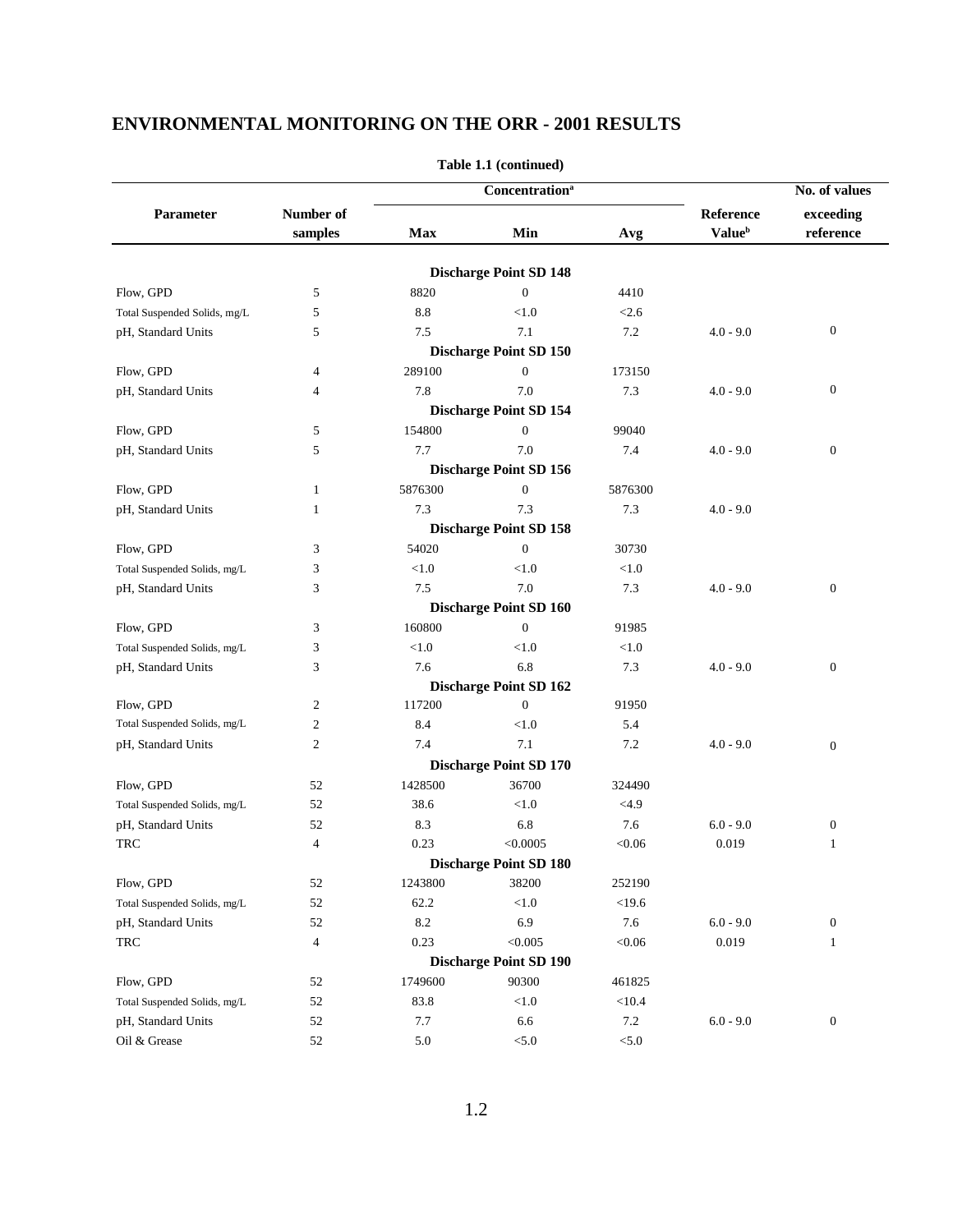|                              |                |         | Concentration <sup>a</sup>    |         | No. of values             |                  |  |
|------------------------------|----------------|---------|-------------------------------|---------|---------------------------|------------------|--|
| Parameter                    | Number of      |         |                               |         | Reference                 | exceeding        |  |
|                              | samples        | Max     | Min                           | Avg     | <b>Value</b> <sup>b</sup> | reference        |  |
|                              |                |         | <b>Discharge Point SD 192</b> |         |                           |                  |  |
| Flow, GPD                    | 1              | 116100  | $\boldsymbol{0}$              | 116100  |                           |                  |  |
| pH, Standard Units           | $\mathbf{1}$   | 7.1     | 7.1                           | 7.1     | $4.0 - 9.0$               | $\boldsymbol{0}$ |  |
|                              |                |         | <b>Discharge Point SD 194</b> |         |                           |                  |  |
| Flow, GPD                    | 3              | 116100  | 58350                         | 76040   |                           |                  |  |
| pH, Standard Units           | 3              | 7.1     | 6.7                           | 6.9     | $4.0 - 9.0$               | $\boldsymbol{0}$ |  |
|                              |                |         | <b>Discharge Point SD 195</b> |         |                           |                  |  |
| Flow, GPD                    | 3              | 130600  | 60380                         | 85540   |                           |                  |  |
| pH, Standard Units           | 3              | 7.4     | 6.9                           | 7.1     | $4.0 - 9.0$               | $\mathbf{0}$     |  |
|                              |                |         | <b>Discharge Point SD 196</b> |         |                           |                  |  |
| Flow, GPD                    | 1              | 113400  | $\boldsymbol{0}$              | 113400  |                           |                  |  |
| pH, Standard Units           | $\mathbf{1}$   | 7.2     | 7.2                           | 7.2     | $4.0 - 9.0$               | $\boldsymbol{0}$ |  |
|                              |                |         | <b>Discharge Point SD 197</b> |         |                           |                  |  |
| Flow, GPD                    | 1              | 21060   | $\mathbf{0}$                  | 21060   |                           |                  |  |
| pH, Standard Units           | 1              | 7.1     | 7.1                           | 7.1     | $4.0 - 9.0$               | $\mathbf{0}$     |  |
|                              |                |         | <b>Discharge Point SD 198</b> |         |                           |                  |  |
| Flow, GPD                    | $\mathfrak{2}$ | 264500  | $\overline{0}$                | 179770  |                           |                  |  |
| Total Suspended Solids, mg/L | $\mathfrak{2}$ | < 1.0   | < 1.0                         | < 1.0   |                           |                  |  |
| pH, Standard Units           | $\overline{2}$ | 7.7     | 7.5                           | 7.6     | $4.0 - 9.0$               | $\mathbf{0}$     |  |
|                              |                |         | <b>Discharge Point SD 200</b> |         |                           |                  |  |
| Flow, GPD                    | 4              | 356900  | $\mathbf{0}$                  | 214900  |                           |                  |  |
| pH, Standard Units           | $\overline{4}$ | 8.0     | 6.9                           | 7.6     | $4.0 - 9.0$               | $\boldsymbol{0}$ |  |
|                              |                |         | <b>Discharge Point SD 210</b> |         |                           |                  |  |
| Flow, GPD                    | 1              | 321200  | $\boldsymbol{0}$              | 321200  |                           |                  |  |
| pH, Standard Units           | 1              | 7.0     | 7.0                           | 7.0     | $4.0 - 9.0$               | $\mathbf{0}$     |  |
|                              |                |         | <b>Discharge Point SD 220</b> |         |                           |                  |  |
| Flow, GPD                    | 1              | 8330    | $\mathbf{0}$                  | 8330    |                           |                  |  |
| Total Suspended Solids, mg/L | 1              | 4.6     | 4.6                           | 4.6     |                           |                  |  |
| pH, Standard Units           | 1              | 7.2     | 7.2                           | 7.2     | $4.0 - 9.0$               | $\boldsymbol{0}$ |  |
|                              |                |         | <b>Discharge Point SD 230</b> |         |                           |                  |  |
| Flow, GPD                    | 12             | 1032400 | 74680                         | 457880  |                           |                  |  |
| pH, Standard Units           | 12             | 8.4     | $7.3\,$                       | 7.9     | $4.0 - 9.0$               | $\boldsymbol{0}$ |  |
|                              |                |         | <b>Discharge Point SD 240</b> |         |                           |                  |  |
| Flow, GPD                    | 5              | 654800  | $\mathbf{0}$                  | 347680  |                           |                  |  |
| Total Suspended Solids, mg/L | 5              | $3.5\,$ | < 1.0                         | $<1.5$  |                           |                  |  |
| pH, Standard Units           | 5              | 7.8     | 6.9                           | 7.3     | $4.0 - 9.0$               | $\boldsymbol{0}$ |  |
|                              |                |         | <b>Discharge Point SD 270</b> |         |                           |                  |  |
| Flow, GPD                    | $\mathbf{1}$   | 17140   | $\boldsymbol{0}$              | 17140   |                           |                  |  |
| pH, Standard Units           | $\mathbf{1}$   | 7.7     | 7.7                           | $7.7\,$ |                           |                  |  |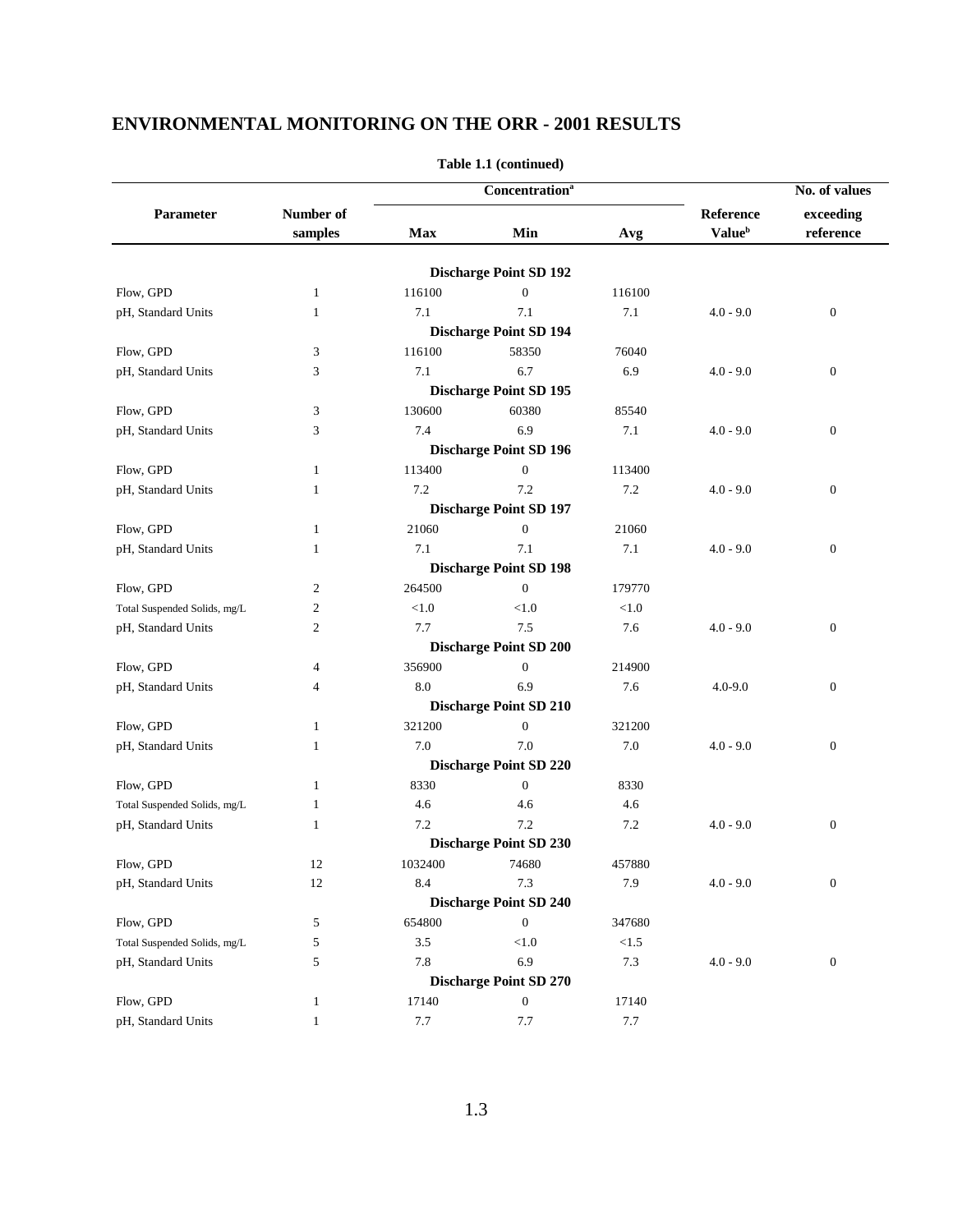|                    |                |         | <b>Concentration</b> <sup>a</sup> |         |                           | No. of values    |  |
|--------------------|----------------|---------|-----------------------------------|---------|---------------------------|------------------|--|
| Parameter          | Number of      |         |                                   |         | Reference                 | exceeding        |  |
|                    | samples        | Max     | Min                               | Avg     | <b>Value</b> <sup>b</sup> | reference        |  |
|                    |                |         | <b>Discharge Point SD 280</b>     |         |                           |                  |  |
| Flow, GPD          | $\mathbf{1}$   | 52365   | $\boldsymbol{0}$                  | 52365   |                           |                  |  |
| pH, Standard Units | 1              | 7.5     | 7.5                               | 7.5     |                           |                  |  |
|                    |                |         | <b>Discharge Point SD 292</b>     |         |                           |                  |  |
| Flow, GPD          | $\overline{2}$ | 89375   | $\boldsymbol{0}$                  | 68660   |                           |                  |  |
| pH, Standard Units | $\overline{2}$ | 7.8     | 7.2                               | 7.5     | $4.0 - 9.0$               | $\boldsymbol{0}$ |  |
|                    |                |         | <b>Discharge Point SD 294</b>     |         |                           |                  |  |
| Flow, GPD          | 2              | 163900  | $\mathbf{0}$                      | 123880  |                           |                  |  |
| pH, Standard Units | $\overline{2}$ | 7.6     | 6.9                               | 7.3     | $4.0 - 9.0$               | $\boldsymbol{0}$ |  |
|                    |                |         | <b>Discharge Point SD 296</b>     |         |                           |                  |  |
| Flow, GPD          | 1              | 16490   | $\boldsymbol{0}$                  | 16490   |                           |                  |  |
| pH, Standard Units | $\mathbf{1}$   | 7.6     | 7.6                               | 7.6     |                           |                  |  |
|                    |                |         | <b>Discharge Point SD 297</b>     |         |                           |                  |  |
| Flow, GPD          | 1              | 36290   | $\boldsymbol{0}$                  | 36290   |                           |                  |  |
| pH, Standard Units | 1              | 7.5     | 7.5                               | 7.5     | $4.0 - 9.0$               | $\mathbf{0}$     |  |
|                    |                |         | <b>Discharge Point SD 300</b>     |         |                           |                  |  |
| Flow, GPD          | 1              | 45895   | $\mathbf{0}$                      | 45895   |                           |                  |  |
| pH, Standard Units | 1              | 7.7     | 7.7                               | 7.7     |                           |                  |  |
|                    |                |         | <b>Discharge Point SD 320</b>     |         |                           |                  |  |
| Flow, GPD          | $\mathbf{1}$   | 191100  | $\boldsymbol{0}$                  | 191100  |                           |                  |  |
| pH, Standard Units | 1              | 7.2     | 7.2                               | 7.2     |                           |                  |  |
|                    |                |         | <b>Discharge Point SD 322</b>     |         |                           |                  |  |
| Flow, GPD          | $\overline{2}$ | 49202   | $\boldsymbol{0}$                  | 35900   |                           |                  |  |
| pH, Standard Units | $\overline{2}$ | 7.0     | 7.0                               | 7.0     | $4.0 - 9.0$               | $\mathbf{0}$     |  |
|                    |                |         | <b>Discharge Point SD 326</b>     |         |                           |                  |  |
| Flow, GPD          | 1              | 29845   | $\boldsymbol{0}$                  | 29845   |                           |                  |  |
| pH, Standard Units | 1              | 6.9     | 6.9                               | 6.9     |                           |                  |  |
|                    |                |         | <b>Discharge Point SD 330</b>     |         |                           |                  |  |
| Flow, GPD          | 1              | 435600  | $\boldsymbol{0}$                  | 435600  |                           |                  |  |
| pH, Standard Units | 1              | 7.2     | 7.2                               | 7.2     | $4.0 - 9.0$               | $\boldsymbol{0}$ |  |
|                    |                |         | <b>Discharge Point SD 332</b>     |         |                           |                  |  |
| Flow, GPD          | $\mathbf{1}$   | 16500   | $\boldsymbol{0}$                  | 16500   |                           |                  |  |
| pH, Standard Units | 1              | $7.0\,$ | 7.0                               | $7.0\,$ |                           |                  |  |
|                    |                |         | <b>Discharge Point SD 334</b>     |         |                           |                  |  |
| Flow, GPD          | 1              | 22625   | $\boldsymbol{0}$                  | 22625   |                           |                  |  |
| pH, Standard Units | $\mathbf{1}$   | $7.0\,$ | 7.0                               | $7.0\,$ |                           |                  |  |
|                    |                |         | <b>Discharge Point SD 340</b>     |         |                           |                  |  |
| Flow, GPD          | 3              | 690200  | 433500                            | 526100  |                           |                  |  |
| pH, Standard Units | 3              | 6.9     | 7.1                               | 7.0     | $4.0 - 9.0$               | $\boldsymbol{0}$ |  |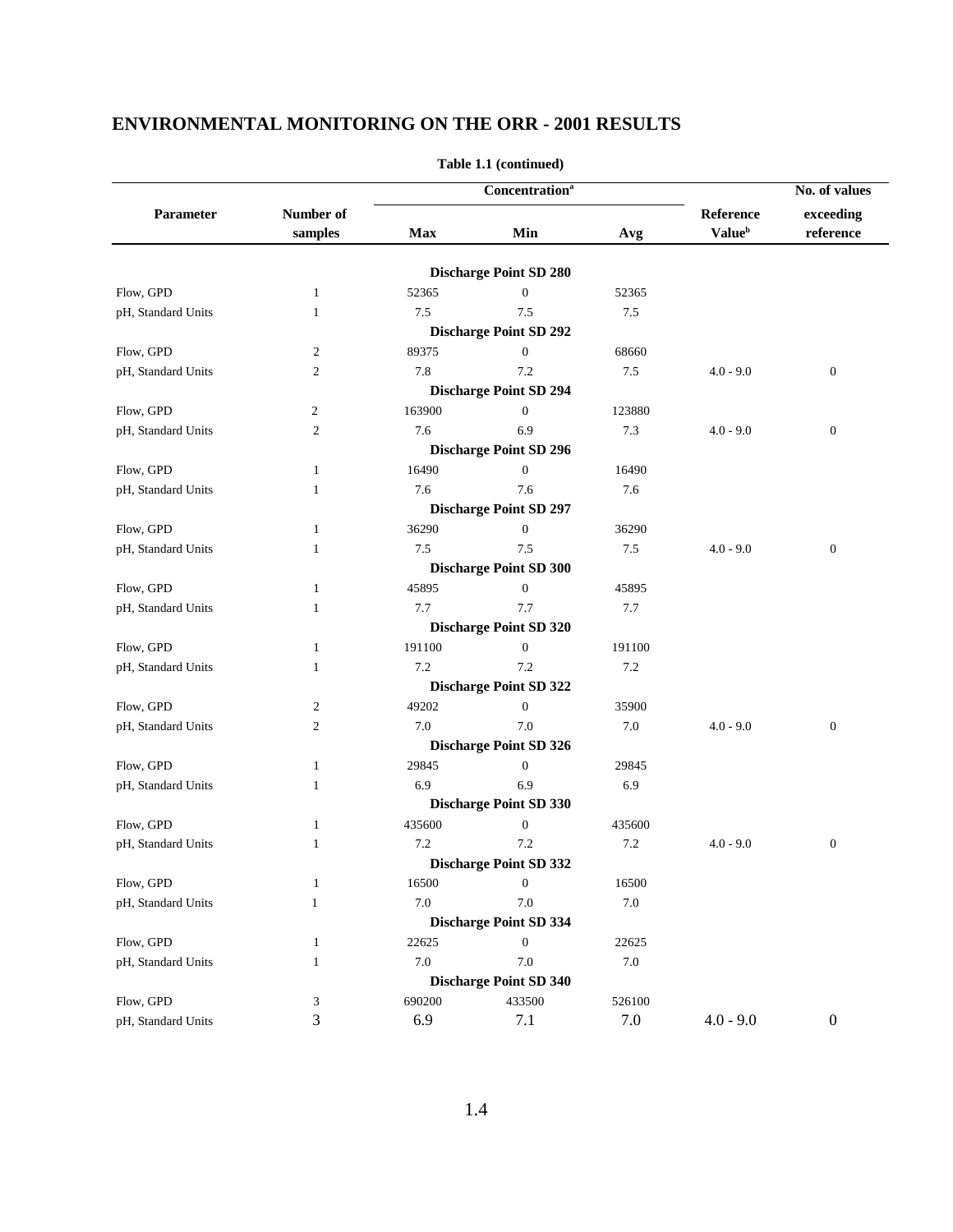|                    |                |        | <b>Concentration</b> <sup>a</sup> |        | No. of values             |                  |
|--------------------|----------------|--------|-----------------------------------|--------|---------------------------|------------------|
| Parameter          | Number of      |        |                                   |        | Reference                 | exceeding        |
|                    | samples        | Max    | Min                               | Avg    | <b>Value</b> <sup>b</sup> | reference        |
|                    |                |        | <b>Discharge Point SD 350</b>     |        |                           |                  |
| Flow, GPD          | $\overline{c}$ | 78355  | $\boldsymbol{0}$                  | 59820  |                           |                  |
| pH, Standard Units | $\overline{2}$ | 7.2    | 7.0                               | 7.1    | $4.0 - 9.0$               | $\boldsymbol{0}$ |
|                    |                |        | <b>Discharge Point SD 352</b>     |        |                           |                  |
| Flow, GPD          | 1              | 300    | $\boldsymbol{0}$                  | 300    |                           |                  |
| pH, Standard Units | 1              | 6.8    | 6.8                               | 6.8    |                           |                  |
|                    |                |        | <b>Discharge Point SD 360</b>     |        |                           |                  |
| Flow, GPD          | 1              | 25470  | $\boldsymbol{0}$                  | 25470  |                           |                  |
| pH, Standard Units | 1              | 7.3    | 7.3                               | 7.3    |                           |                  |
|                    |                |        | <b>Discharge Point SD 362</b>     |        |                           |                  |
| Flow, GPD          | 1              | 117400 | $\boldsymbol{0}$                  | 117400 |                           |                  |
| pH, Standard Units | $\mathbf{1}$   | 7.7    | 7.7                               | 7.7    |                           |                  |
|                    |                |        | <b>Discharge Point SD 370</b>     |        |                           |                  |
| Flow, GPD          | 1              | 2000   | $\boldsymbol{0}$                  | 2000   |                           |                  |
| pH, Standard Units | 1              | 7.4    | 7.4                               | 7.4    |                           |                  |
|                    |                |        | <b>Discharge Point SD 380</b>     |        |                           |                  |
| Flow, GPD          | 4              | 926000 | $\mathbf{0}$                      | 473130 |                           |                  |
| pH, Standard Units | 4              | 7.9    | 7.0                               | 7.4    | $4.0 - 9.0$               | $\mathbf{0}$     |
|                    |                |        | <b>Discharge Point SD 382</b>     |        |                           |                  |
| Flow, GPD          | 3              | 160900 | 97310                             | 120200 |                           |                  |
| pH, Standard Units | 3              | 7.6    | 7.4                               | 7.5    | $4.0 - 9.0$               | $\boldsymbol{0}$ |
|                    |                |        | <b>Discharge Point SD 390</b>     |        |                           |                  |
| Flow, GPD          | 1              | 85400  | $\boldsymbol{0}$                  | 85400  |                           |                  |
| pH, Standard Units | 1              | 7.0    | 7.0                               | 7.0    | $4.0 - 9.0$               | $\boldsymbol{0}$ |
|                    |                |        | <b>Discharge Point SD 400</b>     |        |                           |                  |
| Flow, GPD          | $\overline{c}$ | 635    | $\boldsymbol{0}$                  | 530    |                           |                  |
| pH, Standard Units | $\overline{2}$ | 7.5    | 7.4                               | 7.5    | $4.0 - 9.0$               | $\boldsymbol{0}$ |
|                    |                |        | <b>Discharge Point SD 410</b>     |        |                           |                  |
| Flow, GPD          | $\overline{2}$ | 69200  | $\boldsymbol{0}$                  | 54560  |                           |                  |
| pH, Standard Units | $\mathbf{2}$   | 7.6    | 7.1                               | 7.4    | $4.0 - 9.0$               | $\boldsymbol{0}$ |
|                    |                |        | <b>Discharge Point SD 420</b>     |        |                           |                  |
| Flow, GPD          | $\mathbf{1}$   | 250500 | $\boldsymbol{0}$                  | 250500 |                           |                  |
| pH, Standard Units | $\mathbf{1}$   | 7.3    | 7.3                               | 7.3    | $4.0 - 9.0$               | $\boldsymbol{0}$ |
|                    |                |        | <b>Discharge Point SD 430</b>     |        |                           |                  |
| Flow, GPD          | 11             | 826700 | $\boldsymbol{0}$                  | 377280 |                           |                  |
| pH, Standard Units | 11             | 8.1    | 7.1                               | 7.3    | $4.0 - 9.0$               | $\boldsymbol{0}$ |
|                    |                |        | <b>Discharge Point SD 440</b>     |        |                           |                  |
| Flow, GPD          | $\tau$         | 437700 | $\boldsymbol{0}$                  | 170940 |                           |                  |
| pH, Standard Units | $\tau$         | 7.6    | 7.1                               | 7.3    | $4.0 - 9.0$               | $\boldsymbol{0}$ |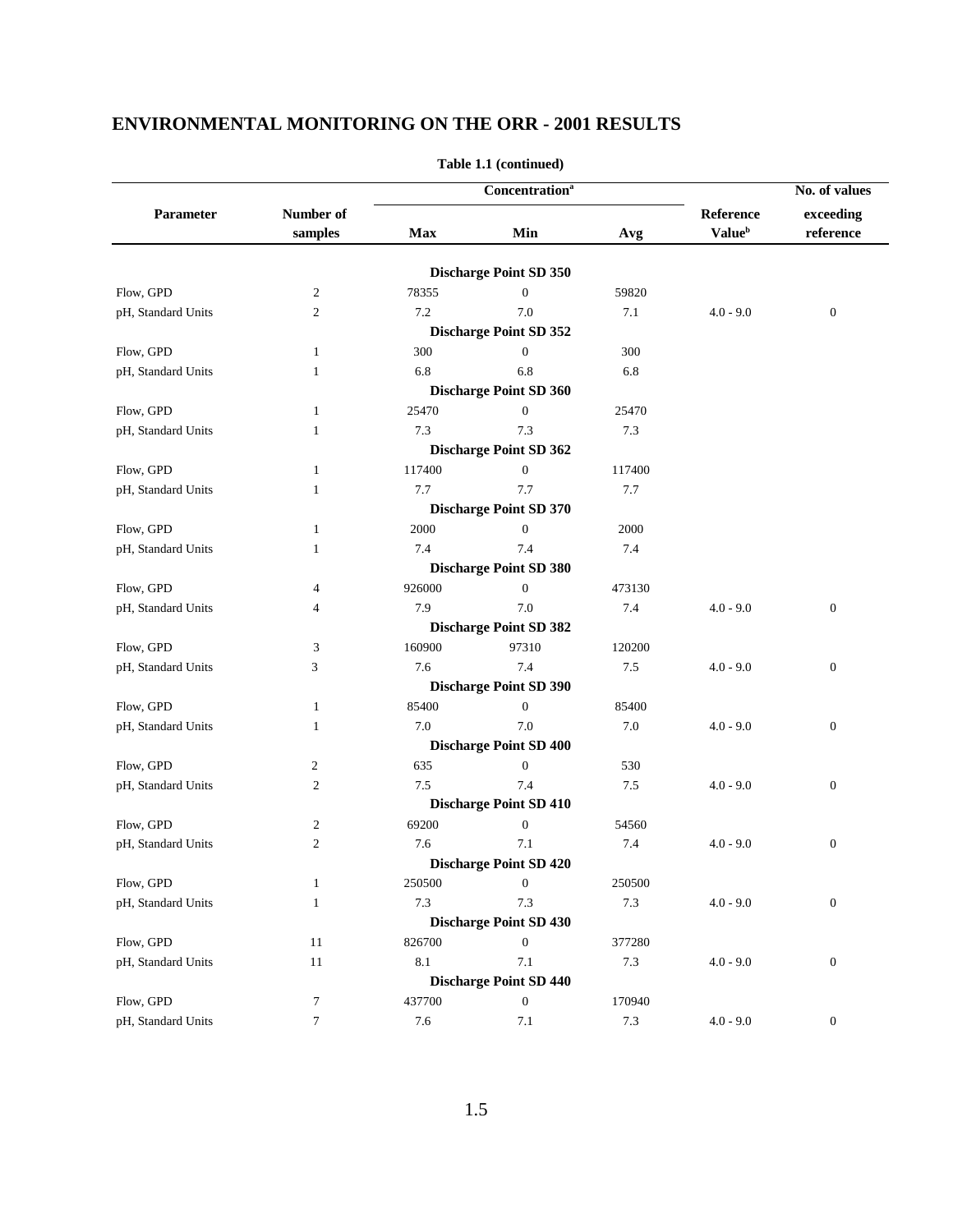|                              |                |         | Concentration <sup>a</sup>    |         |                           | No. of values    |
|------------------------------|----------------|---------|-------------------------------|---------|---------------------------|------------------|
| Parameter                    | Number of      |         |                               |         | Reference                 | exceeding        |
|                              | samples        | Max     | Min                           | Avg     | <b>Value</b> <sup>b</sup> | reference        |
|                              |                |         | <b>Discharge Point SD 450</b> |         |                           |                  |
| Flow, GPD                    | $\mathbf{1}$   | 80175   | $\mathbf{0}$                  | 80175   |                           |                  |
| pH, Standard Units           | $\mathbf{1}$   | 7.5     | 7.5                           | 7.5     | $4.0 - 9.0$               | $\boldsymbol{0}$ |
|                              |                |         | <b>Discharge Point SD 460</b> |         |                           |                  |
| Flow, GPD                    | 1              | 21490   | $\boldsymbol{0}$              | 21490   |                           |                  |
| pH, Standard Units           | 1              | 7.5     | 7.5                           | 7.5     |                           |                  |
|                              |                |         | <b>Discharge Point SD 470</b> |         |                           |                  |
| Flow, GPD                    | $\mathbf{1}$   | 53100   | $\mathbf{0}$                  | 53100   |                           |                  |
| pH, Standard Units           | 1              | 7.4     | 7.4                           | 7.4     | $4.0 - 9.0$               | $\boldsymbol{0}$ |
|                              |                |         | <b>Discharge Point SD 490</b> |         |                           |                  |
| Flow, GPD                    | 12             | 3904500 | 527600                        | 1741300 |                           |                  |
| pH, Standard Units           | 12             | 8.0     | 6.7                           | 7.3     | $4.0 - 9.0$               | $\boldsymbol{0}$ |
|                              |                |         | <b>Discharge Point SD 500</b> |         |                           |                  |
| Flow, GPD                    | $\overline{c}$ | 50440   | $\boldsymbol{0}$              | 38670   |                           |                  |
| pH, Standard Units           | $\mathfrak{2}$ | 7.4     | 7.4                           | 7.4     | $4.0 - 9.0$               | $\boldsymbol{0}$ |
|                              |                |         | <b>Discharge Point SD 510</b> |         |                           |                  |
| Flow, GPD                    | 11             | 650000  | $\mathbf{0}$                  | 299590  |                           |                  |
| Total Suspended Solids, mg/L | 11             | 14.2    | < 1.0                         | < 6.5   |                           |                  |
| pH, Standard Units           | 11             | 8.1     | 6.3                           | $7.2\,$ | $4.0 - 9.0$               | $\boldsymbol{0}$ |
|                              |                |         | <b>Discharge Point SD 520</b> |         |                           |                  |
| Flow, GPD                    | $\overline{c}$ | 69500   | $\boldsymbol{0}$              | 52080   |                           |                  |
| pH, Standard Units           | $\mathfrak{2}$ | 7.3     | 7.2                           | 7.3     | $4.0 - 9.0$               | $\boldsymbol{0}$ |
|                              |                |         | <b>Discharge Point SD 522</b> |         |                           |                  |
| Flow, GPD                    | 2              | 147400  | $\mathbf{0}$                  | 112060  |                           |                  |
| pH, Standard Units           | $\mathfrak{2}$ | 7.8     | 7.3                           | 7.6     | $4.0 - 9.0$               | $\boldsymbol{0}$ |
|                              |                |         | <b>Discharge Point SD 532</b> |         |                           |                  |
| Flow, GPD                    | $\mathbf{1}$   | 22285   | $\mathbf{0}$                  | 22285   |                           |                  |
| pH, Standard Units           | 1              | 7.4     | 7.4                           | 7.4     |                           |                  |
|                              |                |         | <b>Discharge Point SD 540</b> |         |                           |                  |
| Flow, GPD                    | $\mathbf{1}$   | 34715   | $\mathbf{0}$                  | 34715   |                           |                  |
| pH, Standard Units           | 1              | 7.0     | 7.0                           | 7.0     |                           |                  |
|                              |                |         | <b>Discharge Point SD 550</b> |         |                           |                  |
| Flow, GPD                    | 1              | 35730   | $\mathbf{0}$                  | 35730   |                           |                  |
| pH, Standard Units           | 1              | 7.4     | 7.4                           | 7.4     |                           |                  |
|                              |                |         | <b>Discharge Point SD 560</b> |         |                           |                  |
| Flow, GPD                    | $\mathbf{1}$   | 8890    | $\mathbf{0}$                  | 8890    |                           |                  |
| Total Suspended Solids, mg/L | $\mathbf{1}$   | 2.2     | 2.2                           | 2.2     |                           |                  |
| pH, Standard Units           | $\mathbf{1}$   | 7.2     | 7.2                           | 7.2     | $4.0 - 9.0$               | $\boldsymbol{0}$ |
|                              |                |         | <b>Discharge Point SD 570</b> |         |                           |                  |
| Flow, GPD                    | $\mathbf{1}$   | 102000  | $\boldsymbol{0}$              | 102000  |                           |                  |
| pH, Standard Units           | $\mathbf{1}$   | 7.3     | 7.3                           | $7.3\,$ |                           |                  |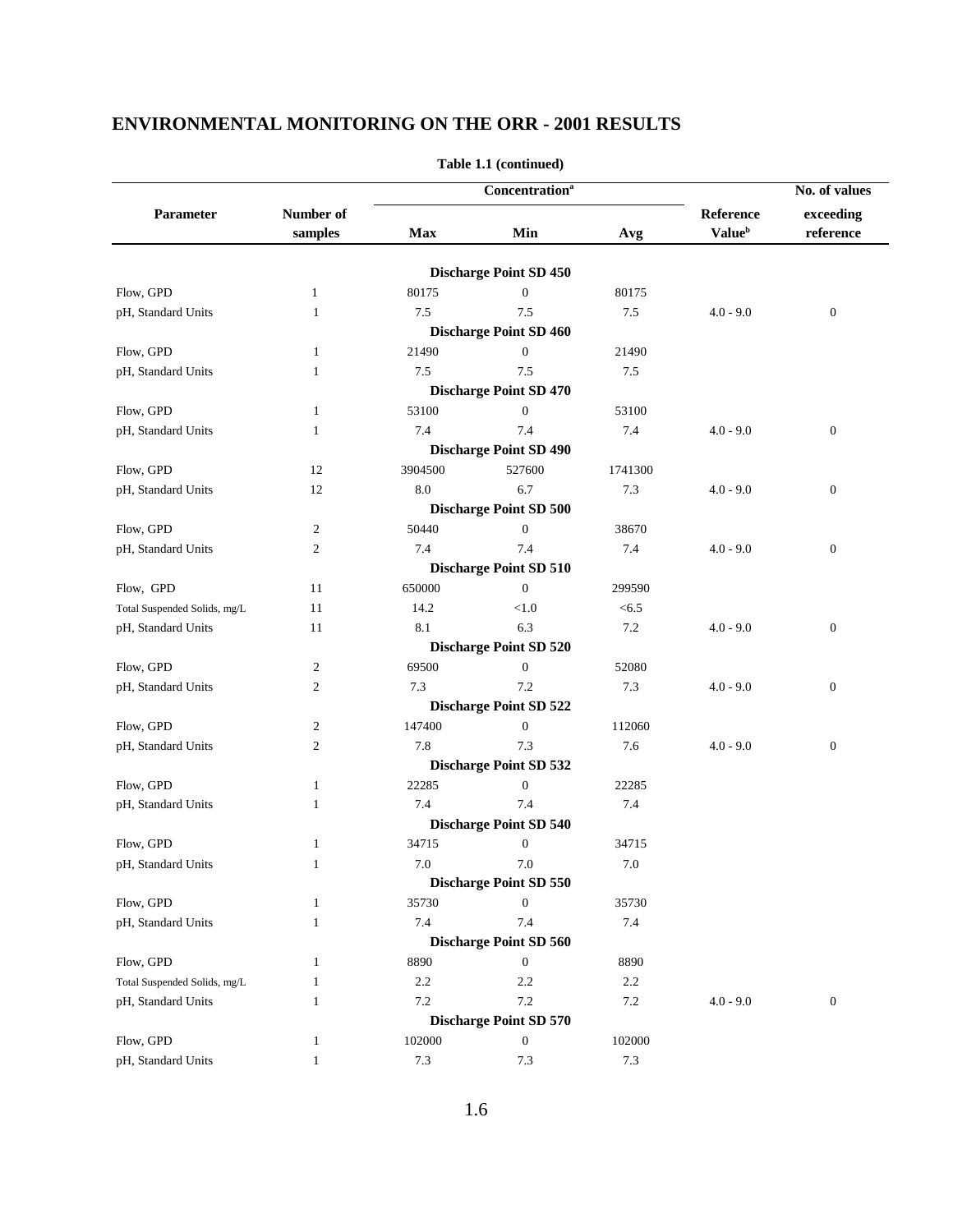|                              |                |         | Concentration <sup>a</sup>    |         |                           | No. of values    |  |
|------------------------------|----------------|---------|-------------------------------|---------|---------------------------|------------------|--|
| Parameter                    | Number of      |         |                               |         | Reference                 | exceeding        |  |
|                              | samples        | Max     | Min                           | Avg     | <b>Value</b> <sup>b</sup> | reference        |  |
|                              |                |         | <b>Discharge Point SD 590</b> |         |                           |                  |  |
| Flow, GPD                    | $\mathbf{1}$   | 20165   | $\mathbf{0}$                  | 20165   |                           |                  |  |
| pH, Standard Units           | 1              | 7.2     | 7.2                           | 7.2     | $4.0 - 9.0$               | $\boldsymbol{0}$ |  |
|                              |                |         | <b>Discharge Point SD 620</b> |         |                           |                  |  |
| Flow, GPD                    | 1              | 42715   | $\mathbf{0}$                  | 42715   |                           |                  |  |
| pH, Standard Units           | 1              | 6.7     | 6.7                           | 6.7     |                           |                  |  |
|                              |                |         | <b>Discharge Point SD 640</b> |         |                           |                  |  |
| Flow, GPD                    | $\overline{2}$ | 59990   | $\mathbf{0}$                  | 37200   |                           |                  |  |
| Total Suspended Solids, mg/L | $\overline{2}$ | 2.4     | 2.2                           | 2.3     |                           |                  |  |
| pH, Standard Units           | $\mathfrak{2}$ | 7.6     | 7.1                           | 7.4     | $4.0 - 9.0$               | $\boldsymbol{0}$ |  |
|                              |                |         | <b>Discharge Point SD 650</b> |         |                           |                  |  |
| Flow, GPD                    | 2              | 492000  | $\boldsymbol{0}$              | 32160   |                           |                  |  |
| pH, Standard Units           | 2              | 7.1     | 7.0                           | 7.1     |                           |                  |  |
|                              |                |         | Discharge Point SD 660        |         |                           |                  |  |
| Flow, GPD                    | $\overline{2}$ | 9075    | $\boldsymbol{0}$              | 4730    |                           |                  |  |
| pH, Standard Units           | $\overline{2}$ | 7.7     | 7.3                           | $7.5\,$ | $4.0 - 9.0$               | $\boldsymbol{0}$ |  |
|                              |                |         | <b>Discharge Point SD 680</b> |         |                           |                  |  |
| Flow, GPD                    | $\overline{c}$ | 75830   | $\mathbf{0}$                  | 49405   |                           |                  |  |
| pH, Standard Units           | $\mathfrak{2}$ | 7.7     | 7.7                           | 7.7     | $4.0 - 9.0$               | $\boldsymbol{0}$ |  |
|                              |                |         | <b>Discharge Point SD 690</b> |         |                           |                  |  |
| Flow, GPD                    | 5              | 1582000 | $\overline{0}$                | 777460  |                           |                  |  |
| Total Suspended Solids, mg/L | 5              | 2.0     | < 1.0                         | < 1.2   |                           |                  |  |
| pH, Standard Units           | 5              | 7.8     | 6.5                           | 7.2     | $4.0 - 9.0$               | $\boldsymbol{0}$ |  |
|                              |                |         | <b>Discharge Point SD 692</b> |         |                           |                  |  |
| Flow, GPD                    | $\overline{2}$ | 37795   | $\mathbf{0}$                  | 29400   |                           |                  |  |
| pH, Standard Units           | $\overline{2}$ | 7.4     | 7.3                           | 7.4     | $4.0 - 9.0$               | $\boldsymbol{0}$ |  |
|                              |                |         | <b>Discharge Point SD 694</b> |         |                           |                  |  |
| Flow, GPD                    | $\overline{2}$ | 74780   | $\mathbf{0}$                  | 58260   |                           | $\boldsymbol{0}$ |  |
| pH, Standard Units           | $\overline{2}$ | 7.3     | 7.3                           | 7.3     | $4.0 - 9.0$               | $\boldsymbol{0}$ |  |
|                              |                |         | <b>Discharge Point SD 696</b> |         |                           |                  |  |
| Flow, GPD                    | $\mathbf{1}$   | 48490   | $\boldsymbol{0}$              | 48490   |                           |                  |  |
| pH, Standard Units           | $\mathbf{1}$   | 7.8     | $7.8\,$                       | 7.8     |                           |                  |  |
|                              |                |         | <b>Discharge Point SD 700</b> |         |                           |                  |  |
| Flow, GPD                    | 5              | 1186700 | $\boldsymbol{0}$              | 500980  |                           |                  |  |
| Total Suspended Solids, mg/L | 5              | 12.2    | $<1.0$                        | < 4.1   |                           |                  |  |
| pH, Standard Units           | 5              | 7.9     | 7.1                           | 7.5     | $4.0 - 9.0$               | $\boldsymbol{0}$ |  |
|                              |                |         | <b>Discharge Point SD 710</b> |         |                           |                  |  |
| Flow, GPD                    | 10             | 1825800 | $\boldsymbol{0}$              | 726900  |                           |                  |  |
| Total Suspended Solids, mg/L | 10             | 5.4     | < 1.0                         | $<1.9$  |                           |                  |  |
| pH, Standard Units           | 10             | 7.7     | 7.1                           | 7.4     | $4.0 - 9.0$               | $\boldsymbol{0}$ |  |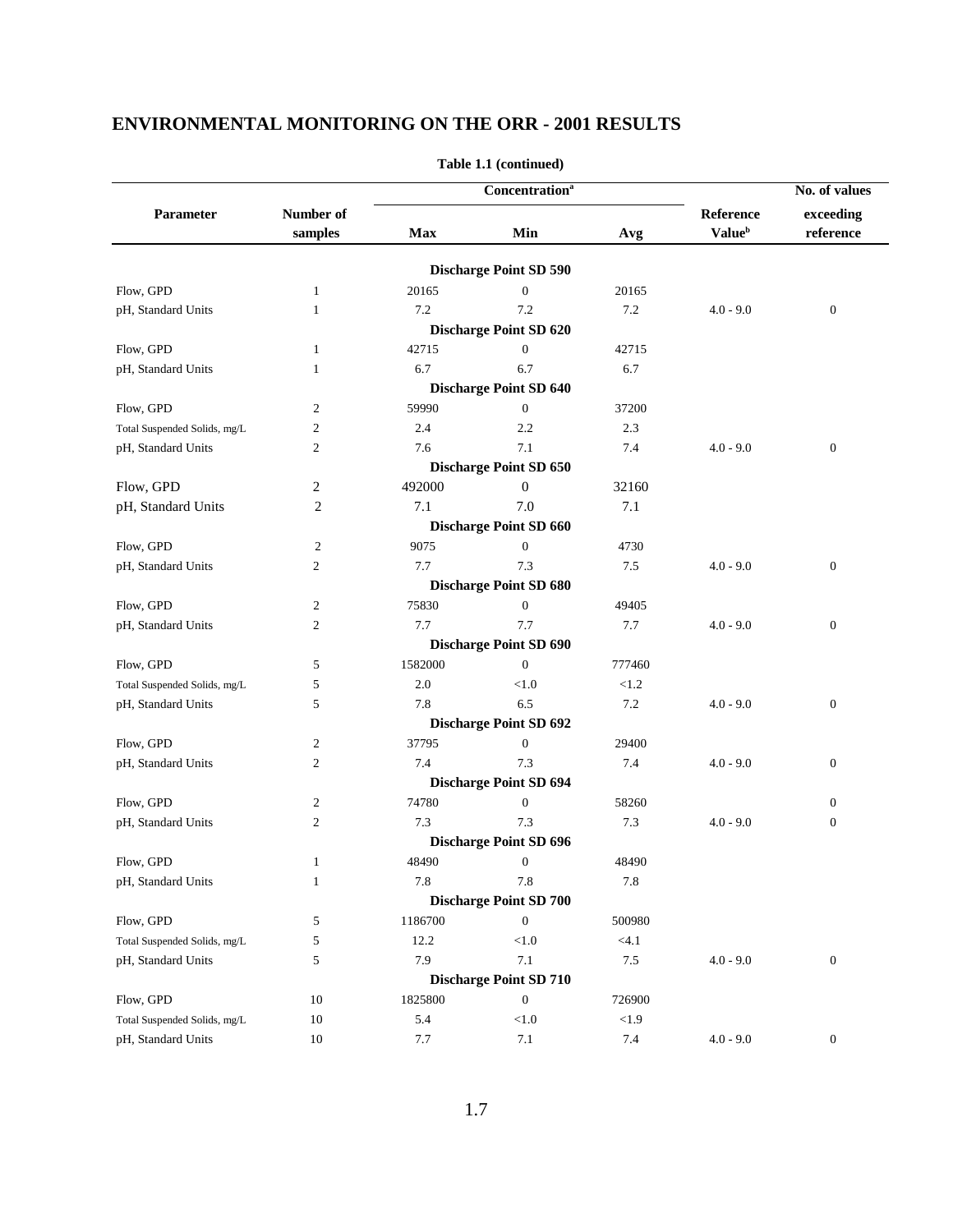|                              |                         |            | <b>Concentration</b> <sup>a</sup> |          |                           | No. of values    |  |
|------------------------------|-------------------------|------------|-----------------------------------|----------|---------------------------|------------------|--|
| Parameter                    | Number of               |            |                                   |          | Reference                 | exceeding        |  |
|                              | samples                 | <b>Max</b> | Min                               | Avg      | <b>Value</b> <sup>b</sup> | reference        |  |
|                              |                         |            | <b>Discharge Point SD 720</b>     |          |                           |                  |  |
| Flow, GPD                    | $\mathbf{1}$            | 61400      | $\boldsymbol{0}$                  | 61400    |                           |                  |  |
| pH, Standard Units           | 1                       | 7.3        | 7.3                               | 7.3      | $4.0 - 9.0$               | $\boldsymbol{0}$ |  |
|                              |                         |            | <b>Discharge Point SD 724</b>     |          |                           |                  |  |
| Flow, GPD                    | 1                       | 819200     | $\mathbf{0}$                      | 819200   |                           |                  |  |
| pH, Standard Units           | 1                       | 7.1        | 7.1                               | 7.1      |                           |                  |  |
|                              |                         |            | <b>Discharge Point SD 730</b>     |          |                           |                  |  |
| Flow, GPD                    | 1                       | 45570      | $\boldsymbol{0}$                  | 45570    |                           |                  |  |
| pH, Standard Units           | 1                       | 7.3        | 7.3                               | 7.3      |                           |                  |  |
|                              |                         |            | <b>Discharge Point SD 740</b>     |          |                           |                  |  |
| Flow, GPD                    | $\mathbf{1}$            | 51050      | $\boldsymbol{0}$                  | 51050    |                           |                  |  |
| pH, Standard Units           | 1                       | 7.1        | 7.1                               | 7.1      | $4.0 - 9.0$               |                  |  |
|                              |                         |            | <b>Discharge Point SD 750</b>     |          |                           |                  |  |
| Flow, GPD                    | $\overline{c}$          | 34515      | $\mathbf{0}$                      | 19095    |                           |                  |  |
| pH, Standard Units           | $\overline{2}$          | 7.0        | 6.9                               | 7.0      | $4.0 - 9.0$               | $\boldsymbol{0}$ |  |
|                              |                         |            | <b>Discharge Point SD 760</b>     |          |                           |                  |  |
| Flow, GPD                    | $\overline{2}$          | 31410      | $\mathbf{0}$                      | 17380    |                           |                  |  |
| pH, Standard Units           | $\mathfrak{2}$          | 7.2        | 7.1                               | 7.2      | $4.0 - 9.0$               | $\boldsymbol{0}$ |  |
|                              |                         |            | <b>Discharge Point SD 770</b>     |          |                           |                  |  |
| Flow, GPD                    | $\mathbf{1}$            | 13570      | $\boldsymbol{0}$                  | 13570    |                           |                  |  |
| pH, Standard Units           | 1                       | 7.5        | 7.5                               | 7.5      | $4.0 - 9.0$               | $\boldsymbol{0}$ |  |
|                              |                         |            | <b>Discharge Point SD 780</b>     |          |                           |                  |  |
| Flow, GPD                    | $\overline{c}$          | 327700     | $\mathbf{0}$                      | 203800   |                           |                  |  |
| pH, Standard Units           | $\overline{2}$          | 7.6        | 7.2                               | 7.4      | $4.0 - 9.0$               | $\boldsymbol{0}$ |  |
|                              |                         |            | <b>Discharge Point SD 810</b>     |          |                           |                  |  |
| Flow, GPD                    | $\overline{2}$          | 9130       | $\boldsymbol{0}$                  | 5140     |                           |                  |  |
| Total Suspended Solids, mg/L | $\overline{2}$          | 104.0      | 22.0                              | 63.0     |                           |                  |  |
| pH, Standard Units           | $\overline{2}$          | 7.0        | 6.9                               | 7.0      | $4.0 - 9.0$               | $\boldsymbol{0}$ |  |
|                              |                         |            | <b>Discharge Point SD 820</b>     |          |                           |                  |  |
| Flow, GPD                    | $\overline{2}$          | 126100     | $\mathbf{0}$                      | 79470    |                           |                  |  |
| Total Suspended Solids, mg/L | $\overline{c}$          | 20.4       | < 1.0                             | <10.7    |                           |                  |  |
| pH, Standard Units           | $\overline{c}$          | 7.6        | $7.2\,$                           | $7.4\,$  | $4.0 - 9.0$               | $\boldsymbol{0}$ |  |
|                              |                         |            | <b>Discharge Point SD 830</b>     |          |                           |                  |  |
| Flow, GPD                    | $\mathbf{1}$            | 217400     | $\boldsymbol{0}$                  | 117900   |                           |                  |  |
| Total Suspended Solids, mg/L | $\mathbf{1}$            | $30.0\,$   | 30.0                              | $30.0\,$ |                           |                  |  |
| pH, Standard Units           | $\mathbf{1}$            | 7.7        | 7.3                               | $7.5\,$  | $4.0 - 9.0$               | $\boldsymbol{0}$ |  |
|                              |                         |            | <b>Discharge Point SD 850</b>     |          |                           |                  |  |
| Flow, GPD                    | $\overline{2}$          | 1140       | $\boldsymbol{0}$                  | 860      |                           |                  |  |
| Total Suspended Solids, mg/L | $\overline{\mathbf{c}}$ | $2.0\,$    | < 1.0                             | < 1.5    |                           |                  |  |
| pH, Standard Units           | $\mathbf{c}$            | $7.1\,$    | 6.9                               | $7.0\,$  | $4.0 - 9.0$               |                  |  |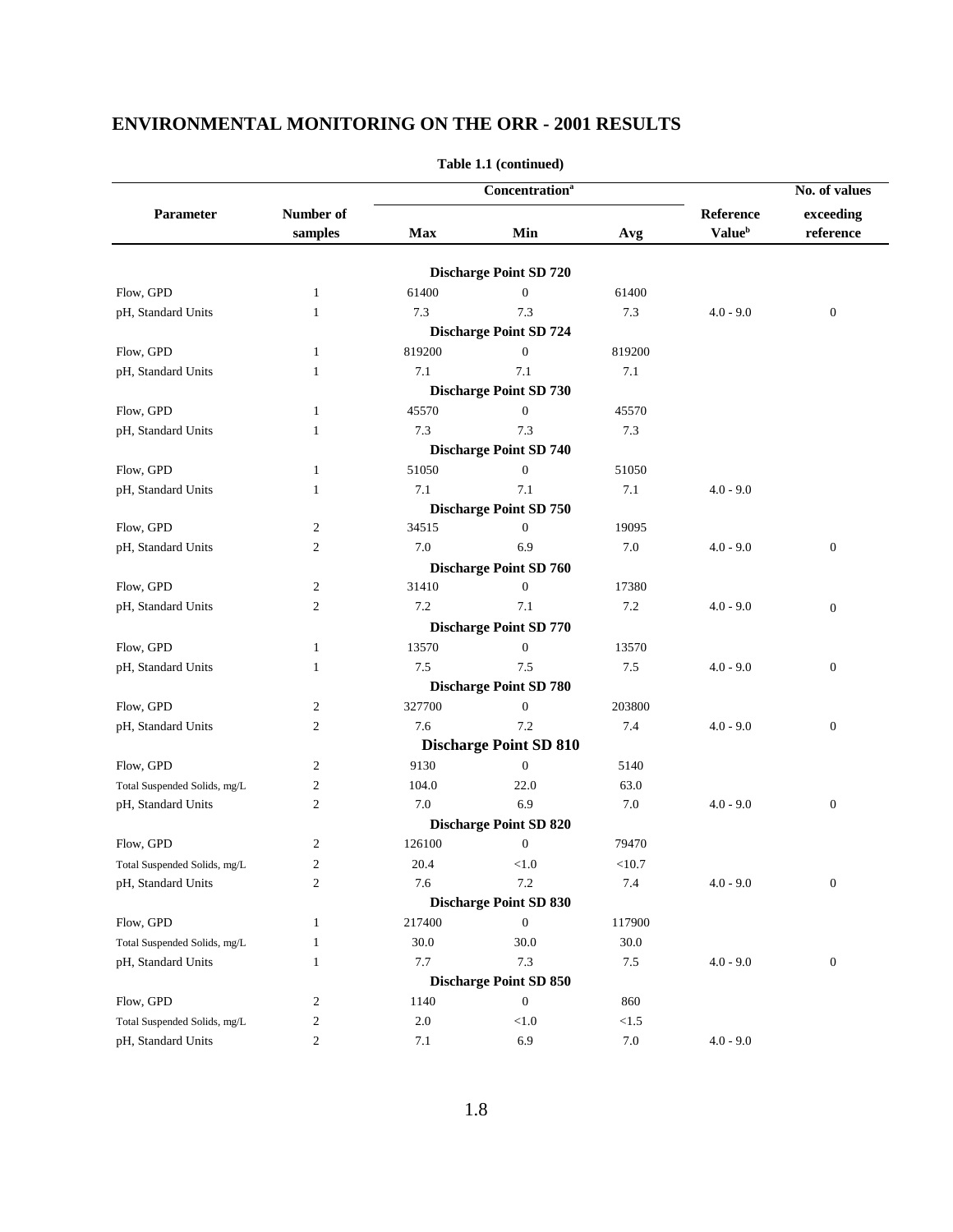|                              |                         |        | <b>Concentration</b> <sup>a</sup> |         |                           | No. of values    |  |
|------------------------------|-------------------------|--------|-----------------------------------|---------|---------------------------|------------------|--|
| Parameter                    | Number of               |        |                                   |         | Reference                 | exceeding        |  |
|                              | samples                 | Max    | Min                               | Avg     | <b>Value</b> <sup>b</sup> | reference        |  |
|                              |                         |        | <b>Discharge Point SD 870</b>     |         |                           |                  |  |
| Flow, GPD                    | $\mathbf{1}$            | 107600 | $\boldsymbol{0}$                  | 107600  |                           |                  |  |
| Total Suspended Solids, mg/L | 1                       | 114.6  | 114.6                             | 114.6   |                           |                  |  |
| pH, Standard Units           | 1                       | 7.7    | 7.7                               | 7.7     | $4.0 - 9.0$               | $\boldsymbol{0}$ |  |
|                              |                         |        | <b>Discharge Point SD 880</b>     |         |                           |                  |  |
| Flow, GPD                    | 1                       | 73830  | $\mathbf{0}$                      | 73830   |                           |                  |  |
| Total Suspended Solids, mg/L | 1                       | 1210.0 | 1210.0                            | 1210.0  |                           |                  |  |
| pH, Standard Units           | 1                       | 7.9    | 7.9                               | 7.9     | $4.0 - 9.0$               | $\boldsymbol{0}$ |  |
|                              |                         |        | <b>Discharge Point SD 890</b>     |         |                           |                  |  |
| Flow, GPD                    | 1                       | 237900 | $\mathbf{0}$                      | 237900  |                           |                  |  |
| Total Suspended Solids, mg/L | 1                       | 114.4  | 114.4                             | 114.4   |                           |                  |  |
| pH, Standard Units           | 1                       | 7.8    | 7.8                               | 7.8     | $4.0 - 9.0$               | $\boldsymbol{0}$ |  |
|                              |                         |        | <b>Discharge Point SD 892</b>     |         |                           |                  |  |
| Flow, GPD                    | 1                       | 18540  | $\boldsymbol{0}$                  | 18540   |                           |                  |  |
| pH, Standard Units           | 1                       | 7.7    | 7.7                               | 7.7     |                           |                  |  |
|                              |                         |        | <b>Discharge Point SD 900</b>     |         |                           |                  |  |
| Flow, GPD                    | 3                       | 70020  | $\overline{0}$                    | 28140   |                           |                  |  |
| Total Suspended Solids, mg/L | 3                       | 3.4    | < 1.0                             | < 1.8   |                           |                  |  |
| pH, Standard Units           | 3                       | 7.3    | 6.6                               | 7.0     | $4.0 - 9.0$               | $\boldsymbol{0}$ |  |
|                              |                         |        | <b>Discharge Point SD 910</b>     |         |                           |                  |  |
| Flow, GPD                    | 3                       | 278700 | 140000                            | 182500  |                           |                  |  |
| pH, Standard Units           | 3                       | 7.3    | 6.5                               | 7.0     | $4.0 - 9.0$               | $\boldsymbol{0}$ |  |
|                              |                         |        | <b>Discharge Point SD 920</b>     |         |                           |                  |  |
| Flow, GPD                    | 1                       | 116700 | $\mathbf{0}$                      | 116700  |                           |                  |  |
| pH, Standard Units           | 1                       | 7.1    | 7.1                               | 7.1     |                           |                  |  |
|                              |                         |        | <b>Discharge Point SD 929</b>     |         |                           |                  |  |
| Flow, GPD                    | 3                       | 1070   | 500                               | 700     |                           |                  |  |
| pH, Standard Units           | 3                       | 7.5    | 6.9                               | 7.1     | $4.0 - 9.0$               | $\boldsymbol{0}$ |  |
|                              |                         |        | <b>Discharge Point SD 930</b>     |         |                           |                  |  |
| Flow, GPD                    | 3                       | 124300 | 70860                             | 90070   |                           |                  |  |
| pH, Standard Units           | 3                       | 7.6    | 7.0                               | 7.3     | $4.0 - 9.0$               | $\boldsymbol{0}$ |  |
|                              |                         |        | <b>Discharge Point SD 934</b>     |         |                           |                  |  |
| Flow, GPD                    | $\overline{\mathbf{c}}$ | 38940  | $\boldsymbol{0}$                  | 28860   |                           |                  |  |
| pH, Standard Units           | $\boldsymbol{2}$        | 7.5    | 7.3                               | 7.4     | $4.0 - 9.0$               | $\boldsymbol{0}$ |  |
|                              |                         |        | <b>Discharge Point SD 940</b>     |         |                           |                  |  |
| Flow, GPD                    | $\overline{c}$          | 2270   | $\boldsymbol{0}$                  | 1890    |                           |                  |  |
| pH, Standard Units           | $\overline{c}$          | 7.1    | 7.0                               | $7.1\,$ |                           |                  |  |
|                              |                         |        | <b>Discharge Point SD 960</b>     |         |                           |                  |  |
| Flow, GPD                    | 3                       | 2815   | 1175                              | 1760    |                           |                  |  |
| pH, Standard Units           | 3                       | 7.6    | $7.2\,$                           | 7.4     | $4.0 - 9.0$               | $\boldsymbol{0}$ |  |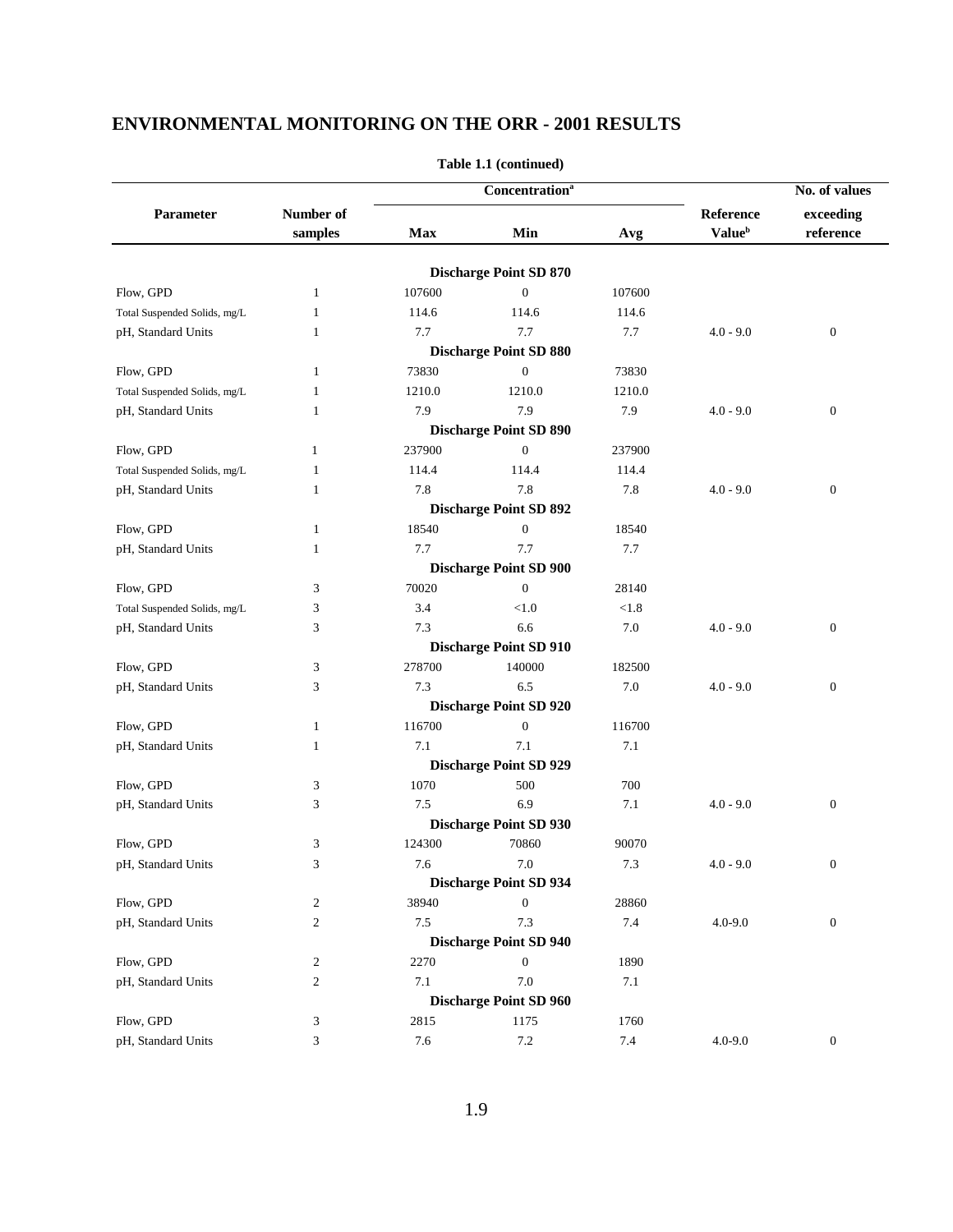|                               |                      | <b>Concentration</b> <sup>a</sup> |                               |        |                                               | No. of values          |  |
|-------------------------------|----------------------|-----------------------------------|-------------------------------|--------|-----------------------------------------------|------------------------|--|
| Parameter                     | Number of<br>samples | Min<br><b>Max</b><br>Avg          |                               |        | <b>Reference</b><br><b>Value</b> <sup>b</sup> | exceeding<br>reference |  |
|                               |                      |                                   | <b>Discharge Point SD 970</b> |        |                                               |                        |  |
| Flow, GPD                     | 1                    | 176900                            | $\Omega$                      | 176900 |                                               |                        |  |
| pH, Standard Units            | 1                    | 7.4                               | 7.4                           | 7.4    |                                               |                        |  |
|                               |                      |                                   | <b>Discharge Point SD 980</b> |        |                                               |                        |  |
| Flow, GPD                     | $\overline{c}$       | 776100                            | $\Omega$                      | 588900 |                                               |                        |  |
| pH, Standard Units            | $\overline{c}$       | 7.5                               | 7.2                           | 7.4    |                                               |                        |  |
|                               |                      |                                   | <b>Discharge Point SD 982</b> |        |                                               |                        |  |
| Flow, GPD                     | 1                    | 729900                            | $\Omega$                      | 729900 |                                               |                        |  |
| pH, Standard Units            | $\mathbf{1}$         | 7.4                               | 7.4                           | 7.4    |                                               |                        |  |
|                               |                      |                                   | <b>Discharge Point SD 990</b> |        |                                               |                        |  |
| Flow, GPD                     | 1                    | 79070                             | $\Omega$                      | 79070  |                                               |                        |  |
| pH, Standard Units            | 1                    | 7.4                               | 7.4                           | 7.4    |                                               |                        |  |
|                               |                      |                                   | <b>Discharge Point SD 992</b> |        |                                               |                        |  |
| Flow, GPD                     | 6                    | 729700                            | $\mathbf{0}$                  | 188420 |                                               |                        |  |
| <b>Total Suspended Solids</b> | 6                    | 162.8                             | 21.6                          | 53.7   |                                               |                        |  |
| pH, Standard Units            | 6                    | 7.3                               | 6.4                           | 6.9    | $4.0 - 9.0$                                   | $\mathbf{0}$           |  |
|                               |                      |                                   | <b>Discharge Point SD 996</b> |        |                                               |                        |  |
| Flow, GPD                     | 2                    | 270100                            | $\Omega$                      | 204950 |                                               |                        |  |
| pH, Standard Units            | $\mathfrak{2}$       | 7.5                               | 7.1                           | 7.3    |                                               |                        |  |

**Table 1.1 (continued)**

- Units are mg/L unless otherwise noted

*b* - NPDES permit limit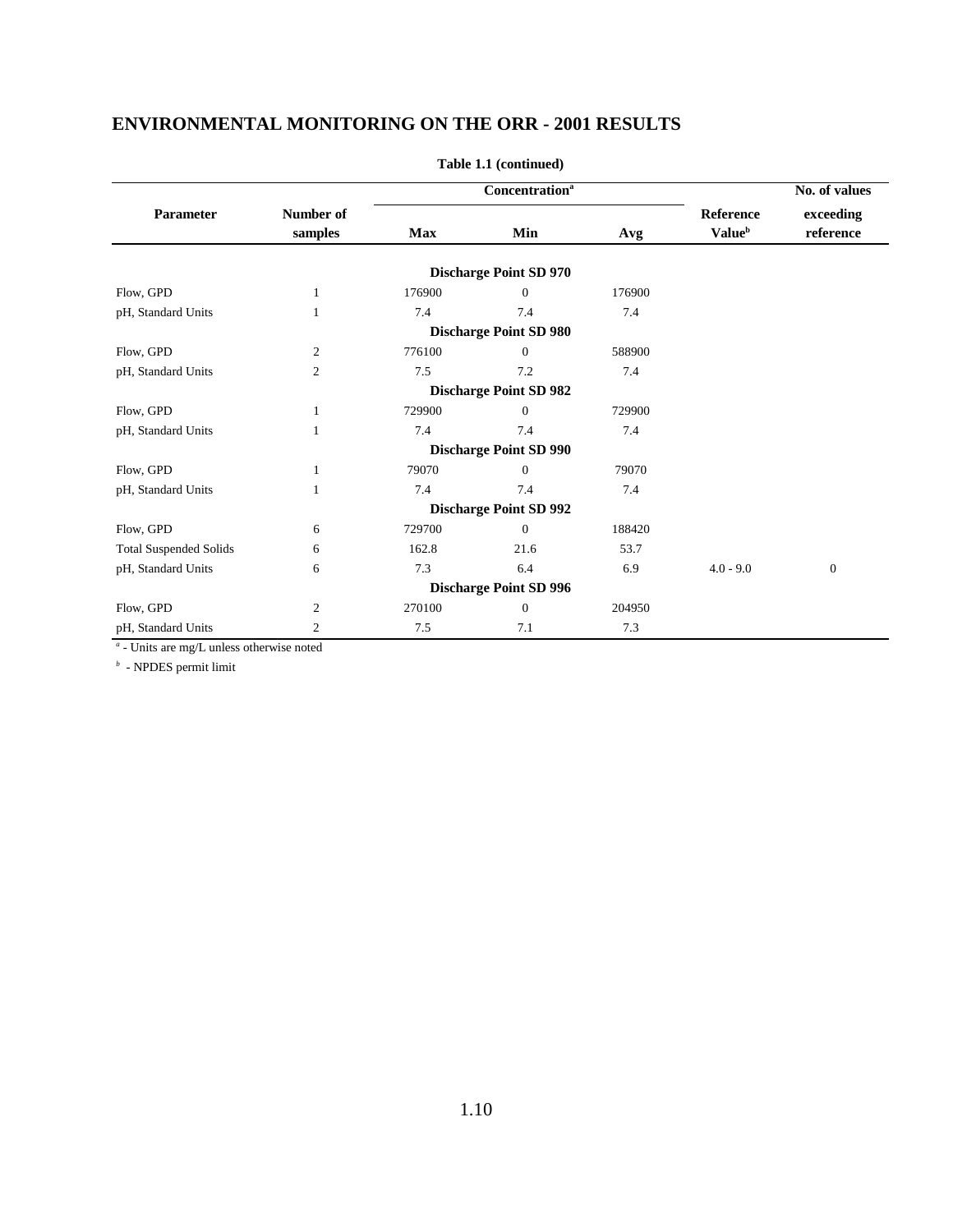#### **Table 1.2. 2001 NPDES Permit Number TN 0002950**

|                                                  |           |            | <b>Concentration</b> <sup>a</sup> |        |                           | No. of values  |  |
|--------------------------------------------------|-----------|------------|-----------------------------------|--------|---------------------------|----------------|--|
| <b>Parameter</b>                                 | Number of |            |                                   |        | <b>Reference</b>          | exceeding      |  |
|                                                  | samples   | <b>Max</b> | Min                               | Avg    | <b>Value</b> <sup>b</sup> | reference      |  |
|                                                  |           |            | $K-1203$                          |        |                           |                |  |
| <b>Biological Oxygen Demand</b>                  | 156       | 11.0       | < 5.0                             | < 5.3  |                           |                |  |
| Ammonia Nitrogen                                 | 156       | 0.3        | < 0.1                             | < 0.1  | 7                         | $\mathbf{0}$   |  |
| Dissolved Oxygen, mg/L                           | 365       | 9.3        | 5.8                               | 6.8    | $5.0 \text{ min}^{\circ}$ | $\overline{0}$ |  |
| Fecal Coliform, col/100ml                        | 156       | 209        | $\leq$ 1                          | < 6.4  | 400                       | $\mathbf{0}$   |  |
| Flow Total (GPD)                                 | 365       | 897900     | 147500                            | 248410 |                           |                |  |
| Settleable Solids, ml/L                          | 260       | 0.5        | < 0.1                             | < 0.13 | 0.5                       | $\theta$       |  |
| Suspended Solids, mg/L                           | 156       | 40.0       | < 1.0                             | < 11.3 | 45                        | $\mathbf{0}$   |  |
| pH, Standard Units                               | 365       | 8.8        | 7.0                               | 7.9    | $6.0 - 9.0$               | $\mathbf{0}$   |  |
| $\alpha$ - Units are mg/L unless otherwise noted |           |            |                                   |        |                           |                |  |

#### **Discharge Point 005, Sewage Treatment Plant, ETTP**

*b* - NPDES permit limit

*c* - Daily minimum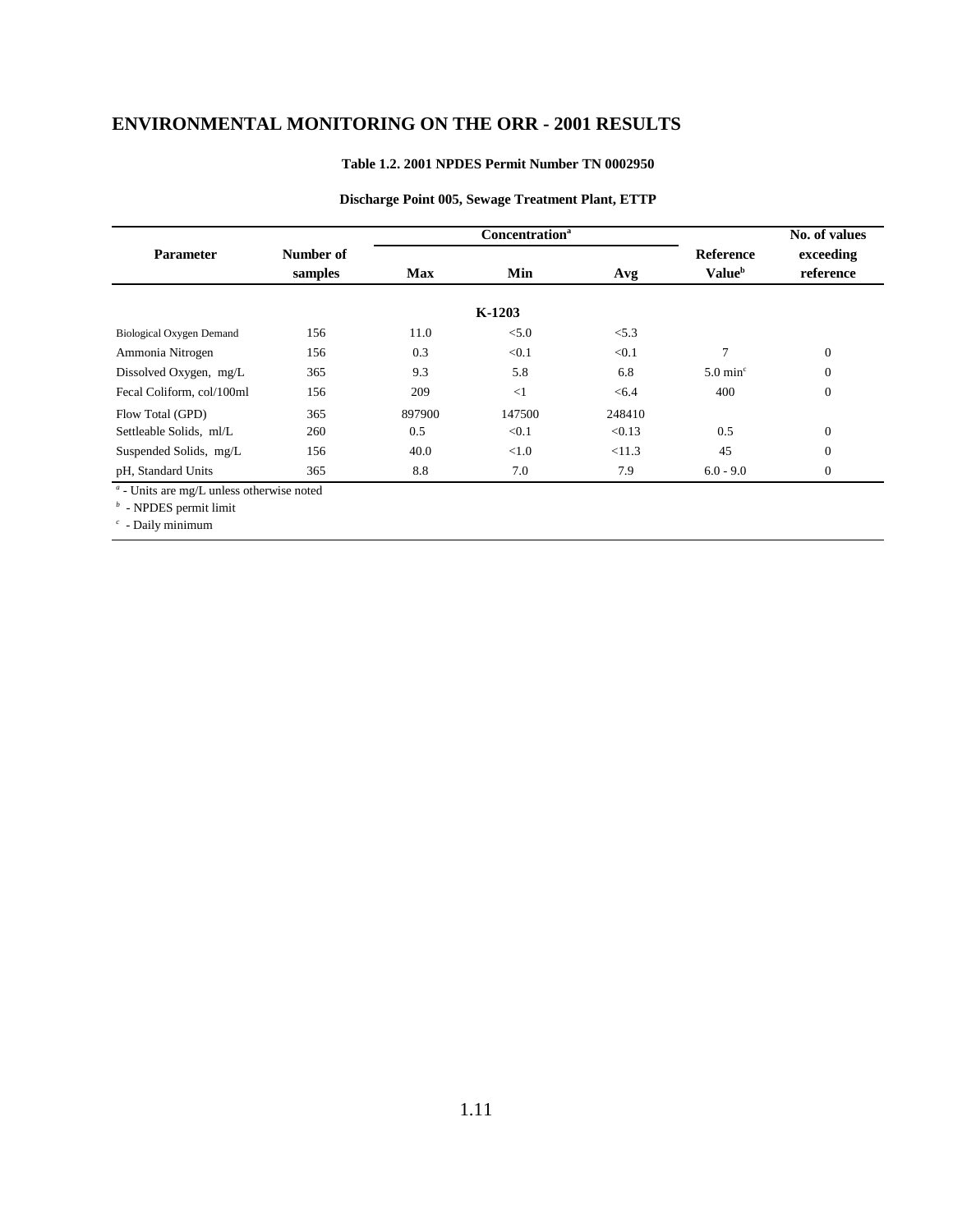|                              |                      |                          | <b>Concentration</b> <sup>a</sup> |         |                                               | No. of values          |
|------------------------------|----------------------|--------------------------|-----------------------------------|---------|-----------------------------------------------|------------------------|
| Parameter                    | Number of<br>samples | Min<br><b>Max</b><br>Avg |                                   |         | <b>Reference</b><br><b>Value</b> <sup>b</sup> | exceeding<br>reference |
|                              |                      |                          | K-1407J                           |         |                                               |                        |
| Oil & Grease                 | 104                  | 4.6                      | < 1.0                             | <2.0    |                                               |                        |
| Cadmium, mg/L                | $\overline{4}$       | 0.004                    | < 0.001                           | < 0.002 | 0.069                                         | $\boldsymbol{0}$       |
| Chemical Oxygen Demand, mg/L | 52                   | 41                       | 12                                | 26      |                                               |                        |
| Chloride, mg/L               | 208                  | 1540                     | 157                               | 292     | 70000                                         | $\boldsymbol{0}$       |
| Chromium, mg/L               | $\overline{4}$       | 0.070                    | 0.023                             | 0.037   | 2.8                                           | $\boldsymbol{0}$       |
| Copper                       | $\overline{4}$       | 0.01                     | < 0.001                           | < 0.005 | 2.15                                          |                        |
| Flow, GPD                    | 365                  | 186100                   | 70400                             | 101880  |                                               |                        |
| Lead, $mg/L$                 | $\overline{4}$       | 0.009                    | < 0.0005                          | 20.0035 | 0.69                                          | $\boldsymbol{0}$       |
| Methylene chloride           | 12                   | 0.02                     | < 0.01                            | < 0.01  |                                               |                        |
| Nickel, mg/L                 | $\overline{4}$       | 0.01                     | 0.004                             | < 0.007 | 4.0                                           | $\boldsymbol{0}$       |
| pH, Standard Units           | 365                  | 8.8                      | 5.7                               | 7.2     | $6.0 - 9.0$                                   |                        |
| Suspended Solids, mg/L       | 208                  | 30                       | $<1.0$                            | < 8.4   | 40                                            | $\boldsymbol{0}$       |
| Uranium, mg/L                | 12                   | 0.1910                   | 0.0146                            | 0.0797  |                                               |                        |
| Zinc, $mg/L$                 | $\overline{4}$       | 0.045                    | 0.01                              | 0.021   | 2.6                                           |                        |
| Silver                       | 4                    | 0.003                    | < 0.0005                          | < 0.001 | 0.43                                          |                        |

#### **Table 1.3. 2001 NPDES Permit Number TN 0002950**

#### **Discharge Point 014, Central Neutralization Facility to Clinch River, ETTP**

*a* - Units are mg/L unless otherwise noted

*b* - NPDES permit limit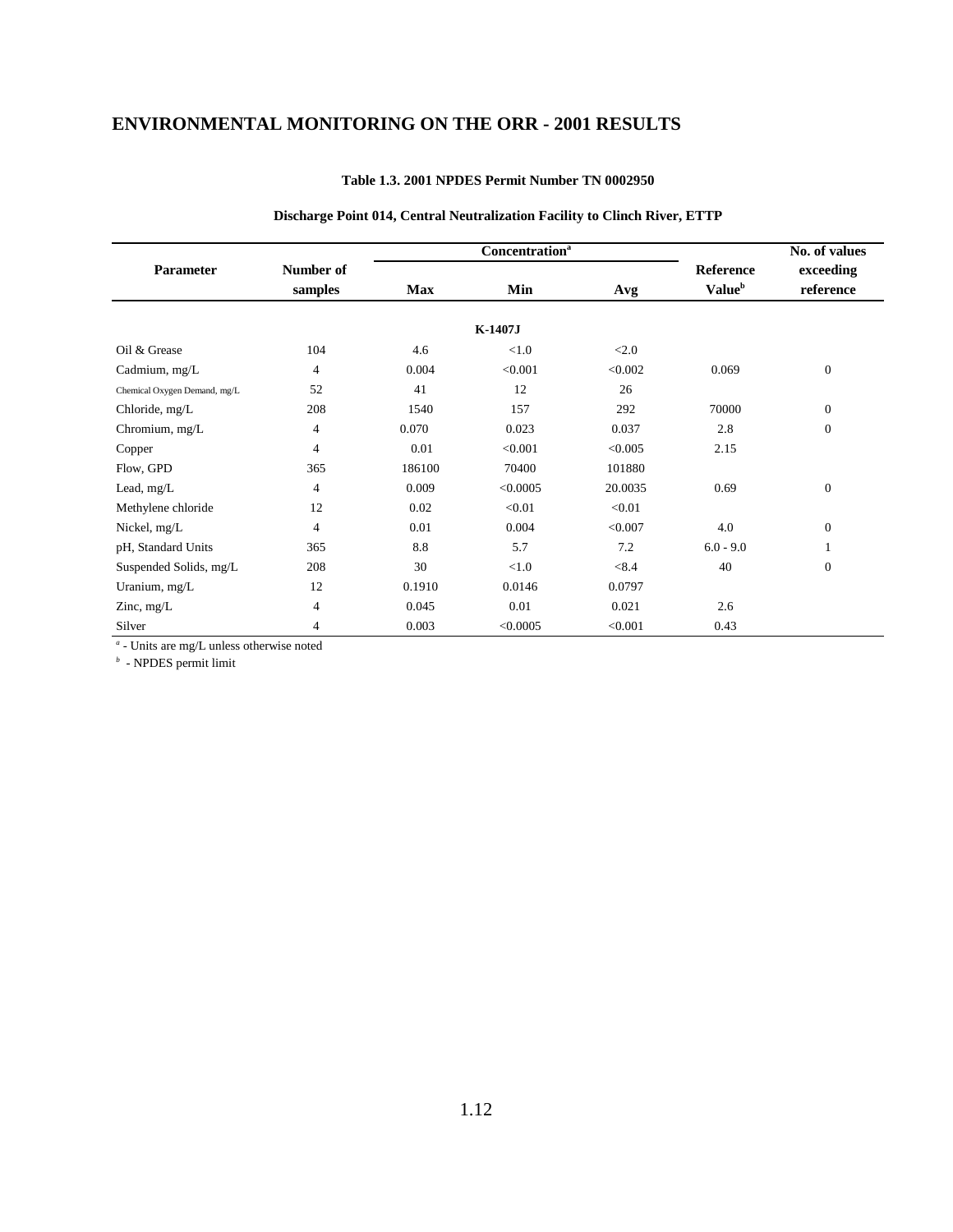|                | No. of       |             |             | Concentration (pCi/L) |                      |              | Percent   | Sum of the   |  |  |  |
|----------------|--------------|-------------|-------------|-----------------------|----------------------|--------------|-----------|--------------|--|--|--|
| Radionuclide   | samples      | <b>Max</b>  | Min         | Median <sup>b</sup>   | Average <sup>b</sup> | <b>DCG</b>   | of DCG    | fractions of |  |  |  |
|                |              |             |             |                       |                      |              |           | the DCGs     |  |  |  |
| <b>CRK-16</b>  |              |             |             |                       |                      |              |           |              |  |  |  |
|                |              |             |             |                       |                      |              |           |              |  |  |  |
| $Bi-214$       | $\mathbf{1}$ | $3.1e + 01$ | $3.1e + 01$ | $3.1e+01$             | $3.1e+01$            | $6.0e + 0.5$ | 5.2e-03   | $5.2e-0.5$   |  |  |  |
| Potassium-40   | 8            | $3.8e + 02$ | $-2.8e+02$  | $-1.3e+02$            | $-1.2e+01$           | $7.0e + 03$  | 1.8e-01   | $-1.8e-03$   |  |  |  |
| $H-3$          | 9            | $1.5e + 03$ | $2.4e+02$   | $6.6e + 02$           | $3.3e + 02$          | $2.0e + 06$  | 1.2e-02   | 1.2e-04      |  |  |  |
| $U-234$        | 12           | $3.1e-01$   | 8.5e-02     | $3.1e-01$             | 2.9e-01              | $5.0e + 02$  | 5.9e-02   | $5.9e-04$    |  |  |  |
| $U-235$        | 12           | 1.6e-01     | 8.5e-02     | $3.1e-01$             | 1.6e-02              | 1.4e-02      | $2.4e-03$ | $2.4e-05$    |  |  |  |
| $U-236$        | 1            | $-4.7e-02$  | $-4.7e-02$  | $-4.7e-02$            | $-4.7e-02$           | $5.0e + 02$  | 9.4e-05   | 9.4e-07      |  |  |  |
| $U-238$        | 12           | $3.3e-01$   | 1.4e-01     | 3.3e-01               | $3.2e-01$            | $6.0e + 02$  | 5.3e-02   | 5.3e-04      |  |  |  |
| Alpha activity | 12           | $2.0e + 00$ | $-1.0e+00$  | 1.0e-01               | 8.9e-01              | a            | a         | a            |  |  |  |
| Beta activity  | 12           | $9.0e + 00$ | $0.0e + 00$ | $5.1e+00$             | $5.1e+00$            | a            | a         | $\rm{a}$     |  |  |  |
| All listed     |              |             |             |                       |                      |              |           | 5.1e-01      |  |  |  |
| isotopes       |              |             |             |                       |                      |              |           |              |  |  |  |

#### **Table 1.4. Radionuclide concentrations at ETTP discharges and surface water monitoring locations**

a Not applicable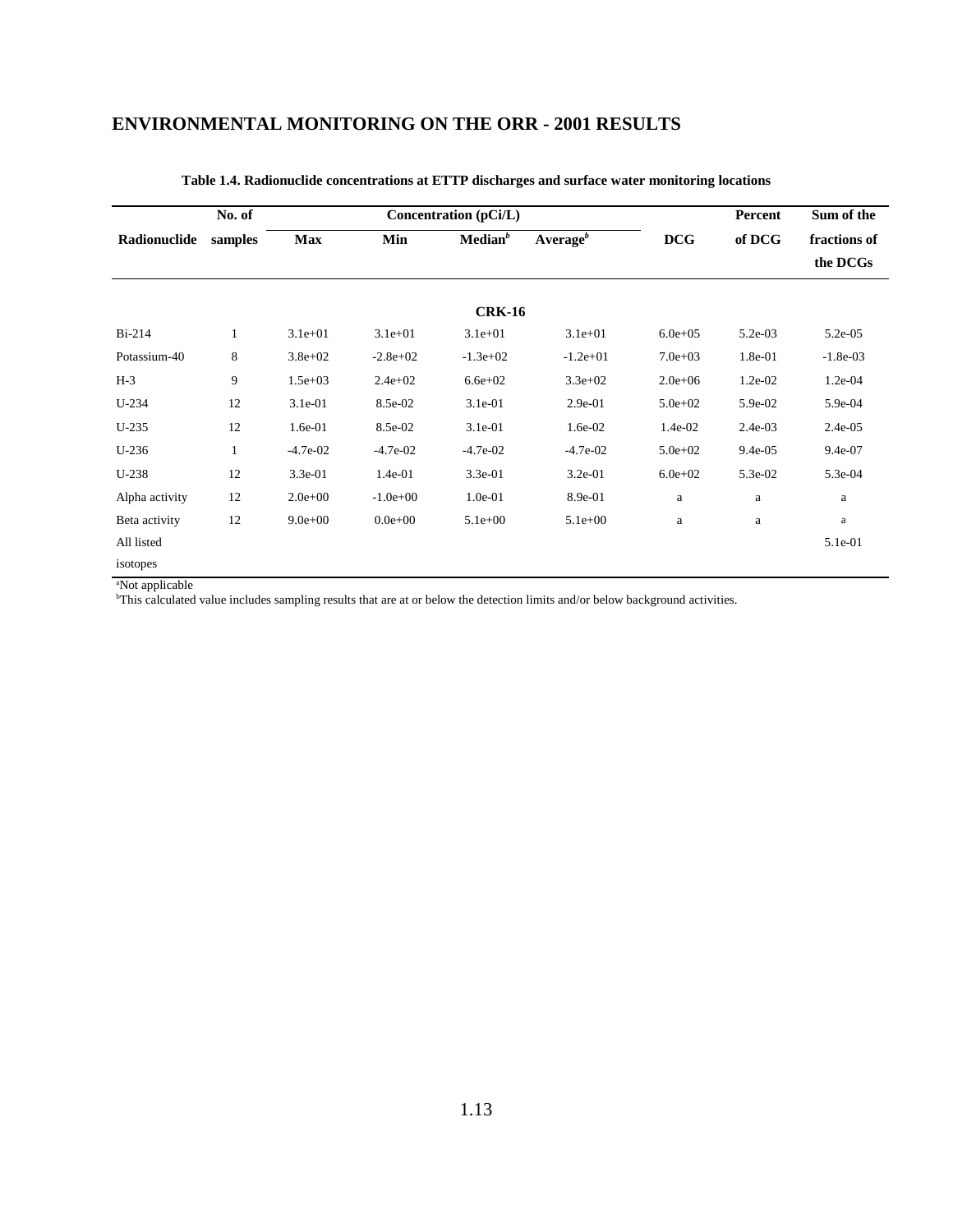|              | No. of  |            |           | Concentration (pCi/L) |                      | Percent     | Sum of the |                          |
|--------------|---------|------------|-----------|-----------------------|----------------------|-------------|------------|--------------------------|
| Radionuclide | samples | <b>Max</b> | Min       | Median <sup>b</sup>   | Average <sup>b</sup> | <b>DCG</b>  | of DCG     | fractions of<br>the DCGs |
|              |         |            |           | K-716 (Poplar Creek)  |                      |             |            |                          |
| $U-234$      | 2       | $5.2e-01$  | $1.9e-01$ | $3.6e-01$             | $3.6e-01$            | $5.0e + 02$ | $7.2e-02$  | $7.2e-04$                |
| $U-235$      | 2       | $2.6e-02$  | $2.0e-02$ | $2.3e-02$             | $2.3e-02$            | $6.0e + 02$ | $3.9e-03$  | 3.9e-05                  |
| $U-238$      | 2       | 5.6e-01    | $9.4e-02$ | $3.3e-01$             | $3.3e-01$            | $6.0e + 02$ | 5.4e-02    | 5.4e-04                  |
| All listed   |         |            |           |                       |                      |             |            | $1.4e-03$                |
| isotopes     |         |            |           |                       |                      |             |            |                          |

#### **Table 1.5. Radionuclide concentrations at ETTP discharges and surface water monitoring locations**

a Not applicable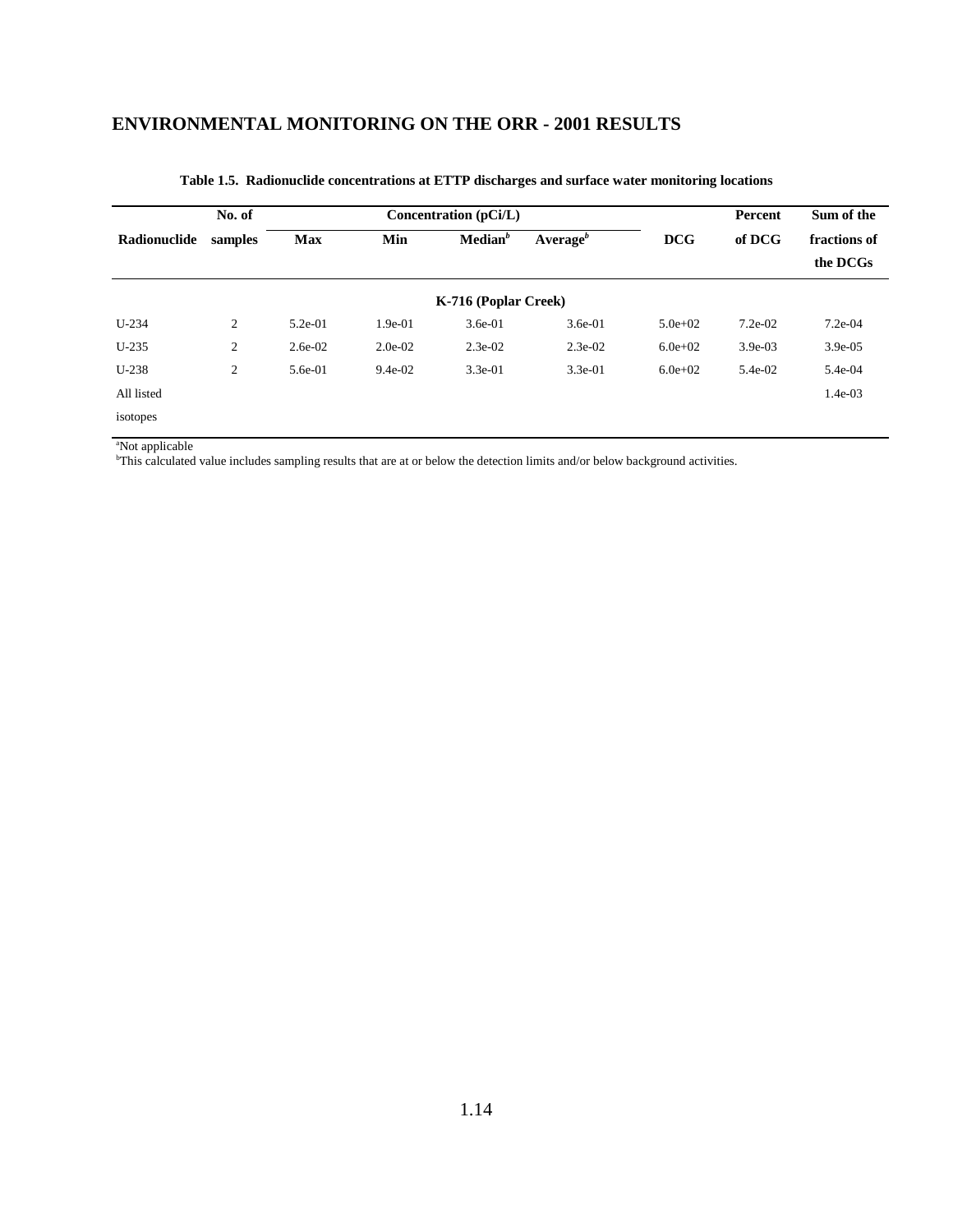|              | No. of  |             |             | Concentration (pCi/L) |                                                   |                  | Percent          | Sum of the               |
|--------------|---------|-------------|-------------|-----------------------|---------------------------------------------------|------------------|------------------|--------------------------|
| Radionuclide | samples | <b>Max</b>  | Min         | $\mathbf{Median}^b$   | Average <sup>b</sup>                              | <b>DCG</b>       | of DCG           | fractions of<br>the DCGs |
|              |         |             |             |                       | K-901-A (settling basin for surface water runoff) |                  |                  |                          |
| $U-234$      | 1       | $9.7e-01$   | $9.7e-01$   | $9.7e-01$             | $9.7e + 00$                                       | $5.0e + 02$      | 1.9e-01          | $1.9e-03$                |
| $U-235$      |         | $4.8e-02$   | $4.8e-02$   | $4.8e-02$             | $4.8e-02$                                         | $6.0e + 02$      | 8.1e-03          | 8.1e-05                  |
| $U-238$      | 1       | $1.0e + 00$ | $1.0e + 00$ | $1.0e + 00$           | $1.0e+00$                                         | $6.0e + 02$      | $1.7e-01$        | 1.7e-03                  |
| Tc-99        | 1       | $1.2e + 01$ | $1.2e + 01$ | $1.2e + 01$           | $1.2e + 01$                                       | $1.0e + 0.5$     | $1.2e-02$        | 1.2e-04                  |
| Gross Beta   | л       | $1.2e + 01$ | $1.2e + 01$ | $1.2e + 01$           | $1.2e + 01$                                       | $\boldsymbol{a}$ | $\boldsymbol{a}$ | $\boldsymbol{a}$         |
| All listed   |         |             |             |                       |                                                   |                  |                  | $3.9e-03$                |
| isotopes     |         |             |             |                       |                                                   |                  |                  |                          |

#### **Table 1.6. Radionuclide concentrations at ETTP discharges and surface water monitoring locations**

<sup>a</sup>Not applicable.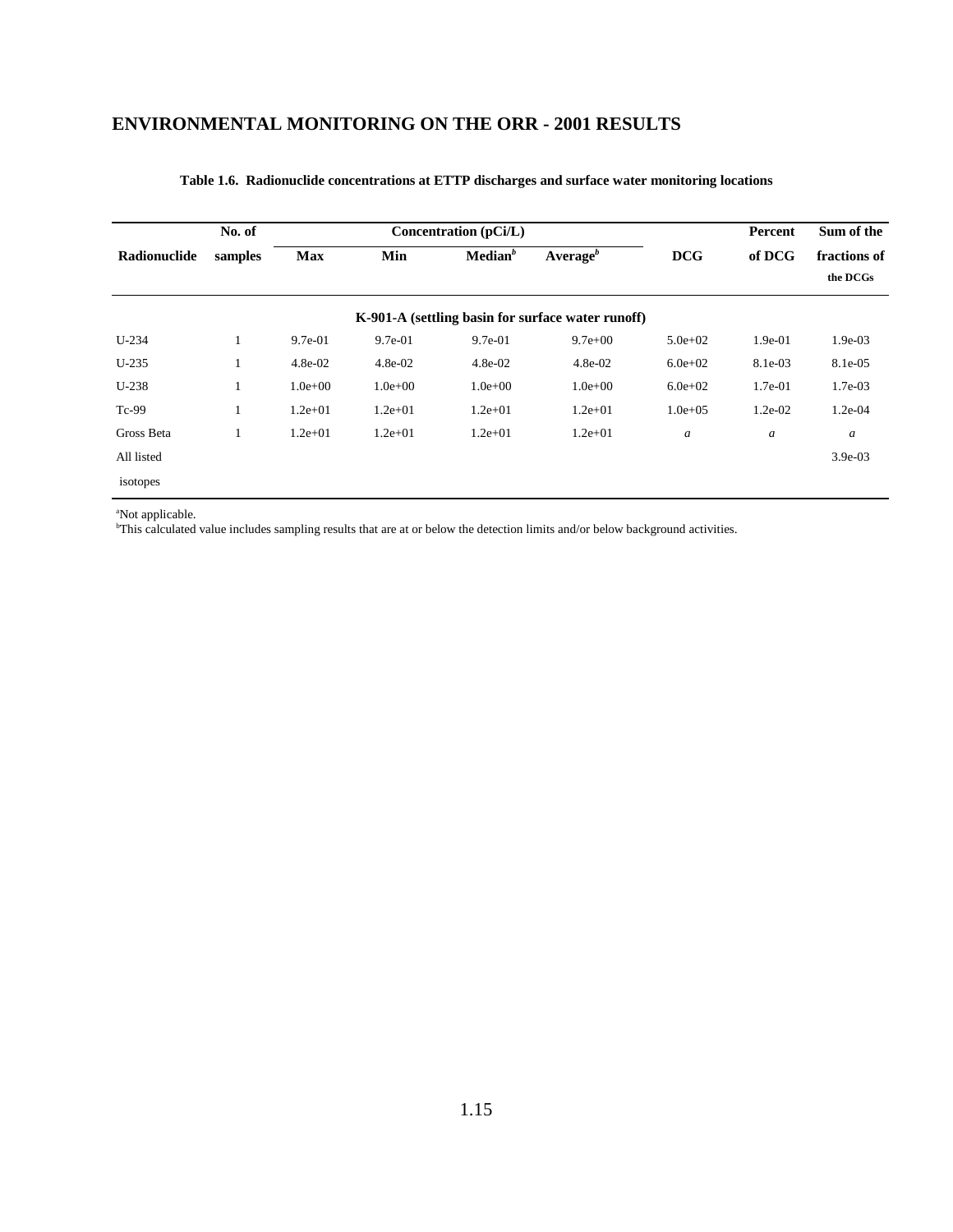|              | No. of  |            |           | Concentration (pCi/L) |                                                    |                  | Percent   | Sum of the               |
|--------------|---------|------------|-----------|-----------------------|----------------------------------------------------|------------------|-----------|--------------------------|
| Radionuclide | samples | <b>Max</b> | Min       | Median <sup>b</sup>   | Average <sup>b</sup>                               | <b>DCG</b>       | of DCG    | fractions of<br>the DCGs |
|              |         |            |           |                       | K-1007-B (settling basin for surface water runoff) |                  |           |                          |
| $U-234$      | 1       | $3.7e-01$  | $3.7e-01$ | $3.7e-01$             | $3.7e-01$                                          | $5.0e + 02$      | $7.3e-02$ | $7.3e-04$                |
| $U-235$      | 1       | 1.8e-02    | $1.8e-03$ | 1.8e-02               | 1.8e-02                                            | $6.0e + 02$      | $3.0e-03$ | $3.0e-0.5$               |
| $U-238$      | 1       | $3.9e-01$  | 3.9e-01   | $3.9e-01$             | $3.9e-01$                                          | $6.0e + 02$      | $6.5e-02$ | $6.5e-04$                |
| Gross Beta   | 1       | $1.1e+01$  | $1.1e+01$ | $1.1e+01$             | $1.1e+01$                                          | $\boldsymbol{a}$ | a         | $\boldsymbol{a}$         |
| All listed   |         |            |           |                       |                                                    |                  |           | 1.5e-03                  |
| isotopes     |         |            |           |                       |                                                    |                  |           |                          |

#### **Table 1.7. Radionuclide concentrations at ETTP discharges and surface water monitoring locations**

<sup>a</sup>Not applicable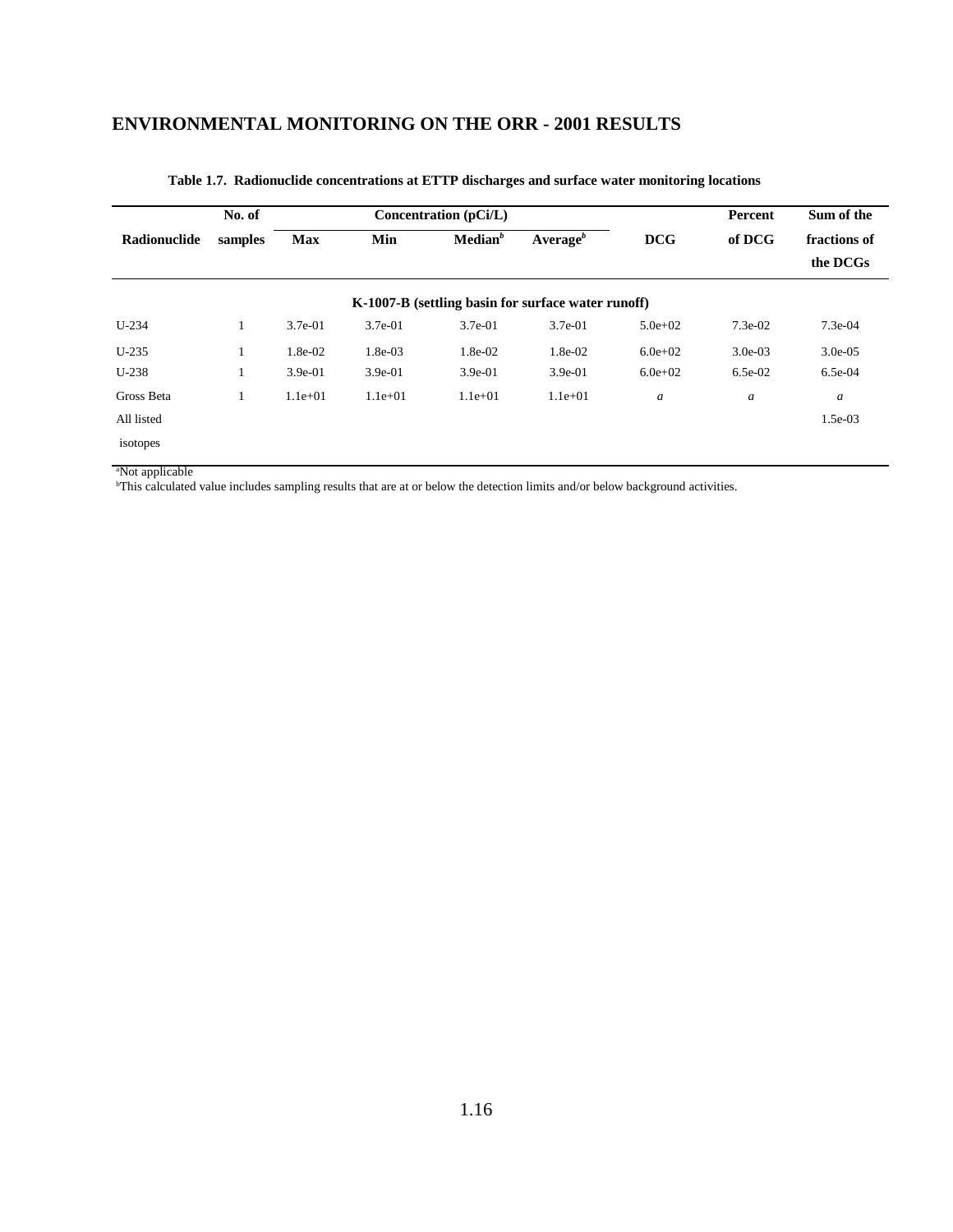|              | No. of  |             | <b>Concentration (pCi/L)</b>                                                           |                     |                      |              | Percent          | Sum of the       |
|--------------|---------|-------------|----------------------------------------------------------------------------------------|---------------------|----------------------|--------------|------------------|------------------|
| Radionuclide | samples | Max         | Min                                                                                    | Median <sup>b</sup> | Average <sup>b</sup> | <b>DCG</b>   | of DCG           | fractions of     |
|              |         |             |                                                                                        |                     |                      |              |                  | the DCGs         |
|              |         |             | K-1407-J (treated effluents from Central Neutralization Facility and TSCA Incinerator) |                     |                      |              |                  |                  |
| Am-241       | 8       | 3.2e-01     | $0.0e + 00$                                                                            | 1.9e-01             | 1.2e-01              | $3.0e + 01$  | $4.0e-01$        | $4.0e-03$        |
| $U-234$      | 12      | $2.7e + 01$ | $3.9e + 00$                                                                            | $1.4e + 01$         | $1.4e + 01$          | $5.0e + 02$  | $2.8e + 00$      | 2.8e-02          |
| $U-235$      | 12      | $1.5e+00$   | 1.3e-01                                                                                | 7.2e-01             | 6.7e-01              | $6.0e + 02$  | 1.1e-01          | 1.1e-03          |
| $U-236$      | 12      | $1.2e + 00$ | 8.0e-02                                                                                | 3.4e-01             | 4.8e-01              | $5.0e + 02$  | 9.6e-02          | 9.6e-04          |
| $U-238$      | 12      | $3.4e + 02$ | $5.1e+00$                                                                              | $2.4e + 01$         | $2.9e + 01$          | $6.0e + 02$  | $4.8e + 00$      | 4.8e-02          |
| $Cs-137$     | 12      | $3.3e + 02$ | $0.0e + 00$                                                                            | $2.6e + 00$         | $3.5e + 01$          | $3.0e + 03$  | $1.2e+00$        | 1.2e-02          |
| Tc-99        | 12      | $2.0e + 03$ | 5.3e-01                                                                                | $1.0e + 02$         | $3.5e + 02$          | $1.0e + 0.5$ | 3.5e-01          | 3.5e-03          |
| Np-237       | 12      | $2.8e + 00$ | 4.8e-01                                                                                | 6.6e-01             | 8.9e-01              | $3.0e + 01$  | $3.0e + 00$      | 3.0e-02          |
| Pu-238       | 12      | $4.0e-01$   | $0.0e + 00$                                                                            | 9.5e-02             | 1.2e-01              | $4.0e + 01$  | 3.1e-01          | 3.1e-03          |
| Pu-239       | 12      | 3.7e-01     | $0.0e + 00$                                                                            | 2.0e-02             | 8.0e-02              | $3.0e + 01$  | 2.7e-01          | 2.7e-03          |
| $H-3$        | 12      | $5.5e + 03$ | $0.0e + 00$                                                                            | $3.9e + 02$         | $1.4e + 03$          | $2.0e + 06$  | 7.1e-02          | 7.1e-04          |
| $C-14$       | 12      | $3.3e + 03$ | $0.0e + 00$                                                                            | $3.8e + 02$         | $9.2e + 02$          | $7.0e + 04$  | $1.3e+00$        | 1.3e-02          |
| Gross Alpha  | 12      | $1.1e+02$   | $1.4e + 01$                                                                            | $3.6e + 01$         | $4.0e + 01$          | a            | a                | $\boldsymbol{a}$ |
| Gross Beta   | 12      | $7.6e + 02$ | $2.6e + 01$                                                                            | $1.0e + 02$         | $1.9e + 02$          | a            | $\boldsymbol{a}$ | $\boldsymbol{a}$ |
| All listed   |         |             |                                                                                        |                     |                      |              |                  | 1.5e-01          |
| isotopes     |         |             |                                                                                        |                     |                      |              |                  |                  |

|  | Table 1.8. Radionuclide concentrations at ETTP discharges and surface water monitoring locations |  |  |  |
|--|--------------------------------------------------------------------------------------------------|--|--|--|
|  |                                                                                                  |  |  |  |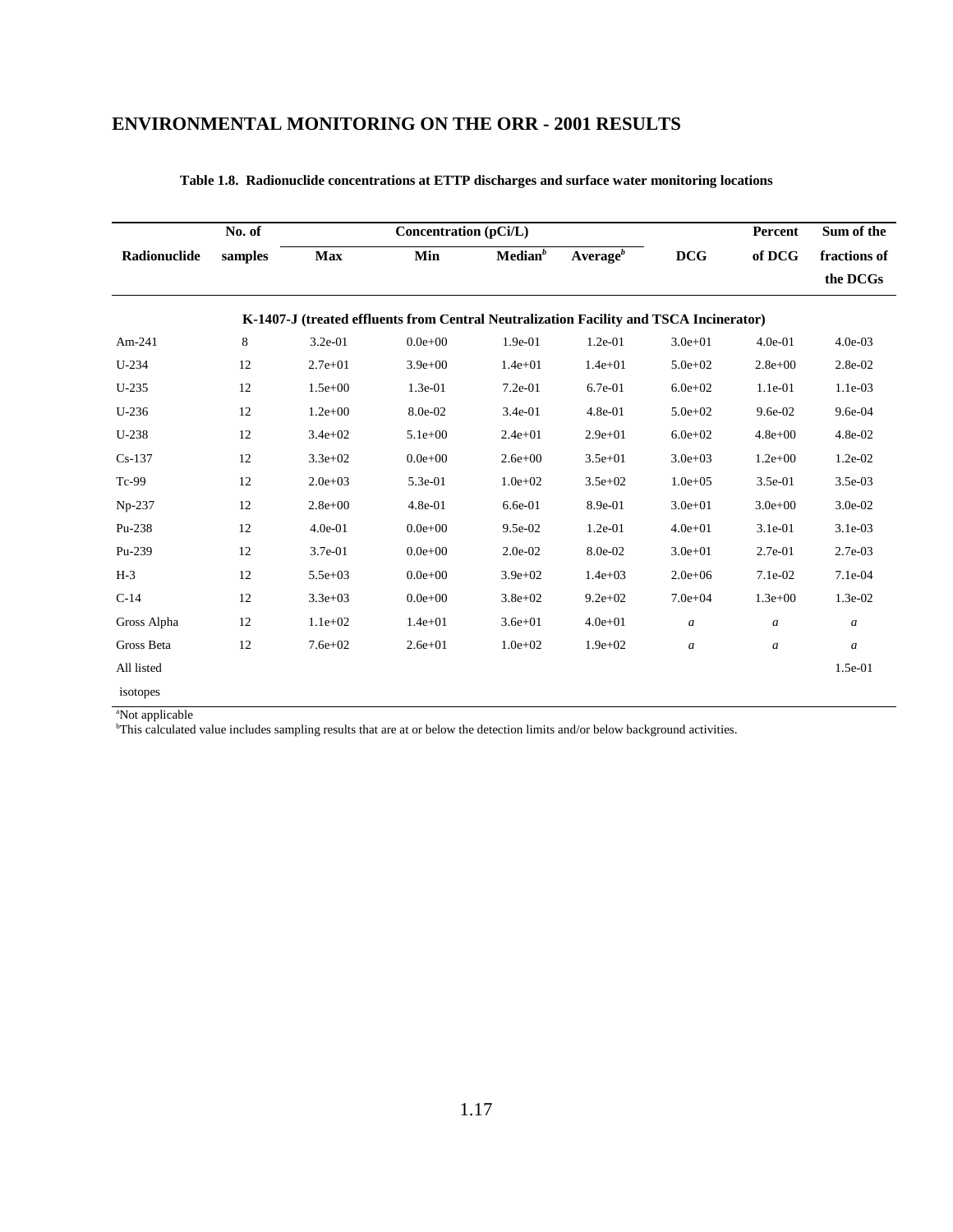|              | No. of         |             |             | Concentration (pCi/L)    |                      |                  | Percent          | Sum of the   |
|--------------|----------------|-------------|-------------|--------------------------|----------------------|------------------|------------------|--------------|
| Radionuclide | samples        | <b>Max</b>  | Min         | Median <sup>b</sup>      | Average <sup>b</sup> | <b>DCG</b>       | of DCG           | fractions of |
|              |                |             |             |                          |                      |                  |                  | the DCGs     |
|              |                |             |             | K-1700 (Mitchell Branch) |                      |                  |                  |              |
| $U-234$      | 4              | $9.3e+00$   | $3.1e-01$   | $5.3e+00$                | $5.0e + 00$          | $5.0e + 02$      | $1.0e + 00$      | $1.0e-02$    |
| $U-235$      | $\overline{4}$ | $3.4e-01$   | $3.0e-02$   | $2.0e-01$                | $1.9e-01$            | $6.0e + 02$      | $3.2e-02$        | $3.2e-04$    |
| $U-236$      | $\mathbf{1}$   | $9.2e-02$   | $9.2e-02$   | $9.2e-02$                | $9.2e-02$            | $5.0e + 02$      | 1.8e-02          | 1.8e-04      |
| $U-238$      | 4              | $5.0e + 00$ | $3.3e-01$   | $3.2e + 00$              | $2.9e+00$            | $6.0e + 02$      | $4.9e-01$        | $4.9e-03$    |
| $Tc-99$      | $\overline{4}$ | $1.6e + 01$ | $7.0e + 00$ | $1.3e + 01$              | $1.2e + 01$          | $1.0e + 0.5$     | $1.2e-02$        | $1.2e-04$    |
| Gross Alpha  | 4              | $2.0e + 01$ | $1.0e + 01$ | $1.6e + 00$              | $1.6e + 01$          | $\boldsymbol{a}$ | $\boldsymbol{a}$ | a            |
| Gross Beta   | 4              | $1.5e+01$   | $9.0e + 00$ | $1.3e + 01$              | $1.3e+01$            | $\boldsymbol{a}$ | a                | a            |
| All listed   |                |             |             |                          |                      |                  |                  | $1.5e-02$    |
| isotopes     |                |             |             |                          |                      |                  |                  |              |

#### **Table 1.9. Radionuclide concentrations at ETTP discharges and surface water monitoring locations**

a Not applicable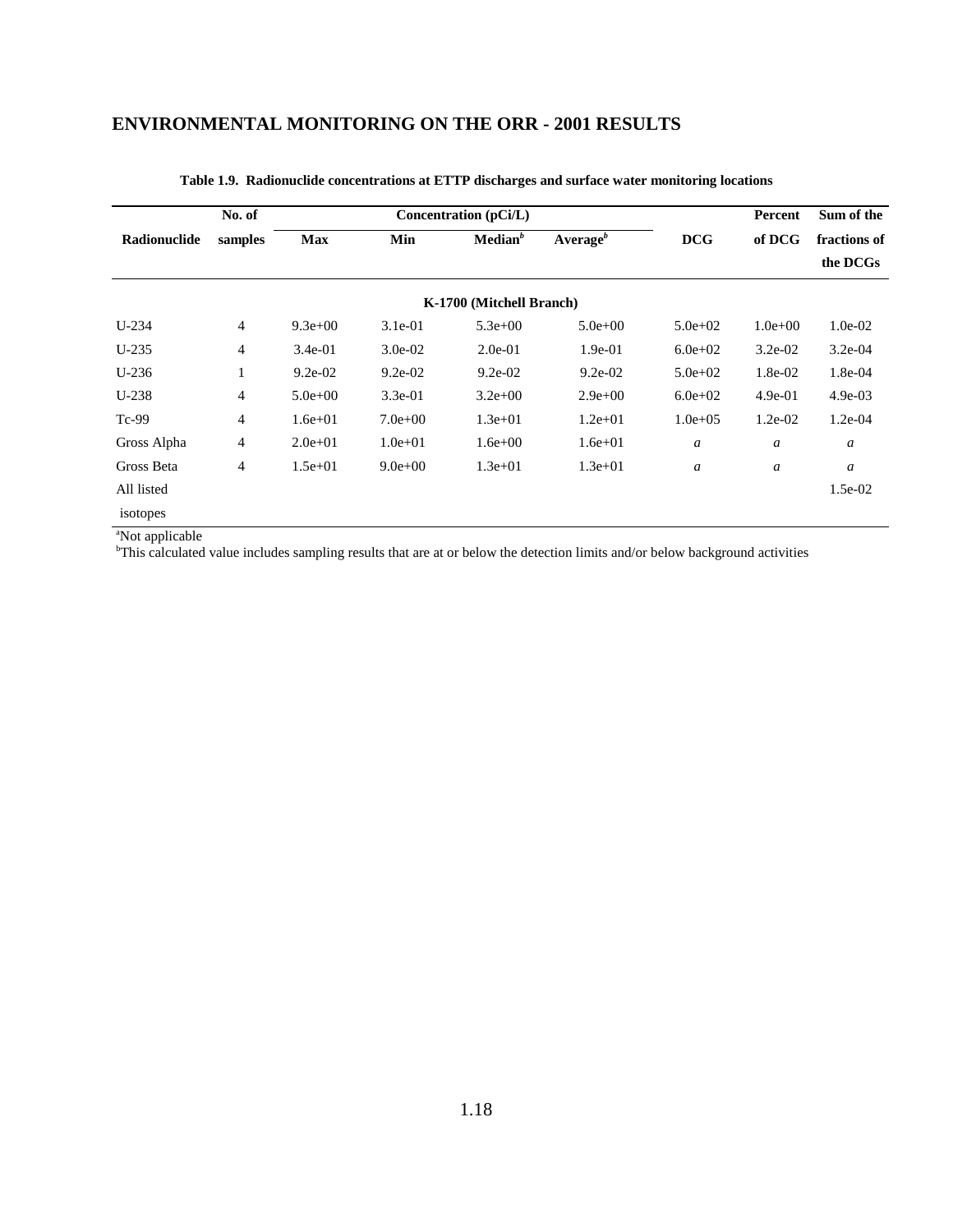|              | No. of         |            |           | Concentration (pCi/L) |                                            |                  | Percent   | Sum of the               |
|--------------|----------------|------------|-----------|-----------------------|--------------------------------------------|------------------|-----------|--------------------------|
| Radionuclide | samples        | <b>Max</b> | Min       | Median <sup>b</sup>   | Average $^b$                               | <b>DCG</b>       | of DCG    | fractions of<br>the DCGs |
|              |                |            |           |                       | K-1710 (Poplar Creek upstream of the ETTP) |                  |           |                          |
| $U-234$      | 2              | 5.6e-01    | $4.6e-01$ | $5.1e-01$             | $5.1e-01$                                  | $5.0e + 02$      | $1.0e-01$ | $1.0e-03$                |
| $U-235$      | $\overline{c}$ | $2.3e-02$  | $2.0e-02$ | $2.1e-02$             | $2.1e-02$                                  | $6.0e + 02$      | $3.6e-03$ | $3.6e-0.5$               |
| $U-238$      | 2              | $7.6e-01$  | $4.9e-01$ | $6.2e-01$             | $6.3e-01$                                  | $6.0e + 02$      | $1.1e-01$ | $1.1e-03$                |
| Gross Alpha  | 2              | $5.6e+00$  | $3.0e+00$ | $4.3e+00$             | $4.3e+00$                                  | $\boldsymbol{a}$ | a         | a                        |
| All listed   |                |            |           |                       |                                            |                  |           | $2.2e-03$                |
| isotopes     |                |            |           |                       |                                            |                  |           |                          |

**Table 1.10. Radionuclide concentrations at ETTP discharges and surface water monitoring locations**

a Not applicable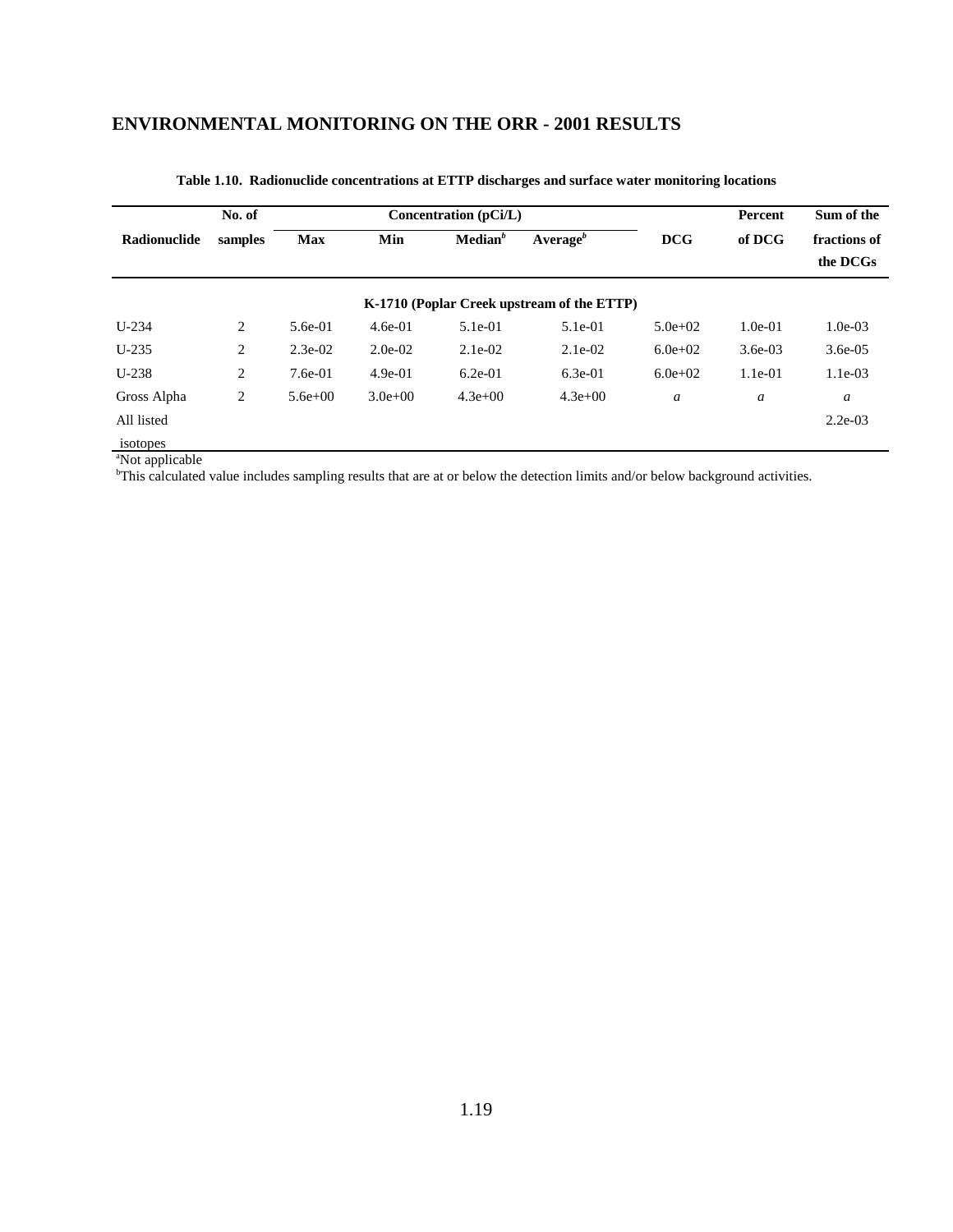|              | No. of  |            |             | Concentration (pCi/L) |                      |              | Percent   | Sum of the               |
|--------------|---------|------------|-------------|-----------------------|----------------------|--------------|-----------|--------------------------|
| Radionuclide | samples | <b>Max</b> | Min         | Median <sup>b</sup>   | Average <sup>b</sup> | <b>DCG</b>   | of DCG    | fractions of<br>the DCGs |
|              |         |            |             | <b>MIK 0.4</b>        |                      |              |           |                          |
| $Tc-99$      | 1       | $9.7e+00$  | $9.7e + 00$ | $9.7e + 00$           | $9.7e + 00$          | $1.0e + 0.5$ | $9.7e-03$ | $9.7e-0.5$               |
| $U-234$      | 1       | $2.4e+00$  | $2.4e+00$   | $2.4e+00$             | $2.4e+00$            | $5.0e + 02$  | $4.8e-01$ | $4.8e-03$                |
| $U-238$      | 1       | $1.3e+00$  | $1.3e+00$   | $1.3e+00$             | $1.3e+00$            | $6.0e + 02$  | $2.1e-01$ | $2.1e-03$                |
| Gross Alpha  | $\perp$ | $9.1e+00$  | $9.1e+00$   | $9.1e+00$             | $9.1e+00$            | a            | a         | a                        |
| Gross Beta   | 1       | $1.5e+01$  | $1.5e+01$   | $1.5e+01$             | $1.5e + 01$          | a            | a         | a                        |
| All listed   |         |            |             |                       |                      |              |           | $7.2e-03$                |
| isotopes     |         |            |             |                       |                      |              |           |                          |

#### **Table 1.11. Radionuclide concentrations at ETTP discharges and surface water monitoring locations**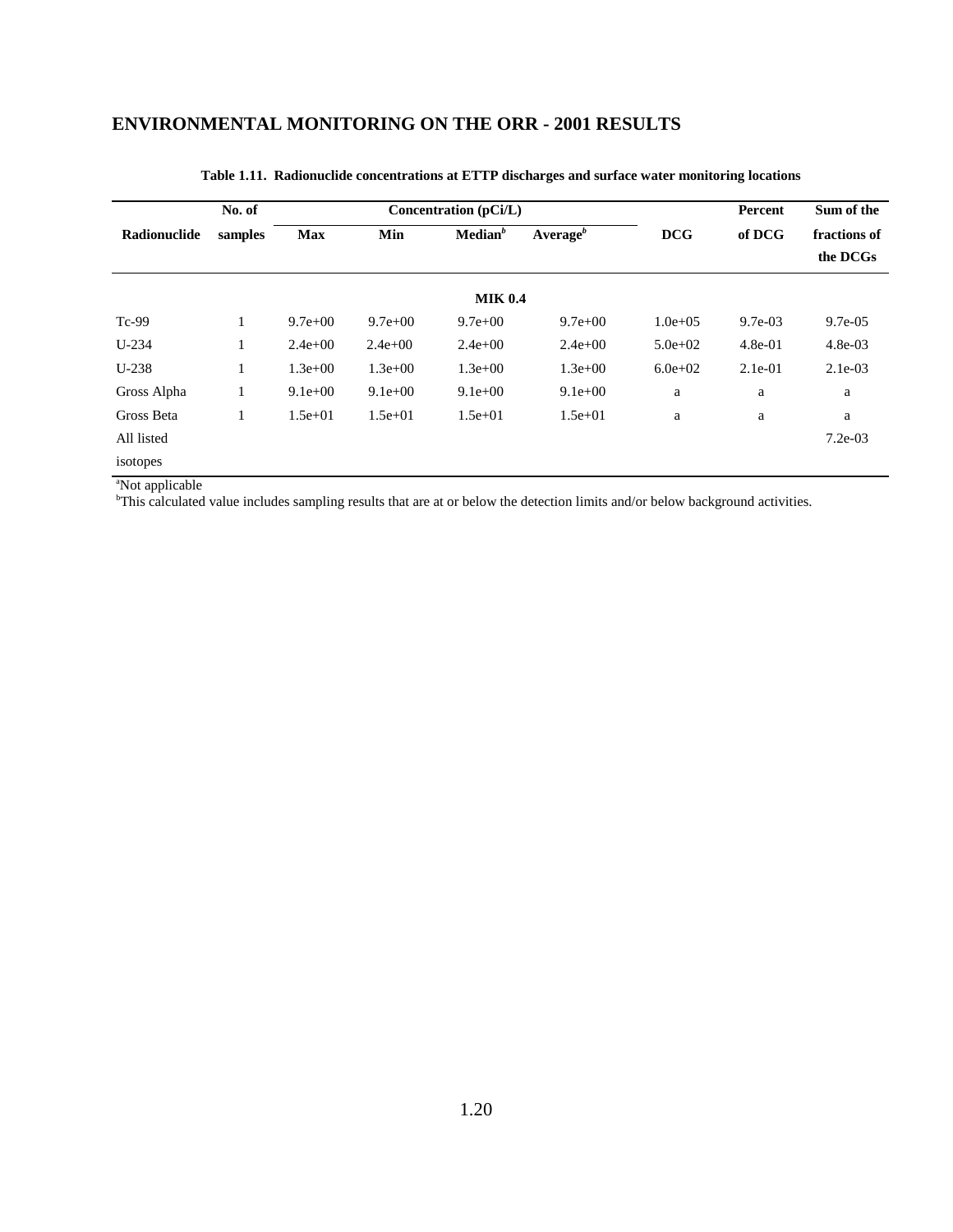|                         | Number detected/ |            | <b>Detected results</b> |        |                    | <b>Number of values</b> |
|-------------------------|------------------|------------|-------------------------|--------|--------------------|-------------------------|
| <b>Parameter</b>        | number of        |            |                         |        | <b>Reference</b>   | exceeding               |
|                         | samples          | <b>Max</b> | Min                     | Avg    | Value <sup>a</sup> | reference               |
| Aluminum $(mg/L)$       | 11/12            | 0.19       | 0.024                   | 0.085  |                    |                         |
| Barium (mg/L)           | 12/12            | 0.039      | 0.029                   | 0.034  |                    |                         |
| Calcium $(mg/L)$        | 12/12            | 39         | 32                      | 35     |                    |                         |
| Dissolved oxygen (mg/L) | 12/12            | 12         | 5.8                     | 8.6    | $5.0 \text{ min}$  | $\boldsymbol{0}$        |
| Iron $(mg/L)$           | 12/12            | 0.24       | 0.057                   | 0.12   |                    |                         |
| Magnesium $(mg/L)$      | 12/12            | 12         | 10                      | 10     |                    |                         |
| Manganese $(mg/L)$      | 12/12            | 0.065      | 0.018                   | 0.038  |                    |                         |
| pH (standard units)     | 12/12            | 8.5        | 7.0                     | 7.7    | $6.5 - 8.5$        | $\boldsymbol{0}$        |
| Silicon $(mg/L)$        | 1/12             | 1.6        | 1.0                     | 1.1    |                    |                         |
| Sodium $(mg/L)$         | 6/12             | 9.1        | 6.6                     | 7.7    |                    |                         |
| Temperature $(Co)$      | 12/12            | 23         | 5.0                     | 16     |                    |                         |
| $\text{Zinc}$ (mg/L)    | 1/12             | 0.026      | 0.0015                  | 0.0054 |                    |                         |

#### **Table 1.12. 2001 ETTP parameters detected at CRK-16**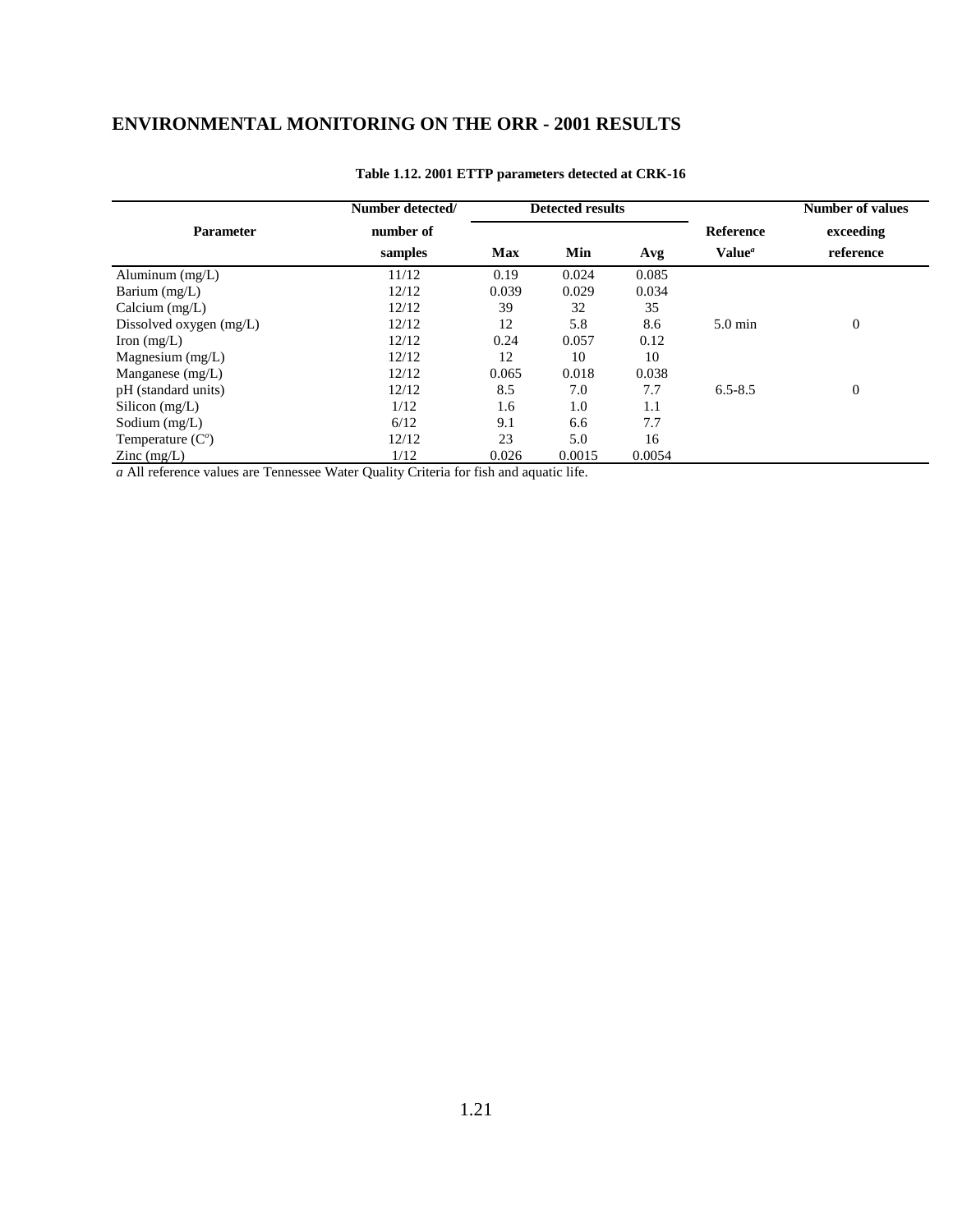|                         | Number detected/ |        | <b>Detected results</b> |        |                    | Number of values |
|-------------------------|------------------|--------|-------------------------|--------|--------------------|------------------|
| <b>Parameter</b>        | number of        |        |                         |        | <b>Reference</b>   | exceeding        |
|                         | samples          | Max    | Min                     | Avg    | Value <sup>a</sup> | reference        |
| Boron $(mg/L)$          | 1/1              | 0.030  | 0.030                   | 0.030  |                    |                  |
| Calcium $(mg/L)$        | 1/1              | 34     | 34                      | 34     |                    |                  |
| Dissolved Oxygen (mg/L) | 2/2              | 9.5    | 5.5                     | 7.5    | $5.0 \text{ min}$  | $\overline{0}$   |
| Iron $(mg/L)$           | 1/1              | 0.14   | 0.14                    | 0.14   |                    |                  |
| Magnesium $(mg/L)$      | 1/1              | 9.8    | 9.8                     | 9.8    |                    |                  |
| Manganese $(mg/L)$      | 1/1              | 0.040  | 0.040                   | 0.040  |                    |                  |
| Temperature $(Co)$      | 2/2              | 25     | 13                      | 19     |                    |                  |
| Uranium $(mg/L)$        | 1/1              | 0.0017 | 0.0017                  | 0.0017 |                    |                  |
| pH (standard units)     | 2/2              | 8.2    | 7.3                     | 7.8    | $6.5 - 8.5$        | $\overline{0}$   |

#### **Table 1. 13. 2001 ETTP parameters detected at K-716**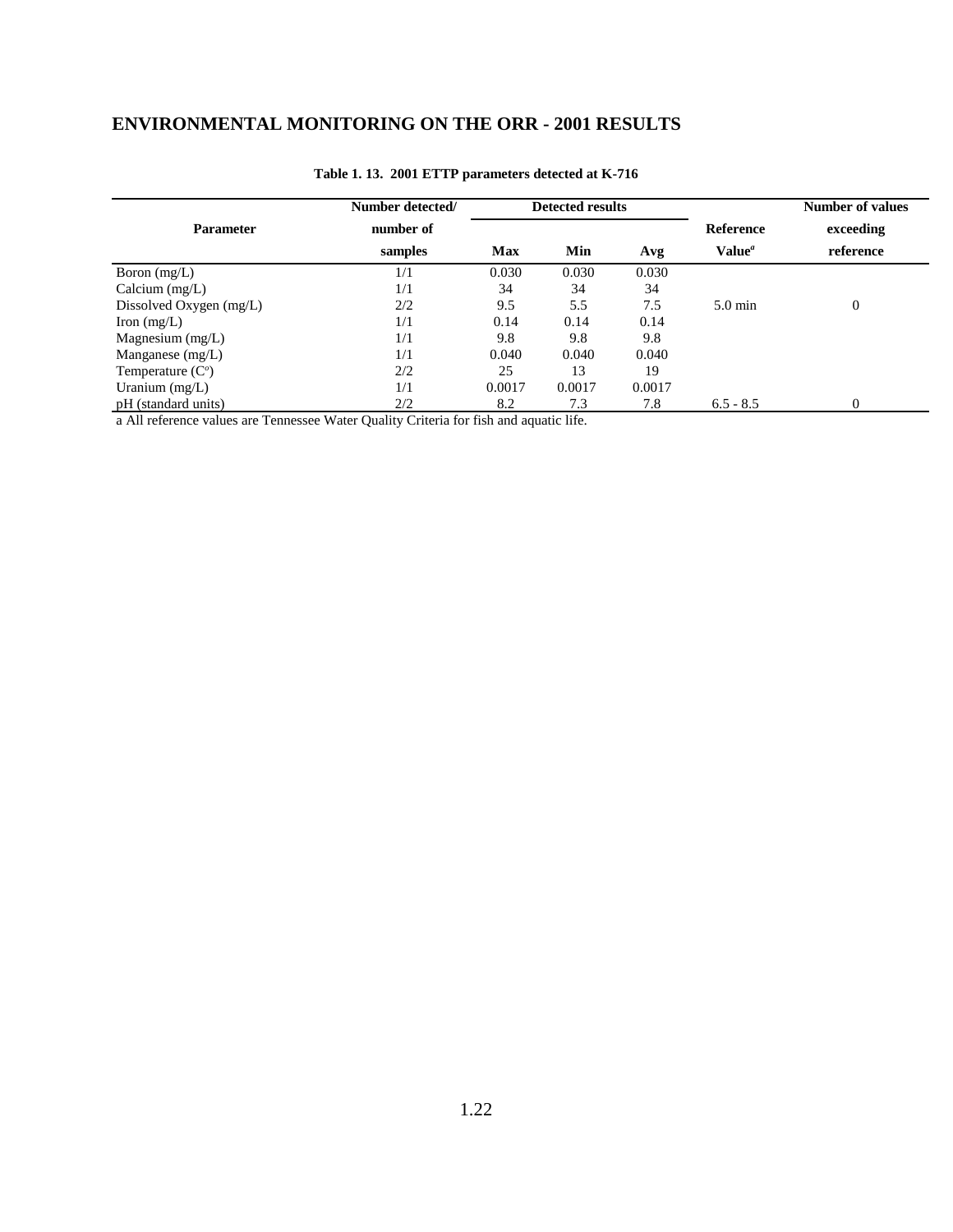|                         | Number detected/ |        | <b>Detected Results</b> |        |                    | <b>Number of values</b> |
|-------------------------|------------------|--------|-------------------------|--------|--------------------|-------------------------|
| <b>Parameter</b>        | number of        |        |                         |        | <b>Reference</b>   | exceeding               |
|                         | samples          | Max    | Min                     | Avg    | Value <sup>a</sup> | reference               |
| Aluminum $(mg/L)$       | 1/1              | 0.23   | 0.23                    | 0.23   |                    |                         |
| Calcium $(mg/L)$        | 1/1              | 39     | 39                      | 39     |                    |                         |
| Dissolved Oxygen (mg/L) | 2/2              | 2.1    | 1.6                     | 1.9    | $5.0 \text{ min}$  | 2                       |
| Iron $(mg/L)$           | 1/1              | 0.50   | 0.50                    | 0.50   |                    |                         |
| Magnesium $(mg/L)$      | 1/1              | 11     | 11                      | 11     |                    |                         |
| Manganese $(mg/L)$      | 1/1              | 0.13   | 0.13                    | 0.13   |                    |                         |
| Temperature $(Co)$      | 2/2              | 20.7   | 20.1                    | 20.4   |                    |                         |
| Uranium $(mg/L)$        | 1/1              | 0.0031 | 0.0031                  | 0.0031 |                    |                         |
| pH (standard units)     | 2/2              | 7.2    | 7.1                     | 7.2    | $6.5 - 8.5$        | $\overline{0}$          |

#### **Table 1.14. 2001 ETTP parameters detected at K-901-A**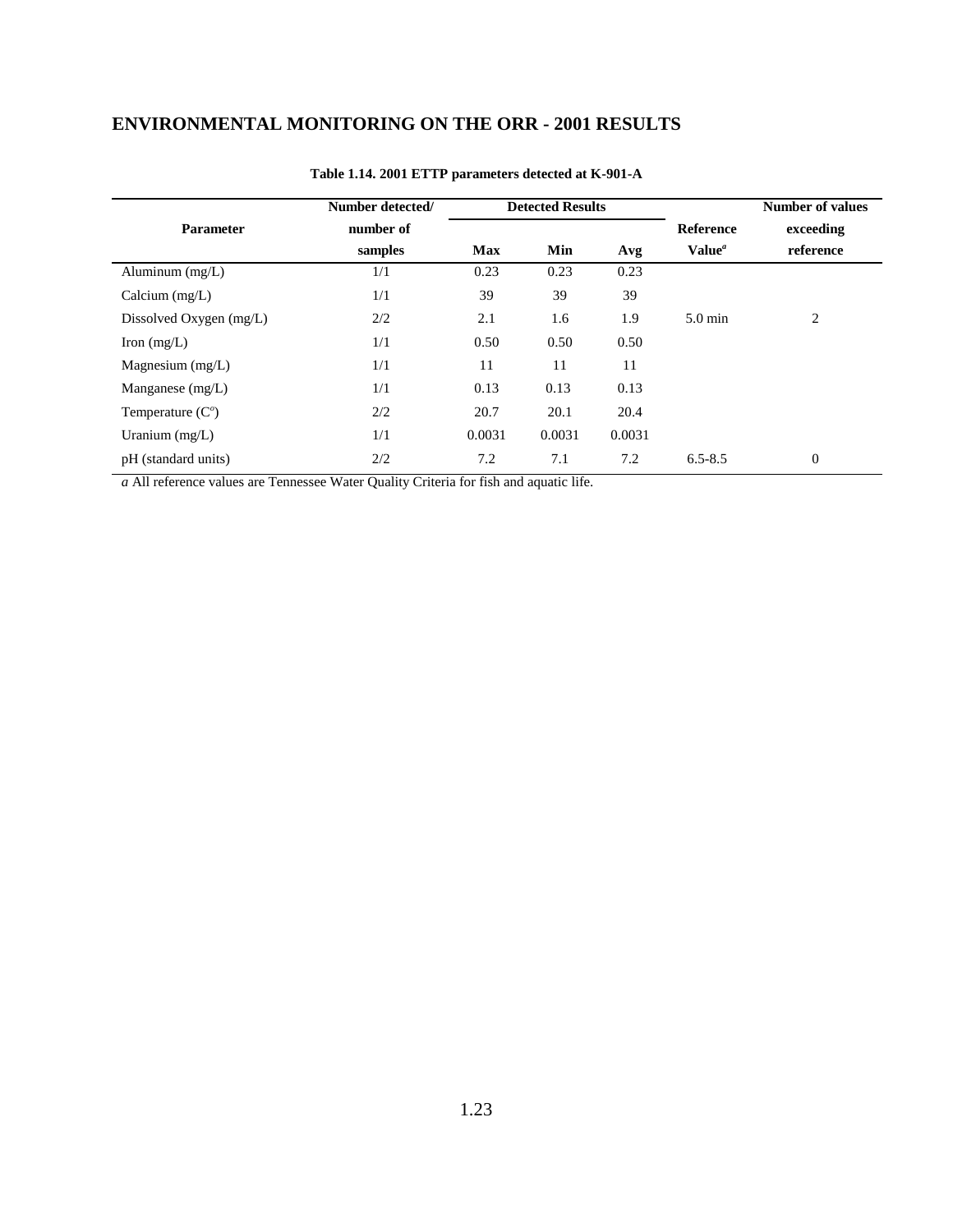|                     | Number detected/ |            | <b>Detected results</b> |        |                           | Number of        |
|---------------------|------------------|------------|-------------------------|--------|---------------------------|------------------|
| <b>Parameter</b>    | number of        |            |                         |        | <b>Reference</b>          | exceeding        |
|                     | samples          | <b>Max</b> | Min                     | Avg    | <b>Value</b> <sup>a</sup> | reference        |
| Calcium             | 1/1              | 40         | 40                      | 40     |                           |                  |
| Dissolved Oxygen    | 2/2              | 7.7        | 5.6                     | 6.7    | $5.0 \text{ min}$         | $\boldsymbol{0}$ |
| Iron                | 1/1              | 0.20       | 0.20                    | 0.20   |                           |                  |
| Magnesium           | 1/1              | 11         | 11                      | 11     |                           |                  |
| Manganese           | 1/1              | 0.096      | 0.096                   | 0.096  |                           |                  |
| Temperature $(Co)$  | 2/2              | 24         | 23                      | 24     |                           |                  |
| Uranium $(mg/L)$    | 1/1              | 0.0012     | 0.0012                  | 0.0012 |                           |                  |
| pH (standard units) | 2/2              | 8.2        | 7.9                     | 8.1    | $6.5 - 8.5$               | $\mathbf{0}$     |

#### **Table 1.15. 2001 ETTP parameters detected at K-1007-B**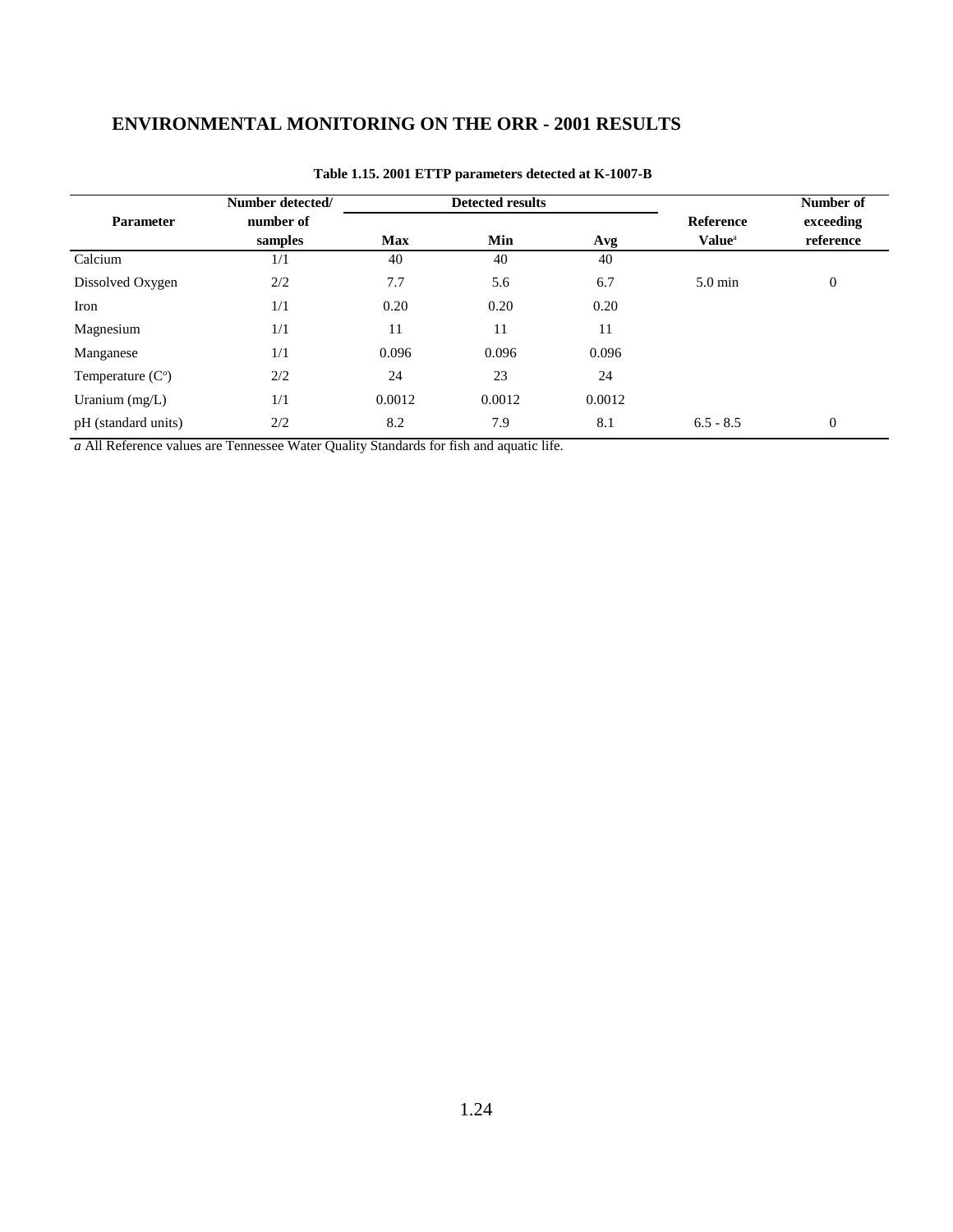|                             | Number detected/ |            | <b>Detected results</b> |       |                           | <b>Number of values</b> |
|-----------------------------|------------------|------------|-------------------------|-------|---------------------------|-------------------------|
| <b>Parameter</b>            | number of        |            |                         |       | <b>Reference</b>          | exceeding               |
|                             | samples          | <b>Max</b> | Min                     | Avg   | <b>Value</b> <sup>a</sup> | reference               |
| 1,2 Dichloroethene $(mg/L)$ | 3/4              | 62         | 2                       | 26    |                           |                         |
| Barium                      | 3/4              | 0.063      | 0.031                   | 0.050 |                           |                         |
| Boron                       | 1/3              | 0.054      | 0.01                    | 0.032 |                           |                         |
| Calcium                     | 3/4              | 80         | 32                      | 58    |                           |                         |
| Chloroform $(\mu$ g/L)      | 1/4              | 3          | 2                       | 2     |                           |                         |
| Dissolved Oxygen (mg/L)     | 7/7              | 8.2        | 3.7                     | 5.8   | $5.0 \text{ min}$         |                         |
| Iron $(mg/L)$               | 4/4              | 0.60       | 0.26                    | 0.38  |                           |                         |
| Magnesium $(mg/L)$          | 4/4              | 15         | 6.4                     | 12    |                           |                         |
| Manganese $(mg/L)$          | 4/4              | 0.26       | 0.080                   | 0.16  |                           |                         |
| Sodium $(mg/L)$             | 2/4              | 10.4       | 4.2                     | 6.8   |                           |                         |
| Temperature $(Co)$          | 7/7              | 19         | 9.4                     | 14    |                           |                         |
| Trichloroethene $(\mu g/L)$ | 3/4              | 79         | $\overline{2}$          | 30    | 810                       | $\overline{0}$          |
| Uranium $(mg/L)$            | 2/3              | 0.017      | 0.009                   | 0.014 |                           |                         |
| Vinyl Chloride $(\mu g/L)$  | 3/4              | 7.0        | 1.0                     | 4.0   |                           |                         |
| pH (standard units)         | 7/7              | 7.1        | 6.9                     | 7.0   | $6.5 - 8.5$               | $\Omega$                |

#### **Table 1.16. 2001 ETTP parameters detected at K-1700**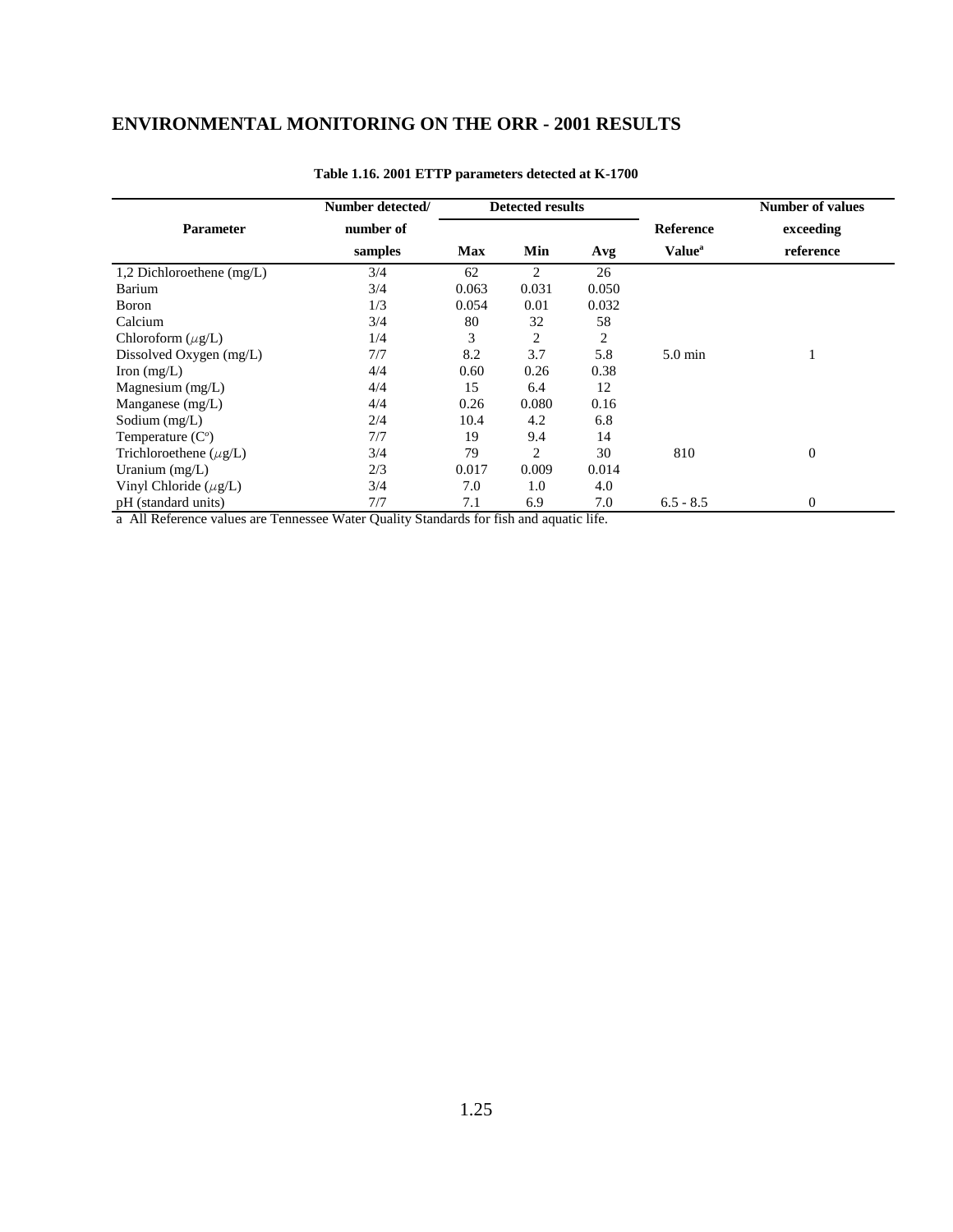|                         | Number detected/ |            | <b>Detected results</b> |        |                           | Number of values |
|-------------------------|------------------|------------|-------------------------|--------|---------------------------|------------------|
| <b>Parameter</b>        | number of        |            |                         |        | <b>Reference</b>          | exceeding        |
|                         | samples          | <b>Max</b> | Min                     | Avg    | <b>Value</b> <sup>a</sup> | reference        |
| Boron $(mg/L)$          | 1/1              | 0.034      | 0.034                   | 0.034  |                           |                  |
| Calcium $(mg/L)$        | 1/1              | 32         | 32                      | 32     |                           |                  |
| Dissolved Oxygen (mg/L) | 2/2              | 9.5        | 6.8                     | 8.2    | $5.0 \text{ min}$         | $\overline{0}$   |
| Iron $(mg/L)$           | 1/1              | 0.20       | 0.20                    | 0.20   |                           |                  |
| Magnesium $(mg/L)$      | 1/1              | 9.5        | 9.5                     | 9.5    |                           |                  |
| Manganese $(mg/L)$      | 1/1              | 0.070      | 0.070                   | 0.070  |                           |                  |
| Temperature $(Co)$      | 2/2              | 25         | 11                      | 18     |                           |                  |
| Uranium $(mg/L)$        | 1/1              | 0.0015     | 0.0015                  | 0.0015 |                           |                  |
| pH (standard units)     | 2/2              | 7.4        | 7.1                     | 7.3    | $6.5 - 8.5$               | $\Omega$         |

#### **Table 1.17. 2001 ETTP parameters detected at K-1710**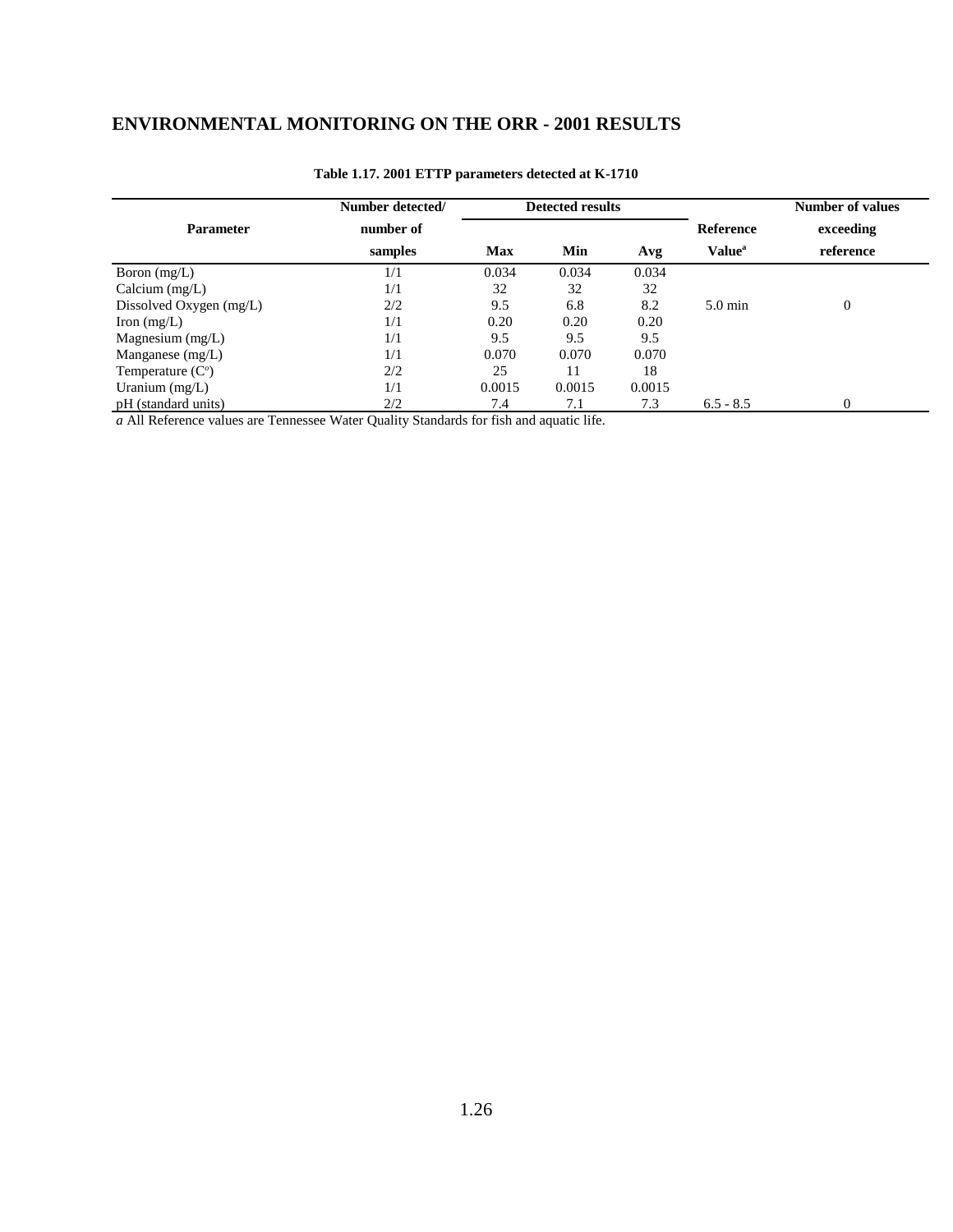|                         | Number detected/ |       | Detected results |       |                    | Number of values |
|-------------------------|------------------|-------|------------------|-------|--------------------|------------------|
| Parameter               | number of        |       |                  |       | Reference          | exceeding        |
|                         | samples          | Max   | Min              | Avg   | Value <sup>a</sup> | reference        |
| Aluminum $(mg/L)$       | 1/3              | 0.71  | 0.072            | 0.36  |                    |                  |
| Barium (mg/L)           | 2/3              | 0.054 | 0.043            | 0.048 |                    |                  |
| Calcium $(mg/L)$        | 2/3              | 18    | 14               | 16    |                    |                  |
| Dissolved Oxygen (mg/L) | 4/4              | 8.5   | 2.4              | 6.1   | 5.0 min.           |                  |
| Iron $(mg/L)$           | 3/3              | 0.81  | 0.2              | 0.59  |                    |                  |
| Magnesium $(mg/L)$      | 3/3              | 10.7  | 6.0              | 7.8   |                    |                  |
| Manganese $(mg/L)$      | 3/3              | 0.38  | 0.019            | 0.22  |                    |                  |
| pH (standard units)     | 4/4              | 7.0   | 6.7              | 6.9   | $6.5 - 8.5$        | $\theta$         |
| Sodium $(mg/L)$         | 2/3              | 1.6   | 0.68             | 1.2   |                    |                  |
| Temperature $(Co)$      | 4/4              | 18    | 8.6              | 14    |                    |                  |

#### **Table 1.18. 2001 ETTP parameters detected at MIK 1.4**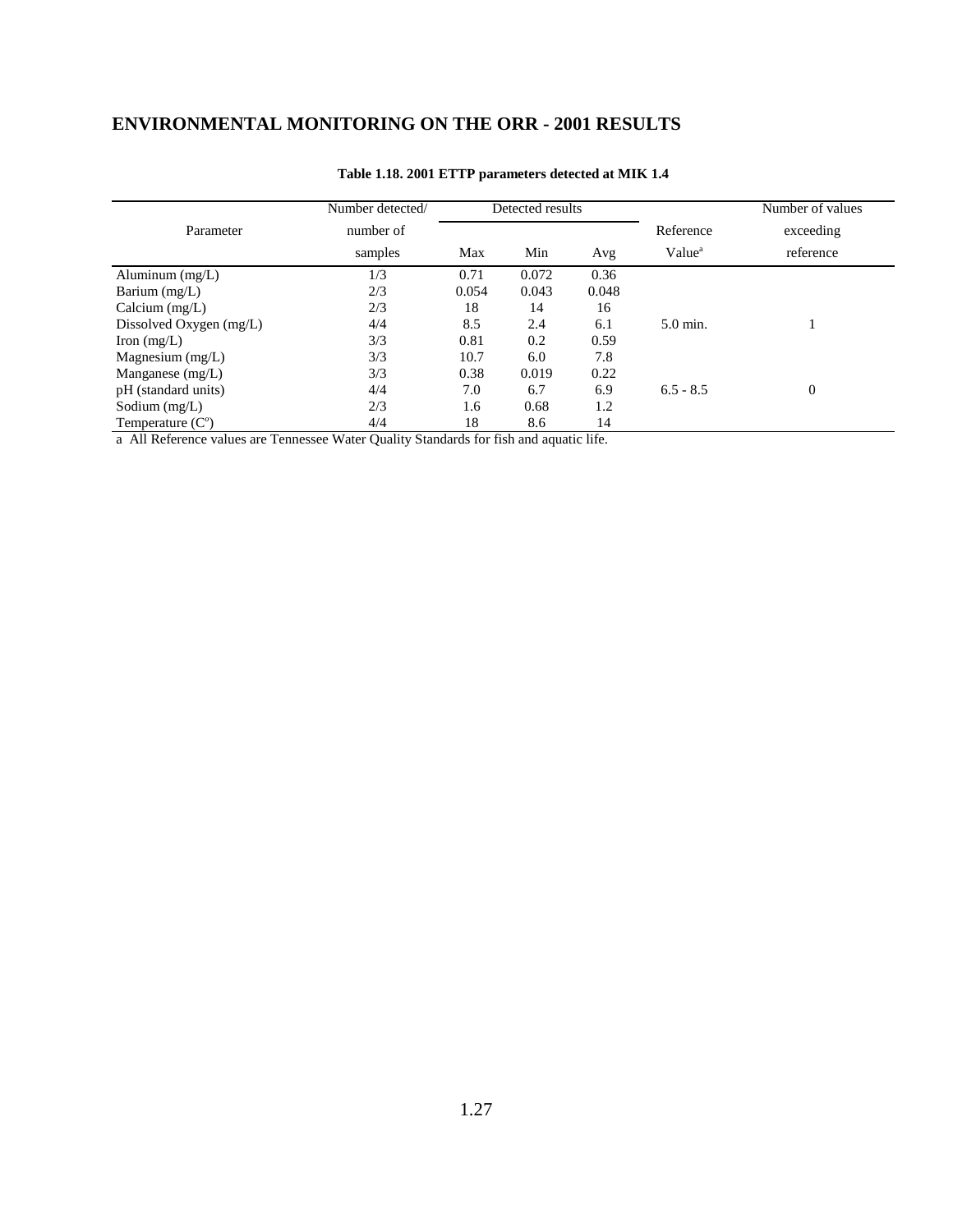|                            | Number detected/ |       | Detected results |       |                    | Number of values |
|----------------------------|------------------|-------|------------------|-------|--------------------|------------------|
| Parameter                  | number of        |       |                  |       | Reference          | exceeding        |
|                            | samples          | Max   | Min              | Avg   | Value <sup>a</sup> | reference        |
| 1,2-Dichlorothene $(mg/L)$ | 1/1              | 410   | 410              | 410   |                    |                  |
| Barium $(mg/L)$            | 1/1              | 0.090 | 0.090            | 0.090 |                    |                  |
| Calcium $(mg/L)$           | 1/1              | 150   | 150              | 150   |                    |                  |
| Dissolved Oxygen (mg/L)    | 1/1              | 24    | 24               | 24    | $5.0 \text{ min}$  | $\Omega$         |
| Iron $(mg/L)$              | 1/1              | 1.0   | 1.0              | 1.0   |                    |                  |
| Magnesium $(mg/L)$         | 1/1              | 16    | 16               | 16    |                    |                  |
| Manganese $(mg/L)$         | 1/1              | 1.0   | 1.0              | 1.0   |                    |                  |
| Temperature $(Co)$         | 1/1              | 15    | 15               | 15    |                    |                  |
| Trichloroethene $(mg/L)$   | 1/1              | 190   | 190              | 190   | 810                | $\Omega$         |
| Vinyl chloride (mg/L)      | 1/1              | 80    | 80               | 80    |                    |                  |
| pH (standard units)        | 1/1              | 6.9   | 6.9              | 6.9   | $6.5 - 8.5$        | $\Omega$         |

#### **Table 1.19. 2001 ETTP parameters detected at MIK 0.4**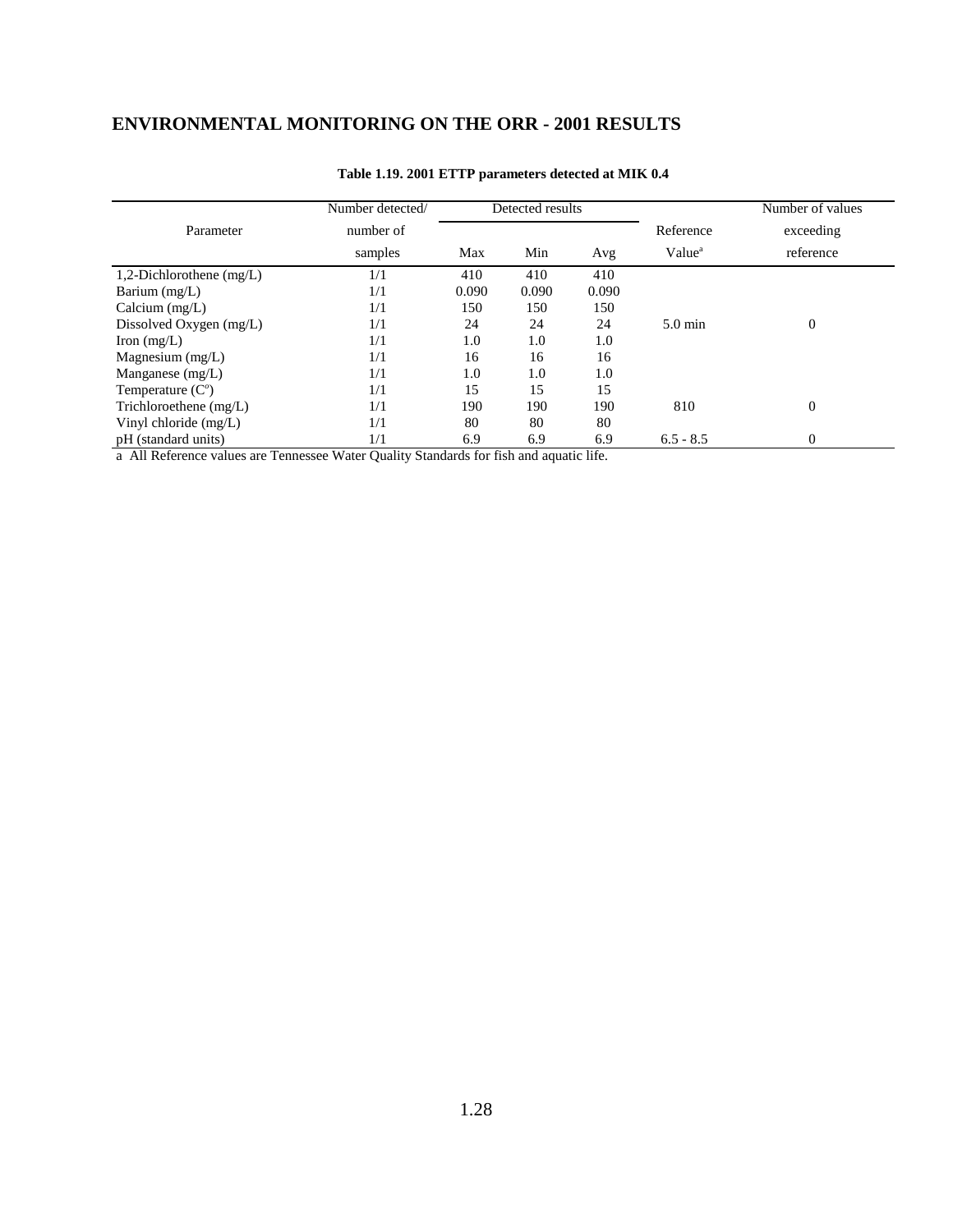| Parameter                     | Concentration <sup>a</sup> |  |
|-------------------------------|----------------------------|--|
| Aluminum                      | $9.0e + 03$                |  |
| Arsenic                       | $6.1e + 01$                |  |
| Barium                        | $4.7e + 01$                |  |
| Calcium                       | $5.6e + 02$                |  |
| Chromium                      | $1.5e + 01$                |  |
| Cobalt                        | $9.9e + 00$                |  |
| Copper                        | $1.3e + 01$                |  |
| Iron                          | $1.5e + 04$                |  |
| Lead                          | $2.9e + 01$                |  |
| Nickel                        | $1.7e + 01$                |  |
| Phosphorus                    | $1.6e + 02$                |  |
| Selenium                      | $1.4e + 01$                |  |
| Titanium                      | $1.0e + 02$                |  |
| Uranium                       | $3.1e+00$                  |  |
| Vanadium                      | $3.2e + 01$                |  |
| U-235 $(pCi/g)$               | 5.6e-02                    |  |
| U-238 ( $pCi/g$ )             | $1.0e + 00$                |  |
| $\sim$ $  -$<br>$-$<br>$\sim$ |                            |  |

#### **Table 1.20. K2 Soil Sample Results**

a Units are mg/Kg unless otherwise noted.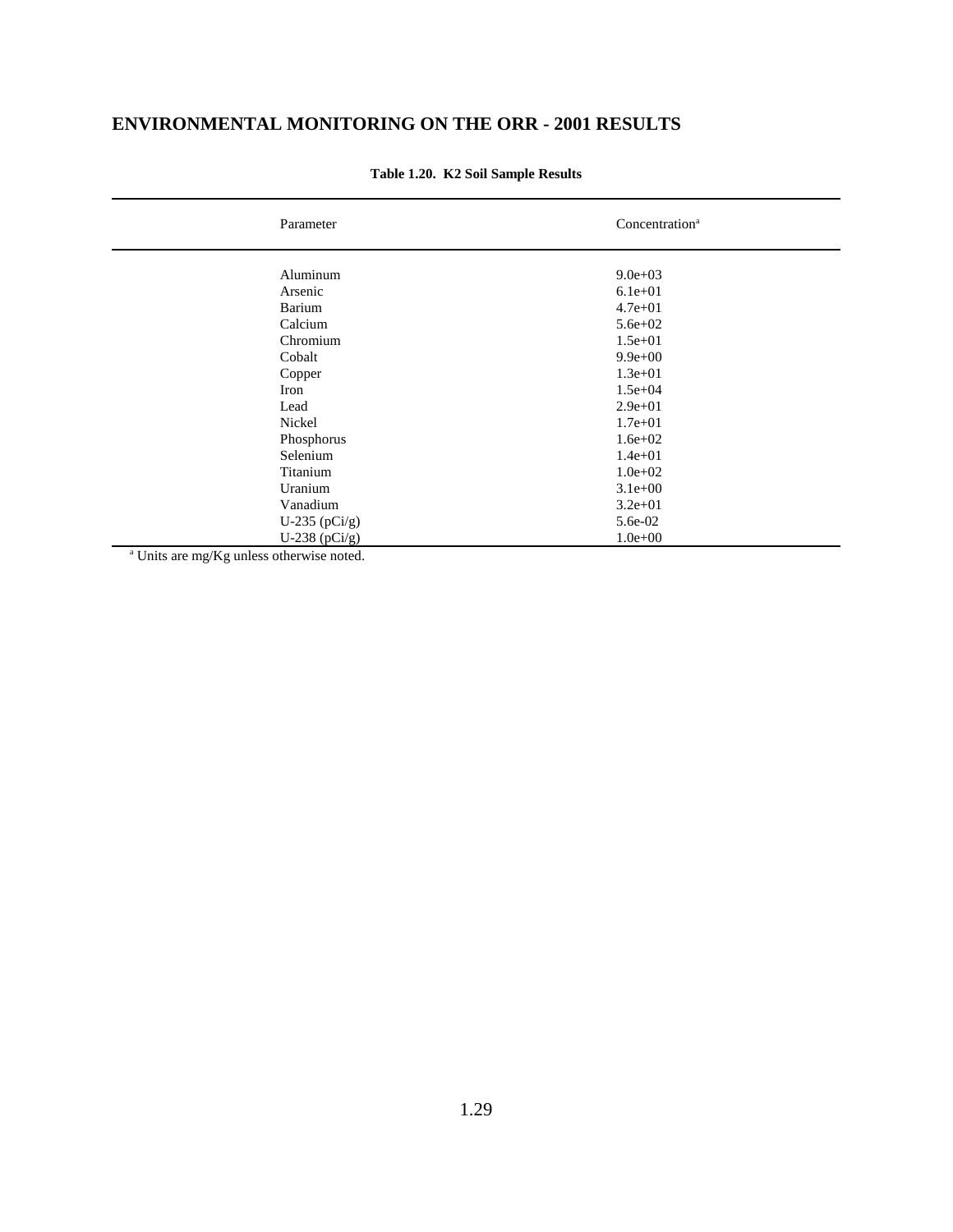| Parameter       | Concentration <sup>a</sup> |
|-----------------|----------------------------|
|                 |                            |
| Aluminum        | $4.8e + 03$                |
| Arsenic         | $7.5e + 01$                |
| Barium          | $3.0e + 01$                |
| Beryllium       | 5.2e-01                    |
| Calcium         | $1.0e + 03$                |
| Chromium        | $2.9e + 01$                |
| Cobalt          | $1.0e + 01$                |
| Copper          | $8.8e + 00$                |
| Iron            | $1.9e + 04$                |
| Lead            | $1.3e + 01$                |
| Nickel          | $8.9e + 00$                |
| Phosphorus      | $2.6e + 02$                |
| Potassium       | $6.2e + 02$                |
| Selenium        | $2.0e + 01$                |
| Titanium        | $5.6e + 01$                |
| Uranium         | $2.0e + 00$                |
| Vanadium        | $2.0e + 01$                |
| Tc-99 $(pCi/g)$ | 3.5e-01                    |
| U-235 $(pCi/g)$ | 5.9e-02                    |
| U-238 $(pCi/g)$ | 6.6e-01                    |

**Table 1.21. K6 Soil Sample Results**

a Units are mg/Kg unless otherwise noted.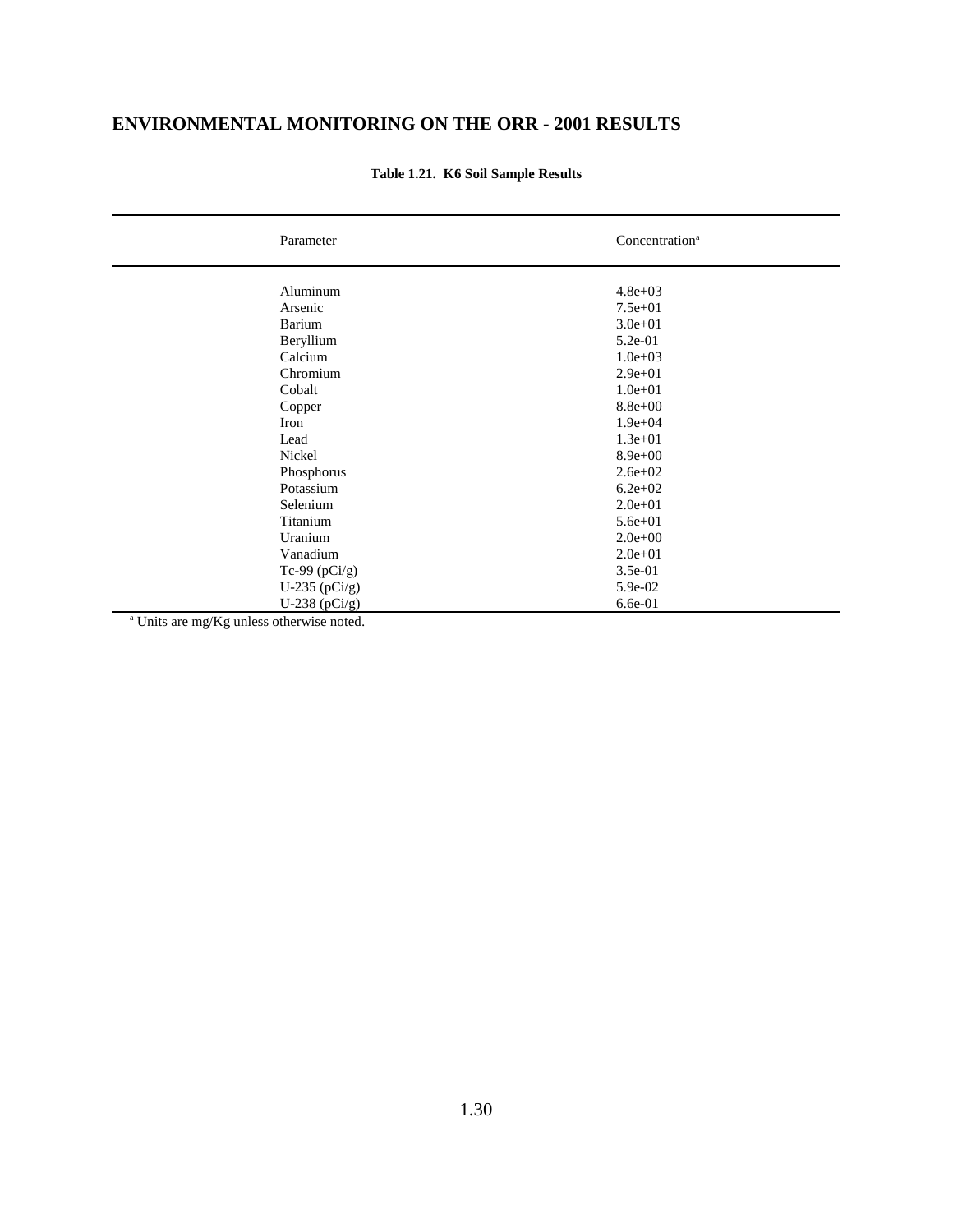| Parameter         | Concentration <sup>a</sup> |
|-------------------|----------------------------|
|                   |                            |
| Aluminum          | $4.5e + 03$                |
| Arsenic           | $6.7e + 01$                |
| Calcium           | $1.1e+05$                  |
| Chromium          | $2.1e+01$                  |
| Copper            | $1.3e + 01$                |
| Iron              | $1.4e + 04$                |
| Lead              | $3.8e + 01$                |
| Magnesium         | $8.8e + 03$                |
| Phosphorus        | $2.8e + 02$                |
| Selenium          | $1.9e + 01$                |
| Tin               | $7.7e+00$                  |
| Titanium          | $5.8e + 01$                |
| Uranium           | $1.2e+00$                  |
| Tc-99 $(pCi/g)$   | $3.2e-01$                  |
| U-235 $(pCi/g)$   | $2.0e-02$                  |
| U-238 ( $pCi/g$ ) | 4.1e-01                    |

**Table 1.22. K9 Soil Sample Results**

a Units are mg/Kg unless otherwise noted.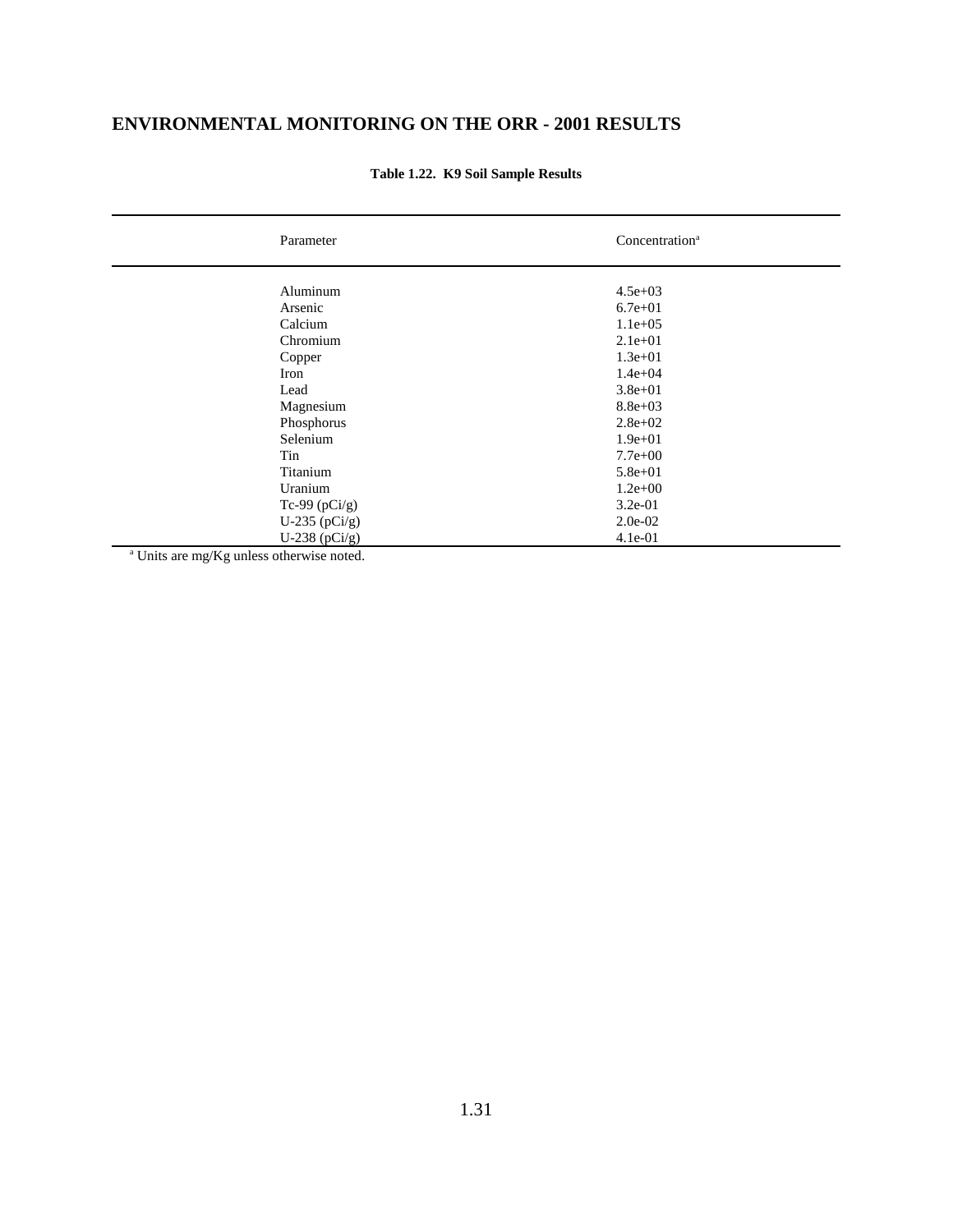| Parameter                                            | Concentration <sup>a</sup> |
|------------------------------------------------------|----------------------------|
| Aluminum                                             | $1.0e + 04$                |
| Arsenic                                              | $8.0e + 01$                |
| Barium                                               | $7.0e + 01$                |
| Beryllium                                            | $1.0e + 00$                |
| Calcium                                              | $3.7e + 03$                |
| Chromium                                             | $2.3e+01$                  |
| Cobalt                                               | $1.8e + 01$                |
| Copper                                               | $2.6e + 01$                |
| Iron                                                 | $2.1e+04$                  |
| Lead                                                 | $1.0e + 01$                |
| Magnesium                                            | $3.7e + 03$                |
| Nickel                                               | $2.8e + 01$                |
| Phosphorus                                           | $2.8e + 0.2$               |
| Potassium                                            | $2.0e + 03$                |
| Selenium                                             | $2.0e + 01$                |
| Titanium                                             | $1.9e + 02$                |
| Uranium                                              | $2.4e+00$                  |
| Vanadium                                             | $2.3e + 01$                |
| Tc-99 $(pCi/g)$                                      | 1.6e-01                    |
| U-234 $(pCi/g)$                                      | 5.7e-02                    |
| U-238 ( $pCi/g$ )                                    | 8.2e-01                    |
| <sup>a</sup> Units are mg/Kg unless otherwise noted. |                            |

### **Table 1.23. K10 Soil Sample Results**

Units are mg/Kg unless otherwise noted.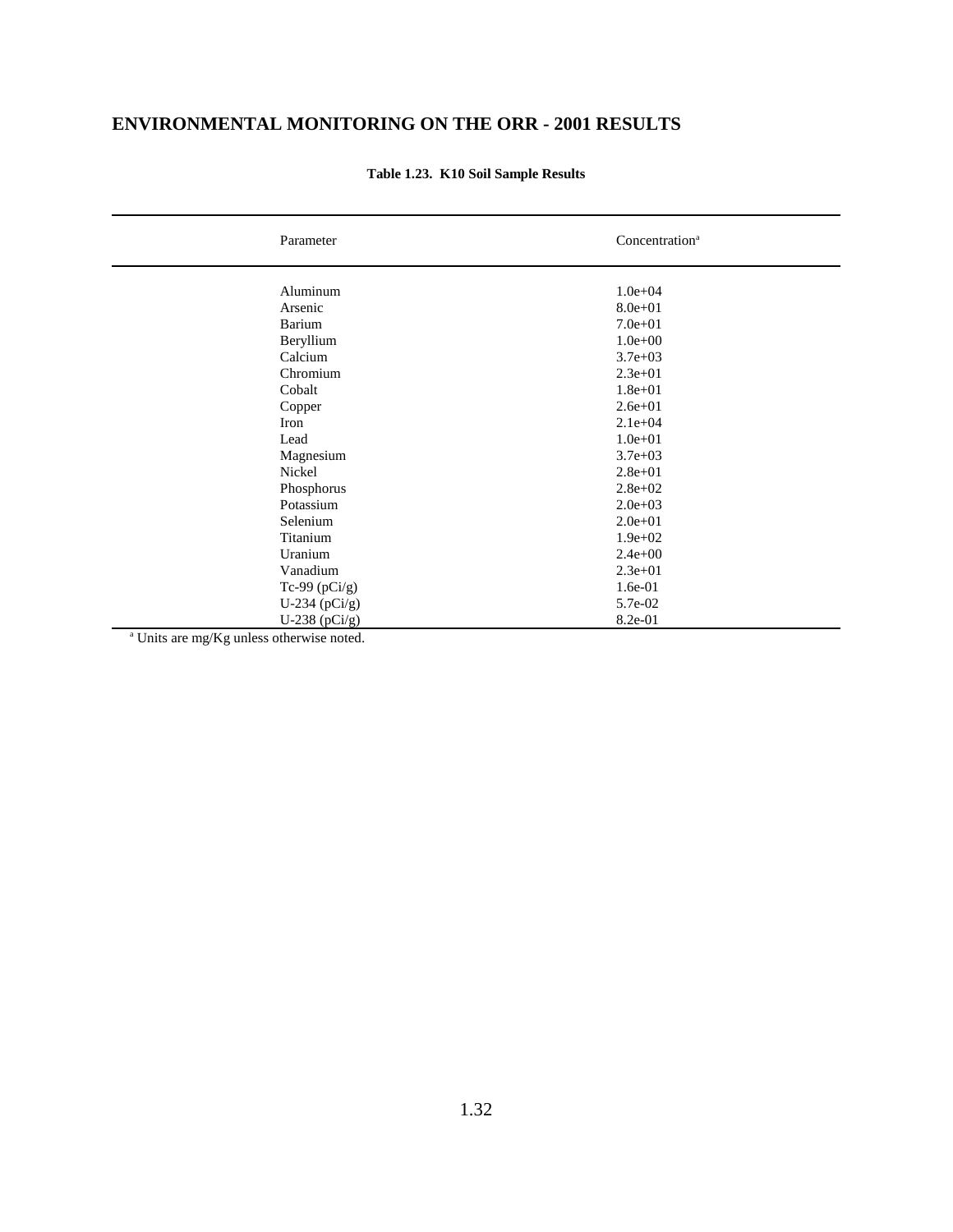| Parameter                               | Concentration <sup>a</sup> |
|-----------------------------------------|----------------------------|
| Aluminum                                | $4.1e+03$                  |
| Arsenic                                 | $3.5e + 01$                |
| Barium                                  | $1.3e + 02$                |
| Calcium                                 | $8.8e + 04$                |
| Chromium                                | $7.9e + 00$                |
| Iron                                    | $8.1e+03$                  |
| Lead                                    | $3.0e + 01$                |
| Magnesium                               | $4.9e + 04$                |
| Phosphorus                              | $1.9e + 02$                |
| Silver                                  | $1.4e + 01$                |
| Titanium                                | $7.9e + 01$                |
| Uranium                                 | $2.1e+00$                  |
| U-235 $(pCi/g)$                         | $3.4e-02$                  |
| U-238 ( $pCi/g$ )                       | 7.1e-01                    |
| $\sim$ $  -$<br>$-$<br>$\sim$<br>$\sim$ |                            |

**Table 1.24. PAM 35 Soil Sample Results**

a Units are mg/Kg unless otherwise noted.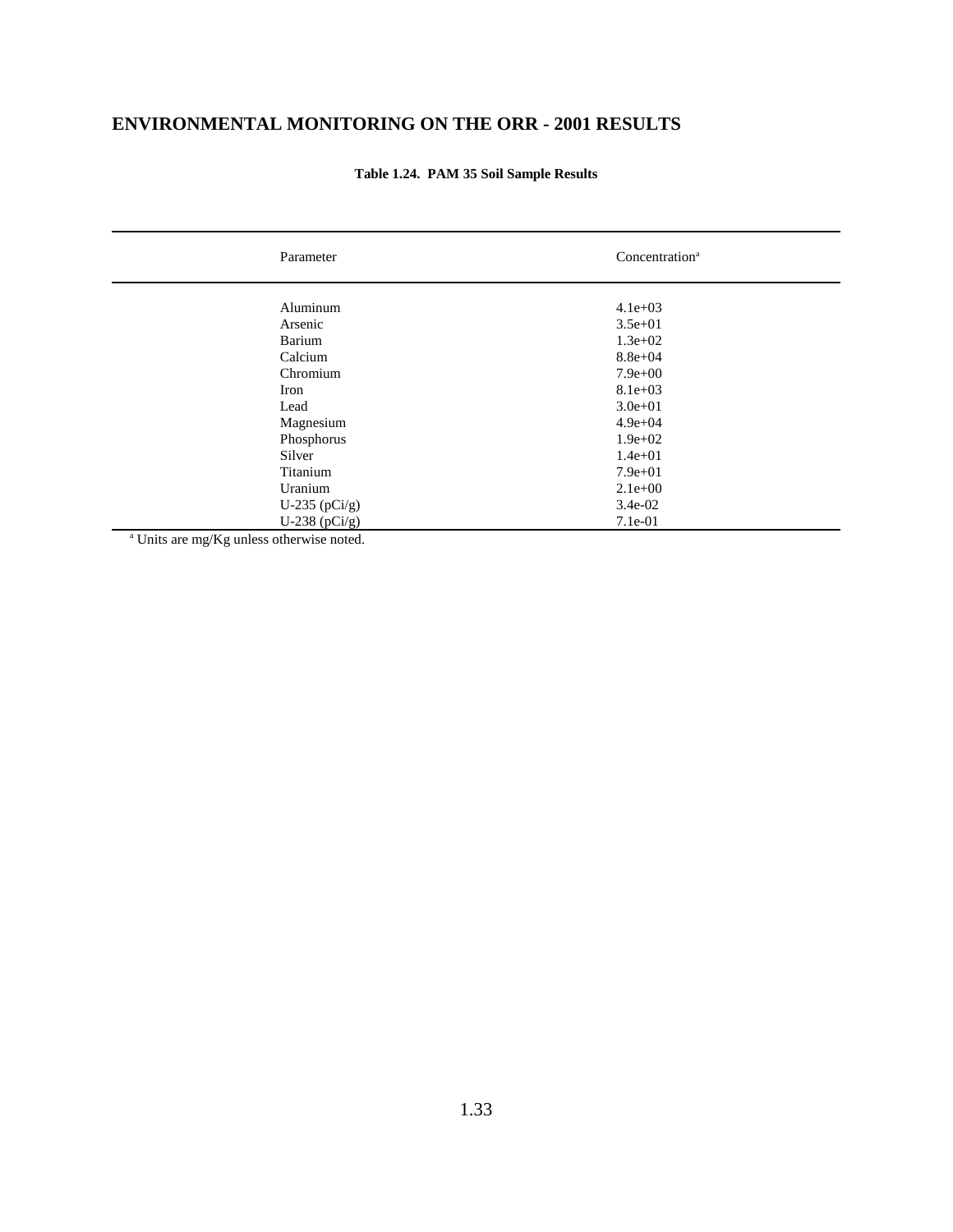| Parameter       | Concentration <sup>a</sup> |
|-----------------|----------------------------|
| Aluminum        | $6.9e + 03$                |
| Arsenic         | $6.4e + 01$                |
| Barium          | $1.6e + 02$                |
| Calcium         | $4.3e + 03$                |
| Chromium        | $2.6e + 01$                |
| Cobalt          | $1.7e + 01$                |
|                 | $2.9e+01$                  |
| Copper          |                            |
| Iron            | $1.7e + 04$                |
| Lead            | $7.1e+01$                  |
| Nickel          | $1.2e + 01$                |
| Phosphorus      | $1.3e+03$                  |
| Potassium       | $8.3e + 02$                |
| Selenium        | $1.8e + 01$                |
| Titanium        | $1.2e + 02$                |
| Uranium         | $2.1e+00$                  |
| Vanadium        | $2.5e + 01$                |
| Tc-99 $(pCi/g)$ | 2.1e-01                    |
| U-235 $(pCi/g)$ | $3.5e-02$                  |
| U-238 $(pCi/g)$ | 8.1e-01                    |
| $   -$<br>$-$   |                            |

### **Table 1.25. PAM 42 Soil Sample Results**

a Units are mg/Kg unless otherwise noted.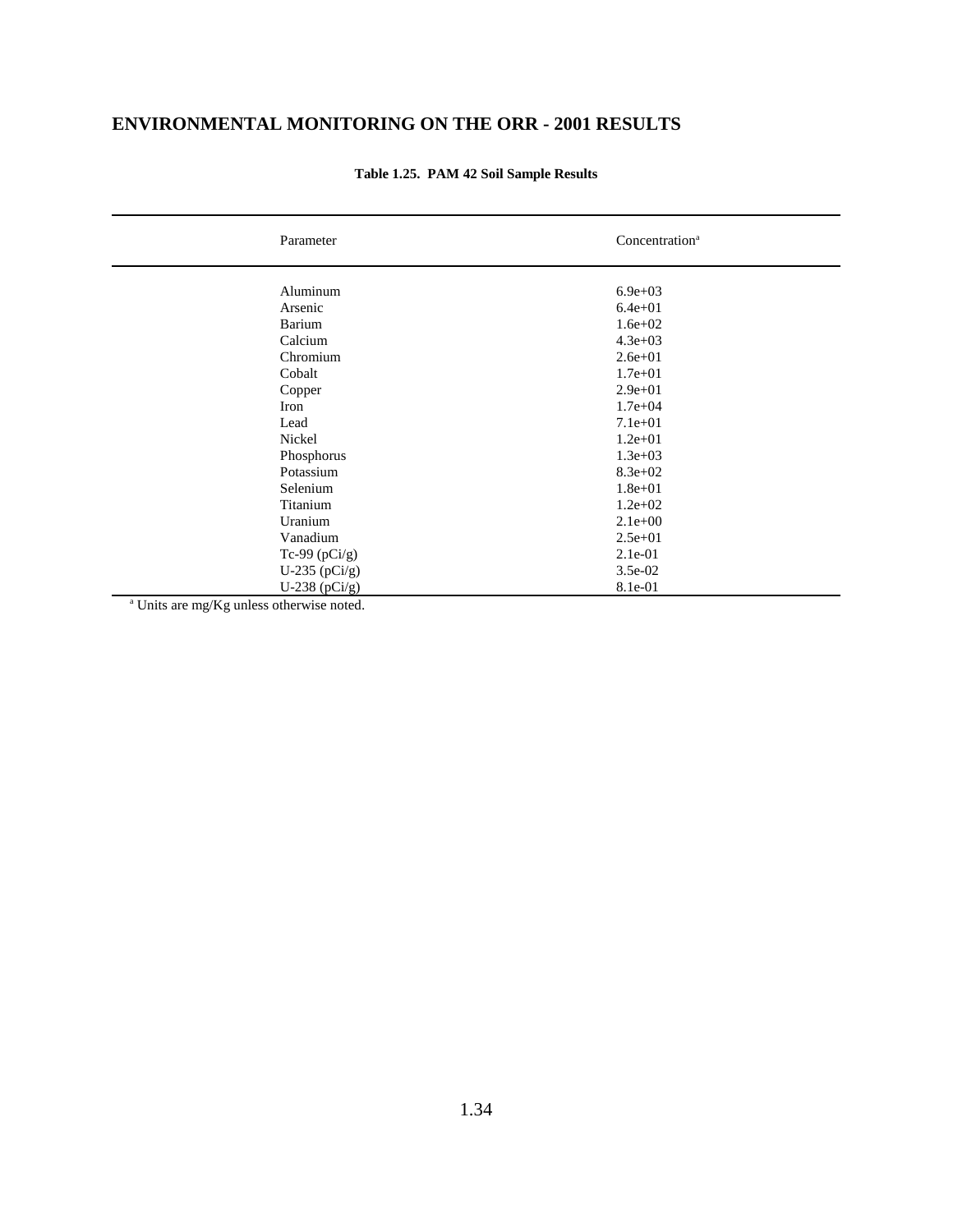| 2026<br>$1.63e-07$<br>$6.57e-07$<br>$1.23e-06$<br>$3.86e-06$ | $X - 3020$<br>$1.89e-07$<br>$8.57e-08$ | Stack<br>$X - 3039$<br>$5.85e-07$<br>$1.61e-05$ | $X - 7503^b$<br>$1.03e-08$<br>$3.89e-08$ | $X - 7911$<br>$1.88e-08$<br>$2.16e + 01$<br>$5.95e-01$<br>1.33e-04 |
|--------------------------------------------------------------|----------------------------------------|-------------------------------------------------|------------------------------------------|--------------------------------------------------------------------|
|                                                              |                                        |                                                 |                                          |                                                                    |
|                                                              |                                        |                                                 |                                          |                                                                    |
|                                                              |                                        |                                                 |                                          |                                                                    |
|                                                              |                                        |                                                 |                                          |                                                                    |
|                                                              |                                        |                                                 |                                          |                                                                    |
|                                                              |                                        |                                                 |                                          |                                                                    |
|                                                              |                                        |                                                 |                                          | $3.04e-07$                                                         |
|                                                              |                                        |                                                 |                                          | $4.73e-09$                                                         |
|                                                              | $1.44e-08$                             | $3.44e-07$                                      | $2.12e-08$                               | $6.86e-08$                                                         |
|                                                              |                                        | $5.73e-05$                                      |                                          |                                                                    |
|                                                              | 1.11e-06                               | $1.31e-04$                                      | $1.86e-06$                               | $6.40e-06$                                                         |
|                                                              |                                        |                                                 |                                          | 1.36e+03                                                           |
|                                                              |                                        | $4.18e-06$                                      |                                          |                                                                    |
|                                                              |                                        | $2.23e-04$                                      |                                          |                                                                    |
| $9.86e-02$                                                   |                                        | 1.10e+01                                        | $2.79e+00$                               | $3.47e + 01$                                                       |
|                                                              |                                        | $5.79e-05$                                      |                                          | 1.28e-01                                                           |
|                                                              |                                        |                                                 |                                          | $9.45e-01$                                                         |
|                                                              |                                        | $1.06e-03$                                      |                                          | $6.26e-01$                                                         |
|                                                              |                                        |                                                 |                                          | $1.15e+00$                                                         |
|                                                              |                                        | $1.48e-03$                                      |                                          | $1.67e + 00$                                                       |
|                                                              |                                        |                                                 |                                          | $4.90e + 02$                                                       |
|                                                              |                                        |                                                 |                                          | $1.42e + 00$                                                       |
|                                                              |                                        |                                                 |                                          | 1.61e+01                                                           |
|                                                              |                                        |                                                 |                                          | $1.86e + 01$                                                       |
|                                                              |                                        |                                                 |                                          | $5.43e+00$                                                         |
|                                                              |                                        |                                                 |                                          | $1.69e-02$                                                         |
|                                                              |                                        |                                                 |                                          | $2.95e-04$                                                         |
|                                                              |                                        | $9.54e-02$                                      |                                          |                                                                    |
| $2.02e-01$                                                   |                                        | $1.82e+00$                                      | $2.42e-01$                               | 1.12e-01                                                           |
| $4.63e-08$                                                   | $1.07e-08$                             | $1.25e-07$                                      |                                          |                                                                    |
| $1.56e-07$                                                   | 1.77e-07                               | $1.66e-06$                                      | 1.74e-09                                 | $3.16e-09$                                                         |
|                                                              |                                        | $1.75e-04$                                      |                                          | $1.56e-05$                                                         |
| $6.85e-07$                                                   | $1.00e-06$                             | $6.00e-05$                                      | $2.17e-08$                               | $1.43e-05$                                                         |
| $1.99e-08$                                                   | $2.60e-09$                             | $9.09e-09$                                      | $1.23e-09$                               | $6.75e-09$                                                         |
| $2.35e-09$                                                   | $2.60e-09$                             | $7.53e-09$                                      | $7.93e-10$                               | $4.64e-09$                                                         |
| $1.10e-09$                                                   | $1.79e-09$                             | $4.98e-09$                                      | $6.92e-10$                               | $4.34e-09$                                                         |
| $1.69e-07$                                                   | $7.95e-08$                             | $5.05e-07$                                      | $6.88e-09$                               | $3.01e-08$                                                         |
| $4.76e-09$                                                   | $2.49e-09$                             | $2.00e-08$                                      | $9.12e-10$                               | $2.52e-09$                                                         |
| $4.86e-09$                                                   | $8.38e-09$                             | $3.43e-08$                                      | $8.20e-10$                               | 1.16e-08                                                           |
|                                                              |                                        |                                                 |                                          | $1.60e + 01$                                                       |
|                                                              |                                        |                                                 |                                          | $4.88e-01$                                                         |
|                                                              |                                        |                                                 |                                          | $3.87e + 00$                                                       |
|                                                              |                                        |                                                 |                                          | $5.63e+01$                                                         |
|                                                              |                                        |                                                 |                                          | 1.18e+03                                                           |
|                                                              |                                        |                                                 |                                          | $9.53e + 01$                                                       |
|                                                              |                                        |                                                 |                                          | $2.07e + 02$                                                       |
|                                                              |                                        |                                                 |                                          | 1.43e-05                                                           |
|                                                              |                                        |                                                 |                                          |                                                                    |
|                                                              | $6.85e-07$                             | $1.00e-06$                                      | $8.53e-04$<br>$6.00e-05$                 | $2.17e-08$<br><sup>a</sup> 1 Ci = $3.7E+10$ Bq.                    |

**Table 2.1. Major sources of radiological airborne emissions at ORNL, 2001 (in curies)<sup>a</sup>**

2.1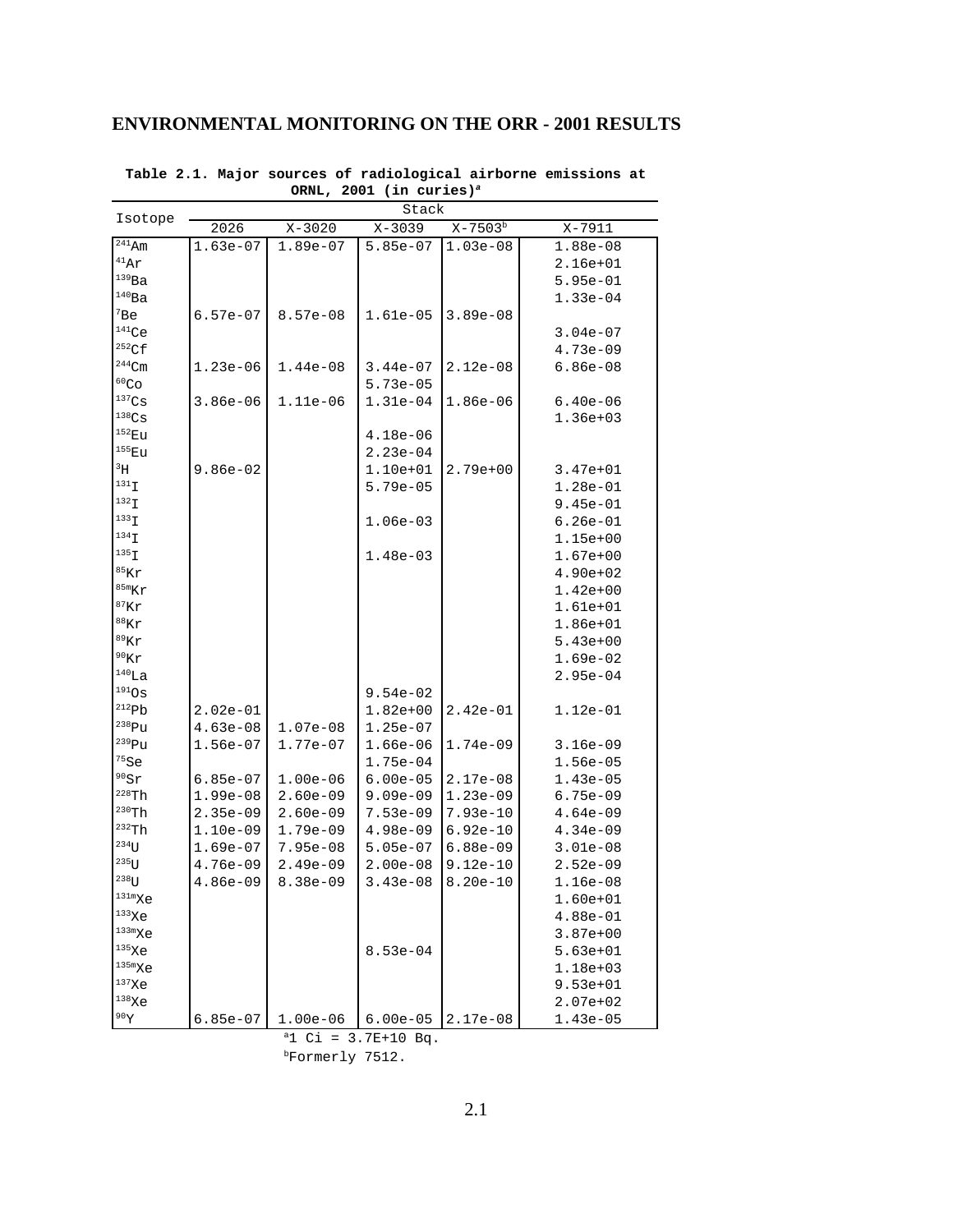#### **Table 2.2. Constituents in Waste Area Grouping (WAG) 1 groundwater at ORNL, June and August, 2001**

| Parameter                             | N det/<br>N total | Max                | Min         | Av       | Reference<br>value | Number of values<br>exceeding<br>reference [ref] <sup>a</sup> |
|---------------------------------------|-------------------|--------------------|-------------|----------|--------------------|---------------------------------------------------------------|
|                                       |                   | Downgradient Wells |             |          |                    |                                                               |
|                                       |                   |                    |             |          |                    |                                                               |
| Field measurements, unfiltered        |                   |                    |             |          |                    |                                                               |
| Conductivity (mS/cm)                  | 5/5               |                    | $0.91$ 0.57 | 0.79     | b                  | [b]                                                           |
| Dissolved oxygen $(mq/L)$             | 5/5               |                    | $5.3$ 1.3   | 2.4      | b                  | [b]                                                           |
| Redox (mV)                            | 5/5               | 290                | 120         | 190      | $\mathbf b$        | [b]                                                           |
| Temperature (°C)                      | 5/5               | 21                 | 17          | 19       | 30.5               | 0[1]                                                          |
| Turbidity (JTU)                       | 5/5               |                    | 14 1.0      | 9.4      |                    | 4[2]                                                          |
| pH (SU)                               | 5/5               | 8.7                | 6.7         | 7.2      | (6.0, 9.0)         | 0[1]                                                          |
| Radionuclides, unfiltered $(pCi/L)^c$ |                   |                    |             |          |                    |                                                               |
| $Co-60$                               | 1/6               |                    | $4.8* -3.6$ | 0.80     | 200                | 0[4]                                                          |
| $Cs-137$                              | 2/6               | $12*$              | $-4.6$      | 1.9      | 120                | 0 <sub>1</sub> 4 <sub>1</sub>                                 |
| Gross alpha                           |                   | 2/6                | $6.3*$ 0.10 | $3.6*$   | 15                 | 0[2]                                                          |
| Gross beta                            | 2/6               | $20*$              | 1.8         | $8.7*$   | 50                 | 0[2]                                                          |
| $H-3$                                 | 5/6               | 7,000* 820         |             | $2,400*$ | 20,000             | 0[2]                                                          |
| Total rad Sr                          | 1/6               | $9.3*$             | 0.17        | 2.8      | 8                  | 1[2]                                                          |

<sup>a</sup> If a reference limit exists, the source is coded as:

1 Rules of Tennessee Department of Environment and Conservation, Division of Water Pollution Control, Chapter 1200-4-3, General Water Quality Criteria, Domestic Water Supply, as amended.

2 40 CFR Part 141--National Primary Drinking Water Regulations, Subparts B and G, as amended.

3 40 CFR Part 143--National Secondary Drinking Water Regulations, as amended. 4 DOE Order 5400.5, Chapter III, Derived Concentration Guides for Air and Water.  $b$  Not applicable.

 c Individual and average radionuclide concentrations significantly greater than zero are identified by an  $\overline{x}$ . Detected radionuclides are those whose values are above MDA.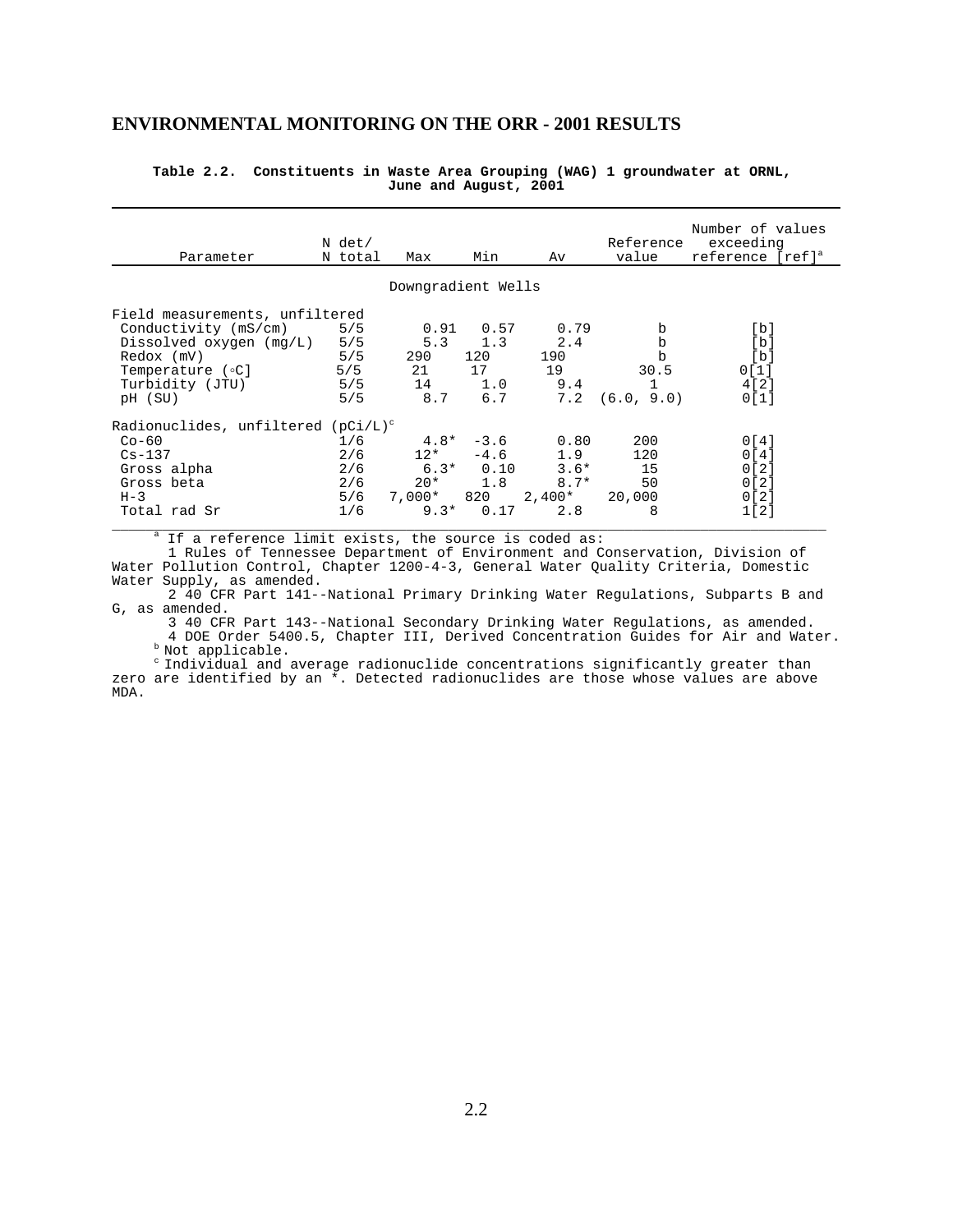| Parameter                             | N det/<br>N total | $Max^a$              | Min <sup>a</sup>   | $Av^b$                                                                     | Reference<br>value | Number of values<br>exceeding<br>reference [ref] <sup>c</sup> |
|---------------------------------------|-------------------|----------------------|--------------------|----------------------------------------------------------------------------|--------------------|---------------------------------------------------------------|
|                                       |                   |                      | Downgradient Wells |                                                                            |                    |                                                               |
| Field measurements, unfiltered        |                   |                      |                    |                                                                            |                    |                                                               |
| Conductivity (mS/cm)                  | 8/8               | 0.73                 | 0.20               | 0.47                                                                       | d                  | [d]                                                           |
| Dissolved oxygen $(mq/L)$             | 8/8               | 6.3                  | 1.7                | 3.4                                                                        | d                  | [d]                                                           |
| Redox (mV)                            | 8/8               | 280                  | 140                | 190                                                                        | d                  | [d]                                                           |
| Temperature (°C]                      | 8/8<br>8/8        | 18                   | 15<br>$\Omega$     | 16                                                                         | 30.5               | 0[1]                                                          |
| Turbidity (JTU)<br>pH (SU)            | 8/8               | 110<br>9.6           | 6.6                | 19<br>7.6                                                                  | 1<br>(6.0, 9.0)    | 5[2]<br>2[1]                                                  |
| Metals, unfiltered (mq/L)             |                   |                      |                    |                                                                            |                    |                                                               |
| Aluminum, total                       | 1/4               | < 0.060              | 0.020              | ~10.048                                                                    | (0.05, 0.20)       | 1[3]                                                          |
| Barium, total                         | 4/4               | 1.1                  | 0.14               | 0.39                                                                       | 2                  | 0[1]                                                          |
| Calcium, total                        | 4/4               | 150                  | 59                 | 100                                                                        | d                  | [d]                                                           |
| Chromium, total                       | 1/4               | 0.067                | < 0.0090           | ~0.026                                                                     | 0.1                | 0[1]                                                          |
| Cobalt, total                         | 1/4               | < 0.093<br>6.0       | 0.034              | ~10.063                                                                    | d                  | [d]                                                           |
| Iron, total<br>Lead, total            | 4/4<br>1/4        | 0.0013               | 1.2<br>< 0.00050   | 2.5<br>~0.00070                                                            | 0.3<br>0.005       | 4 [ 3 ]<br>0[1]                                               |
| Magnesium, total                      | 4/4               | 22                   | 4.6                | 14                                                                         | d                  | [d]                                                           |
| Manganese, total                      | 3/4               | 0.26                 | < 0.0010           | ~11                                                                        | 0.05               | 2[3]                                                          |
| Potassium, total                      | 4/4               | 3.5                  | 0.83               | 2.1                                                                        | d                  | [d]                                                           |
| Sodium, total                         | 4/4               | 14                   | 12                 | 13                                                                         | d                  | [d]                                                           |
| Radionuclides, unfiltered $(pCi/L)^e$ |                   |                      |                    |                                                                            |                    |                                                               |
| $Co-60$                               | 3/8               | $7.2*$               | $-4.8$             | 1.6                                                                        | 200                | 0 <sub>1</sub> 4 <sub>1</sub>                                 |
| $Cs - 137$                            | 2/8               | $7.8*$               | $-27$              | $-4.4$                                                                     | 120                | 0[4]                                                          |
| Gross alpha                           | 4/8               | $7.0*$               | $-0.50$            | $3.4*$                                                                     | 15                 | 0 [ 2 ]                                                       |
| Gross beta                            | 1/8               | $290*$               | 0.90               | 41                                                                         | 50                 | 1[2]                                                          |
| $H - 3$                               | 5/8               | $72,000*$            | 200                | $23,000*$                                                                  | 20,000             | 3[2]                                                          |
| Total rad Sr                          | 1/8               | $200*$               | $-0.70$            | 26                                                                         | 8                  | 1[2]                                                          |
|                                       |                   |                      | Upgradient Wells   |                                                                            |                    |                                                               |
| Field measurements, unfiltered        |                   |                      |                    |                                                                            |                    |                                                               |
| Conductivity (mS/cm)                  | 12/12             | 0.63                 | 0.22               | 0.43                                                                       | d                  | [d]                                                           |
| Dissolved oxygen (mg/L)               | 12/12             | 5.3                  | 1.3                | 3.1                                                                        | d                  | [d]                                                           |
| Redox (mV)                            | 12/12             | 380                  | 220                | 290                                                                        | d                  | [d]                                                           |
| Temperature (°C]                      | 12/12             | 18                   | 13                 | 15                                                                         | 30.5               | 0[1]                                                          |
| Turbidity (JTU)                       | 12/12             | 10                   | 1.0                | 3.0                                                                        | 1                  | 8[2]                                                          |
| pH (SU)                               | 12/12             | 9.0                  | 6.7                | 7.5                                                                        | (6.0, 9.0)         | 0[1]                                                          |
| Radionuclides, unfiltered $(pCi/L)^e$ |                   |                      |                    |                                                                            |                    |                                                               |
| $Co-60$                               | 5/12              | $13*$                | 0.20               | $4.2*$                                                                     | 200                | 0 <sub>1</sub> 4 <sub>1</sub>                                 |
| $Cs - 137$                            | 4/12              | $14*$                | $-17$              | 2.5                                                                        | 120                | 0 [ 4 ]                                                       |
| Gross alpha                           | 7/12              | 8.6*                 | $-1.5$             | $3.6*$                                                                     | 15                 | 0 [ 2 ]                                                       |
| Gross beta<br>$H-3$                   | 4/12<br>7/12      | $100*$<br>$510,000*$ | $-2.2$<br>490      | 13<br>45,000                                                               | 50<br>20,000       | 1[2]<br>1 <sub>1</sub>                                        |
| Prefix<br>$"$ < $"$                   |                   |                      |                    | indicates the value for a parameter was not quantifiable at the analytical |                    |                                                               |

#### **Table 2.3. Constituents in Waste Area Grouping (WAG) 2 groundwater at ORNL, April 30 - May 31, 2001**

detection limit.

 $\Delta$  A tilde ( $\sim$ ) indicates that estimated and/or undetected values were used in the calculation. c If a reference limit exists, the source is coded as:

1 Rules of Tennessee Department of Environment and Conservation, Division of Water Pollution Control, Chapter 1200-4-3, General Water Quality Criteria, Domestic Water Supply, as amended.

2 40 CFR Part 141--National Primary Drinking Water Regulations, Subparts B and G, as amended.

3 40 CFR Part 143--National Secondary Drinking Water Regulations, as amended. 4 DOE Order 5400.5, Chapter III, Derived Concentration Guides for Air and Water.

d Not applicable.

 e Individual and average radionuclide concentrations significantly greater than zero are identified by an \*. Detected radionuclides are those whose values are above MDA.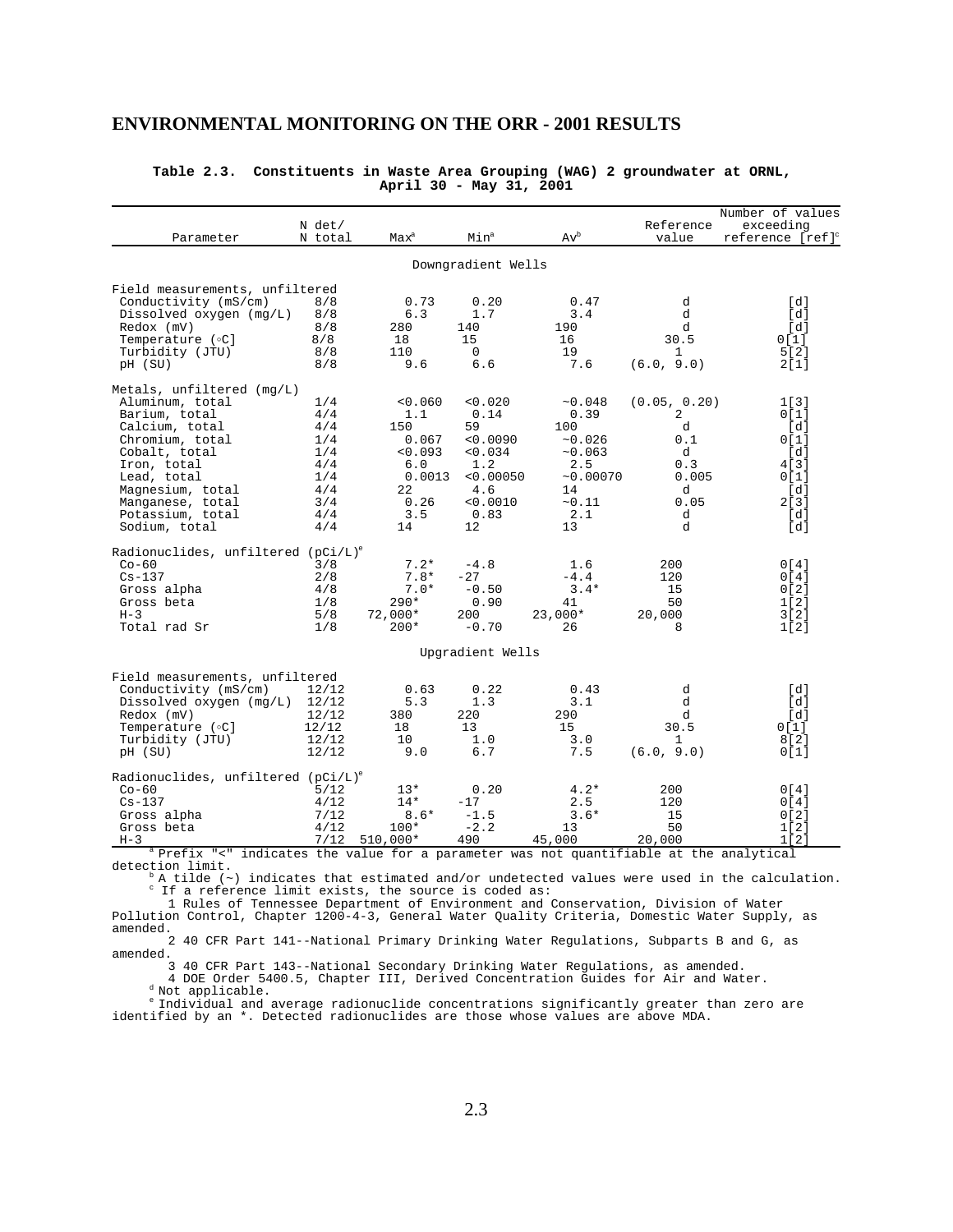| <b>ENVIRONMENTAL MONITORING ON THE ORR - 2001 RESULTS</b> |  |  |  |
|-----------------------------------------------------------|--|--|--|
|-----------------------------------------------------------|--|--|--|

|                                                              | N det/     |          |                    |           | Reference            | Number of values<br>exceeding |
|--------------------------------------------------------------|------------|----------|--------------------|-----------|----------------------|-------------------------------|
| Parameter                                                    | N total    | Max      | Min                | Av        | value                | reference [ref] <sup>a</sup>  |
|                                                              |            |          | Downgradient Wells |           |                      |                               |
| Field measurements, unfiltered<br>Conductivity (mS/cm)       | 9/9        | 0.68     | 0.19               | 0.37      | b                    | [b]                           |
| Dissolved oxygen $(mq/L)$                                    | 9/9        | 11       | 0.53               | 2.9       | b                    | [b]                           |
| Redox (mV)                                                   | 9/9        | 260      | 150                | 210       | $\mathbf b$          | [b]                           |
| Temperature (°C]<br>Turbidity (JTU)                          | 9/9<br>9/9 | 18<br>31 | 15<br>$\mathbf 0$  | 16<br>9.0 | 30.5<br>$\mathbf{1}$ | 0[1]<br>7[2]                  |
| pH (SU)                                                      | 9/9        | 9.6      | 6.3                | 7.5       | (6.0, 9.0)           | 1[1]                          |
| Radionuclides, unfiltered $(pCi/L)^c$<br>$Cs - 137$          | 4/9        | $19*$    | $-1.1$             | $5.2*$    | 120                  | 0[4]                          |
| Gross beta                                                   | 3/9        | $2,700*$ | 0.10               | 550       | 50                   | 3[2]                          |
| $H-3$                                                        | 8/9        | 40,000*  | 580                | 5,600     | 20,000               | 1[2]                          |
| Total rad Sr                                                 | 3/9        | $1,200*$ | 0.10               | 240       | 8                    | 3[2]                          |
|                                                              |            |          | Upgradient Wells   |           |                      |                               |
| Field measurements, unfiltered<br>Conductivity (mS/cm)       | 2/2        | 0.34     | 0.28               | 0.31      | b                    | [b]                           |
| Dissolved oxygen $(mq/L)$                                    | 2/2        | 3.7      | 2.1                | 2.9       | $\mathbf b$          | [b]                           |
| Redox (mV)                                                   | 2/2        | 230      | 160                | 190       | b                    | [b]                           |
| Temperature ( $\circ$ C]<br>Turbidity (JTU)                  | 2/2<br>2/2 | 18<br>27 | 16<br>3.0          | 17<br>15  | 30.5<br>$\mathbf{1}$ | 0[1]<br>2[2]                  |
| pH (SU)                                                      | 2/2        | 8.7      | 6.4                | 7.6       | (6.0, 9.0)           | 0[1]                          |
| Radionuclides, unfiltered (pCi/L) <sup>c</sup><br>$Cs - 137$ | 1/2        | $6.0*$   | $-0.70$            | 2.7       | 120                  | 0[4]                          |
| $H-3$                                                        | 2/2        | $4,000*$ | $2,600*$           | 3,300     | 20,000               | 0[2]                          |

#### **Table 2.4. Constituents in Waste Area Groupings (WAGs) 8&9 groundwater at ORNL, June 14-21, 2001**

If a reference limit exists, the source is coded as:

<sup>a</sup>

1 Rules of Tennessee Department of Environment and Conservation, Division of Water Pollution Control, Chapter 1200-4-3, General Water Quality Criteria, Domestic Water Supply, as amended.

2 40 CFR Part 141--National Primary Drinking Water Regulations, Subparts B and G, as amended.

3 40 CFR Part 143--National Secondary Drinking Water Regulations, as amended. 4 DOE Order 5400.5, Chapter III, Derived Concentration Guides for Air and Water. b Not applicable.

 c Individual and average radionuclide concentrations significantly greater than zero are identified by an \*. Detected radionuclides are those whose values are above MDA.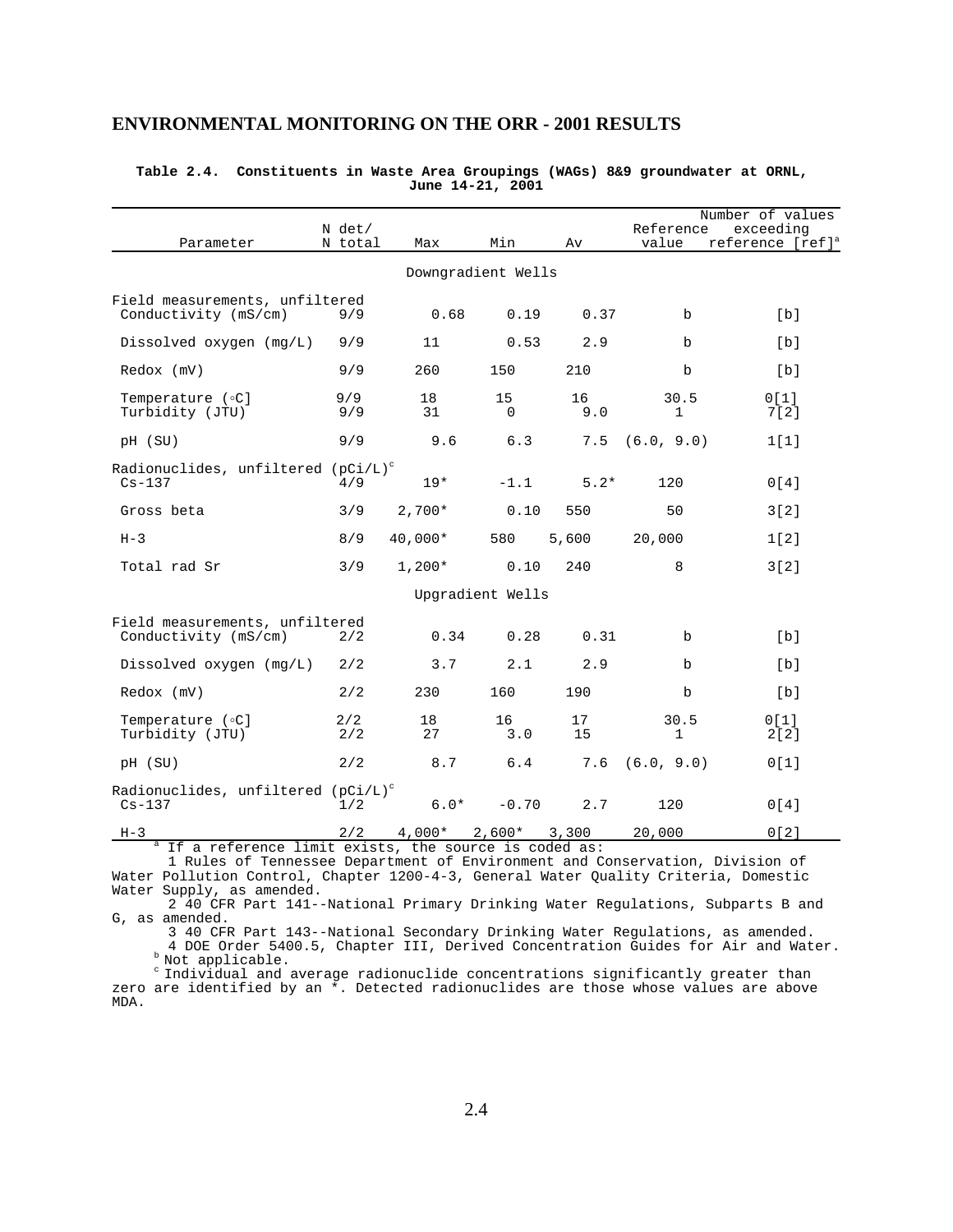| <b>ENVIRONMENTAL MONITORING ON THE ORR - 2001 RESULTS</b> |  |  |  |
|-----------------------------------------------------------|--|--|--|
|-----------------------------------------------------------|--|--|--|

| Parameter                                                       | N det/<br>N total | Max <sup>a</sup>     | Min <sup>a</sup> | $\text{Av}^{\text{b}}$ | Reference    | Number of values<br>exceeding<br>value reference [ref] <sup>c</sup> |
|-----------------------------------------------------------------|-------------------|----------------------|------------------|------------------------|--------------|---------------------------------------------------------------------|
|                                                                 |                   | Downgradient Wells   |                  |                        |              |                                                                     |
| Field measurements, unfiltered<br>Conductivity (mS/cm)          | 4/4               | 0.68                 | 0.32             | 0.56                   | d            | [d]                                                                 |
| Dissolved oxygen $(mq/L)$                                       | 4/4               | 3.3                  | 1.6              | 2.1                    | d            | $\lceil d \rceil$                                                   |
| Redox (mV)                                                      | 4/4               | 240                  | 160              | 190                    | d            | [d]                                                                 |
| Temperature (°C]                                                | 4/4               | 22                   | 17               | 19                     | 30.5         | 0[1]                                                                |
| Turbidity (JTU)                                                 | 4/4               | 3.0                  | $\Omega$         | 1.0                    | $\mathbf{1}$ | 1[2]                                                                |
| pH (SU)                                                         | 4/4               | 7.3                  | 6.9              | 7.0                    | (6.0, 9.0)   | 0[1]                                                                |
| Radionuclides, unfiltered $(pCi/L)^e$<br>$Co-60$                | 1/4               | $5.7*$               | $-2.2$           | 1.3                    | 200          | 0[4]                                                                |
| $Cs - 137$                                                      | 2/4               | $9.8*$               | 1.1              | $5.6*$                 | 120          | 0[4]                                                                |
| $H-3$                                                           | 1/4               | $2,400*$             | 140              | $1,100*$               | 20,000       | 0[2]                                                                |
| Volatile organics, unfiltered $(\mu q/L)$<br>1,1-Dichloroethene | 1/4               | 25                   | U5.0             | ~10                    | 7            | 1[1]                                                                |
| Benzene                                                         | 1/4               | 11                   | U5.0             | ~10.5                  | 5            | 1[1]                                                                |
| Tetrachloroethene                                               | 1/4               | 19                   | U5.0             | ~8.5                   | 5            | 1[1]                                                                |
| Trichloroethene                                                 | 2/4               | D <sub>10</sub> ,000 | U5.0             | ~2,500                 | 5            | 2[1]                                                                |
| Vinyl chloride                                                  | 1/4               | 160                  | U5.0             | ~14                    | 2            | 4[1]                                                                |
| cis-1,2-Dichloroethene                                          | 2/4               | D3,300               | U5.0             | ~830                   | d            | $\lceil d \rceil$                                                   |
| trans-1,2-Dichloroethene                                        | 1/4               | 25                   | U5.0             | ~10                    | d            | [d]                                                                 |
|                                                                 |                   | Upgradient Wells     |                  |                        |              |                                                                     |
| Field measurements, unfiltered<br>Conductivity (mS/cm)          | 4/4               | 0.65                 | 0.42             | 0.57                   | d            | $\lceil d \rceil$                                                   |
| Dissolved oxygen $(mq/L)$                                       | 4/4               | 3.7                  | 0.72             | 2.0                    | d            | [d]                                                                 |
| Redox (mV)                                                      | 4/4               | 220                  | 180              | 200                    | d            | [d]                                                                 |
| Temperature (°C]                                                | 4/4               | 18                   | 16               | 17                     | 30.5         | 0[1]                                                                |
| Turbidity (JTU)                                                 | 4/4               | 1.0                  | 0                | 0.25                   | 1            | 0[2]                                                                |
| pH (SU)                                                         | 4/4               | 7.6                  | 6.8              | 7.3                    | (6.0, 9.0)   | 0[1]                                                                |

#### **Table 2.5. Constituents in Waste Area Grouping (WAG) 17 groundwater at ORNL, July 2-3, 2001**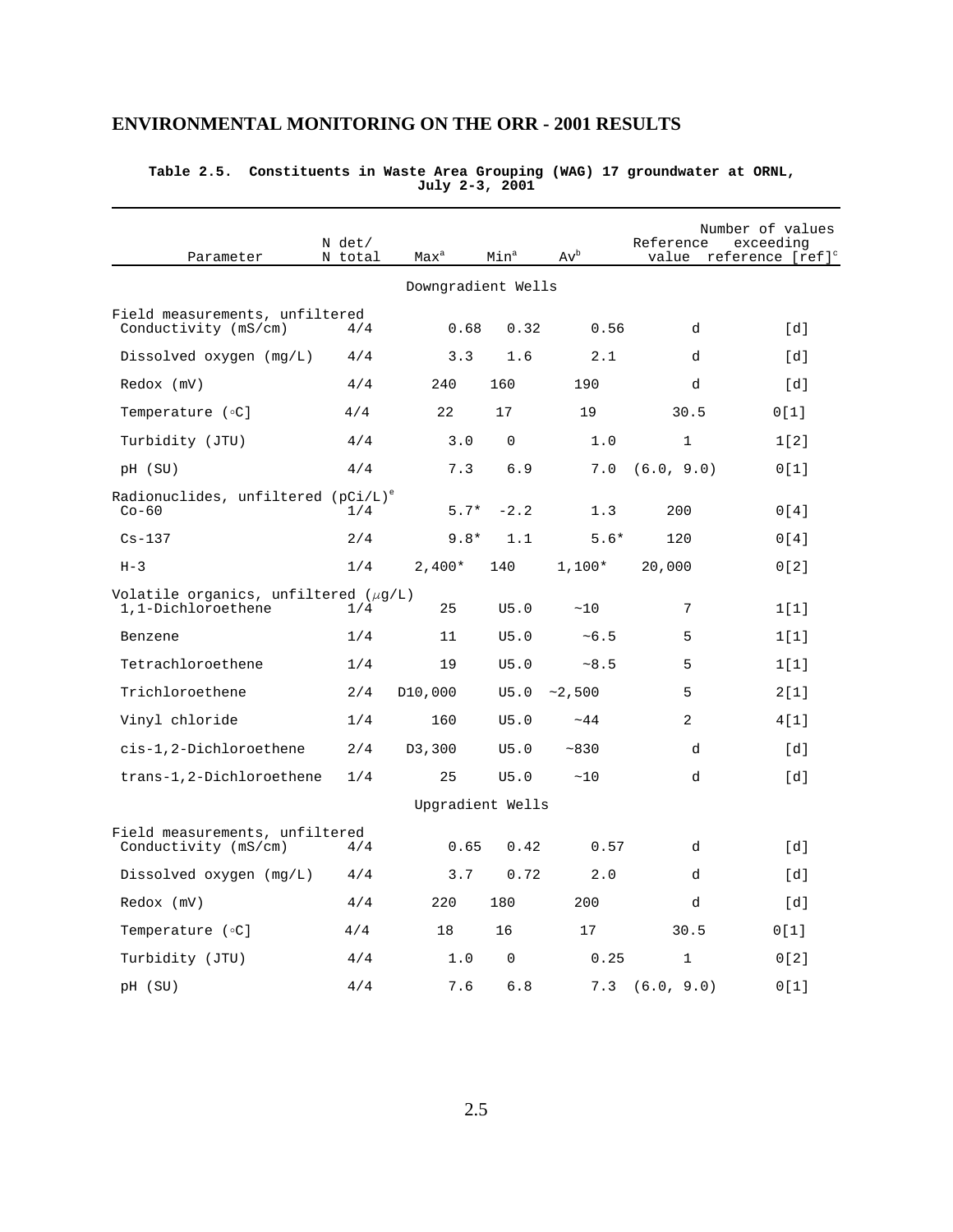| Parameter                                            | $N$ det/<br>N total | Max <sup>a</sup> | Min <sup>a</sup> | $Av^b$   | Reference | Number of values<br>exceeding<br>value reference [ref] <sup>c</sup> |
|------------------------------------------------------|---------------------|------------------|------------------|----------|-----------|---------------------------------------------------------------------|
| Radionuclides, unfiltered $(pCi/L)^e$<br>$Cs - 137$  | 1/4                 | $9.9*$           | 1.0              | 4.3      | 120       | 0[4]                                                                |
| $H-3$                                                | 3/4                 | $3.700*$         | 590              | $2.200*$ | 20,000    | 0[2]                                                                |
| Volatile organics, unfiltered $(\mu g/L)$<br>Acetone | 1/4                 | J5.0             | U5.0             | ~5.0     |           | [d]                                                                 |

**Table 2.5 (continued)**

<sup>a</sup> "D" indicates that the sample was diluted.<br><sup>b</sup> A tilde (~) indicates that estimated and/or undetected values were used in the calculation.

If a reference limit exists, the source is coded as:

contractor of the state of the state of the state of the state of the state of the state of the state of the s<br>Second the state of the state of the state of the state of the state of the state of the state of the state of<br> 1 Rules of Tennessee Department of Environment and Conservation, Division of Water Pollution Control, Chapter 1200-4-3, General Water Quality Criteria, Domestic Water Supply, as amended.

2 40 CFR Part 141--National Primary Drinking Water Regulations, Subparts B and G, as amended.

3 40 CFR Part 143--National Secondary Drinking Water Regulations, as amended.

4 DOE Order 5400.5, Chapter III, Derived Concentration Guides for Air and Water. <sup>d</sup> Not applicable.

e de la propincia de la propincia de la propincia de la propincia de la propincia de la propincia de la propin<br>En 1910, en 1910, en 1910, en 1910, en 1910, en 1910, en 1910, en 1910, en 1910, en 1910, en 1910, en 1910, en Individual and average radionuclide concentrations significantly greater than zero are identified by an \*. Detected radionuclides are those whose values are above MDA.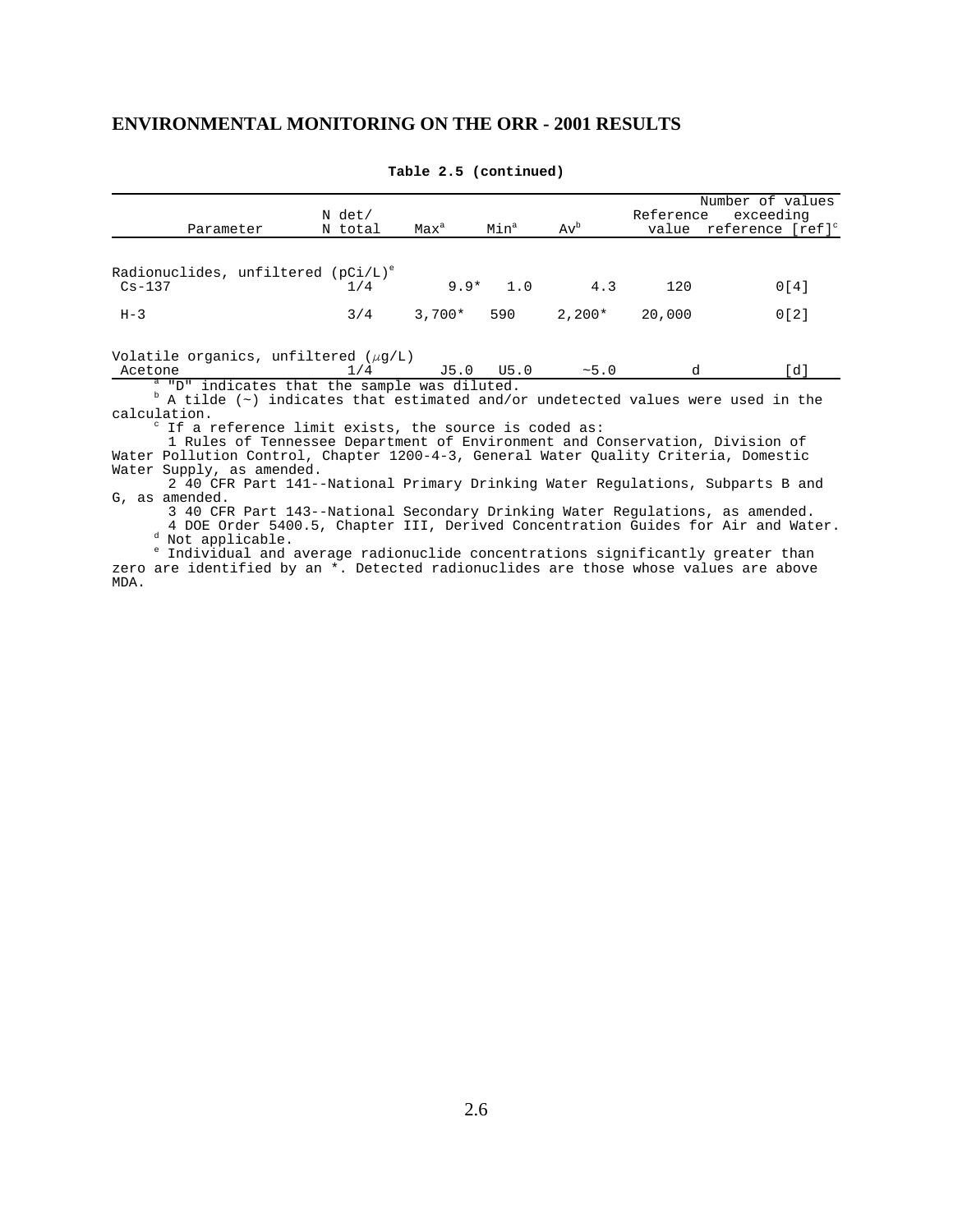|                                                      |                   |                  | Concentration              |         |                    |                                                               |
|------------------------------------------------------|-------------------|------------------|----------------------------|---------|--------------------|---------------------------------------------------------------|
| Parameter                                            | N det/<br>N total | Max <sup>a</sup> | Min <sup>a</sup>           | $Av^b$  | Reference<br>value | Number of values<br>exceeding<br>reference [ref] <sup>c</sup> |
|                                                      |                   |                  | Melton Valley Exit Pathway |         |                    |                                                               |
| Field Measurements -- Unfiltered                     |                   |                  |                            |         |                    |                                                               |
| Conductivity (mS/cm)                                 | 11/11             | 0.81             | 0.010                      | 0.33    | d                  | [d]                                                           |
| Dissolved oxygen (ppm)                               | 11/11             | 7.7              | 1.6                        | 3.8     | d                  | [d]                                                           |
| Temperature $(^{\circ}C)$                            | 11/11             | 20               | 16                         | 17      | 30.5               | 0[2]                                                          |
| pH (SU)                                              | 11/11             | 9.5              | 5.1                        | 7.3     | (6.0, 9.0)         | 4[2]                                                          |
| Metals $(mg/L)$ -- Unfiltered                        |                   |                  |                            |         |                    |                                                               |
| Aluminum                                             | 4/10              | 1.0              | < 0.014                    | ~ 0.24  | (0.05, 0.20)       | 7[4]                                                          |
| Barium                                               | 10/10             | 1.1              | 0.0080                     | 0.22    | 2                  | 0[2]                                                          |
| Boron                                                | 2/10              | 0.46             | & 0.0070                   | ~10.059 | d                  | [d]                                                           |
| Calcium                                              | 10/10             | 150              | 0.79                       | 50      | d                  | [d]                                                           |
| Chromium                                             | 1/10              | 0.067            | & 0.0090                   | ~0.016  | 0.1                | 0[2]                                                          |
| Cobalt                                               | 1/10              | & 0.093          | < 0.034                    | ~0.046  | d                  | [d]                                                           |
| Iron                                                 | 8/10              | 6.0              | & 0.060                    | ~1.2    | 0.3                | 7[4]                                                          |
| Lead                                                 | 4/10              | 0.0064           | & 0.00050                  | ~0.0015 | 0.005              | 1[2]                                                          |
| Magnesium                                            | 10/10             | 22               | 0.38                       | 7.3     | d                  | [d]                                                           |
| Manganese                                            | 3/10              | 0.26             | < 0.0010                   | ~0.045  | 0.05               | 2[4]                                                          |
| Potassium                                            | 9/10              | 3.5              | 0.37                       | ~1.6    | d                  | [d]                                                           |
| Sodium                                               | 10/10             | 200              | 1.4                        | 33      | d                  | [d]                                                           |
| Radionuclides (pCi/L) -- Filtered <sup>e</sup>       |                   |                  |                            |         |                    |                                                               |
| $Cs-137$                                             | 1/1               | $9.2*$           | $9.2*$                     | 9.2     | 120                | 0[1]                                                          |
| Gross alpha                                          | 1/1               | $4.8*$           | $4.8*$                     | 4.8     | 15                 | 0[3]                                                          |
| Gross beta                                           | 1/1               | $160*$           | $160*$                     | 160     | 50                 | 1[3]                                                          |
| $H-3$                                                | 1/1               | $21,000*$        | $21,000*$                  | 21,000  | 80,000             | 0[1]                                                          |
| Total rad Sr                                         | 1/1               | 60*              | $60*$                      | 60      | 40                 | 1 <sup>1</sup>                                                |
| Total uranium                                        | 1/1               | $2.3*$           | $2.3*$                     | 2.3     | 20                 | 0[1]                                                          |
| $U - 234$                                            | 1/1               | $2.1*$           | $2.1*$                     | 2.1     | 20                 | 0[1]                                                          |
| $U - 238$                                            | 1/1               | $0.17*$          | $0.17*$                    | 0.17    | 24                 | 0[1]                                                          |
| Radionuclides ( $pCi/L$ ) -- Unfiltered <sup>e</sup> |                   |                  |                            |         |                    |                                                               |
| $Co-60$                                              | 2/11              | $7.2*$           | $-5.2$                     | 0.86    | 200                | 0[1]                                                          |
| $Cs - 137$                                           | 1/11              | $16*$            | $-27$                      | $-2.8$  | 120                | 0[1]                                                          |
| Gross alpha                                          | 4/11              | $7.0*$           | $-1.9$                     | $2.4*$  | 15                 | 0[3]                                                          |
| Gross beta                                           | 2/11              | $290*$           | $-0.60$                    | 46      | 50                 | 2[3]                                                          |
| $H-3$                                                | 9/11              | $72,000*$        | 570                        | 14,000* | 80,000             | 0[1]                                                          |
| Total rad Sr                                         | 2/11              | $200*$           | $-0.50$                    | 24      | 40                 | 2[1]                                                          |
| Total uranium                                        | 1/1               | $2.3*$           | $2.3*$                     | 2.3     | 20                 | 0[1]                                                          |
| $U - 234$                                            | 1/1               | $2.1*$           | $2.1*$                     | 2.1     | 20                 | 0[1]                                                          |
| $U - 238$                                            | 1/1               | $0.24*$          | $0.24*$                    | 0.24    | 24                 | 0[1]                                                          |

#### **Table 3.1. ORNL Plant Perimeter Monitoring summary statistics from 2001 sampling events**

 <sup>a</sup> refix "<" indicates the value for a parameter was not quantifiable at the analytical detection

limit.

 $\beta$  A tilde ( $\sim$ ) indicates that estimated and/or undetected values were used in the calculation. control de la provincia de la provincia de la provincia de la provincia de la provincia de la provincia de la<br>Entre de la provincia de la provincia de la provincia de la provincia de la provincia de la provincia de la pr

If a reference limit exists, the source is coded as:

1 DOE Order 5400.5, Chapter III, Derived Concentration Guides for Air and Water.

2 Rules of Tennessee Department of Environment and Conservation, Division of Water Pollution

 Control, Chapter 1200-4-3, General Water Quality Criteria, Domestic Water Supply, as amended. 3 40 CFR Part 141--National Primary Drinking Water Regulations, Subparts B and G, as amended.

4 40 CFR Part 143--National Secondary Drinking Water Regulations, as amended. <sup>d</sup> Not applicable.

 <sup>e</sup> Individual and average radionuclide concentrations significantly greater than zero are identified by an \*. Detected radionuclides are those whose values are above MDA.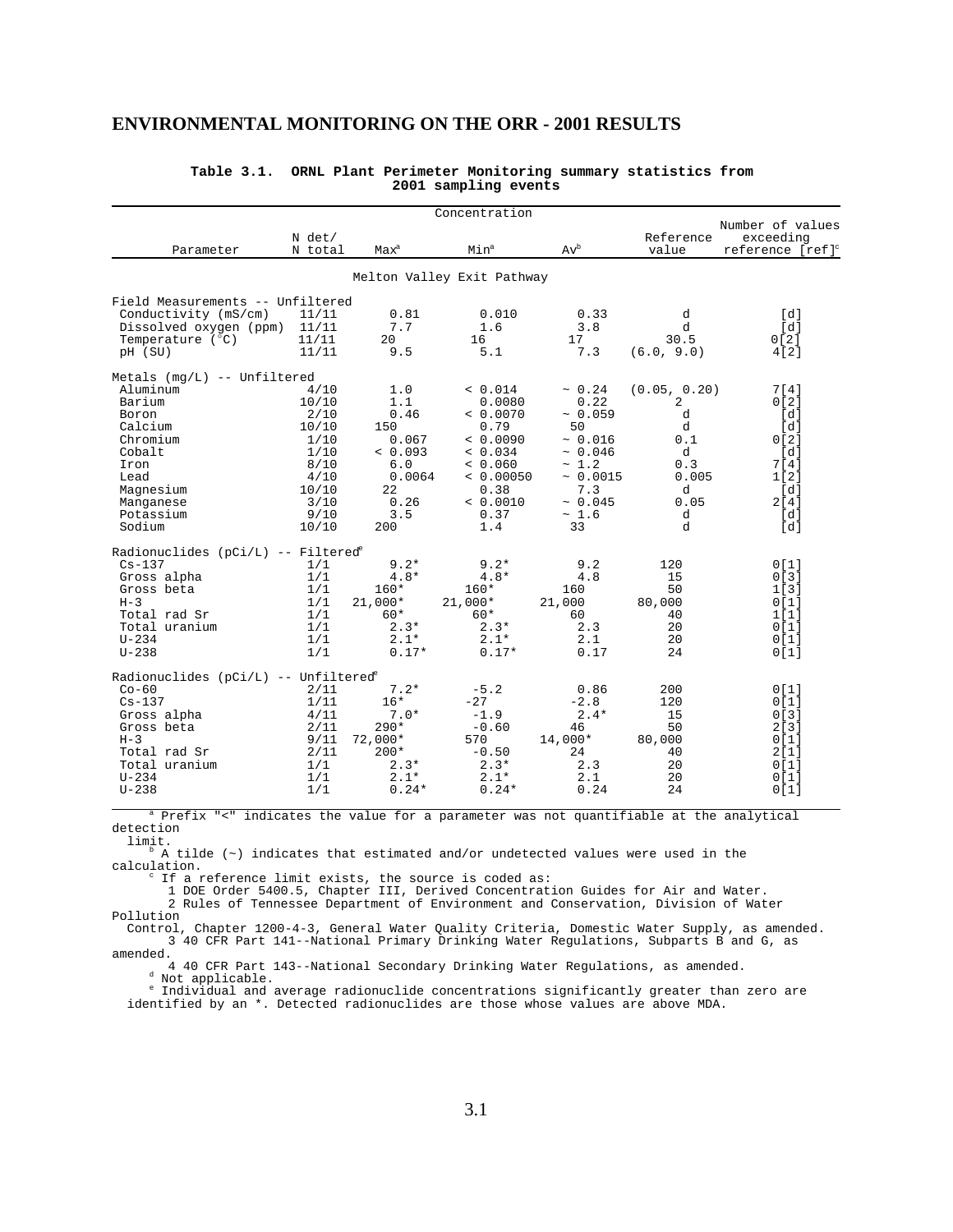|                                                                                      |                   |                                 | Concentration                                        |                                  |                                                                    |  |
|--------------------------------------------------------------------------------------|-------------------|---------------------------------|------------------------------------------------------|----------------------------------|--------------------------------------------------------------------|--|
| Parameter                                                                            | N det/<br>N total | First<br>Composite <sup>b</sup> | Second<br>Compositeb                                 | $Av^c$                           | Standard<br>error <sup>d</sup>                                     |  |
|                                                                                      |                   |                                 | Clinch River downstream from all DOE inputs (CRK 16) |                                  |                                                                    |  |
| Metals (mg/kg wet wt)<br>Mercury, total<br>Zinc, total                               | 2/2<br>2/2        | 0.23<br>16                      | 0.22<br>16                                           | 0.23<br>16                       | 0.0050<br>0.050                                                    |  |
| PCBs $(\mu q/kg$ wet wt)<br>Aroclor-1260                                             | 2/2               | J49                             | J55                                                  | $~1 - 52$                        | 3.0                                                                |  |
| Radionuclides (pCi/g ash wt) <sup>e</sup><br>$Cs-137$<br>Gross alpha<br>K-40         | 2/2<br>1/2<br>2/2 | $0.71*$<br>$9.9*$<br>180*       | $0.83*$<br>$-0.50$<br>180*                           | $0.77*$<br>4.7<br>180            | 0.060<br>5.2<br>0                                                  |  |
| Radionuclides ( $pCi/q$ wet wt) <sup>e</sup><br>$Cs-137$<br>Gross alpha<br>K-40      | 2/2<br>1/2<br>2/2 | $0.011*$<br>$0.16*$<br>$2.9*$   | $0.014*$<br>$-0.0083$<br>$3.0*$                      | $0.013*$<br>0.075<br>$2.9*$      | 0.0012<br>0.083<br>0.051                                           |  |
|                                                                                      |                   |                                 | Clinch River downstream from ORNL (CRK 32)           |                                  |                                                                    |  |
| Metals (mg/kg wet wt)<br>Copper, total<br>Mercury, total<br>Zinc, total              | 1/2<br>2/2<br>2/2 | < 0.45<br>0.075<br>11           | 0.42<br>0.030<br>11                                  | ~10.43<br>0.053<br>11            | 0.017<br>0.023<br>0.10                                             |  |
| Pesticides $(\mu g/kg$ wet wt)<br>Beta-BHC                                           | 1/2               | U13                             | P38                                                  | ~26                              | 13                                                                 |  |
| PCBs $(\mu g/kg$ wet wt)<br>Aroclor-1260                                             | 2/2               | J37                             | 94                                                   | $~100 - 66$                      | 29                                                                 |  |
| Radionuclides ( $pCi/q$ ash wt) <sup>e</sup><br>$Cs - 137$<br>$K-40$<br>Total rad Sr | 2/2<br>2/2<br>1/2 | $1.1*$<br>170*<br>0.51          | $0.89*$<br>180*<br>$0.75*$                           | $1.0*$<br>180*<br>0.63           | 0.11<br>5.0<br>0.12                                                |  |
| Radionuclides (pCi/g wet wt) <sup>e</sup><br>$Cs-137$<br>$K-40$<br>Total rad Sr      | 2/2<br>2/2<br>1/2 | $0.0099*$<br>$1.5*$<br>0.0046   | $0.0074*$<br>$1.5*$<br>$0.0062*$                     | $0.0086*$<br>$1.5*$<br>$0.0054*$ | 0.0012<br>0.017<br>0.00082                                         |  |
|                                                                                      |                   |                                 |                                                      |                                  | Clinch River (Solway Bridge) upstream from all DOE inputs (CRK 70) |  |
| Metals (mg/kg wet wt)<br>Chromium, total<br>Mercury, total<br>Zinc, total            | 1/2<br>1/2<br>2/2 | 0.82<br>0.022<br>15             | < 0.37<br>0.063<br>16                                | ~10.60<br>~10.042<br>16          | 0.23<br>0.020<br>0.70                                              |  |
| PCBs $(\mu g/kg$ wet wt)<br>Aroclor-1260                                             | 2/2               | J55                             | J31                                                  | $~1 - 43$                        | 12                                                                 |  |

Table 3.2. 2001 tissue concentrations in Sunfish<sup>a</sup>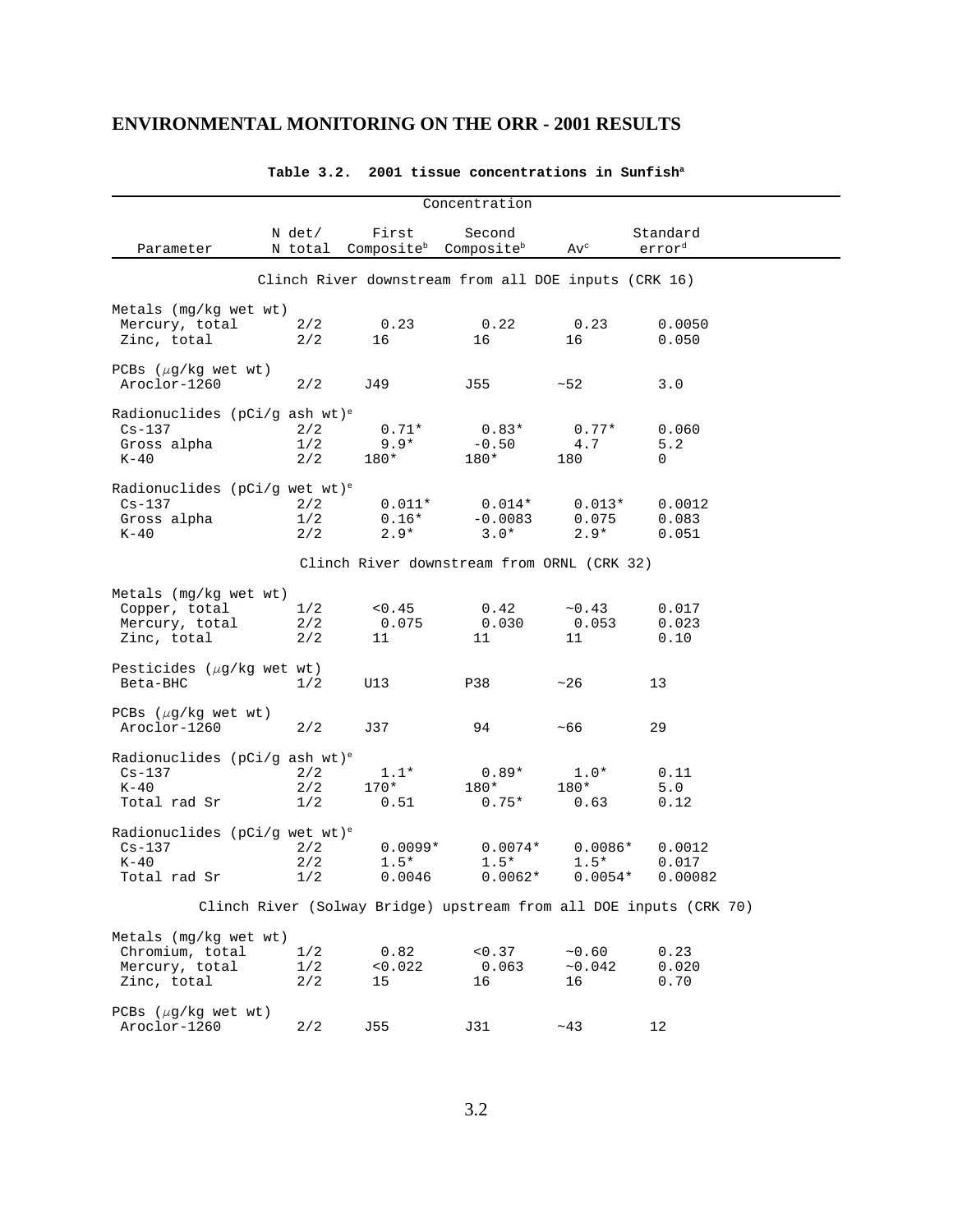| Concentration                                        |  |     |              |                                                                 |        |                                                                                      |  |  |
|------------------------------------------------------|--|-----|--------------|-----------------------------------------------------------------|--------|--------------------------------------------------------------------------------------|--|--|
| Parameter                                            |  |     | N det/ First | Second<br>N total Composite <sup>b</sup> Composite <sup>b</sup> | $Av^c$ | Standard<br>error <sup>d</sup>                                                       |  |  |
| Radionuclides ( $pCi/q$ ash wt) <sup>e</sup><br>K-40 |  | 2/2 | $170*$       | $140*$                                                          | $160*$ | 15                                                                                   |  |  |
| Radionuclides ( $pCi/q$ wet wt) <sup>e</sup><br>K-40 |  | 2/2 | $2.9*$       | $1.5*$                                                          | 2.2    | 0.73                                                                                 |  |  |
|                                                      |  |     |              |                                                                 |        | <sup>a</sup> All values were included in the calculations. Only parameters that have |  |  |

**Table 3.2 (continued)**

detections in one or more samples are listed in the table. The sampling and analysis plan contains a complete list of analyses performed.

 bPrefix "<" indicates the value for a parameter (excluding organics) was not quantifiable at the analytical detection limit; "J" indicates the value was estimated at or below the analytical detection limit by the laboratory; "U" indicates the value for an organic parameter was undetected at the analytical detection limit; and "P" indicates that the quantitative results from the two GC columns differed significantly and the higher result is reported and flagged.

 cA tilde (~) indicates that estimated values and/or detection limits were used in the calculation.

<sup>d</sup>Standard error of the mean.

 eIndividual and average radionuclide concentrations significantly greater than zero are identified by an \*. Detected radionuclides are those detected above MDA.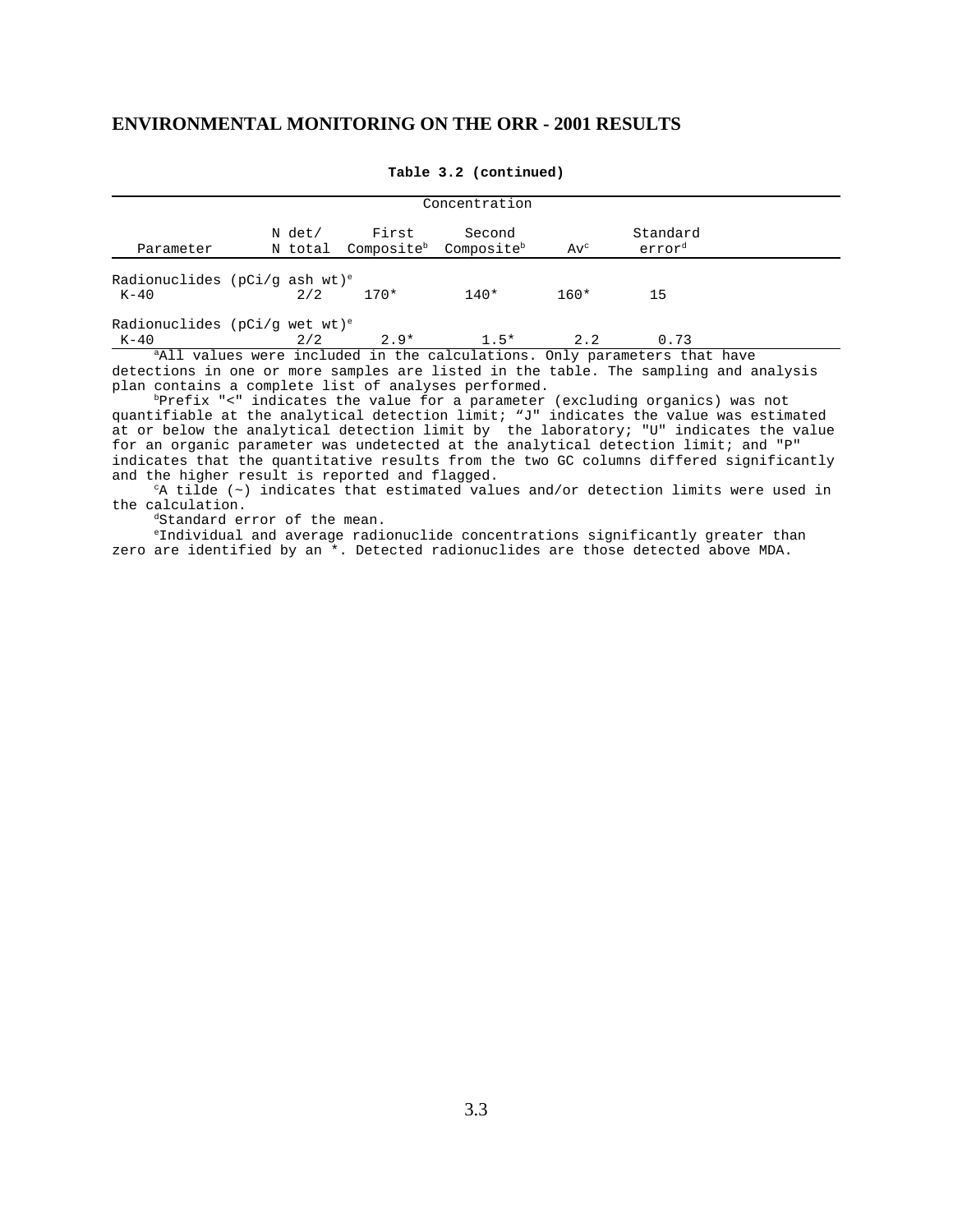|                                                                                    |                   |                                                     | Concentration                              |                            |                                                      |  |  |  |  |
|------------------------------------------------------------------------------------|-------------------|-----------------------------------------------------|--------------------------------------------|----------------------------|------------------------------------------------------|--|--|--|--|
| Parameter                                                                          | N det/            | First<br>N total Composite Composite                | Second                                     | Av                         | Standard<br>errorb                                   |  |  |  |  |
|                                                                                    |                   |                                                     |                                            |                            | Clinch River downstream from all DOE inputs (CRK 16) |  |  |  |  |
| Radionuclides ( $pCi/q$ ash wt) <sup>c</sup><br>$Cs - 137$<br>Gross beta<br>$K-40$ | 2/2<br>2/2<br>2/2 | $1.8*$<br>$270*$<br>$300*$                          | $1.6*$<br>$270*$<br>$300*$                 | $1.7*$<br>$280*$<br>$320*$ | 0.10<br>10<br>15                                     |  |  |  |  |
| Radionuclides ( $pCi/q$ wet wt) <sup>c</sup><br>$Cs-137$<br>Gross beta<br>$K-40$   | 2/2<br>2/2<br>2/2 | $0.021*$ $0.014*$ $0.018$<br>$3 \cdot 2*$<br>$3.5*$ | $2.5*$<br>$2.9*$                           | $2.8*$<br>$3.2*$           | 0.0036<br>0.32<br>0.32                               |  |  |  |  |
|                                                                                    |                   |                                                     | Clinch River downstream from ORNL (CRK 32) |                            |                                                      |  |  |  |  |
| Radionuclides ( $pCi/q$ ash wt) <sup>c</sup><br>$Cs - 137$<br>Gross beta<br>$K-40$ | 2/2<br>2/2<br>2/2 | $3.0*$<br>$320*$<br>$280*$                          | $1.4*$<br>$310*$<br>$270*$                 | 2.2<br>$320*$<br>$280*$    | 0.80<br>5.0<br>5.0                                   |  |  |  |  |
| Radionuclides ( $pCi/q$ wet wt) <sup>c</sup><br>$Cs - 137$<br>Gross beta<br>$K-40$ | 2/2<br>2/2<br>2/2 | $0.037*$<br>$3.9*$<br>$3.4*$                        | $0.015*$<br>$3.4*$<br>$3.0*$               | 0.026<br>$3.7*$<br>$3.2*$  | 0.011<br>0.26<br>0.24                                |  |  |  |  |
| Clinch River (Solway Bridge) upstream<br>from all DOE inputs (CRK 70)              |                   |                                                     |                                            |                            |                                                      |  |  |  |  |
| Radionuclides ( $pCi/q$ ash wt) <sup>c</sup><br>Gross beta<br>$K-40$               | 2/2<br>2/2        | 280*<br>$250*$                                      | $280*$<br>$250*$                           | $300*$<br>$270*$           | 15<br>15                                             |  |  |  |  |
| Radionuclides ( $pCi/q$ wet wt) <sup>c</sup><br>Gross beta<br>$K-40$               | 2/2<br>2/2        | $2.8*$<br>$2.5*$                                    | $2.8*$<br>$2.5*$                           | $3.2*$<br>$2.8*$           | 0.31<br>0.29                                         |  |  |  |  |

#### **Table 3.3. 2001 tissue radionuclide concentrations in Catfisha**

<sup>a</sup>All values were included in the calculations. Only parameters with concentrations above mda in one or both samples are listed in the table. The sampling and analysis plan contains a complete list of analyses performed.

bStandard error of the mean.

 cIndividual and average radionuclide concentrations significantly greater than zero are identified by an \*. Detected radionuclides are those detected above MDA.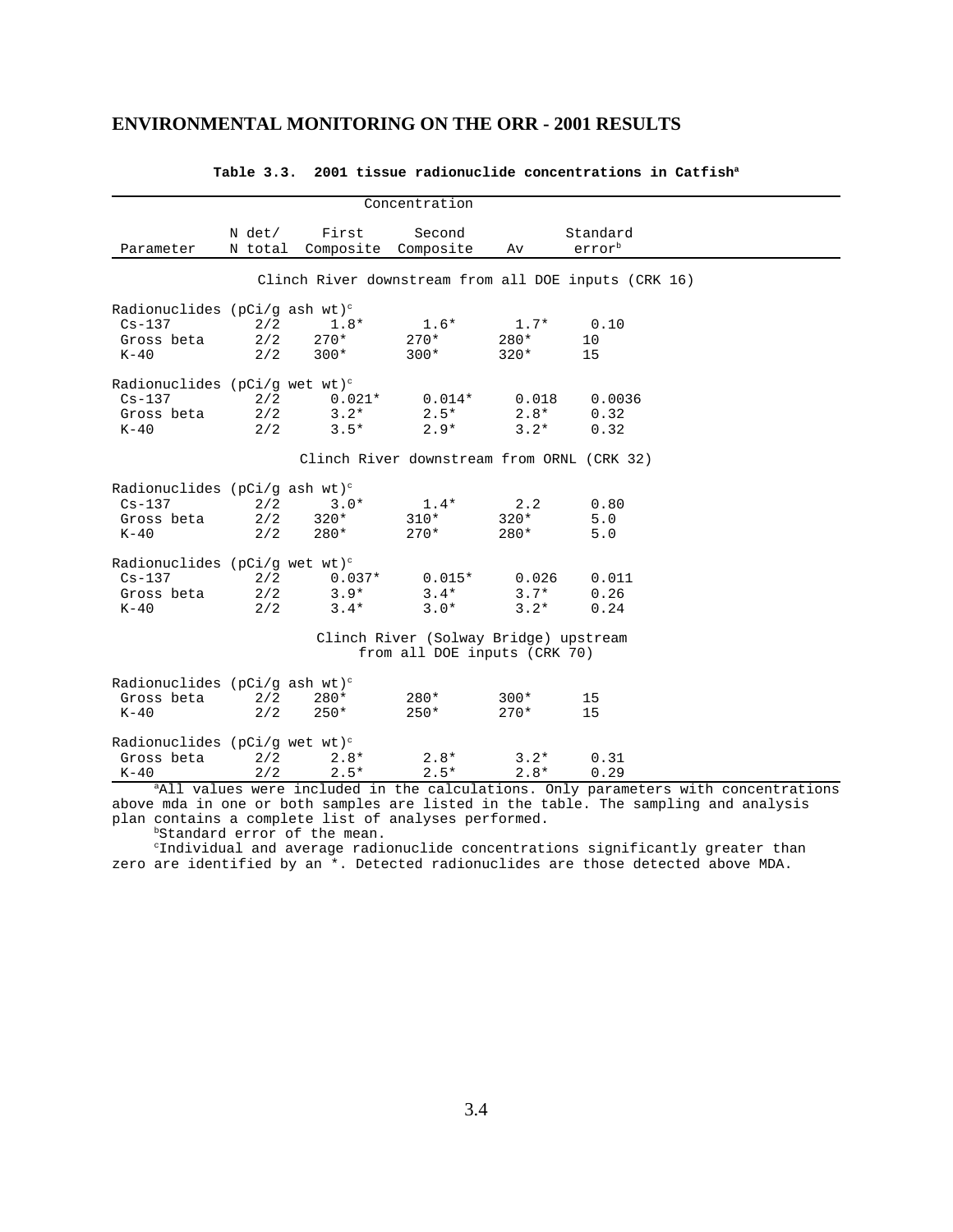| Parameter                                                                                                                                                                                                                                                                                                                                                                     | Concentration <sup>b</sup>                                                                                                    |
|-------------------------------------------------------------------------------------------------------------------------------------------------------------------------------------------------------------------------------------------------------------------------------------------------------------------------------------------------------------------------------|-------------------------------------------------------------------------------------------------------------------------------|
|                                                                                                                                                                                                                                                                                                                                                                               | Clinch River downstream from all DOE inputs (CRK 16)                                                                          |
| Metals (mg/kg wet wt)<br>Mercury, total<br>Zinc, total                                                                                                                                                                                                                                                                                                                        | 0.26<br>4.7                                                                                                                   |
| Pesticides $(\mu g/kg$ wet wt)<br>$4, 4 - DDD$<br>$4, 4 - DDE$<br>$4, 4 - DDT$<br>Aldrin<br>Alpha-Chlordane<br>Beta-BHC<br>Chlordane<br>Delta-BHC<br>Dieldrin<br>Endosulfan I<br>Endosulfan II<br>Endosulfan sulfate<br>Endrin<br>Endrin aldehyde<br>Endrin ketone<br>Gamma-BHC (Lindane)<br>Gamma-Chlordane<br>Heptachlor<br>Heptachlor epoxide<br>Methoxychlor<br>Toxaphene | 36<br>36<br>36<br>18<br>18<br>18<br>280<br>18<br>36<br>18<br>36<br>36<br>36<br>36<br>36<br>18<br>18<br>18<br>18<br>180<br>280 |
| PCBs $(\mu q/kg$ wet wt)<br>Aroclor-1260                                                                                                                                                                                                                                                                                                                                      | J110                                                                                                                          |
|                                                                                                                                                                                                                                                                                                                                                                               | Clinch River downstream from ORNL (CRK 32)                                                                                    |
| Metals (mg/kg wet wt)<br>Mercury, total<br>Zinc, total                                                                                                                                                                                                                                                                                                                        | 0.086<br>15                                                                                                                   |
| Pesticides $(\mu g/kg$ wet wt)<br>Alpha-Chlordane<br>Gamma-Chlordane                                                                                                                                                                                                                                                                                                          | 21<br>J8.0                                                                                                                    |
| PCBs $(\mu g/kg$ wet wt)<br>Aroclor-1260                                                                                                                                                                                                                                                                                                                                      | 350                                                                                                                           |
|                                                                                                                                                                                                                                                                                                                                                                               | Clinch River (Solway Bridge) upstream from all DOE inputs (CRK 70)                                                            |
| Metals $(mq/kg$ wet wt)<br>Mercury, total<br>Zinc, total                                                                                                                                                                                                                                                                                                                      | 0.048<br>7.7                                                                                                                  |

**Table 3.4. 2001 tissue metals, pesticides, and PCBs concentrations in Catfisha**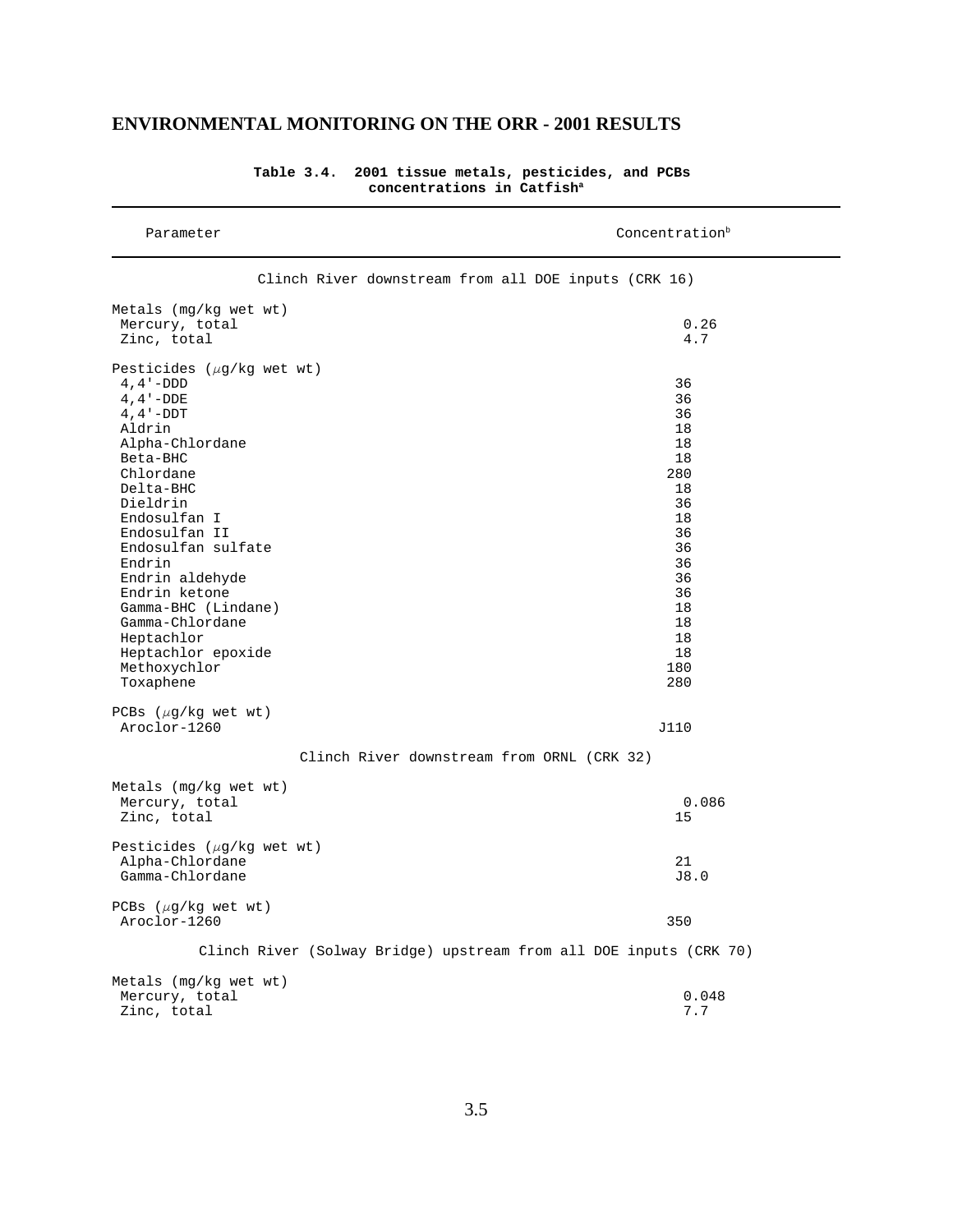| Parameter                      | Concentration <sup>b</sup>                                                               |
|--------------------------------|------------------------------------------------------------------------------------------|
| Pesticides $(\mu g/kg$ wet wt) |                                                                                          |
| $4, 4 - DDD$                   | 26                                                                                       |
| $4, 4 - DDE$                   | 26                                                                                       |
| $4.4 - DDT$                    | 26                                                                                       |
| Aldrin                         | 13                                                                                       |
| Alpha-BHC                      | 13                                                                                       |
| Alpha-Chlordane                | 13                                                                                       |
| Beta-BHC                       | 13                                                                                       |
| Chlordane                      | 200                                                                                      |
| Delta-BHC                      | 13                                                                                       |
| Endosulfan I                   | 13                                                                                       |
| Endosulfan II                  | 26                                                                                       |
| Endosulfan sulfate             | 26                                                                                       |
| Endrin                         | 26                                                                                       |
| Endrin aldehyde                | 26                                                                                       |
| Endrin ketone                  | 26                                                                                       |
| Gamma-BHC (Lindane)            | 13                                                                                       |
| Gamma-Chlordane                | 13                                                                                       |
| Heptachlor                     | 13                                                                                       |
| Heptachlor epoxide             | 13                                                                                       |
| Methoxychlor                   | 130                                                                                      |
| Toxaphene                      | 200                                                                                      |
| PCBs $(\mu q/kg$ wet wt)       |                                                                                          |
| Aroclor-1260                   | 300                                                                                      |
|                                | <sup>a</sup> Only parameters that are detected are listed in the table. The sampling and |

#### **Table 3.4 (continued)**

analysis plan contains a complete list of analyses performed.

b Prefix "J" indicates the value was estimated at or below the analytical detection limit by the laboratory.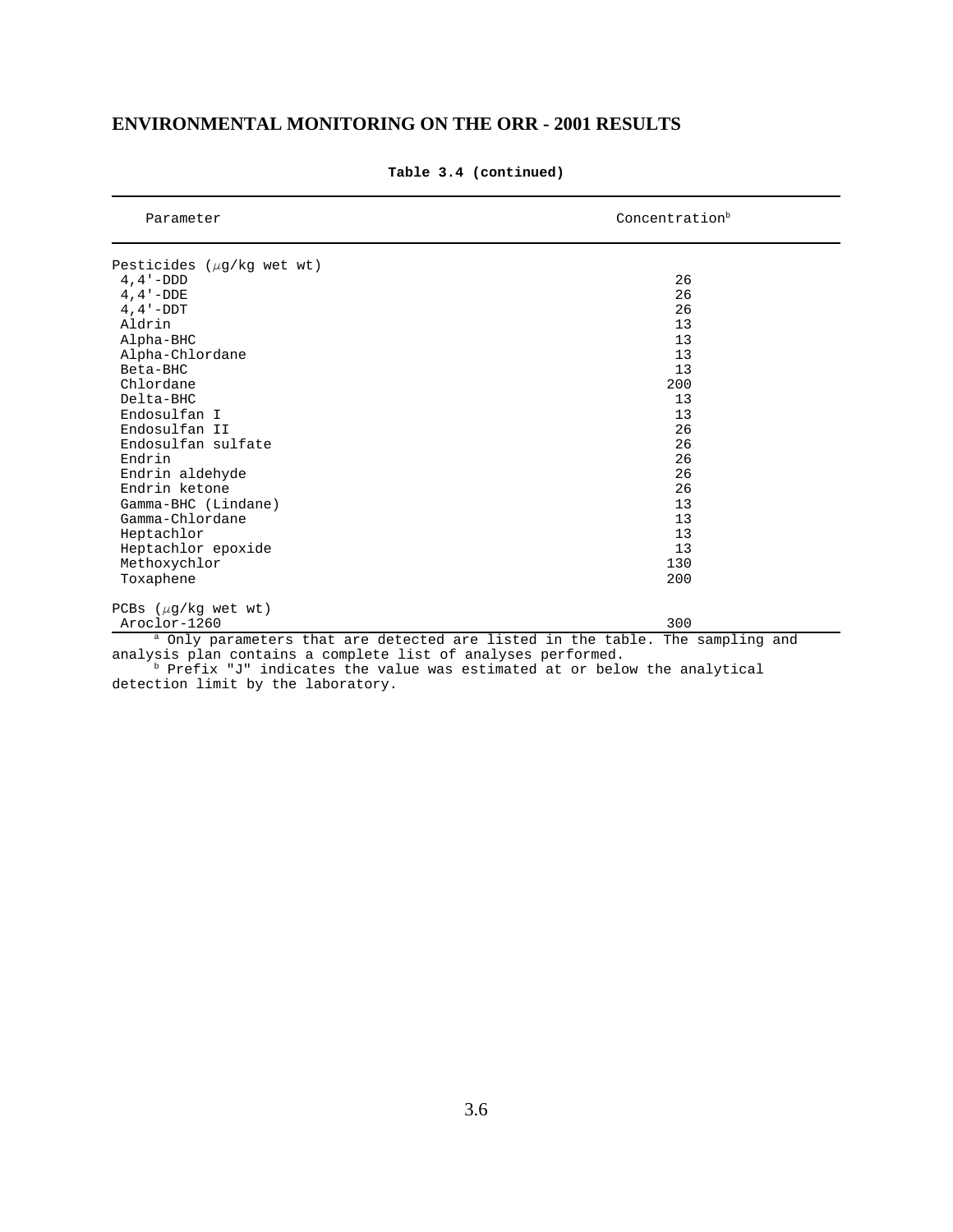| Parameter                                                                                                                            | Concentration <sup>b</sup> |
|--------------------------------------------------------------------------------------------------------------------------------------|----------------------------|
| Clinch River downstream from all DOE inputs (CRK 16)<br>$K-40$<br>Clinch River downstream from ORNL (CRK 32)<br>$Cs - 137$<br>$K-40$ | 6.3<br>0.57<br>14          |
| Clinch River (Solway Bridge) upstream from all DOE inputs (CRK 70)<br>$K-40$                                                         | 1.2                        |

#### **Table 3.5. Radiological constituents in EMP sediment locations, 2001a**

<sup>a</sup>Only parameters with concentrations above mda are listed in the table. bAll data are given in picocuries per gram (1 pCi = 3.75E-02 Bq).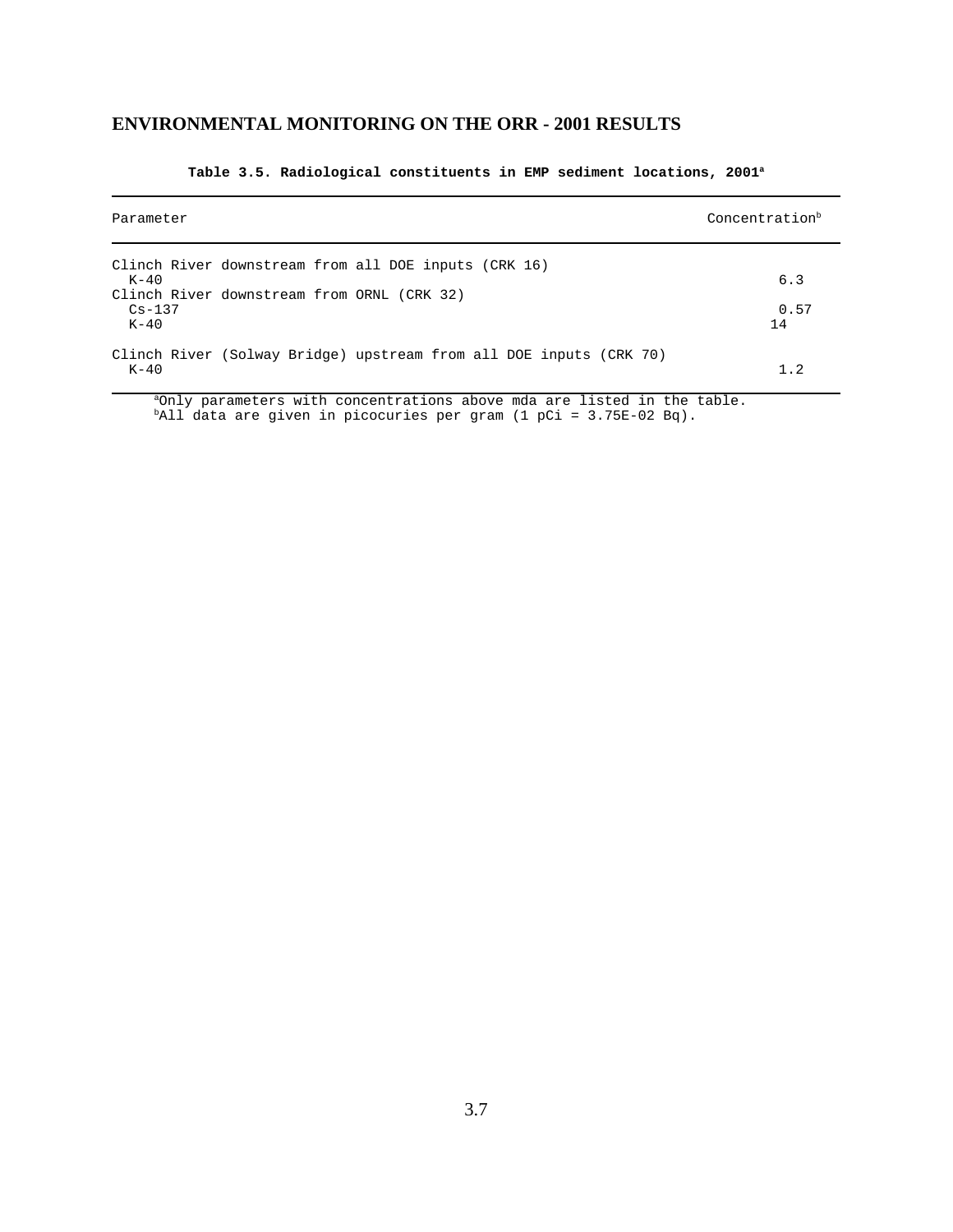| Event                                      | $Co-60$                                   | $Cs-137$              | Gross alpha                                    | Gross beta         |  |  |  |  |  |  |
|--------------------------------------------|-------------------------------------------|-----------------------|------------------------------------------------|--------------------|--|--|--|--|--|--|
| Melton Branch upstream from ORNL (MEK 2.1) |                                           |                       |                                                |                    |  |  |  |  |  |  |
| January<br>February                        | b<br>b                                    | 29,000<br>$\mathbf b$ | b<br>$\mathbf b$                               | b<br>b             |  |  |  |  |  |  |
|                                            | White Oak Lake at White Oak Dam (WCK 1.0) |                       |                                                |                    |  |  |  |  |  |  |
| January<br>February                        | b<br>b                                    | 640,000<br>160,000    | 15,000<br>b                                    | 780,000<br>260,000 |  |  |  |  |  |  |
|                                            |                                           |                       | White Oak Creek downstream from ORNL (WCK 2.6) |                    |  |  |  |  |  |  |
| January<br>February                        | b<br>b                                    | 560,000<br>750,000    | b<br>17,000                                    | 720,000<br>900,000 |  |  |  |  |  |  |

**Table 3.6. Radiological constituents in settleable solids sites near the ORR, 2001a**

aAll data are given in picocuries per kilogram (1 pCi = 3.7E-02 Bq). bNo value was detected above MDA.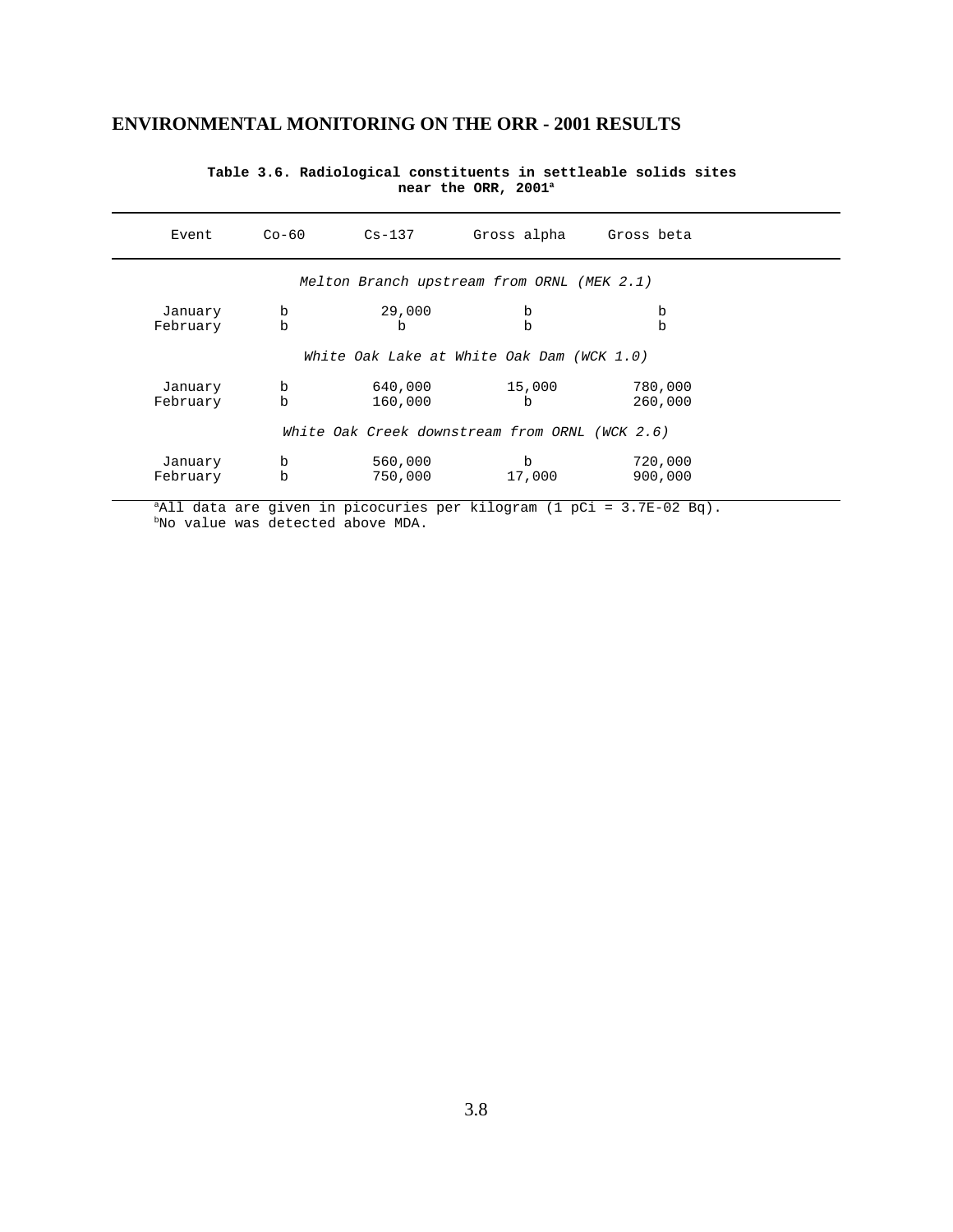#### Table 4.1. Y-12 Complex Discharge Point 017, OUTFALL 017

From: 2001/01/01 To: 2001/12/31

|                     | Number of      |       | Concentration(a) |      | Reference<br>Value(b) | <b>Number of Values</b><br><b>Exceeding Reference</b> |
|---------------------|----------------|-------|------------------|------|-----------------------|-------------------------------------------------------|
| Parameter           | <b>Samples</b> | Max   | Min              | Ava  |                       |                                                       |
| Flow, mgd           | 358            | 0.599 | 0.003            | 0.04 |                       |                                                       |
| pH, Standard Units  | 54             | 7.6   | 6.6              | d    | 9/6(e)                |                                                       |
| Kjeldahl Nitrogen   | 55             | 6.14  | 0.278            | 2.57 |                       |                                                       |
| Ammonia as Nitrogen | 52             | 6.11  | < 0.2            | <2   | 64.8                  |                                                       |

(a) Units in mg/L unless otherwise indicated.

(b) NPDES permit limits.

(c) Flow during operations and/or discharging.

(d) Not applicable.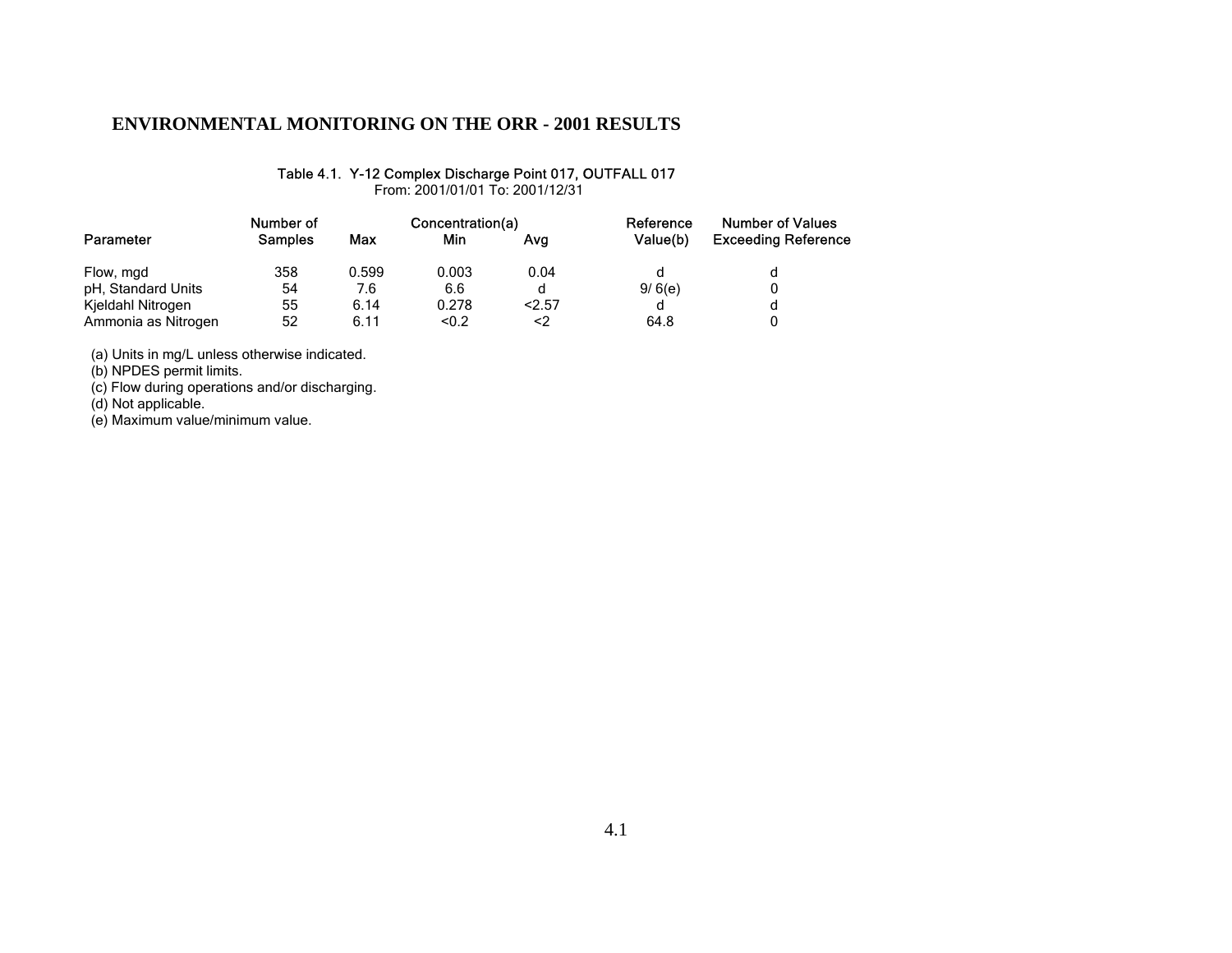#### Table 4.2. Y-12 Complex Discharge Point 021, OUTFALL 021

From: 2001/01/01 To: 2001/12/31

|                                | Number of      |        | Concentration(a) |        | Reference<br>Value(b) | <b>Number of Values</b><br><b>Exceeding Reference</b> |
|--------------------------------|----------------|--------|------------------|--------|-----------------------|-------------------------------------------------------|
| Parameter                      | <b>Samples</b> | Max    | Min              | Ava    |                       |                                                       |
| Flow, mgd                      | 351            | 2.059  | 0.065            | 0.23   |                       |                                                       |
| pH, Standard Units             | 158            | 8.1    | 6.8              | d      | 9/6(e)                |                                                       |
| Temperature, degrees C         | 158            | 22.7   | 11.7             | 17.5   | 30.5                  |                                                       |
| <b>Total Residual Chlorine</b> | 156            | < 0.05 | < 0.05           | < 0.05 | 0.188                 |                                                       |

(a) Units in mg/L unless otherwise indicated.

(b) NPDES permit limits.

(c) Flow during operations and/or discharging.

(d) Not applicable.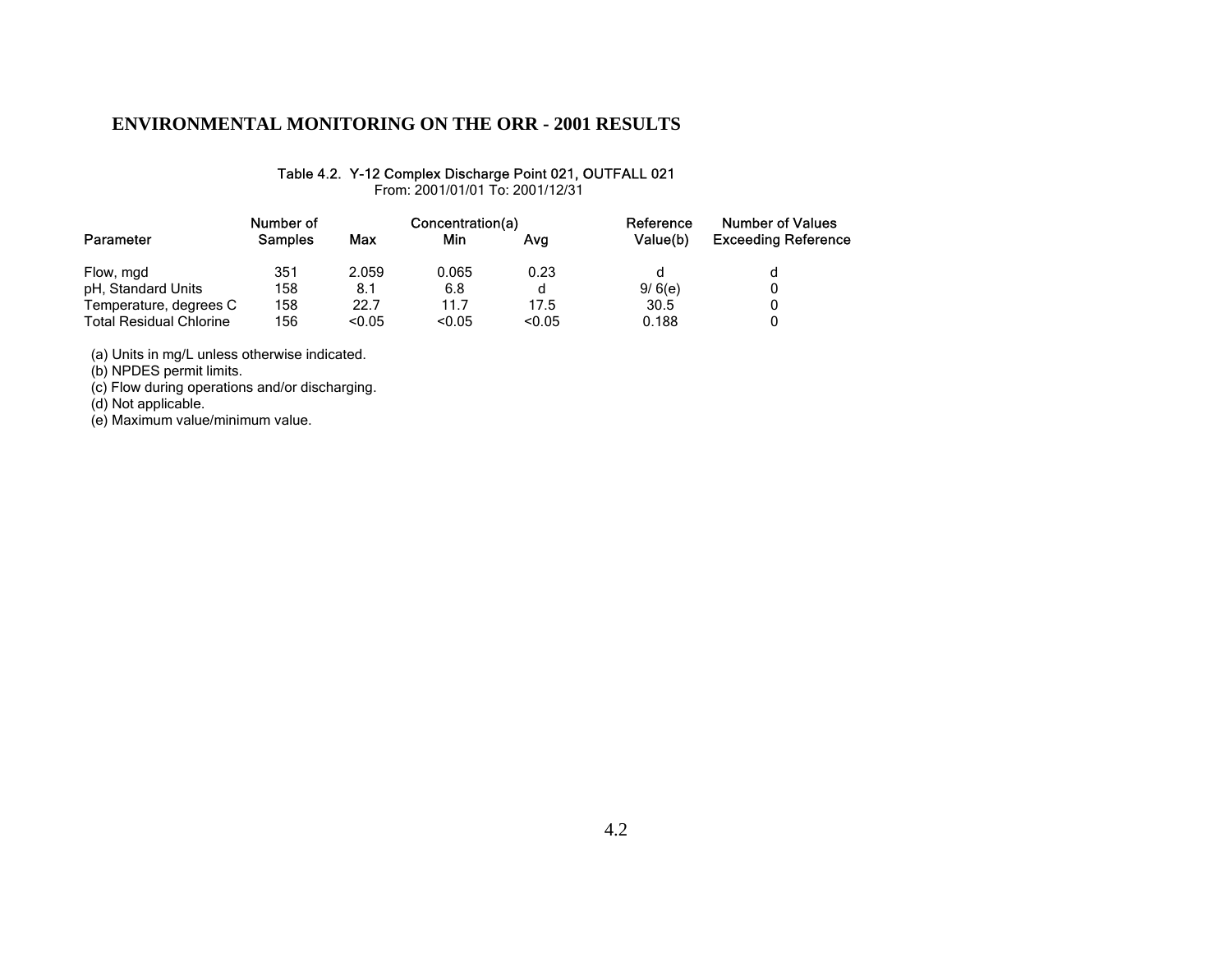#### Table 4.3. Y-12 Complex Discharge Point 051, OUTFALL 051

From: 2001/01/01 To: 2001/12/31

|                    | Number of |       | Concentration(a) |       | Reference<br>Value(b) | <b>Number of Values</b>    |  |
|--------------------|-----------|-------|------------------|-------|-----------------------|----------------------------|--|
| Parameter          | Samples   | Max   | Min              | Ava   |                       | <b>Exceeding Reference</b> |  |
| Flow, mgd          | 365       | 0.941 | 0.016            | 0.17  |                       |                            |  |
| pH, Standard Units | 109       | 8.56  | 5.7              | d     | 9/6(e)                |                            |  |
| Mercury            | 55        | 0.003 | 0.00113          | 0.002 |                       |                            |  |

(a) Units in mg/L unless otherwise indicated.

(b) NPDES permit limits.

(c) Flow during operations and/or discharging.

(d) Not applicable.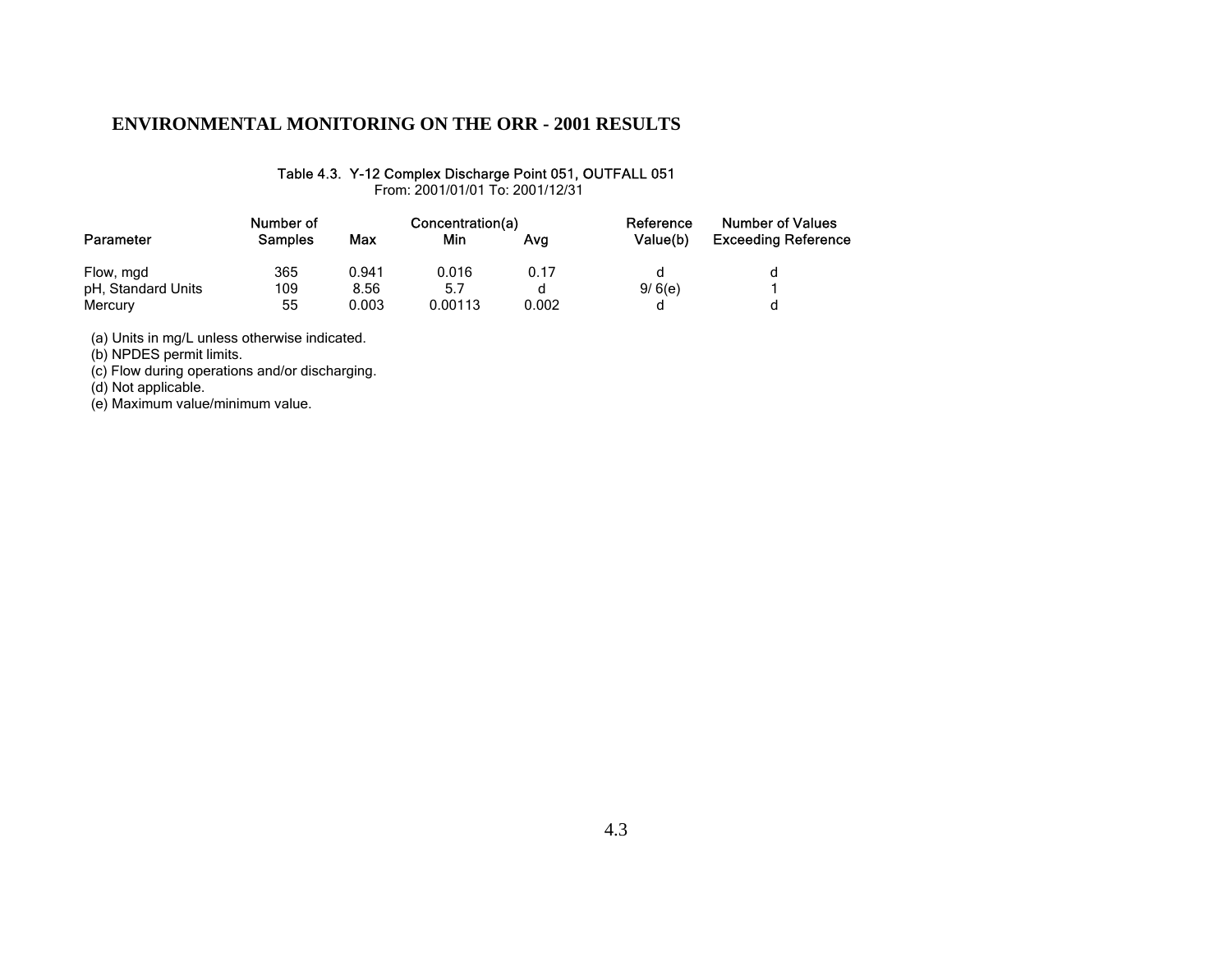#### Table 4.4. Y-12 Complex Discharge Point 055, OUTFALL 055

From: 2001/01/01 To: 2001/12/31

|                                | Number of      |        | Concentration(a) |          | Reference<br>Value(b) | <b>Number of Values</b><br><b>Exceeding Reference</b> |
|--------------------------------|----------------|--------|------------------|----------|-----------------------|-------------------------------------------------------|
| Parameter                      | <b>Samples</b> | Max    | Min              | Ava      |                       |                                                       |
| Flow, mgd                      | 365            | 0.115  | 0.013            | 0.029    | d                     |                                                       |
| pH, Standard Units             | 104            | 7.8    | 7.1              | d        | 9/6(e)                |                                                       |
| <b>Total Residual Chlorine</b> | 104            | < 0.05 | < 0.05           | < 0.05   | 0.5                   |                                                       |
| Mercury                        | 104            | 0.0031 | < 0.0002         | < 0.0003 | 0.004                 |                                                       |

(a) Units in mg/L unless otherwise indicated.

(b) NPDES permit limits.

(c) Flow during operations and/or discharging.

(d) Not applicable.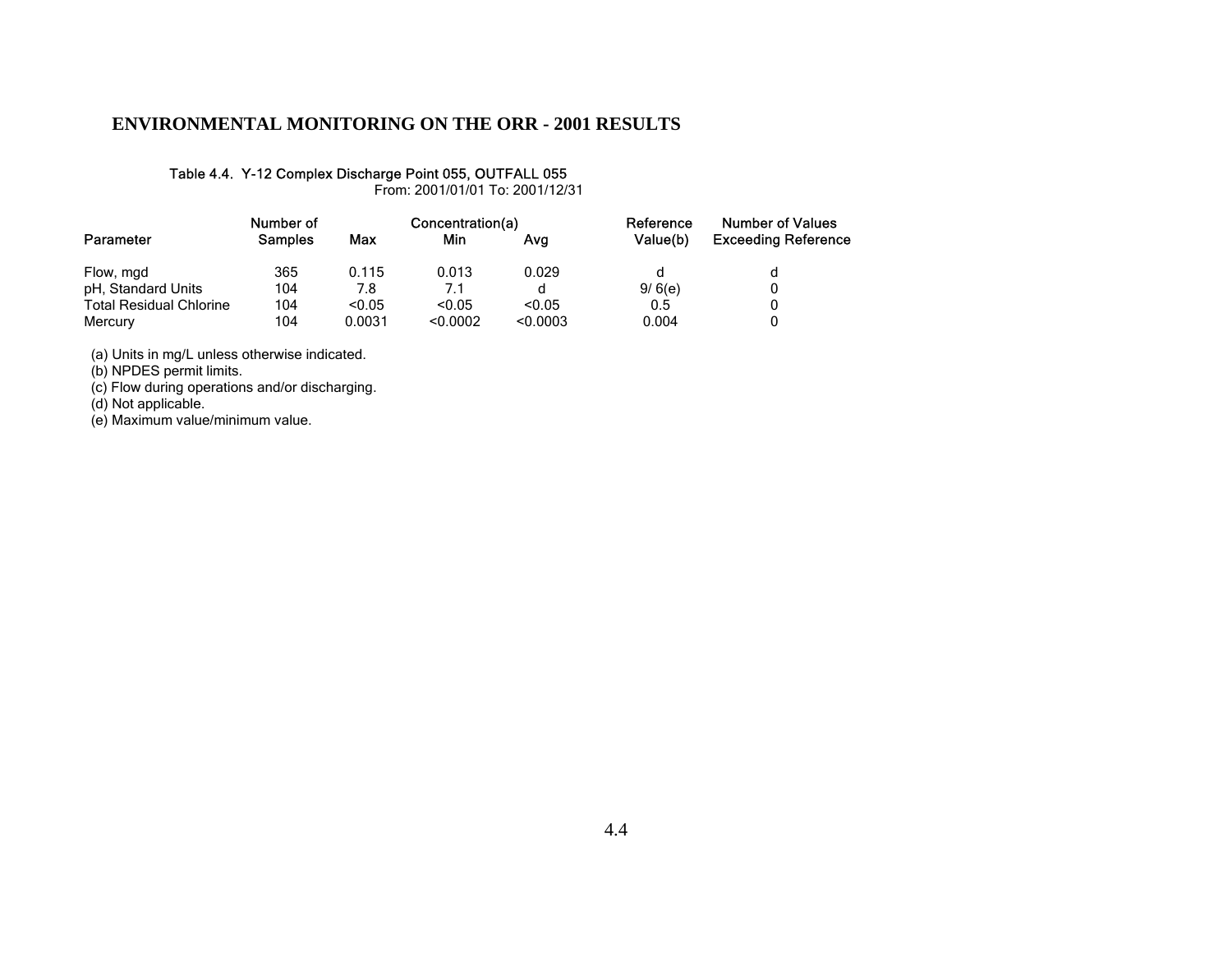#### Table 4.5. Y-12 Complex Discharge Point 073, OUTFALL 073

From: 2001/01/01 To: 2001/12/31

|                                | Number of      |        | Concentration(a) |        | Reference | <b>Number of Values</b>    |  |
|--------------------------------|----------------|--------|------------------|--------|-----------|----------------------------|--|
| Parameter                      | <b>Samples</b> | Max    | Min              | Ava    | Value(b)  | <b>Exceeding Reference</b> |  |
| Flow, mgd                      |                | 0.0095 | 0.000048         | 0.0034 |           |                            |  |
| pH, Standard Units             |                | 8.2    | 7.8              | . a    | 9/6(e)    |                            |  |
| <b>Total Residual Chlorine</b> |                | < 0.05 | < 0.05           | < 0.05 | 0.5       |                            |  |

(a) Units in mg/L unless otherwise indicated.

(b) NPDES permit limits.

(c) Flow during operations and/or discharging.

(d) Not applicable.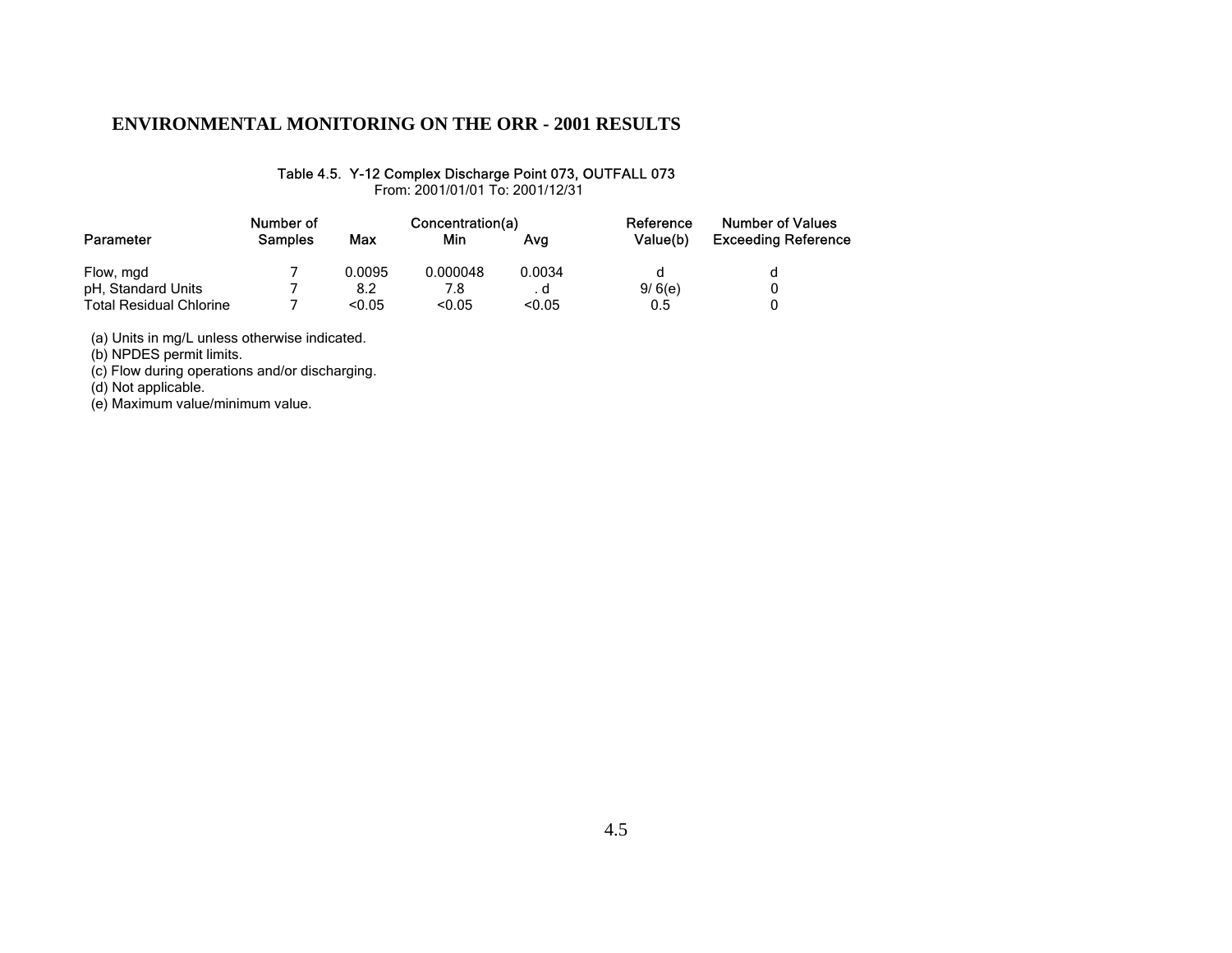### Table 4.6. Y-12 Complex Discharge Point 077, OUTFALL 077

|                         | Number of      |        | Concentration(a) |        | Reference | <b>Number of Values</b>    |
|-------------------------|----------------|--------|------------------|--------|-----------|----------------------------|
| Parameter               | <b>Samples</b> | Max    | Min              | Ava    | Value(b)  | <b>Exceeding Reference</b> |
| Flow, mgd               | 12             | 0.0114 | 0.00002          | 0.009  |           |                            |
| pH, Standard Units      | 12             | 7.6    | 7.0              |        | 9/6(e)    |                            |
| Total Residual Chlorine | 12             | < 0.05 | < 0.05           | < 0.05 | 0.5       |                            |

From: 2001/01/01 To: 2001/12/31

(a) Units in mg/L unless otherwise indicated.

(b) NPDES permit limits.

(c) Flow during operations and/or discharging.

(d) Not applicable.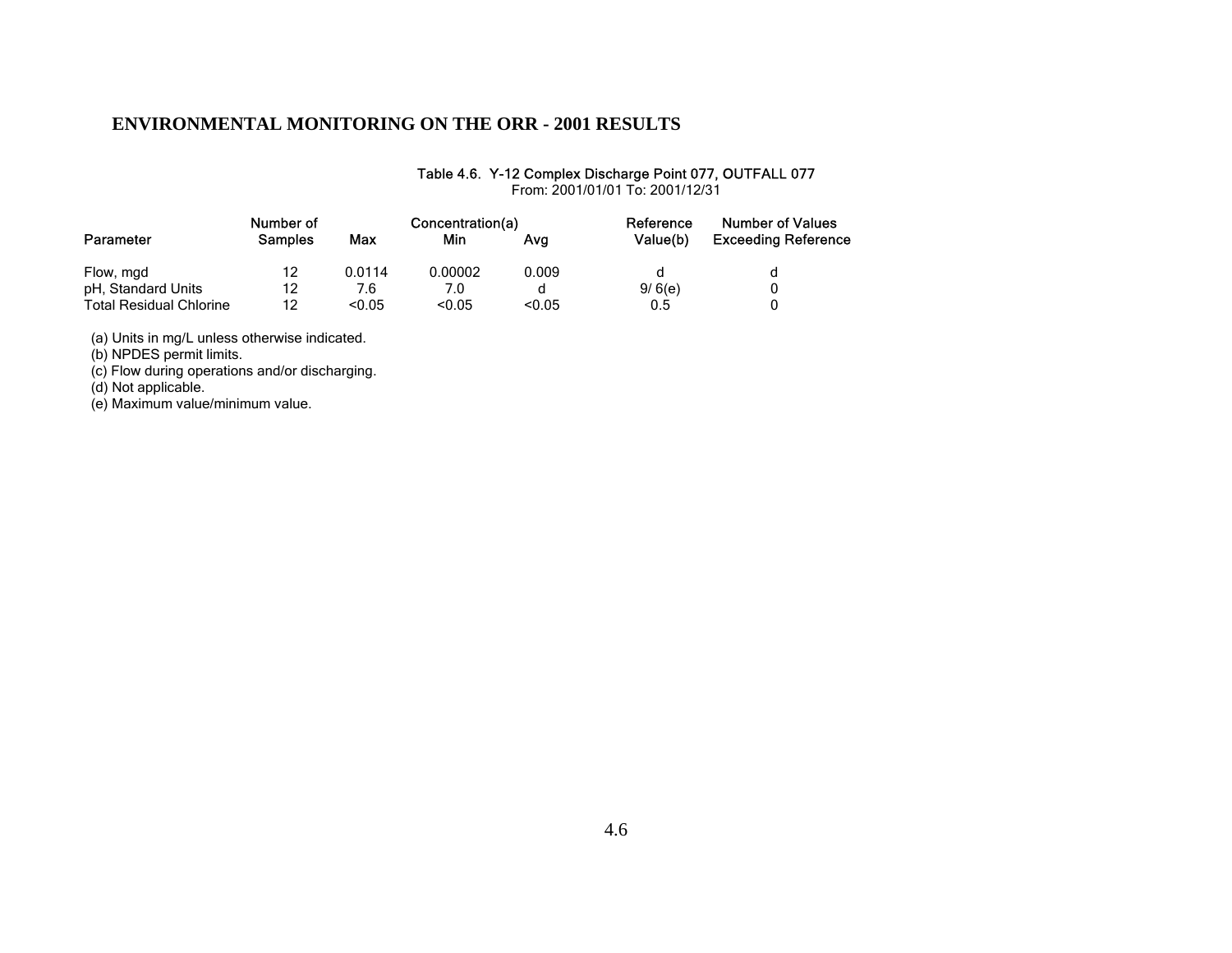#### Table 4.7. Y-12 Complex Discharge Point 125, OUTFALL 125

From: 2001/01/01 To: 2001/12/31

|                                | Number of      |          | Concentration(a) |          | Reference | <b>Number of Values</b>    |  |
|--------------------------------|----------------|----------|------------------|----------|-----------|----------------------------|--|
| Parameter                      | <b>Samples</b> | Max      | Min              | Ava      | Value(b)  | <b>Exceeding Reference</b> |  |
| Flow, mgd                      | 15             | 0.6      | 0.264            | 0.4      |           | d                          |  |
| pH, Standard Units             | 15             | 7.3      | 6.9              | d        | 9/6(e)    |                            |  |
| <b>Total Residual Chlorine</b> | 12             | < 0.05   | < 0.05           | < 0.05   | 0.5       |                            |  |
| Mercury                        |                | < 0.0002 | 0.0001           | < 0.0002 | d         | d                          |  |
| Lead                           | 5              | < 0.01   | < 0.0005         | < 0.02   | d         |                            |  |

(a) Units in mg/L unless otherwise indicated.

(b) NPDES permit limits.

(c) Flow during operations and/or discharging.

(d) Not applicable.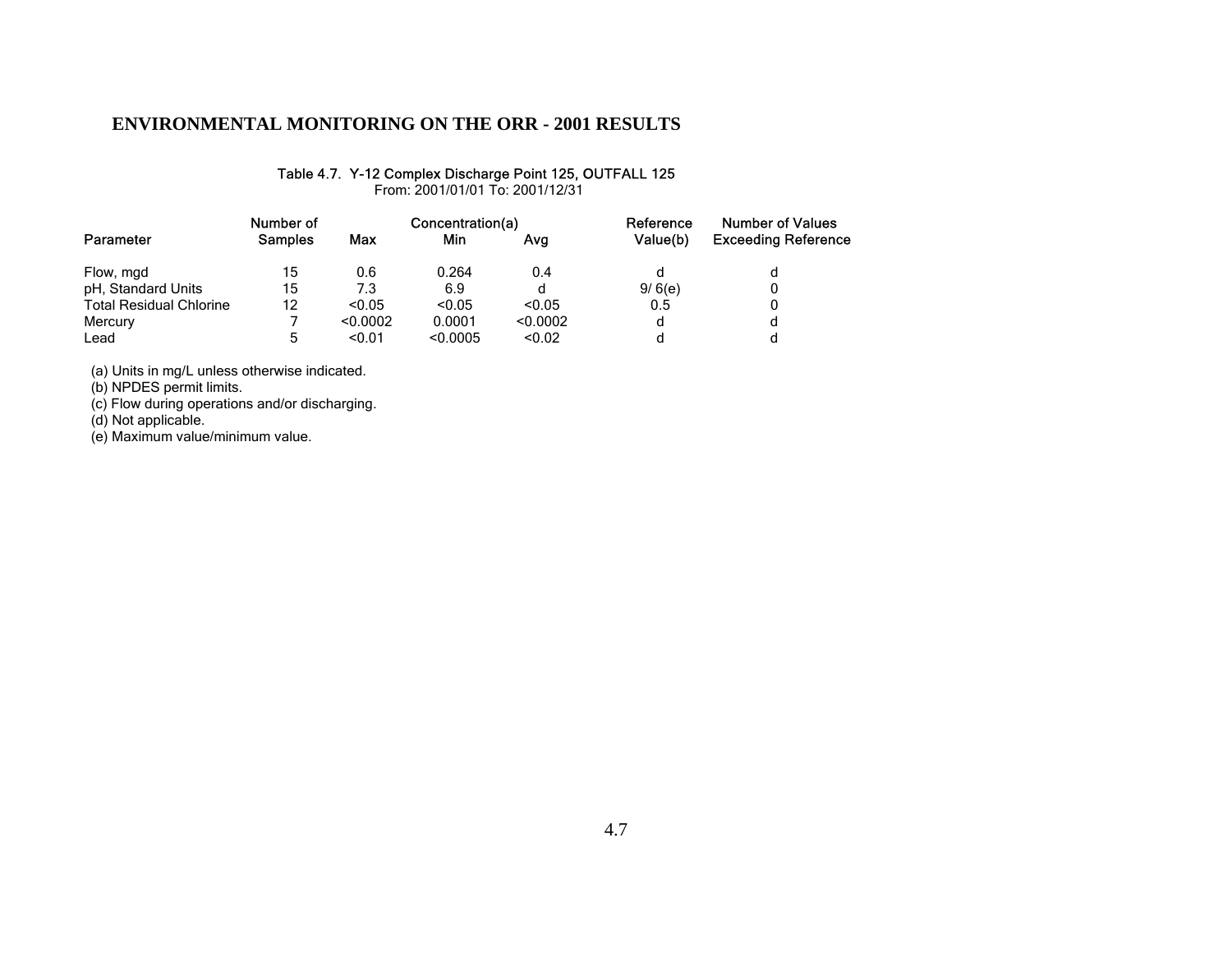#### Table 4.8. Y-12 Complex Discharge Point 135, OUTFALL 135

From: 2001/01/01 To: 2001/12/31

|           | Number of      |       | Concentration(a) |      | Reference | <b>Number of Values</b>    |  |
|-----------|----------------|-------|------------------|------|-----------|----------------------------|--|
| Parameter | <b>Samples</b> | Max   | Min              | Ava  | Value(b)  | <b>Exceeding Reference</b> |  |
| Flow, mgd | 365            | 0.511 | 0.042            | 0.23 |           |                            |  |

(a) Units in mg/L unless otherwise indicated.

(b) NPDES permit limits.

(c) Flow during operations and/or discharging.

(d) Not applicable.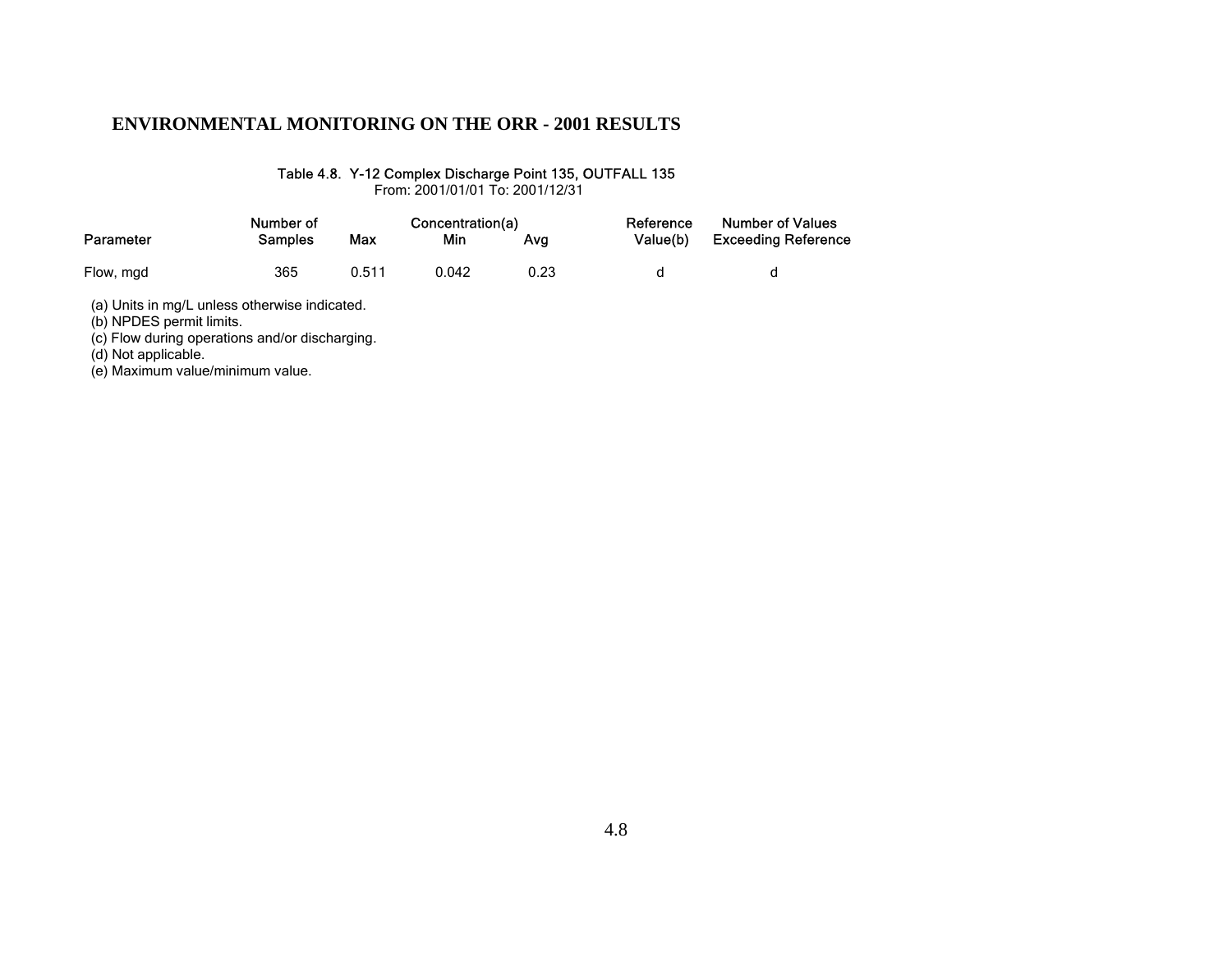#### Table 4.9. Y-12 Complex Discharge Point 200, OUTFALL 200

From: 2001/01/01 To: 2001/12/31

|                             | Number of      |            | Concentration(a) |          | Reference | <b>Number of Values</b>    |  |
|-----------------------------|----------------|------------|------------------|----------|-----------|----------------------------|--|
| Parameter                   | <b>Samples</b> | <b>Max</b> | Min              | Avg      | Value(b)  | <b>Exceeding Reference</b> |  |
| Flow, mgd                   | 158            | 3.96       | 0.12             | 1.4      | d         | d                          |  |
| Beryllium                   | 12             | < 0.0005   | < 0.0005         | < 0.0005 | d         |                            |  |
| Cadmium                     | 12             | < 0.01     | < 0.01           | < 0.01   | d         |                            |  |
| Copper                      | 12             | < 0.02     | < 0.02           | < 0.02   | d         |                            |  |
| <b>Iron</b>                 | 12             | 0.261      | < 0.05           | < 0.1    | d         |                            |  |
| Fluoride                    | 12             | 1.12       | 0.215            | 0.782    | d         |                            |  |
| Mercury                     | 52             | 0.001      | < 0.0002         | < 0.0005 | d         |                            |  |
| Nitrate/Nitrite as Nitrogen | 12             | 7.08       | 3.93             | 5.46     | d         |                            |  |
| Oil and Grease              | 156            | 19.1       | < 5.8            | <6.4     | 15        |                            |  |
| Lead                        | 12             | < 0.1      | < 0.1            | < 0.1    | d         |                            |  |
| Phosphate as Phosphorus     | 12             | < 1.23     | 0.603            | < 0.818  | d         |                            |  |
| Sulfate                     | 52             | 73.8       | 1.69             | 34.5     | d         |                            |  |
| Zinc                        | 12             | 0.0902     | < 0.05           | < 0.06   | d         | d                          |  |

(a) Units in mg/L unless otherwise indicated.

(b) NPDES permit limits.

(c) Flow during operations and/or discharging.

(d) Not applicable.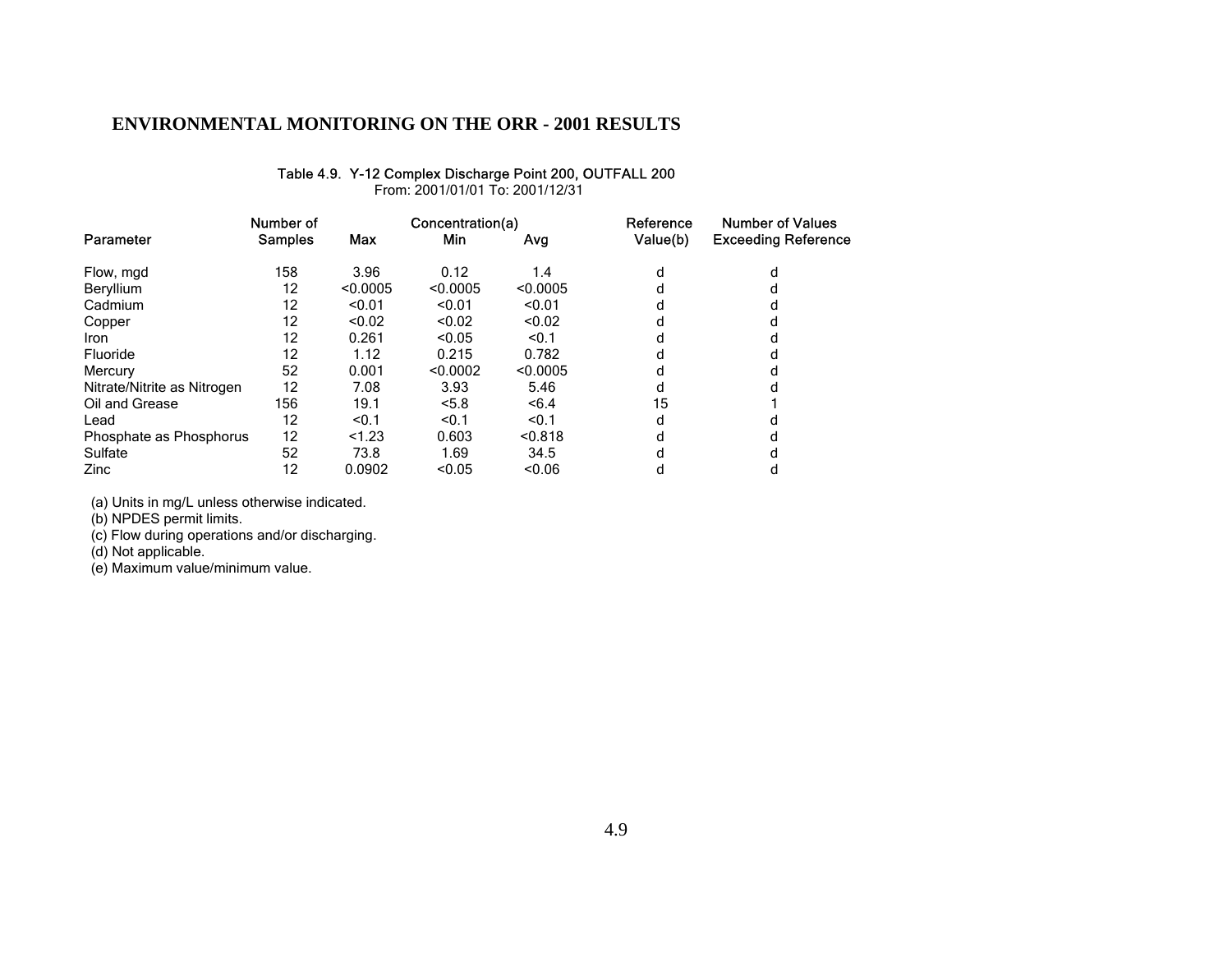| Parameter                  | Number of<br><b>Samples</b> | Max      | $+/-$    | Concentration<br>Min | $+/-$     | Average  | <b>Standard Error</b> | Percentage of<br><b>DCG</b> | <b>Total Curies</b> |
|----------------------------|-----------------------------|----------|----------|----------------------|-----------|----------|-----------------------|-----------------------------|---------------------|
| Alpha activity (pCi/L)     | 52                          | 38.0     | $+/-6.9$ | $0.051*$             | $+/-1$    | 11       | 1.3                   | е                           | 2.0E-02             |
| Americium-241 (pCi/L)      | 52                          | 0.4      | $+/-.29$ | $-0.079*$            | $+/-.2$   | 0.1      | 0.02                  | 0.4                         | $2.E-04$            |
| Beta activity (pCi/L)      | 52                          | 35.0     | $+/-6.5$ | $-5.3*$              | $+/-5.7$  | 14       | 1.1                   | е                           | 2.6E-02             |
| Cobalt-60 (pCi/L)          | 52                          | $3.4*$   | $+/-2.2$ | $-3.3*$              | $+/-2.6$  | 0.28     | 0.16                  | 0.0057                      | 5.5E-04             |
| Cesium-137 (pCi/L)         | 52                          | $2.5*$   | $+/-2.1$ | $-1.4*$              | $+/-1.9$  | 0.28     | 0.12                  | 0.0092                      | 5.3E-04             |
| Gamma Activity (pCi/L)     | 52                          | $19.0*$  | $+/-16$  | $-8.0*$              | $+/-14$   | 3.1      | 0.98                  | e                           | 5.9E-03             |
| Neptunium-237 (pCi/L)      | 52                          | $0.088*$ | $+/-15$  | $-0.29*$             | $+/-.18$  | $-0.047$ | 0.010                 | $-0.16$                     | $-9.1E - 05$        |
| Plutonium-238 (pCi/L)      | 52                          | 0.63     | $+/-.32$ | $-0.11*$             | $+/-1$    | 0.025    | 0.016                 | 0.063                       | 4.8E-05             |
| Plutonium-239/240 (pCi/L)  | 52                          | $0.1*$   | $+/-15$  | $-0.13*$             | $+/-11$   | 0.002    | 0.006                 | 0.008                       | 4E-06               |
| Radium-226 (pCi/L)         | 52                          | 0.67     | $+/-94$  | $-0.92*$             | $+/-1.8$  | 0.086    | 0.038                 | 0.086                       | 1.7E-04             |
| Radium-228 (pCi/L)         | 52                          | 2.4      | $+/-1.1$ | $-1.5*$              | $+/-1.4$  | 0.71     | 0.11                  | 0.71                        | 1.4E-03             |
| Strontium-89/90 (pCi/L)    | 52                          | 7.5      | $+/-3.7$ | $-5.8*$              | $+/-2.5$  | $-0.052$ | 0.25                  | е                           | $-9.9E-05$          |
| Total Radium Alpha (pCi/L) | 52                          | 1.4      | $+/-.53$ | $0.029*$             | $+/- 17$  | 0.31     | 0.030                 | e                           | 6.0E-04             |
| Technetium-99 (pCi/L)      | 52                          | 23.0     | $+/-8.2$ | $-1.7*$              | $+/-7.9$  | 10.      | 0.76                  | 0.010                       | 2.0E-02             |
| Thorium-228 (pCi/L)        | 52                          | 1.8      | $+/-.63$ | $-0.28*$             | $+/-.19$  | 0.17     | 0.059                 | 0.041                       | 3.2E-04             |
| Thorium-230 (pCi/L)        | 52                          | 2.0      | $+/-.88$ | $-0.18*$             | $+/-3$    | 0.42     | 0.062                 | 0.14                        | 8.1E-04             |
| Thorium-232 (pCi/L)        | 52                          | $0.092*$ | $+/-13$  | $-0.1*$              | $+/- 14$  | $-0.003$ | 0.006                 | $-0.006$                    | $-5E-06$            |
| Thorium-234 (pCi/L)        | 52                          | 29.0     | $+/-3.4$ | 1.4                  | $+/-.46$  | 8.6      | 1.0                   | 0.086                       | 1.6E-02             |
| Tritium (pCi/L)            | 52                          | 1200.0   | $+/-610$ | $-1100.0*$           | $+/-440$  | 399.06   | 56.511                | 0.020000                    | 7.6900E-01          |
| Uranium-234 (pCi/L)        | 52                          | 6.8      | $+/-1.1$ | 0.81                 | $+/-.36$  | 2.5      | 0.21                  | 0.50                        | 4.8E-03             |
| Uranium-235 (pCi/L)        | 52                          | 0.58     | $+/-.38$ | $-0.013*$            | $+/-.097$ | 0.17     | 0.022                 | 0.028                       | 3.3E-04             |
| Uranium-238 (pCi/L)        | 52                          | 29.0     | $+/-3.4$ | 1.4                  | $+/-.46$  | 8.6      | 1.0                   | 1.4                         | 1.6E-02             |

#### Table 4.10. Y-12 Complex Discharge Point 200, OUTFALL 200 from: 2001/01/01 To: 2001/12/31

(e) Not applicable

\* Provisional Result

1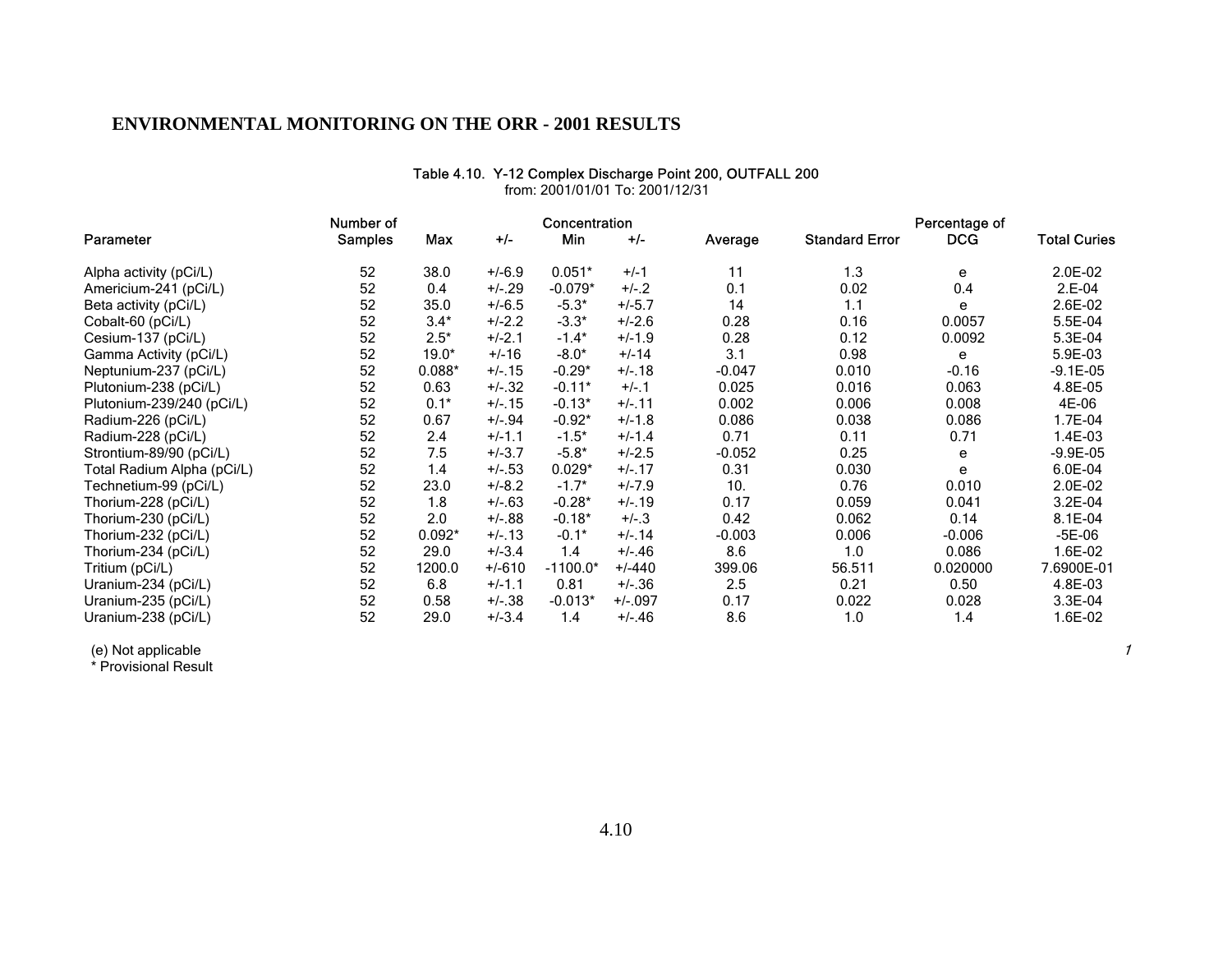#### Table 4.11. Y-12 Complex Discharge Point 201, OUTFALL 201

From: 2001/01/01 To: 2001/12/31

|                                                          | Number of      |        | Concentration(a) |        | Reference  | Number of Values           |
|----------------------------------------------------------|----------------|--------|------------------|--------|------------|----------------------------|
| Parameter                                                | <b>Samples</b> | Max    | Min              | Avg    | Value(b)   | <b>Exceeding Reference</b> |
| 96 Hour Toxicity Test with<br>Ceriodaphnia               | 4              | >100.0 | >100.0           | >100.0 | d/ 100(e)  | 0                          |
| 96 Hour Toxicity Test with<br><b>Fathead Minnows</b>     | 4              | >100.0 | >100.0           | >100.0 | d/ 100(e)  | 0                          |
| NOEC, Reproduction/Growth in 4<br>Ceriodaphnia           |                | 100.0  | 100.0            | 100.0  | d/ 100(e)  | 0                          |
| NOEC, Reproduction/Growth in 4<br><b>Fathead Minnows</b> |                | 100.0  | 100.0            | 100.0  | d/ 100(e)  | 0                          |
| pH, Standard Units                                       | 157            | 8.1    | 6.9              | d      | 8.5/6.5(e) | 0                          |
| Temperature, degrees C                                   | 157            | 23.1   | 7.5              | 15     | 30.5       | 0                          |
| <b>Total Residual Chlorine</b>                           | 159            | 0.313  | < 0.05           | < 0.05 | 0.019      | 2                          |
| <b>Suspended Solids</b>                                  | 52             | 27.2   | 1.0              | <6.6   | d          | d                          |

(a) Units in mg/L unless otherwise indicated.

(b) NPDES permit limits.

(c) Flow during operations and/or discharging.

(d) Not applicable.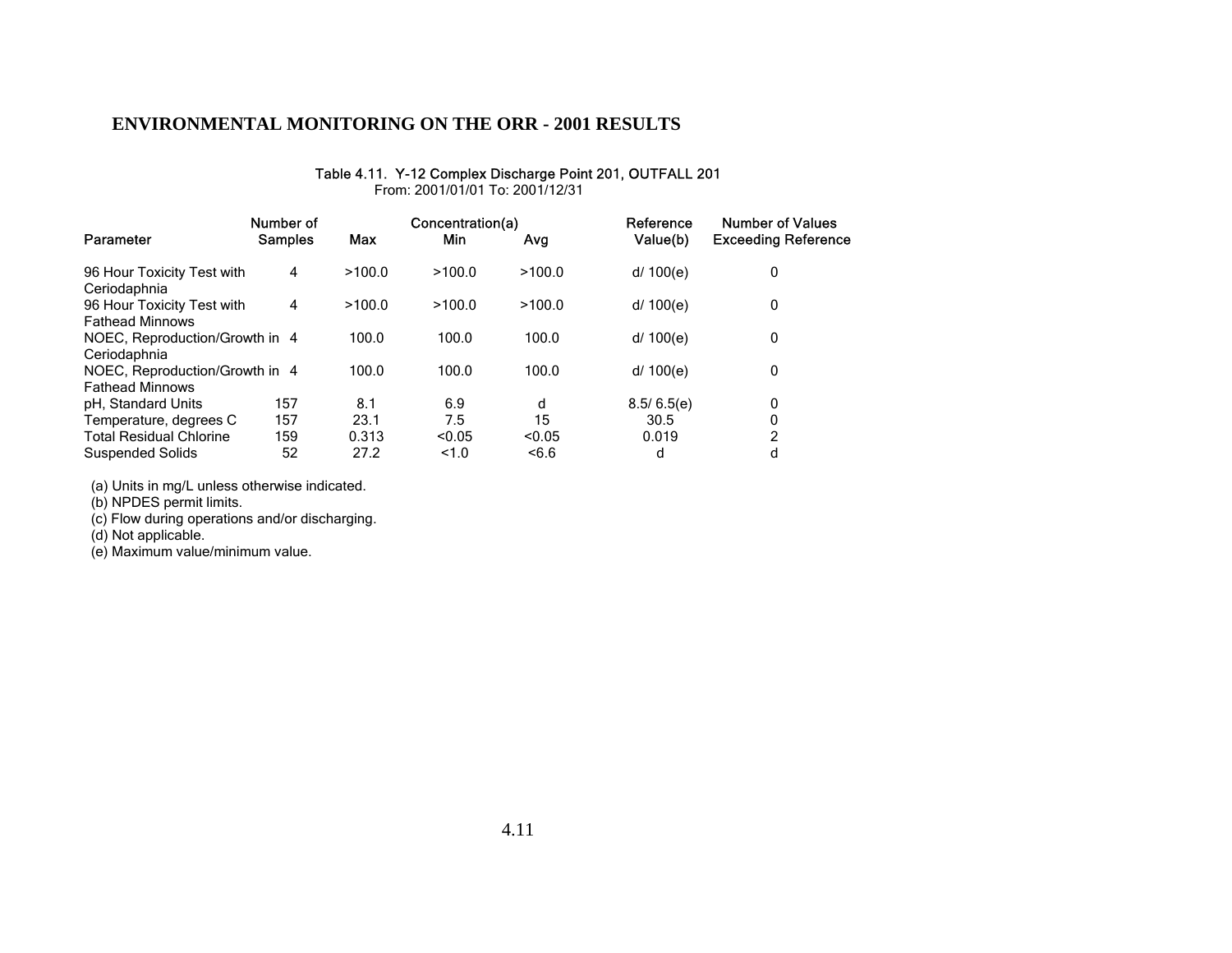#### Table 4.12. Y-12 Complex Discharge Point 501, CENTRAL POLLUTION CONTROL FACILITY

From: 2001/01/01 To: 2001/12/31

|                             | Number of      |            | Concentration(a) |          | Reference | <b>Number of Values</b>    |
|-----------------------------|----------------|------------|------------------|----------|-----------|----------------------------|
| Parameter                   | <b>Samples</b> | <b>Max</b> | Min              | Avg      | Value(b)  | <b>Exceeding Reference</b> |
| 48 Hour Toxicity Test with  | 3              | >100.0     | >100.0           | >100.0   | d         | d                          |
| Ceriodaphnia                |                |            |                  |          |           |                            |
| Flow, mgd                   | 6              | 0.0131     | 0.0098           | 0.012    | d         | d                          |
| pH, Std Unit                | 6              | 8.0        | 7.4              | d        | 9/6(e)    | 0                          |
| TEMPERATURE, deg C          | 6              | 28.0       | 18.5             | 22.1     | d         | d                          |
| Silver                      | 6              | < 0.002    | < 0.001          | < 0.002  | 0.05      | 0                          |
| Boron                       | 6              | 0.32       | < 0.2            | < 0.2    | d         | d                          |
| Beryllium                   | 6              | < 0.001    | < 0.0005         | < 0.0009 | d         | d                          |
| Calcium                     | 6              | 247.0      | 152.0            | 206.7    | d         | d                          |
| Cadmium                     | 6              | < 0.005    | < 0.001          | < 0.004  | 0.15      | 0                          |
| Chloride                    | 6              | 354.0      | 42.8             | 138      | d         | d                          |
| Chromium                    | 6              | < 0.04     | < 0.02           | < 0.04   |           | 0                          |
| Copper                      | 6              | < 0.04     | < 0.02           | < 0.04   |           | 0                          |
| Cyanide                     | 6              | < 0.01     | < 0.01           | < 0.01   | 1.2       | 0                          |
| Iron                        | 6              | 0.177      | 0.0614           | < 0.106  | d         | d                          |
| Fluoride                    | 6              | 0.527      | 0.379            | 0.454    | d         | d                          |
| Mercury                     | 6              | 0.0003     | < 0.0002         | < 0.0002 | d         | d                          |
| Potassium                   | 6              | 68.2       | 16.2             | 39.9     | d         | d                          |
| Lithium                     | 6              | 3.61       | 0.761            | 2.07     | d         | d                          |
| Magnesium                   | 6              | 5.11       | 0.403            | 2.39     | d         | d                          |
| Sodium                      | 6              | 539.0      | 76.2             | 218.     | d         | d                          |
| Nickel                      | 6              | < 0.1      | 0.0676           | < 0.09   | 3.98      | 0                          |
| Nitrate/Nitrite as Nitrogen | 6              | 1.26       | < 0.05           | < 0.3    | 100       | 0                          |
| Oil and Grease              | 6              | < 6.5      | 5.5              | <6.0     | 15        | 0                          |
| Lead                        | 6              | < 0.001    | < 0.0005         | < 0.0009 | 0.2       | 0                          |
| Phosphate as Phosphorus     | 6              | < 0.307    | < 0.307          | < 0.307  | d         | d                          |
| Sulfate                     | 6              | 1260.0     | 518.0            | 812.2    | d         | d                          |
| <b>Suspended Solids</b>     | 6              | 2.6        | 1.0              | < 1.3    | 40        | 0                          |
| Zinc                        | 6              | < 0.1      | 0.0956           | < 0.1    | 2         | 0                          |

(a) Units in mg/L unless otherwise indicated.

(b) NPDES permit limits.

(c) Flow during operations and/or discharging.

(d) Not applicable.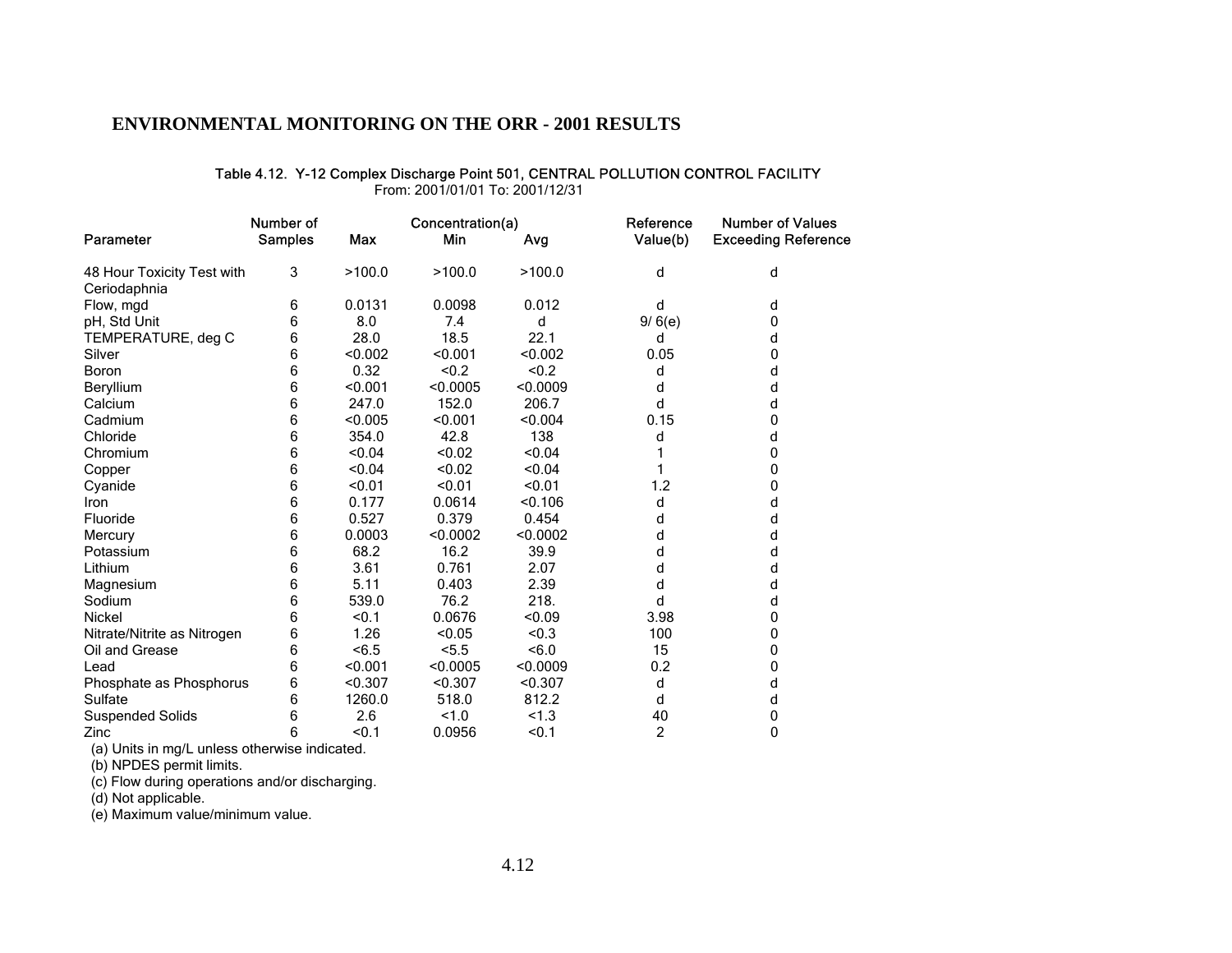#### Table 4.13. Y-12 Complex Discharge Point 501, CENTRAL POLLUTION CONTROL FACILITY

|                            | Number of      |          |           | Concentration |          |           |                       | Percentage of |                     |
|----------------------------|----------------|----------|-----------|---------------|----------|-----------|-----------------------|---------------|---------------------|
| Parameter                  | <b>Samples</b> | Max      | $+/-$     | Min           | $+/-$    | Average   | <b>Standard Error</b> | <b>DCG</b>    | <b>Total Curies</b> |
| Alpha activity (pCi/L)     | 6              | 15.0     | $+/-9.6$  | $-9.4*$       | $+/-17$  | 6.5       | 4.2                   | e             | $1.1E-04$           |
| Americium-241 (pCi/L)      | 6              | $0.27*$  | $+/-23$   | $0.028*$      | $+/-16$  | 0.19      | 0.037                 | 0.64          | 3.2E-06             |
| Beta activity (pCi/L)      |                | 66.0     | $+/-15$   | $10.0*$       | $+/-43$  | 39.2      | 8.95                  | e             | 6.6E-04             |
| Cobalt-60 (pCi/L)          | 6              | $1.9*$   | $+/-2.1$  | $-1.5*$       | $+/-1.9$ | 0.16      | 0.48                  | 0.0031        | 2.6E-06             |
| Cesium-137 (pCi/L)         | 6              | 6.2      | $+/-2.9$  | $0.32*$       | $+/-1.7$ | 2.3       | 0.83                  | 0.076         | 3.8E-05             |
| Gamma Activity (pCi/L)     | 6              | $25.0*$  | $+/-17$   | $-1.0*$       | $+/-15$  | 9.9       | 4.1                   | e             | 1.6E-04             |
| Neptunium-237 (pCi/L)      | 6              | $0.16*$  | $+/-18$   | $-0.05*$      | $+/-.07$ | 0.02      | 0.03                  | 0.06          | 3E-07               |
| Plutonium-238 (pCi/L)      | 6              | $0.067*$ | $+/-15$   | $-0.09*$      | $+/-.18$ | $-0.01$   | 0.02                  | $-0.02$       | $-2E-07$            |
| Plutonium-239/240 (pCi/L)  | h              | $0.029*$ | $+/-.071$ | $-0.086*$     | $+/-077$ | $-0.0096$ | 0.017                 | $-0.032$      | $-1.6E-07$          |
| Radium-226 (pCi/L)         | 6              | 0.6      | $+/-61$   | $-0.05*$      | $+/-03$  | 0.3       | 0.1                   | 0.3           | 4E-06               |
| Radium-228 (pCi/L)         | b              | 4.4      | $+/-1.4$  | $-0.51*$      | $+/-1.3$ | 1.1       | 0.70                  | 1.1           | 1.8E-05             |
| Strontium-89/90 (pCi/L)    | 6              | $3.9*$   | $+/-3.5$  | $-0.88*$      | $+/-3$   | 1.6       | 0.69                  | e             | 2.6E-05             |
| Total Radium Alpha (pCi/L) | 6              | 1.0      | $+/-.46$  | $0.23*$       | $+/-.21$ | 0.60      | 0.13                  | e             | 1.0E-05             |
| Technetium-99 (pCi/L)      | 6              | $9.4*$   | $+/-8.1$  | $-3.8*$       | $+/-8.2$ | $-0.23$   | 2.0                   | $-0.00020$    | $-3.9E-06$          |
| Thorium-228 (pCi/L)        |                | 0.59     | $+/-.34$  | $-0.19*$      | $+/-.21$ | 0.12      | 0.12                  | 0.029         | 2.0E-06             |
| Thorium-230 (pCi/L)        | 6              | 0.76     | +/-.42    | $0.074*$      | $+/-.18$ | 0.23      | 0.11                  | 0.078         | 4.0E-06             |
| Thorium-232 (pCi/L)        | 6              | $0.015*$ | $+/-12$   | $-0.034*$     | $+/-069$ | $-0.0060$ | 0.0083                | $-0.012$      | $-1.0E-07$          |
| Thorium-234 (pCi/L)        | 6              | 3.3      | $+/-.71$  | 1.1           | $+/-.37$ | 1.8       | 0.37                  | 0.018         | 3.0E-05             |
| Tritium (pCi/L)            | 6              | 420.0*   | $+/-510$  | $-310.0*$     | $+/-470$ | 120.5     | 115.5                 | 0.006000      | 2.02E-03            |
| Uranium-234 (pCi/L)        | 6              | 2.7      | $+/-63$   | 0.61          | $+/-.28$ | 1.3       | 0.34                  | 0.26          | 2.2E-05             |
| Uranium-235 (pCi/L)        | 6              | 0.14     | $+/- 14$  | $-0.023*$     | $+/-047$ | 0.058     | 0.025                 | 0.0097        | 9.8E-07             |
| Uranium-238 (pCi/L)        | 6              | 3.3      | $+/- 71$  | 1.1           | $+/-.37$ | 1.8       | 0.37                  | 0.29          | 3.0E-05             |

From: 2001/01/01 To: 2001/12/31

(e) Not applicable

\* Provisional Result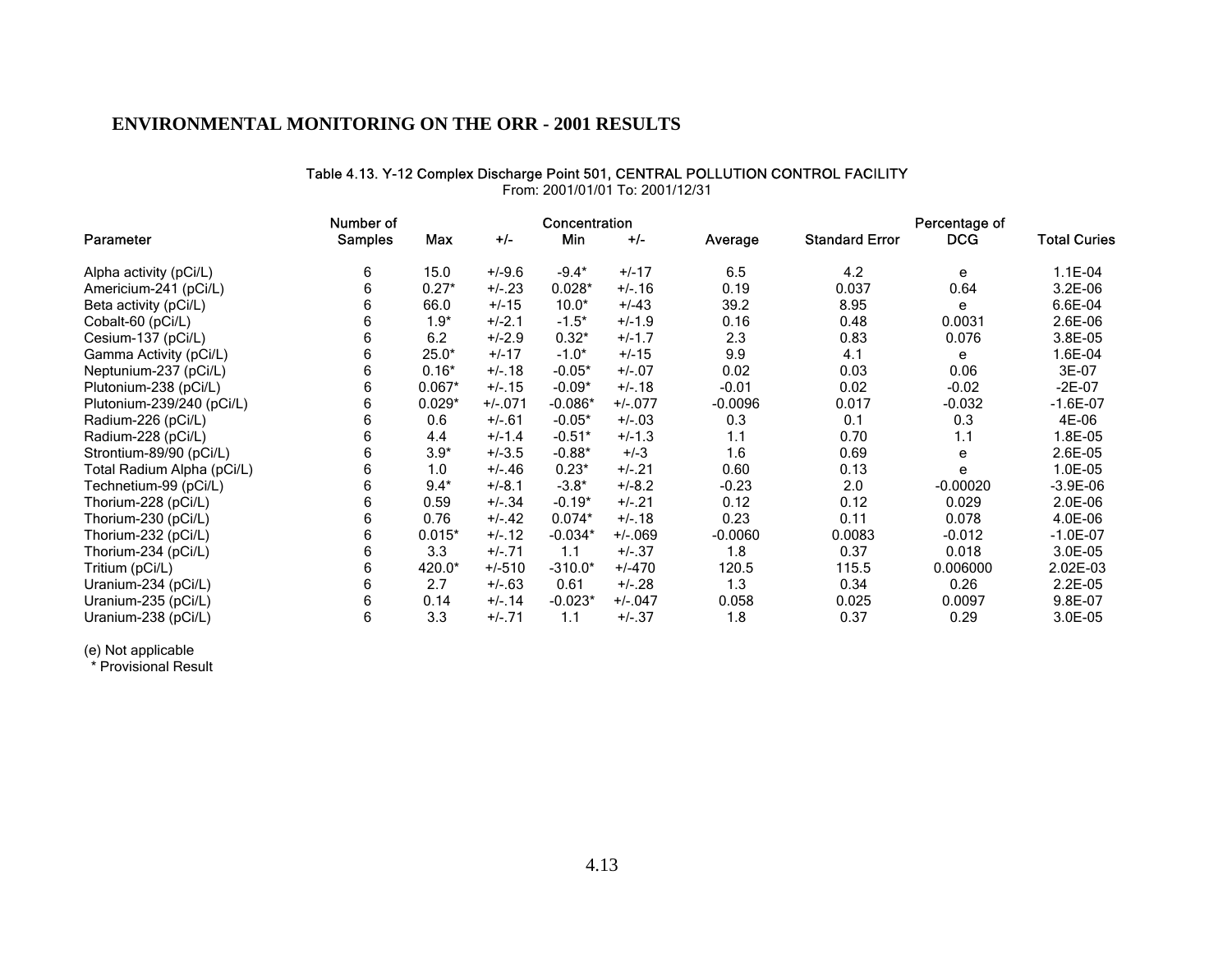### Table 4.14. Y-12 Complex Discharge Point 512, OUTFALL 512 (GWTF)

From: 2001/01/01 To: 2001/12/31

|                            | Number of      |          | Concentration(a) |          | Reference | <b>Number of Values</b>    |  |
|----------------------------|----------------|----------|------------------|----------|-----------|----------------------------|--|
| Parameter                  | <b>Samples</b> | Max      | Min              | Avg      | Value(b)  | <b>Exceeding Reference</b> |  |
| 48 Hour Toxicity Test with | 4              | >100.0   | 36.7             | >75.3    | d         | d                          |  |
| Flow, mgd                  | 178            | 0.037    | 0.001            | 0.008    | d         | d                          |  |
| pH, Sandartd Units         | 130            | 8.1      | 7.0              | d        | 9/6(e)    | 0                          |  |
| Copper                     | 131            | < 0.02   | < 0.02           | < 0.02   | d         | d                          |  |
| <b>Iron</b>                | 131            | 0.101    | < 0.05           | < 0.05   |           | 0                          |  |
| Manganese                  | 131            | 1.44     | 0.0222           | 0.203    | d         | d                          |  |
| Lead                       | 131            | < 0.1    | < 0.1            | < 0.1    | d         | d                          |  |
| PCB, Total                 | 12             | < 0.0005 | < 0.0005         | < 0.0005 | 0.001     |                            |  |

(a) Units in mg/L unless otherwise indicated.

(b) NPDES permit limits.

(c) Flow during operations and/or discharging.

(d) Not applicable.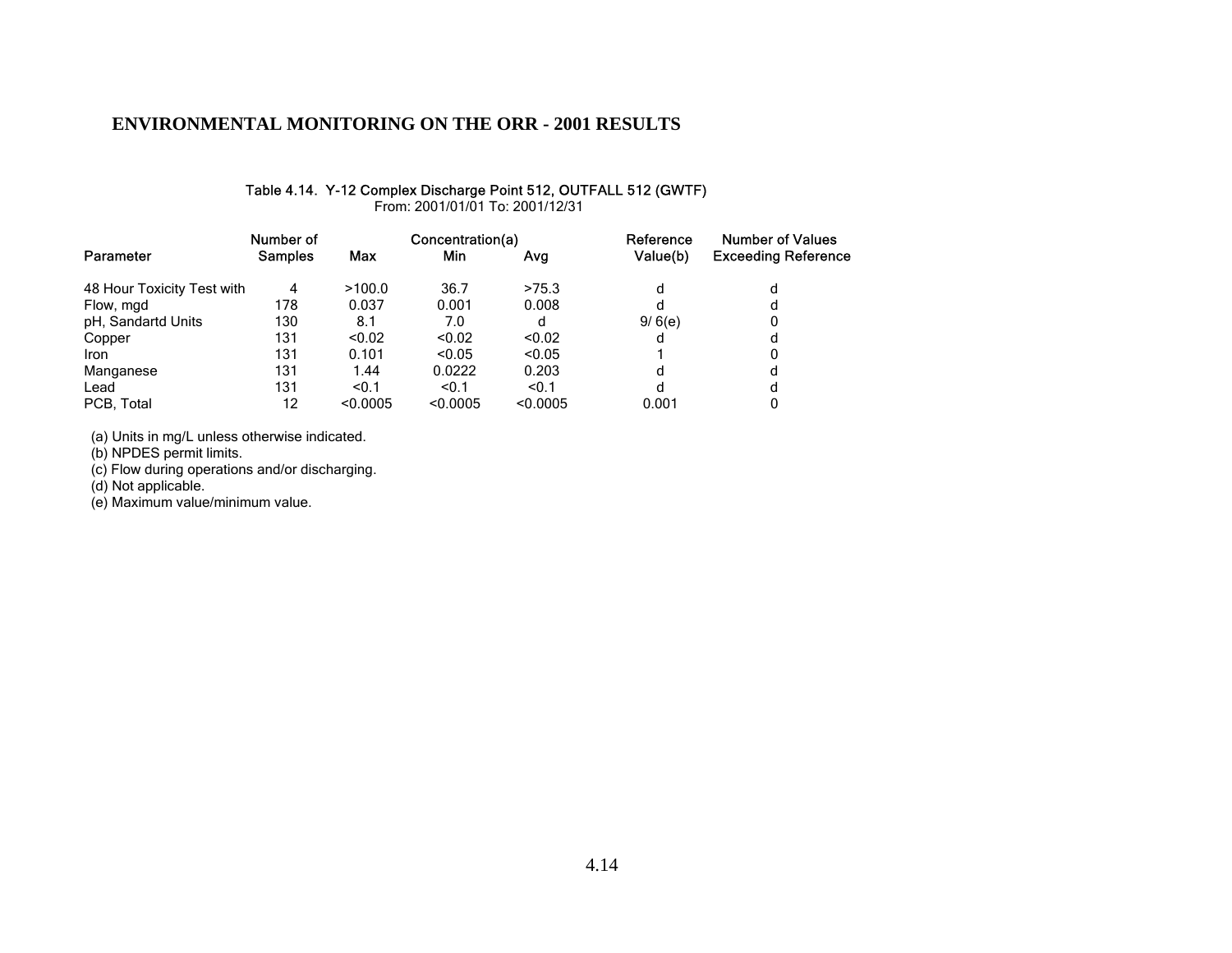### From: 2001/01/01 To: 2001/12/31Number of **Concentration Concentration Percentage of Percentage of** Parameter Samples Max +/- Min +/- Average Standard Error DCG Total Curies Alpha activity (pCi/L) 45 16.0 +/-6 1.3\* +/-3.5 6.9 0.54 e 7.9E-05<br>Americium-241 (pCi/L) 45 0.44 +/-.31 -0.077\* +/-.21 0.17 0.016 0.57 2.0E-06 Americium-241 (pCi/L) 45 0.44 +/-.31 -0.077\* +/-.21 0.17 0.016 0.57 2.0E-06 Beta activity (pCi/L) 45 18.0 +/-7.3 -7.2\* +/-7.4 8.3 0.74 e 9.6E-05<br>Cobalt-60 (pCi/L) 45 2.1\* +/-1.9 -2.9\* +/-2.3 0.24 0.15 0.0049 2.8E-06 Cobalt-60 (pCi/L) 45 2.1\* +/-1.9 -2.9\* +/-2.3 0.24 0.15 0.0049 2.8E-06 Cesium-137 (pCi/L) 45 2.5\* +/-2.4 -1.6\* +/-1.6 0.40 0.14 0.013 4.6E-06 Gamma Activity (pCi/L)  $45$   $15.0^*$   $+/-14$   $-22.0^*$   $+/-22$   $2.18$   $1.18$  e  $2.51E-05$ Neptunium-237 (pCi/L) 45 0.24 +/-.18 -0.23\* +/-.15 -0.039 0.012 -0.13 -4.5E-07<br>Plutonium-238 (pCi/L) 45 0.81 +/-.35 -0.15\* +/-.13 0.040 0.025 0.10 4 Plutonium-238 (pCi/L)  $4.6E-07$   $4.6E-07$   $4.6E-07$ Plutonium-239/240 (pCi/L)  $\begin{array}{cccc} 45 & 0.32 & +/-2 & -0.11^* & +/-12 & 0.0095 & 0.0093 & 0.032 & 1.1E-07 \end{array}$ Radium-226 (pCi/L) 45 1.3\* +/-1.6 -0.42\* +/-1.3 0.21 0.048 0.21 2.4E-06<br>Radium-228 (pCi/L) 45 9.4\* +/-10 -1.6\* +/-1.7 0.89 0.23 0.89 1.0E-05 Radium-228 (pCi/L) 45 9.4\* +/-10 -1.6\* +/-1.7 0.89 0.23 0.89 1.0E-05

Strontium-89/90 (pCi/L) 45 10.0 +/-3.8 -8.1\* +/-4.2 -0.14 0.36 e -1.6E-06<br>Total Radium Alpha (pCi/L) 45 0.93 +/-\_44 -0.76\* +/-\_29 0.43 0.040 e 5.0E-06 Total Radium Alpha (pCi/L) 45 0.93 +/-.44 -0.76\* +/-.29 0.43 0.040 <sup>e</sup> 5.0E-06 Technetium-99 (pCi/L) 45 9.7\* +/-7.7 -11.0\* +/-9.1 0.93 0.68 0.00090 1.1E-05 Thorium-228 (pCi/L) 45 0.81 +/-.37 -0.22\* +/-.2 0.044 0.030 0.011 5.0E-07 Thorium-230 (pCi/L) 45 1.7 +/-.64 -0.042\* +/-.12 0.41 0.060 0.14 4.7E-06<br>Thorium-232 (pCi/L) 45 0.067\* +/-.16 -0.086\* +/-.1 -0.0076 0.0053 -0.015 -8.7E-08 Thorium-232 (pCi/L) 45 0.067\* +/-.16 -0.086\* +/-.1 -0.0076 0.0053 -0.015 -8.7E-08 Thorium-234 (pCi/L) 45 9.6 +/-1.5 0.097\* +/-.16 5.2 0.28 0.052 6.0E-05 Tritium (pCi/L) 45 2500.0 +/-890 680.0\* +/-550 1600 55.37 0.0786 1.81E-02 Uranium-234 (pCi/L) 45 3.6 +/-.79 1.1 +/-.38 2.1 0.11 0.42 2.4E-05 Uranium-235 (pCi/L) 45 0.38 +/-.26 -0.044\* +/-.063 0.14 0.013 0.023 1.6E-06 Uranium-238 (pCi/L) 45 11.0 +/-1.7 2.8 +/-.63 5.4 0.29 0.90 6.2E-05

Table 4.15. Y-12 Complex Discharge Point 512, OUTFALL 512 (GWTF)

(e) Not applicable

\* Provisional Result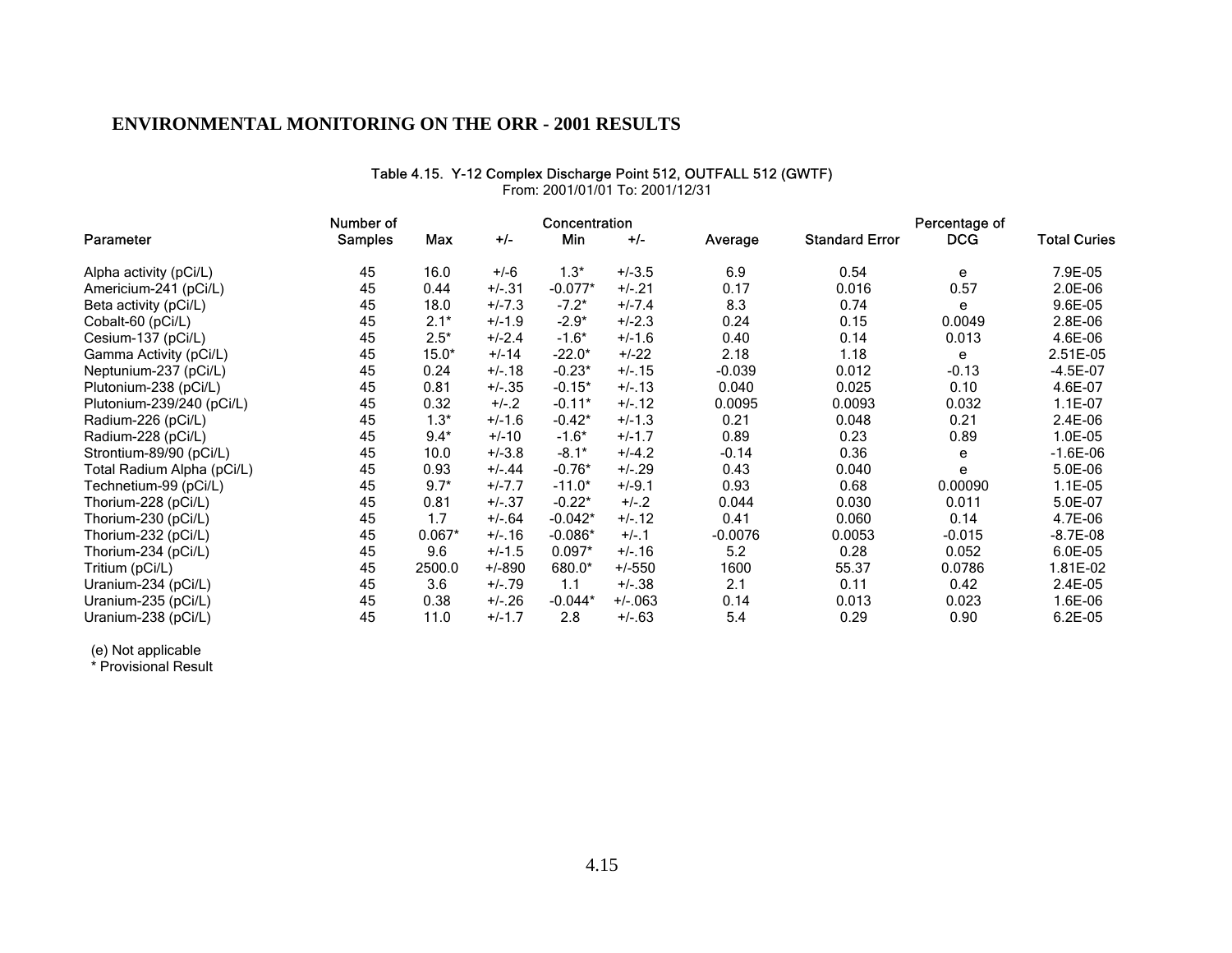#### Table 4.16. Y-12 Complex Discharge Point 520, OUTFALL 520

From: 2001/01/01 To: 2001/12/31

|                   | Number of      |      | Concentration(a) |     | Reference | <b>Number of Values</b>    |  |
|-------------------|----------------|------|------------------|-----|-----------|----------------------------|--|
| Parameter         | <b>Samples</b> | Max  | Min              | Ava | Value(b)  | <b>Exceeding Reference</b> |  |
| pH, Standard Unit | 12             | 7.6  | 6.1              |     | 9/6(e)    |                            |  |
| Dissolved Solids  | 12             | 89.0 | 1.0              | <24 |           |                            |  |

(a) Units in mg/L unless otherwise indicated.

(b) NPDES permit limits.

(c) Flow during operations and/or discharging.

(d) Not applicable.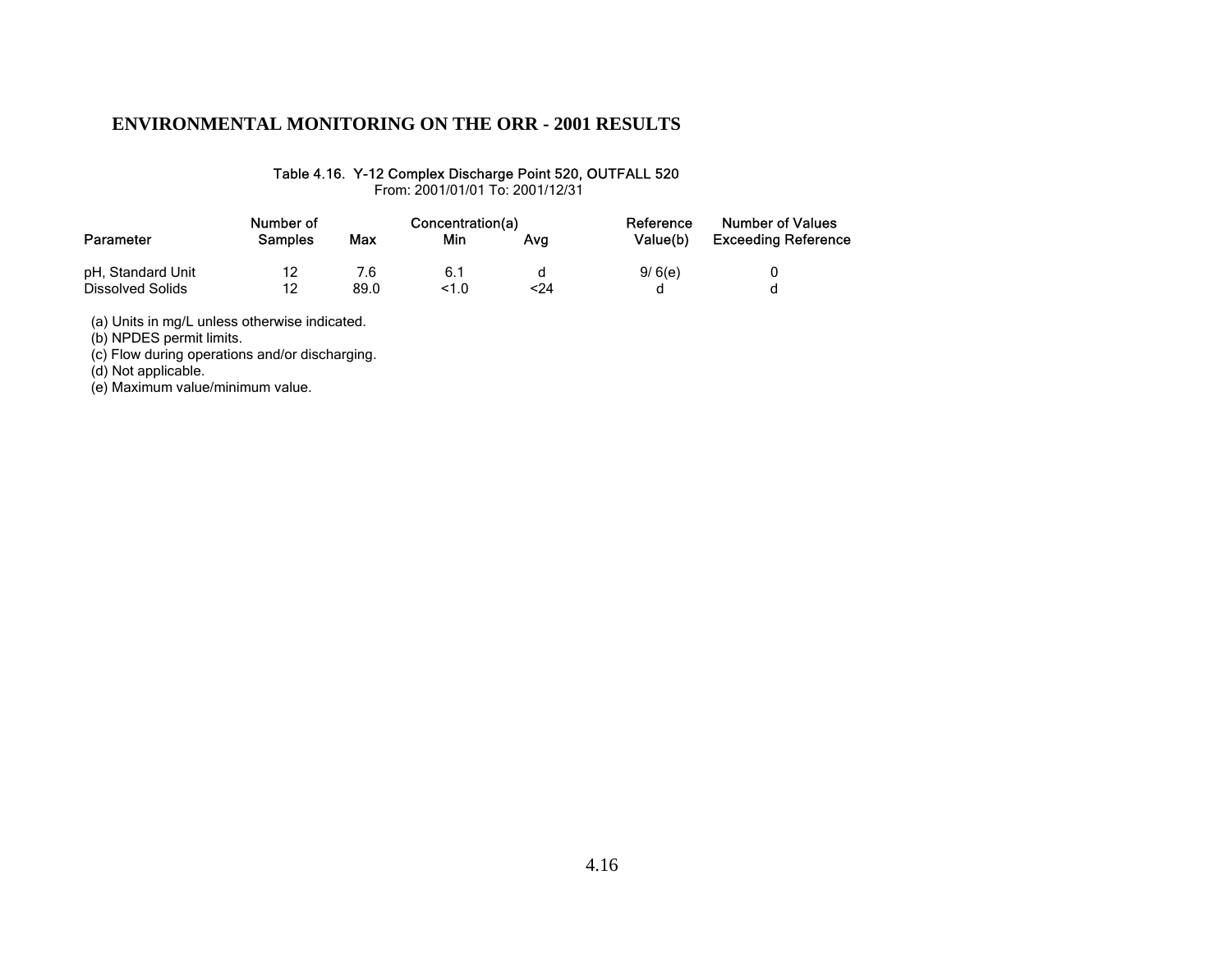|                            |                | Number of |           |           | Concentration |          |                       | Percentage of |
|----------------------------|----------------|-----------|-----------|-----------|---------------|----------|-----------------------|---------------|
| Parameter                  | <b>Samples</b> | Max       | $+/-$     | Min       | $+/-$         | Average  | <b>Standard Error</b> | <b>DCG</b>    |
| Alpha activity (pCi/L)     |                | 6.5       | $+/-2.9$  | $-4.3*$   | $+/-3$        | 0.83     | 1.2                   | e             |
| Americium-241 (pCi/L)      |                | $0.2*$    | $+/-16$   | $-0.004*$ | $+/- 14$      | 0.09     | 0.03                  | 0.3           |
| Beta activity (pCi/L)      |                | 5.3       | $+/-3.5$  | $-9.5*$   | $+/-4.1$      | $-1.3$   | 2.0                   | e             |
| Cobalt-60 (pCi/L)          |                | $2.1*$    | $+/-2.1$  | $-0.37*$  | $+/-2.3$      | 0.89     | 0.31                  | 0.018         |
| Cesium-137 (pCi/L)         |                | $2.0*$    | $+/-1.7$  | $-1.2*$   | $+/-2.4$      | 0.45     | 0.42                  | 0.015         |
| Gamma Activity (pCi/L)     |                | $13.0*$   | $+/-16$   | $-2.0*$   | $+/-15$       | 7.7      | $2.2\phantom{0}$      | е             |
| Neptunium-237 (pCi/L)      |                | $0.055*$  | $+/-.14$  | $-0.1*$   | $+/-1$        | $-0.03$  | 0.02                  | $-0.1$        |
| Plutonium-238 (pCi/L)      |                | 0.78      | $+/-.36$  | $-0.066*$ | $+/-099$      | 0.15     | 0.11                  | 0.37          |
| Plutonium-239/240 (pCi/L)  |                | $0.11*$   | $+/- 14$  | $-0.093*$ | $+/-084$      | $-0.025$ | 0.026                 | $-0.082$      |
| Radium-226 (pCi/L)         |                | $0.54*$   | $+/-21$   | $0.066*$  | $+/-.76$      | 0.28     | 0.067                 | 0.28          |
| Radium-228 (pCi/L)         |                | 2.7       | $+/-8$    | $-0.12*$  | $+/-.69$      | 1.0      | 0.34                  | 1.0           |
| Strontium-89/90 (pCi/L)    |                | $1.2*$    | $+/-1.8$  | $-3.7*$   | $+/-2.6$      | $-0.92$  | 0.70                  | e             |
| Total Radium Alpha (pCi/L) |                | 1.3       | $+/-61$   | $-0.05*$  | $+/- 15$      | 0.3      | 0.2                   | е             |
| Technetium-99 (pCi/L)      |                | $12.0*$   | $+/-8.1$  | $-5.7*$   | $+/-8.8$      | 1.3      | 2.6                   | 0.0013        |
| Thorium-228 (pCi/L)        |                | 1.2       | $+/-63$   | $-0.41*$  | $+/-.34$      | 0.14     | 0.19                  | 0.034         |
| Thorium-230 (pCi/L)        |                | 1.5       | $+/-64$   | $0.056*$  | $+/- 14$      | 0.60     | 0.19                  | 0.20          |
| Thorium-232 (pCi/L)        |                | 0.091     | $+/-11$   | $-0.15*$  | $+/- 15$      | $-0.011$ | 0.028                 | $-0.022$      |
| Thorium-234 (pCi/L)        |                | 1.4       | $+/-.44$  | $-0.094*$ | $+/-0.95$     | 0.27     | 0.20                  | 0.0027        |
| Tritium (pCi/L)            |                | 10000.0   | $+/-800$  | 1300.0    | $+/-540$      | 4814.    | 1402                  | 0.2407        |
| Uranium-234 (pCi/L)        |                | 1.7       | $+/-.49$  | $-0.066*$ | $+/-.067$     | 0.41     | 0.29                  | 0.082         |
| Uranium-235 (pCi/L)        |                | $0.23*$   | $+/-2$    | $0.0*$    | $+/-0$        | 0.061    | 0.031                 | 0.010         |
| Uranium-238 (pCi/L)        |                | 1.4       | $+/- .44$ | $-0.094*$ | $+/-0.95$     | 0.27     | 0.20                  | 0.045         |

#### Table 4.17. Y-12 Complex Discharge Point 520, OUTFALL 520 From: 2001/01/01 To: 2001/12/31

(e) Not applicable

\* Provisional Result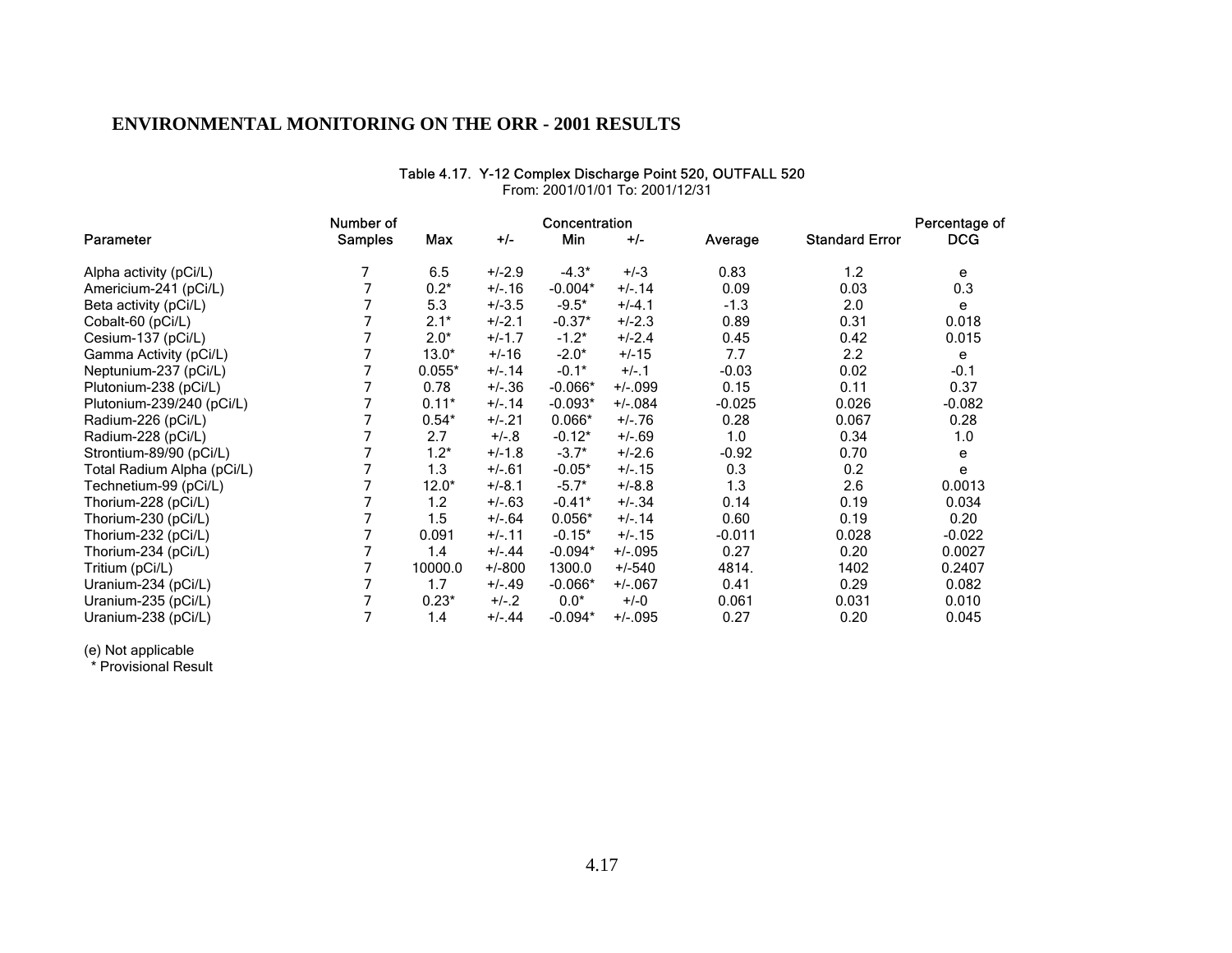#### Table 4.18. Y-12 Complex Discharge Point 550, OUTFALL 550

From: 2001/01/01 To: 2001/12/31

|              | Number of      |        | Concentration(a) |          | Reference | <b>Number of Values</b>    |  |
|--------------|----------------|--------|------------------|----------|-----------|----------------------------|--|
| Parameter    | <b>Samples</b> | Max    | Min              | Ava      | Value(b)  | <b>Exceeding Reference</b> |  |
| Flow, mgd    | 365            | 0.034  | 0.007            | 0.01     |           |                            |  |
| pH, Std Unit | 52             | 7.7    | 7.0              |          | 9/6(e)    |                            |  |
| Mercury      | 52             | 0.0003 | < 0.0002         | < 0.0002 | 0.004     |                            |  |

(a) Units in mg/L unless otherwise indicated.

(b) NPDES permit limits.

(c) Flow during operations and/or discharging.

(d) Not applicable.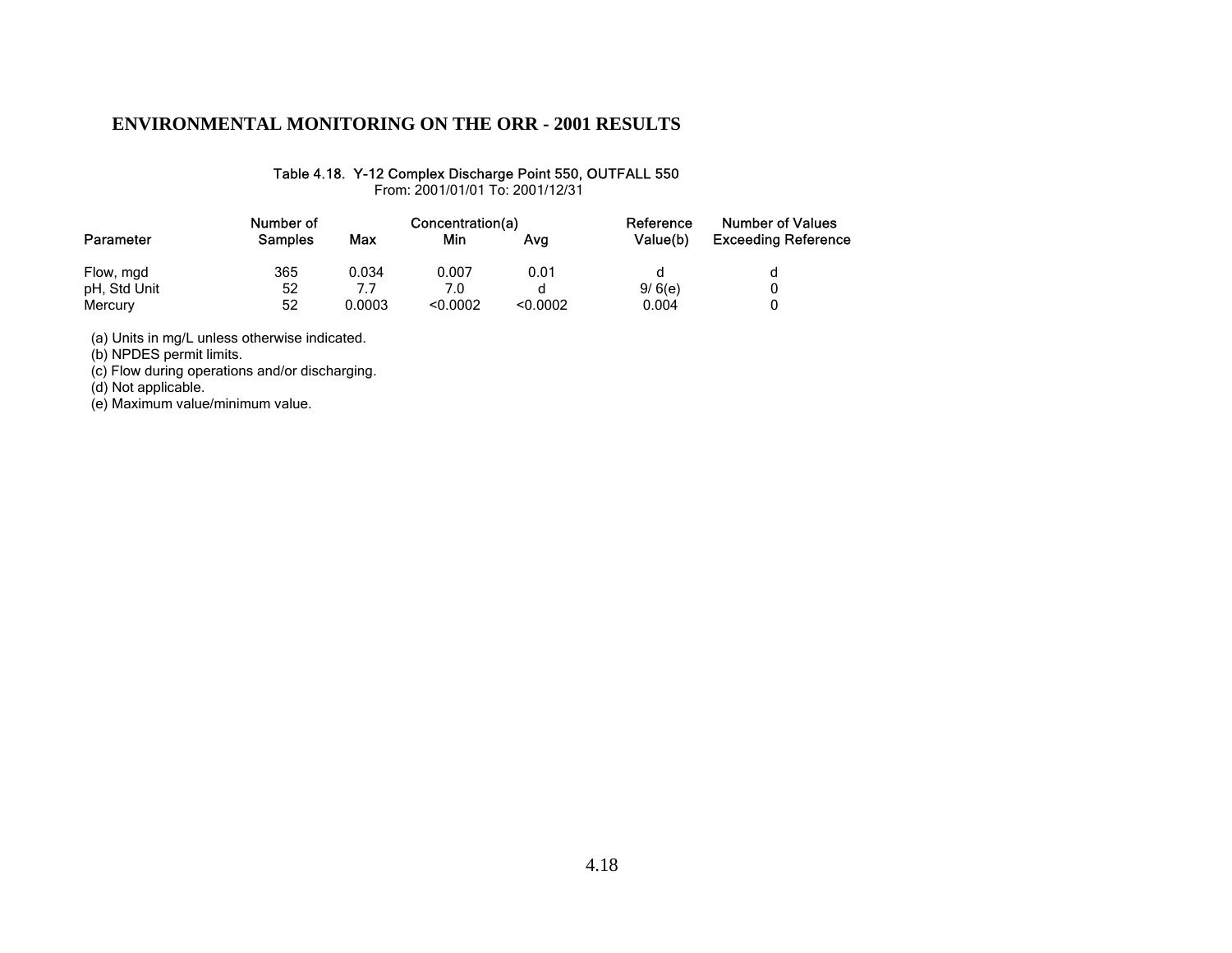#### Table 4.19. Y-12 Complex Discharge Point 551, CENTRAL MERCURY TREATMENT UNIT

From: 2001/01/01 To: 2001/12/31

| Parameter    | Number of      | Concentration(a) |          |          | Reference | <b>Number of Values</b>    |
|--------------|----------------|------------------|----------|----------|-----------|----------------------------|
|              | <b>Samples</b> | Max              | Min      | Ava      | Value(b)  | <b>Exceeding Reference</b> |
| Flow, mgd    | 365            | 0.053            | 0.003    | 0.01     | d         |                            |
| pH, Std Unit | 52             | 8.4              | 6.8      |          | 9/6(e)    |                            |
| Mercury      | 52             | 0.0118           | < 0.0002 | < 0.0009 | 0.004     | $\Lambda$                  |

(a) Units in mg/L unless otherwise indicated.

(b) NPDES permit limits.

(c) Flow during operations and/or discharging.

(d) Not applicable.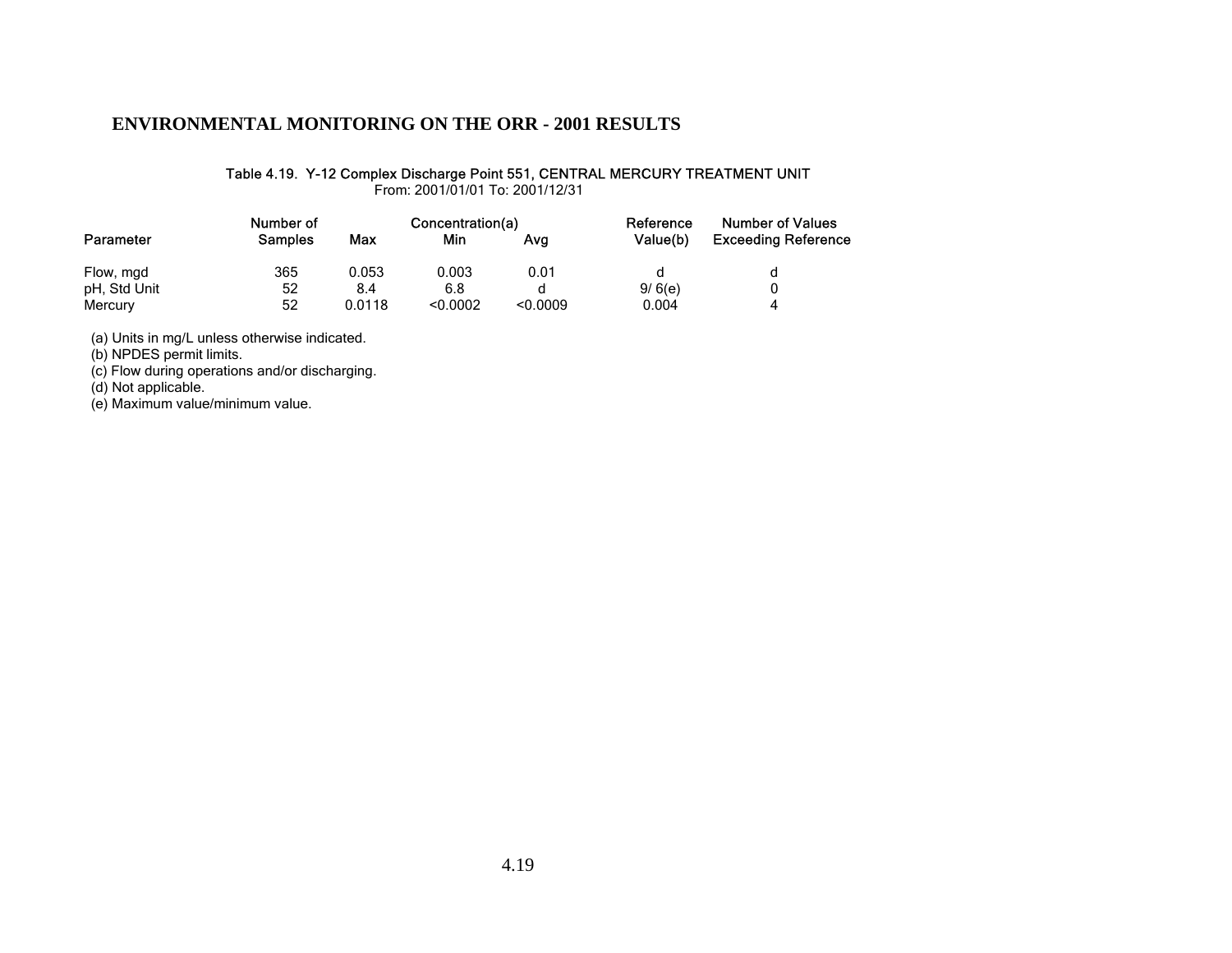#### Table 4.20. Y-12 Complex Discharge Point 551, CENTRAL MERCURY TREATMENT UNIT

From: 2001/01/01 To: 2001/12/31

|                            | Number of<br>Percentage of |          |          | Concentration |           |           |                       |             |                     |
|----------------------------|----------------------------|----------|----------|---------------|-----------|-----------|-----------------------|-------------|---------------------|
| Parameter                  | <b>Samples</b>             | Max      | $+/-$    | Min           | $+/-$     | Average   | <b>Standard Error</b> | <b>DCG</b>  | <b>Total Curies</b> |
| Alpha activity (pCi/L)     | 12                         | 14.0     | $+/-5.4$ | $-4.8*$       | $+/-5.8$  | 5.0       | 1.3                   | e           | 9.8E-05             |
| Americium-241 (pCi/L)      | 12                         | 0.23     | $+/-17$  | $-0.075*$     | $+/-.14$  | 0.075     | 0.024                 | 0.25        | 1.5E-06             |
| Beta activity (pCi/L)      | 12                         | 160.0    | $+/-13$  | 5.2           | $+/-5.5$  | 62        | 15                    | e           | 1.2E-03             |
| Cobalt-60 (pCi/L)          | 12                         | $2.7*$   | $+/-1.9$ | $-2.0*$       | $+/-2.3$  | 0.027     | 0.35                  | 0.0005      | 5.2E-07             |
| Cesium-137 (pCi/L)         | 12                         | $1.8*$   | $+/-2.3$ | $-0.96*$      | $+/-2$    | 0.58      | 0.24                  | 0.019       | 1.1E-05             |
| Gamma Activity (pCi/L)     | 12                         | $12.0*$  | $+/-15$  | $-7.51*$      | $+/-17$   | 0.749     | 1.88                  | e           | 1.46E-05            |
| Neptunium-237 (pCi/L)      | 12                         | $0.11*$  | $+/- 14$ | $-0.11*$      | $+/-0.95$ | $-0.033$  | 0.017                 | $-0.11$     | $-6.5E-07$          |
| Plutonium-238 (pCi/L)      | 12                         | 0.24     | $+/-16$  | $-0.14*$      | $+/- 15$  | 0.0059    | 0.031                 | 0.015       | $1.1E-07$           |
| Plutonium-239/240 (pCi/L)  | 12                         | $0.037*$ | $+/-089$ | $-0.016*$     | $+/-.12$  | 0.013     | 0.0058                | 0.042       | 2.5E-07             |
| Radium-226 (pCi/L)         | 12                         | 0.55     | $+/-.45$ | $-0.69*$      | $+/-.81$  | 0.13      | 0.097                 | 0.13        | 2.5E-06             |
| Radium-228 (pCi/L)         | 12                         | $2.2*$   | $+/-1.9$ | $-0.21*$      | $+/-.64$  | 0.76      | 0.21                  | 0.76        | 1.5E-05             |
| Strontium-89/90 (pCi/L)    | 12                         | $1.9*$   | $+/-3.2$ | $-3.0*$       | $+/-2.1$  | $-0.25$   | 0.45                  | е           | $-4.9E-06$          |
| Total Radium Alpha (pCi/L) | 12                         | 1.1      | $+/-.53$ | $0.32*$       | $+/-.27$  | 0.72      | 0.069                 | e           | 1.4E-05             |
| Technetium-99 (pCi/L)      | 12                         | 230.0    | $+/-11$  | $-7.0*$       | $+/-7.7$  | 70        | 21                    | 0.070       | 1.4E-03             |
| Thorium-228 (pCi/L)        | 12                         | 1.7      | $+/-.57$ | $-0.062*$     | $+/-088$  | 0.17      | 0.14                  | 0.042       | 3.2E-06             |
| Thorium-230 (pCi/L)        | 12                         | 1.9      | $+/-.65$ | $-0.081*$     | $+/-12$   | 0.29      | 0.15                  | 0.098       | 5.7E-06             |
| Thorium-232 (pCi/L)        | 12                         | $0.056*$ | $+/-08$  | $-0.059*$     | $+/-084$  | $-0.0028$ | 0.010                 | $-0.0057$   | $-5.5E-08$          |
| Thorium-234 (pCi/L)        | 12                         | 8.7      | $+/-1.3$ | 0.44          | $+/-.27$  | 3.6       | 0.65                  | 0.036       | 7.0E-05             |
| Tritium (pCi/L)            | 12                         | $360.0*$ | $+/-840$ | $-670.0*$     | $+/-460$  | $-47.08$  | 98.62                 | $-0.002400$ | -9.170E-04          |
| Uranium-234 (pCi/L)        | 12                         | 4.8      | $+/-.89$ | $0.13*$       | $+/-14$   | 1.9       | 0.36                  | 0.37        | 3.6E-05             |
| Uranium-235 (pCi/L)        | 12                         | $0.2*$   | $+/-18$  | $0.014*$      | $+/-12$   | 0.09      | 0.02                  | 0.01        | 2E-06               |
| Uranium-238 (pCi/L)        | 12                         | 8.7      | $+/-1.3$ | 0.44          | $+/-.27$  | 3.6       | 0.65                  | 0.60        | 7.0E-05             |

(e) Not applicable

\* Provisional Result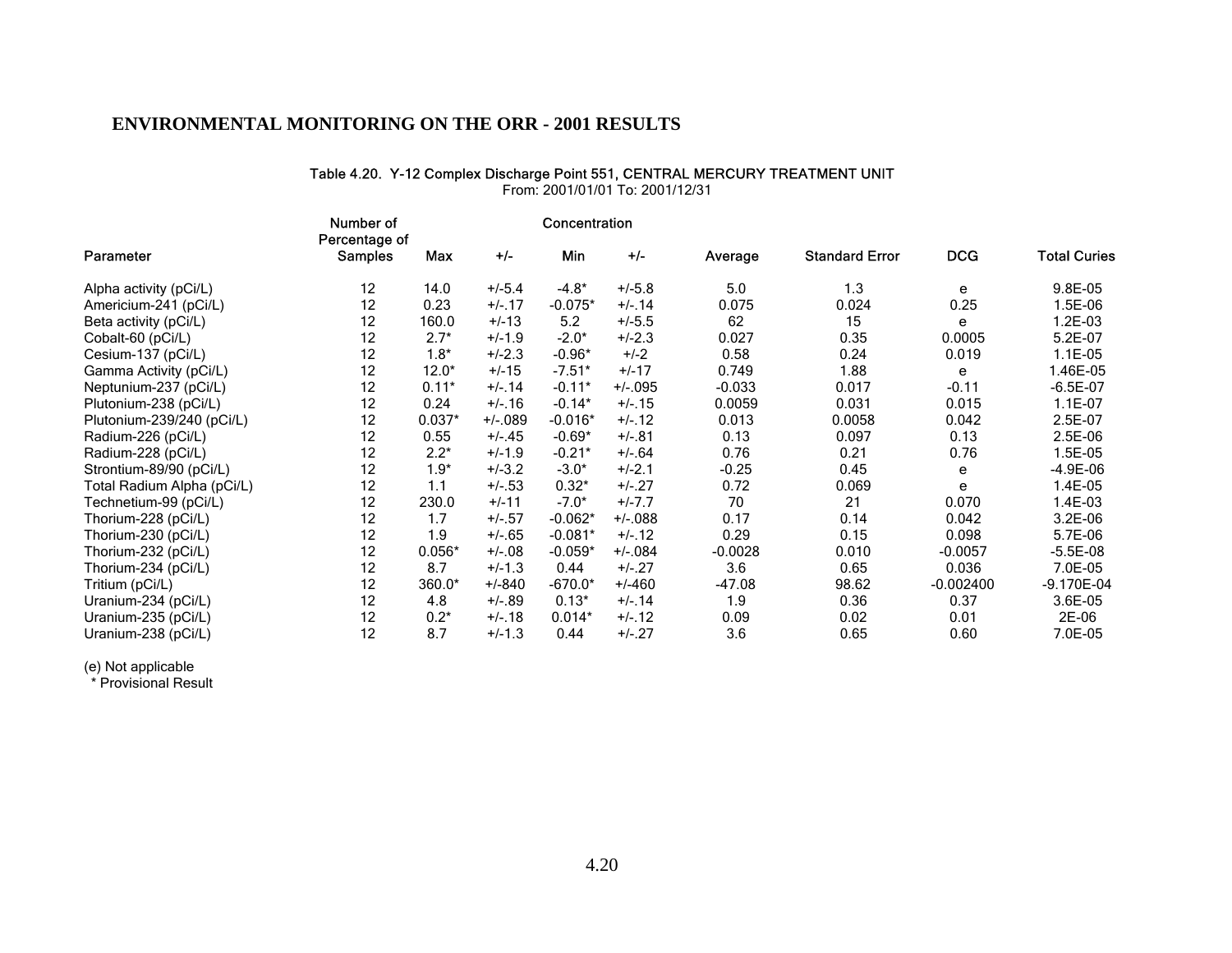#### Table 4.21. Y-12 Complex Discharge Point 94221, SWHISS STATION 9422-1

From: 2001/01/01 To: 2001/12/31

|                           | Number of      |         | Concentration(a) |          | Reference | <b>Number of Values</b>    |
|---------------------------|----------------|---------|------------------|----------|-----------|----------------------------|
| Parameter                 | <b>Samples</b> | Max     | Min              | Avg      | Value(b)  | <b>Exceeding Reference</b> |
| Flow, mgd                 | 365            | 66.4    | 2.3              | 8.5      | d         | d                          |
| pH, Standard Units        | 148            | 8.5     | 7.0              | d        | 9/6(e)    | 0                          |
| Temperature, degrees C    | 146            | 21.6    | 7.8              | 16       | 30.5      | 0                          |
| 1.1.1-Trichloroethane     |                | 0.005U  | 0.005U           | 0.005U   | 170       | 0                          |
| 1.1-Dichloroethane        |                | 0.005U  | 0.005U           | 0.005U   | d         | d                          |
| 1,1-Dichloroethene        |                | 0.005U  | 0.005U           | 0.005U   | 0.032     | 0                          |
| 1,1,2,2-Tetrachloroethane |                | 0.005U  | 0.005U           | 0.005U   | d         | d                          |
| 1,1,2-Trichloroethane     |                | 0.005U  | 0.005U           | 0.005U   | 0.42      | 0                          |
| 1,2-Dichloroethane        |                | 0.005U  | 0.005U           | 0.005U   | 0.99      | 0                          |
| 1,2-Dichloropropane       |                | 0.005U  | 0.005U           | 0.005U   | d         | d                          |
| Silver                    | 150            | < 0.08  | < 0.02           | < 0.02   | d         | d                          |
| Aluminum                  | 150            | 5.31    | < 0.2            | < 0.5    | d         | d                          |
| Arsenic                   | 150            | < 0.8   | < 0.2            | < 0.2    | d         | d                          |
| Boron                     | 150            | < 0.4   | < 0.1            | < 0.1    | d         | d                          |
| <b>Barium</b>             | 150            | 0.0679  | 0.0371           | 0.0441   | d         | d                          |
| Bromodichloromethane      |                | 0.001   | 0.001            | 0.001    | d         | d                          |
| Beryllium                 | 150            | < 0.002 | < 0.0005         | < 0.0005 | d         | d                          |
| Benzene                   |                | 0.005U  | 0.005U           | 0.005U   | 0.71      | 0                          |
| Dibromochloromethane      |                | 0.005U  | 0.005U           | 0.005U   | 4.7       | 0                          |
| <b>Bromoform</b>          |                | 0.005U  | 0.005U           | 0.005U   | 4.7       | 0                          |
| Calcium                   | 150            | 48.1    | 23.9             | 40.8     | d         | d                          |
| Carbon tetrachloride      |                | 0.005U  | 0.005U           | 0.005U   | 44        | 0                          |
| Cadmium                   | 150            | < 0.04  | < 0.01           | < 0.01   | d         | d                          |
| cis-1,3-Dichloropropene   |                | 0.005U  | 0.005U           | 0.005U   | 1.7       | 0                          |
| Chloroethane              |                | 0.005U  | 0.005U           | 0.005U   | d         | d                          |
| 2-Chloroethylvinyl ether  |                | 0.005U  | 0.005U           | 0.005U   | d         | d                          |
| <b>Bromomethane</b>       |                | 0.005U  | 0.005U           | 0.005U   | d         | d                          |

(a) Units in mg/L unless otherwise indicated.

(b) NPDES permit limits.

(c) Flow during operations and/or discharging.

(d) Not applicable.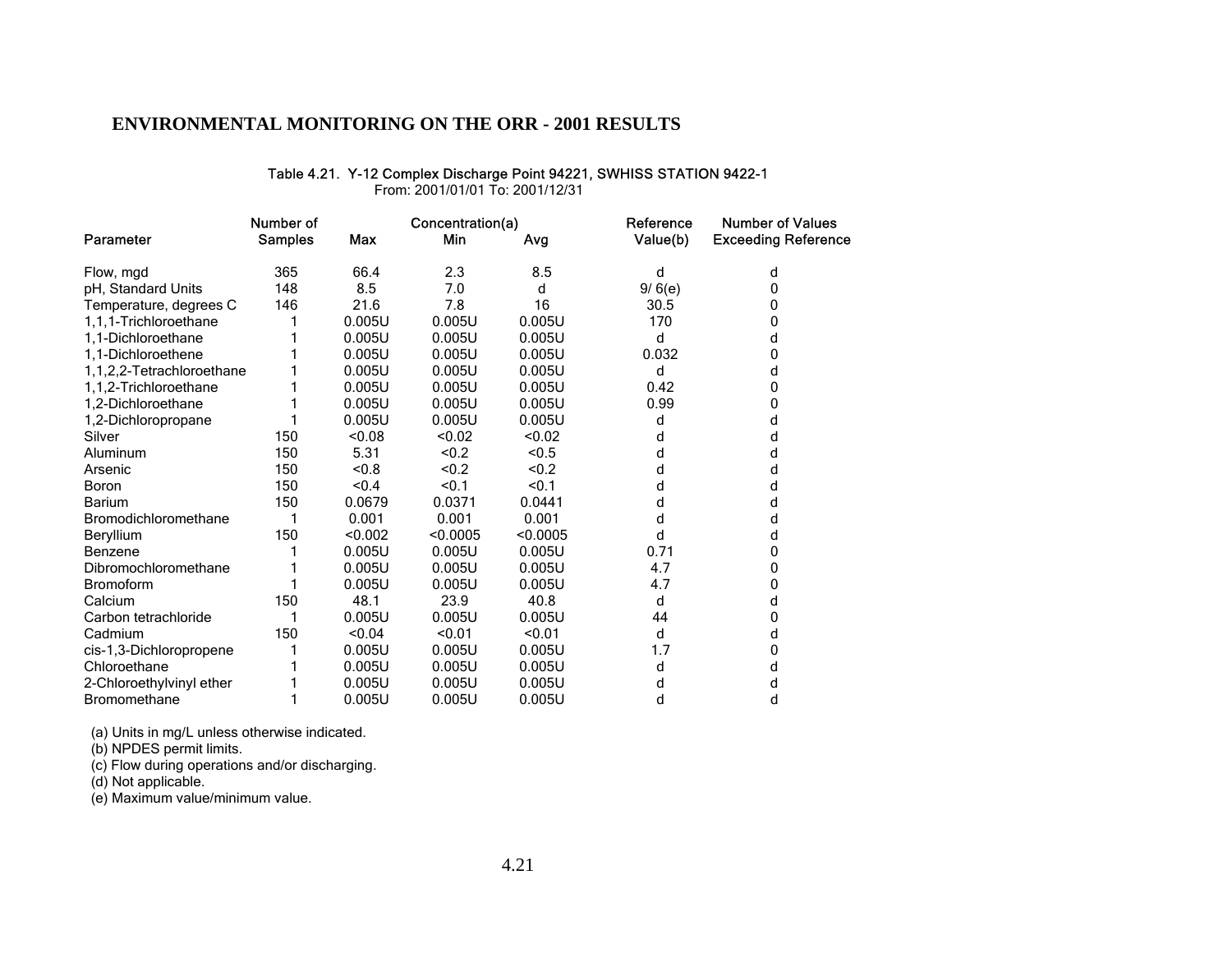#### Table 4.22. Y-12 Complex Discharge Point 94221, SWHISS STATION 9422-1

From: 2001/01/01 To: 2001/12/31

|                             | Number of      |        | Concentration(a) |          | Reference | <b>Number of Values</b>    |
|-----------------------------|----------------|--------|------------------|----------|-----------|----------------------------|
| Parameter                   | <b>Samples</b> | Max    | Min              | Avg      | Value(b)  | <b>Exceeding Reference</b> |
| Chloromethane               |                | 0.005U | 0.005U           | 0.005U   | d         | d                          |
| Chloroform                  |                | 0.005U | 0.005U           | 0.005U   | 4.7       | 0                          |
| Tetrachloroethene           |                | 0.005U | 0.005U           | 0.005U   | 0.088     | 0                          |
| Chlorobenzene               |                | 0.005U | 0.005U           | 0.005U   | d         | d                          |
| Cobalt                      | 150            | < 0.08 | < 0.02           | < 0.02   | d         | d                          |
| Chromium                    | 150            | < 0.08 | < 0.02           | < 0.02   | d         | d                          |
| Copper                      | 150            | < 0.08 | < 0.02           | < 0.02   | d         | d                          |
| Ethylbenzene                | 1              | 0.005U | 0.005U           | 0.005U   | 29        | 0                          |
| Iron                        | 150            | 4.08   | 0.0712           | < 0.380  | d         | d                          |
| Trichlorofluoromethane      | 1              | 0.005U | 0.005U           | 0.005U   | d         | d                          |
| Mercury                     | 398            | 0.0132 | < 0.0002         | < 0.0005 | 0.00015   | 0                          |
| Potassium                   | 150            | <8.0   | 2.0              | 2.2      | d         | d                          |
| Lithium                     | 150            | 0.0504 | < 0.01           | < 0.01   | d         | d                          |
| Methylene chloride          |                | 0.005U | 0.005U           | 0.005U   | 16        | 0                          |
| Magnesium                   | 150            | 13.1   | 5.08             | 11.3     | d         | d                          |
| Manganese                   | 150            | 0.541  | 0.0136           | 0.0580   | d         | d                          |
| Molybdenum                  | 150            | < 0.2  | < 0.05           | < 0.05   | d         | d                          |
| Sodium                      | 150            | 23.6   | 4.46             | 10.3     | d         | d                          |
| Ammonia as Nitrogen         | 149            | 4.42   | < 0.2            | < 0.2    | d         | d                          |
| Nickel                      | 150            | < 0.2  | < 0.05           | < 0.05   | d         | d                          |
| Nitrate/Nitrite as Nitrogen | 150            | 1.96   | < 0.05           | < 0.8    | 10        | 0                          |
| Lead                        | 150            | < 0.4  | < 0.1            | < 0.1    | d         | d                          |
| Antimony                    | 150            | < 0.8  | < 0.2            | < 0.2    | d         | d                          |
| Selenium                    | 150            | <0.8   | < 0.2            | < 0.2    | d         | d                          |
| Strontium                   | 150            | 0.145  | 0.06             | 0.1      | d         | d                          |
| <b>Suspended Solids</b>     | 150            | 228.0  | 1.0              | ~10      | d         | d                          |
| trans-1,2-Dichloroethene    | 1              | 0.005U | 0.005U           | 0.005U   | d         | d                          |

(a) Units in mg/L unless otherwise indicated.

(b) NPDES permit limits.

(c) Flow during operations and/or discharging.

(d) Not applicable.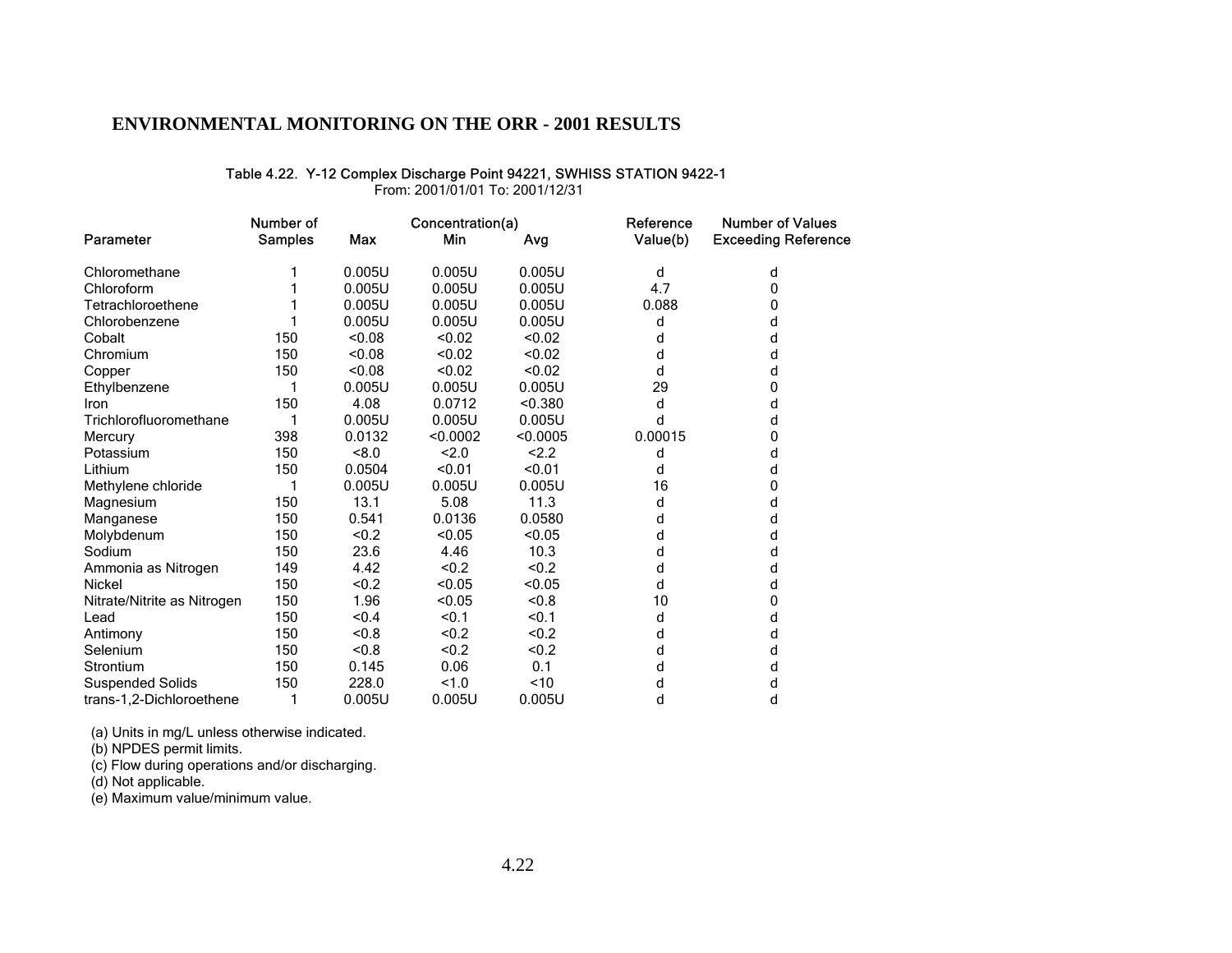#### Table 4.23. Y-12 Complex Discharge Point 94221, SWHISS STATION 9422-1

From: 2001/01/01 To: 2001/12/31

|                           | Number of      |        | Concentration(a) |        | Reference | <b>Number of Values</b>    |  |
|---------------------------|----------------|--------|------------------|--------|-----------|----------------------------|--|
| Parameter                 | <b>Samples</b> | Max    | Min              | Avg    | Value(b)  | <b>Exceeding Reference</b> |  |
| trans-1,3-Dichloropropene |                | 0.005U | 0.005U           | 0.005U | 1.7       | 0                          |  |
| <b>Thorium</b>            | 150            | < 0.8  | < 0.2            | < 0.2  | d         |                            |  |
| Titanium                  | 150            | < 0.2  | < 0.05           | < 0.05 | d         |                            |  |
| <b>Thallium</b>           | 150            | < 0.8  | < 0.2            | < 0.2  | d         |                            |  |
| Toluene                   |                | 0.005U | 0.005U           | 0.005U | d         |                            |  |
| Trichloroethene           |                | 0.005U | 0.005U           | 0.005U | 0.807     |                            |  |
| Vanadium                  | 150            | < 0.08 | < 0.02           | < 0.02 | d         |                            |  |
| Vinyl chloride            |                | 0.005U | 0.005U           | 0.005U | d         |                            |  |
| Zinc                      | 150            | 0.208  | < 0.05           | < 0.05 | d         |                            |  |
| Zirconium                 | 150            | < 0.8  | < 0.2            | < 0.2  | d         |                            |  |

(a) Units in mg/L unless otherwise indicated.

(b) NPDES permit limits.

(c) Flow during operations and/or discharging.

(d) Not applicable.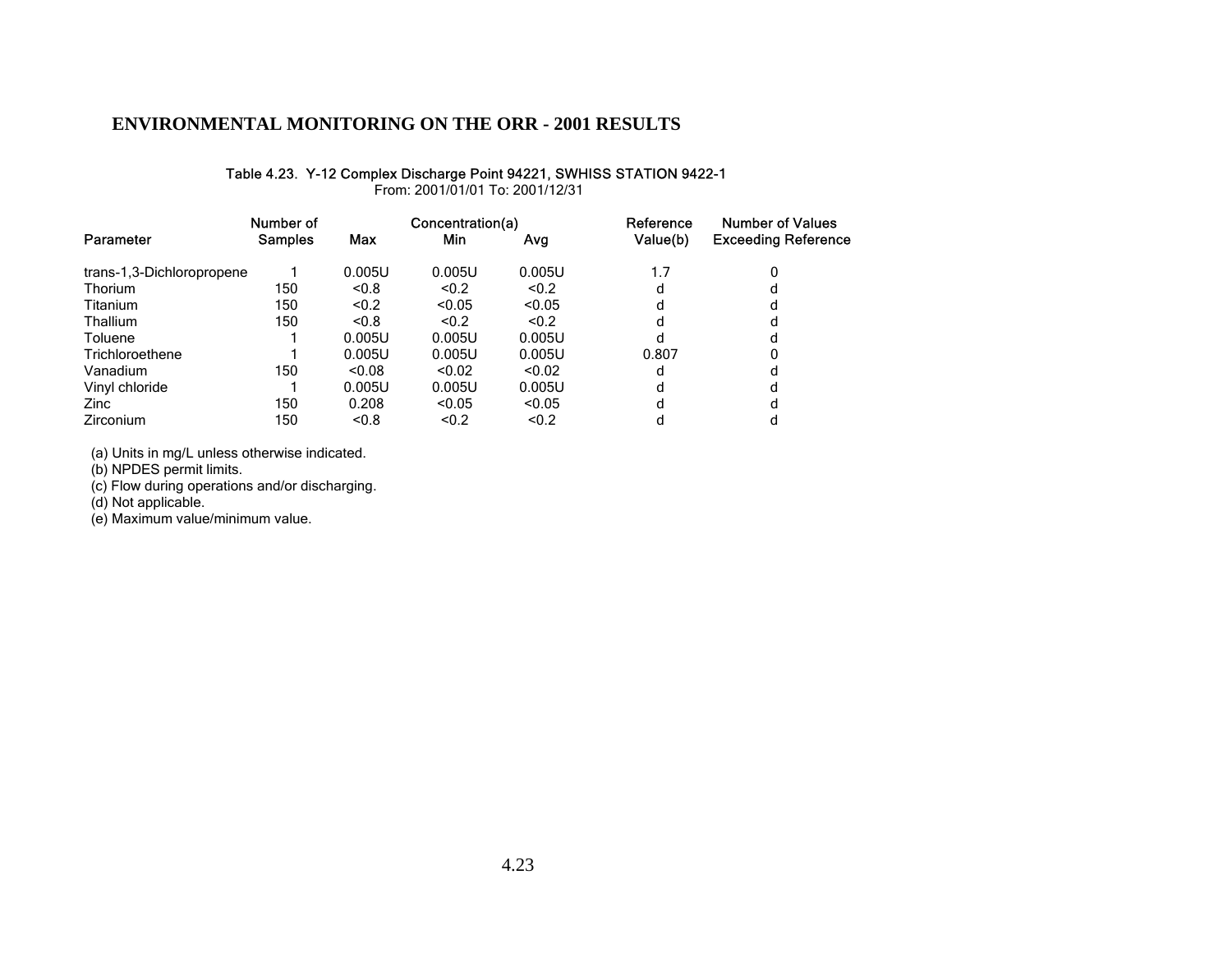#### Table 4.24. Y-12 Complex Discharge Point 94221, SWHISS STATION 9422-1

|                            | Number of      |         |          | Concentration |           |          |                       | Percentage of |                     |
|----------------------------|----------------|---------|----------|---------------|-----------|----------|-----------------------|---------------|---------------------|
| Parameter                  | <b>Samples</b> | Max     | $+/-$    | Min           | $+/-$     | Average  | <b>Standard Error</b> | <b>DCG</b>    | <b>Total Curies</b> |
| Alpha activity (pCi/L)     | 52             | 9.9     | $+/-3.5$ | $-0.23*$      | $+/-2.7$  | 3.7      | 0.37                  | e             | 4.3E-02             |
| Americium-241 (pCi/L)      | 52             | 0.39    | $+/-.25$ | $-0.0051*$    | $+/-.16$  | 0.14     | 0.013                 | 0.48          | 1.7E-03             |
| Beta activity (pCi/L)      | 52             | 17.0    | $+/-5.6$ | $-8.8*$       | $+/-5.5$  | 4.3      | 0.63                  | e             | $5.1E-02$           |
| Cobalt-60 (pCi/L)          | 52             | $3.4*$  | $+/-2.7$ | $-2.4*$       | $+/-2.6$  | 0.76     | 0.16                  | 0.015         | 8.9E-03             |
| Cesium-137 (pCi/L)         | 52             | $2.2*$  | $+/-2.4$ | $-1.4*$       | $+/-2.1$  | 0.61     | 0.11                  | 0.020         | 7.2E-03             |
| Gamma Activity (pCi/L)     | 52             | 39.0    | $+/-16$  | $-16.0*$      | $+/-16$   | 3.52     | 1.41                  | e             | 4.13E-02            |
| Neptunium-237 (pCi/L)      | 52             | 1.6     | $+/-.44$ | $-0.19*$      | $+/-16$   | $-0.010$ | 0.033                 | $-0.034$      | $-1.2E-04$          |
| Plutonium-238 (pCi/L)      | 52             | 0.38    | $+/-.22$ | $-0.12*$      | $+/-12$   | 0.023    | 0.014                 | 0.057         | 2.7E-04             |
| Plutonium-239/240 (pCi/L)  | 52             | $0.19*$ | $+/-16$  | $-0.084*$     | $+/-.069$ | 0.0078   | 0.0067                | 0.026         | $9.1E-05$           |
| Radium-226 (pCi/L)         | 52             | 1.3     | $+/-1.5$ | $-0.36*$      | $+/-1.1$  | 0.21     | 0.044                 | 0.22          | 2.5E-03             |
| Radium-228 (pCi/L)         | 52             | 11.0    | $+/-9$   | $-3.2*$       | $+/-.89$  | 0.85     | 0.25                  | 0.85          | 1.0E-02             |
| Strontium-89/90 (pCi/L)    | 52             | 14.0    | $+/-3.8$ | $-4.9*$       | $+/-2.7$  | 0.018    | 0.37                  | e             | $2.1E-04$           |
| Total Radium Alpha (pCi/L) | 52             | $0.84*$ | $+/-.71$ | $-0.084*$     | $+/-13$   | 0.28     | 0.027                 | e             | 3.3E-03             |
| Technetium-99 (pCi/L)      | 52             | 15.0    | $+/-8.9$ | $-9.4*$       | $+/-11$   | 2.1      | 0.68                  | 0.0021        | 2.5E-02             |
| Thorium-228 (pCi/L)        | 52             | 3.7     | $+/-.92$ | $-0.27*$      | $+/-.21$  | 0.078    | 0.075                 | 0.020         | $9.2E-04$           |
| Thorium-230 (pCi/L)        | 52             | 6.1     | $+/-1.7$ | $-0.14*$      | $+/-2$    | 0.64     | 0.13                  | 0.21          | 7.5E-03             |
| Thorium-232 (pCi/L)        | 52             | $0.11*$ | $+/-18$  | $-0.14*$      | $+/-.14$  | 0.0007   | 0.0069                | 0.0013        | 7.7E-06             |
| Thorium-234 (pCi/L)        | 52             | 7.7     | $+/-1.2$ | 0.35          | $+/-.23$  | 2.5      | 0.24                  | 0.025         | 2.9E-02             |
| Tritium (pCi/L)            | 52             | 830.0   | $+/-560$ | $-880.0*$     | $+/-450$  | 171.4    | 40.53                 | 0.008600      | 2.010E+00           |
| Uranium-234 (pCi/L)        | 52             | 2.7     | $+/-6$   | $0.24*$       | $+/-.27$  | 1.2      | 0.087                 | 0.24          | 1.4E-02             |
| Uranium-235 (pCi/L)        | 52             | 0.29    | $+/-.22$ | $-0.069*$     | $+/-13$   | 0.068    | 0.010                 | 0.011         | 8.0E-04             |
| Uranium-238 (pCi/L)        | 52             | 7.7     | $+/-1.2$ | 0.35          | $+/-.23$  | 2.5      | 0.24                  | 0.41          | 2.9E-02             |

From: 2001/01/01 To: 2001/12/31

(e) Not applicable

\* Provisional Result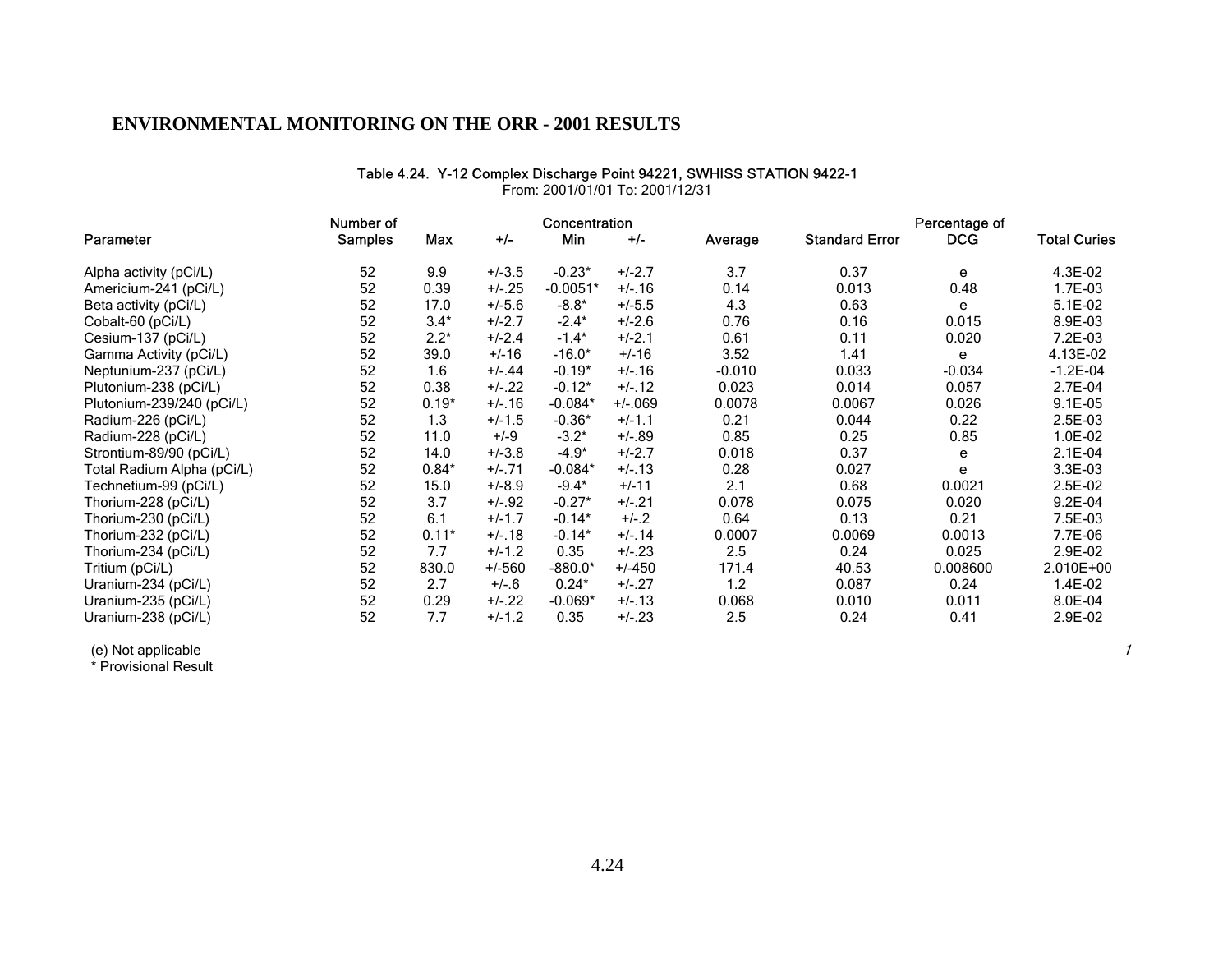| Outfall | Number of<br><b>Samples</b><br><b>Parameter</b> | Max             | Concentration(a)<br>Min | Avg           | Reference<br>Value(b) | <b>Number of Values</b><br><b>Exceeding Reference</b> |
|---------|-------------------------------------------------|-----------------|-------------------------|---------------|-----------------------|-------------------------------------------------------|
| 003     | Flow, mgd<br>2<br>pH, Standard Units 2          | 0.0023<br>7.5   | 0.0023<br>7.3           | 0.0023<br>d   | d<br>9/ 4(e)          | d<br>0                                                |
| 006     | 2<br>Flow, mgd<br>pH, Standard Units 2          | 0.0011<br>7.9   | 0.0008<br>7.7           | 0.001<br>d    | d<br>9/4(e)           | d<br>0                                                |
| 007     | 2<br>Flow, mgd<br>pH, Standard Units 2          | 0.0266<br>8.7   | 0.0228<br>7.8           | 0.0247<br>d   | d<br>9/ 4(e)          | d<br>$\pmb{0}$                                        |
| 008     | Flow, mgd<br>2<br>pH, Standard Units 3          | 0.0011<br>7.6   | 0.0002<br>7.2           | 0.0007<br>d   | d<br>9/ 4(e)          | d<br>0                                                |
| 009     | Flow, mgd<br>2<br>pH, Standard Units 2          | 0.0457<br>8.3   | 0.0008<br>7.9           | 0.0232<br>d   | d<br>9/ 4(e)          | d<br>0                                                |
| 011     | Flow, mgd<br>pH, Standard Units 2               | 0.000047<br>7.9 | 0.000047<br>7.7         | 0.000047<br>d | d<br>9/ 4(e)          | d<br>0                                                |
| 015     | Outfall closed                                  |                 |                         |               |                       |                                                       |
| 018     | Outfall closed                                  |                 |                         |               |                       |                                                       |
| 032     | Outfall was eliminated                          |                 |                         |               |                       |                                                       |
| 033     | Flow, mgd<br>2<br>pH, Standard Units 2          | 0.0023<br>7.9   | 0.001<br>7.7            | 0.002<br>d    | d<br>9/ 4(e)          | d<br>0                                                |
| 045     | Flow, mgd<br>2<br>pH, Standard Units 2          | 0.0144<br>8.1   | 0.0114<br>7.6           | 0.0129<br>d   | d<br>9/ 4(e)          | d<br>0                                                |

#### Table 4.25. Y-12 Complex Category I Outfalls From: 2001/01/01 To: 2001/12/31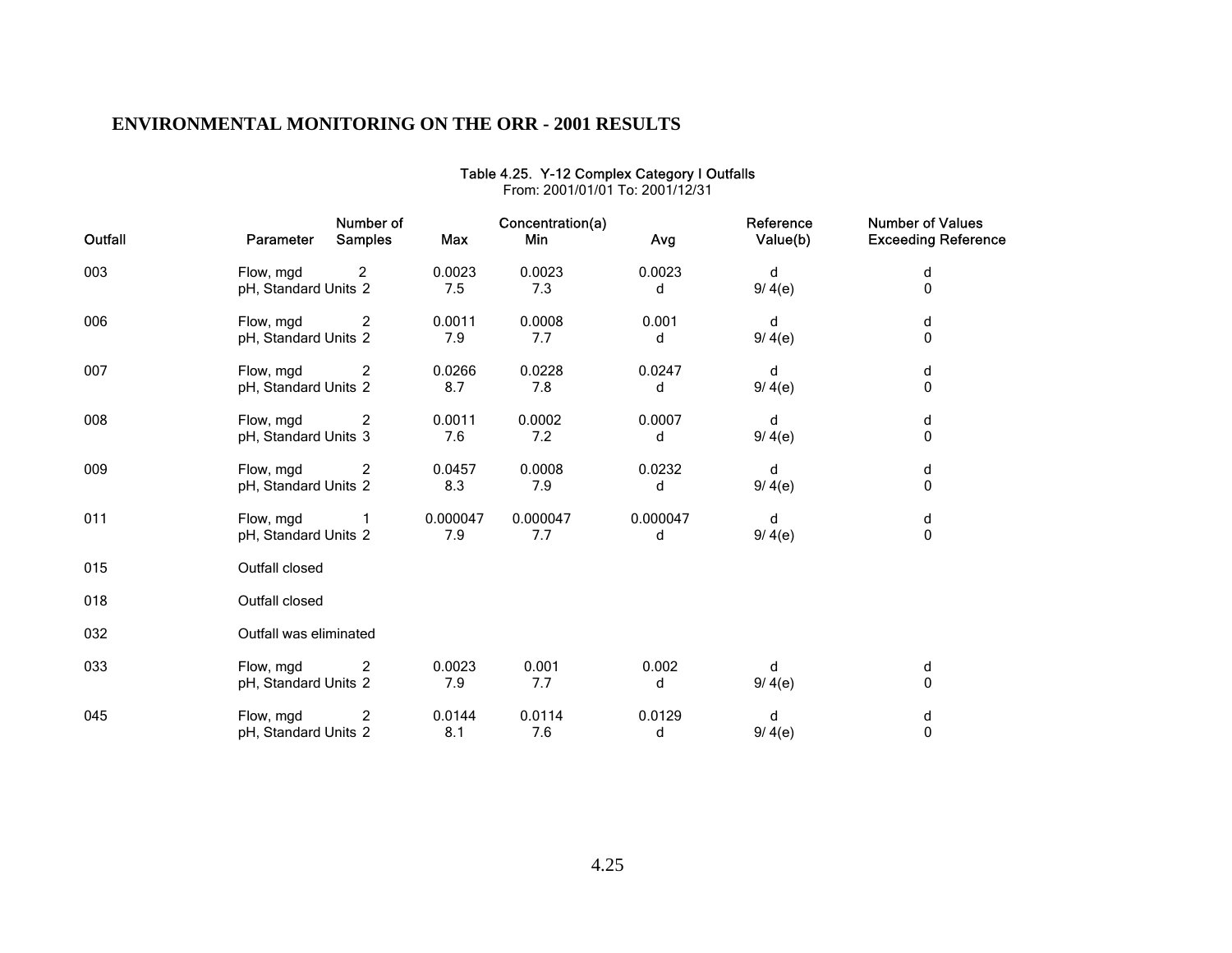### Table 4.25. Y-12 Complex Category I Outfalls (continued)

| 046 | 2<br>Flow, mgd<br>pH, Standard Units 2 | 0.0019<br>8.1 | 0.0004<br>7.3 | 0.0011<br>d | d<br>9/ 4(e) | d<br>0 |
|-----|----------------------------------------|---------------|---------------|-------------|--------------|--------|
| 058 | 2<br>Flow, mgd<br>pH, Standard Units 2 | 0.0114<br>8.9 | 0.0057<br>8.5 | 0.0086<br>d | d<br>9/ 4(e) | d<br>0 |
| 062 | Flow, mgd<br>2<br>pH, Standard Units 2 | 0.0006<br>8.1 | 0.0001<br>8.1 | 0.0003<br>d | d<br>9/ 4(e) | d<br>0 |
| 086 | Flow, mgd<br>2<br>pH, Standard Units 2 | 0.0007<br>8.0 | 0.0002<br>7.8 | 0.0005<br>d | d<br>9/ 4(e) | d<br>0 |
| 087 | Flow, mgd<br>2<br>pH, Standard Units 2 | 0.0091<br>8.5 | 0.0057<br>8.0 | 0.0074<br>d | d<br>9/ 4(e) | d<br>0 |
| 098 | Flow, mgd<br>2<br>pH, Standard Units 2 | 0.0091<br>8.0 | 0.0001<br>7.5 | 0.0046<br>d | d<br>9/ 4(e) | d<br>0 |
| 110 | Flow, mgd<br>3<br>pH, Standard Units 3 | 0.0457<br>8.0 | 0.0002<br>7.1 | 0.02<br>d   | d<br>9/ 4(e) | d<br>0 |
| 134 | Flow, mgd<br>3<br>pH, Standard Units 3 | 0.006<br>7.9  | 0.0008<br>7.6 | 0.003<br>d  | d<br>9/ 4(e) | d<br>0 |
| 213 | Flow, mgd<br>2<br>pH, Standard Units 2 | 0.0011<br>7.3 | 0.001<br>7.3  | 0.0011<br>d | d<br>9/ 4(e) | d<br>0 |
| S01 | Flow, mgd<br>2<br>pH, Standard Units 2 | 0.0228<br>7.6 | 0.0015<br>7.1 | 0.012<br>d  | d<br>9/ 4(e) | d<br>0 |
| S03 | Flow, mgd<br>2<br>pH, Standard Units 2 | 0.0513<br>8.3 | 0.0002<br>8.0 | 0.03<br>d   | d<br>9/ 4(e) | d<br>0 |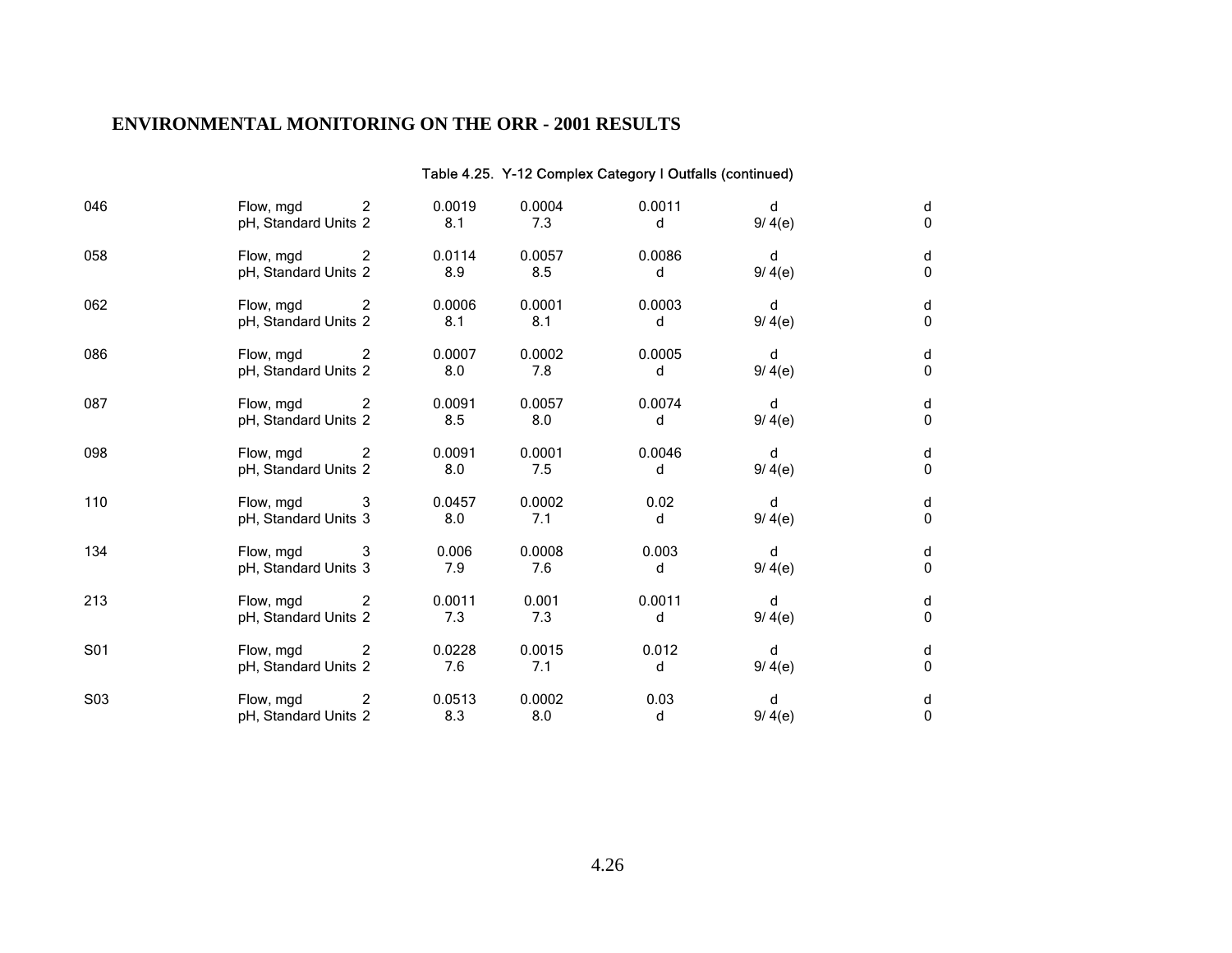# Table 4.25. Y-12 Complex Category I Outfalls (continued) S04 Flow, mgd 2 0.0864 0.0011 0.044 d d pH, Standard Units 2 8.0 7.9 d 9/ 4(e) 0 S06 Flow, mgd 368 6.3 0.0087 0.19 d d pH, Standard Units 17 8.27 7.13 d 9/ 4(e) 0 S07 Flow, mgd 114 0.792 0.0027 0.047 d d pH, Standard Units 5 8.45 7.6 d 9/ 4(e) 0 S09 Flow, mgd 2 0.036 0.003 0.02 d d pH, Standard Units 2 7.6 7.4 d 9/ 4(e) 0<br>
Flow, mgd 2 0.0019 0.0001 0.001 d d d S15 Flow, mgd 2 0.0019 0.0001 0.001 d d pH, Standard Units 2 7.9 7.3 d 10/ 6(e) 0 S16 Flow, mgd 2 0.0057 0.0001 0.003 d d pH, Standard Units 2 7.0 6.9 d 10/ 6(e) 0 S18 Flow, mgd 2 0.792 0.1382 0.465 d d pH, Standard Units 2 8.1 8.0 d 9/ 4(e) 0

(a) Units in mg/L unless otherwise indicated.

(b) NPDES permit limits.

(c) Flow during operations and/or discharging.

(d) Not applicable.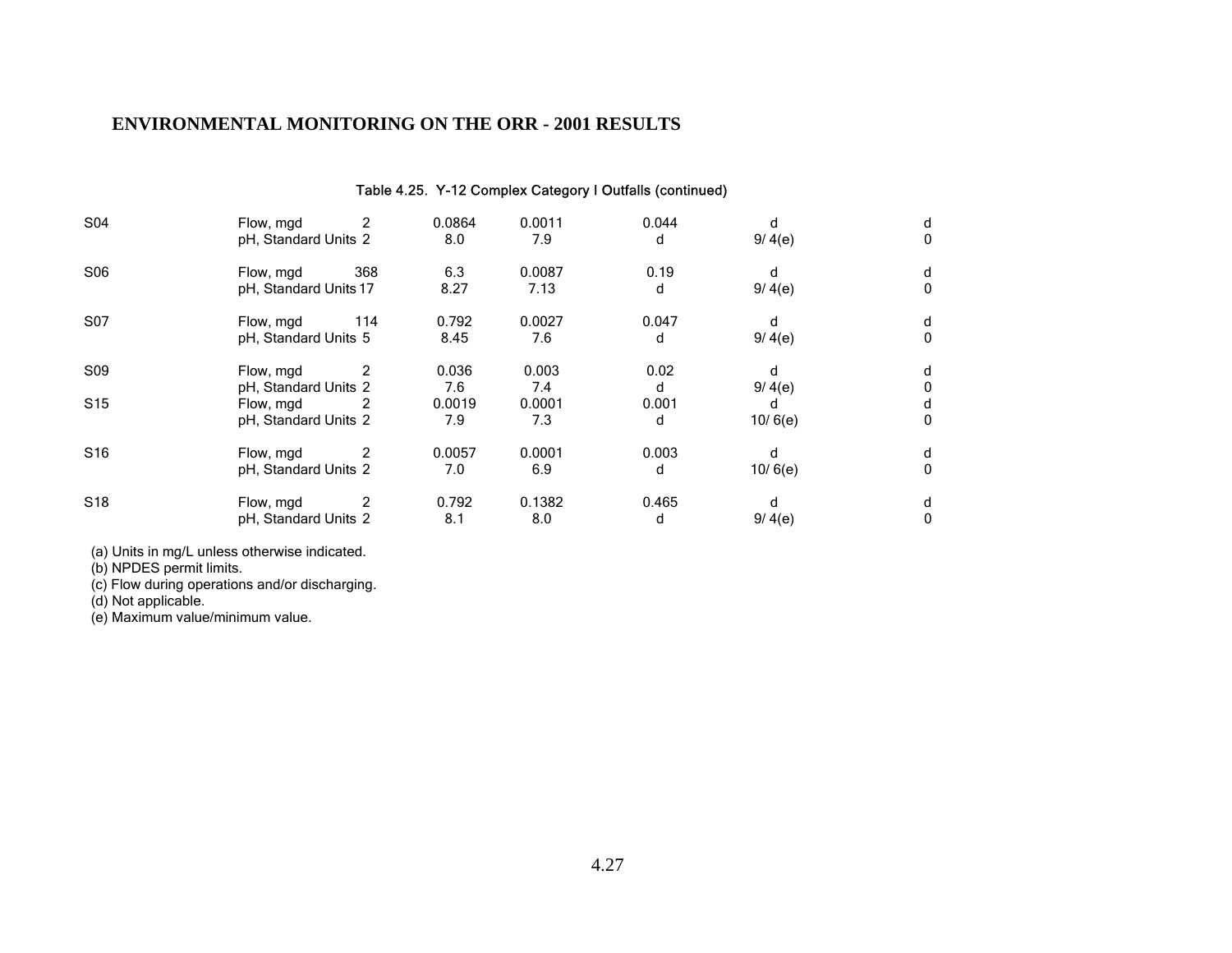|         | From: 2001/01/01 To: 2001/12/31 |                             |            |                         |        |                       |                                                       |  |  |  |  |  |
|---------|---------------------------------|-----------------------------|------------|-------------------------|--------|-----------------------|-------------------------------------------------------|--|--|--|--|--|
| Outfall | Parameter                       | Number of<br><b>Samples</b> | <b>Max</b> | Concentration(a)<br>Min | Avg    | Reference<br>Value(b) | <b>Number of Values</b><br><b>Exceeding Reference</b> |  |  |  |  |  |
| 004     | Flow, mgd                       | 4                           | 0.0125     | 0.0004                  | 0.005  | d                     | d                                                     |  |  |  |  |  |
|         | pH, Standard Units              | 4                           | 8.0        | 7.2                     | d      | 9/4(e)                | 0                                                     |  |  |  |  |  |
|         | <b>Total Residual Chlorine</b>  | 4                           | 0.16       | < 0.05                  | < 0.08 | 0.5                   | $\Omega$                                              |  |  |  |  |  |
| 010     | Flow, mgd                       | 4                           | 0.0114     | 0.0019                  | 0.0053 | d                     | d                                                     |  |  |  |  |  |
|         | pH, Standard Units              | 4                           | 7.8        | 7.4                     | d      | 9/ 4(e)               | 0                                                     |  |  |  |  |  |
|         | <b>Total Residual Chlorine</b>  | 4                           | < 0.05     | < 0.05                  | < 0.05 | 0.5                   | 0                                                     |  |  |  |  |  |
| 014     | Flow, mgd                       | 4                           | 0.0432     | 0.0019                  | 0.0146 | d                     | d                                                     |  |  |  |  |  |
|         | pH, Standard Units              | 4                           | 7.9        | 7.3                     | d      | 9/ 4(e)               | 0                                                     |  |  |  |  |  |
|         | <b>Total Residual Chlorine</b>  | 4                           | < 0.05     | < 0.05                  | < 0.05 | 0.5                   | 0                                                     |  |  |  |  |  |
| 016     | Flow, mgd                       | 4                           | 0.0015     | 0.0001                  | 0.0006 | d                     | d                                                     |  |  |  |  |  |
|         | pH, Standard Units              | 4                           | 7.8        | 7.1                     | d      | 9/ 4(e)               | 0                                                     |  |  |  |  |  |
|         | <b>Total Residual Chlorine</b>  | 4                           | < 0.05     | < 0.05                  | < 0.05 | 0.5                   | 0                                                     |  |  |  |  |  |
| 019     | Flow, mgd                       | 6                           | 0.742      | 0.0004                  | 0.2    | d                     | d                                                     |  |  |  |  |  |
|         | pH, Standard Units              | 6                           | 8.3        | 7.6                     | d      | 9/4(e)                | 0                                                     |  |  |  |  |  |
|         | <b>Total Residual Chlorine</b>  | 4                           | < 0.05     | < 0.05                  | < 0.05 | 0.5                   | 0                                                     |  |  |  |  |  |
| 020     | Flow, mgd                       | 5                           | 0.187      | 0.0001                  | 0.05   | d                     | d                                                     |  |  |  |  |  |
|         | pH, Standard Units              | 5                           | 7.9        | 7.5                     | d      | 9/ 4(e)               | 0                                                     |  |  |  |  |  |
|         | <b>Total Residual Chlorine</b>  | 4                           | < 0.05     | < 0.05                  | < 0.05 | 0.5                   | 0                                                     |  |  |  |  |  |
| 041     | Flow, mgd                       | 6                           | 0.0543     | 0.0002                  | 0.01   | d                     | d                                                     |  |  |  |  |  |
|         | pH, Standard Units              | 6                           | 8.0        | 7.0                     | d      | 9/ 4(e)               | 0                                                     |  |  |  |  |  |
|         | <b>Total Residual Chlorine</b>  | 3                           | < 0.05     | < 0.05                  | < 0.05 | 0.5                   | 0                                                     |  |  |  |  |  |
| 044     | Flow, mgd                       | 4                           | 0.0114     | 0.0001                  | 0.003  | d                     | d                                                     |  |  |  |  |  |
|         | pH, Standard Units              | 4                           | 7.9        | 7.2                     | d      | 9/ 4(e)               | 0                                                     |  |  |  |  |  |
|         | <b>Total Residual Chlorine</b>  | 4                           | < 0.05     | < 0.05                  | < 0.05 | 0.5                   | 0                                                     |  |  |  |  |  |

Table 4.26. Y-12 Complex Category II Outfalls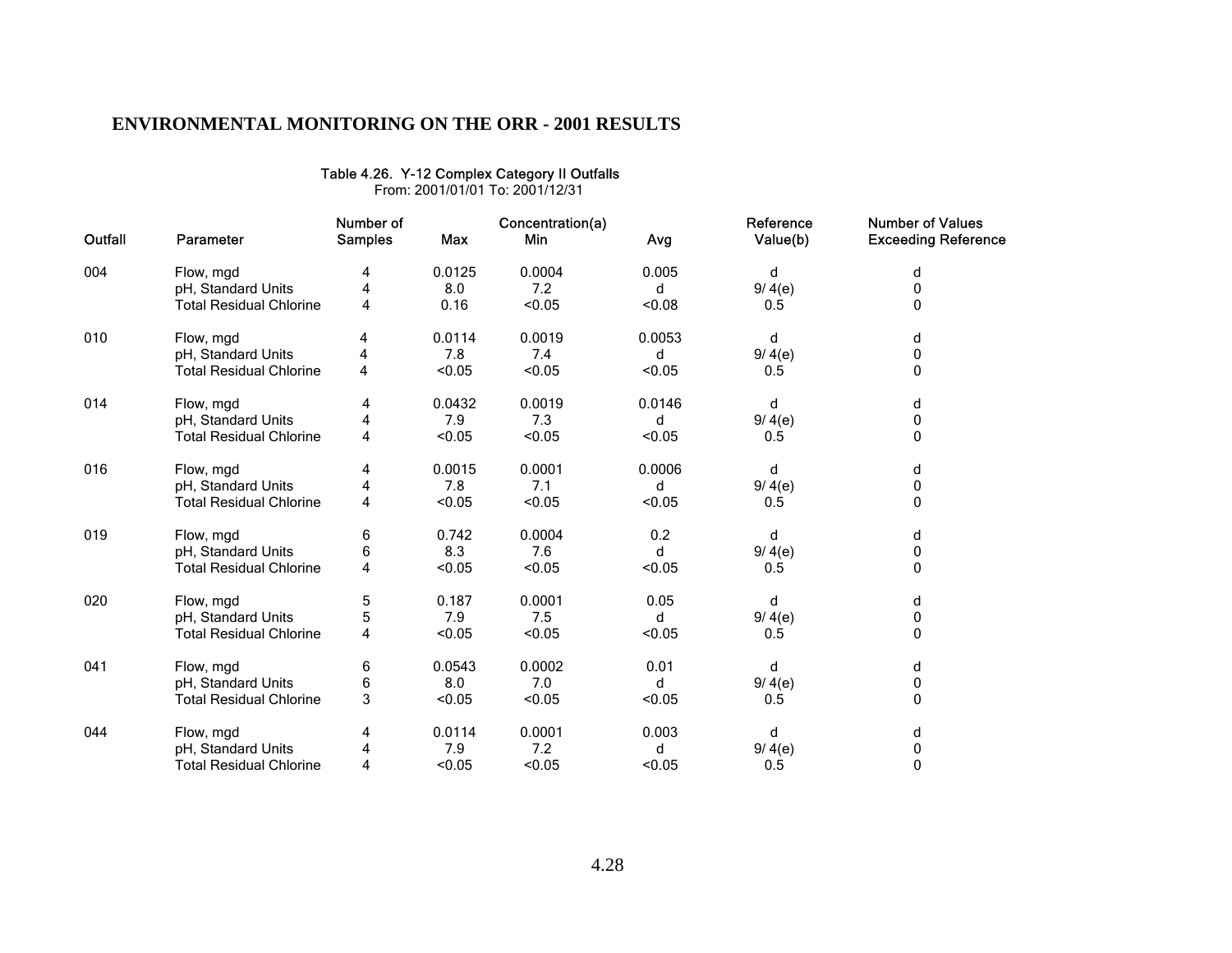#### Table 4.26. Y-12 Complex Category II Outfalls (continued)

| 057 | Flow, mgd<br>pH, Standard Units<br><b>Total Residual Chlorine</b> | 4<br>4 | 0.0004<br>7.9<br>< 0.05 | 0.0001<br>7.0<br>< 0.05 | 0.0002<br>d<br>< 0.05 | d<br>9/ 4(e) | d<br>0 |
|-----|-------------------------------------------------------------------|--------|-------------------------|-------------------------|-----------------------|--------------|--------|
|     |                                                                   | 4      |                         |                         |                       | 0.5          | 0      |
| 063 | Flow, mgd                                                         | 4      | 0.0015                  | 0.000048                | 0.0006                | d            | d      |
|     | pH, Standard Units                                                | 4      | 7.6                     | 7.0                     | d                     | 9/ 4(e)      | 0      |
|     | <b>Total Residual Chlorine</b>                                    | 4      | < 0.05                  | < 0.05                  | < 0.05                | 0.5          | 0      |
| 064 | Flow, mgd                                                         | 4      | 0.0004                  | 0.0001                  | 0.0002                | d            | d      |
|     | pH, Standard Units                                                | 4      | 7.8                     | 7.3                     | d                     | 9/ 4(e)      | 0      |
|     | <b>Total Residual Chlorine</b>                                    | 4      | < 0.05                  | < 0.05                  | < 0.05                | 0.5          | 0      |
| 067 | Flow, mgd                                                         | 5      | 0.043                   | 0.0004                  | 0.02                  | d            | d      |
|     | pH, Standard Units                                                | 5      | 8.1                     | 7.3                     | d                     | 9/ 4(e)      | 0      |
|     | <b>Total Residual Chlorine</b>                                    | 4      | < 0.05                  | < 0.05                  | < 0.05                | 0.5          | 0      |
| 083 | Flow, mgd                                                         | 4      | 0.0008                  | 0.000048                | 0.0003                | d            | d      |
|     | pH, Standard Units                                                | 4      | 7.8                     | 7.3                     | d                     | 9/ 4(e)      | 0      |
|     | <b>Total Residual Chlorine</b>                                    | 4      | < 0.05                  | < 0.05                  | < 0.05                | 0.5          | 0      |
| 088 | Flow, mgd                                                         | 4      | 0.0057                  | 0.0002                  | 0.0019                | d            | d      |
|     | pH, Standard Units                                                | 4      | 8.2                     | 7.3                     | d                     | 9/ 4(e)      | 0      |
|     | <b>Total Residual Chlorine</b>                                    | 4      | < 0.05                  | < 0.05                  | < 0.05                | 0.5          | 0      |
| 099 | Flow, mgd                                                         | 5      | 0.12                    | 0.0004                  | 0.03                  | d            | d      |
|     | pH, Standard Units                                                | 5      | 7.7                     | 7.1                     | d                     | 9/ 4(e)      | 0      |
|     | <b>Total Residual Chlorine</b>                                    | 4      | < 0.05                  | < 0.05                  | < 0.05                | 0.5          | 0      |
| 102 | Flow, mgd                                                         | 5      | 0.232                   | 0.0011                  | 0.084                 | d            | d      |
|     | pH, Standard Units                                                |        | 7.8                     | 7.2                     | d                     | 9/ 4(e)      | 0      |
|     | Total Residual Chlorine                                           |        | < 0.05                  | < 0.05                  | < 0.05                | 0.5          | 0      |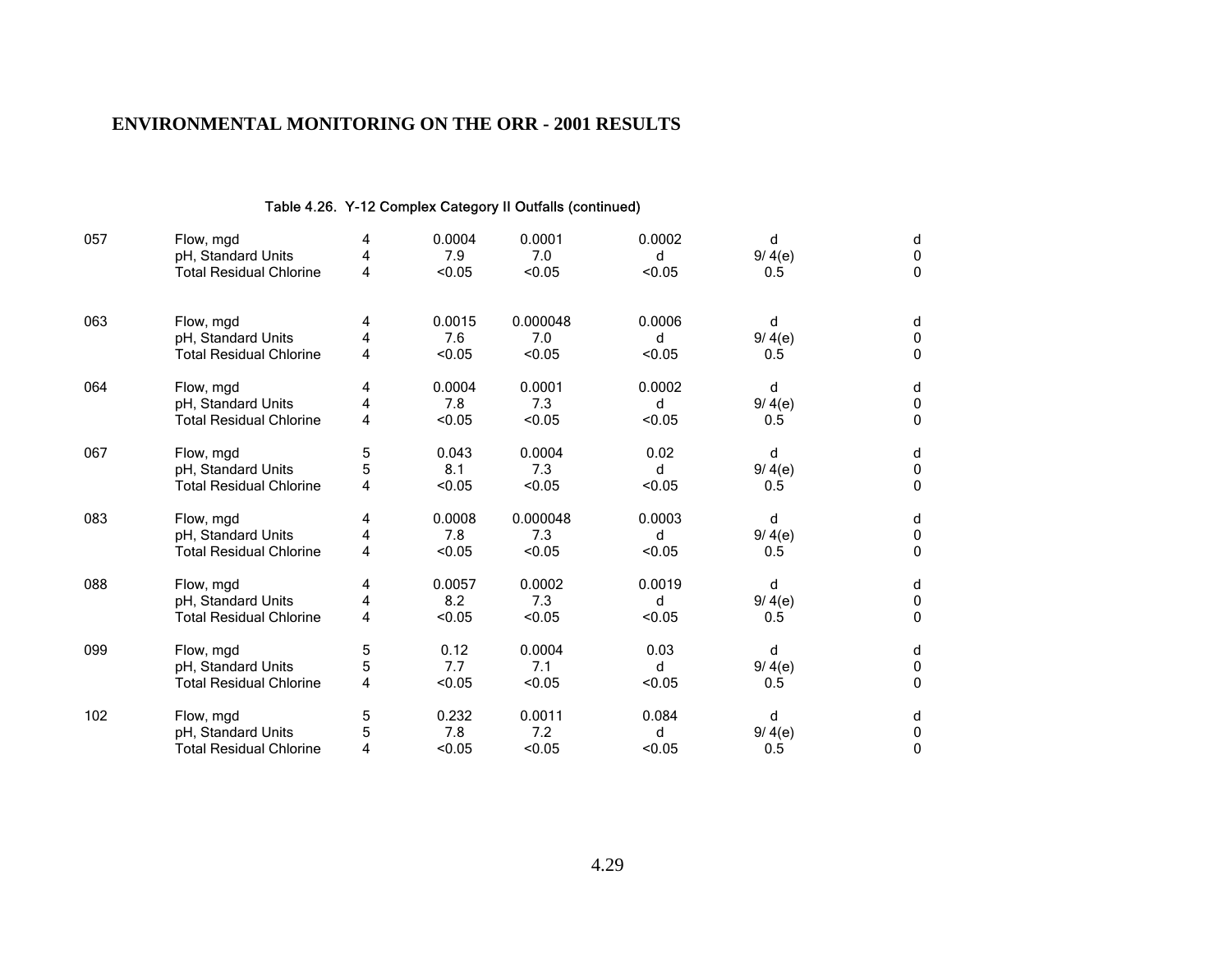### Table 4.26. Y-12 Complex Category II Outfalls (continued)

| 126             | Flow, mgd                                                         | 4      | 0.0029                  | 0.0001                  | 0.001                | d                  | d                         |
|-----------------|-------------------------------------------------------------------|--------|-------------------------|-------------------------|----------------------|--------------------|---------------------------|
|                 | pH, Standard Units                                                | 4      | 7.7                     | 7.3                     | d                    | 9/ 4(e)            | 0                         |
|                 | <b>Total Residual Chlorine</b>                                    | 4      | < 0.05                  | < 0.05                  | < 0.05               | 0.5                | 0                         |
| S02             | Flow, mgd                                                         | 365    | 0.653                   | 0.0004                  | 0.02                 | d                  | d                         |
|                 | pH, Standard Units                                                | 16     | 8.45                    | 6.43                    | d                    | 9/ 4(e)            | $\pmb{0}$                 |
|                 | <b>Total Residual Chlorine</b>                                    | 4      | 0.12                    | < 0.05                  | < 0.07               | 0.5                | 0                         |
| <b>S08</b>      | Flow, mgd                                                         | 254    | 3.93                    | 0.00005                 | 0.1                  | d                  | d                         |
|                 | pH, Standard Units                                                | 12     | 8.77                    | 7.1                     | d                    | 9/4(e)             | 0                         |
| S <sub>10</sub> | Flow, mgd                                                         | 4      | 0.0236                  | 0.0085                  | 0.014                | d                  | d                         |
|                 | pH, Standard Units                                                | 4      | 7.8                     | 7.0                     | d                    | 9/4(e)             | 0                         |
| S <sub>11</sub> | Flow, mgd                                                         | 4      | 1.4544                  | 0.0009                  | 0.4                  | d                  | d                         |
|                 | pH, Standard Units                                                | 4      | 7.4                     | 6.8                     | d                    | 9/ 4(e)            | 0                         |
| S <sub>12</sub> | Flow, mgd                                                         | 4      | 0.0274                  | 0.000036                | 0.007                | d                  | d                         |
|                 | pH, Standard Units                                                | 4      | 7.7                     | 6.3                     | d                    | 9/4(e)             | 0                         |
| S <sub>13</sub> | Flow, mgd                                                         | 5      | 0.752                   | 0.0003                  | 0.2                  | d                  | d                         |
|                 | pH, Standard Units                                                | 7      | 8.86                    | 7.2                     | d                    | 9/4(e)             | 0                         |
| <b>S17</b>      | Flow, mgd<br>pH, Standard Units<br><b>Total Residual Chlorine</b> | 5<br>5 | 0.5928<br>7.7<br>< 0.05 | 0.0866<br>7.4<br>< 0.05 | 0.293<br>d<br>< 0.05 | d<br>9/4(e)<br>0.5 | $\sf d$<br>$\pmb{0}$<br>0 |
| S20             | Flow, mgd                                                         | 4      | 0.144                   | 0.0004                  | 0.04                 | d                  | d                         |
|                 | pH, Standard Units                                                | 4      | 7.7                     | 6.8                     | d                    | 9/ 4(e)            | 0                         |
| S21             | Outfall eliminated                                                |        |                         |                         |                      |                    |                           |
| S22             | Flow, mgd                                                         | 4      | 0.0046                  | 0.0004                  | 0.002                | d                  | d                         |
|                 | pH, Standard Units                                                | 4      | 7.8                     | 7.4                     | d                    | 10/6(e)            | 0                         |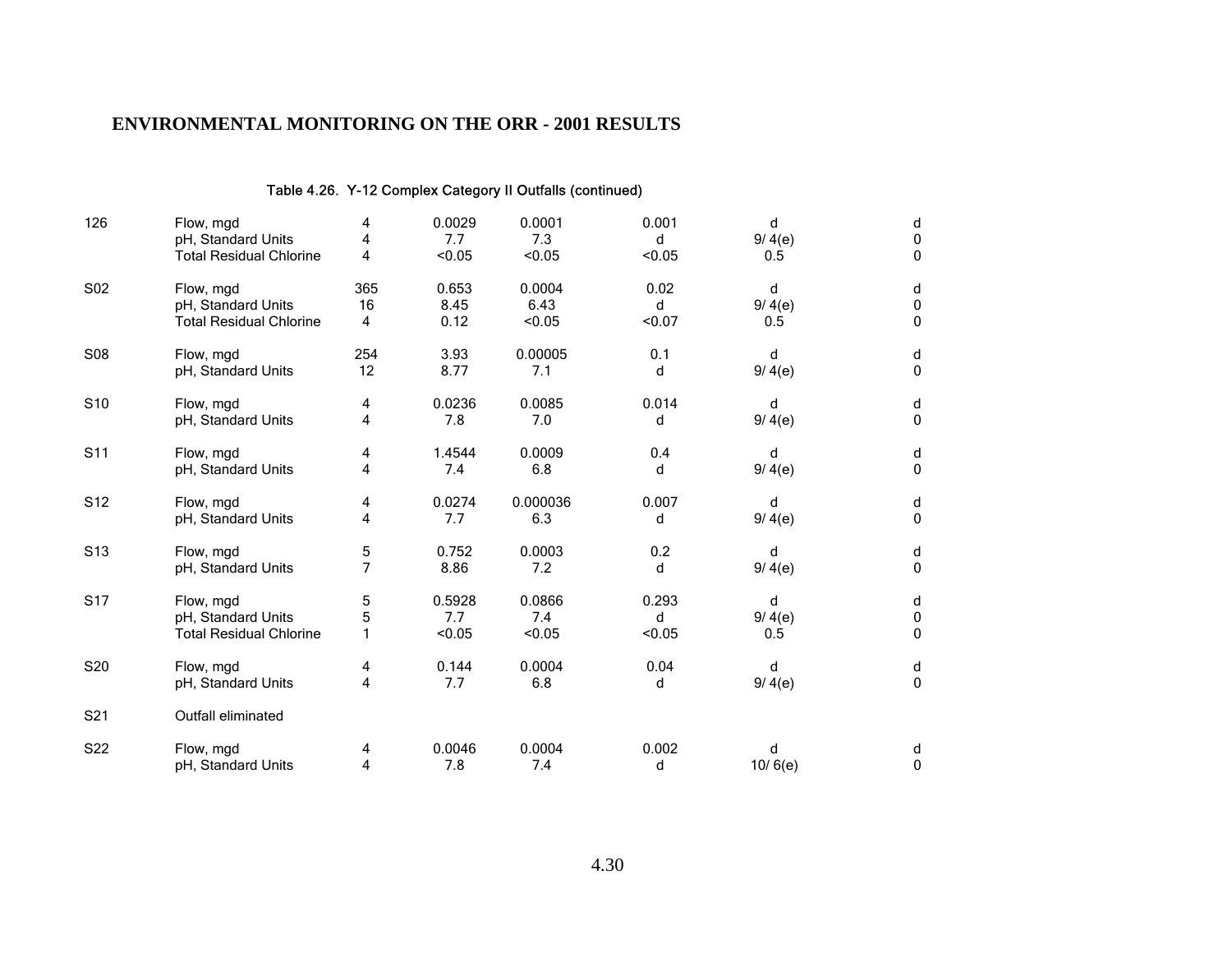#### Table 4.26. Y-12 Complex Category II Outfalls (continued)

| S24             | Flow, mgd          | 168 | 62.71  | 0.00002 | 2      | d       | d |
|-----------------|--------------------|-----|--------|---------|--------|---------|---|
|                 | pH, Standard Units |     | 8.55   | 7.3     | d      | 9/ 4(e) | 0 |
| S <sub>25</sub> | Flow, mgd          | 4   | 0.072  | 0.0008  | 0.04   | d       | d |
|                 | pH, Standard Units | 5   | 8.0    | 7.3     | d      | 10/6(e) | 0 |
| S <sub>26</sub> | Flow, mgd          | 4   | 0.0076 | 0.0002  | 0.002  | d       | d |
|                 | pH, Standard Units | 4   | 7.8    | 7.3     | d      | 10/6(e) | 0 |
| S <sub>27</sub> | Flow, mgd          | 4   | 0.288  | 0.0015  | 0.075  | d       | d |
|                 | pH, Standard Units | 5   | 8.0    | 7.6     | d      | 10/6(e) | 0 |
| S <sub>28</sub> | Flow, mgd          | 4   | 0.1152 | 0.0114  | 0.0412 | d       | d |
|                 | pH, Standard Units | 4   | 7.9    | 7.5     | d      | 10/6(e) | 0 |
| S <sub>29</sub> | Flow, mgd          | 4   | 0.1584 | 0.0002  | 0.05   | d       | d |
|                 | pH, Standard Units | 4   | 7.7    | 7.2     | d      | 10/6(e) | 0 |

(a) Units in mg/L unless otherwise indicated.

(b) NPDES permit limits.

(c) Flow during operations and/or discharging.

(d) Not applicable.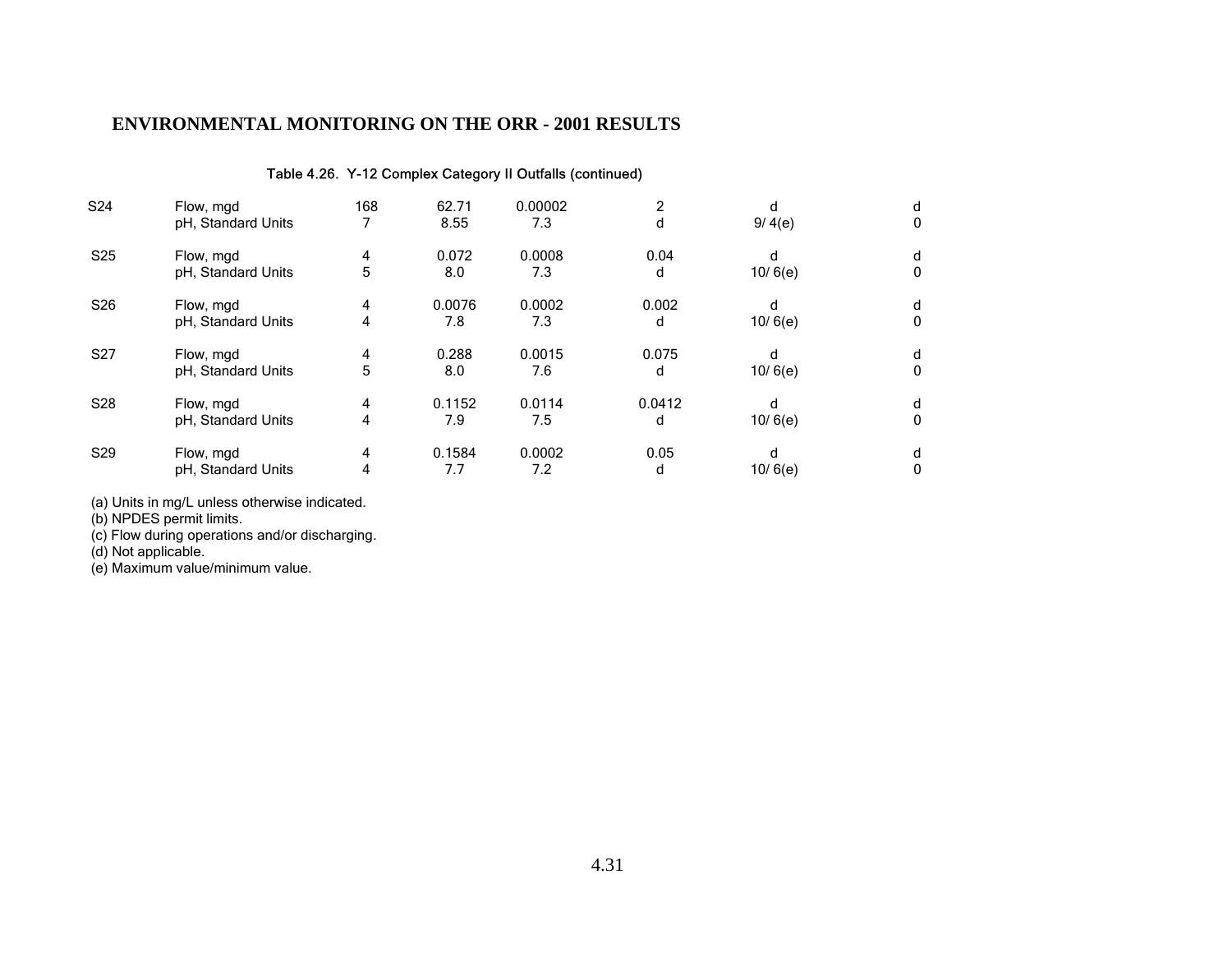| Outfall | Parameter                      | Number of<br><b>Samples</b> | <b>Max</b> | Concentration(a)<br>Min | Avg    | Reference<br>Value(b) | <b>Number of Values</b><br><b>Exceeding Reference</b> |
|---------|--------------------------------|-----------------------------|------------|-------------------------|--------|-----------------------|-------------------------------------------------------|
| 002     | Flow, mgd                      | 13                          | 0.4212     | 0.0137                  | 0.135  | d                     | d                                                     |
|         | pH, Standard Units             | 13                          | 7.9        | 7.3                     | d      | 9/ 4(e)               | 0                                                     |
|         | <b>Total Residual Chlorine</b> | 12                          | < 0.05     | < 0.05                  | < 0.05 | 0.5                   | 0                                                     |
| 034     | Flow, mgd                      | 15                          | 0.6628     | 0.0837                  | 0.160  | d                     | d                                                     |
|         | pH, Standard Units             | 15                          | 7.9        | 7.3                     | d      | 9/4(e)                | 0                                                     |
|         | <b>Total Residual Chlorine</b> | 12                          | < 0.05     | < 0.05                  | < 0.05 | 0.5                   | 0                                                     |
| 042     | Flow, mgd                      | 13                          | 0.0883     | 0.0001                  | 0.01   | d                     | d                                                     |
|         | pH, Standard Units             | 13                          | 8.2        | 7.7                     | d      | 9/4(e)                | 0                                                     |
|         | <b>Total Residual Chlorine</b> | 12                          | < 0.05     | < 0.05                  | < 0.05 | 0.5                   | 0                                                     |
| 047     | Flow, mgd                      | 12                          | 0.0864     | 0.0171                  | 0.0454 | d                     | d                                                     |
|         | pH, Standard Units             | 12                          | 7.8        | 7.5                     | d      | 9/4(e)                | 0                                                     |
|         | <b>Total Residual Chlorine</b> | 12                          | < 0.05     | < 0.05                  | < 0.05 | 0.5                   | 0                                                     |
| 048     | Flow, mgd                      | 11                          | 0.144      | 0.0003                  | 0.02   | d                     | d                                                     |
|         | pH, Standard Units             | 11                          | 8.1        | 7.2                     | d      | 9/4(e)                | 0                                                     |
|         | <b>Total Residual Chlorine</b> | 11                          | < 0.05     | < 0.05                  | < 0.05 | 0.5                   | 0                                                     |
| 054     | Flow, mgd                      | 13                          | 0.0104     | 0.0011                  | 0.0025 | d                     | d                                                     |
|         | pH, Standard Units             | 13                          | 8.1        | 6.5                     | d      | 9/4(e)                | 0                                                     |
|         | <b>Total Residual Chlorine</b> | 12                          | < 0.05     | < 0.05                  | < 0.05 | 0.5                   | 0                                                     |
| 071     | Flow, mgd                      | 13                          | 0.0188     | 0.0086                  | 0.012  | d                     | d                                                     |
|         | pH, Standard Units             | 13                          | 8.1        | 7.7                     | d      | 9/4(e)                | 0                                                     |
|         | <b>Total Residual Chlorine</b> | 12                          | < 0.05     | < 0.05                  | < 0.05 | 0.5                   | 0                                                     |
| 109     | Flow, mgd                      | 17                          | 5.62       | 0.0837                  | 0.477  | d                     | d                                                     |
|         | pH, Standard Units             | 17                          | 8.1        | 7.3                     | d      | 9/4(e)                | 0                                                     |
|         | <b>Total Residual Chlorine</b> | 12                          | 0.129      | < 0.05                  | < 0.06 | 0.5                   | 0                                                     |

#### Table 4.27. Y-12 Complex Category III Outfalls From: 2001/01/01 To: 2001/12/31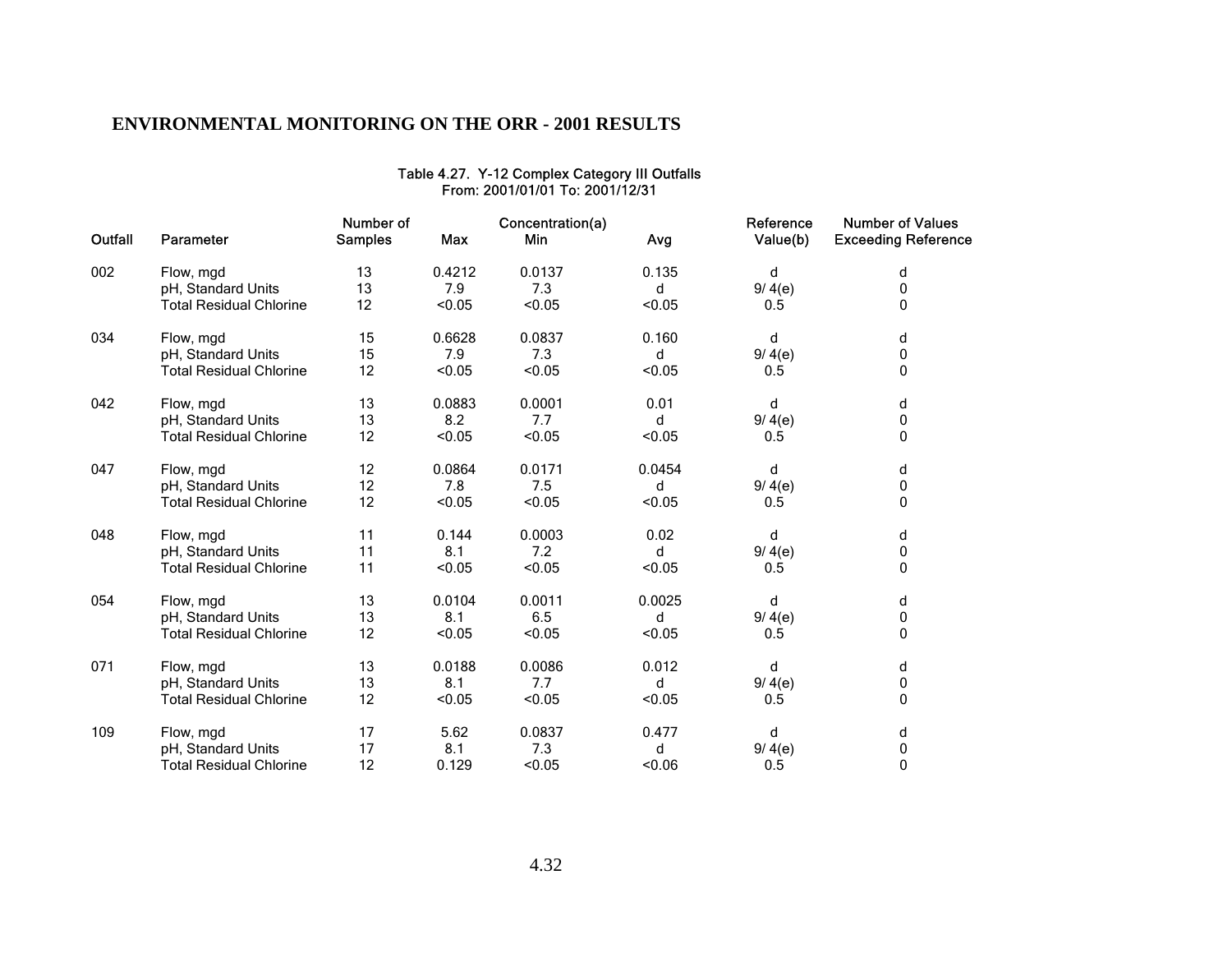#### Table 4.27. Y-12 Complex Category III Outfalls (continued)

| 113             | Flow, mgd                      | 11 | 0.0114 | 0.0000025 | 0.0025 | d       | d |
|-----------------|--------------------------------|----|--------|-----------|--------|---------|---|
|                 | pH, Standard Units             | 11 | 8.4    | 7.4       | d      | 9/4(e)  | 0 |
|                 | <b>Total Residual Chlorine</b> | 11 | < 0.05 | < 0.05    | < 0.05 | 0.5     | 0 |
| 114             | Flow, mgd                      | 14 | 1.692  | 0.0046    | 0.14   | d       | d |
|                 | pH, Standard Units             | 14 | 8.2    | 7.6       | d      | 9/ 4(e) | 0 |
|                 | <b>Total Residual Chlorine</b> | 12 | 0.12   | < 0.05    | < 0.06 | 0.5     | 0 |
| S <sub>05</sub> | Flow, mgd                      | 13 | 0.0799 | 0.0017    | 0.026  |         | d |
|                 | pH, Standard Units             | 26 | 8.48   | 5.8       | d      | 9/4(e)  | 0 |
|                 | <b>Total Residual Chlorine</b> | 9  | < 0.05 | < 0.05    | < 0.05 | 0.5     | 0 |
| S <sub>14</sub> | Flow, mgd                      | 13 | 3.476  | 0.0029    | 0.34   | d       | d |
|                 | pH, Standard Units             | 15 | 8.7    | 7.1       | d      | 9/ 4(e) | 0 |
|                 | Total Residual Chlorine        | 9  | < 0.05 | < 0.05    | < 0.05 | 0.5     | 0 |

(a) Units in mg/L unless otherwise indicated.

(b) NPDES permit limits.

(c) Flow during operations and/or discharging.

(d) Not applicable.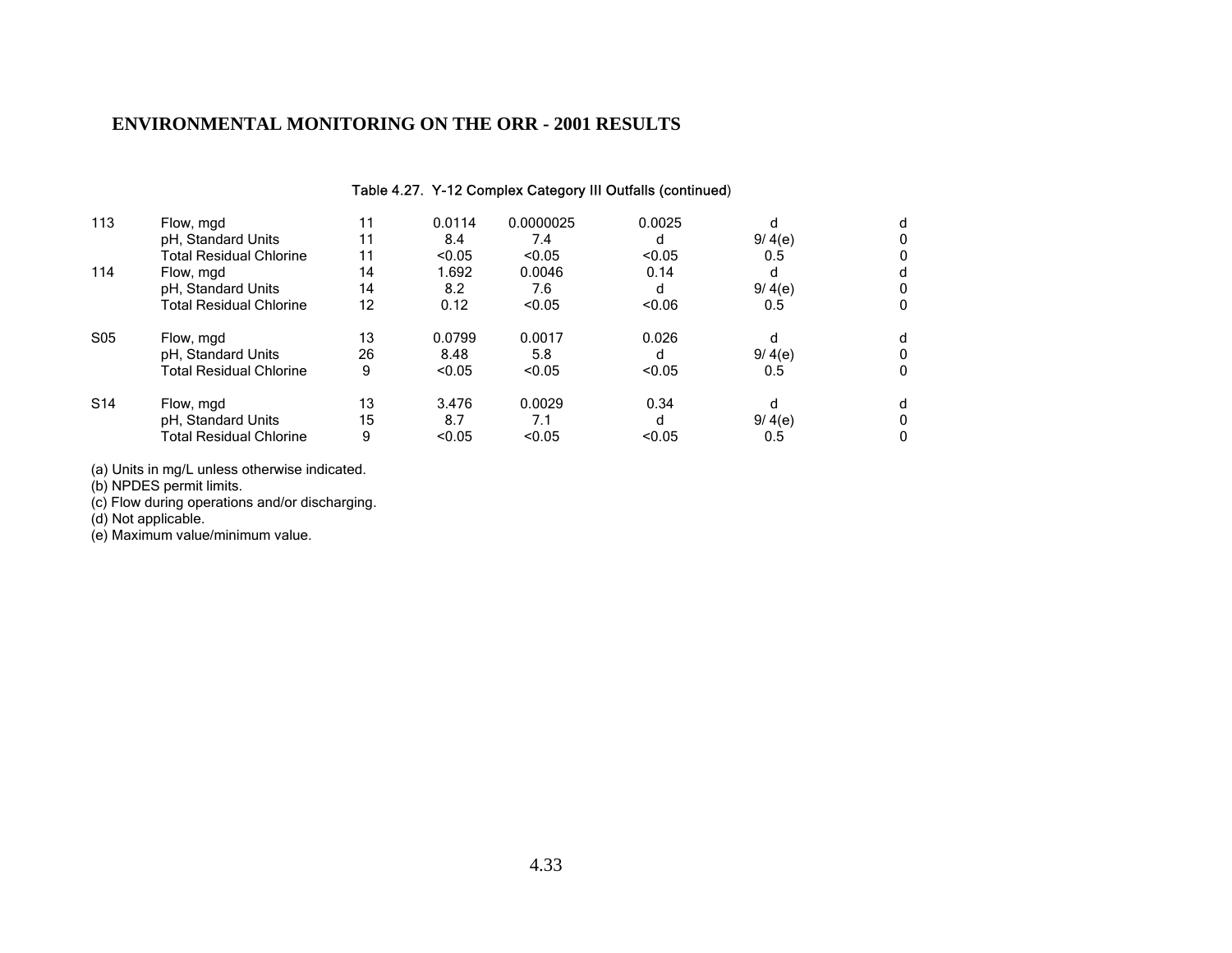#### Table 4.28. Y-12 Complex Discharge Point S17, UNNAMED TRIBUTARY TO THE CLINCH RIVER

|                            | Number of      |          |           | Concentration |           |           |                       | Percentage of |                     |
|----------------------------|----------------|----------|-----------|---------------|-----------|-----------|-----------------------|---------------|---------------------|
| Parameter                  | <b>Samples</b> | Max      | $+/-$     | Min           | $+/-$     | Average   | <b>Standard Error</b> | <b>DCG</b>    | <b>Total Curies</b> |
| Alpha activity (pCi/L)     | 12             | 12.0     | $+/-4.5$  | $0.62*$       | $+/-1.8$  | 4.6       | 0.97                  | e             | 1.8E-03             |
| Americium-241 (pCi/L)      | 12             | $0.23*$  | $+/-.22$  | $0.012*$      | $+/-25$   | 0.15      | 0.024                 | 0.48          | 5.9E-05             |
| Beta activity (pCi/L)      | 12             | 24.0     | $+/-6.4$  | $-3.7*$       | $+/-5.2$  | 4.3       | 2.1                   | e             | 1.7E-03             |
| Cobalt-60 (pCi/L)          | 12             | $2.1*$   | $+/-1.7$  | $-1.8*$       | $+/-2.2$  | 0.35      | 0.36                  | 0.0070        | 1.4E-04             |
| Cesium-137 (pCi/L)         | 12             | $2.4*$   | $+/-1.8$  | $-1.9*$       | $+/-2$    | 0.52      | 0.37                  | 0.017         | $2.1E-04$           |
| Gamma Activity (pCi/L)     | 12             | $10.0*$  | $+/-15$   | $-10.0*$      | $+/-15$   | 0.751     | 2.02                  | e             | 3.04E-04            |
| Neptunium-237 (pCi/L)      | 12             | 0.56     | $+/-.28$  | $-0.1*$       | $+/-13$   | 0.02      | 0.05                  | 0.07          | 9E-06               |
| Plutonium-238 (pCi/L)      | 12             | 0.08     | $+/-092$  | $-0.079*$     | $+/-071$  | 0.02      | 0.01                  | 0.05          | 8E-06               |
| Plutonium-239/240 (pCi/L)  | 12             | $0.061*$ | $+/-1$    | $-0.092*$     | $+/-.18$  | $-0.0084$ | 0.012                 | $-0.028$      | $-3.4E-06$          |
| Radium-226 (pCi/L)         | 12             | 0.82     | $+/-.83$  | $-2.5*$       | $+/-1.9$  | $-0.075$  | 0.240                 | $-0.075$      | $-3.0E-05$          |
| Radium-228 (pCi/L)         | 12             | $2.2*$   | $+/-1.7$  | $-0.43*$      | $+/-1.1$  | 0.86      | 0.25                  | 0.86          | 3.5E-04             |
| Strontium-89/90 (pCi/L)    | 12             | 7.7      | $+/-2.3$  | $-9.1*$       | $+/-3.9$  | 0.12      | 1.1                   | е             | 4.9E-05             |
| Total Radium Alpha (pCi/L) | 12             | 0.57     | $+/-.33$  | $-0.072*$     | $+/- 15$  | 0.25      | 0.060                 | e             | 1.0E-04             |
| Technetium-99 (pCi/L)      | 11             | $10.0*$  | $+/-7.7$  | $-5.2*$       | $+/-7.9$  | 0.93      | 1.2                   | 0.00090       | 3.8E-04             |
| Thorium-228 (pCi/L)        | 12             | $0.42*$  | $+/-6$    | $-0.37*$      | $+/-.41$  | $-0.013$  | 0.052                 | $-0.0033$     | $-5.4E-06$          |
| Thorium-230 (pCi/L)        | 12             | 1.9      | $+/-.91$  | $0.12*$       | $+/- 15$  | 0.55      | 0.15                  | 0.18          | $2.2E-04$           |
| Thorium-232 (pCi/L)        | 12             | $0.011*$ | $+/-.088$ | $-0.15*$      | $+/-18$   | $-0.036$  | 0.015                 | $-0.073$      | $-1.5E-05$          |
| Thorium-234 (pCi/L)        | 12             | 0.68     | $+/-27$   | $0.16*$       | $+/-15$   | 0.38      | 0.044                 | 0.0038        | 1.5E-04             |
| Tritium (pCi/L)            | 12             | 670.0*   | $+/-510$  | $-350.0*$     | $+/-480$  | 199.9     | 89.62                 | 0.01000       | 8.090E-02           |
| Uranium-234 (pCi/L)        | 12             | 6.6      | $+/-1.1$  | 0.52          | $+/-.27$  | 3.1       | 0.55                  | 0.61          | 1.2E-03             |
| Uranium-235 (pCi/L)        | 12             | $0.22*$  | $+/-19$   | $-0.041*$     | $+/-.082$ | 0.067     | 0.023                 | 0.011         | 2.7E-05             |
| Uranium-238 (pCi/L)        | 12             | 0.68     | $+/-.27$  | $0.16*$       | $+/-.15$  | 0.38      | 0.044                 | 0.063         | 1.5E-04             |

From: 2001/01/01 To: 2001/12/31

(e) Not applicable

\* Provisional Result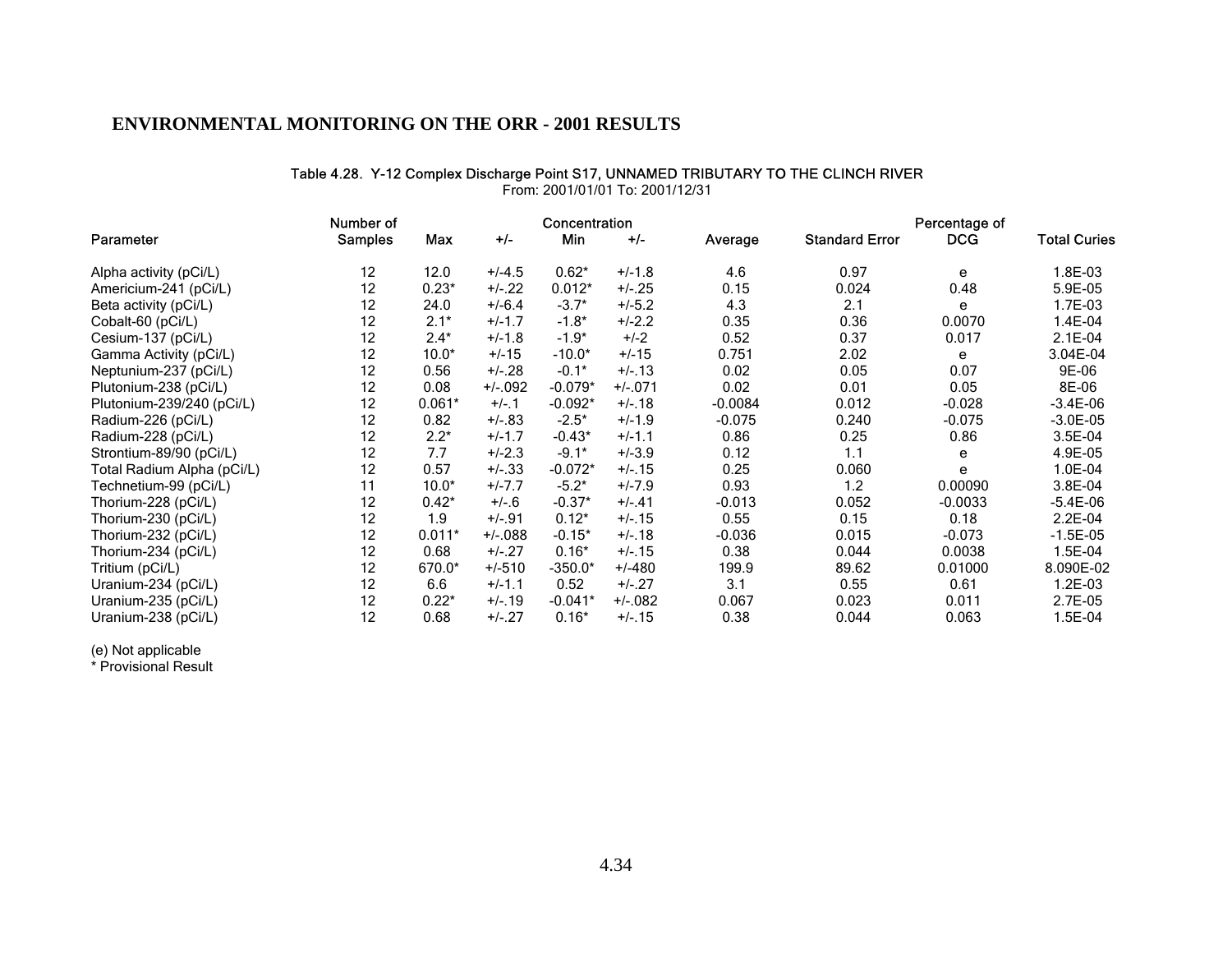#### Table 4.29. Y-12 Complex Discharge Point S19, S19, ROGER'S QUARRY

From: 2001/01/01 To: 2001/12/31

|                        | Number of      |            | Concentration(a) |          | Reference | <b>Number of Values</b>    |  |
|------------------------|----------------|------------|------------------|----------|-----------|----------------------------|--|
| Parameter              | <b>Samples</b> | <b>Max</b> | Min              | Avg      | Value(b)  | <b>Exceeding Reference</b> |  |
| Flow, mgd              | 365            | 0.613      | 0.029            | 0.11     | d         | d                          |  |
| pH, Standard Unit      | 13             | 8.3        | 7.5              | d        | 9/6(e)    | 0                          |  |
| Silver                 | 13             | < 0.02     | < 0.02           | < 0.02   | d         | d                          |  |
| Aluminum               | 13             | 0.267      | < 0.2            | < 0.2    | d         | d                          |  |
| Arsenic                | 13             | < 0.2      | < 0.2            | < 0.2    | d         | d                          |  |
| Boron                  | 13             | < 0.1      | < 0.1            | < 0.1    | d         | d                          |  |
| <b>Barium</b>          | 13             | 0.0583     | 0.0502           | 0.0535   | d         | d                          |  |
| Beryllium              | 13             | < 0.0005   | < 0.0005         | < 0.0005 | d         | d                          |  |
| Calcium                | 13             | 40.1       | 31.7             | 36.3     | d         | d                          |  |
| Cadmium                | 13             | < 0.01     | < 0.01           | < 0.01   | d         | d                          |  |
| <b>CARBON MONOXIDE</b> | 13             | < 0.02     | < 0.02           | < 0.02   | d         | d                          |  |
| Chromium               | 13             | < 0.02     | < 0.02           | < 0.02   | d         | d                          |  |
| Copper                 | 13             | < 0.02     | < 0.02           | < 0.02   | d         | d                          |  |
| Iron                   | 13             | 0.225      | < 0.05           | < 0.08   | d         | d                          |  |
| Potassium              | 13             | 2.09       | 2.0              | 2.0      | d         | d                          |  |
| Lithium                | 13             | 0.014      | 0.0123           | 0.013    | d         | d                          |  |
| Magnesium              | 13             | 11.7       | 10.6             | 11.2     | d         | d                          |  |
| Manganese              | 13             | 0.252      | 0.0394           | 0.109    | d         | d                          |  |
| Molybdenum             | 13             | < 0.05     | < 0.05           | < 0.05   | d         | d                          |  |
| Sodium                 | 13             | 2.12       | 1.56             | 1.84     | d         | d                          |  |
| <b>Nickel</b>          | 13             | < 0.05     | < 0.05           | < 0.05   | d         | d                          |  |
| Lead                   | 13             | < 0.1      | < 0.1            | < 0.1    | d         | d                          |  |
| Antimony               | 13             | &0.2       | <0.2             | < 0.2    | d         | d                          |  |
| Strontium              | 13             | 0.231      | 0.202            | 0.216    | d         | d                          |  |
| Thallium               | 13             | < 0.2      | < 0.2            | < 0.2    | d         | d                          |  |
| Vanadium               | 13             | < 0.02     | < 0.02           | < 0.02   | d         | d                          |  |
| Zinc                   | 13             | < 0.05     | < 0.05           | < 0.05   | d         | d                          |  |

(a) Units in mg/L unless otherwise indicated.

(b) NPDES permit limits.

(c) Flow during operations and/or discharging.

(d) Not applicable.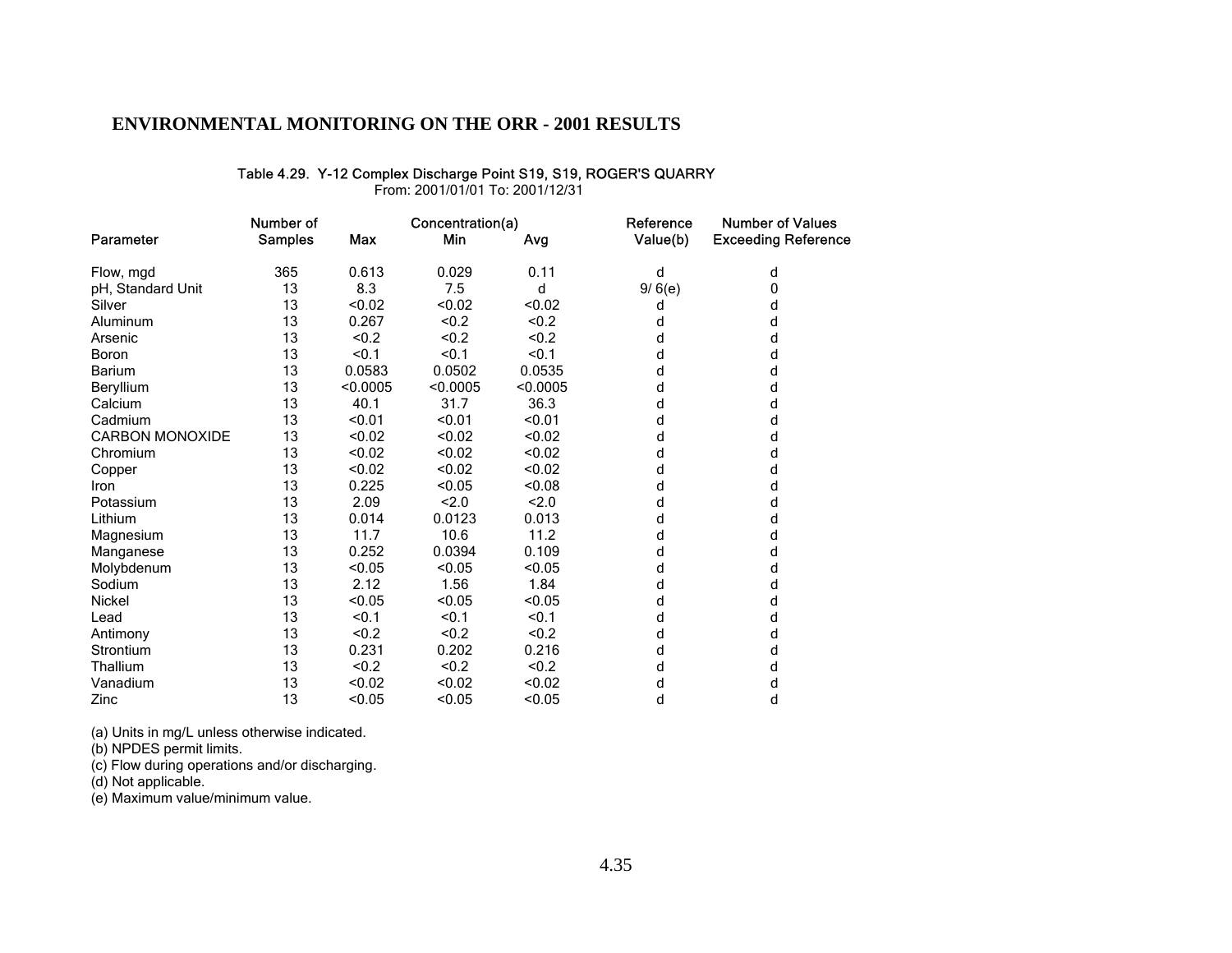#### Table 4.30. Y-12 Complex Discharge Point S19, S19, ROGER'S QUARRY

|                            | Number of      |          |           | Concentration |           |          |                       | Percentage of |                     |
|----------------------------|----------------|----------|-----------|---------------|-----------|----------|-----------------------|---------------|---------------------|
| Parameter                  | <b>Samples</b> | Max      | $+/-$     | Min           | $+/-$     | Average  | <b>Standard Error</b> | <b>DCG</b>    | <b>Total Curies</b> |
| Alpha activity (pCi/L)     | 12             | 12.0     | $+/-3.8$  | $-1.6*$       | $+/-2.2$  | 1.3      | 1.1                   | е             | 1.9E-04             |
| Americium-241 (pCi/L)      | 12             | 0.26     | $+/-18$   | $-0.08*$      | $+/-.16$  | 0.1      | 0.03                  | 0.3           | 2E-05               |
| Beta activity (pCi/L)      | 12             | 11.0     | $+/-5.8$  | $-6.7*$       | $+/-5.4$  | 1.8      | 1.4                   | e             | 2.8E-04             |
| Cobalt-60 (pCi/L)          | 12             | $2.2*$   | $+/-1.9$  | $-1.6*$       | $+/-2.1$  | 0.53     | 0.30                  | 0.011         | 8.2E-05             |
| Cesium-137 (pCi/L)         | 12             | $2.1*$   | $+/-2.1$  | $-0.55*$      | $+/-1.7$  | 0.70     | 0.25                  | 0.023         | $1.1E-04$           |
| Gamma Activity (pCi/L)     | 12             | $10.0*$  | $+/-15$   | $-13.0*$      | $+/-15$   | $-0.478$ | 1.98                  | е             | $-7.38E - 05$       |
| Neptunium-237 (pCi/L)      | 12             | $0.023*$ | $+/-13$   | $-0.1*$       | $+/- 17$  | $-0.03$  | 0.01                  | $-0.1$        | $-5E-06$            |
| Plutonium-238 (pCi/L)      | 12             | 0.39     | $+/-2$    | $-0.053*$     | $+/-.061$ | 0.044    | 0.041                 | 0.11          | 6.7E-06             |
| Plutonium-239/240 (pCi/L)  | 12             | 0.096    | $+/- 11$  | $-0.047*$     | $+/-055$  | 0.0059   | 0.011                 | 0.020         | 9.2E-07             |
| Radium-226 (pCi/L)         | 12             | 1.2      | $+/-1.5$  | $-0.091*$     | $+/-19$   | 0.35     | 0.11                  | 0.35          | 5.4E-05             |
| Radium-228 (pCi/L)         | 12             | $1.5*$   | $+/-8$    | $-0.64*$      | $+/-.91$  | 0.55     | 0.22                  | 0.55          | 8.4E-05             |
| Strontium-89/90 (pCi/L)    | 12             | $2.9*$   | $+/-2.9$  | $-5.0*$       | $+/-5.1$  | 0.36     | 0.56                  | е             | 5.5E-05             |
| Total Radium Alpha (pCi/L) | 12             | 0.68     | $+/-.4$   | $0.001*$      | $+/-14$   | 0.3      | 0.05                  | e             | 4E-05               |
| Technetium-99 (pCi/L)      | 12             | $11.0*$  | $+/-8$    | $-12.0*$      | $+/-7.7$  | $-0.652$ | 2.02                  | $-0.000700$   | $-1.01E-04$         |
| Thorium-228 (pCi/L)        | 12             | $0.21*$  | $+/-35$   | $-0.18*$      | $+/-24$   | $-0.030$ | 0.0296                | $-0.0076$     | $-4.7E-06$          |
| Thorium-230 (pCi/L)        | 12             | 1.7      | $+/- 57$  | $0.038*$      | $+/-2$    | 0.55     | 0.17                  | 0.18          | 8.5E-05             |
| Thorium-232 (pCi/L)        | 12             | $0.039*$ | $+/-.094$ | $-0.023*$     | $+/-.047$ | 0.0071   | 0.0060                | 0.014         | $1.1E-06$           |
| Thorium-234 (pCi/L)        | 12             | 0.26     | $+/- 17$  | $0.0066*$     | $+/-13$   | 0.17     | 0.023                 | 0.0017        | 2.6E-05             |
| Tritium (pCi/L)            | 12             | 280.0*   | $+/-500$  | $-270.0*$     | $+/-470$  | 97.67    | 53.50                 | 0.004900      | 1.510E-02           |
| Uranium-234 (pCi/L)        | 12             | 0.35     | $+/-.21$  | $0.065*$      | $+/- 15$  | 0.24     | 0.026                 | 0.049         | 3.8E-05             |
| Uranium-235 (pCi/L)        | 12             | $0.037*$ | $+/-073$  | $-0.039*$     | $+/-078$  | 0.0040   | 0.0076                | 0.00070       | 6.2E-07             |
| Uranium-238 (pCi/L)        | 12             | 0.26     | $+/-17$   | 0.0066*       | $+/- 13$  | 0.17     | 0.023                 | 0.028         | 2.6E-05             |

From: 2001/01/01 To: 2001/12/31

(e) Not applicable

\* Provisional Result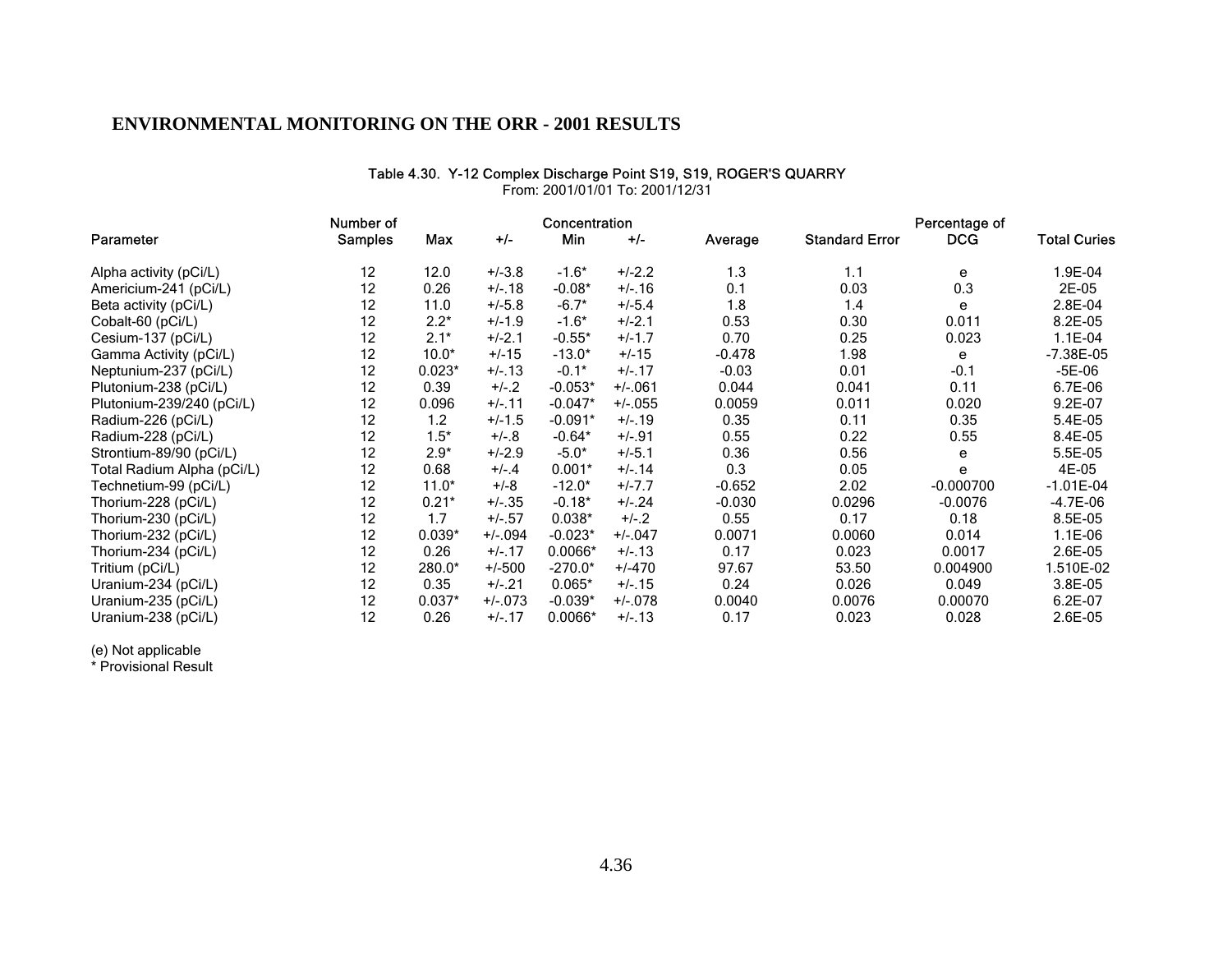#### Table 4.31. Y-12 Complex Discharge Point SS6, SANITARY SEWER STATION 6

From: 2001/01/01 To: 2001/12/31

|                              | Number of      |            | Concentration(a) |          | Reference | <b>Number of Values</b>    |  |
|------------------------------|----------------|------------|------------------|----------|-----------|----------------------------|--|
| Parameter                    | <b>Samples</b> | <b>Max</b> | Min              | Avg      | Value(b)  | <b>Exceeding Reference</b> |  |
| Flow, gpd                    | 365            | 2031000    | 304000           | 587000   | d         | d                          |  |
| pH, Std Unit                 | 51             | 7.8        | 6.6              | d        | 9/6(e)    | 0                          |  |
| Silver                       | 52             | 0.0325     | 0.0005           | 0.005    | 0.1       | 0                          |  |
| Arsenic                      | 52             | 0.0057     | < 0.002          | < 0.002  | 0.015     | 0                          |  |
| Boron                        | 52             | < 0.1      | < 0.1            | < 0.1    | d         | d                          |  |
| <b>Barium</b>                |                | 0.0487     | 0.0487           | 0.0487   | d         | d                          |  |
| Beryllium                    | 52             | < 0.0005   | < 0.0002         | < 0.0004 | d         | d                          |  |
| <b>Benzene</b>               | 12             | < 0.005    | < 0.005          | < 0.005  | 0.015     | 0                          |  |
| Biochemical Oxygen Demand 52 |                | 120.0      | 13.0             | 39.7     | 300       |                            |  |
| Cadmium                      | 52             | < 0.001    | < 0.001          | < 0.001  | 0.005     | 0                          |  |
| Cobalt                       | 11             | 0.0009     | 0.0003           | 0.0006   | d         | d                          |  |
| Chromium                     | 52             | 0.0094     | < 0.004          | < 0.004  | 0.075     | 0                          |  |
| Copper                       | 52             | 0.0441     | 0.0109           | 0.0229   | 0.21      | 0                          |  |
| Cyanide                      | 12             | < 0.02     | < 0.01           | < 0.01   | 0.062     | 0                          |  |
| Iron                         | 52             | 5.3        | 0.142            | 0.71     | 15        | 0                          |  |
| Mercury                      | 52             | 0.0022     | < 0.0002         | < 0.0004 | 0.035     | 0                          |  |
| Kjeldahl Nitrogen            | 52             | 19.9       | 2.04             | 11.5     | 90        | 0                          |  |
| Methylene chloride           | 12             | < 0.005    | < 0.005          | < 0.005  | 0.041     | 0                          |  |
| Manganese                    | 52             | 0.121      | 0.0201           | 0.0361   | d         | d                          |  |
| <b>Nickel</b>                | 52             | 0.0183     | < 0.002          | < 0.004  | 0.032     | 0                          |  |
| Nitrate/Nitrite as Nitrogen  | 52             | 1.73       | 0.214            | 0.713    | 10        | 0                          |  |
| Oil and Grease               | 52             | 23.9       | 5.7              | < 8.2    | 50        | 0                          |  |
| Lead                         | 52             | 0.0252     | < 0.0002         | < 0.002  | 0.074     | 0                          |  |
| Phenols - Total Recoverable  | 52             | 0.0171     | < 0.005          | < 0.008  | 0.5       | 0                          |  |
| Selenium                     | 52             | &0.2       | < 0.002          | < 0.09   | d         | d                          |  |
| <b>Suspended Solids</b>      | 52             | 139.0      | 11.8             | 47.5     | 300       | 0                          |  |
| Toluene                      | 12             | < 0.005    | < 0.005          | < 0.005  | 0.02      | $\mathbf{0}$               |  |

(a) Units in mg/L unless otherwise indicated.

(b) NPDES permit limits.

(c) Flow during operations and/or discharging.

(d) Not applicable.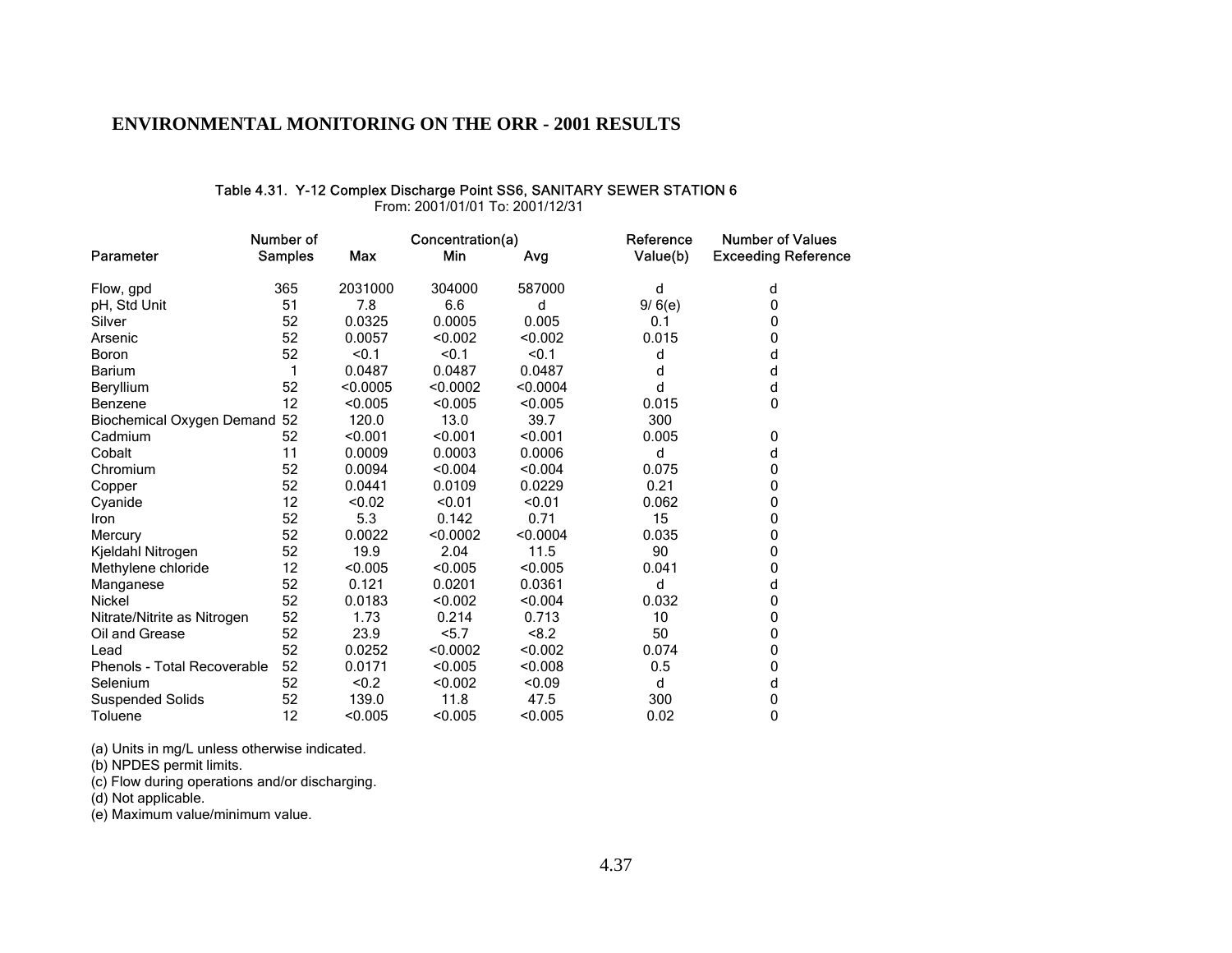#### Table 4.32. Y-12 Complex Discharge Point SS6, SANITARY SEWER STATION 6

From: 2001/01/01 To: 2001/12/31

|                 | Number of      |         | Concentration(a) |         | Reference | <b>Number of Values</b>    |  |
|-----------------|----------------|---------|------------------|---------|-----------|----------------------------|--|
| Parameter       | <b>Samples</b> | Max     | Min              |         | Value(b)  | <b>Exceeding Reference</b> |  |
| Trichloroethene | 12             | < 0.005 | < 0.005          | < 0.005 | 0.027     |                            |  |
| Zinc            | 52             | 0.173   | 0.0317           | 0.0793  | 0.75      |                            |  |

(a) Units in mg/L unless otherwise indicated.

(b) NPDES permit limits.

(c) Flow during operations and/or discharging.

(d) Not applicable.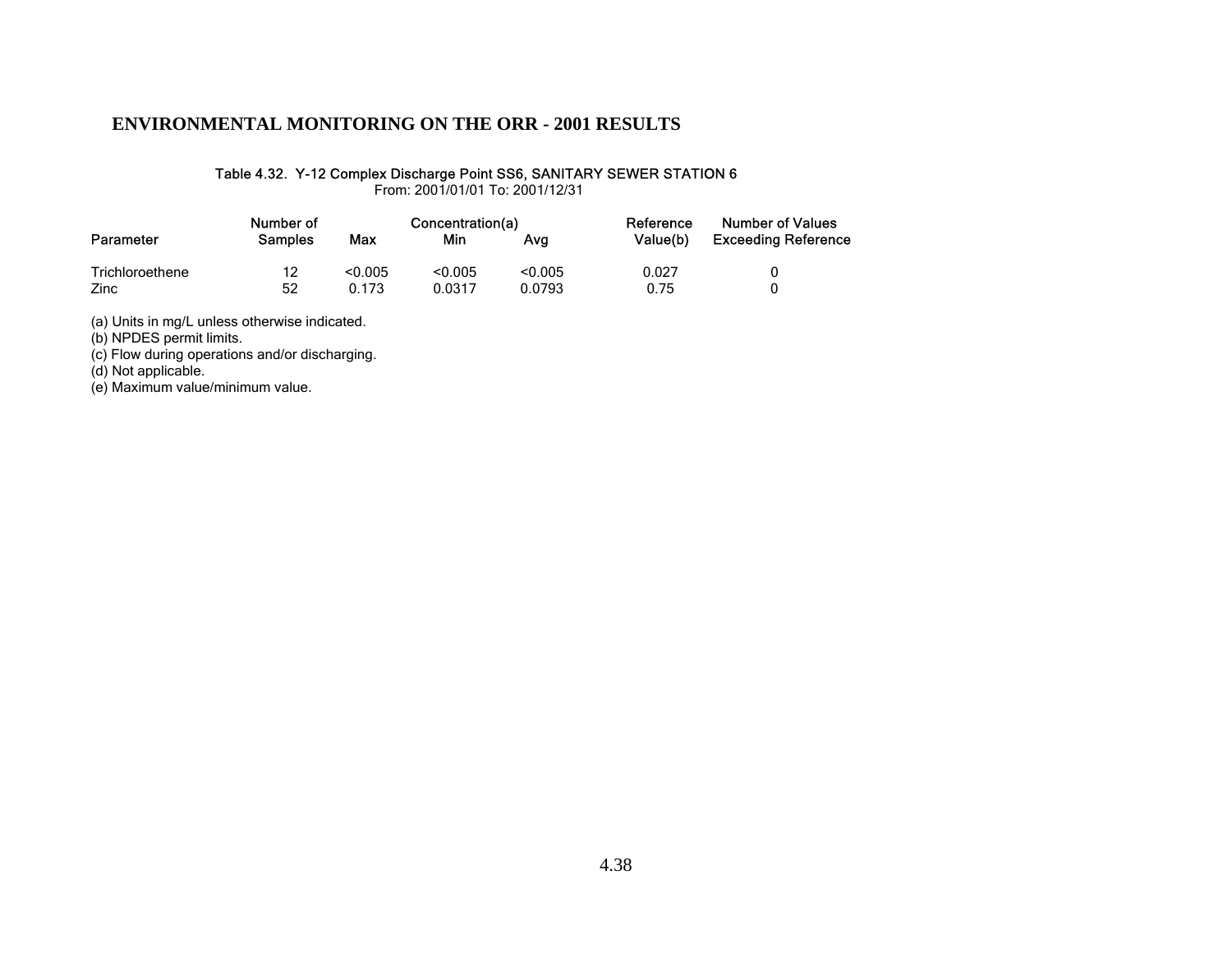#### Table 4.33. Y-12 Complex Discharge Point SS6, SANITARY SEWER STATION 6

| Number of                 | Concentration  | Percentage of |           |           |           |         |                       |            |                     |
|---------------------------|----------------|---------------|-----------|-----------|-----------|---------|-----------------------|------------|---------------------|
| Parameter                 | <b>Samples</b> | Max           | $+/-$     | Min       | $+/-$     | Average | <b>Standard Error</b> | <b>DCG</b> | <b>Total Curies</b> |
| Alpha activity (pCi/L)    | 52             | $15.0*$       | $+/-6.5$  | $-16.0*$  | $+/-16$   | 3.47    | 0.675                 | e          | 2.81E-03            |
| Beta activity (pCi/L)     | 52             | $41.0*$       | $+/-42$   | $-18.0*$  | $+/-44$   | 6.56    | 1.11                  | e          | 5.31E-03            |
| Cobalt-60 (pCi/L)         |                | $-2.5*$       | $+/-11$   | $-2.5*$   | $+/-11$   | $-2.5$  |                       | $-0.05$    | $-2.03E - 03$       |
| Cesium-137 (pCi/L)        |                | $-11.0*$      | $+/-11$   | $-11.0*$  | $+/-11$   | $-11.0$ |                       | $-0.3667$  | $-8.91E - 03$       |
| Gamma Activity (pCi/L)    | 52             | $23.0*$       | $+/-16$   | $-12.0*$  | $+/-16$   | 3.71    | 1.26                  | e          | 3.00E-03            |
| Plutonium-238 (pCi/L)     |                | $0.1*$        | $+/-.098$ | $0.1*$    | $+/-.098$ | 0.1     |                       | 0.2        | $8.E-05$            |
| Plutonium-239/240 (pCi/L) |                | $0.0*$        | $+/-0$    | $0.0*$    | $+/-0$    | 0.0     |                       | 0.0        | $0.0E + 00$         |
| Radium-228 (pCi/L)        |                | 83.0          | $+/-63$   | 83.0      | $+/-63$   | 83.0    |                       | 83.0       | 6.72E-02            |
| Uranium-234 (pCi/L)       | 52             | 5.8           | $+/-1.1$  | 0.92      | $+/-.5$   | 2.5     | 0.15                  | 0.50       | 2.0E-03             |
| Uranium-235 (pCi/L)       | 52             | 0.37          | $+/-25$   | $-0.055*$ | $+/-079$  | 0.078   | 0.012                 | 0.013      | $6.3E-05$           |
| Uranium-238 (pCi/L)       | 52             | 8.0           | $+/-1.3$  | 0.42      | $+/-28$   | 1.6     | 0.16                  | 0.27       | 1.3E-03             |

From: 2001/01/01 To: 2001/12/31

(e) Not applicable

\* Provisional Result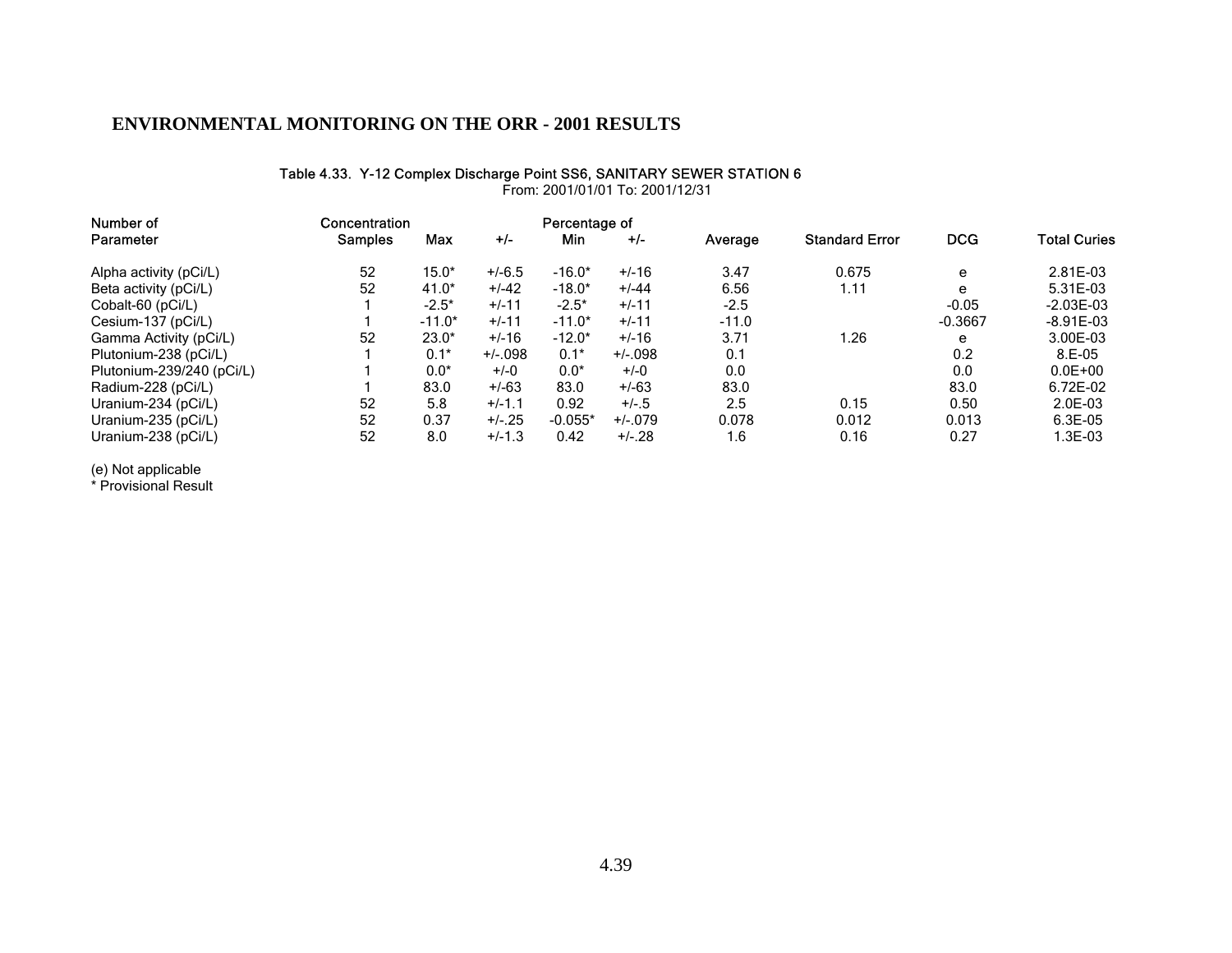#### Table 4.34. Y-12 Complex Discharge Point STA304, STATION 304, BEAR CREEK AT HIGHWAY 95.

From: 2001/01/01 To: 2001/12/31

|                                    | Number of      |            | Concentration(a) |          | Reference | <b>Number of Values</b>    |  |
|------------------------------------|----------------|------------|------------------|----------|-----------|----------------------------|--|
| Parameter                          | <b>Samples</b> | <b>Max</b> | Min              | Avg      | Value(b)  | <b>Exceeding Reference</b> |  |
| Flow, mgd                          | 365            | 76.318     | 0.294            | 3.65     | d         | d                          |  |
| pH, Std Unit                       | 24             | 8.4        | 7.0              | d        | 9/6(e)    | 0                          |  |
| Silver                             | 13             | < 0.02     | < 0.02           | < 0.02   | 0.0041    | 0                          |  |
| Aluminum                           | 13             | 11.7       | < 0.2            | $2$      | d         | d                          |  |
| Arsenic                            | 13             | &0.2       | <0.2             | < 0.2    | 0.0014    | 0                          |  |
| Boron                              | 13             | < 0.1      | < 0.1            | < 0.1    | d         | d                          |  |
| <b>Barium</b>                      | 13             | 0.116      | 0.0464           | 0.0700   | d         | d                          |  |
| Beryllium                          | 13             | < 0.0005   | < 0.0005         | < 0.0005 | 0.0013    | 0                          |  |
| Calcium                            | 13             | 63.2       | 39.1             | 48.5     | d         | d                          |  |
| Cadmium                            | 13             | < 0.01     | < 0.01           | < 0.01   | 0.0039    | 0                          |  |
| Chloride                           | 12             | 14.1       | 4.83             | 7.60     | d         | d                          |  |
| <b>CARBON MONOXIDE</b>             | 13             | < 0.02     | < 0.02           | < 0.02   | d         | d                          |  |
| Chromium                           | 13             | 0.0212     | < 0.02           | < 0.02   | 0.016     | 0                          |  |
| Copper                             | 13             | < 0.02     | < 0.02           | < 0.02   | 0.0177    | 0                          |  |
| Iron                               | 13             | 8.59       | 0.0679           | 1.51     | d         | d                          |  |
| Mercury                            | 13             | < 0.0002   | < 0.0002         | < 0.0002 | 0.00015   | 0                          |  |
| Potassium                          | 13             | 5.28       | 2.0              | < 2.4    | d         | d                          |  |
| Lithium                            | 13             | 0.0136     | < 0.01           | < 0.01   | d         | d                          |  |
| Magnesium                          | 13             | 17.8       | 10.4             | 13.3     | d         | d                          |  |
| Manganese                          | 13             | 0.174      | 0.0107           | 0.0607   | d         | d                          |  |
| Molybdenum                         | 13             | < 0.05     | < 0.05           | < 0.05   | d         | d                          |  |
| Sodium                             | 13             | 7.46       | 3.05             | 4.49     | d         | d                          |  |
| <b>Nickel</b>                      | 13             | < 0.05     | < 0.05           | < 0.05   | 1.418     | 0                          |  |
| Nitrite as Nitrogen                | 12             | < 0.38     | < 0.015          | < 0.17   | d         | d                          |  |
| Nitrate as Nitrogen                | 12             | 9.04       | 0.842            | 2.75     | d         | d                          |  |
| Lead                               | 13             | < 0.1      | < 0.1            | < 0.1    | 0.0817    | 0                          |  |
| <b>Phenols - Total Recoverable</b> | 13             | < 0.01     | < 0.005          | < 0.006  | d         | d                          |  |

(a) Units in mg/L unless otherwise indicated.

(b) NPDES permit limits.

(c) Flow during operations and/or discharging.

(d) Not applicable.

(e) Maximum value/minimum value.

1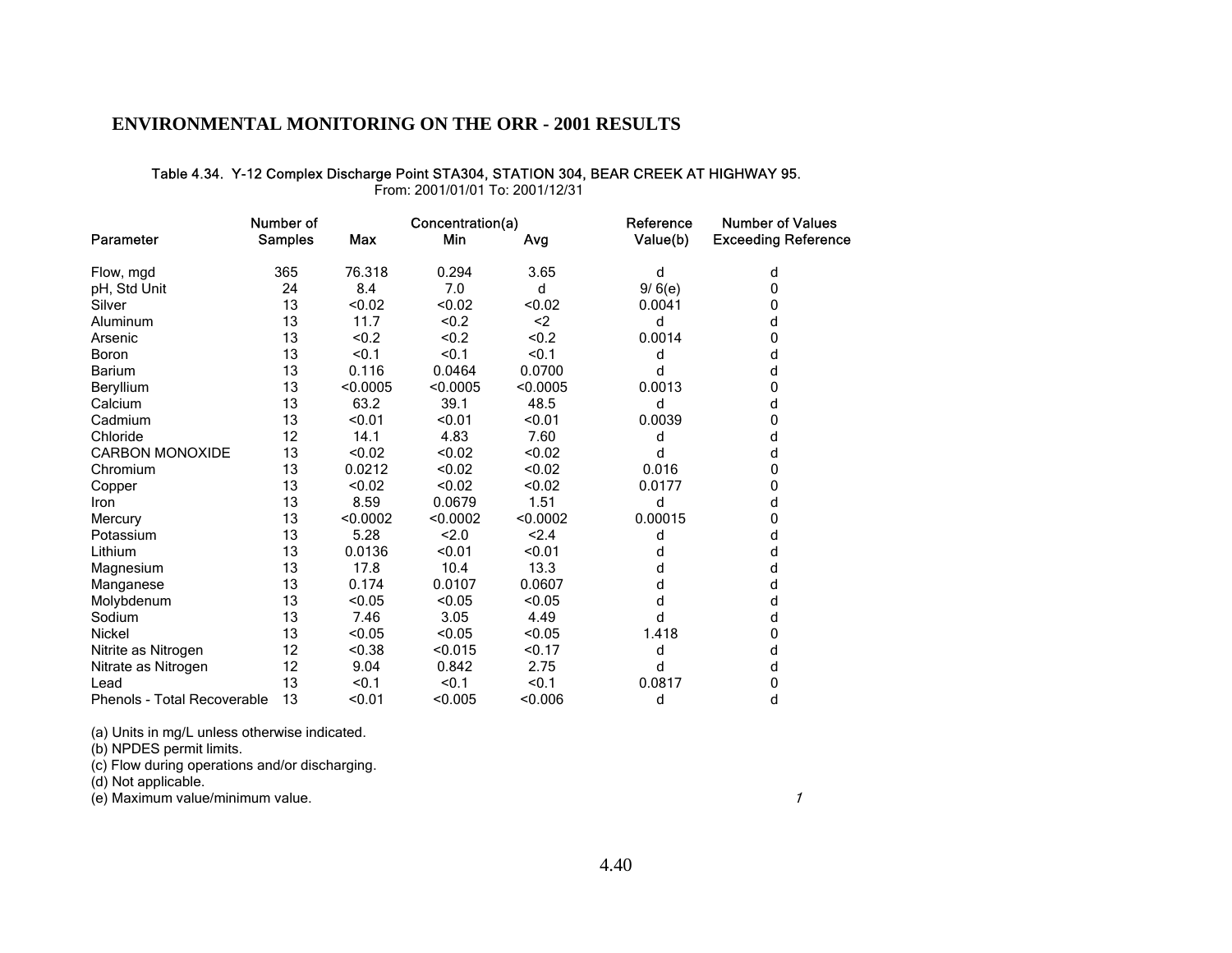# Table 4.35. Y-12 Complex Discharge Point STA304, STATION 304, BEAR CREEK AT HIGHWAY 95

From: 2001/01/01 To: 2001/12/31

|                         | Number of      |            | Concentration(a) |        | Reference | <b>Number of Values</b>    |  |
|-------------------------|----------------|------------|------------------|--------|-----------|----------------------------|--|
| Parameter               | <b>Samples</b> | <b>Max</b> | Min              | Avg    | Value(b)  | <b>Exceeding Reference</b> |  |
| Antimony                | 13             | < 0.2      | < 0.2            | < 0.2  | 4.31      | 0                          |  |
| Selenium                | 13             | < 0.2      | < 0.2            | < 0.2  | 0.02      |                            |  |
| Strontium               | 13             | 0.128      | 0.0598           | 0.0824 | d         |                            |  |
| Sulfate                 | 12             | 17.0       | 4.98             | 10.2   | d         |                            |  |
| <b>Suspended Solids</b> | 13             | 77.0       | <1.0             | < 13   | d         |                            |  |
| <b>Thorium</b>          | 13             | < 0.2      | < 0.2            | < 0.2  | d         |                            |  |
| Titanium                | 13             | 0.132      | < 0.05           | < 0.06 | d         |                            |  |
| Thallium                | 13             | < 0.2      | < 0.2            | < 0.2  | 0.0063    |                            |  |
| Vanadium                | 13             | < 0.02     | < 0.02           | < 0.02 | d         |                            |  |
| Zinc                    | 13             | < 0.05     | < 0.05           | < 0.05 | 0.117     |                            |  |
| Zirconium               | 13             | < 0.2      | < 0.2            | < 0.2  | d         |                            |  |

(a) Units in mg/L unless otherwise indicated.

(b) NPDES permit limits.

(c) Flow during operations and/or discharging.

(d) Not applicable.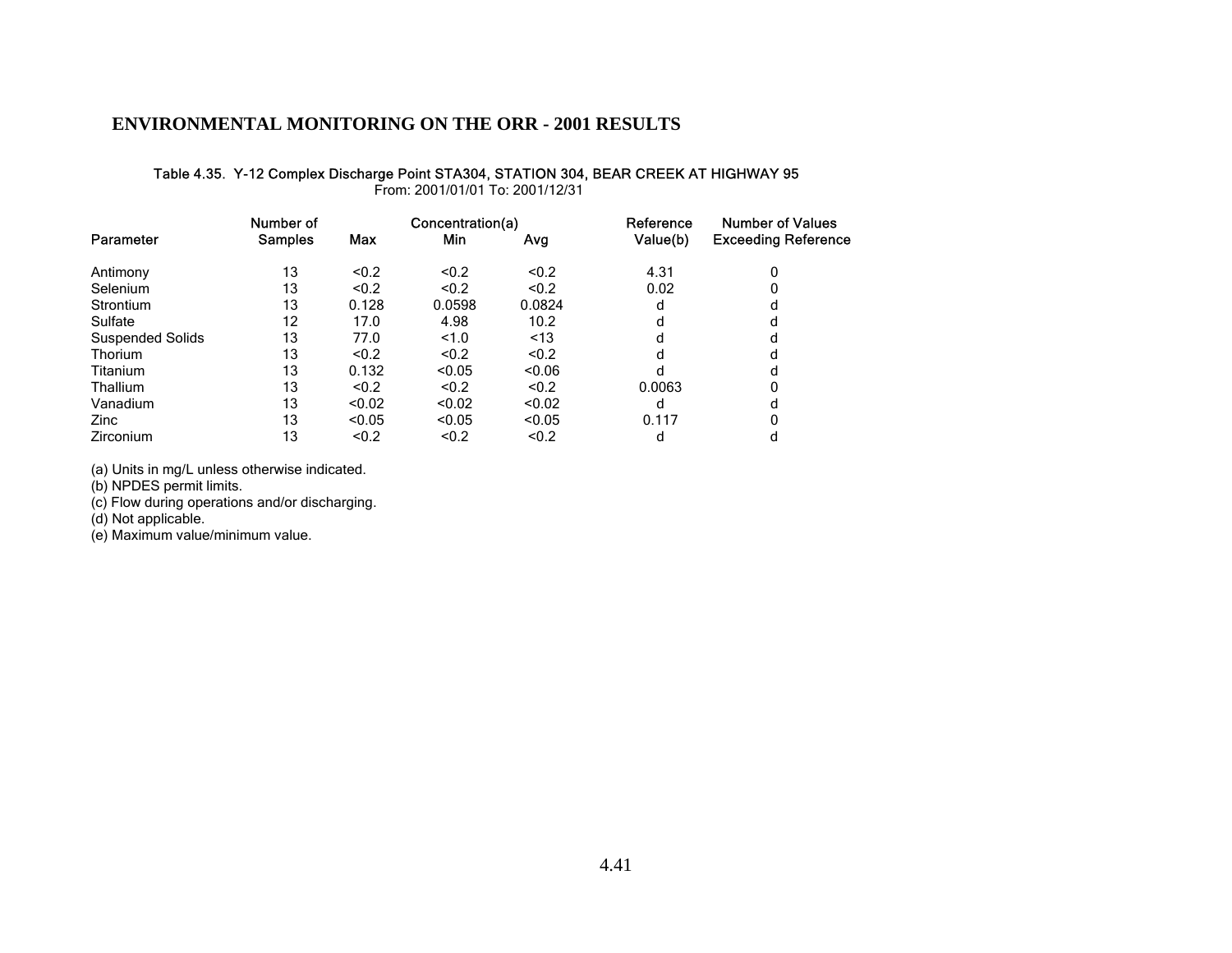#### Table 4.36. Y-12 Complex Discharge Point STA304, STATION 304, BEAR CREEK AT HIGHWAY 95.

Number of **Concentration Concentration Percentage of Percentage of** Parameter Samples Max +/- Min +/- Average Standard Error DCG Total Curies Alpha activity (pCi/L) 12 27.0 +/-5.6 4.1 +/-2.9 13 2.0 <sup>e</sup> 6.4E-02 Americium-241 (pCi/L) 12 0.18\* +/-.18 -0.058\* +/-.17 0.080 0.021 0.27 4.0E-04 Beta activity (pCi/L) 12 35.0 +/-6.8 4.9\* +/-4.2 18 3.0 e 9.0E-02<br>Cobalt-60 (pCi/L) 12 1.5\* +/-2.2 -1.0\* +/-2.1 0.38 0.22 0.0076 1.9E-03 Cobalt-60 (pCi/L) 12 1.5\* +/-2.2 -1.0\* +/-2.1 0.38 0.22 0.0076 1.9E-03 Cesium-137 (pCi/L) 12 2.0\* +/-2 -1.1\* +/-2.3 0.14 0.25 0.0047 7.1E-04 Gamma Activity (pCi/L) 12 9.6\* +/-15 -8.0\* +/-14 2.6 1.3 e Neptunium-237 (pCi/L) 12 0.16\* +/-.15 -0.06\* +/-.12 0.001 0.02 0.004 5E-06 Plutonium-238 (pCi/L) 12 0.18\* +/-.2 -0.036\* +/-.069 0.043 0.018 0.11 Plutonium-239/240 (pCi/L) 12 0.085 +/-.098 -0.088\* +/-.079 0.012 0.012 0.042 6.3E-05 Radium-226 (pCi/L) 12 0.63\* +/-.84 -0.023\* +/-.024 0.31 0.056 0.31 1.6E-03 Radium-228 (pCi/L) 12 2.0\* +/-1.3 -0.38\* +/-.74 0.67 0.18 0.67 3.4E-03 Strontium-89/90 (pCi/L) 12 4.3 +/-2.5 -12.0\* +/-4.9 -0.69 1.1 e -3.5E-03 Total Radium Alpha (pCi/L) 12 0.62 +/-.35 -1.3\* +/-1.8 0.18 0.14 <sup>e</sup> 9.3E-04 Technetium-99 (pCi/L) 12 42.0 +/-8.8 0.77\* +/-8.1 13 3.3 0.013 6.8E-02 Thorium-228 (pCi/L) 12 1.0 +/-.46 -0.14\* +/-.16 0.17 0.10 0.042 8.5E-04 Thorium-230 (pCi/L) 12 1.0 +/-.46 0.079\* +/-.11 0.41 0.10 0.14 2.1E-03<br>Thorium-232 (pCi/L) 12 0.079\* +/-.11 -0.045\* +/-.091 0.013 0.012 0.025 6.4E-05 Thorium-232 (pCi/L) 12 0.079\* +/-.11 -0.045\* +/-.091 0.013 0.012 0.025 6.4E-05 Thorium-234 (pCi/L) 12 17.0 +/-2 1.8 +/-.42 8.6 1.3 0.086 4.3E-02 Tritium (pCi/L) 12 570.0\* +/-600 -60.0\* +/-490 234 65.1 0.0117 1.18E+00 Uranium-234 (pCi/L) 12 7.3 +/-1.1 1.3 +/-.34 4.2 0.57 0.83 2.1E-02 Uranium-235 (pCi/L) 12 0.51 +/-.26 0.015\* +/-.084 0.23 0.044 0.039 1.2E-03 Uranium-238 (pCi/L) 12 17.0 +/-2 1.8 +/-.42 8.6 1.3 1.4 4.3E-02

From: 2001/01/01 To: 2001/12/31

(e) Not applicable

\* Provisional Result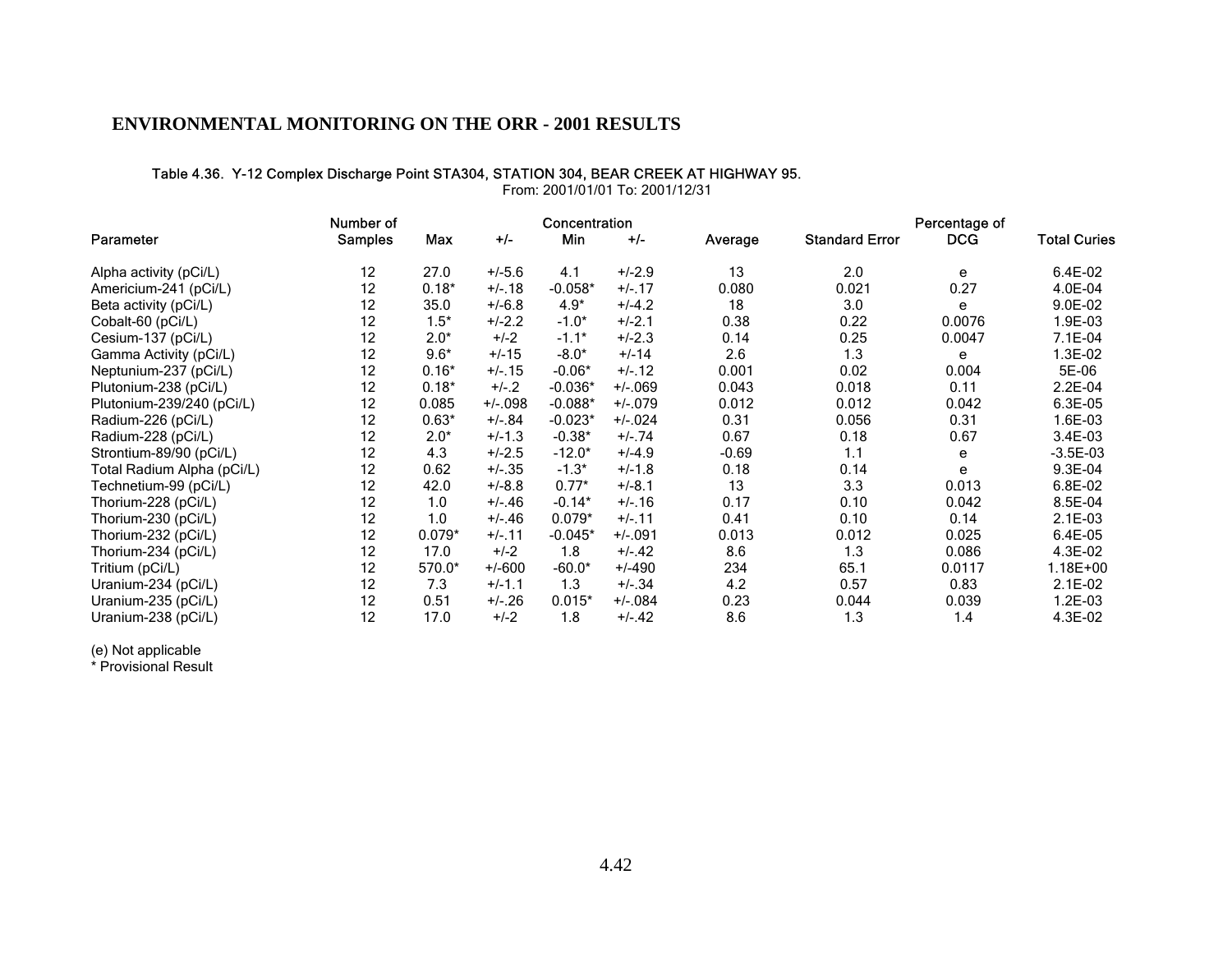#### Table 4.37. Storm Water Data Above Screening Levels

| Parameter                                                         | Taken Date                                                                | Result                          | <b>Result Units</b>                                    | <b>Screening Level Units</b>                         |                               | Rationale                                                                                                                                           |
|-------------------------------------------------------------------|---------------------------------------------------------------------------|---------------------------------|--------------------------------------------------------|------------------------------------------------------|-------------------------------|-----------------------------------------------------------------------------------------------------------------------------------------------------|
| Phosphorus<br>Total Suspended Solids 2/16/01 7:25:00 AM           | 2/16/01 7:25:00 AM                                                        | .127                            | mg/L<br>81. mg/L                                       | 0.1<br>60                                            | mg/L<br>mg/L                  | EPA Ambient Water Quality Criteria Guideline<br>Effluent Guideline 40 CFR 433                                                                       |
| Location (Outfall) 017                                            |                                                                           |                                 |                                                        |                                                      |                               |                                                                                                                                                     |
| Parameter<br>Nitrate as Nitrogen<br>Nitrate as Nitrogen           | Taken Date<br>5/23/01 9:57:00 AM<br>5/22/01 10:25:00 AM                   | Result<br>11.7                  | <b>Result Units</b><br>10.3 mg/L<br>mg/L               | Screening Level<br>10<br>10                          | Units<br>mg/L<br>mg/L         | Rationale<br>SDWA MCL 40 CFR 141.23<br>SDWA MCL 40 CFR 141.23                                                                                       |
| Location (Outfall) 019                                            |                                                                           |                                 |                                                        |                                                      |                               |                                                                                                                                                     |
| Parameter<br><b>Fecal Coliform Bacteria</b><br>Phosphorus<br>Zinc | Taken Date<br>6/6/01 3:05:00 PM<br>6/7/01 2:05:00 PM<br>5/31/018:45:00 AM | Result<br>.124<br>.433          | <b>Result Units</b><br>1820. col/100ml<br>mg/L<br>mg/L | <b>Screening Level Units</b><br>1000<br>0.1<br>0.117 | col/100mL<br>mg/L<br>mg/L     | Rationale<br>TN Water Quality Criteria/Recreation<br>EPA Ambient Water Quality Criteria Guideline<br>TN Water Quality Criteria/Fish & Aquatic Life  |
| Location (Outfall) 020                                            |                                                                           |                                 |                                                        |                                                      |                               |                                                                                                                                                     |
| Parameter<br><b>PCB</b><br>Zinc<br>Zinc                           | Taken Date<br>6/2/01 7:45:00 AM<br>6/2/017:45:00 AM<br>5/31/019:15:00 AM  | Result<br>.0017<br>.171<br>.398 | <b>Result Units</b><br>mg/L<br>mg/L<br>mg/L            | <b>Screening Level</b><br>0.00044<br>0.117<br>0.117  | Units<br>ug/L<br>mg/L<br>mg/L | Rationale<br>TN Water Quality Criteria/Recreation<br>TN Water Quality Criteria/Fish & Aquatic Life<br>TN Water Quality Criteria/Fish & Aquatic Life |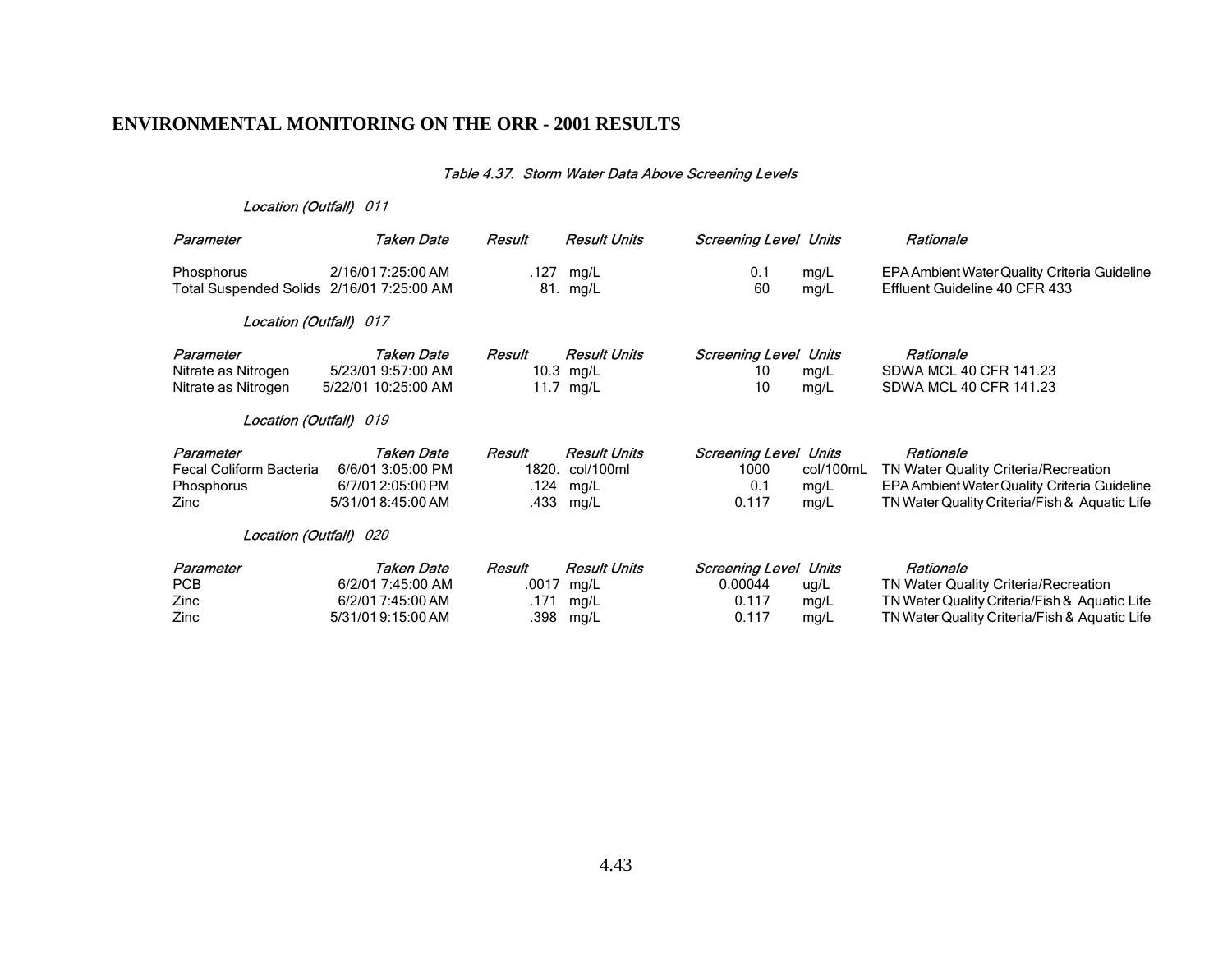### Table 4.37 (continued)

| Parameter                                  | Taken Date                       | Result           | <b>Result Units</b>              | Screening Level                | Units              | Rationale                                         |
|--------------------------------------------|----------------------------------|------------------|----------------------------------|--------------------------------|--------------------|---------------------------------------------------|
| Copper                                     | 8/24/01 10:15:00 AM              | .372             | mg/L                             | 0.0177                         | mg/L               | TN Water Quality Criteria/Fish & Aquatic Life     |
| Copper                                     | 9/19/019:25:00 AM                | .0721            | mg/L                             | 0.0177                         | mg/L               | TN Water Quality Criteria/Fish & Aquatic Life     |
| Copper                                     | 9/19/01 12:35:00 PM              | .0574            | mg/L                             | 0.0177                         | mg/L               | TN Water Quality Criteria/Fish & Aquatic Life     |
| Copper                                     | 6/6/01 2:55:00 PM                | .0551            | mg/L                             | 0.0177                         | mg/L               | TN Water Quality Criteria/Fish & Aquatic Life     |
| Fecal Coliform Bacteria                    | 9/19/01 9:25:00 AM               | 2200.            | col/100ml                        | 1000                           | col/100mL          | TN Water Quality Criteria/Recreation              |
| <b>Fecal Coliform Bacteria</b>             | 6/6/01 2:55:00 PM                | 3300.            | col/100ml                        | 1000                           | col/100mL          | TN Water Quality Criteria/Recreation              |
| Lead                                       | 8/24/01 10:15:00 AM              | .141             | mg/L                             | 0.0871                         | mg/L               | TN Water Quality Criteria/Fish & Aquatic Life     |
| Mercury                                    | 8/24/01 10:15:00 AM              | .000291          | mg/L                             | 0.000051                       | mg/L               | TN Water Quality Criteria/Recreation              |
| Phosphorus                                 | 9/19/01 12:35:00 PM              | .145             | mg/L                             | 0.1                            | mg/L               | EPA Ambient Water Quality Criteria Guideline      |
| Total Suspended Solids 8/24/01 10:15:00 AM |                                  | 249.             | mg/L                             | 60                             | mg/L               | Effluent Guideline 40 CFR 433                     |
| Zinc                                       | 9/19/01 12:35:00 PM              | .345             | mg/L                             | 0.117                          | mg/L               | TN Water Quality Criteria/Fish & Aquatic Life     |
| Zinc                                       | 8/24/01 10:15:00 AM              | 2.55             | mg/L                             | 0.117                          | mg/L               | TN Water Quality Criteria/Fish & Aquatic Life     |
| Zinc                                       | 9/19/019:25:00 AM                | .471             | mg/L                             | 0.117                          | mg/L               | TN Water Quality Criteria/Fish & Aquatic Life     |
| Zinc                                       | 6/6/01 2:55:00 PM                | .316             | mg/L                             | 0.117                          | mg/L               | TN Water Quality Criteria/Fish & Aquatic Life     |
|                                            | Location (Outfall) 042           |                  |                                  |                                |                    |                                                   |
| Parameter<br>Fecal Coliform Bacteria       | Taken Date<br>5/19/01 6:45:00 PM | Result<br>27000. | <b>Result Units</b><br>col/100ml | <b>Screening Level</b><br>1000 | Units<br>col/100mL | Rationale<br>TN Water Quality Criteria/Recreation |
|                                            |                                  |                  |                                  |                                |                    |                                                   |
|                                            | Location (Outfall) 054           |                  |                                  |                                |                    |                                                   |
| Parameter                                  | <b>Taken Date</b>                | Result           | <b>Result Units</b>              | <b>Screening Level</b>         | Units              | Rationale                                         |
| Copper                                     | 1/30/01 5:45:00 AM               | .173             | mg/L                             | 0.0177                         | mg/L               | TN Water Quality Criteria/Fish & Aquatic Life     |
| Copper                                     | 1/29/01 10:30:00 PM              | .0479            | mg/L                             | 0.0177                         | mg/L               | TN Water Quality Criteria/Fish & Aquatic Life     |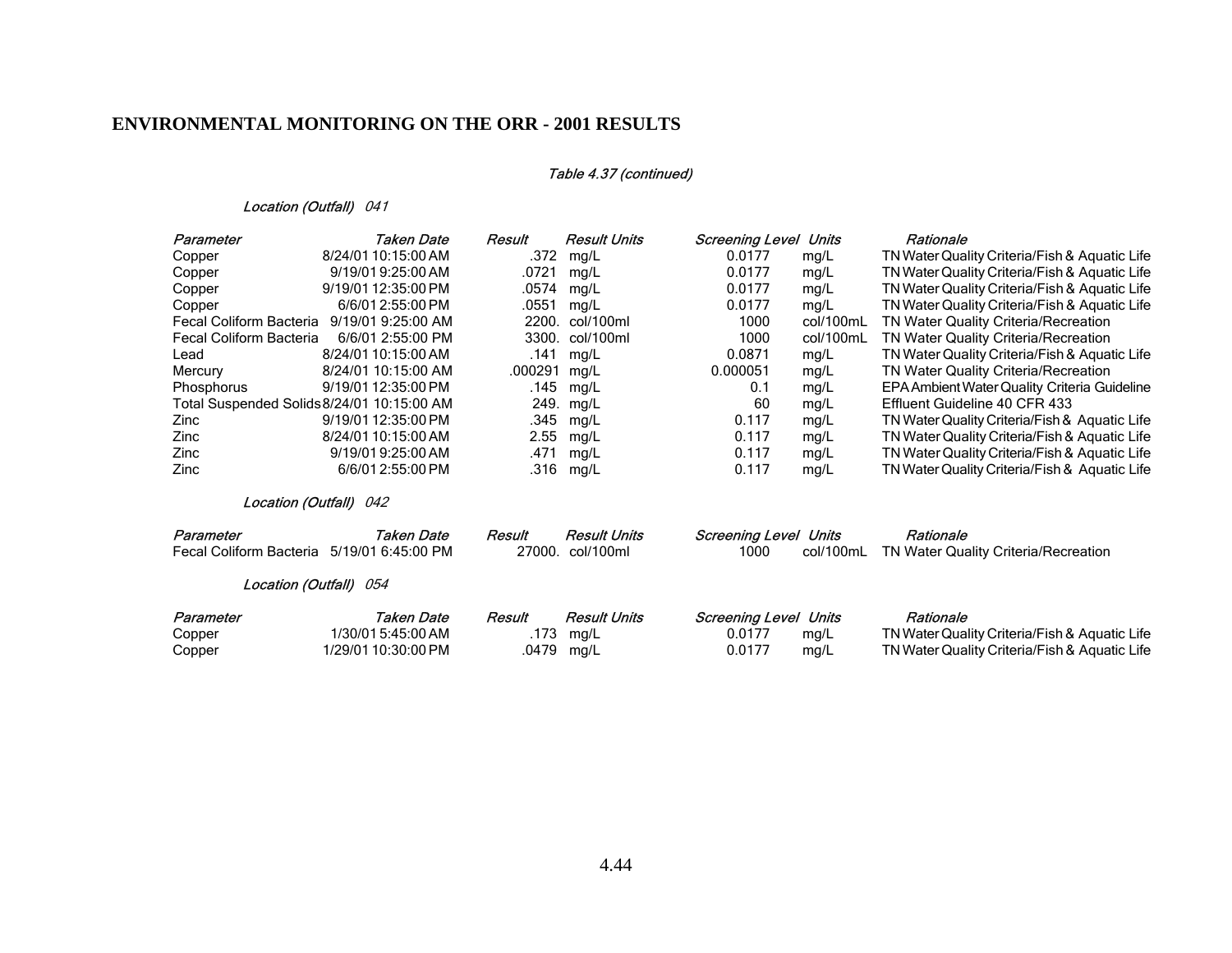#### Table 4.37 (continued)

| Parameter                                           | Taken Date          | Result        | <b>Result Units</b> | <b>Screening Level</b>       | Units             | Rationale                                                                             |
|-----------------------------------------------------|---------------------|---------------|---------------------|------------------------------|-------------------|---------------------------------------------------------------------------------------|
| Zinc                                                | 9/19/01 2:00:00 PM  | .123          | mg/L                | 0.117                        | mg/L              | TN Water Quality Criteria/Fish & Aquatic Life                                         |
| Location (Outfall) 102                              |                     |               |                     |                              |                   |                                                                                       |
| Parameter                                           | Taken Date          | Result        | <b>Result Units</b> | <b>Screening Level Units</b> |                   | Rationale                                                                             |
| Fecal Coliform Bacteria 8/24/01 10:15:00 AM<br>Zinc | 8/24/01 10:15:00 AM | 1910.<br>.174 | col/100ml<br>mg/L   | 1000<br>0.117                | col/100mL<br>mg/L | TN Water Quality Criteria/Recreation<br>TN Water Quality Criteria/Fish & Aquatic Life |
| <b>Location (Outfall)</b> 110                       |                     |               |                     |                              |                   |                                                                                       |
| Parameter                                           | Taken Date          | Result        | <b>Result Units</b> | <b>Screening Level</b>       | Units             | Rationale                                                                             |
| Zinc                                                | 3/13/018:30:00 AM   | .24           | mg/L                | 0.117                        | mg/L              | TN Water Quality Criteria/Fish & Aquatic Life                                         |
| Location (Outfall) 114                              |                     |               |                     |                              |                   |                                                                                       |
| Parameter                                           | Taken Date          | Result        | <b>Result Units</b> | <b>Screening Level</b>       | Units             | Rationale                                                                             |
| Copper                                              | 8/24/01 9:50:00 AM  | .0255         | mg/L                | 0.0177                       | mg/L              | TN Water Quality Criteria/Fish & Aquatic Life                                         |
| Fecal Coliform Bacteria                             | 8/24/01 9:50:00 AM  | 11000.        | col/100ml           | 1000                         | col/100mL         | TN Water Quality Criteria/Recreation                                                  |
| Mercury                                             | 8/24/01 4:35:00 PM  | .000293       | mq/L                | 0.000051                     | mg/L              | TN Water Quality Criteria/Recreation                                                  |
| Mercury                                             | 5/31/01 8:55:00 AM  | .000282 mg/L  |                     | 0.000051                     | mg/L              | TN Water Quality Criteria/Recreation                                                  |
| <b>PCB</b>                                          | 8/24/01 9:50:00 AM  | .00014        | mg/L                | 0.00044                      | ug/L              | TN Water Quality Criteria/Recreation                                                  |
| Phosphorus                                          | 8/24/014:35:00 PM   | .105          | mg/L                | 0.1                          | mg/L              | EPA Ambient Water Quality Criteria Guideline                                          |
| Zinc                                                | 8/24/014:35:00 PM   | .159          | mg/L                | 0.117                        | mg/L              | TN Water Quality Criteria/Fish & Aquatic Life                                         |
| Zinc                                                | 8/24/019:50:00 AM   | .164          | mg/L                | 0.117                        | mg/L              | TN Water Quality Criteria/Fish & Aquatic Life                                         |
| Zinc                                                | 5/31/018:55:00 AM   | .134          | mg/L                | 0.117                        | mg/L              | TN Water Quality Criteria/Fish & Aquatic Life                                         |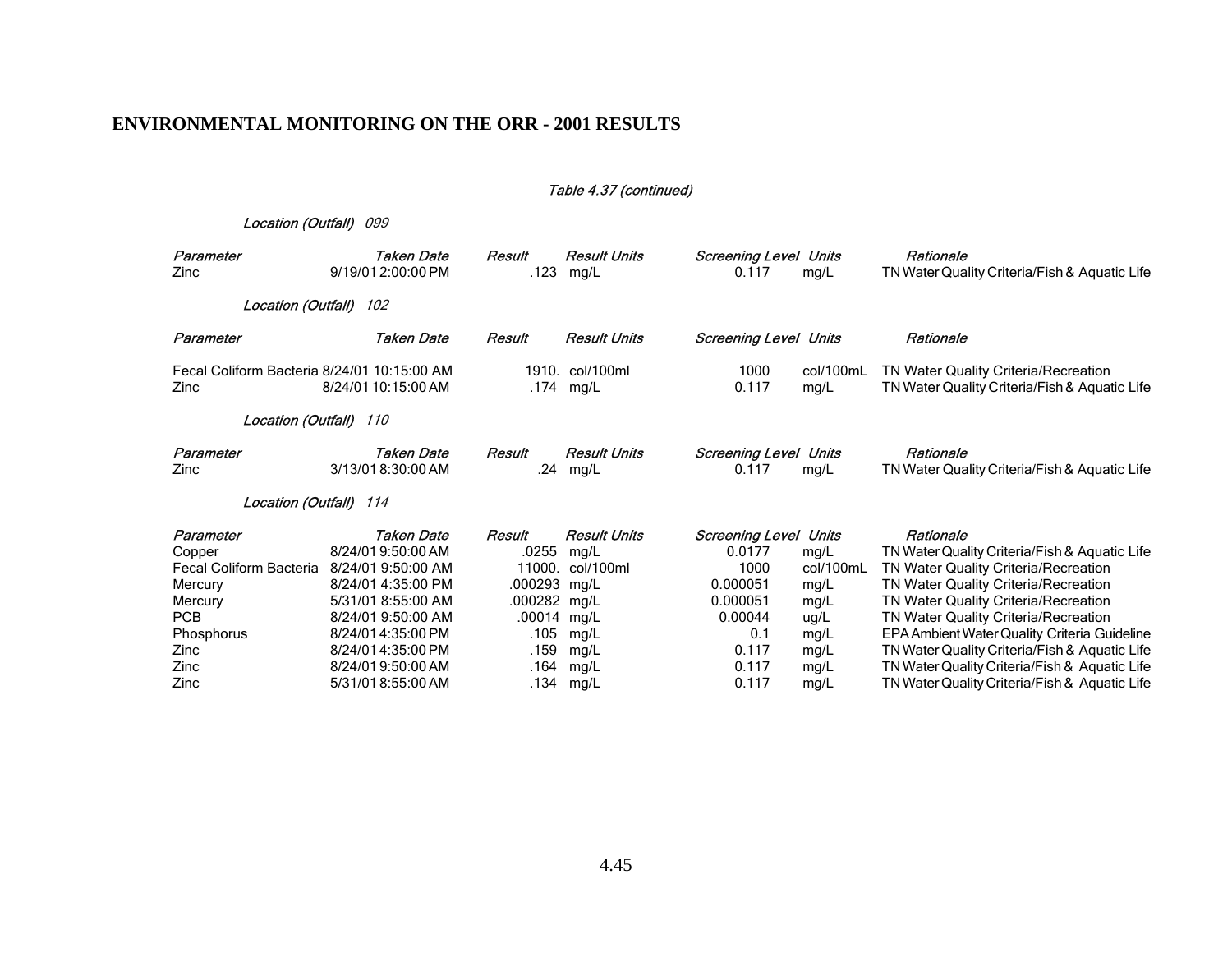#### Table 4.37. (continued)

| Parameter                                                                                                                                    | <b>Taken Date</b>                                                                                                                                                                                        | Result                 | <b>Result Units</b>                                                                                      | <b>Screening Level Units</b>                                  |                                                                         | Rationale                                                                                                                                                                                                                                                                                                                                              |
|----------------------------------------------------------------------------------------------------------------------------------------------|----------------------------------------------------------------------------------------------------------------------------------------------------------------------------------------------------------|------------------------|----------------------------------------------------------------------------------------------------------|---------------------------------------------------------------|-------------------------------------------------------------------------|--------------------------------------------------------------------------------------------------------------------------------------------------------------------------------------------------------------------------------------------------------------------------------------------------------------------------------------------------------|
| Copper<br>Copper                                                                                                                             | 3/12/01 3:00:00 PM<br>3/13/018:15:00 AM                                                                                                                                                                  | .0247                  | .0345 mg/L<br>mg/L                                                                                       | 0.0177<br>0.0177                                              | mg/L<br>mg/L                                                            | TN Water Quality Criteria/Fish & Aquatic Life<br>TN Water Quality Criteria/Fish & Aquatic Life                                                                                                                                                                                                                                                         |
|                                                                                                                                              | Location (Outfall) 213                                                                                                                                                                                   |                        |                                                                                                          |                                                               |                                                                         |                                                                                                                                                                                                                                                                                                                                                        |
| Parameter<br>Mercury                                                                                                                         | Taken Date<br>5/7/01 7:53:00 AM                                                                                                                                                                          | Result<br>.000482 mg/L | <b>Result Units</b>                                                                                      | <b>Screening Level Units</b><br>0.000051                      | mg/L                                                                    | Rationale<br>TN Water Quality Criteria/Recreation                                                                                                                                                                                                                                                                                                      |
|                                                                                                                                              | Location (Outfall) S06                                                                                                                                                                                   |                        |                                                                                                          |                                                               |                                                                         |                                                                                                                                                                                                                                                                                                                                                        |
| Parameter                                                                                                                                    | Taken Date                                                                                                                                                                                               | Result                 | <b>Result Units</b>                                                                                      | <b>Screening Level Units</b>                                  |                                                                         | Rationale                                                                                                                                                                                                                                                                                                                                              |
| Alpha activity<br>Cadmium<br>Cadmium<br>Manganese<br>Manganese<br>Neptunium-237<br>Nitrate as Nitrogen<br>Nitrate as Nitrogen<br>Uranium-238 | 3/13/01 12:05:00 PM<br>3/13/01 12:05:00 PM<br>3/12/01 2:08:00 PM<br>3/12/01 2:08:00 PM<br>3/13/01 12:05:00 PM<br>3/13/01 12:05:00 PM<br>3/13/01 12:05:00 PM<br>3/12/01 2:08:00 PM<br>3/13/01 12:05:00 PM | .0101<br>.0107         | 69. pCi/L<br>mg/L<br>mg/L<br>1.85 mg/L<br>1.76 mg/L<br>1.6 $pCi/L$<br>71. mg/L<br>68.7 mg/L<br>40. pCi/L | 15<br>0.0039<br>0.0039<br>0.5<br>0.5<br>1.5<br>10<br>10<br>30 | pCi/L<br>mg/L<br>mg/L<br>mg/L<br>mg/L<br>pCi/L<br>mg/L<br>mg/L<br>pCi/L | SDWA MCL 40 CFR 141.15<br>TN Water Quality Criteria/Fish & Aquatic Life<br>TN Water Quality Criteria/Fish & Aquatic Life<br>NPDES Permit, Part III-A (Toxic Pollutants)<br>NPDES Permit, Part III-A (Toxic Pollutants)<br>5% Derived Concentration Guideline<br>SDWA MCL 40 CFR 141.23<br>SDWA MCL 40 CFR 141.23<br>5% Derived Concentration Guideline |
|                                                                                                                                              | Location (Outfall) S09                                                                                                                                                                                   |                        |                                                                                                          |                                                               |                                                                         |                                                                                                                                                                                                                                                                                                                                                        |
| Parameter<br>Manganese                                                                                                                       | <b>Taken Date</b><br>3/29/01 2:40:00 PM                                                                                                                                                                  | Result<br>.601         | <b>Result Units</b><br>mg/L                                                                              | <b>Screening Level</b><br>0.5                                 | Units<br>mg/L                                                           | Rationale<br>NPDES Permit, Part III-A (Toxic Pollutants)                                                                                                                                                                                                                                                                                               |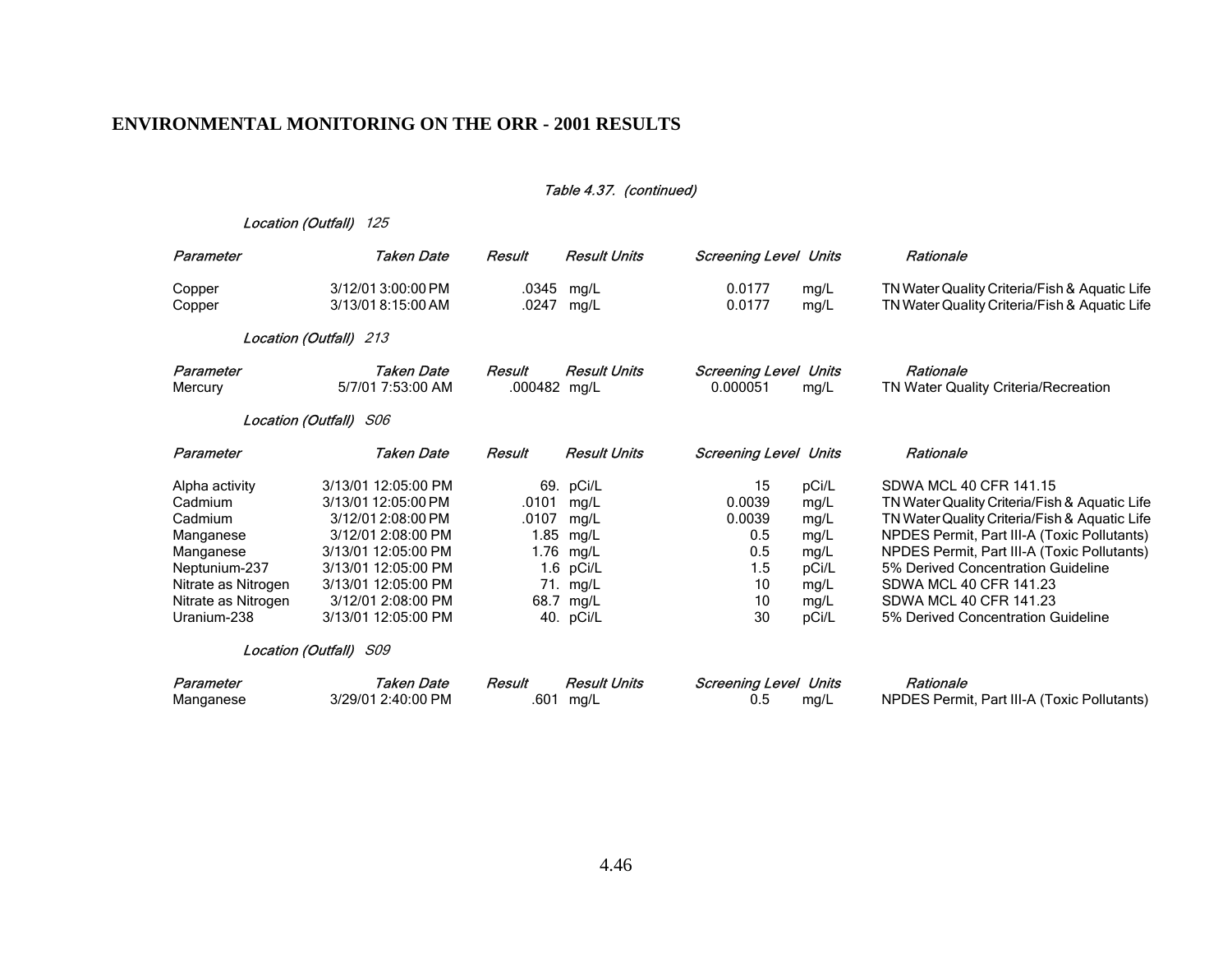| Table 4.38, REGIME=BC AREA NAME=Bear Creek Burial Grounds WMA |              |           |            |                 |                 |                 |                  |           |  |  |
|---------------------------------------------------------------|--------------|-----------|------------|-----------------|-----------------|-----------------|------------------|-----------|--|--|
|                                                               |              |           |            |                 |                 | <b>AVERAGE</b>  |                  |           |  |  |
|                                                               |              |           |            | <b>MAXIMUM</b>  | <b>MINIMUM</b>  | <b>DETECTED</b> | <b>REFERENCE</b> | # MMTS    |  |  |
| COMPOUND                                                      | <b>UNITS</b> | # SAMPLES | # DETECTED | <b>DETECTED</b> | <b>DETECTED</b> | MMTS.           | <b>VALUE</b>     | $>$ REF   |  |  |
|                                                               |              |           |            |                 |                 |                 |                  |           |  |  |
| Chloride                                                      | (mg/L)       | 8         | 8          | 139             | 0.932           | 45.47288        | 250              | 0         |  |  |
| Fluoride                                                      | (mg/L)       | 8         | 3          | 4.96            | 0.103           | 3.251           | 4                |           |  |  |
| Nitrate Nitrogen                                              | (mg/L)       | 8         |            | 0.0726          | 0.0726          | 0.0726          | 10               | O         |  |  |
| Sulfate                                                       | (mg/L)       | 8         | 8          | 23.3            | 1.38            | 11.03           | 250              | $\Omega$  |  |  |
| Barium, ICAP                                                  | (mg/L)       | 8         | 8          | 1.09            | 0.0304          | 0.2915          | $\overline{c}$   | O         |  |  |
| Boron, ICAP                                                   | (mg/L)       | 8         | 6          | 17.2            | 0.305           | 4.838667        | <b>NR</b>        | <b>NA</b> |  |  |
| Calcium, ICAP                                                 | (mg/L)       | 8         | 8          | 171             | 1.2             | 69.545          | <b>NR</b>        | <b>NA</b> |  |  |
| Chromium, PMS                                                 | (mg/L)       | 8         |            | 0.113           | 0.00289         | 0.031315        | <b>NR</b>        | <b>NA</b> |  |  |
| Chromium, ICAP                                                | (mg/L)       | 8         |            | 0.0532          | 0.0532          | 0.0532          | 0.1              | 0         |  |  |
| Iron, ICAP                                                    | (mg/L)       | 8         | 6          | 1.3             | 0.0902          | 0.497033        | 0.3              |           |  |  |
| Lead, PMS                                                     | (mg/L)       | 8         | 3          | 0.00907         | 0.000722        | 0.003664        | 0.015            | ŋ         |  |  |
| Lithium, ICAP                                                 | (mg/L)       | 8         | 6          | 0.489           | 0.0866          | 0.26355         | <b>NR</b>        | <b>NA</b> |  |  |
| Magnesium, ICAP                                               | (mg/L)       | 8         | 8          | 17.9            | 0.24            | 7.93425         | <b>NR</b>        | <b>NA</b> |  |  |
| Manganese, ICAP                                               | (mg/L)       | 8         | 6          | 1.4             | 0.0172          | 0.395883        | 0.05             |           |  |  |
| Nickel, PMS                                                   | (mg/L)       | 8         | 4          | 0.102           | 0.0253          | 0.0545          | <b>NR</b>        | <b>NA</b> |  |  |
| Nickel, ICAP                                                  | (mg/L)       | 8         | 2          | 0.0903          | 0.0568          | 0.07355         | 0.1              | $\Omega$  |  |  |
| Potassium, ICAP                                               | (mg/L)       | 8         | 2          | 2.35            | 2.07            | 2.21            | <b>NR</b>        | <b>NA</b> |  |  |
| Selenium, PMS                                                 | (mg/L)       | 8         | 3          | 0.0232          | 0.0142          | 0.017267        | 0.05             |           |  |  |
| Sodium, ICAP                                                  | (mg/L)       | 8         | 8          | 312             | 2.06            | 80.28125        | <b>NR</b>        | <b>NA</b> |  |  |
| Strontium, ICAP                                               | (mg/L)       | 8         | 8          | 0.395           | 0.0164          | 0.19155         | <b>NR</b>        | <b>NA</b> |  |  |
| Uranium, PMS                                                  | (mg/L)       | 8         | 3          | 0.00282         | 0.000646        | 0.002072        | 0.03             | 0         |  |  |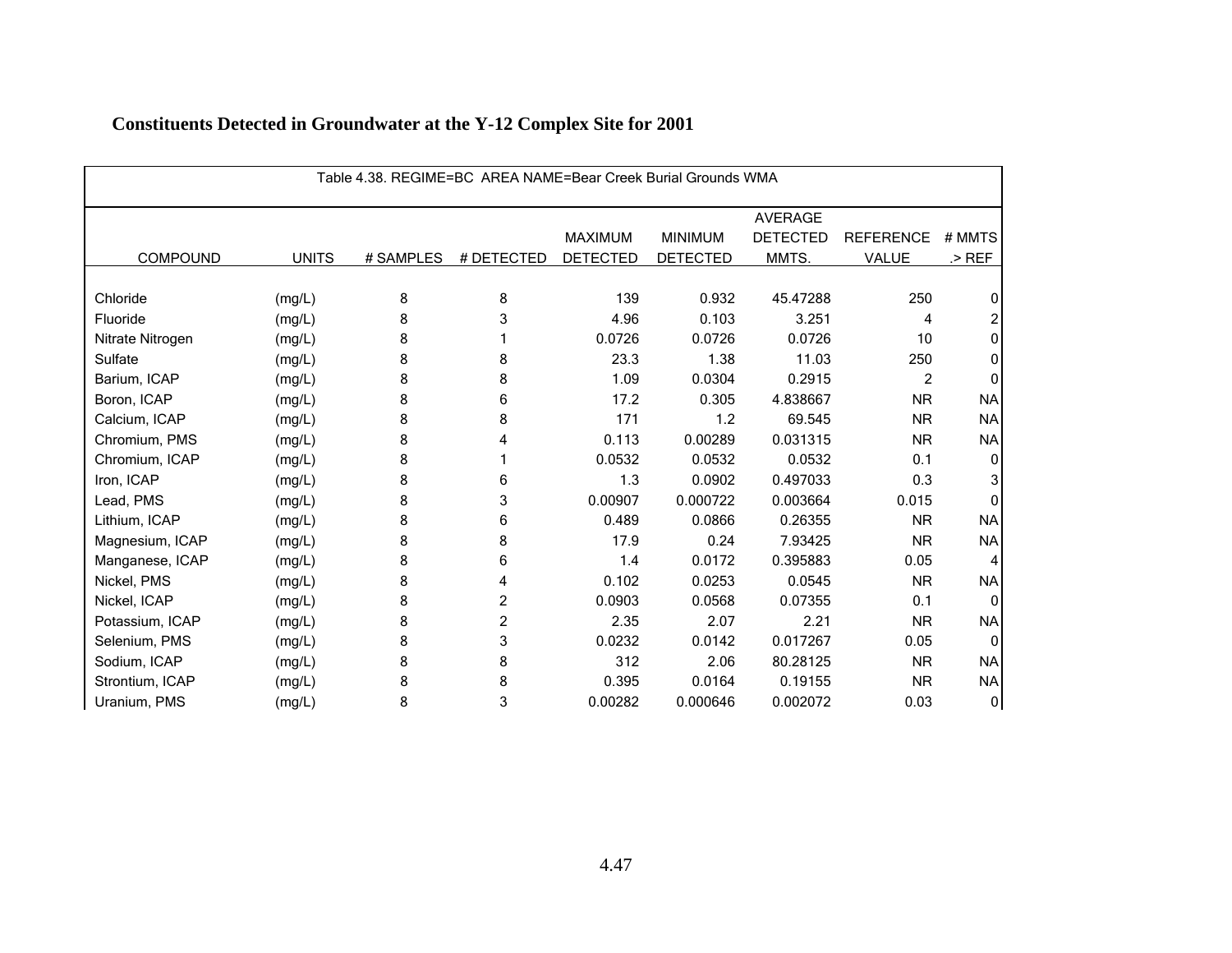|                               | Table 4.38.<br>(continued) |                |                |                 |                 |                 |                  |           |  |  |  |
|-------------------------------|----------------------------|----------------|----------------|-----------------|-----------------|-----------------|------------------|-----------|--|--|--|
|                               |                            |                |                |                 |                 | <b>AVERAGE</b>  |                  |           |  |  |  |
|                               |                            |                |                | <b>MAXIMUM</b>  | <b>MINIMUM</b>  | <b>DETECTED</b> | <b>REFERENCE</b> | # MMTS    |  |  |  |
| <b>COMPOUND</b>               | <b>UNITS</b>               | # SAMPLES      | # DETECTED     | <b>DETECTED</b> | <b>DETECTED</b> | MMTS.           | <b>VALUE</b>     | $>$ REF   |  |  |  |
| Conductivity, field           |                            |                |                |                 |                 |                 |                  |           |  |  |  |
| measurement                   | (umhos/cm)                 | 8              | <b>NA</b>      | 1469            | 37.4            | 782.5125        | <b>NR</b>        | <b>NA</b> |  |  |  |
| Depth to Water                | (f <sup>t</sup> )          | 8              | <b>NA</b>      | 25.84           | 7.04            | 20.23           | <b>NR</b>        | <b>NA</b> |  |  |  |
| Dissolved Oxygen, field       |                            |                |                |                 |                 |                 |                  |           |  |  |  |
| measurement                   | (ppm)                      | 8              | <b>NA</b>      | 5.56            | 0.39            | 1.87875         | <b>NR</b>        | <b>NA</b> |  |  |  |
| pH, field measurement         | (pH)                       | 8              | <b>NA</b>      | 9.03            | 4.91            | 6.86125         | 6.5/8.5          | 4         |  |  |  |
| REDOX, field                  |                            |                |                |                 |                 |                 |                  |           |  |  |  |
| measurement                   | (mV)                       | 8              | <b>NA</b>      | 313             | $-244$          | 24.75           | <b>NR</b>        | <b>NA</b> |  |  |  |
| <b>Static Water Level</b>     | $({\rm ft -}$ toc $)$      | 8              | <b>NA</b>      | $-7.04$         | $-25.84$        | $-20.23$        | <b>NR</b>        | <b>NA</b> |  |  |  |
| Temperature, field            |                            |                |                |                 |                 |                 |                  |           |  |  |  |
| measurement                   | (Deg C)                    | 8              | <b>NA</b>      | 16.4            | 12.2            | 14.175          | <b>NR</b>        | <b>NA</b> |  |  |  |
| Alkalinity as CO3             | (mg/L)                     | 8              | $\overline{c}$ | 90.4            | 90              | 90.2            | <b>NR</b>        | <b>NA</b> |  |  |  |
| Alkalinity as HCO3            | (mg/L)                     | 8              | 8              | 478             | 12.8            | 264.725         | <b>NR</b>        | <b>NA</b> |  |  |  |
| Conductivity                  | (umhos/cm)                 | 8              | 8              | 1236            | 30.6            | 708.575         | <b>NR</b>        | <b>NA</b> |  |  |  |
| <b>Dissolved Solids</b>       | (mg/L)                     | 8              | 8              | 723             | 29              | 419.25          | 500              | 3         |  |  |  |
| pH                            | (pH)                       | 8              | 8              | 9.23            | 5.52            | 7.3125          | 6.5/8.5          |           |  |  |  |
| <b>Total Suspended Solids</b> | (mg/L)                     | 8              |                | 8               | 8               | 8               | <b>NR</b>        | <b>NA</b> |  |  |  |
| Turbidity                     | (NTU)                      | 8              | 8              | 19.5            | 0.332           | 4.103375        | 1                |           |  |  |  |
| Uranium-234                   | (pCi/L)                    | 4              | 4              | 1.6             | 0.0039          | 0.835975        | 20               | 0         |  |  |  |
| Uranium-235                   | (pCi/L)                    | 4              | 4              | 0.047           | $-0.044$        | 0.00525         | 24               | 0         |  |  |  |
| Uranium-238                   | (pCi/L)                    | 4              | 4              | 1.1             | 0.058           | 0.5295          | 24               | 0         |  |  |  |
| Technetium-99                 | (pCi/L)                    | $\overline{c}$ | 2              | 8.2             | 8.2             | 8.2             | 4000             | 0         |  |  |  |
| Gross Alpha                   | (pCi/L)                    | 8              | 8              | 2.9             | $-3.1$          | $-0.17625$      | 15               | 0         |  |  |  |
| Gross Beta                    | (pCi/L)                    | 8              | 8              | 7.3             | $-2.4$          | 2.08875         | 50               | 0         |  |  |  |
| 1,1,1-Trichloroethane         | (ug/L)                     | 8              |                | 7               | 7               | 7               | 200              | 0         |  |  |  |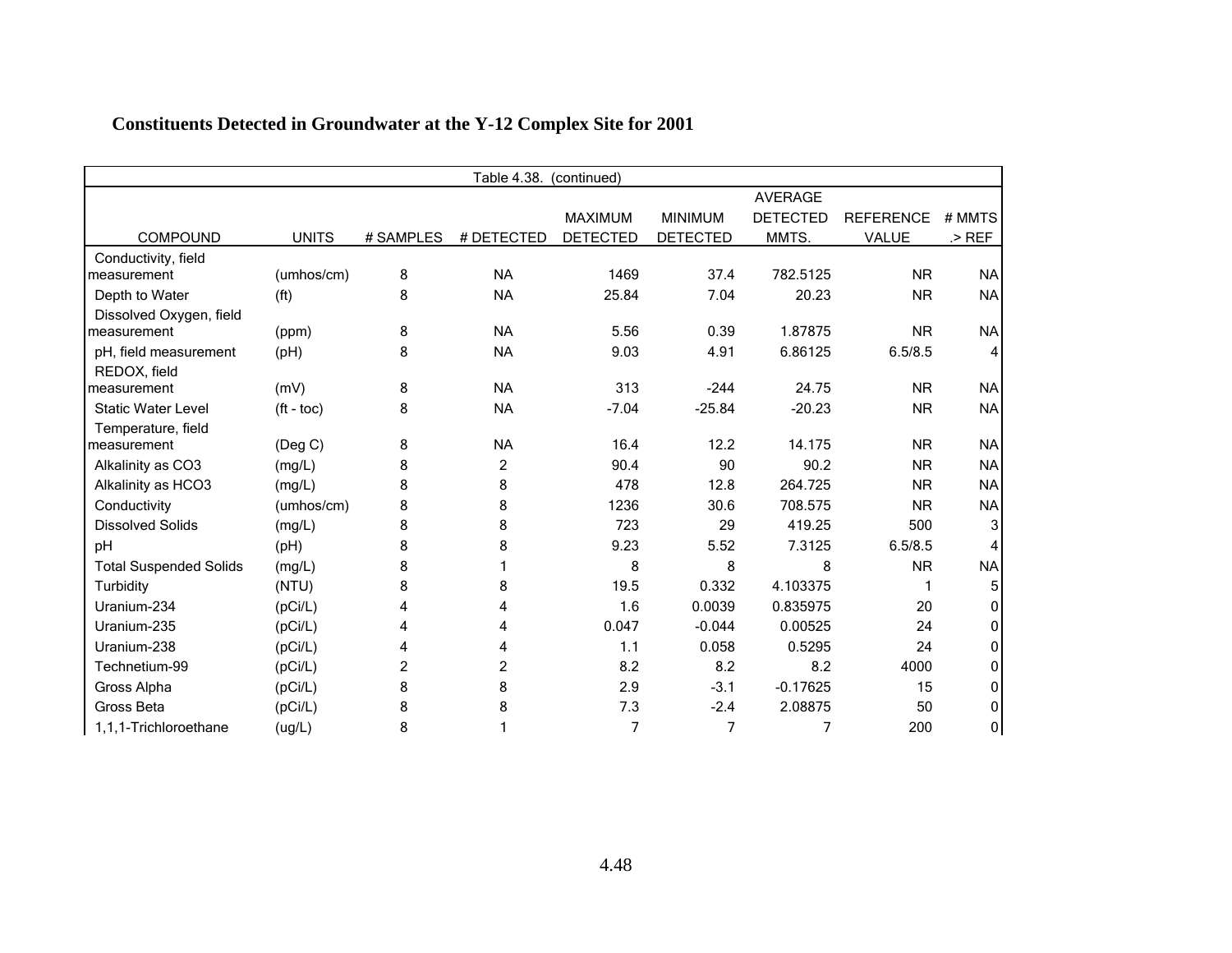|                            | Table 4.38. (continued) |           |            |                 |                 |                 |                  |           |  |  |  |
|----------------------------|-------------------------|-----------|------------|-----------------|-----------------|-----------------|------------------|-----------|--|--|--|
|                            |                         |           |            |                 |                 | <b>AVERAGE</b>  |                  |           |  |  |  |
|                            |                         |           |            | <b>MAXIMUM</b>  | <b>MINIMUM</b>  | <b>DETECTED</b> | <b>REFERENCE</b> | # MMTS    |  |  |  |
| <b>COMPOUND</b>            | <b>UNITS</b>            | # SAMPLES | # DETECTED | <b>DETECTED</b> | <b>DETECTED</b> | MMTS.           | VALUE            | $>$ REF   |  |  |  |
| 1,1-Dichloroethane         | (ug/L)                  | 8         | 8          | 1200            | 6               | 210.375         | <b>NR</b>        | <b>NA</b> |  |  |  |
| 1.1-Dichloroethene         | (ug/L)                  |           | 6          | 27              | 4               | 11.16667        |                  |           |  |  |  |
| 1,2-Dichloroethene (Total) | (ug/L)                  | 8         | 8          | 840             | 6               | 221.875         | <b>NR</b>        | <b>NA</b> |  |  |  |
| Benzene                    | (ug/L)                  | 8         |            | 31              | 8               | 19.5            | 5                |           |  |  |  |
| Chloroethane               | (ug/L)                  | 8         |            | 28              | 18              | 23              | <b>NR</b>        | <b>NA</b> |  |  |  |
| cis-1,2-Dichloroethene     | (ug/L)                  | 8         | 8          | 840             | 6               | 221.875         | 70               |           |  |  |  |
| Tetrachloroethene          | (ug/L)                  | 8         |            | 390             | 8               | 189.5           | 5                |           |  |  |  |
| Trichloroethene            | (ug/L)                  | 8         | 6          | 120             | 3               | 38.5            | 5                |           |  |  |  |
| Vinyl chloride             | ( uq/L)                 |           | 6          | 240             |                 | 76.5            |                  | 5         |  |  |  |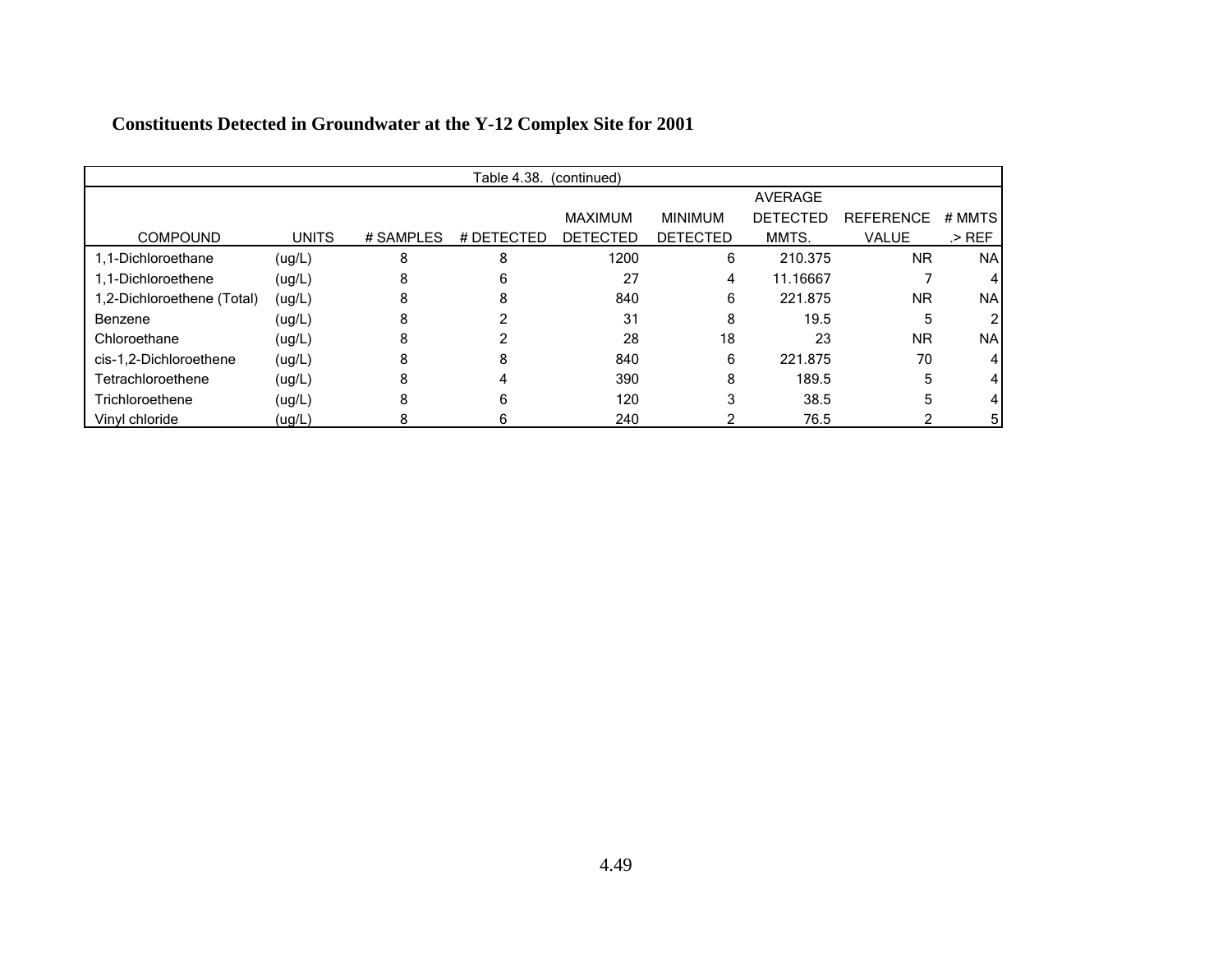| Table 4.39. REGIME=BC AREA NAME=Exit Pathway Monitoring Picket/Transect A |              |           |            |                 |                 |                 |                  |              |  |  |
|---------------------------------------------------------------------------|--------------|-----------|------------|-----------------|-----------------|-----------------|------------------|--------------|--|--|
|                                                                           |              |           |            |                 |                 | <b>AVERAGE</b>  |                  |              |  |  |
|                                                                           |              |           |            | <b>MAXIMUM</b>  | <b>MINIMUM</b>  | <b>DETECTED</b> | <b>REFERENCE</b> | # MMTS       |  |  |
| <b>COMPOUND</b>                                                           | <b>UNITS</b> | # SAMPLES | # DETECTED | <b>DETECTED</b> | <b>DETECTED</b> | MMTS.           | VALUE            | $>$ REF      |  |  |
|                                                                           |              |           |            |                 |                 |                 |                  |              |  |  |
| Chloride                                                                  | (mg/L)       | 6         | 6          | 71.1            | 12.6            | 33.4            | 250              | 0            |  |  |
| Fluoride                                                                  | (mg/L)       | 6         | 5          | 0.187           | 0.106           | 0.1536          | 4                | 0            |  |  |
| Nitrate Nitrogen                                                          | (mg/L)       | 6         | 6          | 13.1            | 0.479           | 6.409833        | 10               |              |  |  |
| Sulfate                                                                   | (mg/L)       | 6         | 6          | 28.3            | 15.1            | 20.85           | 250              | 0            |  |  |
| Aluminum, ICAP                                                            | (mg/L)       | 6         | 2          | 4.07            | 3.31            | 3.69            | 0.2              |              |  |  |
| Arsenic, PMS                                                              | (mg/L)       | 6         |            | 0.00537         | 0.00537         | 0.00537         | 0.05             | $\Omega$     |  |  |
| Barium, ICAP                                                              | (mg/L)       | 6         | 6          | 0.167           | 0.0957          | 0.119783        | $\overline{c}$   | $\Omega$     |  |  |
| Cadmium, PMS                                                              | (mg/L)       | 6         |            | 0.000997        | 0.000997        | 0.000997        | 0.005            | <sup>0</sup> |  |  |
| Calcium, ICAP                                                             | (mg/L)       | 6         | 6          | 97.8            | 66.9            | 80.26667        | <b>NR</b>        | <b>NA</b>    |  |  |
| Chromium, PMS                                                             | (mg/L)       | 6         | 3          | 0.0893          | 0.00485         | 0.04185         | <b>NR</b>        | <b>NA</b>    |  |  |
| Chromium, ICAP                                                            | (mg/L)       | 6         | 2          | 0.0805          | 0.0283          | 0.0544          | 0.1              | <sup>0</sup> |  |  |
| Copper, ICAP                                                              | (mg/L)       | 6         |            | 0.0399          | 0.0399          | 0.0399          | 1.3              | <sup>0</sup> |  |  |
| Iron, ICAP                                                                | (mg/L)       | 6         | 4          | 4.41            | 0.144           | 2.461           | 0.3              | 3            |  |  |
| Lead, PMS                                                                 | (mg/L)       | 6         | 2          | 0.00966         | 0.00536         | 0.00751         | 0.015            | n            |  |  |
| Lithium, ICAP                                                             | (mg/L)       | 6         | 2          | 0.0312          | 0.0281          | 0.02965         | <b>NR</b>        | <b>NA</b>    |  |  |
| Magnesium, ICAP                                                           | (mg/L)       | 6         | 6          | 29.1            | 19.2            | 21.96667        | <b>NR</b>        | <b>NA</b>    |  |  |
| Manganese, ICAP                                                           | (mg/L)       | 6         | 5          | 0.163           | 0.0594          | 0.10696         | 0.05             |              |  |  |
| Nickel, PMS                                                               | (mg/L)       | 6         | 3          | 0.0744          | 0.0103          | 0.039433        | <b>NR</b>        | <b>NA</b>    |  |  |
| Nickel, ICAP                                                              | (mg/L)       | 6         | 2          | 6.74            | 0.067           | 3.4035          | 0.1              |              |  |  |
| Potassium, ICAP                                                           | (mg/L)       | 6         | 3          | 7.27            | 2.39            | 5.173333        | <b>NR</b>        | <b>NA</b>    |  |  |
| Sodium, ICAP                                                              | (mg/L)       | 6         | 6          | 49.1            | 6.87            | 19.77333        | <b>NR</b>        | <b>NA</b>    |  |  |
| Strontium, ICAP                                                           | (mg/L)       | 6         | 6          | 0.17            | 0.132           | 0.150167        | <b>NR</b>        | <b>NA</b>    |  |  |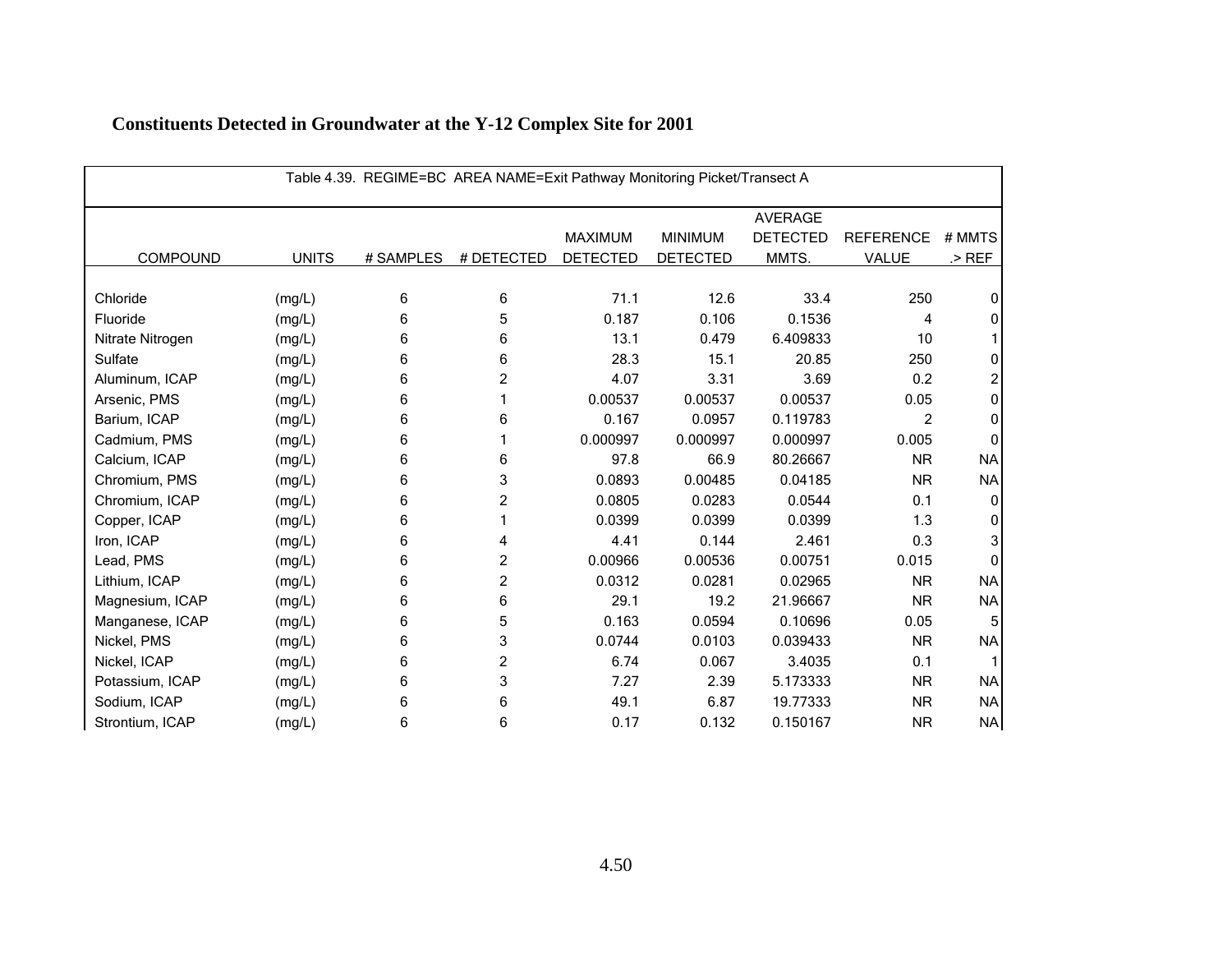|                               | Table 4.39.<br>(continued) |           |            |                 |                 |                 |                  |           |  |  |
|-------------------------------|----------------------------|-----------|------------|-----------------|-----------------|-----------------|------------------|-----------|--|--|
|                               |                            |           |            |                 |                 | <b>AVERAGE</b>  |                  |           |  |  |
|                               |                            |           |            | <b>MAXIMUM</b>  | <b>MINIMUM</b>  | <b>DETECTED</b> | <b>REFERENCE</b> | # MMTS    |  |  |
| <b>COMPOUND</b>               | <b>UNITS</b>               | # SAMPLES | # DETECTED | <b>DETECTED</b> | <b>DETECTED</b> | MMTS.           | VALUE            | $>$ REF   |  |  |
| Uranium, PMS                  | (mg/L)                     | 6         | 6          | 0.058           | 0.00685         | 0.032825        | 0.03             |           |  |  |
| Conductivity, field           |                            |           |            |                 |                 |                 |                  |           |  |  |
| measurement                   | (umhos/cm)                 | 6         | <b>NA</b>  | 963             | 494             | 696.1667        | <b>NR</b>        | <b>NA</b> |  |  |
| Depth to Water                | (f <sup>t</sup> )          | 6         | <b>NA</b>  | 89.09           | 8.02            | 37.69333        | <b>NR</b>        | <b>NA</b> |  |  |
| Dissolved Oxygen, field       |                            |           |            |                 |                 |                 |                  |           |  |  |
| measurement                   | (ppm)                      | 6         | <b>NA</b>  | 7.31            | 0.56            | 3.018333        | <b>NR</b>        | <b>NA</b> |  |  |
| pH, field measurement         | (pH)                       | 6         | <b>NA</b>  | 7.44            | 7.15            | 7.266667        | 6.5/8.5          | $\Omega$  |  |  |
| REDOX, field                  |                            |           |            |                 |                 |                 |                  |           |  |  |
| measurement                   | (mV)                       | 6         | <b>NA</b>  | 203             | 35              | 136.3333        | <b>NR</b>        | <b>NA</b> |  |  |
| <b>Static Water Level</b>     | $(ft - toc)$               | 6         | <b>NA</b>  | $-8.02$         | $-89.09$        | $-37.6933$      | <b>NR</b>        | <b>NA</b> |  |  |
| Temperature, field            |                            |           |            |                 |                 |                 |                  |           |  |  |
| measurement                   | (Deg C)                    | 6         | <b>NA</b>  | 14              | 12.4            | 13.23333        | <b>NR</b>        | <b>NA</b> |  |  |
| Alkalinity as HCO3            | (mg/L)                     | 6         | 6          | 288             | 210             | 239.3333        | <b>NR</b>        | <b>NA</b> |  |  |
| Conductivity                  | (umhos/cm)                 | 6         | 6          | 837             | 515             | 620.5           | <b>NR</b>        | <b>NA</b> |  |  |
| <b>Dissolved Solids</b>       | (mg/L)                     | 6         | 6          | 466             | 282             | 348.8333        | 500              | 0         |  |  |
| pH                            | (Hq)                       | 6         | 6          | 7.84            | 7.2             | 7.561667        | 6.5/8.5          | 0         |  |  |
| <b>Total Suspended Solids</b> | (mg/L)                     | 6         | 3          | 147             | 1               | 66              | <b>NR</b>        | <b>NA</b> |  |  |
| Turbidity                     | (NTU)                      | 6         | 6          | 72.1            | 0.523           | 26.31883        | 1                |           |  |  |
| Uranium-234                   | (pCi/L)                    | 4         | 4          | 9.7             | 6.3             | 8.05            | 20               | 0         |  |  |
| Uranium-235                   | (pCi/L)                    | 4         | 4          | 0.54            | 0.34            | 0.4375          | 24               | 0         |  |  |
| Uranium-238                   | (pCi/L)                    | 4         | 4          | 18              | 12              | 14.25           | 24               | O         |  |  |
| Technetium-99                 | (pCi/L)                    | 4         | 4          | 49              | 30              | 36.75           | 4000             | 0         |  |  |
| Gross Alpha                   | (pCi/L)                    | 6         | 6          | 27              | 1.4             | 16.36667        | 15               | 4         |  |  |
| <b>Gross Beta</b>             | (pCi/L)                    | 6         | 6          | 77              | 8               | 33.5            | 50               |           |  |  |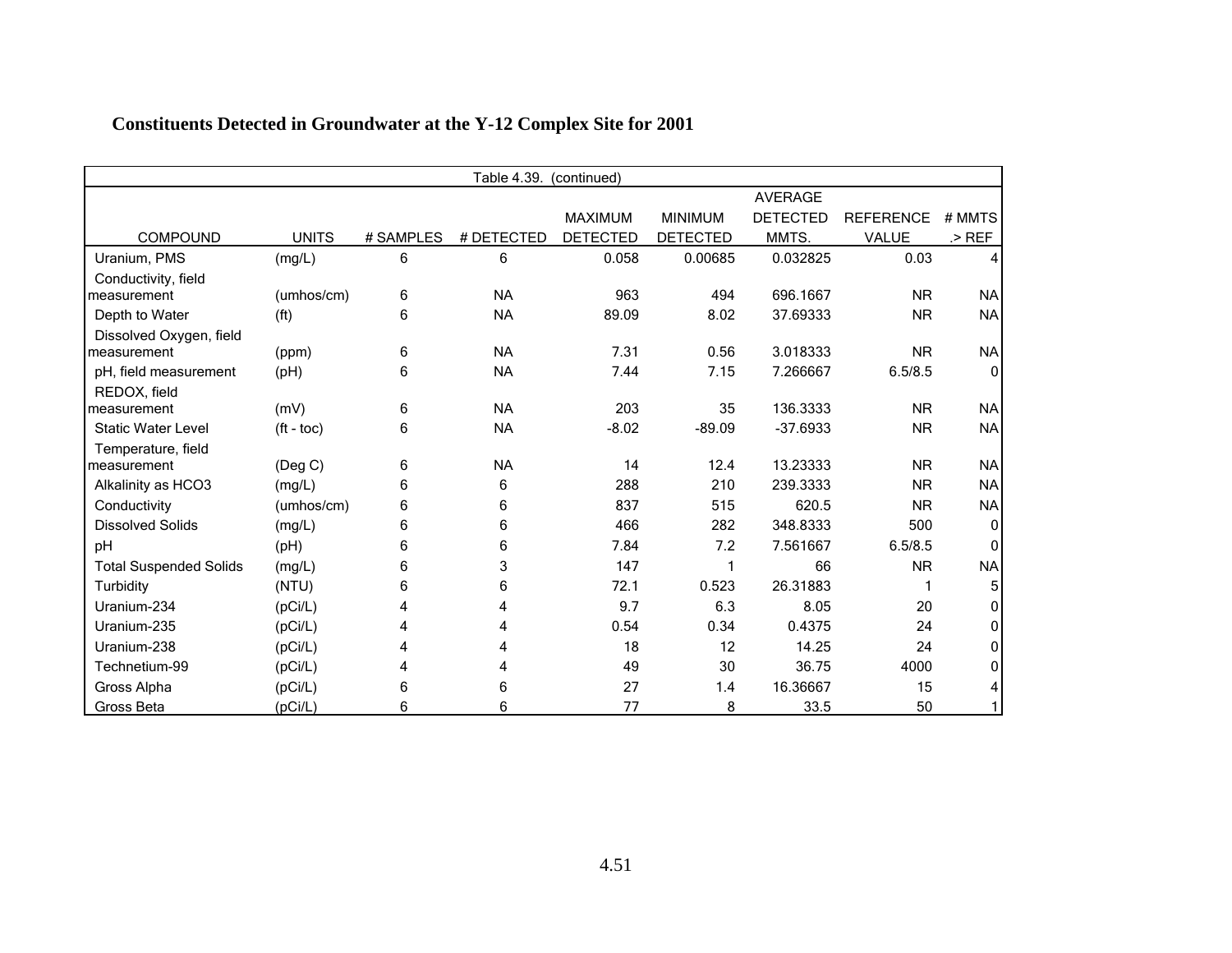|                                       | Table 4.40. REGIME=BC AREA NAME=Exit Pathway Monitoring Picket/Transect B |   |                |          |          |          |                |                  |  |  |  |
|---------------------------------------|---------------------------------------------------------------------------|---|----------------|----------|----------|----------|----------------|------------------|--|--|--|
| Chloride                              | (mg/L)                                                                    | 8 | 8              | 59.2     | 14.8     | 27.9625  | 250            | 0                |  |  |  |
| Fluoride                              | (mg/L)                                                                    | 8 | 8              | 0.304    | 0.104    | 0.190625 | 4              | 0                |  |  |  |
| Nitrate Nitrogen                      | (mg/L)                                                                    | 8 | 8              | 99.1     | 0.387    | 25.11088 | 10             |                  |  |  |  |
| Sulfate                               | (mg/L)                                                                    | 8 | 8              | 30.5     | 13.2     | 22.925   | 250            | 0                |  |  |  |
| Barium, ICAP                          | (mg/L)                                                                    | 8 | 8              | 0.246    | 0.0382   | 0.103363 | $\overline{2}$ | 0                |  |  |  |
| Boron, ICAP                           | (mg/L)                                                                    | 8 | $\overline{c}$ | 0.132    | 0.11     | 0.121    | <b>NR</b>      | <b>NA</b>        |  |  |  |
| Calcium, ICAP                         | (mg/L)                                                                    | 8 | 8              | 177      | 12.5     | 81.0625  | <b>NR</b>      | <b>NA</b>        |  |  |  |
| Chromium, PMS                         | (mg/L)                                                                    | 8 | $\overline{c}$ | 0.0123   | 0.00768  | 0.00999  | <b>NR</b>      | <b>NA</b>        |  |  |  |
| Iron, ICAP                            | (mg/L)                                                                    | 8 | 7              | 0.721    | 0.0905   | 0.3034   | 0.3            | 3                |  |  |  |
| Lead, PMS                             | (mg/L)                                                                    | 8 |                | 0.000762 | 0.000762 | 0.000762 | 0.015          | $\Omega$         |  |  |  |
| Lithium, ICAP                         | (mg/L)                                                                    | 8 | 7              | 0.0249   | 0.0106   | 0.019057 | <b>NR</b>      | <b>NA</b>        |  |  |  |
| Magnesium, ICAP                       | (mg/L)                                                                    | 8 | 8              | 34.1     | 22.5     | 28.775   | <b>NR</b>      | <b>NA</b>        |  |  |  |
| Manganese, ICAP                       | (mg/L)                                                                    | 8 | 5              | 0.0908   | 0.0144   | 0.05166  | 0.05           | 3                |  |  |  |
| Nickel, PMS                           | (mg/L)                                                                    | 8 | 4              | 0.00953  | 0.00554  | 0.007535 | <b>NR</b>      | <b>NA</b>        |  |  |  |
| Potassium, ICAP                       | (mg/L)                                                                    | 8 | 8              | 11.5     | 2.17     | 4.965    | <b>NR</b>      | <b>NA</b>        |  |  |  |
| Sodium, ICAP                          | (mg/L)                                                                    | 8 | 8              | 28.9     | 7.48     | 14.13125 | <b>NR</b>      | <b>NA</b>        |  |  |  |
| Strontium, ICAP                       | (mg/L)                                                                    | 8 | 8              | 0.519    | 0.064    | 0.253413 | <b>NR</b>      | <b>NA</b>        |  |  |  |
| Uranium, PMS                          | (mg/L)                                                                    | 8 | 8              | 0.12     | 0.00213  | 0.033864 | 0.03           | $\boldsymbol{2}$ |  |  |  |
| Conductivity, field                   |                                                                           |   |                |          |          |          |                |                  |  |  |  |
| measurement                           | (umhos/cm)                                                                | 8 | <b>NA</b>      | 1543     | 379      | 808.75   | <b>NR</b>      | <b>NA</b>        |  |  |  |
| Depth to Water                        | (f <sup>t</sup> )                                                         | 8 | <b>NA</b>      | 46.32    | 11.16    | 30.94375 | <b>NR</b>      | <b>NA</b>        |  |  |  |
| Dissolved Oxygen, field               |                                                                           |   |                |          |          |          |                |                  |  |  |  |
| measurement                           | (ppm)                                                                     | 8 | <b>NA</b>      | 5.3      | $-0.01$  | 1.365    | <b>NR</b>      | <b>NA</b>        |  |  |  |
| pH, field measurement<br>REDOX, field | (pH)                                                                      | 8 | <b>NA</b>      | 8.06     | 7.05     | 7.46125  | 6.5/8.5        | $\mathbf 0$      |  |  |  |
| measurement                           | (mV)                                                                      | 8 | <b>NA</b>      | 204      | $-287$   | 102.75   | <b>NR</b>      | <b>NA</b>        |  |  |  |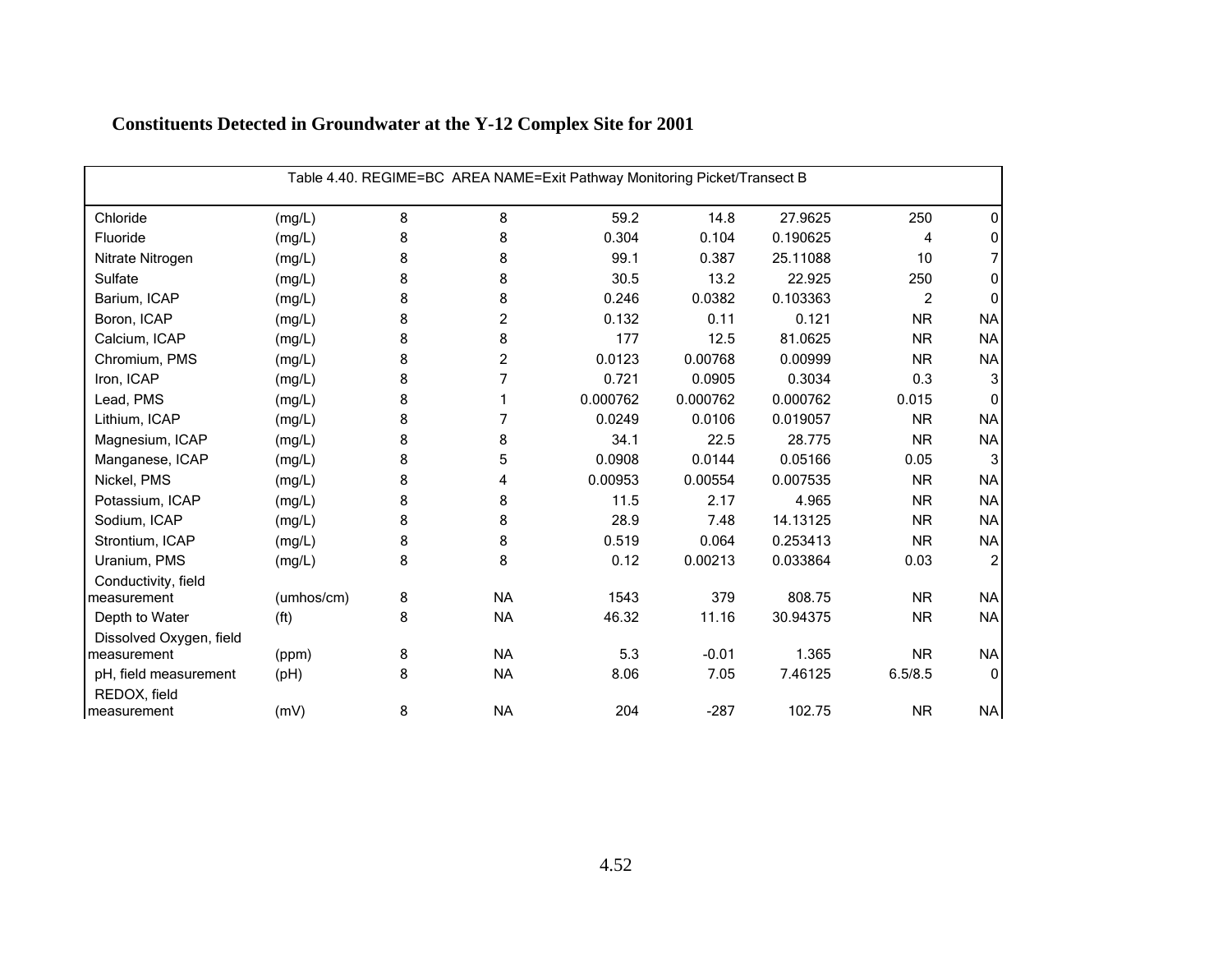|                               | Table 4.40.<br>(continued) |           |            |                 |                 |                 |                  |           |  |  |  |
|-------------------------------|----------------------------|-----------|------------|-----------------|-----------------|-----------------|------------------|-----------|--|--|--|
|                               |                            |           |            |                 |                 | <b>AVERAGE</b>  |                  |           |  |  |  |
|                               |                            |           |            | <b>MAXIMUM</b>  | <b>MINIMUM</b>  | <b>DETECTED</b> | <b>REFERENCE</b> | # MMTS    |  |  |  |
| <b>COMPOUND</b>               | <b>UNITS</b>               | # SAMPLES | # DETECTED | <b>DETECTED</b> | <b>DETECTED</b> | MMTS.           | VALUE            | .> REF    |  |  |  |
| <b>Static Water Level</b>     | $(ft - toc)$               | 8         | <b>NA</b>  | $-11.16$        | $-46.32$        | $-30.9438$      | <b>NR</b>        | <b>NA</b> |  |  |  |
| Temperature, field            |                            |           |            |                 |                 |                 |                  |           |  |  |  |
| measurement                   | (Deg C)                    | 8         | <b>NA</b>  | 16.5            | 11.8            | 13.85           | <b>NR</b>        | <b>NA</b> |  |  |  |
| Alkalinity as HCO3            | (mg/L)                     | 8         | 8          | 266             | 122             | 218             | <b>NR</b>        | <b>NA</b> |  |  |  |
| Conductivity                  | (umhos/cm)                 | 8         | 8          | 1342            | 369             | 714.25          | <b>NR</b>        | <b>NA</b> |  |  |  |
| <b>Dissolved Solids</b>       | (mg/L)                     | 8         | 8          | 817             | 220             | 428             | 500              |           |  |  |  |
| pH                            | (pH)                       | 8         |            | 8.58            | 7.34            | 7.75            | 6.5/8.5          |           |  |  |  |
| <b>Total Suspended Solids</b> | (mg/L)                     | 8         |            | 2               | $\overline{2}$  | 2               | <b>NR</b>        | <b>NA</b> |  |  |  |
| Turbidity                     | (NTU)                      | 8         |            | 7.42            | 1.37            | 2.8175          |                  | 8         |  |  |  |
| Uranium-234                   | (pCi/L)                    | 4         |            | 2               | 1.3             | 1.625           | 20               |           |  |  |  |
| Uranium-235                   | (pCi/L)                    |           |            | 0.15            | 0.0095          | 0.06635         | 24               |           |  |  |  |
| Uranium-238                   | (pCi/L)                    | 4         |            | 1.6             | 0.98            | 1.395           | 24               |           |  |  |  |
| Technetium-99                 | (pCi/L)                    | 8         | 8          | 360             | 10              | 92.75           | 4000             |           |  |  |  |
| Gross Alpha                   | (pCi/L)                    | 8         |            | 69              | 0.61            | 17.87625        | 15               |           |  |  |  |
| Gross Beta                    | (pCi/L)                    | 8         |            | 310             | 16              | 86.25           | 50               |           |  |  |  |
| 1,1-Dichloroethene            | (ug/L)                     | 8         |            | 6               | 4               | 5               |                  |           |  |  |  |
| 1,2-Dichloroethene (Total)    | (ug/L)                     | 8         |            | 14              | 3               | 6.571429        | N <sub>R</sub>   | <b>NA</b> |  |  |  |
| cis-1,2-Dichloroethene        | (ug/L)                     | 8         |            | 14              | 2               | 6               | 70               |           |  |  |  |
| Trichloroethene               | (ug/L)                     | 8         |            | 62              | 6               | 24.5            | 5                | 8         |  |  |  |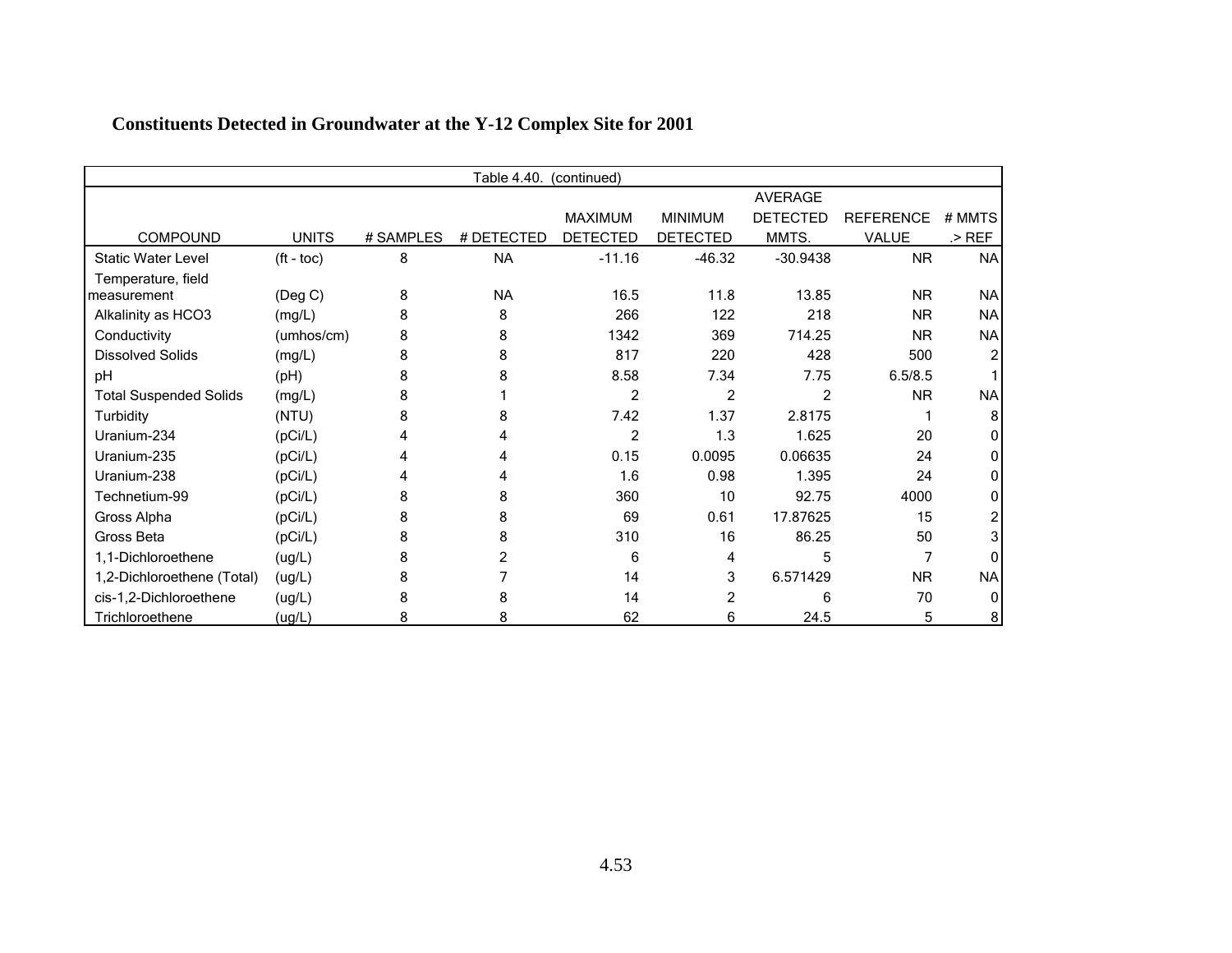|                           | Table 4.41. REGIME=BC AREA NAME=Exit Pathway Monitoring Picket/Transect C |   |           |          |          |          |           |              |  |  |  |
|---------------------------|---------------------------------------------------------------------------|---|-----------|----------|----------|----------|-----------|--------------|--|--|--|
| Chloride                  | (mg/L)                                                                    | 8 | 8         | 84.3     | 6.3      | 46.09875 | 250       | 0            |  |  |  |
| Fluoride                  | (mg/L)                                                                    | 8 | 6         | 0.266    | 0.187    | 0.2275   | 4         | 0            |  |  |  |
| Nitrate Nitrogen          | (mg/L)                                                                    | 8 | 8         | 25.9     | 2.34     | 15.62875 | 10        | 6            |  |  |  |
| Sulfate                   | (mg/L)                                                                    | 8 | 8         | 42.6     | 11.7     | 28.325   | 250       | 0            |  |  |  |
| Barium, ICAP              | (mg/L)                                                                    | 8 | 8         | 0.223    | 0.0541   | 0.13625  | 2         | 0            |  |  |  |
| Calcium, ICAP             | (mg/L)                                                                    | 8 | 8         | 159      | 64.8     | 112.1875 | <b>NR</b> | <b>NA</b>    |  |  |  |
| Iron, ICAP                | (mg/L)                                                                    | 8 | 7         | 2.63     | 0.0612   | 1.017314 | 0.3       | 4            |  |  |  |
| Lead, PMS                 | (mg/L)                                                                    | 8 |           | 0.00556  | 0.00556  | 0.00556  | 0.015     | $\Omega$     |  |  |  |
| Lithium, ICAP             | (mg/L)                                                                    | 8 | 4         | 0.0177   | 0.0147   | 0.01625  | <b>NR</b> | <b>NA</b>    |  |  |  |
| Magnesium, ICAP           | (mg/L)                                                                    | 8 | 8         | 40.8     | 23.2     | 29.75    | <b>NR</b> | <b>NA</b>    |  |  |  |
| Manganese, ICAP           | (mg/L)                                                                    | 8 | 4         | 0.946    | 0.0135   | 0.4762   | 0.05      | 2            |  |  |  |
| Nickel, PMS               | (mg/L)                                                                    | 8 |           | 0.00718  | 0.00718  | 0.00718  | <b>NR</b> | <b>NA</b>    |  |  |  |
| Potassium, ICAP           | (mg/L)                                                                    | 8 | 6         | 3.02     | 2.15     | 2.536667 | <b>NR</b> | <b>NA</b>    |  |  |  |
| Sodium, ICAP              | (mg/L)                                                                    | 8 | 8         | 31.2     | 1.77     | 17.10375 | <b>NR</b> | <b>NA</b>    |  |  |  |
| Strontium, ICAP           | (mg/L)                                                                    | 8 | 8         | 1.3      | 0.0536   | 0.454613 | <b>NR</b> | <b>NA</b>    |  |  |  |
| Thallium, PMS             | (mg/L)                                                                    | 8 |           | 0.000525 | 0.000525 | 0.000525 | 0.002     | $\mathbf 0$  |  |  |  |
| Uranium, PMS              | (mg/L)                                                                    | 8 | 6         | 0.0111   | 0.000582 | 0.004514 | 0.03      | $\Omega$     |  |  |  |
| Conductivity, field       |                                                                           |   |           |          |          |          |           |              |  |  |  |
| measurement               | (umhos/cm)                                                                | 8 | <b>NA</b> | 1323     | 568      | 951.875  | <b>NR</b> | <b>NA</b>    |  |  |  |
| Depth to Water            | (f <sup>t</sup> )                                                         | 8 | <b>NA</b> | 73.97    | 9.19     | 36.05    | <b>NR</b> | <b>NA</b>    |  |  |  |
| Dissolved Oxygen, field   |                                                                           |   |           |          |          |          |           |              |  |  |  |
| measurement               | (ppm)                                                                     | 8 | <b>NA</b> | 4.31     | 0.1      | 1.38125  | <b>NR</b> | <b>NA</b>    |  |  |  |
| pH, field measurement     | (Hq)                                                                      | 8 | <b>NA</b> | 7.49     | 6.7      | 7.05125  | 6.5/8.5   | $\mathbf{0}$ |  |  |  |
| REDOX, field              |                                                                           |   |           |          |          |          |           |              |  |  |  |
| measurement               | (mV)                                                                      | 8 | <b>NA</b> | 214      | 41       | 133.125  | <b>NR</b> | <b>NA</b>    |  |  |  |
| <b>Static Water Level</b> | $({\rm ft} - {\rm toc})$                                                  | 8 | <b>NA</b> | $-9.19$  | $-73.97$ | $-36.05$ | <b>NR</b> | <b>NA</b>    |  |  |  |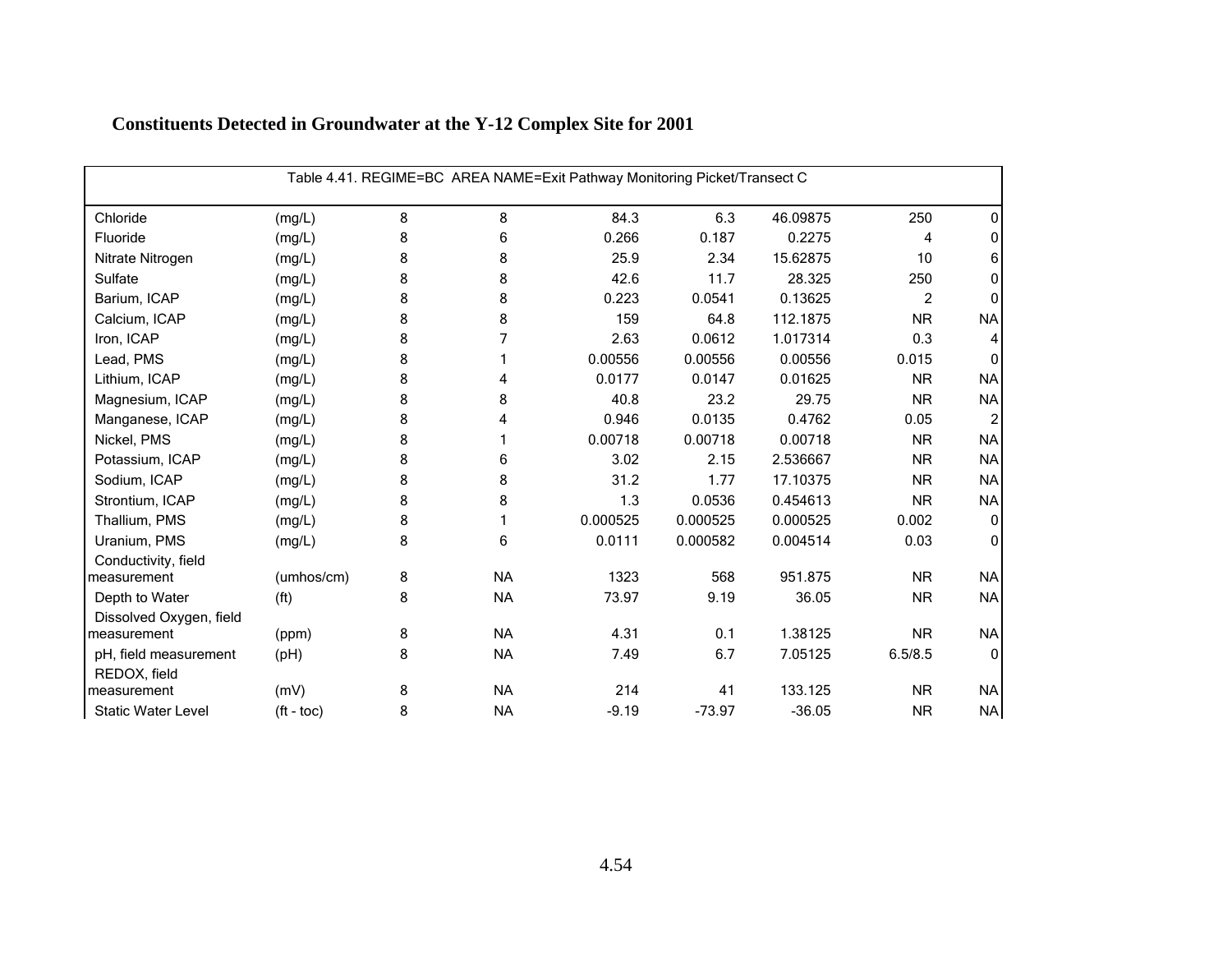| Table 4.41.<br>(continued)    |            |           |            |                 |                 |                 |                  |           |  |
|-------------------------------|------------|-----------|------------|-----------------|-----------------|-----------------|------------------|-----------|--|
|                               |            |           |            |                 |                 | <b>AVERAGE</b>  |                  |           |  |
|                               |            |           |            | <b>MAXIMUM</b>  | <b>MINIMUM</b>  | <b>DETECTED</b> | <b>REFERENCE</b> | # MMTS    |  |
| <b>COMPOUND</b>               | UNITS      | # SAMPLES | # DETECTED | <b>DETECTED</b> | <b>DETECTED</b> | MMTS.           | VALUE            | $>$ REF   |  |
| Temperature, field            |            |           |            |                 |                 |                 |                  |           |  |
| measurement                   | (Deg C)    | 8         | <b>NA</b>  | 15.5            | 11.6            | 14.0625         | <b>NR</b>        | <b>NA</b> |  |
| Alkalinity as HCO3            | (mg/L)     | 8         | 8          | 348             | 226             | 291             | <b>NR</b>        | <b>NA</b> |  |
| Conductivity                  | (umhos/cm) | 8         | 8          | 1084            | 542             | 855.5           | <b>NR</b>        | <b>NA</b> |  |
| <b>Dissolved Solids</b>       | (mg/L)     | 8         | 8          | 685             | 303             | 502.5           | 500              |           |  |
| pH                            | (pH)       | 8         |            | 7.6             | 6.98            | 7.31875         | 6.5/8.5          | U         |  |
| <b>Total Suspended Solids</b> | (mg/L)     | 8         |            | 3               |                 | 2.25            | <b>NR</b>        | <b>NA</b> |  |
| Turbidity                     | (NTU)      | 8         |            | 19.8            | 0.468           | 5.302625        |                  | 6         |  |
| Uranium-234                   | (pCi/L)    | 8         | 8          | 3               | 0.41            | 1.07875         | 20               |           |  |
| Uranium-235                   | (pCi/L)    | 8         | 8          | 0.15            | $-0.072$        | 0.0445          | 24               |           |  |
| Uranium-238                   | (pCi/L)    | 8         |            | 3.2             | 0.049           | 1.072375        | 24               |           |  |
| Technetium-99                 | (pCi/L)    | 8         | 8          | 81              | 7.6             | 40.0125         | 4000             |           |  |
| Gross Alpha                   | (pCi/L)    | 8         | 8          | 10              | $-0.23$         | 3.52625         | 15               |           |  |
| Gross Beta                    | (pCi/L)    | 8         |            | 65              | 6.4             | 32.8            | 50               |           |  |
| 1,2-Dichloroethene (Total)    | (ug/L)     | 8         |            | 3               | 2               | 2.666667        | <b>NR</b>        | <b>NA</b> |  |
| cis-1,2-Dichloroethene        | (ug/L)     | 8         |            | 3               | 2               | 2.333333        | 70               |           |  |
| Tetrachloroethene             | (ug/L)     | 8         |            | 3               | 2               | 2.5             | 5                |           |  |
| Trichloroethene               | (ug/L)     | 8         | 8          | 120             | 9               | 51.25           | 5                | 8         |  |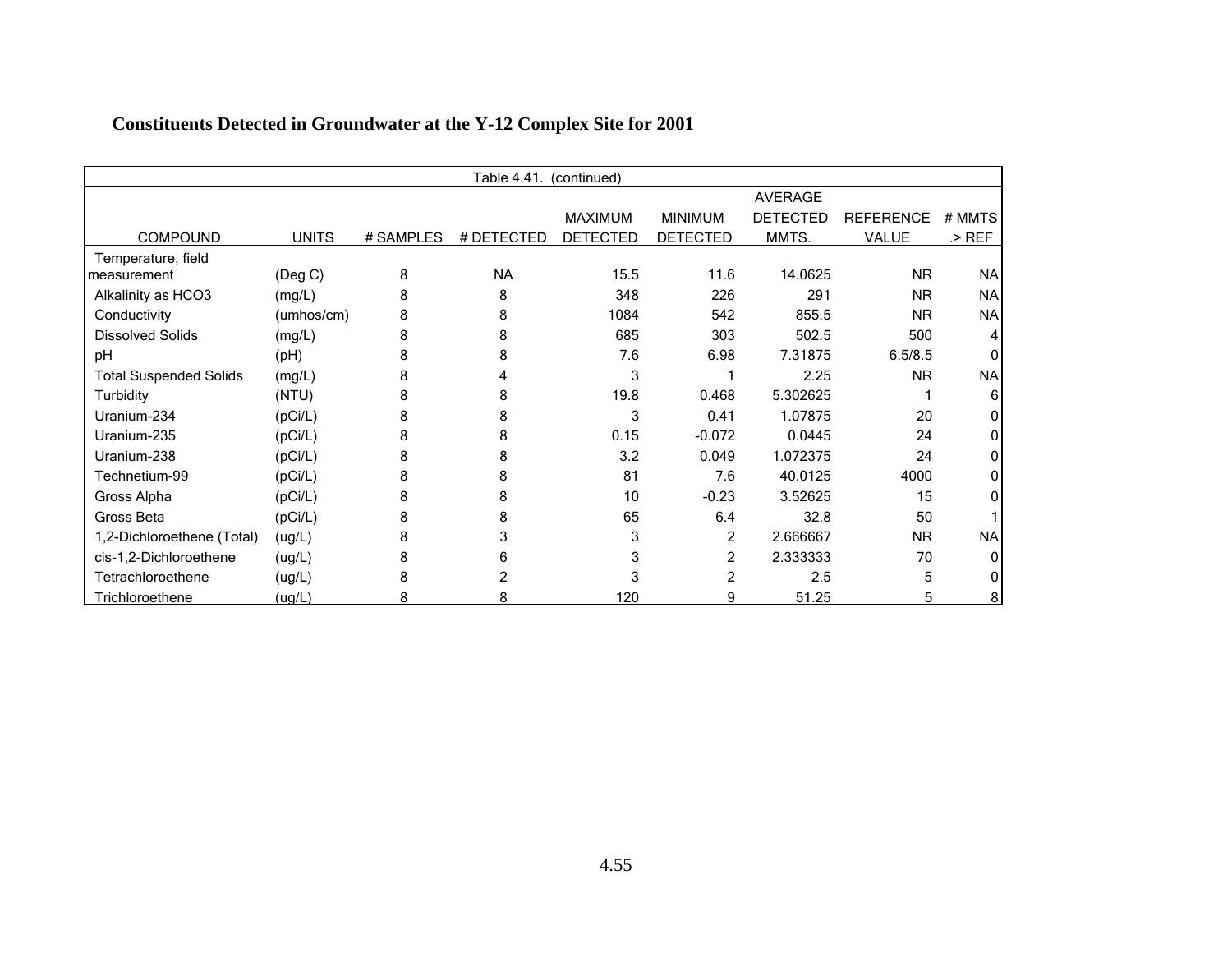| Table 4.42. REGIME=BC AREA NAME=Exit Pathway Monitoring Picket/Transect W |                   |   |           |          |          |          |                |              |  |
|---------------------------------------------------------------------------|-------------------|---|-----------|----------|----------|----------|----------------|--------------|--|
| Chloride                                                                  | (mg/L)            | 4 | 4         | 141      | 81.9     | 105.825  | 250            | 0            |  |
| Sulfate                                                                   | (mg/L)            | 4 | 4         | 36.8     | 25.7     | 30.125   | 250            | 0            |  |
| Arsenic, PMS                                                              | (mg/L)            | 4 |           | 0.00513  | 0.00513  | 0.00513  | 0.05           | 0            |  |
| Barium, ICAP                                                              | (mg/L)            | 4 | 4         | 0.712    | 0.322    | 0.51325  | $\overline{c}$ | 0            |  |
| Boron, ICAP                                                               | (mg/L)            | 4 | 4         | 0.198    | 0.154    | 0.175    | <b>NR</b>      | <b>NA</b>    |  |
| Calcium, ICAP                                                             | (mg/L)            | 4 | 4         | 241      | 153      | 197.25   | <b>NR</b>      | <b>NA</b>    |  |
| Iron, ICAP                                                                | (mg/L)            | 4 | 3         | 16.3     | 0.0542   | 10.31807 | 0.3            | 2            |  |
| Lead, PMS                                                                 | (mg/L)            | 4 | 2         | 0.0123   | 0.00939  | 0.010845 | 0.015          | $\mathbf{0}$ |  |
| Lithium, ICAP                                                             | (mg/L)            | 4 | 4         | 0.0458   | 0.038    | 0.041875 | <b>NR</b>      | <b>NA</b>    |  |
| Magnesium, ICAP                                                           | (mg/L)            | 4 | 4         | 39.2     | 25.4     | 32.05    | <b>NR</b>      | <b>NA</b>    |  |
| Manganese, ICAP                                                           | (mg/L)            | 4 | 4         | 0.914    | 0.174    | 0.54275  | 0.05           | 4            |  |
| Mercury, CVAA                                                             | (mg/L)            | 4 |           | 0.000775 | 0.000775 | 0.000775 | 0.002          | $\Omega$     |  |
| Nickel, PMS                                                               | (mg/L)            | 4 | 4         | 0.072    | 0.0376   | 0.053375 | <b>NR</b>      | <b>NA</b>    |  |
| Nickel, ICAP                                                              | (mg/L)            | 4 |           | 0.0669   | 0.0669   | 0.0669   | 0.1            | 0            |  |
| Potassium, ICAP                                                           | (mg/L)            | 4 | 4         | 4.34     | 4.02     | 4.195    | <b>NR</b>      | <b>NA</b>    |  |
| Selenium, PMS                                                             | (mg/L)            | 4 | 2         | 0.0342   | 0.0315   | 0.03285  | 0.05           | $\mathbf{0}$ |  |
| Sodium, ICAP                                                              | (mg/L)            | 4 | 4         | 26.7     | 18.8     | 22.525   | <b>NR</b>      | <b>NA</b>    |  |
| Strontium, ICAP                                                           | (mg/L)            | 4 | 4         | 1.36     | 0.784    | 1.06     | <b>NR</b>      | <b>NA</b>    |  |
| Thallium, PMS                                                             | (mg/L)            | 4 |           | 0.000545 | 0.000545 | 0.000545 | 0.002          | 0            |  |
| Uranium, PMS                                                              | (mg/L)            | 4 | 4         | 0.00213  | 0.000511 | 0.001313 | 0.03           | $\mathbf{0}$ |  |
| Conductivity, field                                                       |                   |   |           |          |          |          |                |              |  |
| measurement                                                               | (umhos/cm)        | 4 | <b>NA</b> | 1593     | 1145     | 1379.75  | <b>NR</b>      | <b>NA</b>    |  |
| Depth to Water                                                            | (f <sup>t</sup> ) | 4 | <b>NA</b> | 15.15    | 9.33     | 12.125   | <b>NR</b>      | <b>NA</b>    |  |
| Dissolved Oxygen, field                                                   |                   |   |           |          |          |          |                |              |  |
| measurement                                                               | (ppm)             | 4 | <b>NA</b> | 2.79     | 0.49     | 1.4675   | <b>NR</b>      | <b>NA</b>    |  |
| pH, field measurement                                                     | (Hq)              | 4 | <b>NA</b> | 7.15     | 6.44     | 6.8125   | 6.5/8.5        | $\mathbf{1}$ |  |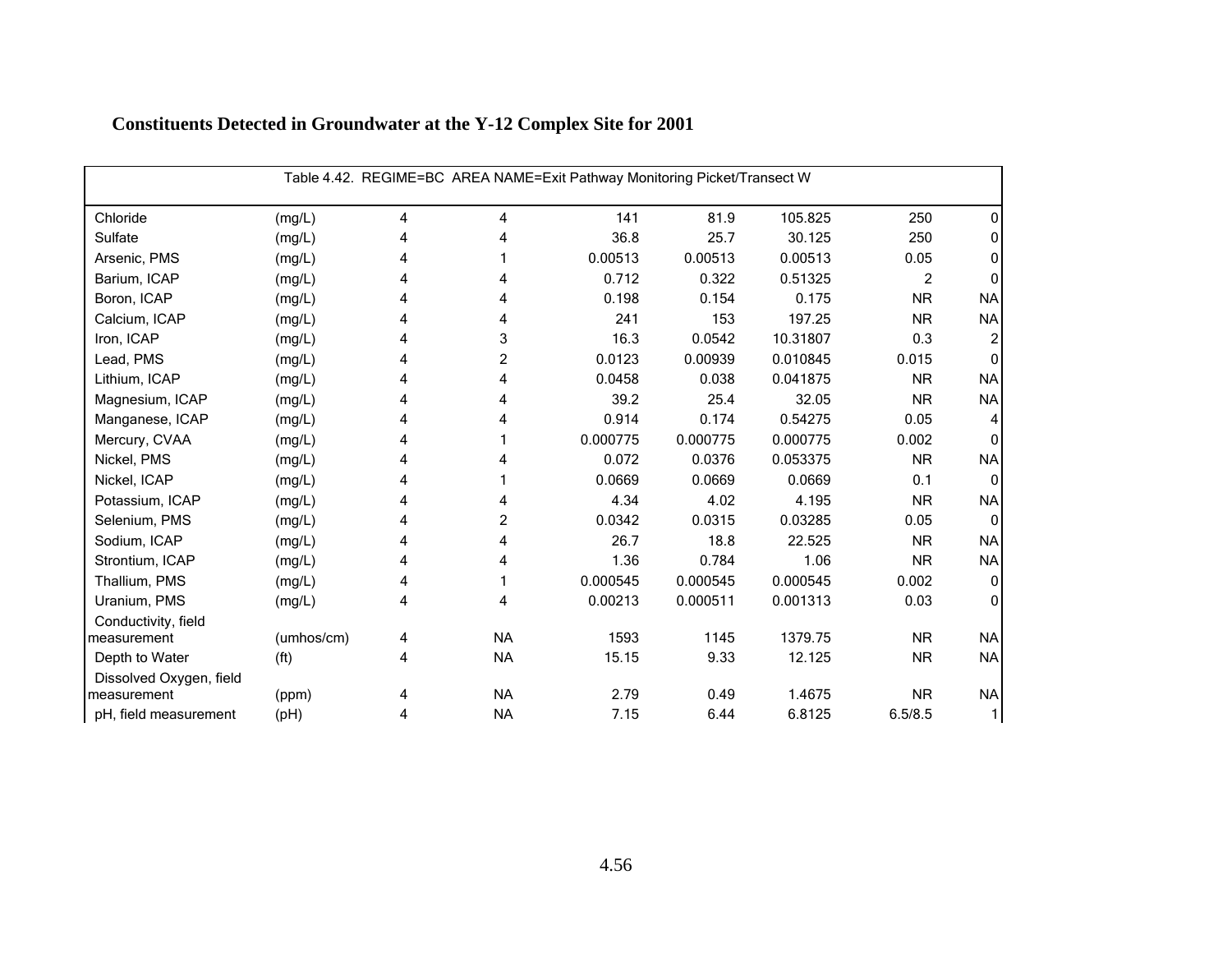| Table 4.42.<br>(continued)    |              |           |            |                 |                 |                 |                  |           |  |
|-------------------------------|--------------|-----------|------------|-----------------|-----------------|-----------------|------------------|-----------|--|
|                               |              |           |            |                 |                 | <b>AVERAGE</b>  |                  |           |  |
|                               |              |           |            | <b>MAXIMUM</b>  | <b>MINIMUM</b>  | <b>DETECTED</b> | <b>REFERENCE</b> | # MMTS    |  |
| <b>COMPOUND</b>               | <b>UNITS</b> | # SAMPLES | # DETECTED | <b>DETECTED</b> | <b>DETECTED</b> | MMTS.           | VALUE            | $>$ REF   |  |
| REDOX, field                  |              |           |            |                 |                 |                 |                  |           |  |
| measurement                   | (mV)         | 4         | <b>NA</b>  | 110             | $-106$          | 2               | <b>NR</b>        | <b>NA</b> |  |
| <b>Static Water Level</b>     | $(ft - toc)$ | 4         | <b>NA</b>  | $-9.33$         | $-15.15$        | $-12.125$       | <b>NR</b>        | <b>NA</b> |  |
| Temperature, field            |              |           |            |                 |                 |                 |                  |           |  |
| measurement                   | (Deg C)      | 4         | <b>NA</b>  | 17.1            | 12.4            | 15.075          | <b>NR</b>        | <b>NA</b> |  |
| Alkalinity as HCO3            | (mg/L)       | 4         | 4          | 560             | 410             | 478             | <b>NR</b>        | <b>NA</b> |  |
| Conductivity                  | (umhos/cm)   | 4         | 4          | 1449            | 1065            | 1244.5          | <b>NR</b>        | <b>NA</b> |  |
| <b>Dissolved Solids</b>       | (mg/L)       |           | 4          | 922             | 611             | 740.75          | 500              |           |  |
| pH                            | (pH)         | 4         | 4          | 7.15            | 6.78            | 6.945           | 6.5/8.5          |           |  |
| <b>Total Suspended Solids</b> | (mg/L)       |           | 2          | 22              | 21              | 21.5            | <b>NR</b>        | <b>NA</b> |  |
| Turbidity                     | (NTU)        | 4         | 4          | 206             | 0.326           | 101.4788        |                  |           |  |
| Uranium-234                   | (pCi/L)      |           | 4          | 1.1             | 0.13            | 0.56            | 20               |           |  |
| Uranium-235                   | (pCi/L)      | 4         | 4          | 0.038           | 0               | 0.02125         | 24               |           |  |
| Uranium-238                   | (pCi/L)      | 4         | 4          | 0.63            | 0.055           | 0.38375         | 24               |           |  |
| Technetium-99                 | (pCi/L)      | 2         | 2          | $-3.6$          | $-7$            | $-5.3$          | 4000             |           |  |
| Gross Alpha                   | (pCi/L)      |           | 4          | 2.3             | $-7.1$          | $-0.96$         | 15               | O.        |  |
| Gross Beta                    | (pCi/L)      |           |            | 4.3             | $-32$           | $-7.1$          | 50               | U         |  |
| 1,1,1-Trichloroethane         | (ug/L)       | 4         | 2          | 3               | $\overline{c}$  | 2.5             | 200              | n         |  |
| 1,1-Dichloroethane            | (ug/L)       |           |            | 6               | 2               | 3.75            | <b>NR</b>        | <b>NA</b> |  |
| 1,1-Dichloroethene            | (ug/L)       | 4         | 2          | 18              | 16              | 17              | 7                | 2         |  |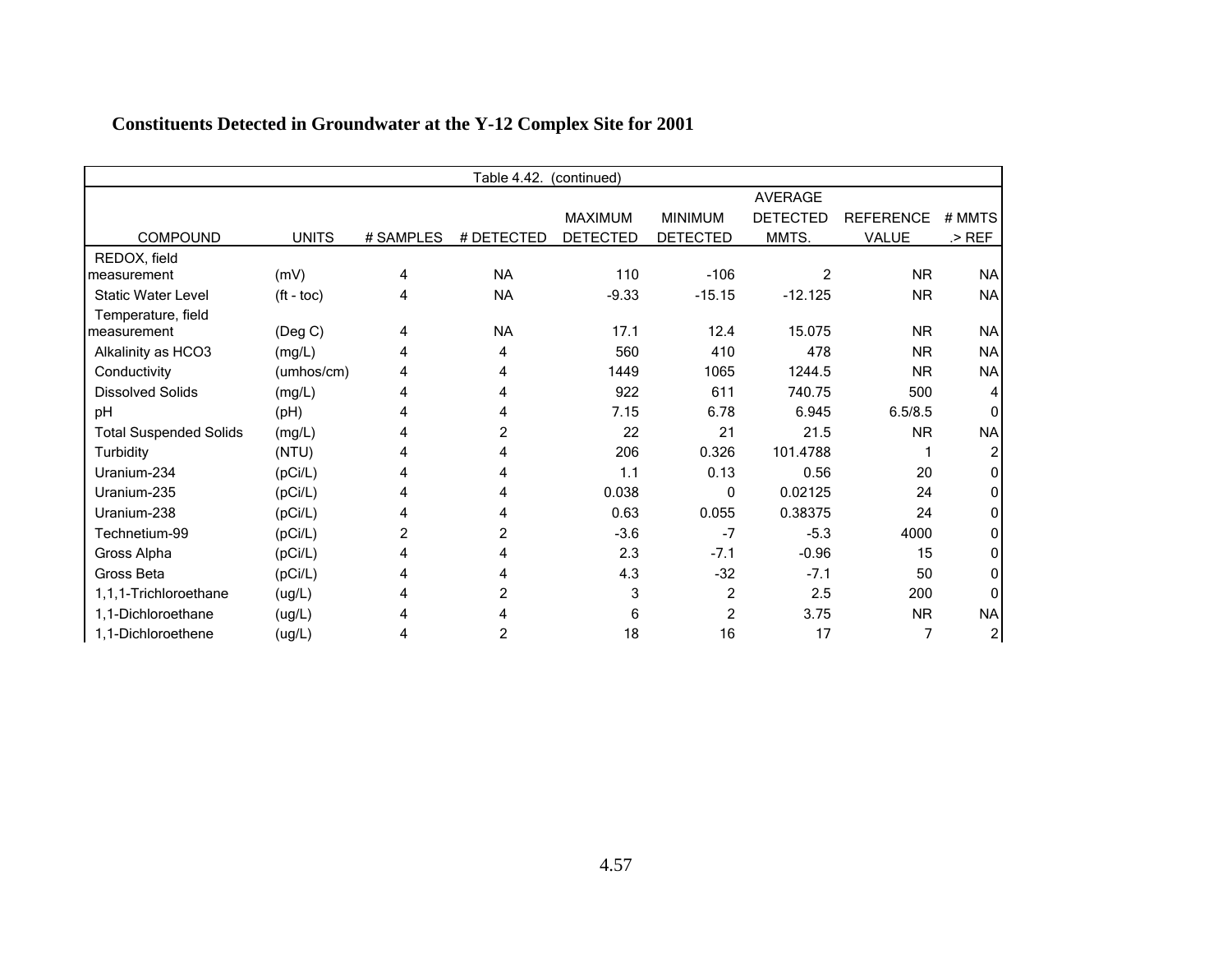|                            | Table 4.42.<br>(continued) |           |            |                 |                 |                 |                  |               |  |  |  |
|----------------------------|----------------------------|-----------|------------|-----------------|-----------------|-----------------|------------------|---------------|--|--|--|
|                            |                            |           |            |                 |                 | <b>AVERAGE</b>  |                  |               |  |  |  |
|                            |                            |           |            | MAXIMUM         | <b>MINIMUM</b>  | <b>DETECTED</b> | <b>REFERENCE</b> | # MMTS        |  |  |  |
| <b>COMPOUND</b>            | <b>UNITS</b>               | # SAMPLES | # DETECTED | <b>DETECTED</b> | <b>DETECTED</b> | MMTS.           | <b>VALUE</b>     | .> REF        |  |  |  |
| 1,2-Dichloroethene (Total) | (ug/L)                     | Δ         |            | 19              | 5               | 11.5            | <b>NR</b>        | <b>NA</b>     |  |  |  |
| cis-1,2-Dichloroethene     | (ug/L)                     | 4         |            | 19              | 5               | 11.5            | 70               | $\mathbf{0}$  |  |  |  |
| Trichloroethene            | (ug/L)                     | 4         |            | 54              |                 | 26.75           |                  | $\mathcal{P}$ |  |  |  |
| Vinyl chloride             | (ug/L)                     |           |            |                 |                 |                 |                  | $\Omega$      |  |  |  |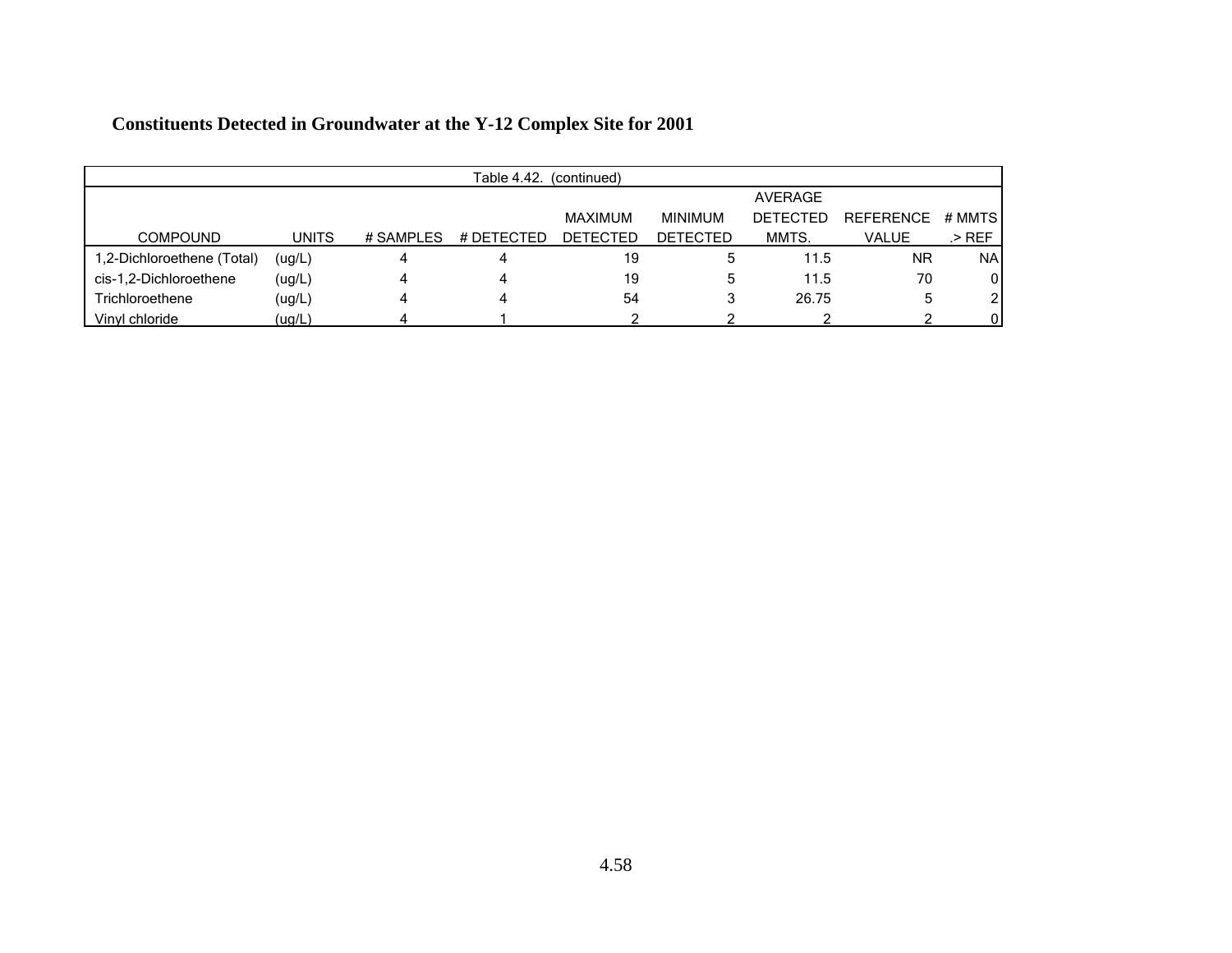| Table 4.43. REGIME=BC AREA NAME=Exit Pathway Spring/Surface Water |            |    |           |         |          |          |           |              |  |
|-------------------------------------------------------------------|------------|----|-----------|---------|----------|----------|-----------|--------------|--|
| Chloride                                                          | (mg/L)     | 25 | 25        | 149     | 1.17     | 36.6184  | 250       | 0            |  |
| Fluoride                                                          | (mg/L)     | 25 | 19        | 4.12    | 0.107    | 0.539579 | 4         |              |  |
| Nitrate Nitrogen                                                  | (mg/L)     | 25 | 25        | 1110    | 0.104    | 67.23092 | 10        | 13           |  |
| Sulfate                                                           | (mg/L)     | 25 | 25        | 59.6    | 4.7      | 24.2796  | 250       | $\Omega$     |  |
| Aluminum, ICAP                                                    | (mg/L)     | 25 | 14        | 2.65    | 0.215    | 0.979857 | 0.2       | 14           |  |
| Barium, ICAP                                                      | (mg/L)     | 25 | 25        | 3.62    | 0.0185   | 0.26008  | 2         |              |  |
| Boron, ICAP                                                       | (mg/L)     | 25 | 5         | 0.811   | 0.123    | 0.3488   | <b>NR</b> | <b>NA</b>    |  |
| Cadmium, PMS                                                      | (mg/L)     | 25 | 6         | 0.189   | 0.000622 | 0.03764  | 0.005     | 3            |  |
| Calcium, ICAP                                                     | (mg/L)     | 25 | 25        | 1340    | 14       | 144.704  | <b>NR</b> | <b>NA</b>    |  |
| Iron, ICAP                                                        | (mg/L)     | 25 | 20        | 2.86    | 0.056    | 0.506435 | 0.3       | 9            |  |
| Lead, PMS                                                         | (mg/L)     | 25 | 7         | 0.00786 | 0.000506 | 0.001853 | 0.015     | O            |  |
| Lithium, ICAP                                                     | (mg/L)     | 25 | 7         | 0.101   | 0.0104   | 0.0374   | <b>NR</b> | <b>NA</b>    |  |
| Magnesium, ICAP                                                   | (mg/L)     | 25 | 25        | 165     | 6.8      | 22.8168  | <b>NR</b> | <b>NA</b>    |  |
| Manganese, ICAP                                                   | (mg/L)     | 25 | 22        | 39      | 0.00541  | 2.121458 | 0.05      | 9            |  |
| Nickel, PMS                                                       | (mg/L)     | 25 | 9         | 0.683   | 0.00528  | 0.09907  | <b>NR</b> | <b>NA</b>    |  |
| Nickel, ICAP                                                      | (mg/L)     | 25 | 3         | 0.696   | 0.0591   | 0.278433 | 0.1       |              |  |
| Potassium, ICAP                                                   | (mg/L)     | 25 | 14        | 21.6    | 2.11     | 4.718571 | <b>NR</b> | <b>NA</b>    |  |
| Sodium, ICAP                                                      | (mg/L)     | 25 | 25        | 179     | 0.723    | 22.39652 | <b>NR</b> | <b>NA</b>    |  |
| Strontium, ICAP                                                   | (mg/L)     | 25 | 25        | 4.23    | 0.0194   | 0.4112   | <b>NR</b> | <b>NA</b>    |  |
| Uranium, PMS                                                      | (mg/L)     | 25 | 22        | 0.259   | 0.000614 | 0.084011 | 0.03      | 15           |  |
| Zinc, ICAP                                                        | (mg/L)     | 25 | 1         | 0.0775  | 0.0775   | 0.0775   | 5         | $\mathbf{0}$ |  |
| Conductivity, field<br>measurement                                | (umhos/cm) | 25 | <b>NA</b> | 8440    | 218      | 1079.88  | <b>NR</b> | <b>NA</b>    |  |
| Dissolved Oxygen, field<br>measurement                            | (ppm)      | 25 | <b>NA</b> | 7.87    | 1.93     | 5.204    | <b>NR</b> | <b>NA</b>    |  |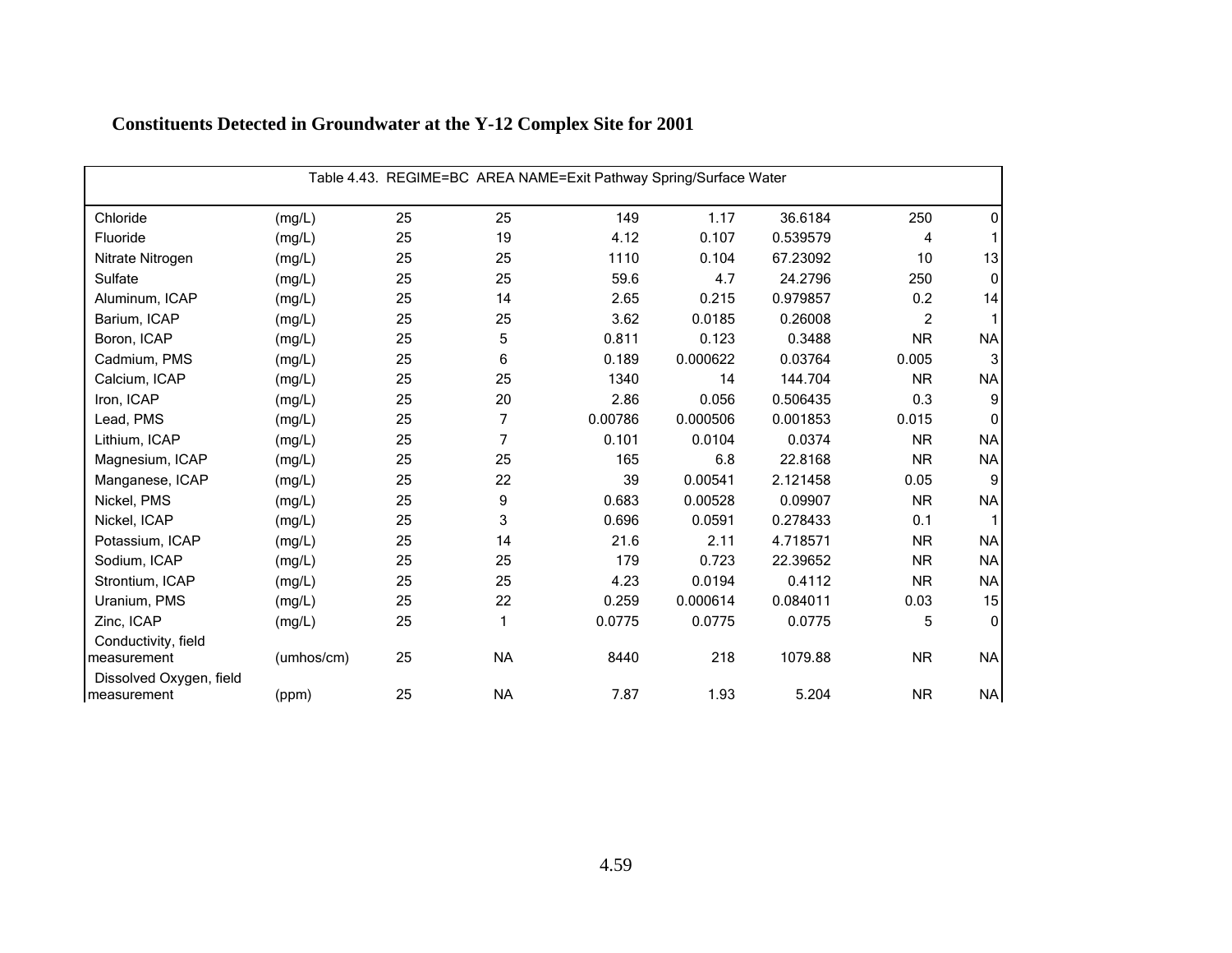|                               | Table 4.43.<br>(continued) |                |                |                 |                 |                 |                  |              |  |  |
|-------------------------------|----------------------------|----------------|----------------|-----------------|-----------------|-----------------|------------------|--------------|--|--|
|                               |                            |                |                |                 |                 | <b>AVERAGE</b>  |                  |              |  |  |
|                               |                            |                |                | <b>MAXIMUM</b>  | <b>MINIMUM</b>  | <b>DETECTED</b> | <b>REFERENCE</b> | # MMTS       |  |  |
| <b>COMPOUND</b>               | <b>UNITS</b>               | # SAMPLES      | # DETECTED     | <b>DETECTED</b> | <b>DETECTED</b> | MMTS.           | <b>VALUE</b>     | $>$ REF      |  |  |
| pH, field measurement         | (Hq)                       | 25             | <b>NA</b>      | 8.11            | 6.58            | 7.3264          | 6.5/8.5          | $\Omega$     |  |  |
| REDOX, field                  |                            |                |                |                 |                 |                 |                  |              |  |  |
| measurement                   | (mV)                       | 25             | <b>NA</b>      | 255             | 98              | 201.72          | <b>NR</b>        | <b>NA</b>    |  |  |
| Temperature, field            |                            |                |                |                 |                 |                 |                  |              |  |  |
| measurement                   | $($ Deg C $)$              | 25             | <b>NA</b>      | 22              | 0.4             | 12.5            | <b>NR</b>        | <b>NA</b>    |  |  |
| Alkalinity as HCO3            | (mg/L)                     | 25             | 25             | 364             | 42.2            | 181.896         | <b>NR</b>        | <b>NA</b>    |  |  |
| Conductivity                  | (umhos/cm)                 | 25             | 25             | 8690            | 132.4           | 994.868         | <b>NR</b>        | <b>NA</b>    |  |  |
| <b>Dissolved Solids</b>       | (mg/L)                     | 25             | 25             | 6920            | 75              | 702.64          | 500              | 8            |  |  |
| pH                            | (pH)                       | 25             | 25             | 8.19            | 6.54            | 7.7056          | 6.5/8.5          |              |  |  |
| <b>Total Suspended Solids</b> | (mg/L)                     | 25             | 14             | 54              | 1               | 10.07143        | <b>NR</b>        | <b>NA</b>    |  |  |
| Turbidity                     | (NTU)                      | 25             | 25             | 26.6            | 0.854           | 7.14376         |                  | 24           |  |  |
| lodine-129                    | (pCi/L)                    | 2              | 2              | 5               | $-7.9$          | $-1.45$         | <b>NR</b>        | <b>NA</b>    |  |  |
| Thorium-228                   | (pCi/L)                    | $\overline{2}$ | $\overline{c}$ | 0.03            | 0.018           | 0.024           | 16               | <sup>0</sup> |  |  |
| Thorium-230                   | (pCi/L)                    | $\overline{c}$ | $\overline{c}$ | 0.57            | 0.23            | 0.4             | 12               | 0            |  |  |
| Thorium-231+234               | (pCi/L)                    | $\overline{c}$ | $\overline{c}$ | 41              | 31              | 36              | 400              | <sup>0</sup> |  |  |
| Thorium-232                   | (pCi/L)                    | $\overline{c}$ | $\overline{c}$ | 0.0091          | $-0.034$        | $-0.01245$      | 2                |              |  |  |
| Uranium-234                   | (wt %)                     | 1              | 1              | 0.008           | 0.008           | 0.008           | <b>NR</b>        | <b>NA</b>    |  |  |
| Uranium-234                   | (pCi/L)                    | 10             | 10             | 55              | 3.3             | 16.07           | 20               |              |  |  |
| Uranium-235                   | (wt %)                     | 1              | 1              | 0.444           | 0.444           | 0.444           | <b>NR</b>        | <b>NA</b>    |  |  |
| Uranium-235                   | (pCi/L)                    | 10             | 10             | 2.8             | 0.055           | 0.7565          | 24               | $\Omega$     |  |  |
| Uranium-236                   | (wt %)                     |                |                | 0.01            | 0.01            | 0.01            | <b>NR</b>        | <b>NA</b>    |  |  |
| Neptunium-237                 | (pCi/L)                    | $\overline{c}$ | 2              | 1.8             | 0.87            | 1.335           | 1.2              |              |  |  |
| Plutonium-238                 | (pCi/L)                    | $\overline{2}$ | 2              | 0.046           | $-0.039$        | 0.0035          | 1.6              | 0            |  |  |
| Uranium-238                   | (wt %)                     | 1              |                | 99.54           | 99.54           | 99.54           | <b>NR</b>        | <b>NA</b>    |  |  |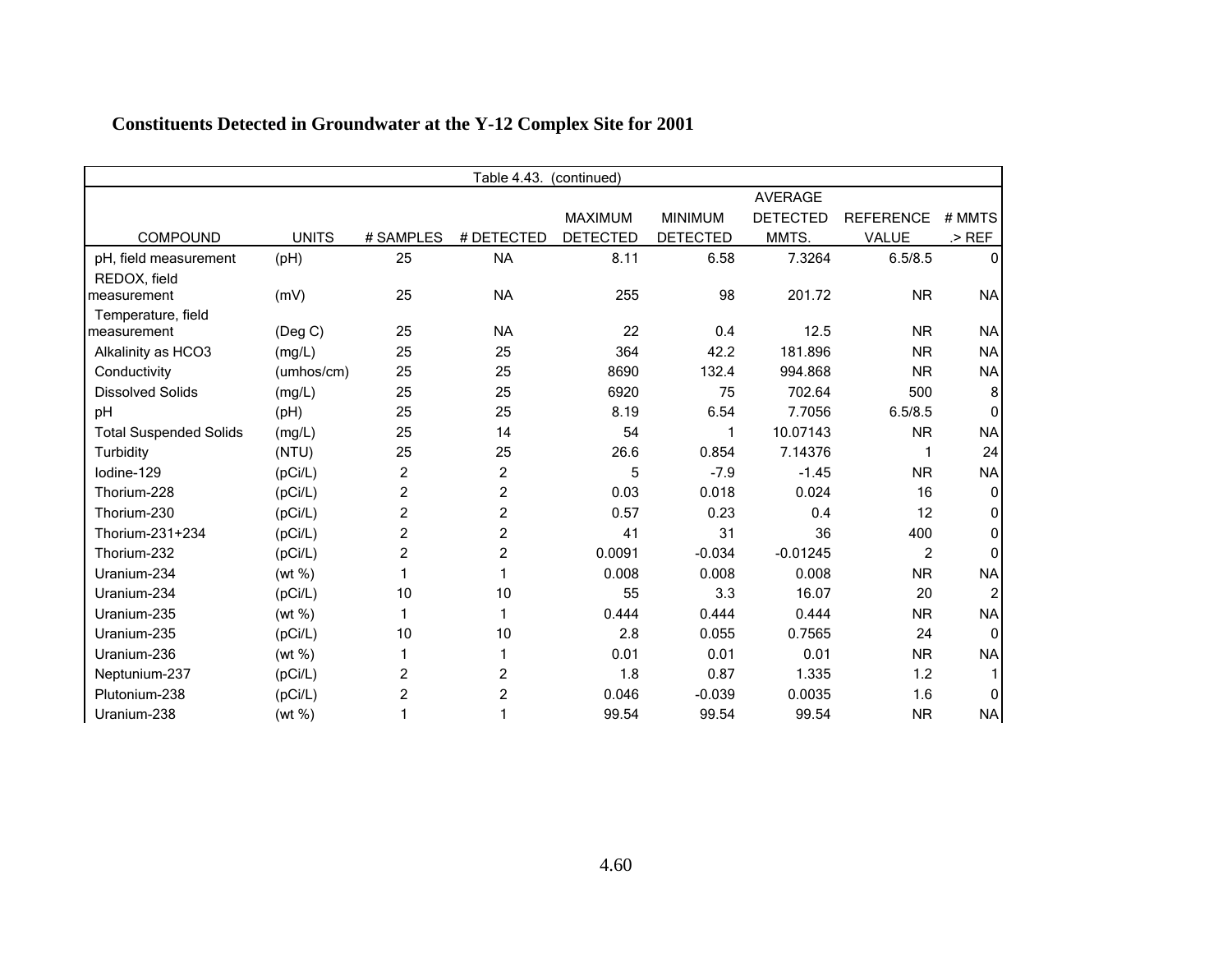|                            |              |           | Table 4.43. | (continued)     |                 |                 |                  |           |
|----------------------------|--------------|-----------|-------------|-----------------|-----------------|-----------------|------------------|-----------|
|                            |              |           |             |                 |                 | <b>AVERAGE</b>  |                  |           |
|                            |              |           |             | <b>MAXIMUM</b>  | <b>MINIMUM</b>  | <b>DETECTED</b> | <b>REFERENCE</b> | # MMTS    |
| <b>COMPOUND</b>            | <b>UNITS</b> | # SAMPLES | # DETECTED  | <b>DETECTED</b> | <b>DETECTED</b> | MMTS.           | <b>VALUE</b>     | .> REF    |
| Uranium-238                | (pCi/L)      | 10        | 10          | 84              | 5               | 25.01           | 24               |           |
| Americium-241              | (pCi/L)      | 2         | 2           | 0.31            | 0.17            | 0.24            | 1.2              |           |
| Strontium-89/90            | (pCi/L)      | 2         | 2           | 2.2             | 1.3             | 1.75            | <b>NR</b>        | <b>NA</b> |
| Technetium-99              | (pCi/L)      | 12        | 12          | 5900            | 8               | 659.1167        | 4000             |           |
| Gross Alpha                | (pCi/L)      | 25        | 25          | 120             | $-1.5$          | 35.55416        | 15               | 15        |
| Gross Beta                 | (pCi/L)      | 25        | 25          | 4400            | $-1.5$          | 257.4334        | 50               | 13        |
| Radium - Total Alpha       | (pCi/L)      | 2         | 2           | 0.4             | $-0.018$        | 0.191           | 5                | U         |
| Tritium                    | (pCi/L)      | 2         |             | 110             | 12              | 61              | 20000            |           |
| Uranium, Total             | (mg/L)       |           |             | 0.14            | 0.14            | 0.14            | <b>NR</b>        | <b>NA</b> |
| 1,1-Dichloroethane         | (ug/L)       | 25        |             | 3               | 3               | 3               | N <sub>R</sub>   | <b>NA</b> |
| 1,2-Dichloroethene (Total) | (ug/L)       | 25        |             | 50              | 2               | 15              | <b>NR</b>        | <b>NA</b> |
| Chloroform                 | (ug/L)       | 25        |             | 3               | 3               | 3               | 100              | O         |
| cis-1,2-Dichloroethene     | (ug/L)       | 25        |             | 50              | 2               | 12.83333        | 70               |           |
| Methylene chloride         | (ug/L)       | 25        |             | 3               | 3               | 3               | 5                |           |
| Tetrachloroethene          | (ug/L)       | 25        |             | 62              | 3               | 19.5            | 5                |           |
| Trichloroethene            | (ug/L)       | 25        |             | 15              | 3               | 10              | 5                |           |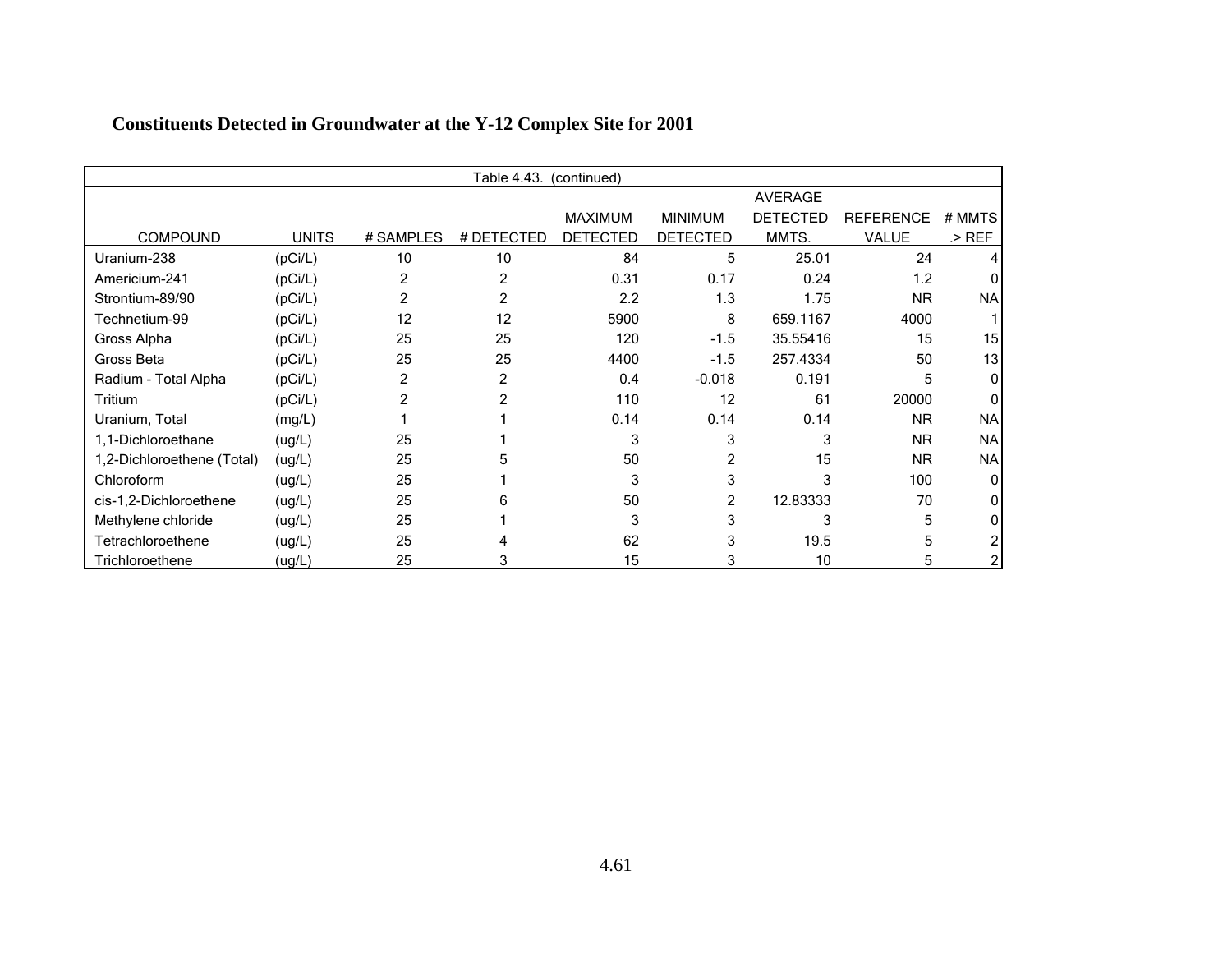| Table 4.44. REGIME=BC AREA NAME=Oil Landfarm WMA |                   |   |                |         |          |          |                |                |  |  |
|--------------------------------------------------|-------------------|---|----------------|---------|----------|----------|----------------|----------------|--|--|
| Chloride                                         | (mg/L)            | 8 | 8              | 58.8    | 2.3      | 27.1375  | 250            | 0              |  |  |
| Fluoride                                         | (mg/L)            | 8 | $\overline{c}$ | 0.486   | 0.483    | 0.4845   | 4              | 0              |  |  |
| Nitrate Nitrogen                                 | (mg/L)            | 8 | 8              | 662     | 7.98     | 226.6375 | 10             | 6              |  |  |
| Sulfate                                          | (mg/L)            | 8 | 8              | 38.6    | 3.75     | 15.51125 | 250            | 0              |  |  |
| Aluminum, ICAP                                   | (mg/L)            | 8 | 2              | 6.61    | 0.235    | 3.4225   | 0.2            |                |  |  |
| Barium, ICAP                                     | (mg/L)            | 8 | 8              | 2.37    | 0.155    | 0.974125 | $\overline{2}$ | $\overline{2}$ |  |  |
| Boron, ICAP                                      | (mg/L)            | 8 | 4              | 0.253   | 0.143    | 0.207    | <b>NR</b>      | <b>NA</b>      |  |  |
| Calcium, ICAP                                    | (mg/L)            | 8 | 8              | 991     | 11.3     | 374.5375 | <b>NR</b>      | <b>NA</b>      |  |  |
| Chromium, PMS                                    | (mg/L)            | 8 | 3              | 0.00531 | 0.00378  | 0.004627 | <b>NR</b>      | <b>NA</b>      |  |  |
| Iron, ICAP                                       | (mg/L)            | 8 | 5              | 3.84    | 0.127    | 1.1836   | 0.3            | 3              |  |  |
| Lead, PMS                                        | (mg/L)            | 8 | 4              | 0.00562 | 0.00051  | 0.002925 | 0.015          | O              |  |  |
| Lithium, ICAP                                    | (mg/L)            | 8 | 8              | 0.0508  | 0.0164   | 0.032463 | <b>NR</b>      | <b>NA</b>      |  |  |
| Magnesium, ICAP                                  | (mg/L)            | 8 | 8              | 71.7    | 4.06     | 34.785   | <b>NR</b>      | <b>NA</b>      |  |  |
| Manganese, ICAP                                  | (mg/L)            | 8 | 4              | 1.03    | 0.0264   | 0.42985  | 0.05           | 3              |  |  |
| Nickel, PMS                                      | (mg/L)            | 8 | 6              | 0.0308  | 0.00792  | 0.014915 | <b>NR</b>      | <b>NA</b>      |  |  |
| Potassium, ICAP                                  | (mg/L)            | 8 | 6              | 6.24    | 2.36     | 4.091667 | <b>NR</b>      | <b>NA</b>      |  |  |
| Selenium, PMS                                    | (mg/L)            | 8 |                | 0.0183  | 0.0183   | 0.0183   | 0.05           | $\mathbf{0}$   |  |  |
| Sodium, ICAP                                     | (mg/L)            | 8 | 8              | 107     | 12.6     | 45.825   | <b>NR</b>      | <b>NA</b>      |  |  |
| Strontium, ICAP                                  | (mg/L)            | 8 | 8              | 2.69    | 0.539    | 1.190875 | <b>NR</b>      | <b>NA</b>      |  |  |
| Uranium, PMS                                     | (mg/L)            | 8 | 8              | 0.0674  | 0.000506 | 0.014593 | 0.03           |                |  |  |
| Conductivity, field                              |                   |   |                |         |          |          |                |                |  |  |
| measurement                                      | (umhos/cm)        | 8 | <b>NA</b>      | 6360    | 595      | 2571.375 | <b>NR</b>      | <b>NA</b>      |  |  |
| Depth to Water                                   | (f <sup>t</sup> ) | 8 | <b>NA</b>      | 15.64   | 6.92     | 12.89    | <b>NR</b>      | <b>NA</b>      |  |  |
| Dissolved Oxygen, field<br>measurement           | (ppm)             | 8 | <b>NA</b>      | 6.29    | 0.25     | 1.45625  | <b>NR</b>      | <b>NA</b>      |  |  |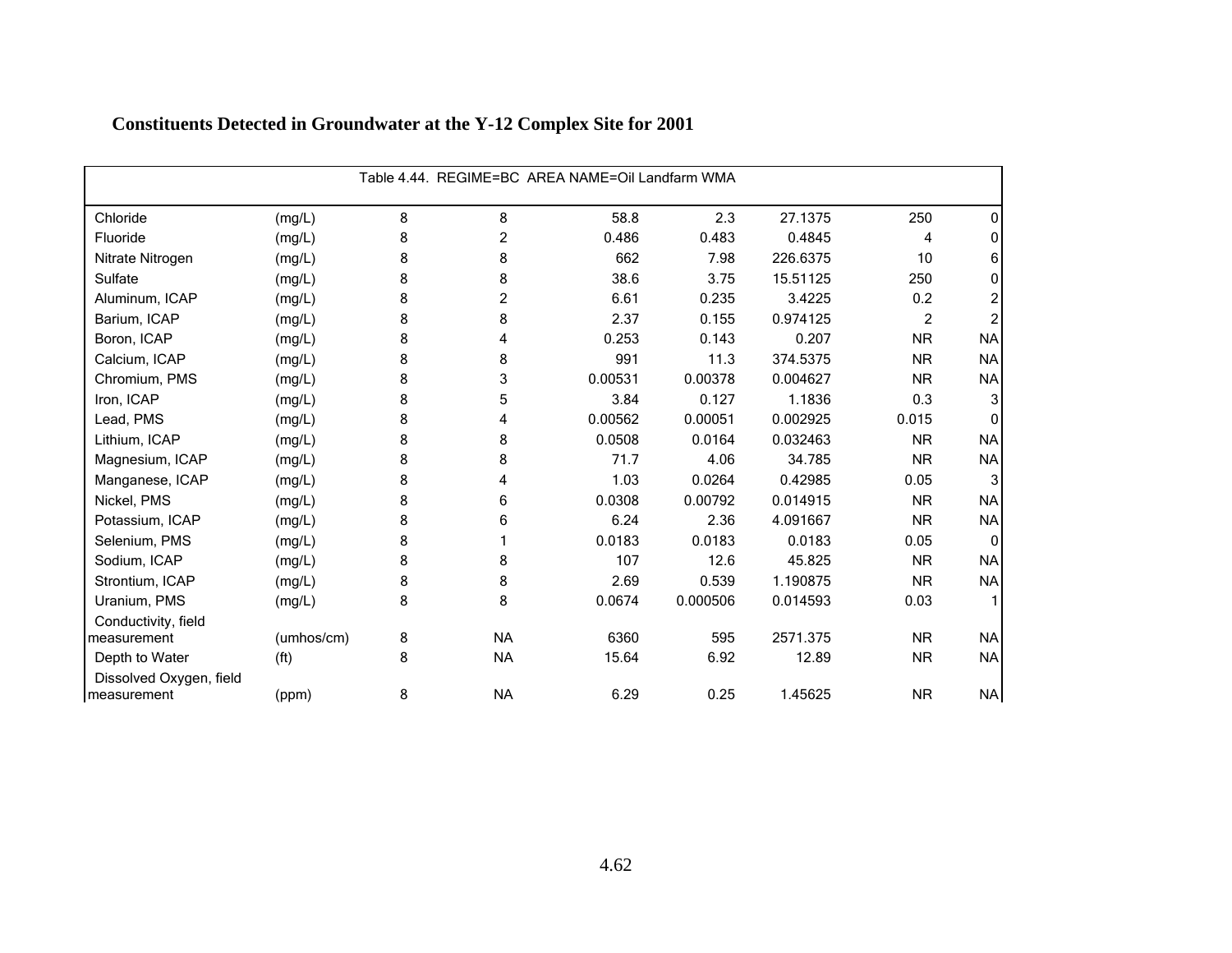| Table 4.44.<br>(continued)    |               |           |            |                 |                 |                 |                  |           |
|-------------------------------|---------------|-----------|------------|-----------------|-----------------|-----------------|------------------|-----------|
|                               |               |           |            |                 |                 | <b>AVERAGE</b>  |                  |           |
|                               |               |           |            | <b>MAXIMUM</b>  | <b>MINIMUM</b>  | <b>DETECTED</b> | <b>REFERENCE</b> | # MMTS    |
| <b>COMPOUND</b>               | <b>UNITS</b>  | # SAMPLES | # DETECTED | <b>DETECTED</b> | <b>DETECTED</b> | MMTS.           | <b>VALUE</b>     | $>$ REF   |
| pH, field measurement         | (pH)          | 8         | <b>NA</b>  | 9.05            | 6.65            | 7.39            | 6.5/8.5          |           |
| REDOX, field                  |               |           |            |                 |                 |                 |                  |           |
| measurement                   | (mV)          | 8         | <b>NA</b>  | 182             | 70              | 140.375         | <b>NR</b>        | <b>NA</b> |
| <b>Static Water Level</b>     | $(ft - toc)$  | 8         | <b>NA</b>  | $-6.92$         | $-15.64$        | $-11.87$        | <b>NR</b>        | <b>NA</b> |
| Temperature, field            |               |           |            |                 |                 |                 |                  |           |
| measurement                   | $($ Deg C $)$ | 8         | <b>NA</b>  | 17.5            | 14              | 15.575          | <b>NR</b>        | <b>NA</b> |
| Alkalinity as CO3             | (mg/L)        | 8         |            | 21.8            | 21.8            | 21.8            | <b>NR</b>        | <b>NA</b> |
| Alkalinity as HCO3            | (mg/L)        | 8         | 8          | 406             | 165             | 261.625         | <b>NR</b>        | <b>NA</b> |
| Conductivity                  | (umhos/cm)    | 8         | 8          | 5490            | 570             | 2337.75         | <b>NR</b>        | <b>NA</b> |
| <b>Dissolved Solids</b>       | (mg/L)        | 8         | 8          | 4340            | 360             | 1765            | 500              | 6         |
| pH                            | (H)           | 8         | 8          | 8.91            | 6.7             | 7.45125         | 6.5/8.5          |           |
| <b>Total Suspended Solids</b> | (mg/L)        | 8         | 3          | 69              |                 | 29.66667        | <b>NR</b>        | <b>NA</b> |
| Turbidity                     | (NTU)         | 8         | 8          | 50.8            | 0.653           | 10.8975         |                  |           |
| Uranium-234                   | (pCi/L)       | 4         | 4          | 3.4             | 0.79            | 2.0575          | 20               |           |
| Uranium-235                   | (pCi/L)       | 4         | 4          | 0.24            | $\mathbf 0$     | 0.1165          | 24               |           |
| Uranium-238                   | (pCi/L)       | 4         | 4          | 5.2             | 0.56            | 2.735           | 24               |           |
| Technetium-99                 | (pCi/L)       | 8         | 8          | 940             | $-4.2$          | 293.45          | 4000             |           |
| Gross Alpha                   | (pCi/L)       | 8         | 8          | 7.7             | $-10$           | 2.2325          | 15               |           |
| Gross Beta                    | (pCi/L)       | 8         | 8          | 670             | 3.4             | 212.4875        | 50               |           |
| 1,2-Dichloroethene (Total)    | (ug/L)        | 8         | 2          | 7               | 5               | 6               | <b>NR</b>        | <b>NA</b> |
| Acetone                       | (ug/L)        | 8         |            | 16              | 16              | 16              | <b>NR</b>        | NA        |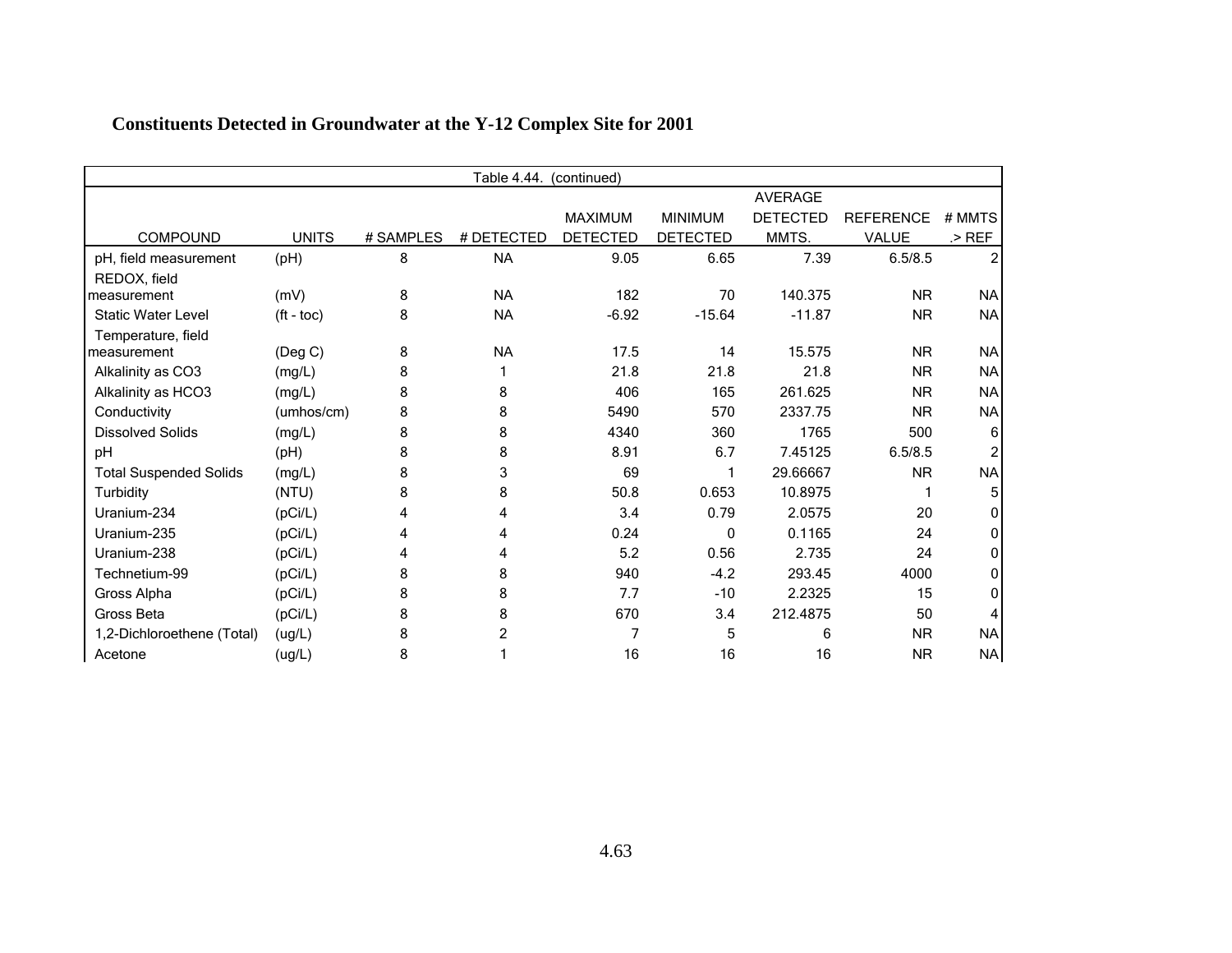|                        | Table 4.44.<br>(continued) |           |            |                 |                 |                 |                  |        |  |  |  |
|------------------------|----------------------------|-----------|------------|-----------------|-----------------|-----------------|------------------|--------|--|--|--|
|                        |                            | AVERAGE   |            |                 |                 |                 |                  |        |  |  |  |
|                        |                            |           |            | MAXIMUM         | <b>MINIMUM</b>  | <b>DETECTED</b> | <b>REFERENCE</b> | # MMTS |  |  |  |
| <b>COMPOUND</b>        | <b>UNITS</b>               | # SAMPLES | # DETECTED | <b>DETECTED</b> | <b>DETECTED</b> | MMTS.           | VALUE            | .> REF |  |  |  |
| Chlorobenzene          | (ug/L)                     | Ο         |            |                 |                 |                 | 100              | 0      |  |  |  |
| Chloroform             | (ug/L)                     | 8         |            |                 |                 |                 | 100              | 0      |  |  |  |
| cis-1,2-Dichloroethene | (ug/L)                     | ٥         |            |                 | 5               | 6               | 70               | 0      |  |  |  |
| Trichloroethene        | (ug/L)                     |           |            | 120             | 79              | 99.5            |                  |        |  |  |  |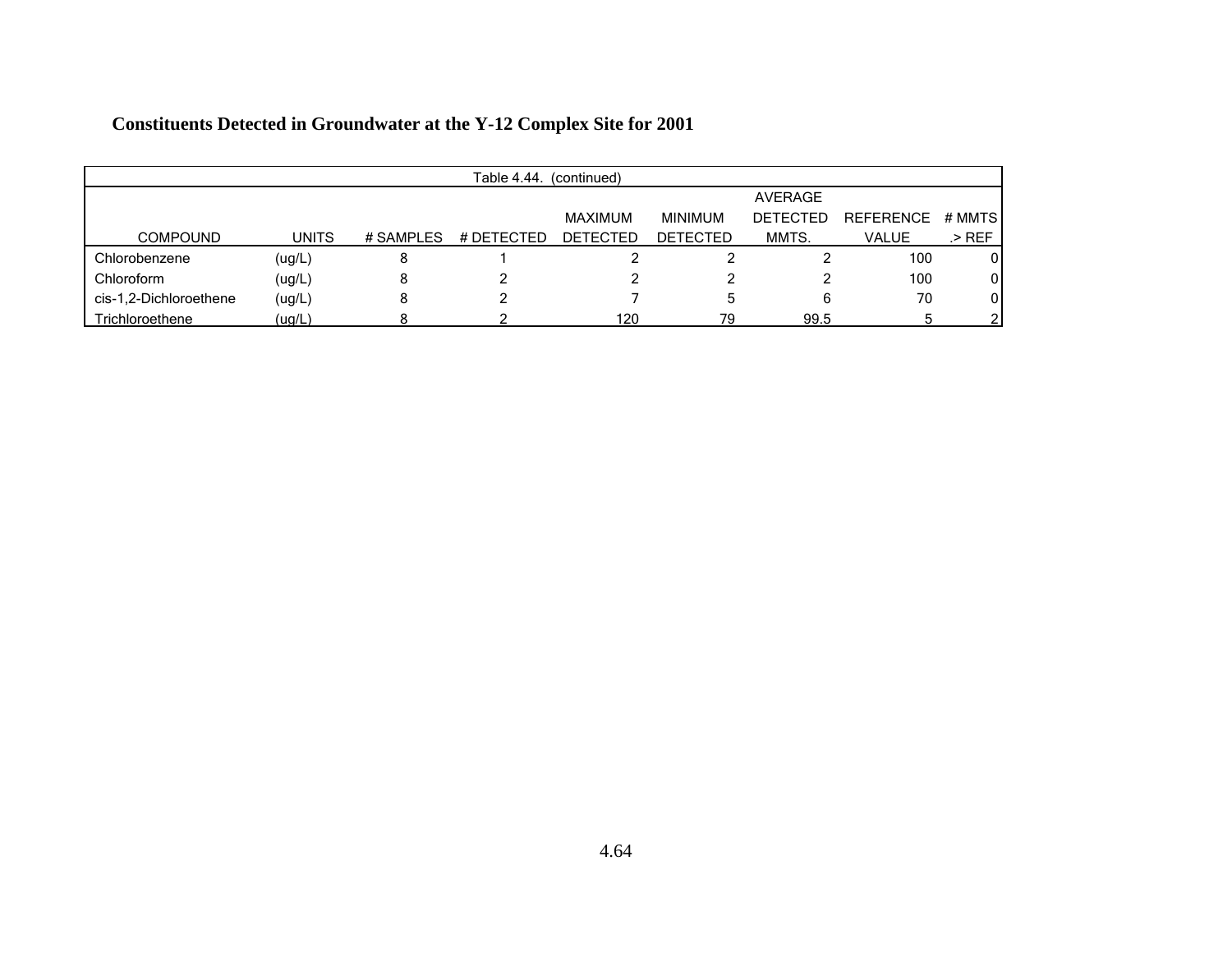| Table 4.45. REGIME=BC AREA NAME=Rust Spoil Area |                       |                |                         |          |          |           |                |              |  |  |
|-------------------------------------------------|-----------------------|----------------|-------------------------|----------|----------|-----------|----------------|--------------|--|--|
| Chloride                                        | (mg/L)                | $\overline{c}$ | 2                       | 2.25     | 2.14     | 2.195     | 250            | 0            |  |  |
| Nitrate Nitrogen                                | (mg/L)                | $\overline{c}$ | $\overline{c}$          | 0.292    | 0.265    | 0.2785    | 10             | 0            |  |  |
| Sulfate                                         | (mg/L)                | $\overline{c}$ | $\overline{c}$          | 3.36     | 3.03     | 3.195     | 250            | 0            |  |  |
| Barium, ICAP                                    | (mg/L)                | $\overline{c}$ | $\overline{\mathbf{c}}$ | 0.0179   | 0.0174   | 0.01765   | $\overline{2}$ | $\Omega$     |  |  |
| Calcium, ICAP                                   | (mg/L)                | $\overline{c}$ | 2                       | 82.5     | 82.2     | 82.35     | <b>NR</b>      | <b>NA</b>    |  |  |
| Chromium, PMS                                   | (mg/L)                | $\overline{c}$ | $\overline{c}$          | 0.00702  | 0.00395  | 0.005485  | <b>NR</b>      | <b>NA</b>    |  |  |
| Lead, PMS                                       | (mg/L)                | $\overline{c}$ | 1                       | 0.00703  | 0.00703  | 0.00703   | 0.015          | $\Omega$     |  |  |
| Magnesium, ICAP                                 | (mg/L)                | $\overline{c}$ | $\overline{c}$          | 5.47     | 4.93     | 5.2       | <b>NR</b>      | <b>NA</b>    |  |  |
| Sodium, ICAP                                    | (mg/L)                | $\overline{c}$ | $\overline{\mathbf{c}}$ | 2.96     | 2.87     | 2.915     | <b>NR</b>      | <b>NA</b>    |  |  |
| Strontium, ICAP                                 | (mg/L)                | $\overline{2}$ | $\overline{2}$          | 0.0709   | 0.07     | 0.07045   | <b>NR</b>      | <b>NA</b>    |  |  |
| Uranium, PMS                                    | (mg/L)                | $\overline{2}$ | 1                       | 0.000513 | 0.000513 | 0.000513  | 0.03           | $\mathbf{0}$ |  |  |
| Conductivity, field                             |                       |                |                         |          |          |           |                |              |  |  |
| measurement                                     | (umhos/cm)            | $\overline{c}$ | <b>NA</b>               | 542      | 449      | 495.5     | <b>NR</b>      | <b>NA</b>    |  |  |
| Depth to Water                                  | (f <sup>t</sup> )     | $\overline{c}$ | <b>NA</b>               | 38.08    | 37.29    | 37.685    | <b>NR</b>      | <b>NA</b>    |  |  |
| Dissolved Oxygen, field                         |                       |                |                         |          |          |           |                |              |  |  |
| measurement                                     | (ppm)                 | $\overline{c}$ | <b>NA</b>               | 6.53     | 6.2      | 6.365     | <b>NR</b>      | <b>NA</b>    |  |  |
| pH, field measurement                           | (pH)                  | $\overline{c}$ | <b>NA</b>               | 7.29     | 6.35     | 6.82      | 6.5/8.5        |              |  |  |
| REDOX, field                                    |                       |                |                         |          |          |           |                |              |  |  |
| measurement                                     | (mV)                  | $\overline{2}$ | <b>NA</b>               | 174      | 152      | 163       | <b>NR</b>      | <b>NA</b>    |  |  |
| <b>Static Water Level</b>                       | $({\rm ft -}$ toc $)$ | $\overline{2}$ | <b>NA</b>               | $-37.29$ | $-38.08$ | $-37.685$ | <b>NR</b>      | <b>NA</b>    |  |  |
| Temperature, field                              |                       |                |                         |          |          |           |                |              |  |  |
| measurement                                     | $($ Deg C $)$         | $\overline{c}$ | <b>NA</b>               | 17.8     | 12.1     | 14.95     | <b>NR</b>      | <b>NA</b>    |  |  |
| Alkalinity as HCO3                              | (mg/L)                | $\overline{c}$ | $\overline{c}$          | 216      | 210      | 213       | <b>NR</b>      | <b>NA</b>    |  |  |
| Conductivity                                    | (umhos/cm)            | $\overline{c}$ | 2                       | 440      | 411      | 425.5     | <b>NR</b>      | <b>NA</b>    |  |  |
| <b>Dissolved Solids</b>                         | (mg/L)                | $\overline{c}$ | $\overline{c}$          | 260      | 238      | 249       | 500            | 0            |  |  |
| pH                                              | (pH)                  | $\overline{c}$ | $\overline{c}$          | 7.34     | 7.22     | 7.28      | 6.5/8.5        | 0            |  |  |
| Turbidity                                       | (NTU)                 | $\overline{c}$ | $\overline{c}$          | 0.424    | 0.199    | 0.3115    |                | 0            |  |  |
| Uranium-234                                     | (pCi/L)               | $\overline{c}$ | $\overline{c}$          | 0.2      | 0.03     | 0.115     | 20             | 0            |  |  |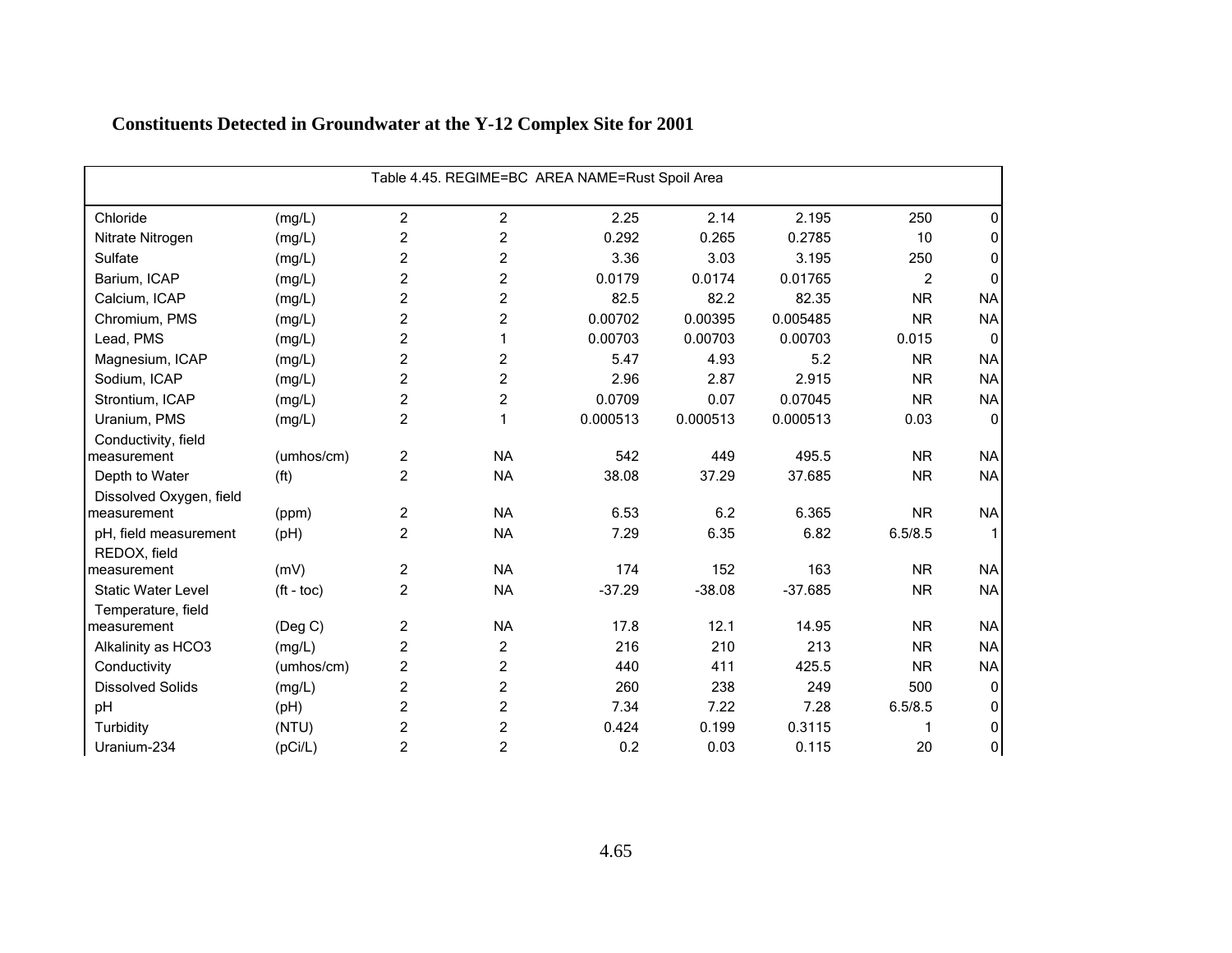|                 | Table 4.45.<br>(continued) |           |            |                 |                 |                 |                  |         |  |  |  |
|-----------------|----------------------------|-----------|------------|-----------------|-----------------|-----------------|------------------|---------|--|--|--|
|                 |                            |           |            |                 |                 | AVERAGE         |                  |         |  |  |  |
|                 |                            |           |            | <b>MAXIMUM</b>  | <b>MINIMUM</b>  | <b>DETECTED</b> | <b>REFERENCE</b> | # MMTS  |  |  |  |
| <b>COMPOUND</b> | <b>UNITS</b>               | # SAMPLES | # DETECTED | <b>DETECTED</b> | <b>DETECTED</b> | MMTS.           | <b>VALUE</b>     | $>$ REF |  |  |  |
| Uranium-235     | (pCi/L)                    | ົ         | ◠          | 0.033           | $-0.065$        | $-0.016$        | 24               | 0       |  |  |  |
| Uranium-238     | (pCi/L)                    |           | າ          | 0.12            | 0.11            | 0.115           | 24               | 0       |  |  |  |
| Technetium-99   | (pCi/L)                    |           | 2          |                 | $-2.8$          | $-0.9$          | 4000             | 0       |  |  |  |
| Gross Alpha     | (pCi/L)                    | າ         | າ          | 1.4             | $-0.59$         | 0.405           | 15               | 0       |  |  |  |
| Gross Beta      | (pCi/L)                    | ົ         | ົ          | 4.4             | 1.5             | 2.95            | 50               | 0       |  |  |  |
| Trichloroethene | (ug/L)                     |           |            |                 | 3               | 3               | 5                | 0       |  |  |  |

|  | <b>Constituents Detected in Groundwater at the Y-12 Complex Site for 2001</b> |  |  |  |  |
|--|-------------------------------------------------------------------------------|--|--|--|--|
|--|-------------------------------------------------------------------------------|--|--|--|--|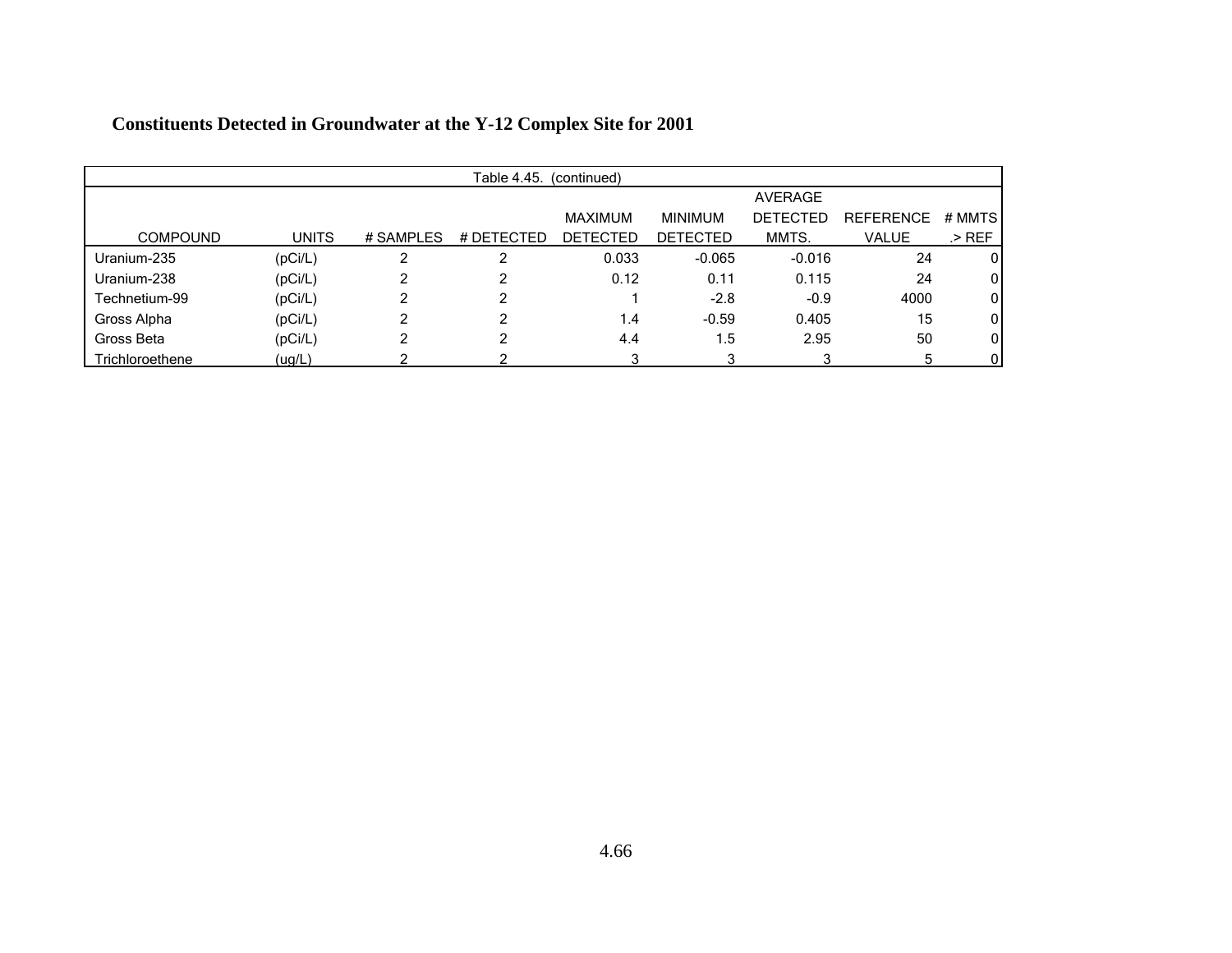|                                        | Table 4.46. REGIME=BC AREA NAME=S-3 Site |   |           |          |          |          |           |           |  |  |
|----------------------------------------|------------------------------------------|---|-----------|----------|----------|----------|-----------|-----------|--|--|
| Chloride                               | (mg/L)                                   | 8 | 8         | 59.3     | 18.1     | 33.9375  | 250       | 0         |  |  |
| Fluoride                               | (mg/L)                                   | 8 | 5         | 0.699    | 0.119    | 0.512    | 4         | 0         |  |  |
| Nitrate Nitrogen                       | (mg/L)                                   | 8 | 8         | 277      | 0.251    | 81.73238 | 10        | 6         |  |  |
| Sulfate                                | (mg/L)                                   | 8 | 8         | 138      | 14.6     | 53.45    | 250       | 0         |  |  |
| Aluminum, ICAP                         | (mg/L)                                   | 8 |           | 0.34     | 0.34     | 0.34     | 0.2       |           |  |  |
| Barium, ICAP                           | (mg/L)                                   | 8 | 8         | 0.195    | 0.122    | 0.152    | 2         | O         |  |  |
| Boron, ICAP                            | (mg/L)                                   | 8 | 5         | 0.874    | 0.129    | 0.4246   | <b>NR</b> | <b>NA</b> |  |  |
| Calcium, ICAP                          | (mg/L)                                   | 8 | 8         | 163      | 2.34     | 87.62625 | <b>NR</b> | <b>NA</b> |  |  |
| Chromium, PMS                          | (mg/L)                                   | 8 |           | 0.00309  | 0.00309  | 0.00309  | <b>NR</b> | <b>NA</b> |  |  |
| Iron, ICAP                             | (mg/L)                                   | 8 | 6         | 3.61     | 0.0802   | 0.816367 | 0.3       | 3         |  |  |
| Lead, PMS                              | (mg/L)                                   | 8 | 2         | 0.0288   | 0.00229  | 0.015545 | 0.015     |           |  |  |
| Lithium, ICAP                          | (mg/L)                                   | 8 | 6         | 0.294    | 0.0117   | 0.108317 | <b>NR</b> | <b>NA</b> |  |  |
| Magnesium, ICAP                        | (mg/L)                                   | 8 | 8         | 47.6     | 0.844    | 20.84338 | <b>NR</b> | <b>NA</b> |  |  |
| Manganese, ICAP                        | (mg/L)                                   | 8 | 6         | 0.092    | 0.00607  | 0.030428 | 0.05      |           |  |  |
| Nickel, PMS                            | (mg/L)                                   | 8 | 2         | 0.0128   | 0.0076   | 0.0102   | <b>NR</b> | <b>NA</b> |  |  |
| Potassium, ICAP                        | (mg/L)                                   | 8 | 8         | 6.27     | 3.04     | 4.53625  | <b>NR</b> | <b>NA</b> |  |  |
| Selenium, PMS                          | (mg/L)                                   | 8 |           | 0.0176   | 0.0176   | 0.0176   | 0.05      | $\Omega$  |  |  |
| Sodium, ICAP                           | (mg/L)                                   | 8 | 8         | 535      | 5.11     | 142.0338 | <b>NR</b> | <b>NA</b> |  |  |
| Strontium, ICAP                        | (mg/L)                                   | 8 | 8         | 2.27     | 0.305    | 0.87325  | <b>NR</b> | <b>NA</b> |  |  |
| Thallium, PMS                          | (mg/L)                                   | 8 | 4         | 0.000675 | 0.000527 | 0.000612 | 0.002     | 0         |  |  |
| Uranium, PMS                           | (mg/L)                                   | 8 | 6         | 0.00534  | 0.00265  | 0.003697 | 0.03      | 0         |  |  |
| Conductivity, field                    |                                          |   |           |          |          |          |           |           |  |  |
| measurement                            | (umhos/cm)                               | 8 | <b>NA</b> | 2910     | 497      | 1380.25  | <b>NR</b> | <b>NA</b> |  |  |
| Depth to Water                         | (f <sup>t</sup> )                        | 8 | <b>NA</b> | 21.41    | 8.74     | 14.18375 | <b>NR</b> | <b>NA</b> |  |  |
| Dissolved Oxygen, field<br>measurement | (ppm)                                    | 8 | <b>NA</b> | 1.38     | 0.43     | 0.9425   | <b>NR</b> | <b>NA</b> |  |  |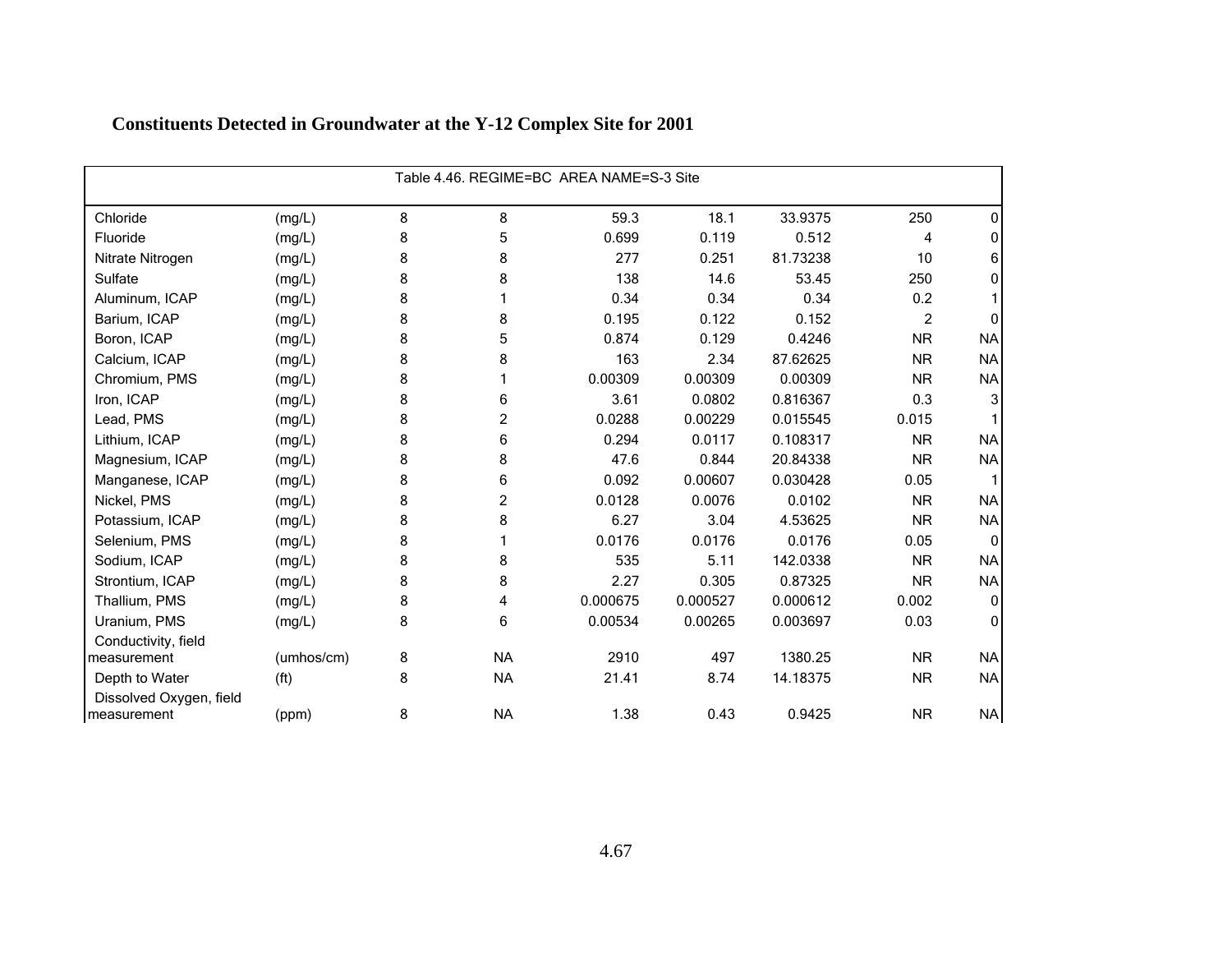|                               | Table 4.46.<br>(continued) |           |            |                 |                 |                 |                  |           |  |  |
|-------------------------------|----------------------------|-----------|------------|-----------------|-----------------|-----------------|------------------|-----------|--|--|
|                               |                            |           |            |                 |                 | <b>AVERAGE</b>  |                  |           |  |  |
|                               |                            |           |            | <b>MAXIMUM</b>  | <b>MINIMUM</b>  | <b>DETECTED</b> | <b>REFERENCE</b> | # MMTS    |  |  |
| COMPOUND                      | <b>UNITS</b>               | # SAMPLES | # DETECTED | <b>DETECTED</b> | <b>DETECTED</b> | MMTS.           | <b>VALUE</b>     | $>$ REF   |  |  |
| pH, field measurement         | (pH)                       | 8         | <b>NA</b>  | 9.95            | 6.64            | 7.8725          | 6.5/8.5          |           |  |  |
| REDOX, field                  |                            |           |            |                 |                 |                 |                  |           |  |  |
| measurement                   | (mV)                       | 8         | <b>NA</b>  | 209             | 76              | 141.375         | <b>NR</b>        | <b>NA</b> |  |  |
| <b>Static Water Level</b>     | $(t - toc)$                | 8         | <b>NA</b>  | $-8.74$         | $-21.41$        | $-14.1838$      | <b>NR</b>        | <b>NA</b> |  |  |
| Temperature, field            |                            |           |            |                 |                 |                 |                  |           |  |  |
| measurement                   | $($ Deg C $)$              | 8         | <b>NA</b>  | 19.9            | 13.2            | 15.6125         | <b>NR</b>        | NA        |  |  |
| Alkalinity as CO3             | (mg/L)                     | 8         | 2          | 60.8            | 52.4            | 56.6            | <b>NR</b>        | <b>NA</b> |  |  |
| Alkalinity as HCO3            | (mg/L)                     | 8         | 8          | 278             | 58.2            | 189.6           | <b>NR</b>        | <b>NA</b> |  |  |
| Conductivity                  | (umhos/cm)                 | 8         | 8          | 2540            | 427             | 1258.375        | <b>NR</b>        | <b>NA</b> |  |  |
| <b>Dissolved Solids</b>       | (mg/L)                     | 8         | 8          | 1870            | 236             | 841.125         | 500              | 6         |  |  |
| pH                            | (pH)                       | 8         | 8          | 9.78            |                 | 8.03            | 6.5/8.5          |           |  |  |
| <b>Total Suspended Solids</b> | (mg/L)                     | 8         | 2          | 7               |                 | 4               | <b>NR</b>        | <b>NA</b> |  |  |
| Turbidity                     | (NTU)                      | 8         | 8          | 41.7            | 0.51            | 6.876           |                  |           |  |  |
| Uranium-234                   | (pCi/L)                    | 8         | 8          | 2.1             | $-0.015$        | 1.020375        | 20               |           |  |  |
| Uranium-235                   | (pCi/L)                    | 8         | 8          | 0.25            | $-0.027$        | 0.04725         | 24               |           |  |  |
| Uranium-238                   | (pCi/L)                    | 8         | 8          | 2.2             | 0.031           | 0.973625        | 24               |           |  |  |
| Technetium-99                 | (pCi/L)                    | 8         | 8          | 130             | $-13$           | 27.0375         | 4000             |           |  |  |
| Gross Alpha                   | (pCi/L)                    | 8         | 8          | 7.5             | $-1.8$          | 2.0245          | 15               |           |  |  |
| Gross Beta                    | (pCi/L)                    | 8         | 8          | 110             | $-4.7$          | 26.42625        | 50               |           |  |  |
| 1,1-Dichloroethane            | (ug/L)                     | 8         |            | 3               | 3               | 3               | <b>NR</b>        | <b>NA</b> |  |  |
| 1,1-Dichloroethene            | (ug/L)                     | 8         |            | 4               | 2               | 3               | 7                | $\Omega$  |  |  |
| 1,2-Dichloroethene (Total)    | (ug/L)                     | 8         | 2          | 8               | 3               | 5.5             | <b>NR</b>        | <b>NA</b> |  |  |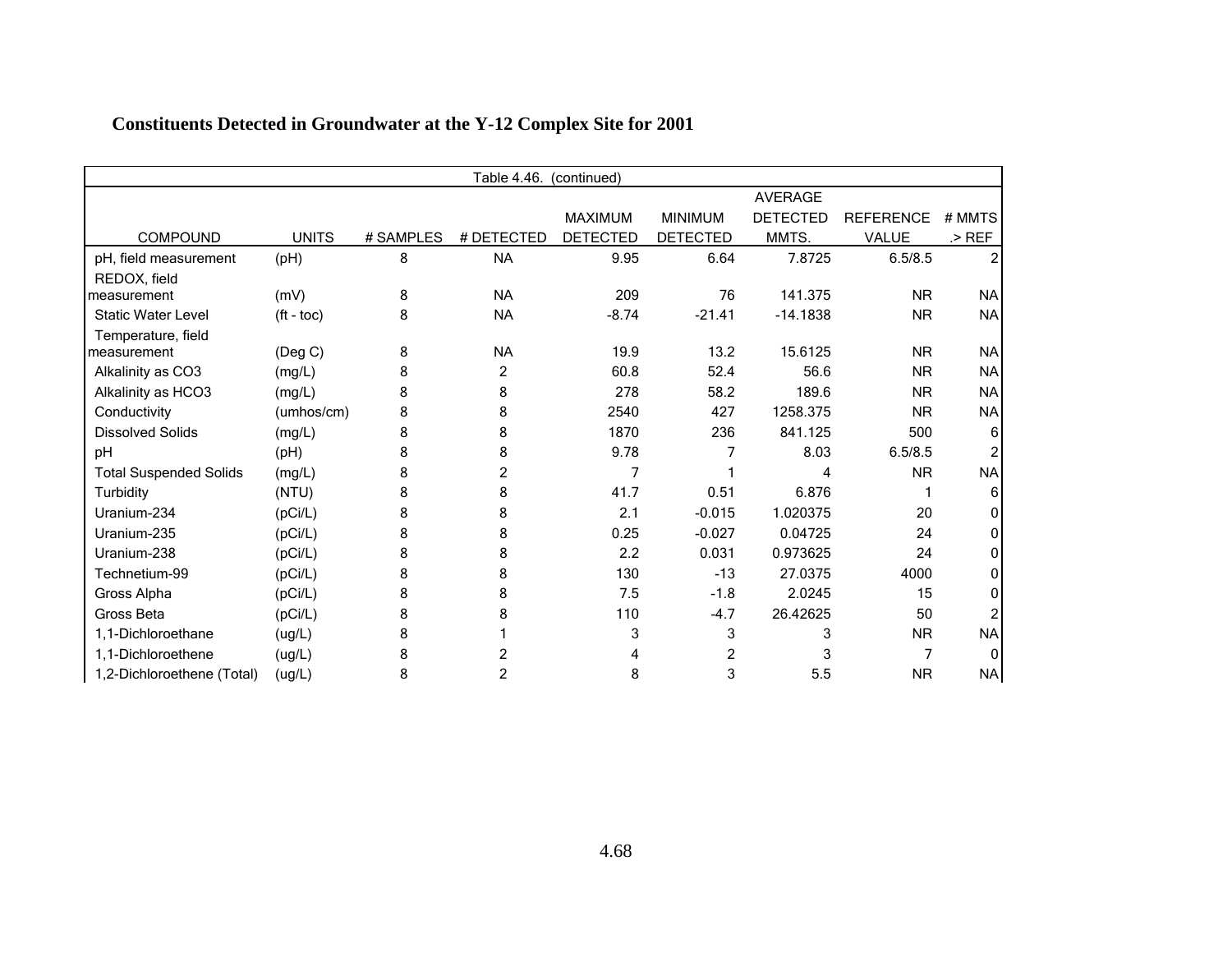|                        | Table 4.46.<br>(continued) |            |            |                 |                 |                 |                  |          |  |  |
|------------------------|----------------------------|------------|------------|-----------------|-----------------|-----------------|------------------|----------|--|--|
|                        |                            |            |            |                 |                 | AVERAGE         |                  |          |  |  |
|                        |                            |            |            | <b>MAXIMUM</b>  | <b>MINIMUM</b>  | <b>DETECTED</b> | <b>REFERENCE</b> | # MMTS   |  |  |
| <b>COMPOUND</b>        | <b>UNITS</b>               | # SAMPI FS | # DETECTED | <b>DETECTED</b> | <b>DETECTED</b> | MMTS.           | VALUE            | .> REF   |  |  |
| Carbon tetrachloride   | (ug/L)                     | 8          |            |                 | 4               | 4               |                  | 0        |  |  |
| cis-1,2-Dichloroethene | (ug/L)                     | 8          | 3          | 8               |                 | 4.333333        | 70               | 0        |  |  |
| Tetrachloroethene      | (ug/L)                     | 8          |            |                 |                 |                 |                  | 0        |  |  |
| Trichloroethene        | (ug/L)                     |            |            | 220             |                 | 109.75          |                  | $\Delta$ |  |  |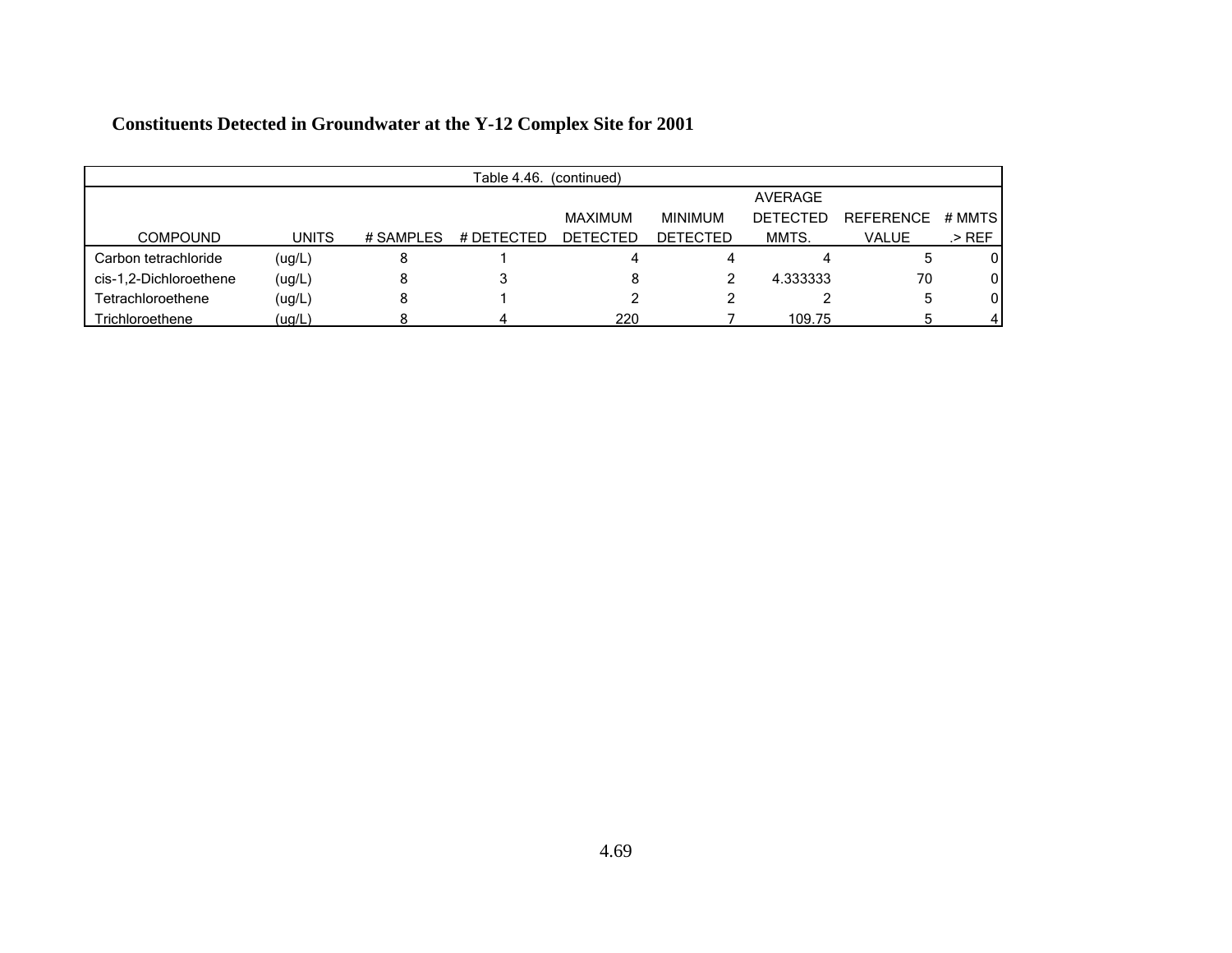| Table 4.47. REGIME=BC AREA NAME=Spoil Area I |                          |                |                |          |          |           |                |                |  |  |
|----------------------------------------------|--------------------------|----------------|----------------|----------|----------|-----------|----------------|----------------|--|--|
|                                              |                          |                |                |          |          |           |                |                |  |  |
| Chloride                                     | (mg/L)                   | $\overline{c}$ | $\overline{c}$ | 17.4     | 17.3     | 17.35     | 250            | 0              |  |  |
| Nitrate Nitrogen                             | (mg/L)                   | $\overline{c}$ | $\overline{c}$ | 11.1     | 10.7     | 10.9      | 10             | $\overline{c}$ |  |  |
| Sulfate                                      | (mg/L)                   | $\overline{c}$ | $\overline{c}$ | 61.6     | 59.1     | 60.35     | 250            | 0              |  |  |
| Barium, ICAP                                 | (mg/L)                   | 2              | 2              | 0.0646   | 0.0614   | 0.063     | $\overline{c}$ | $\mathbf{0}$   |  |  |
| Calcium, ICAP                                | (mg/L)                   | $\overline{c}$ | $\overline{c}$ | 131      | 127      | 129       | <b>NR</b>      | <b>NA</b>      |  |  |
| Magnesium, ICAP                              | (mg/L)                   | $\overline{c}$ | $\overline{c}$ | 15       | 14.2     | 14.6      | <b>NR</b>      | <b>NA</b>      |  |  |
| Manganese, ICAP                              | (mg/L)                   | $\overline{c}$ | 2              | 0.0528   | 0.0281   | 0.04045   | 0.05           |                |  |  |
| Potassium, ICAP                              | (mg/L)                   | $\overline{c}$ | $\overline{c}$ | 3.78     | 3.67     | 3.725     | <b>NR</b>      | <b>NA</b>      |  |  |
| Sodium, ICAP                                 | (mg/L)                   | $\overline{c}$ | $\overline{c}$ | 9.7      | 9.32     | 9.51      | <b>NR</b>      | <b>NA</b>      |  |  |
| Strontium, ICAP                              | (mg/L)                   | $\overline{c}$ | $\overline{c}$ | 0.215    | 0.207    | 0.211     | <b>NR</b>      | <b>NA</b>      |  |  |
| Uranium, PMS                                 | (mg/L)                   | $\overline{c}$ | $\overline{c}$ | 0.00248  | 0.00208  | 0.00228   | 0.03           | $\mathbf 0$    |  |  |
| Conductivity, field                          |                          |                |                |          |          |           |                |                |  |  |
| measurement                                  | (umhos/cm)               | $\overline{c}$ | <b>NA</b>      | 918      | 798      | 858       | <b>NR</b>      | <b>NA</b>      |  |  |
| Depth to Water                               | (f <sup>t</sup> )        | $\overline{c}$ | <b>NA</b>      | 56.62    | 56.51    | 56.565    | <b>NR</b>      | <b>NA</b>      |  |  |
| Dissolved Oxygen, field                      |                          |                |                |          |          |           |                |                |  |  |
| measurement                                  | (ppm)                    | $\overline{c}$ | <b>NA</b>      | 0.82     | 0.25     | 0.535     | <b>NR</b>      | <b>NA</b>      |  |  |
| pH, field measurement                        | (pH)                     | $\overline{2}$ | <b>NA</b>      | 7.32     | 7.05     | 7.185     | 6.5/8.5        | $\Omega$       |  |  |
| REDOX, field                                 |                          |                |                |          |          |           |                |                |  |  |
| measurement                                  | (mV)                     | $\overline{c}$ | <b>NA</b>      | 184      | 127      | 155.5     | <b>NR</b>      | <b>NA</b>      |  |  |
| <b>Static Water Level</b>                    | $({\rm ft} - {\rm toc})$ | $\overline{c}$ | <b>NA</b>      | $-56.51$ | $-56.62$ | $-56.565$ | <b>NR</b>      | <b>NA</b>      |  |  |
| Temperature, field                           |                          |                |                |          |          |           |                |                |  |  |
| measurement                                  | (Deg C)                  | $\overline{c}$ | <b>NA</b>      | 16       | 14.3     | 15.15     | <b>NR</b>      | <b>NA</b>      |  |  |
| Alkalinity as HCO3                           | (mg/L)                   | $\overline{c}$ | $\overline{c}$ | 276      | 154      | 215       | <b>NR</b>      | <b>NA</b>      |  |  |
| Conductivity                                 | (umhos/cm)               | $\overline{c}$ | 2              | 753      | 747      | 750       | <b>NR</b>      | <b>NA</b>      |  |  |
| <b>Dissolved Solids</b>                      | (mg/L)                   | $\overline{c}$ | 2              | 455      | 447      | 451       | 500            | $\mathbf 0$    |  |  |
| pH                                           | (pH)                     | $\overline{c}$ | $\overline{c}$ | 7.23     | 7.2      | 7.215     | 6.5/8.5        | 0              |  |  |
| Turbidity                                    | (NTU)                    | $\overline{2}$ | 2              | 0.449    | 0.423    | 0.436     | 1              | 0              |  |  |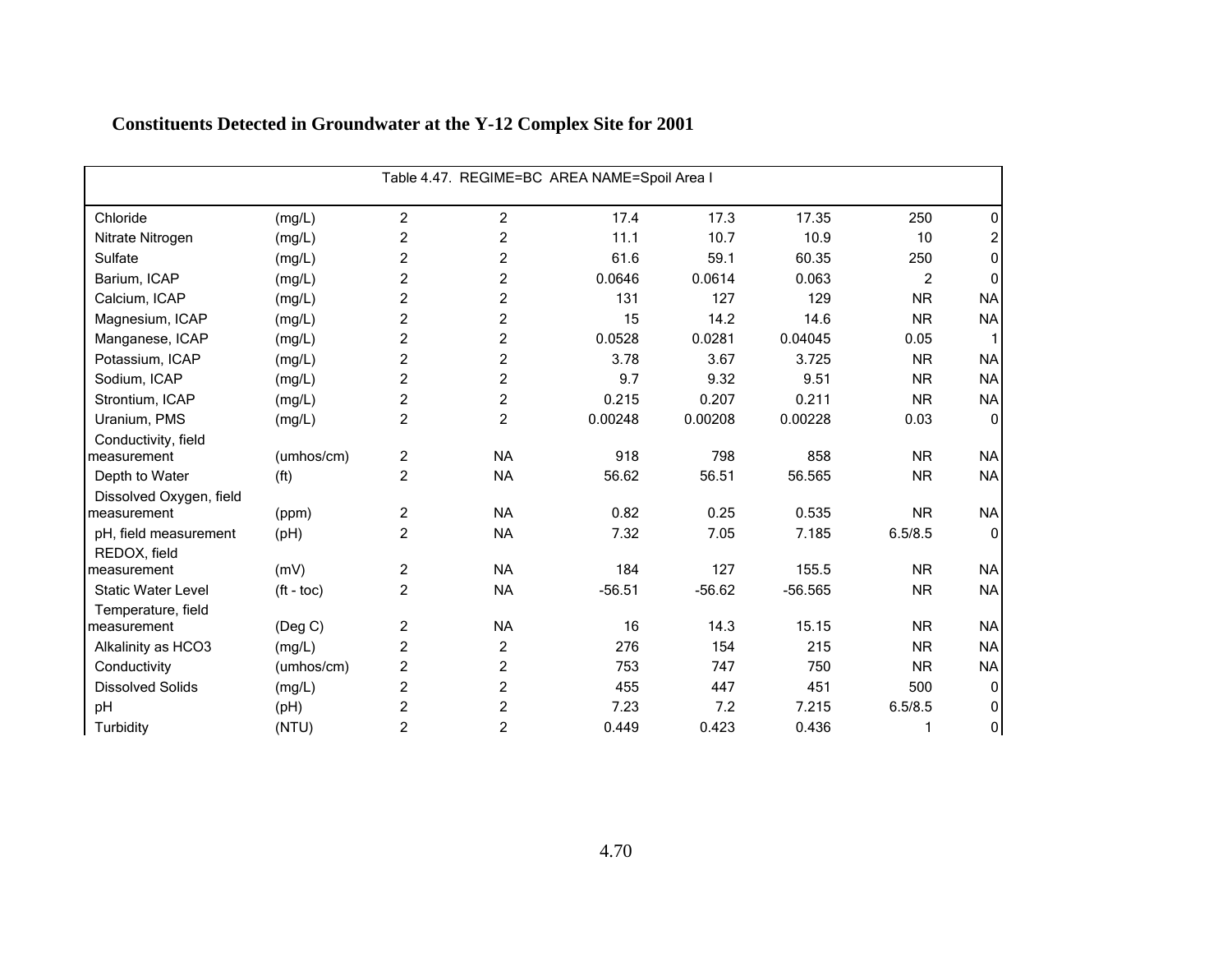|                            | Table 4.47.<br>(continued) |           |            |                 |                 |                 |                  |             |  |  |
|----------------------------|----------------------------|-----------|------------|-----------------|-----------------|-----------------|------------------|-------------|--|--|
|                            |                            |           |            |                 |                 | AVERAGE         |                  |             |  |  |
|                            |                            |           |            | <b>MAXIMUM</b>  | <b>MINIMUM</b>  | <b>DETECTED</b> | <b>REFERENCE</b> | # MMTS      |  |  |
| <b>COMPOUND</b>            | <b>UNITS</b>               | # SAMPLES | # DETECTED | <b>DETECTED</b> | <b>DETECTED</b> | MMTS.           | <b>VALUE</b>     | .> $REF$    |  |  |
| Gross Alpha                | (pCi/L)                    |           | ⌒          | 0.96            | 0.32            | 0.64            | 15               | 0           |  |  |
| Gross Beta                 | (pCi/L)                    |           |            | 47              | 35              | 41              | 50               | 0           |  |  |
| 1,2-Dichloroethene (Total) | (ug/L)                     |           |            |                 | 2               | ົ               | <b>NR</b>        | <b>NA</b>   |  |  |
| cis-1,2-Dichloroethene     | (ug/L)                     |           |            |                 | 2               | 2               | 70               | $\mathbf 0$ |  |  |
| Tetrachloroethene          | (ug/L)                     |           |            |                 | 10              | 10.5            | 5                | 2           |  |  |
| Trichloroethene            | (ug/L)                     |           |            |                 | 5               | 5               |                  | 0           |  |  |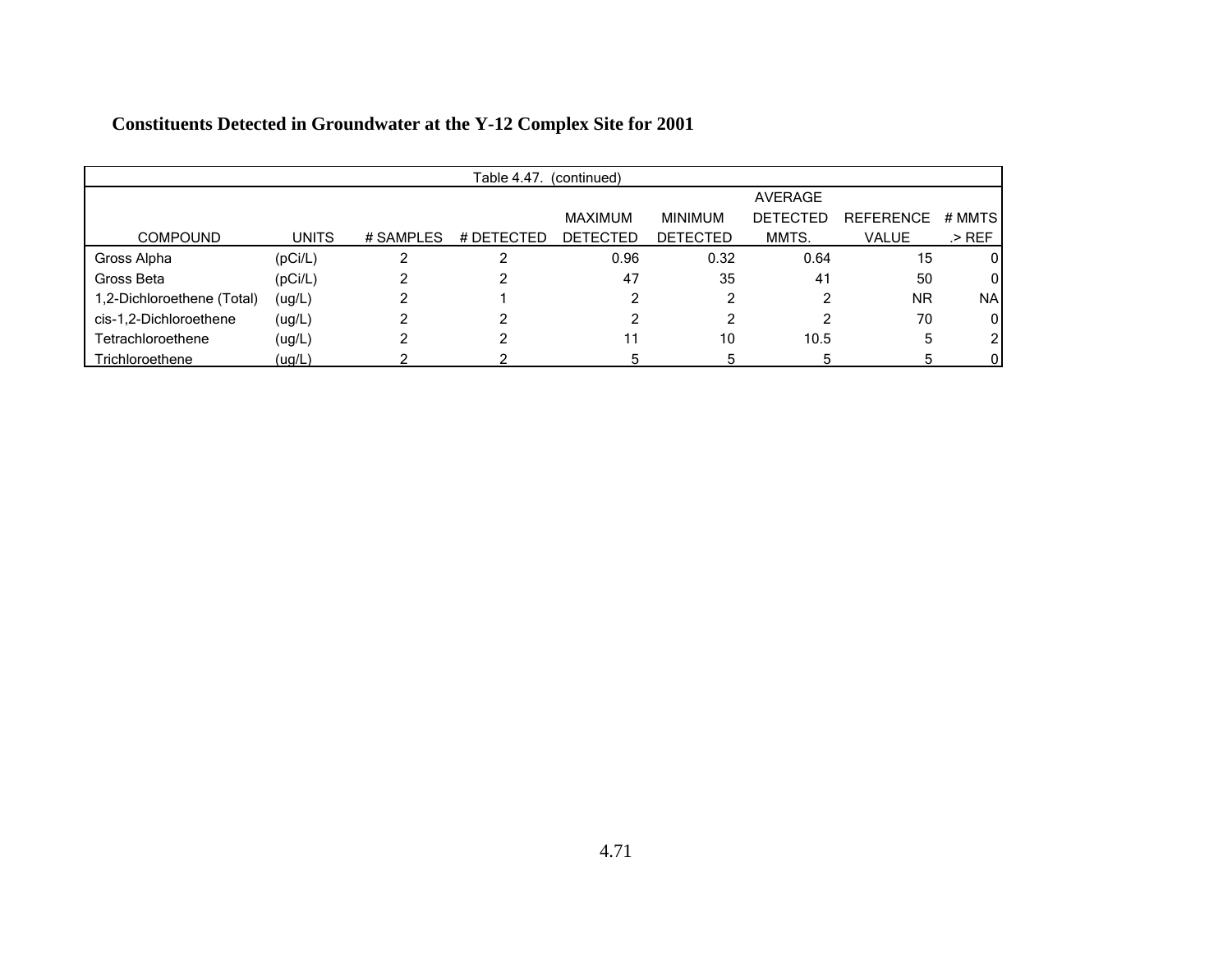| Table 4.48. REGIME=CR AREA NAME=Chestnut Ridge Security Pits |                   |    |                |         |          |          |                |                |  |
|--------------------------------------------------------------|-------------------|----|----------------|---------|----------|----------|----------------|----------------|--|
| Chloride                                                     | (mg/L)            | 11 | 11             | 12.7    | 1.71     | 4.061818 | 250            | 0              |  |
| Nitrate Nitrogen                                             | (mg/L)            | 11 | 10             | 0.667   | 0.0489   | 0.30289  | 10             | 0              |  |
| Sulfate                                                      | (mg/L)            | 11 | 11             | 8.08    | 0.761    | 2.915182 | 250            | 0              |  |
| Aluminum, ICAP                                               | (mg/L)            | 11 | 1              | 0.344   | 0.344    | 0.344    | 0.2            |                |  |
| Barium, ICAP                                                 | (mg/L)            | 11 | 11             | 0.0516  | 0.0141   | 0.026927 | $\overline{2}$ | 0              |  |
| Boron, ICAP                                                  | (mg/L)            | 11 | $\overline{c}$ | 0.116   | 0.105    | 0.1105   | <b>NR</b>      | <b>NA</b>      |  |
| Calcium, ICAP                                                | (mg/L)            | 11 | 11             | 56.8    | 20.3     | 43.63636 | <b>NR</b>      | <b>NA</b>      |  |
| Chromium, PMS                                                | (mg/L)            | 11 | 5              | 0.0188  | 0.00441  | 0.010506 | <b>NR</b>      | <b>NA</b>      |  |
| Chromium, ICAP                                               | (mg/L)            | 11 | 1              | 0.0228  | 0.0228   | 0.0228   | 0.1            | 0              |  |
| Iron, ICAP                                                   | (mg/L)            | 11 | 6              | 6.95    | 0.0892   | 1.449033 | 0.3            | 3              |  |
| Lead, PMS                                                    | (mg/L)            | 11 | 3              | 0.0214  | 0.00191  | 0.008737 | 0.015          |                |  |
| Lithium, ICAP                                                | (mg/L)            | 11 | $\overline{c}$ | 0.0518  | 0.0512   | 0.0515   | <b>NR</b>      | <b>NA</b>      |  |
| Magnesium, ICAP                                              | (mg/L)            | 11 | 11             | 34.7    | 20.5     | 28.91818 | <b>NR</b>      | <b>NA</b>      |  |
| Manganese, ICAP                                              | (mg/L)            | 11 | 5              | 0.0811  | 0.00646  | 0.03309  | 0.05           | $\overline{2}$ |  |
| Nickel, PMS                                                  | (mg/L)            | 11 | 3              | 0.0227  | 0.00562  | 0.01147  | <b>NR</b>      | <b>NA</b>      |  |
| Potassium, ICAP                                              | (mg/L)            | 11 | 6              | 19.4    | 2.06     | 7.875    | <b>NR</b>      | <b>NA</b>      |  |
| Sodium, ICAP                                                 | (mg/L)            | 11 | 11             | 8.7     | 0.578    | 2.609273 | <b>NR</b>      | <b>NA</b>      |  |
| Strontium, ICAP                                              | (mg/L)            | 11 | 11             | 0.061   | 0.0155   | 0.026473 | <b>NR</b>      | <b>NA</b>      |  |
| Uranium, PMS                                                 | (mg/L)            | 11 | 5              | 0.00226 | 0.000604 | 0.001239 | 0.03           | $\Omega$       |  |
| Conductivity, field<br>measurement                           | (umhos/cm)        | 11 | <b>NA</b>      | 564     | 354      | 484.1818 | <b>NR</b>      | <b>NA</b>      |  |
| Depth to Water                                               | (f <sup>t</sup> ) | 11 | <b>NA</b>      | 139.43  | 103.37   | 121.6282 | <b>NR</b>      | <b>NA</b>      |  |
| Dissolved Oxygen, field                                      |                   |    |                |         |          |          |                |                |  |
| measurement                                                  | (ppm)             | 11 | <b>NA</b>      | 6.91    | 0.96     | 3.553636 | <b>NR</b>      | <b>NA</b>      |  |
| pH, field measurement<br>REDOX, field                        | (pH)              | 11 | <b>NA</b>      | 8       | 7.17     | 7.644545 | 6.5/8.5        | $\mathbf 0$    |  |
| measurement                                                  | (mV)              | 11 | <b>NA</b>      | 197     | $-46$    | 134.1818 | <b>NR</b>      | <b>NA</b>      |  |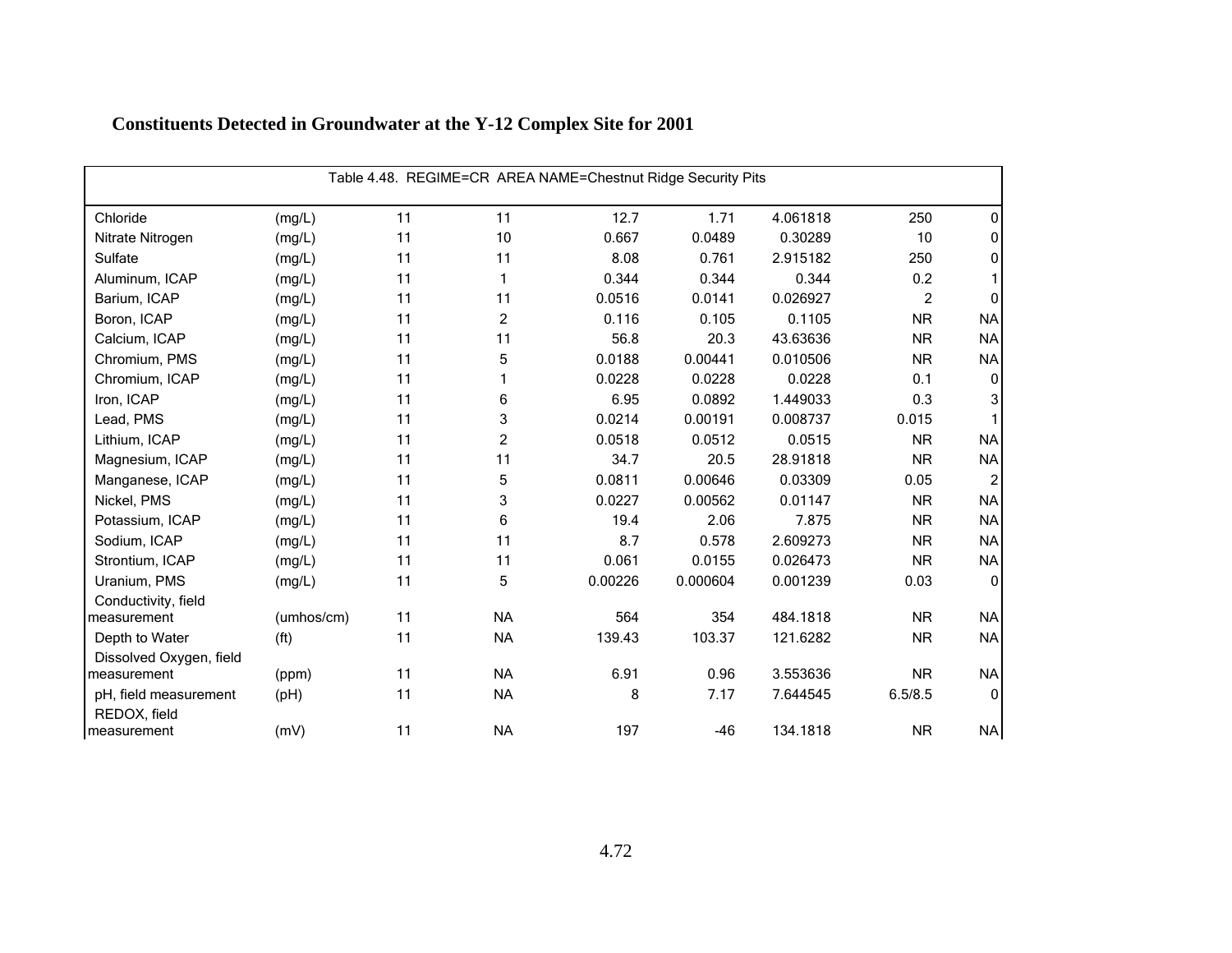|                                   |                          |           | Table 4.48. | (continued)     |                 |                 |                  |              |
|-----------------------------------|--------------------------|-----------|-------------|-----------------|-----------------|-----------------|------------------|--------------|
|                                   |                          |           |             |                 |                 | <b>AVERAGE</b>  |                  |              |
|                                   |                          |           |             | <b>MAXIMUM</b>  | <b>MINIMUM</b>  | <b>DETECTED</b> | <b>REFERENCE</b> | # MMTS       |
| <b>COMPOUND</b>                   | <b>UNITS</b>             | # SAMPLES | # DETECTED  | <b>DETECTED</b> | <b>DETECTED</b> | MMTS.           | VALUE            | $>$ REF      |
| <b>Static Water Level</b>         | $({\rm ft} - {\rm toc})$ | 11        | <b>NA</b>   | $-103.37$       | $-139.43$       | $-121.628$      | <b>NR</b>        | <b>NA</b>    |
| Temperature, field<br>measurement | (Deg C)                  | 11        | <b>NA</b>   | 18.8            | 9.6             | 14.18182        | <b>NR</b>        | NA           |
| Alkalinity as HCO3                | (mg/L)                   | 11        | 11          | 268             | 154             | 226.9091        | <b>NR</b>        | <b>NA</b>    |
| Conductivity                      | (umhos/cm)               | 11        | 11          | 507             | 323             | 427.7273        | <b>NR</b>        | <b>NA</b>    |
| <b>Dissolved Solids</b>           | (mg/L)                   | 11        | 11          | 261             | 158             | 227.2727        | 500              | $\mathbf{0}$ |
| pH                                | (Hq)                     | 11        | 11          | 8.22            | 7.34            | 7.871818        | 6.5/8.5          |              |
| <b>Total Suspended Solids</b>     | (mg/L)                   | 11        | 3           | 12              |                 | 6.333333        | <b>NR</b>        | <b>NA</b>    |
| Turbidity                         | (NTU)                    | 11        | 11          | 45.3            | 0.342           | 6.016182        |                  |              |
| Gross Alpha                       | (pCi/L)                  | 11        | 11          | 6.1             | $-1.3$          | 1.025455        | 15               |              |
| Gross Beta                        | (pCi/L)                  | 11        | 11          | 13              | $-3.1$          | 3.762727        | 50               |              |
| 1,1,1-Trichloroethane             | (ug/L)                   | 11        | 3           | 26              | 11              | 19.33333        | 200              |              |
| 1,1-Dichloroethane                | (ug/L)                   | 11        | 3           | 41              | 18              | 31              | <b>NR</b>        | <b>NA</b>    |
| 1,1-Dichloroethene                | (ug/L)                   | 11        | 3           | 24              | 4               | 16.66667        |                  |              |
| Tetrachloroethene                 | (ug/L)                   | 11        | 6           | 22              | 5               | 10.83333        | 5                |              |
| Trichlorofluoromethane            | (ug/L)                   | 11        | 6           | 9               | 4               | 6.666667        | <b>NR</b>        | <b>NA</b>    |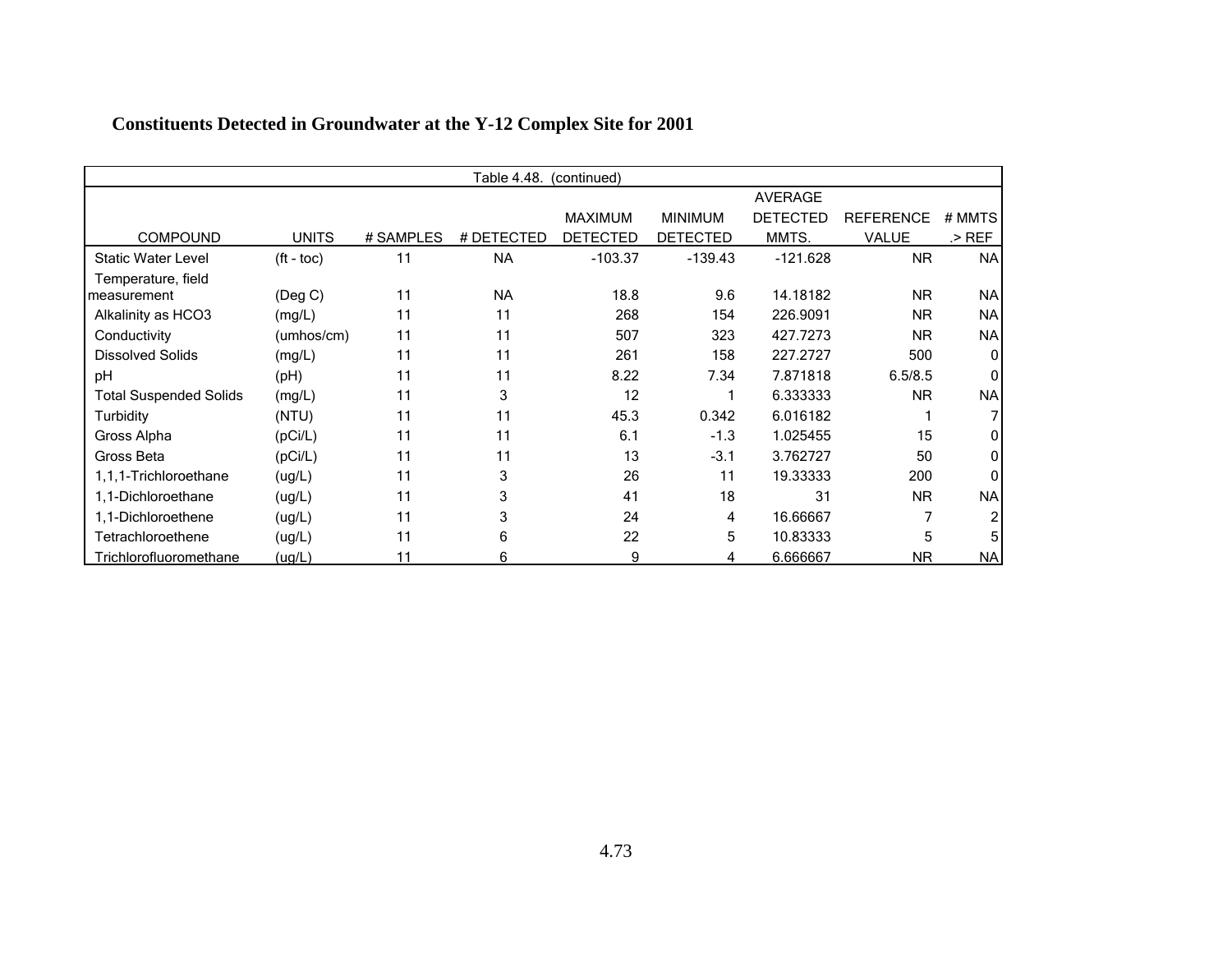| Table 4.49. REGIME=CR AREA NAME=Chestnut Ridge Sediment Disposal Basin |                          |                |                |          |          |          |           |              |  |  |
|------------------------------------------------------------------------|--------------------------|----------------|----------------|----------|----------|----------|-----------|--------------|--|--|
| Chloride                                                               | (mg/L)                   | $\overline{2}$ | $\overline{c}$ | 0.791    | 0.704    | 0.7475   | 250       | 0            |  |  |
| Nitrate Nitrogen                                                       | (mg/L)                   | $\overline{c}$ | $\overline{c}$ | 0.0417   | 0.0384   | 0.04005  | 10        | 0            |  |  |
| Sulfate                                                                | (mg/L)                   | $\overline{2}$ | 2              | 2.06     | 1.29     | 1.675    | 250       | 0            |  |  |
| Aluminum, ICAP                                                         | (mg/L)                   | $\overline{c}$ | 1              | 0.262    | 0.262    | 0.262    | 0.2       |              |  |  |
| Barium, ICAP                                                           | (mg/L)                   | $\overline{c}$ | $\overline{c}$ | 0.0171   | 0.017    | 0.01705  | 2         | O            |  |  |
| Calcium, ICAP                                                          | (mg/L)                   | $\overline{c}$ | $\overline{c}$ | 33       | 32.2     | 32.6     | <b>NR</b> | <b>NA</b>    |  |  |
| Iron, ICAP                                                             | (mg/L)                   | $\overline{c}$ | $\overline{c}$ | 0.379    | 0.0848   | 0.2319   | 0.3       |              |  |  |
| Lead, PMS                                                              | (mg/L)                   | $\overline{c}$ | 1              | 0.00111  | 0.00111  | 0.00111  | 0.015     | $\Omega$     |  |  |
| Magnesium, ICAP                                                        | (mg/L)                   | $\overline{c}$ | 2              | 19.6     | 19.4     | 19.5     | <b>NR</b> | <b>NA</b>    |  |  |
| Manganese, ICAP                                                        | (mg/L)                   | $\overline{c}$ | 1              | 0.0151   | 0.0151   | 0.0151   | 0.05      | 0            |  |  |
| Nickel, PMS                                                            | (mg/L)                   | $\overline{c}$ |                | 0.00596  | 0.00596  | 0.00596  | <b>NR</b> | <b>NA</b>    |  |  |
| Potassium, ICAP                                                        | (mg/L)                   | $\overline{c}$ | 1              | 2.18     | 2.18     | 2.18     | <b>NR</b> | <b>NA</b>    |  |  |
| Sodium, ICAP                                                           | (mg/L)                   | $\overline{c}$ | $\overline{c}$ | 0.711    | 0.636    | 0.6735   | <b>NR</b> | <b>NA</b>    |  |  |
| Strontium, ICAP                                                        | (mg/L)                   | $\overline{c}$ | $\overline{2}$ | 0.0184   | 0.0182   | 0.0183   | <b>NR</b> | <b>NA</b>    |  |  |
| Conductivity, field                                                    |                          |                |                |          |          |          |           |              |  |  |
| measurement                                                            | (umhos/cm)               | $\overline{c}$ | <b>NA</b>      | 324      | 305      | 314.5    | <b>NR</b> | <b>NA</b>    |  |  |
| Depth to Water                                                         | (f <sup>t</sup> )        | $\overline{c}$ | <b>NA</b>      | 54.81    | 48.43    | 51.62    | <b>NR</b> | <b>NA</b>    |  |  |
| Dissolved Oxygen, field                                                |                          |                |                |          |          |          |           |              |  |  |
| measurement                                                            | (ppm)                    | $\overline{c}$ | <b>NA</b>      | 5.12     | 2.47     | 3.795    | <b>NR</b> | <b>NA</b>    |  |  |
| pH, field measurement                                                  | (pH)                     | $\overline{2}$ | <b>NA</b>      | 7.73     | 7.42     | 7.575    | 6.5/8.5   | $\Omega$     |  |  |
| REDOX, field                                                           |                          |                |                |          |          |          |           |              |  |  |
| measurement                                                            | (mV)                     | $\overline{c}$ | <b>NA</b>      | 219      | 173      | 196      | <b>NR</b> | <b>NA</b>    |  |  |
| <b>Static Water Level</b>                                              | $({\rm ft} - {\rm toc})$ | $\overline{2}$ | <b>NA</b>      | $-48.43$ | $-54.81$ | $-51.62$ | <b>NR</b> | <b>NA</b>    |  |  |
| Temperature, field<br>measurement                                      | (Deg C)                  | $\overline{c}$ | <b>NA</b>      | 15.5     | 13.6     | 14.55    | <b>NR</b> | <b>NA</b>    |  |  |
| Alkalinity as HCO3                                                     | (mg/L)                   | $\overline{c}$ | 2              | 157      | 152      | 154.5    | <b>NR</b> | <b>NA</b>    |  |  |
| Conductivity                                                           | (umhos/cm)               | $\overline{c}$ | 2              | 296      | 287      | 291.5    | <b>NR</b> | <b>NA</b>    |  |  |
| <b>Dissolved Solids</b>                                                | (mg/L)                   | $\overline{c}$ | $\overline{c}$ | 167      | 147      | 157      | 500       | $\mathbf{0}$ |  |  |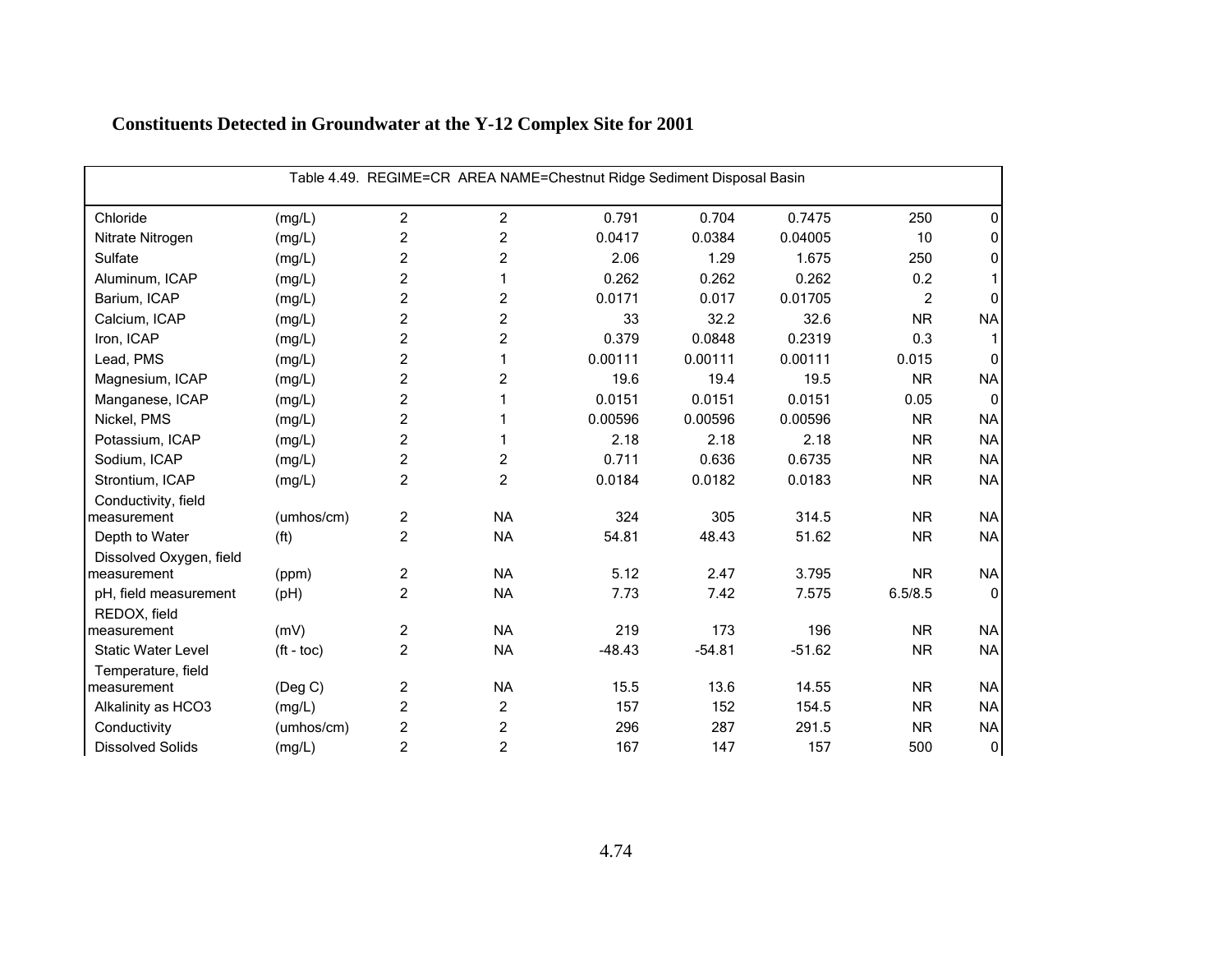|                               | Table 4.49.<br>(continued) |           |            |                 |                 |                 |                  |           |  |  |
|-------------------------------|----------------------------|-----------|------------|-----------------|-----------------|-----------------|------------------|-----------|--|--|
|                               |                            |           |            |                 |                 | AVERAGE         |                  |           |  |  |
|                               |                            |           |            | MAXIMUM         | <b>MINIMUM</b>  | <b>DETECTED</b> | <b>REFERENCE</b> | # MMTS    |  |  |
| <b>COMPOUND</b>               | <b>UNITS</b>               | # SAMPLES | # DETECTED | <b>DETECTED</b> | <b>DETECTED</b> | MMTS.           | <b>VALUE</b>     | .> REF    |  |  |
| pH                            | (pH)                       |           |            | 7.89            | 7.84            | 7.865           | 6.5/8.5          | 0         |  |  |
| <b>Total Suspended Solids</b> | (mg/L)                     |           |            |                 | 2               |                 | <b>NR</b>        | <b>NA</b> |  |  |
| Turbidity                     | (NTU)                      |           | າ          | 7.68            | 2.29            | 4.985           |                  | 2         |  |  |
| Gross Alpha                   | (pCi/L)                    | ົ         | ົ          | 0.34            | $-0.17$         | 0.085           | 15               | 0         |  |  |
| Gross Beta                    | (pCi/L)                    |           |            | 1.5             | $-2.5$          | $-0.5$          | 50               | 0         |  |  |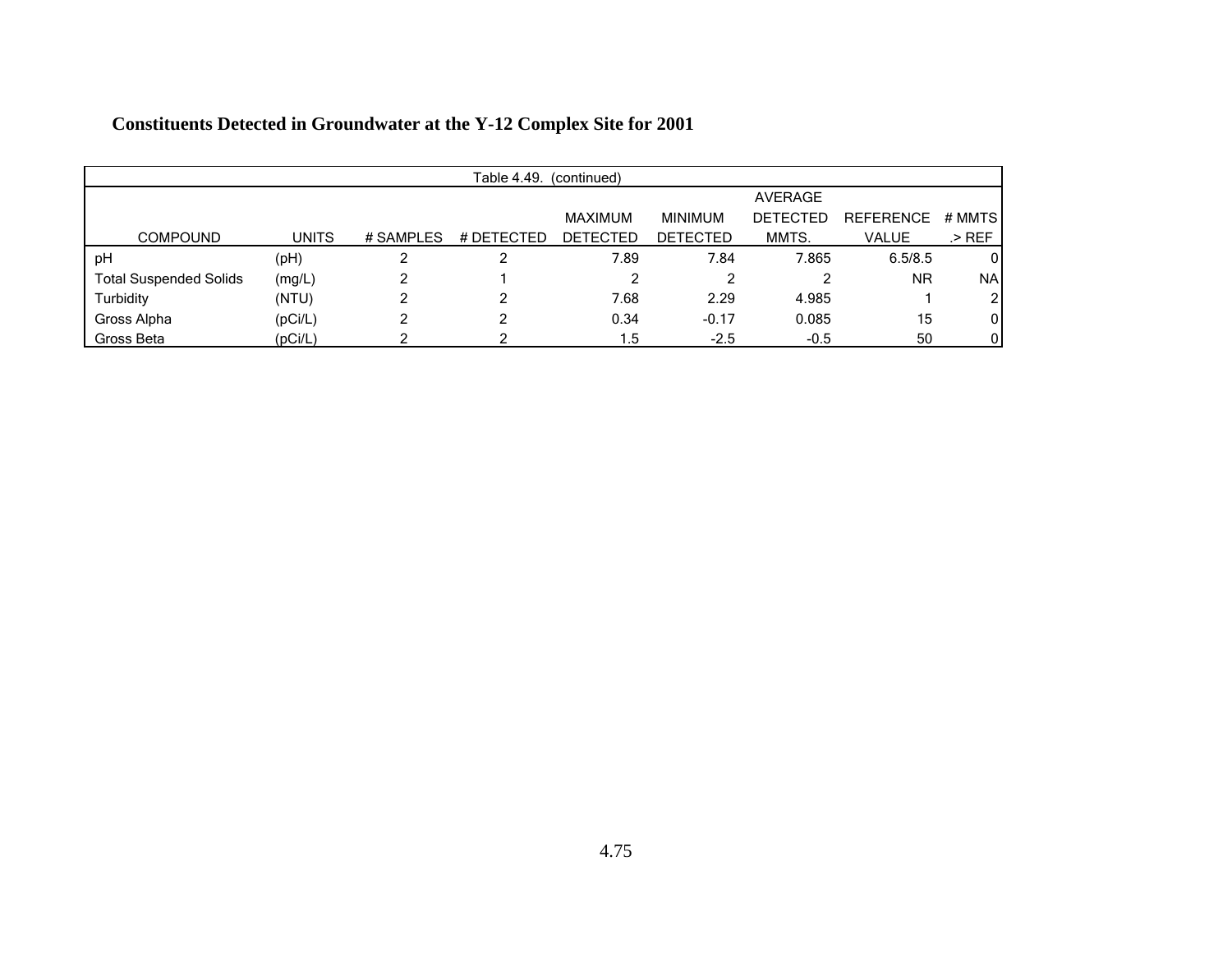| Table 4.50. REGIME=CR AREA NAME=Exit Pathway Spring/Surface Water |               |   |           |         |          |          |           |              |  |
|-------------------------------------------------------------------|---------------|---|-----------|---------|----------|----------|-----------|--------------|--|
| Chloride                                                          | (mg/L)        | 9 | 9         | 9.73    | 1.31     | 4.295556 | 250       | ŋ            |  |
| Nitrate Nitrogen                                                  | (mg/L)        | 9 | 9         | 4.16    | 0.169    | 1.833111 | 10        | 0            |  |
| Sulfate                                                           | (mg/L)        | 9 | 9         | 20.3    | 2.67     | 9.252222 | 250       | 0            |  |
| Aluminum, ICAP                                                    | (mg/L)        | 9 | 3         | 0.447   | 0.257    | 0.355667 | 0.2       | 3            |  |
| Barium, ICAP                                                      | (mg/L)        | 9 | 9         | 0.0546  | 0.0144   | 0.032589 | 2         |              |  |
| Calcium, ICAP                                                     | (mg/L)        | 9 | 9         | 101     | 11.1     | 48.25556 | <b>NR</b> | <b>NA</b>    |  |
| Copper, ICAP                                                      | (mg/L)        | 9 |           | 0.182   | 0.182    | 0.182    | 1.3       | 0            |  |
| Iron, ICAP                                                        | (mg/L)        | 9 | 7         | 0.317   | 0.0622   | 0.163957 | 0.3       |              |  |
| Magnesium, ICAP                                                   | (mg/L)        | 9 | 9         | 21.1    | 5.49     | 11.55778 | <b>NR</b> | <b>NA</b>    |  |
| Manganese, ICAP                                                   | (mg/L)        | 9 | 4         | 0.0163  | 0.00789  | 0.010858 | 0.05      | $\mathbf{0}$ |  |
| Sodium, ICAP                                                      | (mg/L)        | 9 | 9         | 4.74    | 0.529    | 2.149222 | <b>NR</b> | <b>NA</b>    |  |
| Strontium, ICAP                                                   | (mg/L)        | 9 | 9         | 0.174   | 0.0158   | 0.073689 | <b>NR</b> | <b>NA</b>    |  |
| Uranium, PMS                                                      | (mg/L)        | 9 | 3         | 0.00372 | 0.000972 | 0.002461 | 0.03      | $\mathbf 0$  |  |
| Zinc, ICAP                                                        | (mg/L)        | 9 |           | 0.111   | 0.111    | 0.111    | 5         | $\Omega$     |  |
| Conductivity, field<br>measurement                                | (umhos/cm)    | 9 | <b>NA</b> | 1737    | 223      | 574.2222 | <b>NR</b> | <b>NA</b>    |  |
| Dissolved Oxygen, field                                           |               |   |           |         |          |          |           |              |  |
| measurement                                                       | (ppm)         | 9 | <b>NA</b> | 6.94    | 1.48     | 4.614444 | <b>NR</b> | <b>NA</b>    |  |
| pH, field measurement                                             | (pH)          | 9 | <b>NA</b> | 7.59    | 6.47     | 6.983333 | 6.5/8.5   |              |  |
| REDOX, field                                                      |               |   |           |         |          |          |           |              |  |
| measurement                                                       | (mV)          | 9 | <b>NA</b> | 239     | 141      | 190.3333 | <b>NR</b> | <b>NA</b>    |  |
| Temperature, field                                                |               |   |           |         |          |          |           |              |  |
| measurement                                                       | $($ Deg C $)$ | 9 | <b>NA</b> | 17.7    | 11.5     | 14.01111 | <b>NR</b> | <b>NA</b>    |  |
| Alkalinity as HCO3                                                | (mg/L)        | 9 | 9         | 248     | 56.2     | 148.2222 | <b>NR</b> | <b>NA</b>    |  |
| Conductivity                                                      | (umhos/cm)    | 9 | 9         | 560     | 107.5    | 323.2    | <b>NR</b> | <b>NA</b>    |  |
| <b>Dissolved Solids</b>                                           | (mg/L)        | 9 | 9         | 328     | 59       | 178.7778 | 500       | 0            |  |
| pH                                                                | (Hq)          | 9 | 9         | 7.68    | 6.79     | 7.242222 | 6.5/8.5   | $\Omega$     |  |
| <b>Total Suspended Solids</b>                                     | (mg/L)        | 9 | 4         | 51      |          | 14       | <b>NR</b> | <b>NA</b>    |  |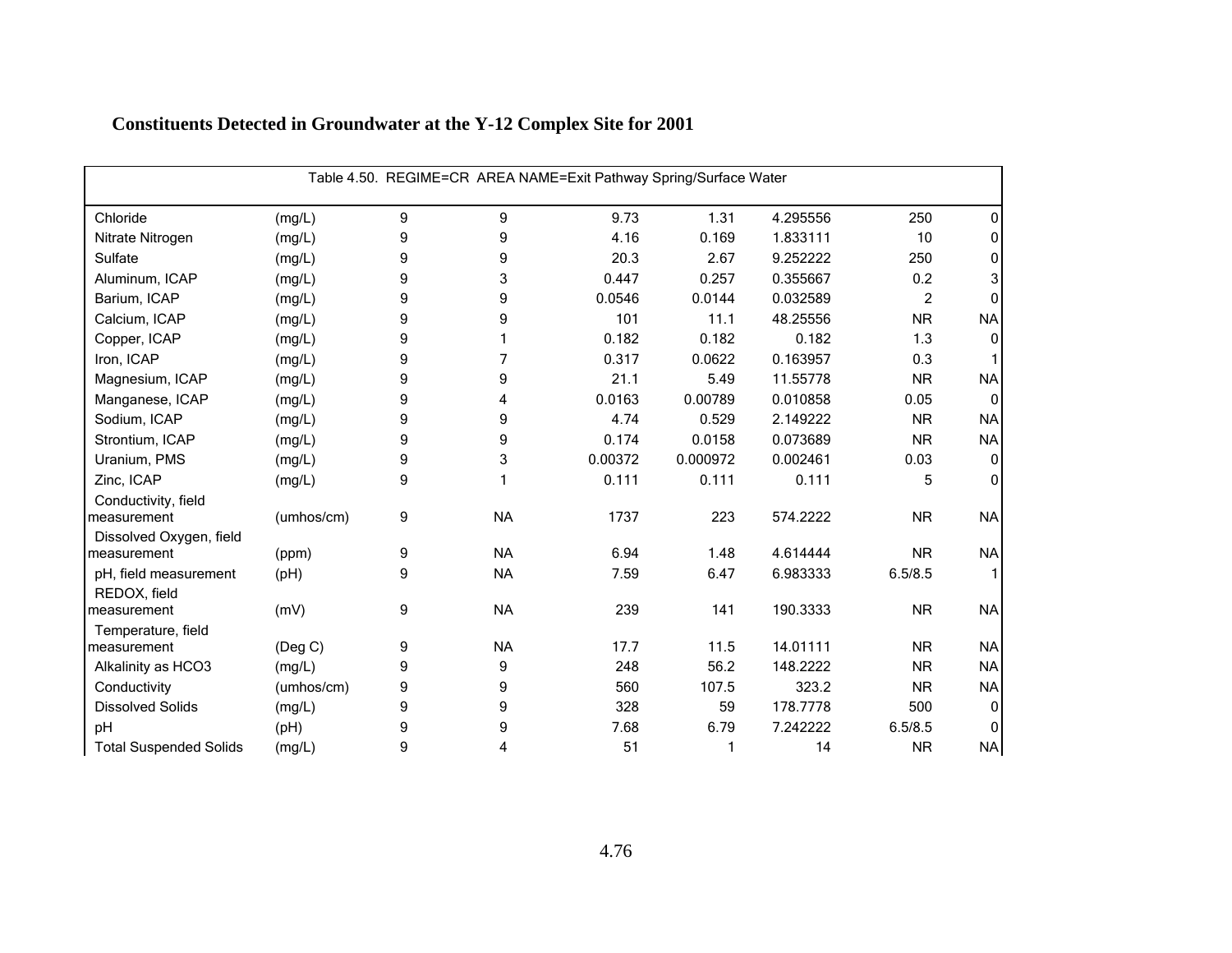|                 | Table 4.50.<br>(continued) |           |            |                 |                 |                 |                  |        |  |  |
|-----------------|----------------------------|-----------|------------|-----------------|-----------------|-----------------|------------------|--------|--|--|
|                 |                            |           |            |                 |                 | AVERAGE         |                  |        |  |  |
|                 |                            |           |            | <b>MAXIMUM</b>  | <b>MINIMUM</b>  | <b>DETECTED</b> | <b>REFERENCE</b> | # MMTS |  |  |
| <b>COMPOUND</b> | <b>UNITS</b>               | # SAMPLES | # DETECTED | <b>DETECTED</b> | <b>DETECTED</b> | MMTS.           | VALUE            | .> REF |  |  |
| Turbidity       | (NTU)                      | 9         | 9          | 19.4            | 0.913           | 5.604778        |                  | 8      |  |  |
| Gross Alpha     | (pCi/L)                    |           | 9          | 3.5             | -1              | 0.834444        | 15               | 0      |  |  |
| Gross Beta      | (pCi/L)                    |           |            | 2.4             | $-4.2$          | $-0.29444$      | 50               |        |  |  |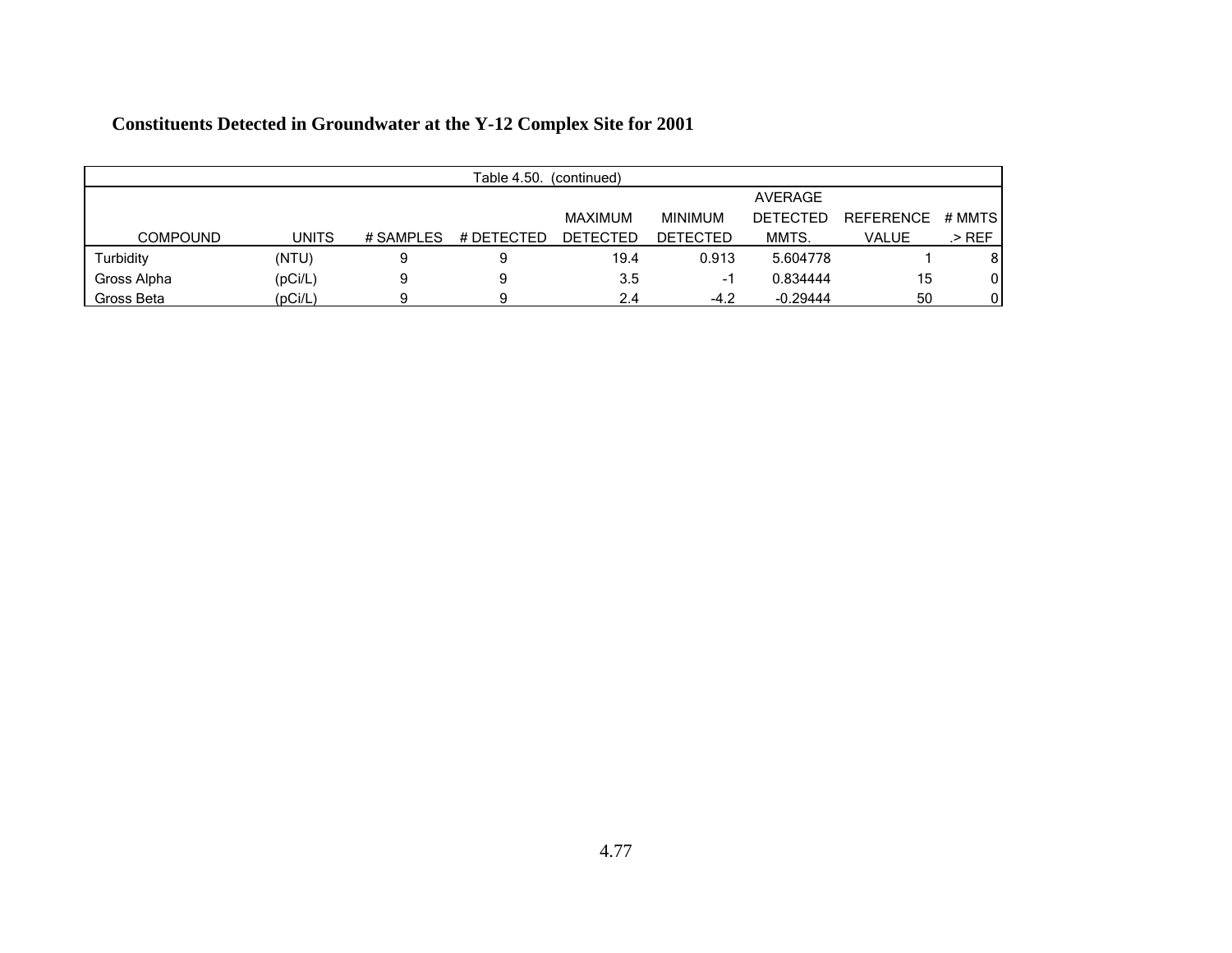| Table 4.51. REGIME=CR AREA NAME=Filled Coal Ash Pond |                       |                |                |                |                |                |                |              |  |
|------------------------------------------------------|-----------------------|----------------|----------------|----------------|----------------|----------------|----------------|--------------|--|
| Chloride                                             | (mg/L)                | $\overline{2}$ | 2              | 1.36           | 1.18           | 1.27           | 250            | 0            |  |
| Nitrate Nitrogen                                     | (mg/L)                | $\overline{c}$ |                | 0.141          | 0.141          | 0.141          | 10             | $\Omega$     |  |
| Sulfate                                              | (mg/L)                | $\overline{c}$ | 2              | 3.41           | 3.1            | 3.255          | 250            | 0            |  |
| Barium, ICAP                                         | (mg/L)                | $\overline{2}$ | 2              | 0.00622        | 0.00555        | 0.005885       | $\overline{c}$ | $\Omega$     |  |
| Calcium, ICAP                                        | (mg/L)                | $\overline{2}$ | $\overline{c}$ | 38.6           | 38             | 38.3           | <b>NR</b>      | <b>NA</b>    |  |
| Iron, ICAP                                           | (mg/L)                | $\overline{c}$ | $\overline{c}$ | 2.61           | 0.298          | 1.454          | 0.3            |              |  |
| Lead, PMS                                            | (mg/L)                | $\overline{c}$ |                | 0.000611       | 0.000611       | 0.000611       | 0.015          | $\Omega$     |  |
| Magnesium, ICAP                                      | (mg/L)                | $\overline{c}$ | 2              | 23.3           | 23.3           | 23.3           | <b>NR</b>      | <b>NA</b>    |  |
| Manganese, ICAP                                      | (mg/L)                | $\overline{c}$ |                | 0.0283         | 0.0283         | 0.0283         | 0.05           | $\Omega$     |  |
| Potassium, ICAP                                      | (mg/L)                | $\overline{c}$ |                | 2.19           | 2.19           | 2.19           | <b>NR</b>      | <b>NA</b>    |  |
| Sodium, ICAP                                         | (mg/L)                | $\overline{c}$ | 2              | 0.578          | 0.45           | 0.514          | <b>NR</b>      | <b>NA</b>    |  |
| Strontium, ICAP                                      | (mg/L)                | $\overline{2}$ | 2              | 0.0252         | 0.0238         | 0.0245         | <b>NR</b>      | <b>NA</b>    |  |
| Conductivity, field                                  |                       |                |                |                |                |                |                |              |  |
| measurement                                          | (umhos/cm)            | $\overline{c}$ | <b>NA</b>      | 397            | 378            | 387.5          | <b>NR</b>      | <b>NA</b>    |  |
| Depth to Water                                       | (f <sup>t</sup> )     | $\overline{2}$ | <b>NA</b>      | 30.3           | 24.39          | 27.345         | <b>NR</b>      | <b>NA</b>    |  |
| Dissolved Oxygen, field                              |                       |                |                |                |                |                |                |              |  |
| measurement                                          | (ppm)                 | $\overline{c}$ | <b>NA</b>      | 8.89           | 0.76           | 4.825          | <b>NR</b>      | <b>NA</b>    |  |
| pH, field measurement                                | (Hq)                  | $\overline{2}$ | <b>NA</b>      | 7.93           | 7.32           | 7.625          | 6.5/8.5        | $\mathbf{0}$ |  |
| REDOX, field                                         |                       |                |                |                |                |                |                |              |  |
| measurement                                          | (mV)                  | $\overline{2}$ | <b>NA</b>      | 58             | $-145$         | $-43.5$        | <b>NR</b>      | <b>NA</b>    |  |
| <b>Static Water Level</b>                            | $({\rm ft -}$ toc $)$ | $\overline{2}$ | <b>NA</b>      | $-24.39$       | $-30.3$        | $-27.345$      | <b>NR</b>      | <b>NA</b>    |  |
| Temperature, field                                   |                       | $\overline{c}$ | <b>NA</b>      | 15.9           | 14             | 14.95          | <b>NR</b>      |              |  |
| measurement                                          | $($ Deg C $)$         |                |                | 185            |                | 182.5          |                | <b>NA</b>    |  |
| Alkalinity as HCO3                                   | (mg/L)                | $\overline{c}$ | 2              |                | 180            |                | <b>NR</b>      | <b>NA</b>    |  |
| Conductivity                                         | (umhos/cm)            | $\overline{c}$ | $\overline{c}$ | 371            | 343            | 357            | <b>NR</b>      | <b>NA</b>    |  |
| <b>Dissolved Solids</b>                              | (mg/L)                | $\overline{c}$ | 2              | 199            | 180            | 189.5          | 500            | $\Omega$     |  |
| pH                                                   | (Hq)                  | $\overline{c}$ | $\overline{c}$ | 7.88           | 7.85           | 7.865          | 6.5/8.5        | $\Omega$     |  |
| <b>Total Suspended Solids</b>                        | (mg/L)                | $\overline{c}$ |                | $\overline{c}$ | $\overline{c}$ | $\overline{2}$ | <b>NR</b>      | <b>NA</b>    |  |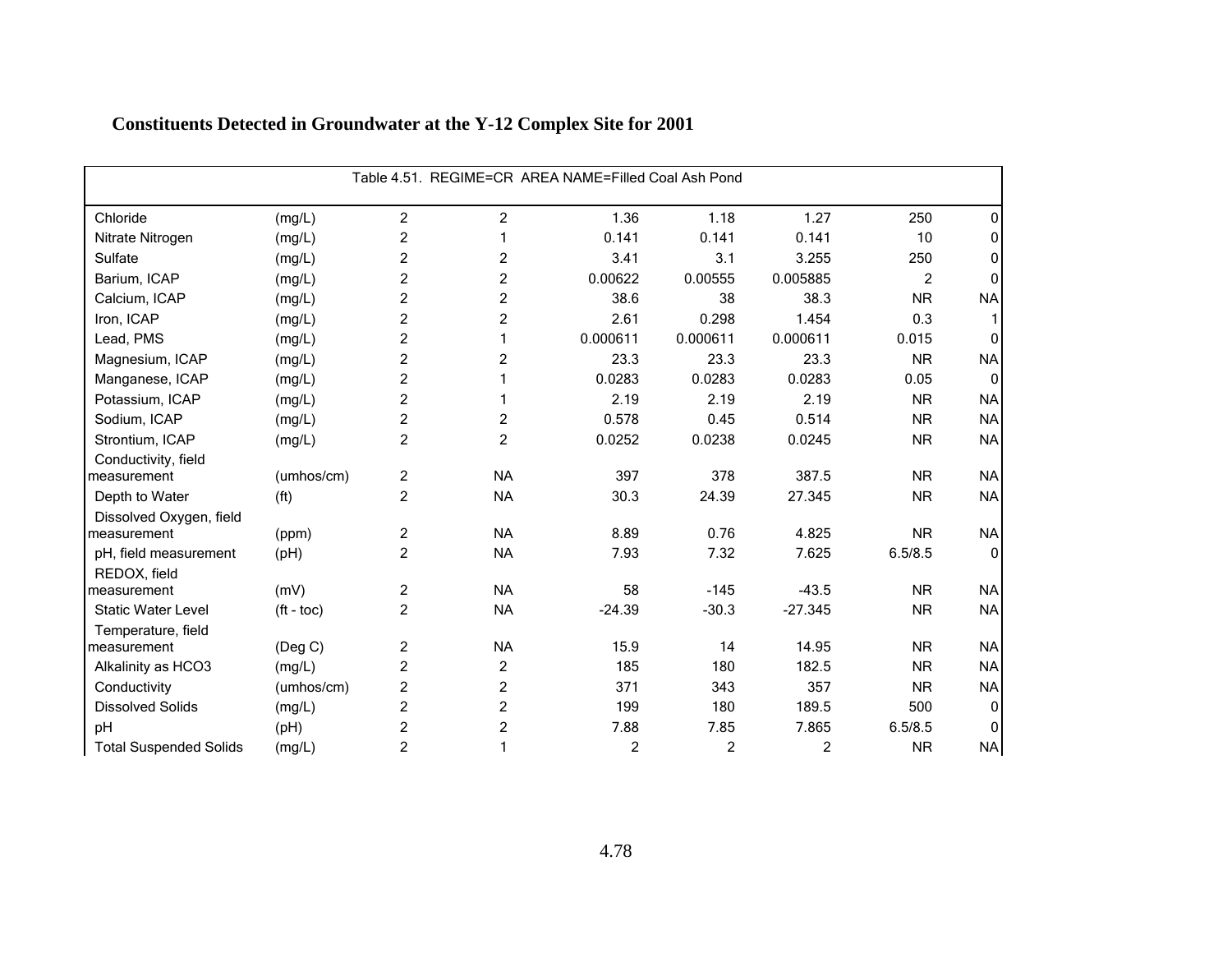|                 | Table 4.51.<br>(continued) |           |            |                 |                 |                 |                  |        |  |  |
|-----------------|----------------------------|-----------|------------|-----------------|-----------------|-----------------|------------------|--------|--|--|
|                 |                            |           |            |                 |                 | AVERAGE         |                  |        |  |  |
|                 |                            |           |            | <b>MAXIMUM</b>  | <b>MINIMUM</b>  | <b>DETECTED</b> | <b>REFERENCE</b> | # MMTS |  |  |
| <b>COMPOUND</b> | <b>UNITS</b>               | # SAMPLES | # DETECTED | <b>DETECTED</b> | <b>DETECTED</b> | MMTS.           | <b>VALUE</b>     | .> REF |  |  |
| Turbidity       | (NTU)                      |           |            | 23.1            | 4.05            | 13.575          |                  |        |  |  |
| Gross Alpha     | (pCi/L)                    |           |            | 0.67            | 0.61            | 0.64            | 15               | 0      |  |  |
| Gross Beta      | (pCi/L)                    |           |            | 3.1             | $-1.4$          | 0.85            | 50               | 0      |  |  |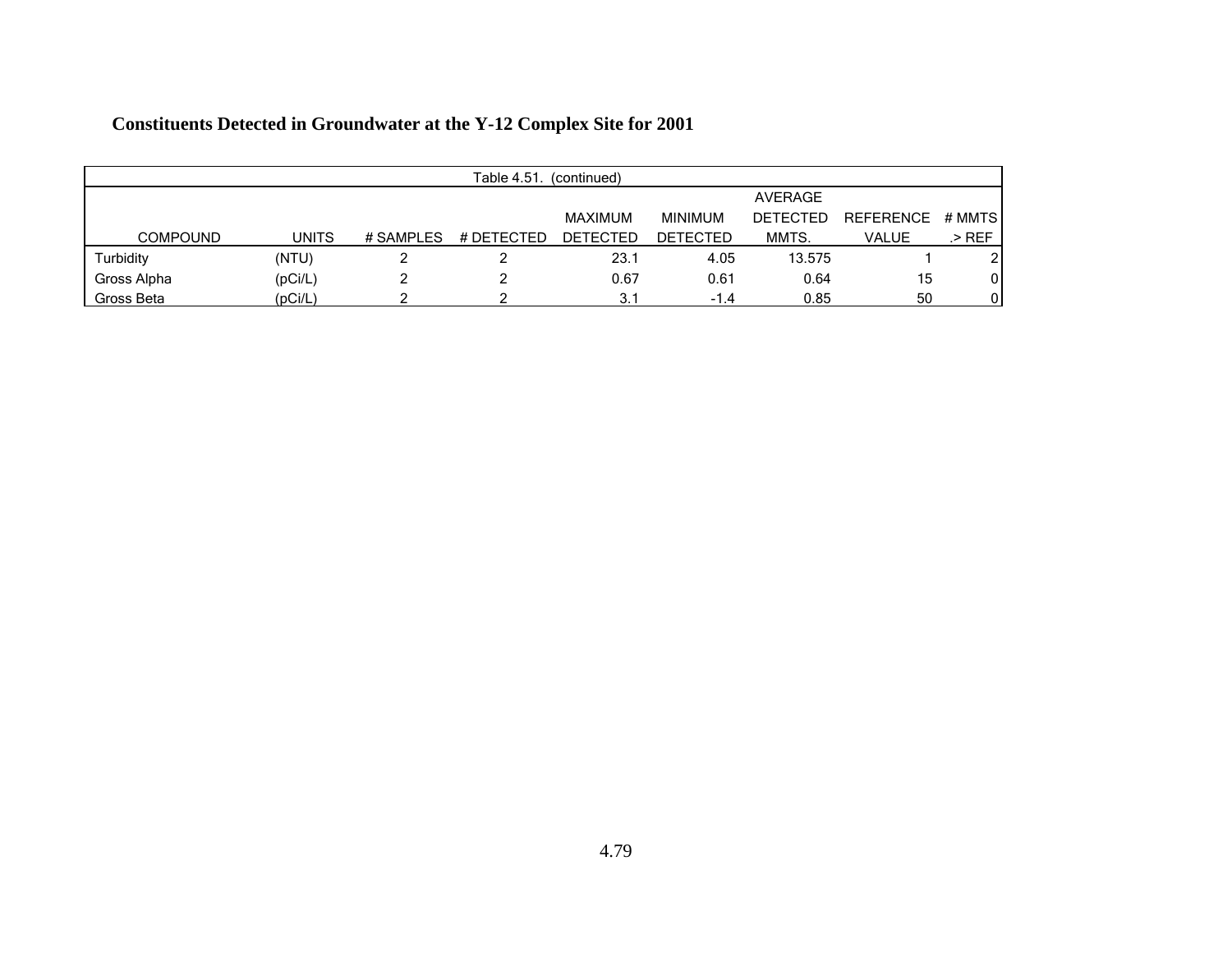|                                   |                   | Table 4.52. REGIME=EF AREA NAME=B8110 |                |          |          |          |                |              |  |  |
|-----------------------------------|-------------------|---------------------------------------|----------------|----------|----------|----------|----------------|--------------|--|--|
| Chloride                          | (mg/L)            | $\overline{c}$                        | $\overline{c}$ | 24.4     | 23.4     | 23.9     | 250            | 0            |  |  |
| Nitrate Nitrogen                  | (mg/L)            | $\overline{c}$                        | $\overline{c}$ | 221      | 177      | 199      | 10             | 2            |  |  |
| Sulfate                           | (mg/L)            | $\overline{c}$                        | $\overline{c}$ | 52.5     | 44.3     | 48.4     | 250            | 0            |  |  |
| Aluminum, ICAP                    | (mg/L)            | $\overline{c}$                        | 1              | 0.574    | 0.574    | 0.574    | 0.2            |              |  |  |
| Barium, ICAP                      | (mg/L)            | $\overline{c}$                        | $\overline{c}$ | 0.352    | 0.276    | 0.314    | $\overline{2}$ | 0            |  |  |
| Cadmium, PMS                      | (mg/L)            | $\overline{c}$                        | 1              | 0.000611 | 0.000611 | 0.000611 | 0.005          | O            |  |  |
| Calcium, ICAP                     | (mg/L)            | $\overline{c}$                        | 2              | 295      | 256      | 275.5    | <b>NR</b>      | <b>NA</b>    |  |  |
| Iron, ICAP                        | (mg/L)            | $\overline{c}$                        | $\overline{c}$ | 0.512    | 0.166    | 0.339    | 0.3            |              |  |  |
| Lead, PMS                         | (mg/L)            | $\overline{c}$                        | 1              | 0.0027   | 0.0027   | 0.0027   | 0.015          | 0            |  |  |
| Magnesium, ICAP                   | (mg/L)            | $\overline{c}$                        | $\overline{c}$ | 91.2     | 78.3     | 84.75    | <b>NR</b>      | <b>NA</b>    |  |  |
| Manganese, ICAP                   | (mg/L)            | $\overline{c}$                        | $\overline{c}$ | 0.353    | 0.299    | 0.326    | 0.05           | 2            |  |  |
| Mercury, CVAA                     | (mg/L)            | $\overline{c}$                        | $\overline{c}$ | 0.00137  | 0.00067  | 0.00102  | 0.002          | $\Omega$     |  |  |
| Nickel, PMS                       | (mg/L)            | $\overline{2}$                        | $\overline{c}$ | 0.00868  | 0.00536  | 0.00702  | <b>NR</b>      | <b>NA</b>    |  |  |
| Potassium, ICAP                   | (mg/L)            | $\overline{c}$                        | $\overline{c}$ | 4.86     | 4        | 4.43     | <b>NR</b>      | <b>NA</b>    |  |  |
| Sodium, ICAP                      | (mg/L)            | $\overline{2}$                        | $\overline{c}$ | 36       | 29.2     | 32.6     | <b>NR</b>      | <b>NA</b>    |  |  |
| Strontium, ICAP                   | (mg/L)            | $\overline{c}$                        | $\overline{c}$ | 1.02     | 0.806    | 0.913    | <b>NR</b>      | <b>NA</b>    |  |  |
| Uranium, PMS                      | (mg/L)            | $\overline{c}$                        | $\overline{c}$ | 0.00124  | 0.00123  | 0.001235 | 0.03           | $\mathbf 0$  |  |  |
| Conductivity, field               |                   |                                       |                |          |          |          |                |              |  |  |
| measurement                       | (umhos/cm)        | $\overline{c}$                        | <b>NA</b>      | 2530     | 2430     | 2480     | <b>NR</b>      | <b>NA</b>    |  |  |
| Depth to Water                    | (f <sup>t</sup> ) | $\overline{c}$                        | <b>NA</b>      | 42.94    | 38.06    | 40.5     | <b>NR</b>      | <b>NA</b>    |  |  |
| Dissolved Oxygen, field           |                   |                                       |                |          |          |          |                |              |  |  |
| measurement                       | (ppm)             | $\overline{c}$                        | <b>NA</b>      | 0.23     | 0.12     | 0.175    | <b>NR</b>      | <b>NA</b>    |  |  |
| pH, field measurement             | (pH)              | $\overline{c}$                        | <b>NA</b>      | 7.17     | 6.95     | 7.06     | 6.5/8.5        | $\mathbf{0}$ |  |  |
| REDOX, field                      |                   |                                       |                |          |          |          |                |              |  |  |
| measurement                       | (mV)              | $\overline{c}$                        | <b>NA</b>      | 169      | 159      | 164      | <b>NR</b>      | <b>NA</b>    |  |  |
| <b>Static Water Level</b>         | $(ft - toc)$      | $\overline{c}$                        | <b>NA</b>      | $-38.06$ | $-42.94$ | $-40.5$  | <b>NR</b>      | <b>NA</b>    |  |  |
| Temperature, field<br>measurement | $($ Deg C $)$     | $\overline{2}$                        | <b>NA</b>      | 17.2     | 16.4     | 16.8     | <b>NR</b>      | <b>NA</b>    |  |  |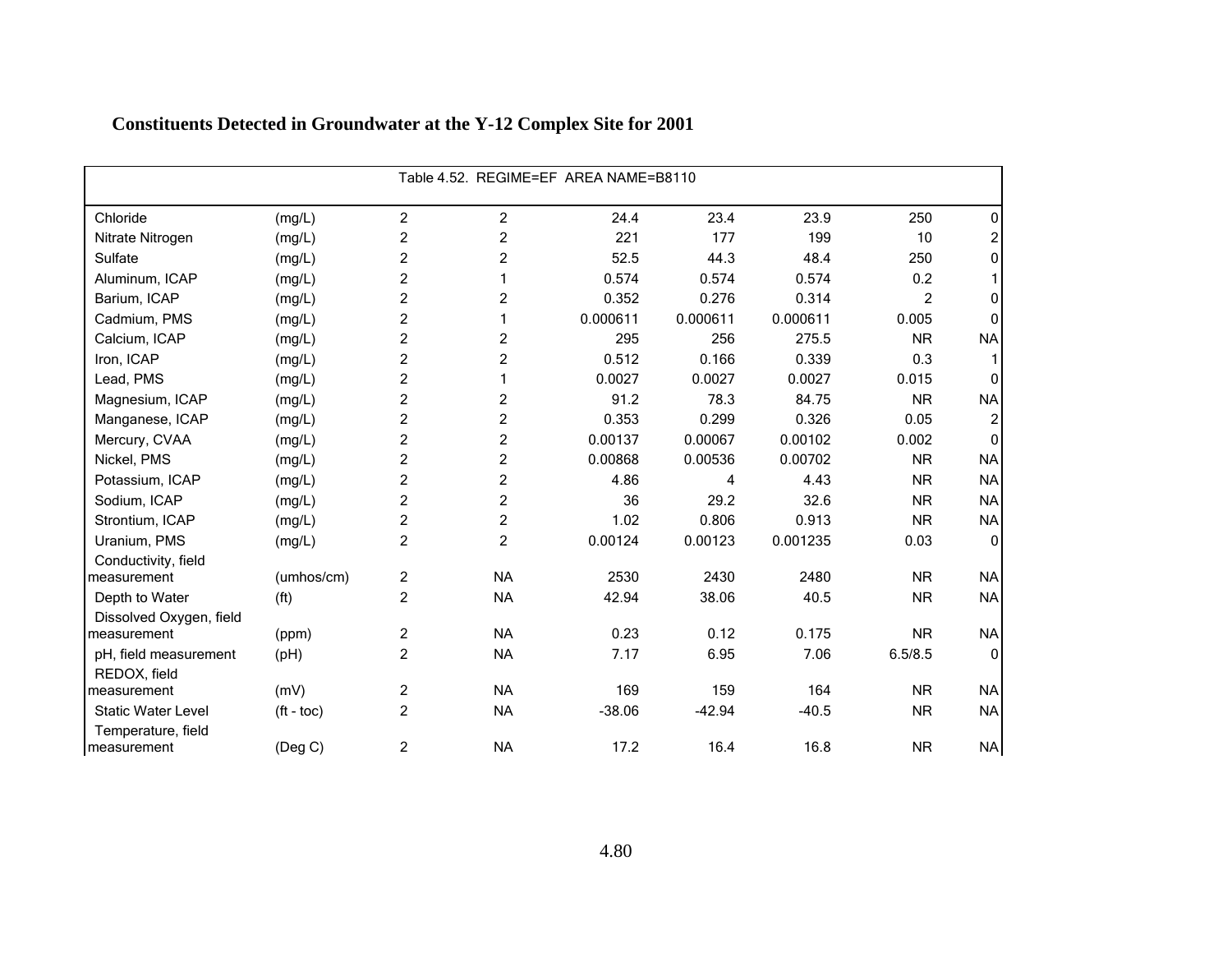|                               |              |                | Table 4.52. | (continued)     |                 |                 |                  |           |
|-------------------------------|--------------|----------------|-------------|-----------------|-----------------|-----------------|------------------|-----------|
|                               |              |                |             |                 |                 | <b>AVERAGE</b>  |                  |           |
|                               |              |                |             | <b>MAXIMUM</b>  | <b>MINIMUM</b>  | <b>DETECTED</b> | <b>REFERENCE</b> | # MMTS    |
| <b>COMPOUND</b>               | <b>UNITS</b> | # SAMPLES      | # DETECTED  | <b>DETECTED</b> | <b>DETECTED</b> | MMTS.           | VALUE            | $>$ REF   |
| Alkalinity as HCO3            | (mg/L)       | $\overline{2}$ | 2           | 280             | 266             | 273             | <b>NR</b>        | <b>NA</b> |
| Conductivity                  | (umhos/cm)   | 2              |             | 2290            | 2080            | 2185            | <b>NR</b>        | <b>NA</b> |
| <b>Dissolved Solids</b>       | (mg/L)       |                |             | 1610            | 1500            | 1555            | 500              |           |
| pH                            | (Hq)         |                |             | 7.06            | 6.96            | 7.01            | 6.5/8.5          |           |
| <b>Total Suspended Solids</b> | (mg/L)       |                |             | 6               | 6               | 6               | <b>NR</b>        | <b>NA</b> |
| Turbidity                     | (NTU)        |                |             | 9.91            | 4.42            | 7.165           |                  |           |
| Technetium-99                 | (pCi/L)      |                |             | $-1.4$          | $-2.5$          | $-1.95$         | 4000             |           |
| Gross Alpha                   | (pCi/L)      |                |             | 2.9             | 2.5             | 2.7             | 15               |           |
| Gross Beta                    | (pCi/L)      |                |             | 5.7             | 5.3             | 5.5             | 50               |           |
| 1,2-Dichloroethene (Total)    | (ug/L)       |                |             | 27              | 15              | 21              | <b>NR</b>        | <b>NA</b> |
| Carbon tetrachloride          | (ug/L)       | 2              |             | 18              | 16              | 17              | 5                |           |
| Chloroform                    | (ug/L)       |                |             | 20              | 19              | 19.5            | 100              |           |
| cis-1,2-Dichloroethene        | (ug/L)       | 2              |             | 27              | 15              | 21              | 70               |           |
| Tetrachloroethene             | (ug/L)       |                |             | 210             | 160             | 185             | 5                |           |
| Trichloroethene               | (ug/L)       |                |             | 540             | 450             | 495             | 5                |           |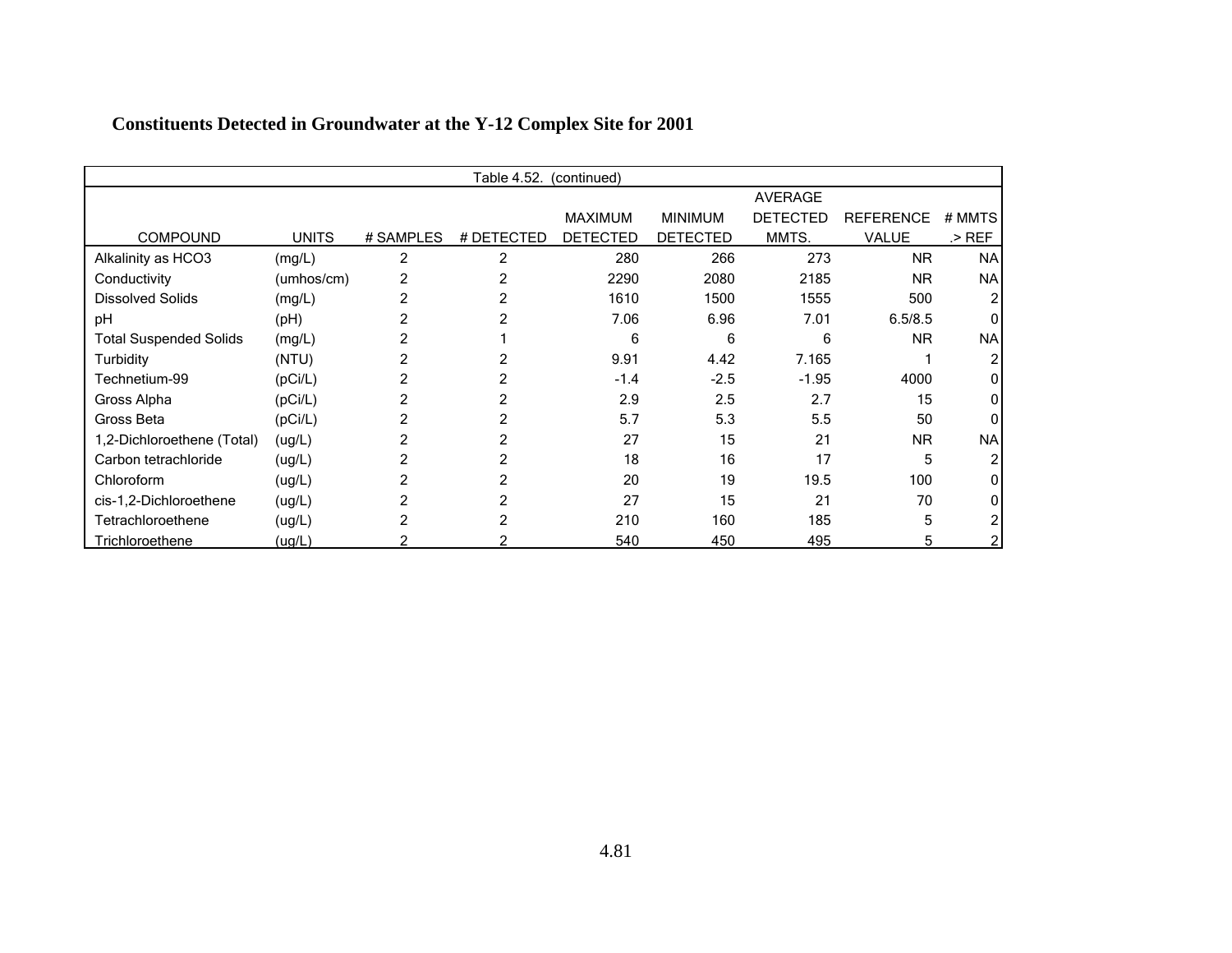|                           | Table 4.53. REGIME=EF AREA NAME=Beta-4 Security Pits |                |                         |          |          |          |           |                |  |  |  |
|---------------------------|------------------------------------------------------|----------------|-------------------------|----------|----------|----------|-----------|----------------|--|--|--|
| Chloride                  | (mg/L)                                               | $\overline{c}$ | $\overline{c}$          | 22.7     | 17       | 19.85    | 250       | 0              |  |  |  |
| Fluoride                  | (mg/L)                                               | $\overline{c}$ | $\overline{c}$          | 0.303    | 0.153    | 0.228    | 4         | 0              |  |  |  |
| Sulfate                   | (mg/L)                                               | $\overline{c}$ | 2                       | 3.76     | 2.52     | 3.14     | 250       | 0              |  |  |  |
| Arsenic, PMS              | (mg/L)                                               | $\overline{c}$ | $\overline{c}$          | 0.0106   | 0.00644  | 0.00852  | 0.05      | 0              |  |  |  |
| Barium, ICAP              | (mg/L)                                               | $\overline{c}$ | 2                       | 0.221    | 0.156    | 0.1885   | 2         | $\Omega$       |  |  |  |
| Calcium, ICAP             | (mg/L)                                               | $\overline{c}$ | $\overline{c}$          | 131      | 105      | 118      | <b>NR</b> | <b>NA</b>      |  |  |  |
| Iron, ICAP                | (mg/L)                                               | $\overline{c}$ | $\overline{c}$          | 8.46     | 5.29     | 6.875    | 0.3       | 2              |  |  |  |
| Lead, PMS                 | (mg/L)                                               | $\overline{c}$ | 1                       | 0.000962 | 0.000962 | 0.000962 | 0.015     | $\Omega$       |  |  |  |
| Lithium, ICAP             | (mg/L)                                               | $\overline{c}$ | 2                       | 0.0151   | 0.0102   | 0.01265  | <b>NR</b> | <b>NA</b>      |  |  |  |
| Magnesium, ICAP           | (mg/L)                                               | $\overline{c}$ | $\overline{\mathbf{c}}$ | 18.7     | 11       | 14.85    | <b>NR</b> | <b>NA</b>      |  |  |  |
| Manganese, ICAP           | (mg/L)                                               | $\overline{c}$ | $\overline{c}$          | 2.3      | 1.97     | 2.135    | 0.05      | $\overline{2}$ |  |  |  |
| Sodium, ICAP              | (mg/L)                                               | $\overline{c}$ | $\overline{c}$          | 8.1      | 7.57     | 7.835    | <b>NR</b> | <b>NA</b>      |  |  |  |
| Strontium, ICAP           | (mg/L)                                               | $\overline{c}$ | $\overline{c}$          | 0.294    | 0.184    | 0.239    | <b>NR</b> | <b>NA</b>      |  |  |  |
| Conductivity, field       |                                                      |                |                         |          |          |          |           |                |  |  |  |
| measurement               | (umhos/cm)                                           | $\overline{c}$ | <b>NA</b>               | 880      | 680      | 780      | <b>NR</b> | <b>NA</b>      |  |  |  |
| Depth to Water            | (f <sup>t</sup> )                                    | $\overline{2}$ | <b>NA</b>               | 7.08     | 6.24     | 6.66     | <b>NR</b> | <b>NA</b>      |  |  |  |
| Dissolved Oxygen, field   |                                                      |                |                         |          |          |          |           |                |  |  |  |
| measurement               | (ppm)                                                | $\overline{c}$ | <b>NA</b>               | 0.14     | 0.06     | 0.1      | <b>NR</b> | <b>NA</b>      |  |  |  |
| pH, field measurement     | (pH)                                                 | $\overline{c}$ | <b>NA</b>               | 6.52     | 6.25     | 6.385    | 6.5/8.5   |                |  |  |  |
| REDOX, field              |                                                      |                |                         |          |          |          |           |                |  |  |  |
| measurement               | (mV)                                                 | $\overline{c}$ | <b>NA</b>               | 48       | $-109$   | $-30.5$  | <b>NR</b> | <b>NA</b>      |  |  |  |
| <b>Static Water Level</b> | $(ft - toc)$                                         | $\overline{c}$ | <b>NA</b>               | $-6.24$  | $-7.08$  | $-6.66$  | <b>NR</b> | <b>NA</b>      |  |  |  |
| Temperature, field        |                                                      |                |                         |          |          |          |           |                |  |  |  |
| measurement               | (Deg C)                                              | $\overline{c}$ | <b>NA</b>               | 18.1     | 14.1     | 16.1     | <b>NR</b> | <b>NA</b>      |  |  |  |
| Alkalinity as HCO3        | (mg/L)                                               | $\overline{c}$ | 2                       | 406      | 286      | 346      | <b>NR</b> | <b>NA</b>      |  |  |  |
| Conductivity              | (umhos/cm)                                           | $\overline{c}$ | $\overline{c}$          | 776      | 620      | 698      | <b>NR</b> | <b>NA</b>      |  |  |  |
| <b>Dissolved Solids</b>   | (mg/L)                                               | $\overline{c}$ | 2                       | 474      | 366      | 420      | 500       | 0              |  |  |  |
| pH                        | (pH)                                                 | $\overline{c}$ | 2                       | 6.77     | 6.61     | 6.69     | 6.5/8.5   | 0              |  |  |  |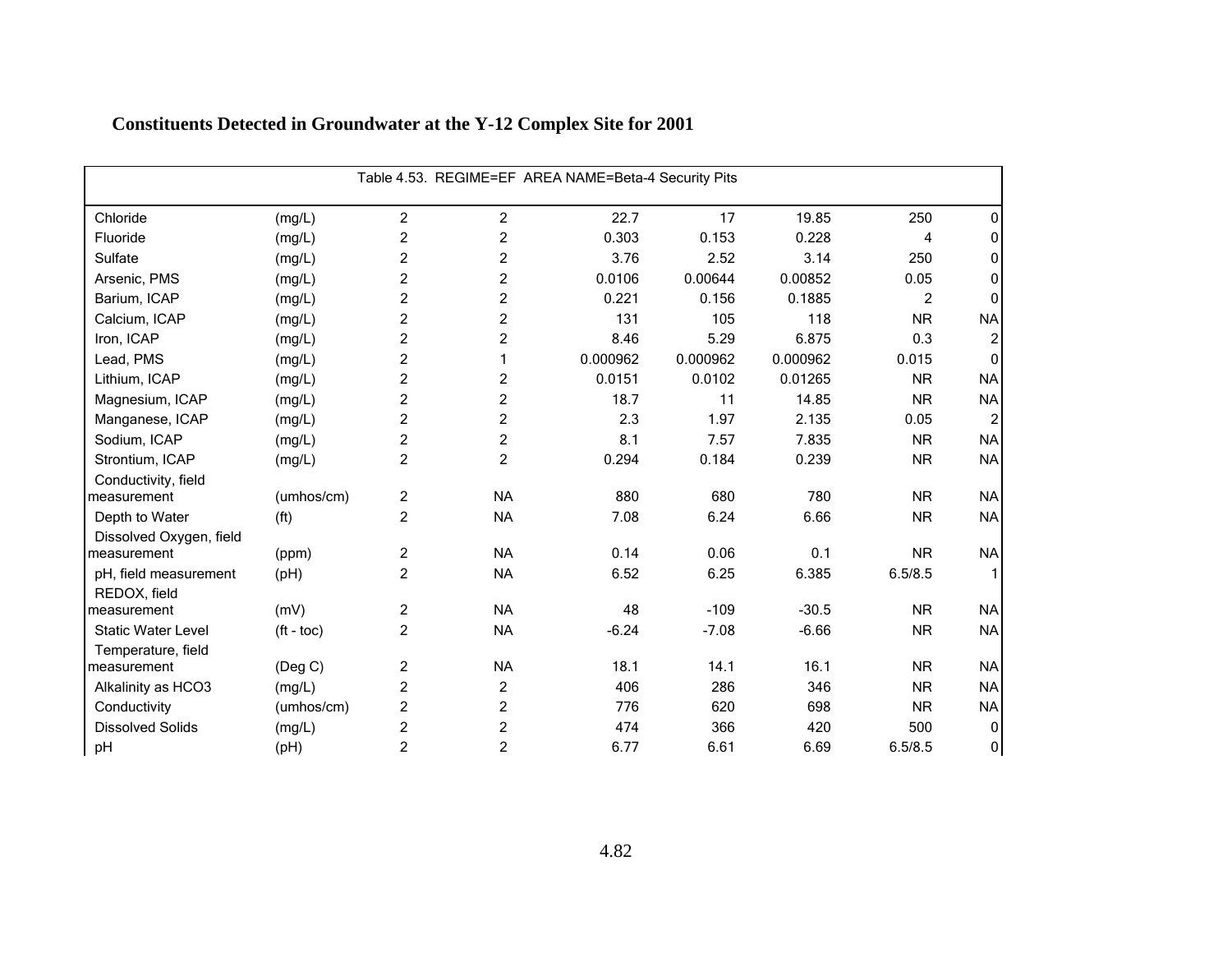|                               |              |           | Table 4.53. | (continued)     |                 |                 |                  |                |
|-------------------------------|--------------|-----------|-------------|-----------------|-----------------|-----------------|------------------|----------------|
|                               |              |           |             |                 |                 | <b>AVERAGE</b>  |                  |                |
|                               |              |           |             | <b>MAXIMUM</b>  | <b>MINIMUM</b>  | <b>DETECTED</b> | <b>REFERENCE</b> | # MMTS         |
| <b>COMPOUND</b>               | <b>UNITS</b> | # SAMPLES | # DETECTED  | <b>DETECTED</b> | <b>DETECTED</b> | MMTS.           | <b>VALUE</b>     | $>$ REF        |
| <b>Total Suspended Solids</b> | (mg/L)       | ົ         | 2           | 6               | 5               | 5.5             | <b>NR</b>        | <b>NA</b>      |
| Turbidity                     | (NTU)        |           | 2           | 67.6            | 36.3            | 51.95           |                  | 2              |
| Gross Alpha                   | (pCi/L)      |           | 2           | 0.063           | $-2.7$          | $-1.3185$       | 15               | 0              |
| Gross Beta                    | (pCi/L)      |           | ົ           | 11              | 8.3             | 9.65            | 50               | $\overline{0}$ |
| 1,2-Dichloroethene (Total)    | (ug/L)       |           | ົ           | 25              | 12              | 18.5            | <b>NR</b>        | <b>NA</b>      |
| cis-1,2-Dichloroethene        | (ug/L)       |           | ◠           | 25              | 12              | 18.5            | 70               | 0              |
| Tetrachloroethene             | (ug/L)       | 2         | 2           | 4               | 2               | 3               | 5                | 0              |
| Trichloroethene               | (ug/L)       |           |             | 6               |                 | 4.5             | 5                |                |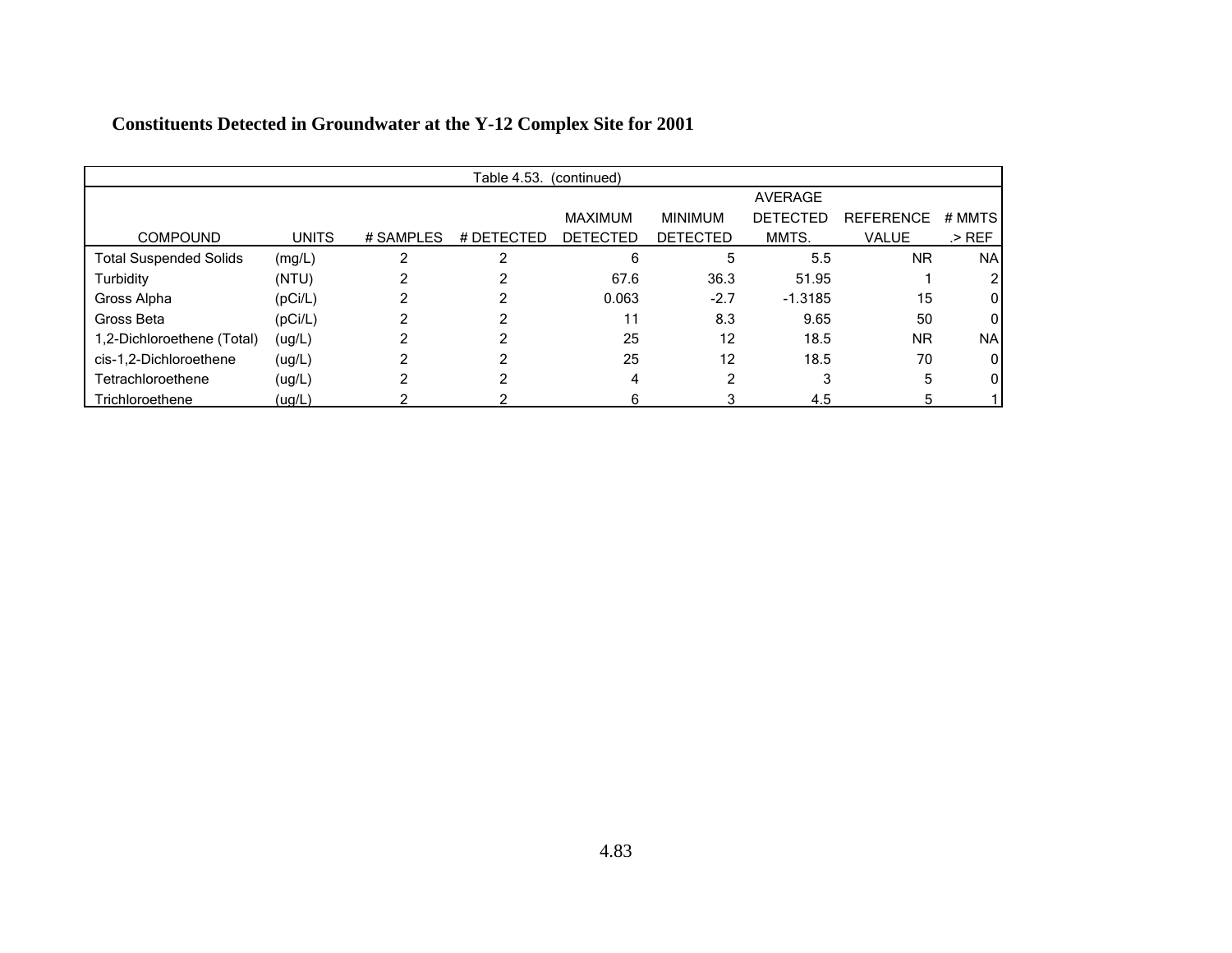| Table 4.54. REGIME=EF AREA NAME=Exit Pathway Monitoring Picket/Transect J |                   |    |           |          |          |          |                |                |  |  |
|---------------------------------------------------------------------------|-------------------|----|-----------|----------|----------|----------|----------------|----------------|--|--|
| Chloride                                                                  | (mg/L)            | 24 | 24        | 146      | 2.44     | 32.58625 | 250            | 0              |  |  |
| Fluoride                                                                  | (mg/L)            | 24 | 16        | 1.23     | 0.163    | 0.57375  | $\overline{4}$ | 0              |  |  |
| Nitrate Nitrogen                                                          | (mg/L)            | 24 | 16        | 1.7      | 0.0628   | 0.7998   | 10             | 0              |  |  |
| Sulfate                                                                   | (mg/L)            | 24 | 23        | 63.5     | 0.449    | 25.89735 | 250            | 0              |  |  |
| Arsenic, PMS                                                              | (mg/L)            | 24 | 2         | 0.00802  | 0.00747  | 0.007745 | 0.05           | 0              |  |  |
| Barium, ICAP                                                              | (mg/L)            | 24 | 24        | 0.797    | 0.0312   | 0.156708 | $\overline{c}$ | $\Omega$       |  |  |
| Boron, ICAP                                                               | (mg/L)            | 24 | 12        | 0.704    | 0.109    | 0.272917 | <b>NR</b>      | <b>NA</b>      |  |  |
| Calcium, ICAP                                                             | (mg/L)            | 24 | 24        | 146      | 18.1     | 60.2875  | <b>NR</b>      | <b>NA</b>      |  |  |
| Chromium, PMS                                                             | (mg/L)            | 24 | 3         | 0.00363  | 0.00297  | 0.003267 | <b>NR</b>      | <b>NA</b>      |  |  |
| Iron, ICAP                                                                | (mg/L)            | 24 | 19        | 1.35     | 0.0501   | 0.237316 | 0.3            | 3              |  |  |
| Lead, PMS                                                                 | (mg/L)            | 24 | 5         | 0.0024   | 0.00055  | 0.001065 | 0.015          | $\Omega$       |  |  |
| Lithium, ICAP                                                             | (mg/L)            | 24 | 14        | 0.13     | 0.0106   | 0.043007 | <b>NR</b>      | <b>NA</b>      |  |  |
| Magnesium, ICAP                                                           | (mg/L)            | 24 | 24        | 29.9     | 10.3     | 19.52917 | <b>NR</b>      | <b>NA</b>      |  |  |
| Manganese, ICAP                                                           | (mg/L)            | 24 | 13        | 0.111    | 0.00545  | 0.031305 | 0.05           | 3              |  |  |
| Potassium, ICAP                                                           | (mg/L)            | 24 | 12        | 5.45     | 2.07     | 3.504167 | <b>NR</b>      | <b>NA</b>      |  |  |
| Selenium, PMS                                                             | (mg/L)            | 24 | 7         | 0.0515   | 0.0106   | 0.024057 | 0.05           |                |  |  |
| Sodium, ICAP                                                              | (mg/L)            | 24 | 24        | 180      | 0.691    | 34.70796 | <b>NR</b>      | <b>NA</b>      |  |  |
| Strontium, ICAP                                                           | (mg/L)            | 24 | 24        | 4.24     | 0.0686   | 1.097138 | <b>NR</b>      | <b>NA</b>      |  |  |
| Thallium, PMS                                                             | (mg/L)            | 24 | 4         | 0.00069  | 0.000528 | 0.000615 | 0.002          | 0              |  |  |
| Uranium, PMS                                                              | (mg/L)            | 24 | 3         | 0.000603 | 0.000541 | 0.000582 | 0.03           | 0              |  |  |
| Zinc, ICAP                                                                | (mg/L)            | 24 | 7         | 0.119    | 0.0656   | 0.091129 | 5              | $\mathbf{0}$   |  |  |
| Conductivity, field                                                       |                   |    |           |          |          |          |                |                |  |  |
| measurement                                                               | (umhos/cm)        | 24 | <b>NA</b> | 943      | 309      | 581.4167 | <b>NR</b>      | <b>NA</b>      |  |  |
| Depth to Water                                                            | (f <sup>t</sup> ) | 24 | <b>NA</b> | 73.11    | 14.24    | 61.74792 | <b>NR</b>      | <b>NA</b>      |  |  |
| Dissolved Oxygen, field<br>measurement                                    | (ppm)             | 24 | <b>NA</b> | 18       | 0.18     | 8.190417 | <b>NR</b>      | <b>NA</b>      |  |  |
| pH, field measurement                                                     | (pH)              | 24 | <b>NA</b> | 7.98     | 6.11     | 6.935417 | 6.5/8.5        | $\overline{c}$ |  |  |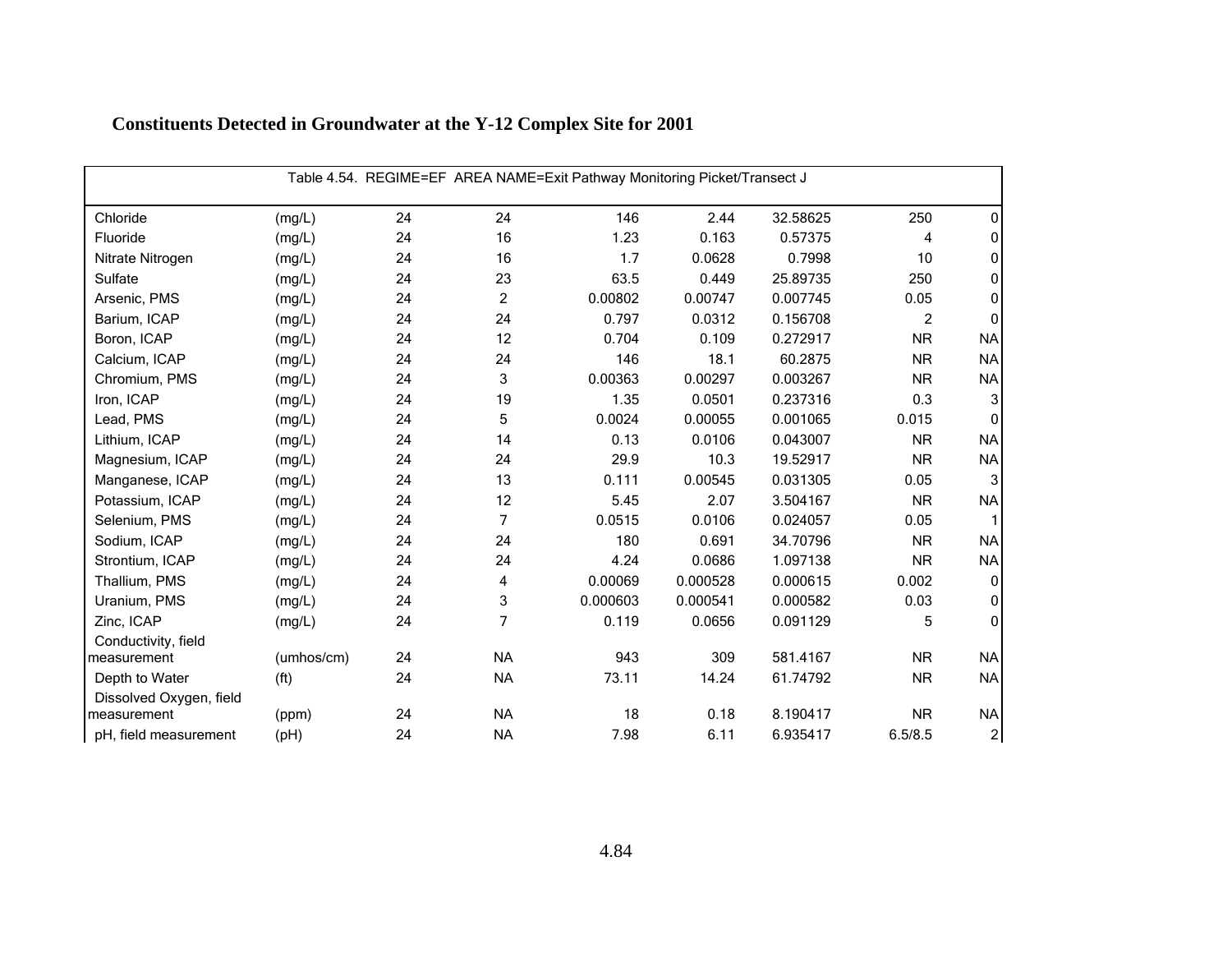|                               | Table 4.54.<br>(continued) |           |            |                 |                         |                 |                  |           |  |  |
|-------------------------------|----------------------------|-----------|------------|-----------------|-------------------------|-----------------|------------------|-----------|--|--|
|                               |                            |           |            |                 |                         | <b>AVERAGE</b>  |                  |           |  |  |
|                               |                            |           |            | MAXIMUM         | <b>MINIMUM</b>          | <b>DETECTED</b> | <b>REFERENCE</b> | # MMTS    |  |  |
| <b>COMPOUND</b>               | <b>UNITS</b>               | # SAMPLES | # DETECTED | <b>DETECTED</b> | <b>DETECTED</b>         | MMTS.           | <b>VALUE</b>     | $>$ REF   |  |  |
| REDOX, field                  |                            |           |            |                 |                         |                 |                  |           |  |  |
| measurement                   | (mV)                       | 24        | <b>NA</b>  | 227             | $-75$                   | 75.33333        | <b>NR</b>        | <b>NA</b> |  |  |
| <b>Static Water Level</b>     | $(ft - toc)$               | 24        | <b>NA</b>  | $-14.24$        | $-73.11$                | $-61.7479$      | <b>NR</b>        | <b>NA</b> |  |  |
| Temperature, field            |                            |           |            |                 |                         |                 |                  |           |  |  |
| measurement                   | $($ Deg C $)$              | 24        | <b>NA</b>  | 19.3            | 11.9                    | 15.38333        | <b>NR</b>        | <b>NA</b> |  |  |
| Alkalinity as HCO3            | (mg/L)                     | 24        | 24         | 342             | 145                     | 225             | <b>NR</b>        | <b>NA</b> |  |  |
| Conductivity                  | (umhos/cm)                 | 24        | 24         | 998             | 295                     | 578.4583        | <b>NR</b>        | <b>NA</b> |  |  |
| <b>Dissolved Solids</b>       | (mg/L)                     | 24        | 24         | 589             | 162                     | 324.9167        | 500              | 3         |  |  |
| pH                            | (PH)                       | 24        | 24         | 8.12            | 7.06                    | 7.681667        | 6.5/8.5          |           |  |  |
| <b>Total Suspended Solids</b> | (mg/L)                     | 24        | 7          | 3               |                         | 2               | <b>NR</b>        | <b>NA</b> |  |  |
| Turbidity                     | (NTU)                      | 24        | 24         | 8.29            | 0.398                   | 2.672417        |                  | 17        |  |  |
| Technetium-99                 | (pCi/L)                    | 14        | 14         | 2.9             | $-17$                   | $-4.15643$      | 4000             | $\Omega$  |  |  |
| Gross Alpha                   | (pCi/L)                    | 24        | 24         | 4               | $-1.8$                  | 0.457083        | 15               | O         |  |  |
| Gross Beta                    | (pCi/L)                    | 24        | 24         | 8.9             | $-0.7$                  | 2.77375         | 50               | n         |  |  |
| 1,2-Dichloroethene (Total)    | (ug/L)                     | 24        | 4          | 4               | $\overline{c}$          | 3               | <b>NR</b>        | <b>NA</b> |  |  |
| Acetone                       | (ug/L)                     | 24        |            | 7               |                         |                 | <b>NR</b>        | <b>NA</b> |  |  |
| Carbon tetrachloride          | (ug/L)                     | 24        | 8          | 440             | 84                      | 266.75          | 5                | 8         |  |  |
| Chloroform                    | (ug/L)                     | 24        | 8          | 54              | 10                      | 29.375          | 100              | O         |  |  |
| cis-1,2-Dichloroethene        | (ug/L)                     | 24        |            | 4               |                         | 2.428571        | 70               | U         |  |  |
| Ethylbenzene                  | (ug/L)                     | 24        |            | $\overline{c}$  | $\overline{c}$          | 2               | 700              | 0         |  |  |
| Styrene                       | (ug/L)                     | 24        |            | $\overline{c}$  | $\overline{\mathbf{c}}$ | 2               | 100              | 0         |  |  |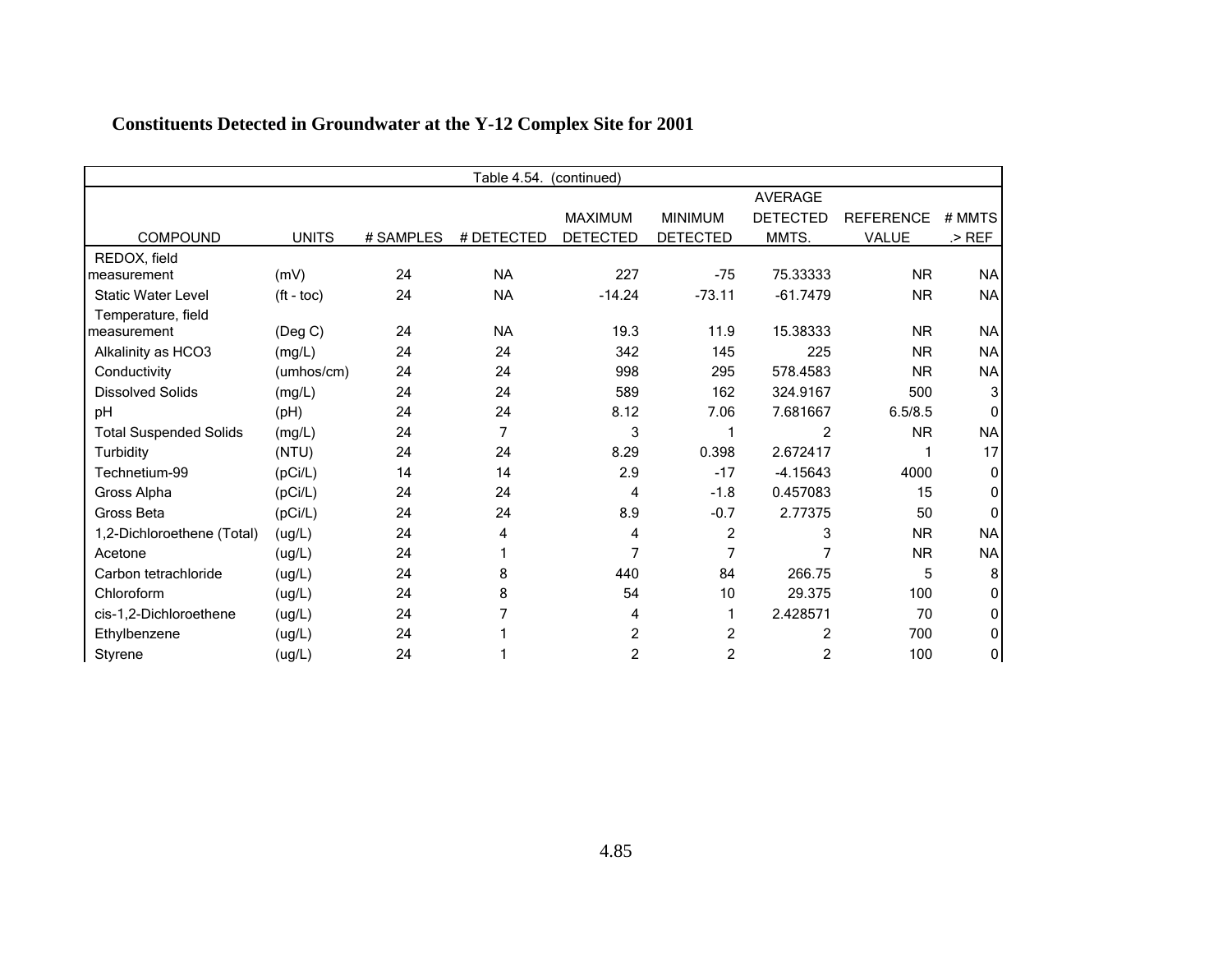|                        | Table 4.54.<br>(continued) |            |            |                 |                 |                 |                  |           |  |  |
|------------------------|----------------------------|------------|------------|-----------------|-----------------|-----------------|------------------|-----------|--|--|
|                        |                            |            |            |                 |                 | AVERAGE         |                  |           |  |  |
|                        |                            |            |            | MAXIMUM         | <b>MINIMUM</b>  | <b>DETECTED</b> | <b>REFERENCE</b> | # MMTS    |  |  |
| <b>COMPOUND</b>        | <b>UNITS</b>               | # SAMPI FS | # DETECTED | <b>DETECTED</b> | <b>DETECTED</b> | MMTS.           | VALUE            | .> REF    |  |  |
| Tetrachloroethene      | (ug/L)                     | 24         | 8          | 36              | 6               | 21.875          |                  | 8         |  |  |
| Toluene                | (ug/L)                     | 24         |            |                 |                 |                 | 1000             | 0         |  |  |
| Trichloroethene        | (ug/L)                     | 24         |            | 5               |                 | 3.428571        | ხ                | 0         |  |  |
| Trichlorofluoromethane | (ug/L)                     | 24         |            |                 |                 | 3.285714        | <b>NR</b>        | <b>NA</b> |  |  |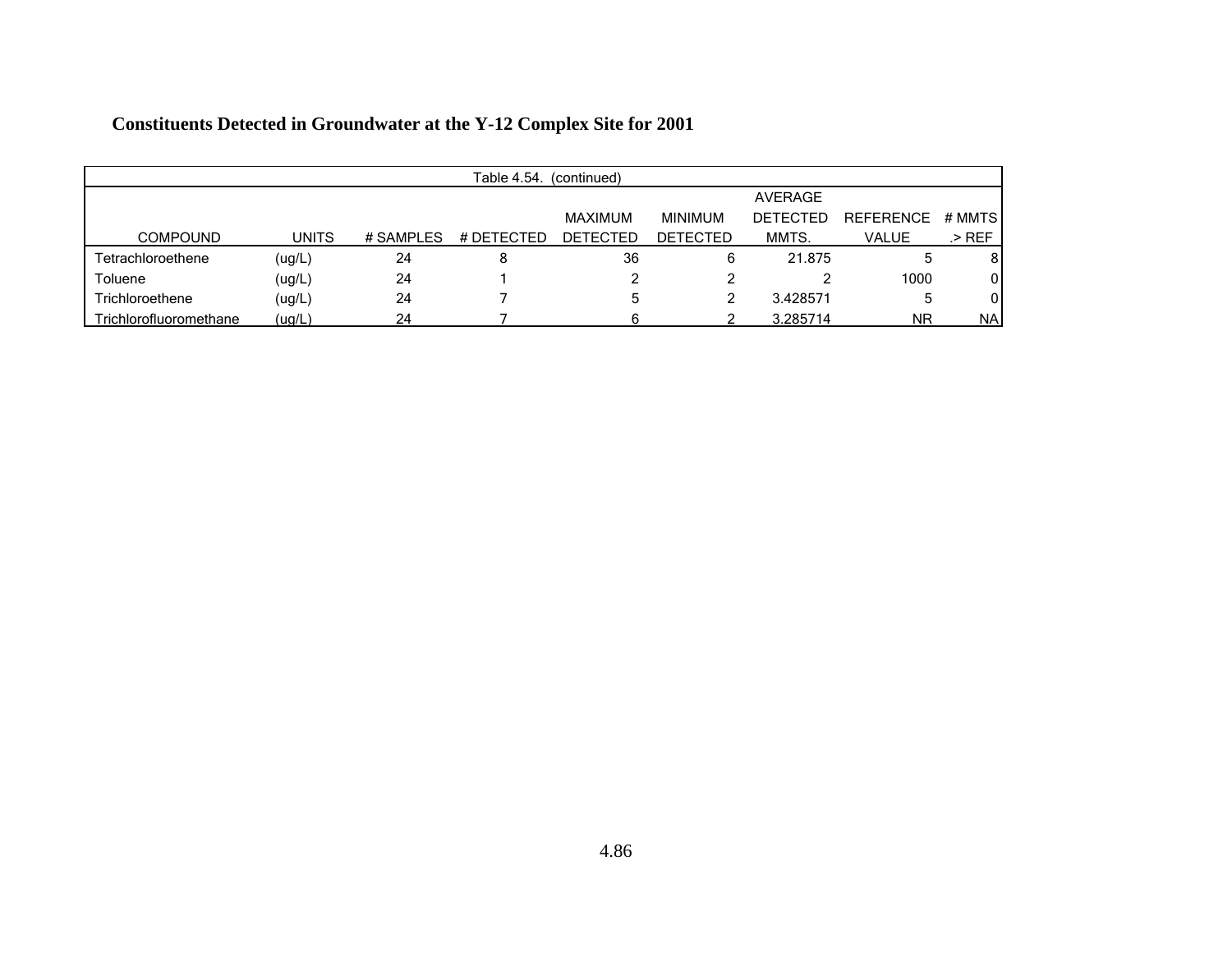| Table 4.55. REGIME=EF AREA NAME=Exit Pathway Scarboro Road/Pine Rid |                   |   |           |          |          |          |                |           |  |
|---------------------------------------------------------------------|-------------------|---|-----------|----------|----------|----------|----------------|-----------|--|
| Chloride                                                            | (mg/L)            | 6 | 6         | 13.6     | 1.38     | 5.425    | 250            | 0         |  |
| Fluoride                                                            | (mg/L)            | 6 | 4         | 0.318    | 0.194    | 0.25525  | 4              | 0         |  |
| Nitrate Nitrogen                                                    | (mg/L)            | 6 |           | 0.148    | 0.148    | 0.148    | 10             | O         |  |
| Sulfate                                                             | (mg/L)            | 6 | 6         | 116      | 4.54     | 58.15667 | 250            | O         |  |
| Aluminum, ICAP                                                      | (mg/L)            | 6 |           | 0.397    | 0.397    | 0.397    | 0.2            |           |  |
| Arsenic, PMS                                                        | (mg/L)            | 6 |           | 0.0226   | 0.0226   | 0.0226   | 0.05           | O         |  |
| Barium, ICAP                                                        | (mg/L)            | 6 | 6         | 0.35     | 0.0408   | 0.142733 | $\overline{2}$ | 0         |  |
| Boron, ICAP                                                         | (mg/L)            | 6 | 4         | 0.244    | 0.123    | 0.1835   | <b>NR</b>      | <b>NA</b> |  |
| Cadmium, PMS                                                        | (mg/L)            | 6 |           | 0.000616 | 0.000616 | 0.000616 | 0.005          | $\Omega$  |  |
| Calcium, ICAP                                                       | (mg/L)            | 6 | 6         | 85       | 57.7     | 70.25    | <b>NR</b>      | <b>NA</b> |  |
| Cobalt, ICAP                                                        | (mg/L)            | 6 |           | 0.021    | 0.021    | 0.021    | <b>NR</b>      | <b>NA</b> |  |
| Iron, ICAP                                                          | (mg/L)            | 6 | 6         | 91.9     | 0.351    | 17.91433 | 0.3            | 6         |  |
| Lead, PMS                                                           | (mg/L)            | 6 | 5         | 0.00803  | 0.000758 | 0.003398 | 0.015          | $\Omega$  |  |
| Lithium, ICAP                                                       | (mg/L)            | 6 | 4         | 0.0365   | 0.0336   | 0.0349   | <b>NR</b>      | <b>NA</b> |  |
| Magnesium, ICAP                                                     | (mg/L)            | 6 | 6         | 39.8     | 17.2     | 28.46667 | <b>NR</b>      | <b>NA</b> |  |
| Manganese, ICAP                                                     | (mg/L)            | 6 | 6         | 1.86     | 0.0159   | 0.480633 | 0.05           | 2         |  |
| Nickel, PMS                                                         | (mg/L)            | 6 |           | 0.00641  | 0.00641  | 0.00641  | <b>NR</b>      | <b>NA</b> |  |
| Potassium, ICAP                                                     | (mg/L)            | 6 | 6         | 6.23     | 3.18     | 4.071667 | <b>NR</b>      | <b>NA</b> |  |
| Sodium, ICAP                                                        | (mg/L)            | 6 | 6         | 17       | 5.06     | 11.23    | <b>NR</b>      | <b>NA</b> |  |
| Strontium, ICAP                                                     | (mg/L)            | 6 | 6         | 1.47     | 0.106    | 0.702833 | <b>NR</b>      | <b>NA</b> |  |
| Uranium, PMS                                                        | (mg/L)            | 6 |           | 0.00124  | 0.00124  | 0.00124  | 0.03           | 0         |  |
| Zinc, ICAP                                                          | (mg/L)            | 6 | 2         | 1.8      | 1.78     | 1.79     | 5              | 0         |  |
| Conductivity, field                                                 |                   |   |           |          |          |          |                |           |  |
| measurement                                                         | (umhos/cm)        | 6 | <b>NA</b> | 732      | 579      | 657.5    | <b>NR</b>      | <b>NA</b> |  |
| Depth to Water                                                      | (f <sup>t</sup> ) | 6 | <b>NA</b> | 14.45    | 3.08     | 8.078333 | <b>NR</b>      | <b>NA</b> |  |
| Dissolved Oxygen, field<br>measurement                              | (ppm)             | 6 | <b>NA</b> | 2.75     | 1.11     | 1.563333 | <b>NR</b>      | <b>NA</b> |  |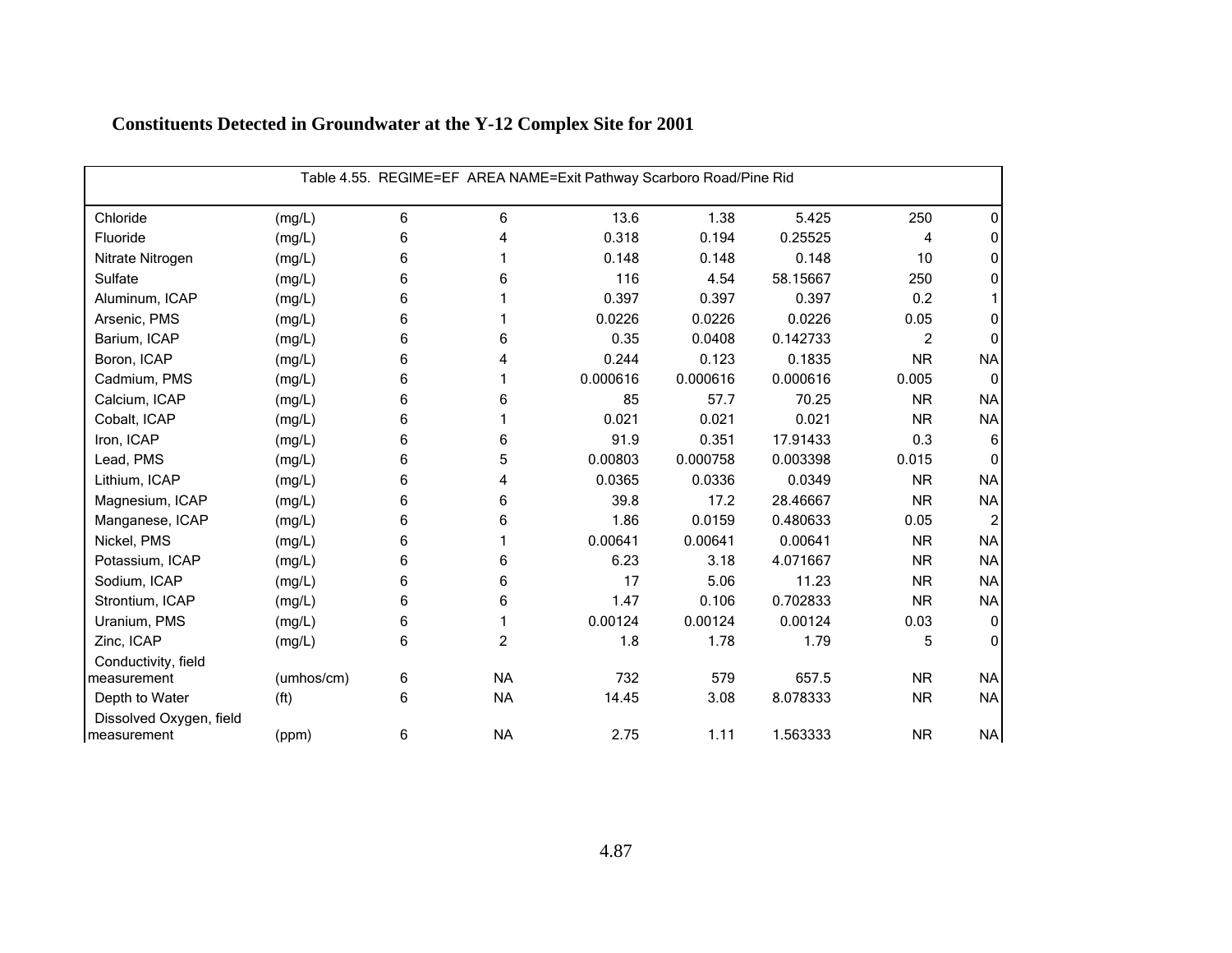|                               |                    |           | Table 4.55. | (continued) |                 |                 |           |             |
|-------------------------------|--------------------|-----------|-------------|-------------|-----------------|-----------------|-----------|-------------|
|                               |                    |           |             |             |                 | <b>AVERAGE</b>  |           |             |
|                               |                    |           |             | MAXIMUM     | <b>MINIMUM</b>  | <b>DETECTED</b> | REFERENCE | # MMTS      |
| <b>COMPOUND</b>               | <b>UNITS</b>       | # SAMPLES | # DETECTED  | DETECTED    | <b>DETECTED</b> | MMTS.           | VALUE     | $>$ REF     |
| pH, field measurement         | (H)                | 6         | <b>NA</b>   | 8.02        | 6.26            | 7.243333        | 6.5/8.5   |             |
| REDOX, field                  |                    |           |             |             |                 |                 |           |             |
| measurement                   | (mV)               | 6         | <b>NA</b>   | 7           | $-136$          | $-59$           | <b>NR</b> | <b>NA</b>   |
| <b>Static Water Level</b>     | $({\rm ft - toc})$ | 6         | <b>NA</b>   | $-3.08$     | $-14.45$        | $-8.07833$      | <b>NR</b> | <b>NA</b>   |
| Temperature, field            |                    |           |             |             |                 |                 |           |             |
| measurement                   | $($ Deg C $)$      | 6         | <b>NA</b>   | 15.7        | 13.2            | 14.93333        | <b>NR</b> | <b>NA</b>   |
| Alkalinity as HCO3            | (mg/L)             | 6         | 6           | 288         | 202             | 244.6667        | <b>NR</b> | <b>NA</b>   |
| Conductivity                  | (umhos/cm)         | 6         | 6           | 631         | 456             | 574.5           | <b>NR</b> | <b>NA</b>   |
| <b>Dissolved Solids</b>       | (mg/L)             | 6         | 6           | 407         | 247             | 342.5           | 500       | $\mathbf 0$ |
| рH                            | (H)                | 6         | 6           | 7.84        | 6.76            | 7.338333        | 6.5/8.5   | ŋ           |
| <b>Total Suspended Solids</b> | (mg/L)             | 6         | 3           | 106         | $\overline{2}$  | 43.33333        | <b>NR</b> | <b>NA</b>   |
| Turbidity                     | (NTU)              | 6         | 6           | 318         | 3.38            | 64.065          |           | 6           |
| Technetium-99                 | (pCi/L)            | 6         | 6           | 30          | $-9.8$          | 3.535           | 4000      |             |
| Gross Alpha                   | (pCi/L)            | 6         | 6           | 3.1         | 0.26            | 1.44            | 15        |             |
| Gross Beta                    | (pCi/L)            | 6         | 6           | 12          | 1.1             | 6.616667        | 50        |             |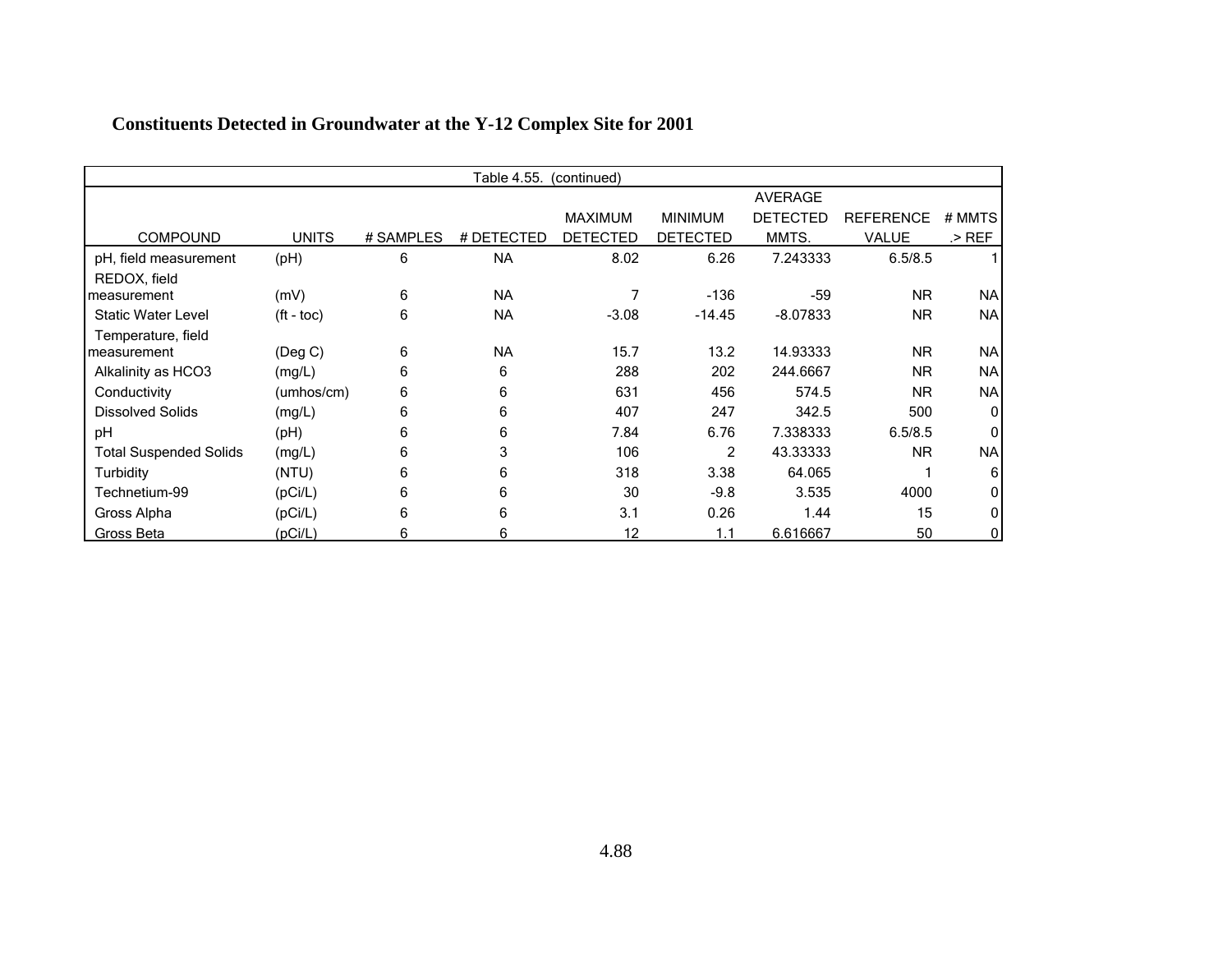|                                    | Table 4.56. REGIME=EF AREA NAME=Exit Pathway Spring/Surface Water |                |                |         |         |          |                |              |  |  |  |
|------------------------------------|-------------------------------------------------------------------|----------------|----------------|---------|---------|----------|----------------|--------------|--|--|--|
| Chloride                           | (mg/L)                                                            | $\overline{2}$ | 2              | 12.9    | 11.9    | 12.4     | 250            | 0            |  |  |  |
| Fluoride                           | (mg/L)                                                            | $\overline{c}$ | $\overline{c}$ | 0.339   | 0.171   | 0.255    | 4              | 0            |  |  |  |
| Nitrate Nitrogen                   | (mg/L)                                                            | $\overline{c}$ | $\overline{c}$ | 1.37    | 1.21    | 1.29     | 10             | 0            |  |  |  |
| Sulfate                            | (mg/L)                                                            | $\overline{c}$ | $\overline{c}$ | 30.6    | 29.3    | 29.95    | 250            | 0            |  |  |  |
| Barium, ICAP                       | (mg/L)                                                            | $\overline{c}$ | $\overline{c}$ | 0.0466  | 0.041   | 0.0438   | $\overline{2}$ | O            |  |  |  |
| Calcium, ICAP                      | (mg/L)                                                            | $\overline{c}$ | $\overline{c}$ | 51.1    | 42.1    | 46.6     | <b>NR</b>      | <b>NA</b>    |  |  |  |
| Iron, ICAP                         | (mg/L)                                                            | $\overline{c}$ |                | 0.062   | 0.062   | 0.062    | 0.3            | $\Omega$     |  |  |  |
| Lead, PMS                          | (mg/L)                                                            | $\overline{c}$ |                | 0.00164 | 0.00164 | 0.00164  | 0.015          | $\Omega$     |  |  |  |
| Lithium, ICAP                      | (mg/L)                                                            | $\overline{c}$ |                | 0.0156  | 0.0156  | 0.0156   | <b>NR</b>      | <b>NA</b>    |  |  |  |
| Magnesium, ICAP                    | (mg/L)                                                            | $\overline{c}$ | $\overline{c}$ | 13      | 11.6    | 12.3     | <b>NR</b>      | <b>NA</b>    |  |  |  |
| Manganese, ICAP                    | (mg/L)                                                            | $\overline{c}$ |                | 0.00643 | 0.00643 | 0.00643  | 0.05           | $\mathbf{0}$ |  |  |  |
| Potassium, ICAP                    | (mg/L)                                                            | $\overline{c}$ |                | 2.14    | 2.14    | 2.14     | <b>NR</b>      | <b>NA</b>    |  |  |  |
| Sodium, ICAP                       | (mg/L)                                                            | $\overline{c}$ | 2              | 10.8    | 9.68    | 10.24    | <b>NR</b>      | <b>NA</b>    |  |  |  |
| Strontium, ICAP                    | (mg/L)                                                            | $\overline{c}$ | $\overline{c}$ | 0.125   | 0.122   | 0.1235   | <b>NR</b>      | <b>NA</b>    |  |  |  |
| Uranium, PMS                       | (mg/L)                                                            | $\overline{c}$ | $\overline{c}$ | 0.00533 | 0.00442 | 0.004875 | 0.03           | $\mathbf{0}$ |  |  |  |
| Conductivity, field<br>measurement | (umhos/cm)                                                        | $\overline{c}$ | <b>NA</b>      | 486     | 396     | 441      | <b>NR</b>      | <b>NA</b>    |  |  |  |
| Dissolved Oxygen, field            |                                                                   |                |                |         |         |          |                |              |  |  |  |
| measurement                        | (ppm)                                                             | $\overline{c}$ | <b>NA</b>      | 3.38    | 2.95    | 3.165    | <b>NR</b>      | <b>NA</b>    |  |  |  |
| pH, field measurement              | (pH)                                                              | $\overline{2}$ | <b>NA</b>      | 7.59    | 6.81    | 7.2      | 6.5/8.5        | $\mathbf{0}$ |  |  |  |
| REDOX, field<br>measurement        | (mV)                                                              | 2              | <b>NA</b>      | 232     | 196     | 214      | <b>NR</b>      | <b>NA</b>    |  |  |  |
| Temperature, field                 |                                                                   |                |                |         |         |          |                |              |  |  |  |
| measurement                        | (Deg C)                                                           | $\overline{c}$ | <b>NA</b>      | 17.3    | 15.1    | 16.2     | <b>NR</b>      | <b>NA</b>    |  |  |  |
| Alkalinity as HCO3                 | (mg/L)                                                            | $\overline{c}$ | $\overline{c}$ | 138     | 128     | 133      | <b>NR</b>      | <b>NA</b>    |  |  |  |
| Conductivity                       | (umhos/cm)                                                        | 2              | 2              | 380     | 349     | 364.5    | <b>NR</b>      | <b>NA</b>    |  |  |  |
| <b>Dissolved Solids</b>            | (mg/L)                                                            | $\overline{c}$ | $\overline{c}$ | 229     | 210     | 219.5    | 500            | 0            |  |  |  |
| pH                                 | (pH)                                                              | $\overline{c}$ | $\overline{c}$ | 7.78    | 7.47    | 7.625    | 6.5/8.5        | $\pmb{0}$    |  |  |  |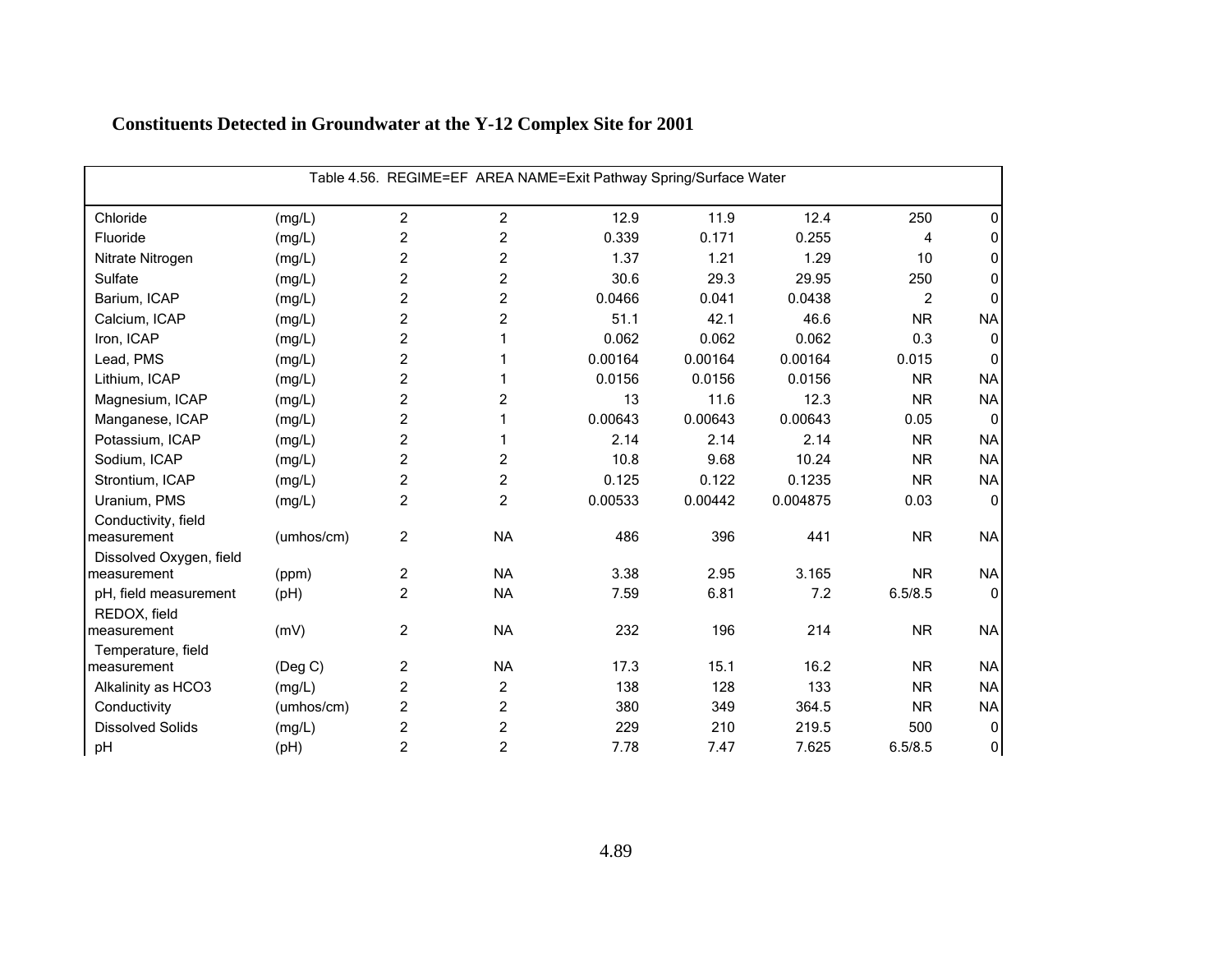|                      | Table 4.56.<br>(continued) |                |                |                 |                 |                 |                  |           |  |  |
|----------------------|----------------------------|----------------|----------------|-----------------|-----------------|-----------------|------------------|-----------|--|--|
|                      |                            |                |                |                 |                 | <b>AVERAGE</b>  |                  |           |  |  |
|                      |                            |                |                | <b>MAXIMUM</b>  | <b>MINIMUM</b>  | <b>DETECTED</b> | <b>REFERENCE</b> | # MMTS    |  |  |
| <b>COMPOUND</b>      | <b>UNITS</b>               | # SAMPLES      | # DETECTED     | <b>DETECTED</b> | <b>DETECTED</b> | MMTS.           | VALUE            | $>$ REF   |  |  |
| Turbidity            | (NTU)                      | 2              | 2              | 2.09            | 1.36            | 1.725           |                  |           |  |  |
| Iodine-129           | (pCi/L)                    | 2              | 2              |                 | $-15$           | $-4$            | <b>NR</b>        | <b>NA</b> |  |  |
| Thorium-228          | (pCi/L)                    | $\overline{2}$ | 2              | 0.14            | 0.067           | 0.1035          | 16               |           |  |  |
| Thorium-230          | (pCi/L)                    | $\overline{2}$ | 2              | 0.37            | 0.31            | 0.34            | 12               |           |  |  |
| Thorium-231+234      | (pCi/L)                    | $\overline{2}$ | 2              | 1.8             | 1.7             | 1.75            | 400              |           |  |  |
| Thorium-232          | (pCi/L)                    | $\overline{c}$ | $\overline{c}$ | 0.044           | $-0.014$        | 0.015           | 2                |           |  |  |
| Uranium-234          | (pCi/L)                    | 2              | 2              |                 | 0.84            | 0.92            | 20               |           |  |  |
| Uranium-235          | (pCi/L)                    | $\overline{c}$ | 2              | 0.11            | 0               | 0.055           | 24               |           |  |  |
| Neptunium-237        | (pCi/L)                    | 2              | 2              | $-0.076$        | $-0.082$        | $-0.079$        | 1.2              |           |  |  |
| Plutonium-238        | (pCi/L)                    | 2              | 2              | $-0.031$        | $-0.052$        | $-0.0415$       | 1.6              |           |  |  |
| Uranium-238          | (pCi/L)                    | 2              | 2              | 1.8             | 1.7             | 1.75            | 24               |           |  |  |
| Americium-241        | (pCi/L)                    | 2              | 2              | 0.27            | 0.16            | 0.215           | 1.2              |           |  |  |
| Strontium-89/90      | (pCi/L)                    | 2              | 2              | 1.4             | $-1.8$          | $-0.2$          | <b>NR</b>        | <b>NA</b> |  |  |
| Technetium-99        | (pCi/L)                    | 2              | $\overline{2}$ | $-0.96$         | $-3.6$          | $-2.28$         | 4000             | 0         |  |  |
| Gross Alpha          | (pCi/L)                    | 2              | 2              | 3.6             | 0.51            | 2.055           | 15               |           |  |  |
| Gross Beta           | (pCi/L)                    | 2              | 2              | 5.4             | 3.7             | 4.55            | 50               |           |  |  |
| Radium - Total Alpha | (pCi/L)                    | 2              | 2              | 0.77            | $-0.54$         | 0.115           | 5                |           |  |  |
| Tritium              | (pCi/L)                    | 2              | 2              | 210             | $-170$          | 20              | 20000            |           |  |  |
| Carbon tetrachloride | (ug/L)                     | $\overline{c}$ | 2              | 8               | 3               | 5.5             | 5                |           |  |  |
| Chloroform           | (ug/L)                     | 2              | 2              | 6               | 3               | 4.5             | 100              |           |  |  |
| Tetrachloroethene    | (ug/L)                     |                |                | 3               | 2               | 2.5             | 5                |           |  |  |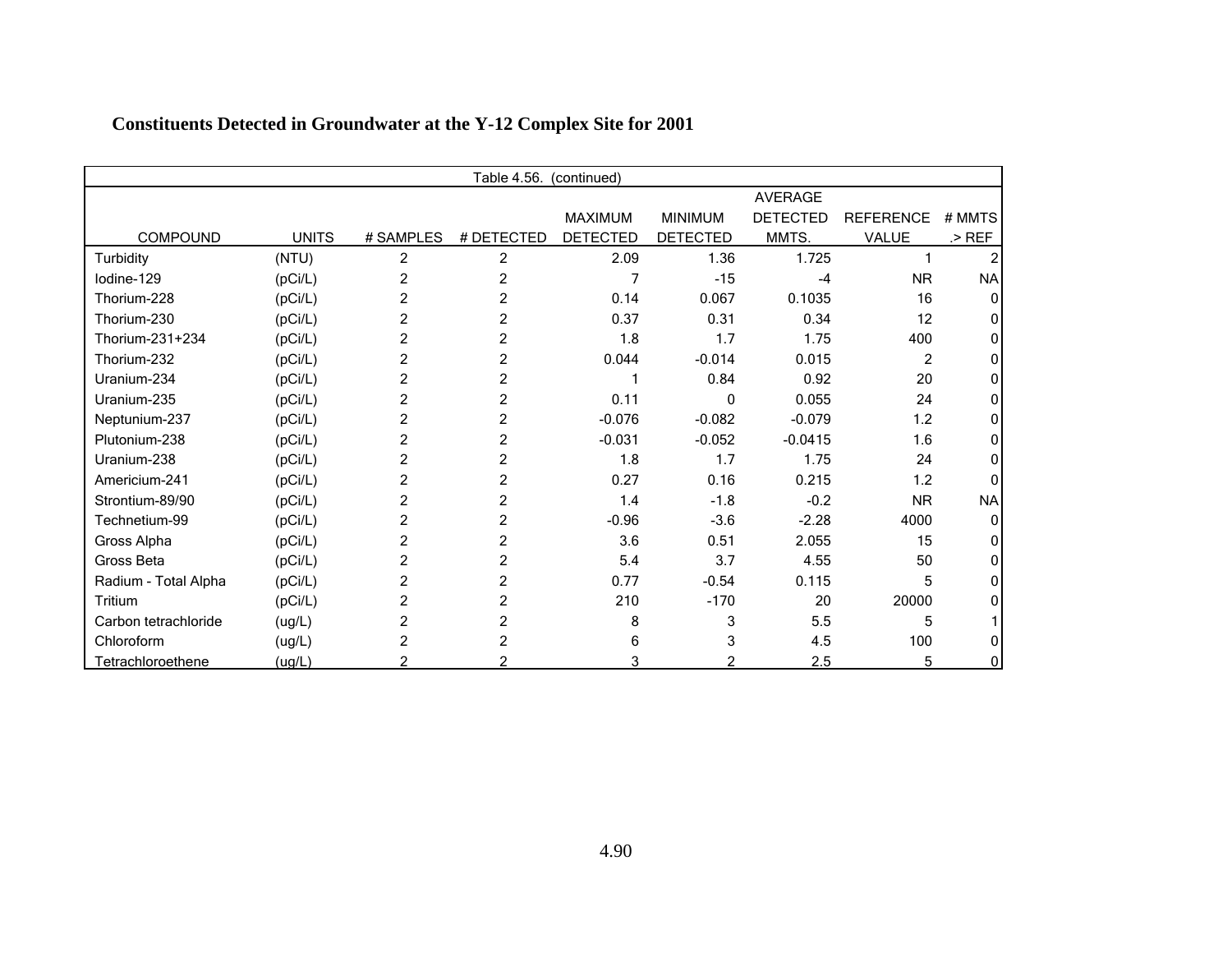| Table 4.57. REGIME=EF AREA NAME=Fire Training Facility |                       |                |                |          |         |           |                |                |
|--------------------------------------------------------|-----------------------|----------------|----------------|----------|---------|-----------|----------------|----------------|
| Chloride                                               | (mg/L)                | $\overline{2}$ | 2              | 2.74     | 2.05    | 2.395     | 250            | 0              |
| Fluoride                                               | (mg/L)                | $\overline{c}$ | $\overline{c}$ | 0.17     | 0.135   | 0.1525    | 4              | 0              |
| Nitrate Nitrogen                                       | (mg/L)                | $\overline{c}$ | $\overline{c}$ | 1.36     | 1.13    | 1.245     | 10             | 0              |
| Sulfate                                                | (mg/L)                | $\overline{c}$ | $\overline{c}$ | 6.18     | 5.7     | 5.94      | 250            | 0              |
| Aluminum, ICAP                                         | (mg/L)                | $\overline{c}$ | 1              | 1.4      | 1.4     | 1.4       | 0.2            |                |
| Barium, ICAP                                           | (mg/L)                | $\overline{c}$ | $\overline{c}$ | 0.0295   | 0.0282  | 0.02885   | $\overline{2}$ | 0              |
| Cadmium, PMS                                           | (mg/L)                | $\overline{c}$ | 1              | 0.00051  | 0.00051 | 0.00051   | 0.005          | $\mathbf{0}$   |
| Calcium, ICAP                                          | (mg/L)                | $\overline{c}$ | 2              | 118      | 17.8    | 67.9      | <b>NR</b>      | <b>NA</b>      |
| Iron, ICAP                                             | (mg/L)                | $\overline{c}$ | 1              | 0.165    | 0.165   | 0.165     | 0.3            | $\Omega$       |
| Lithium, ICAP                                          | (mg/L)                | $\overline{c}$ | $\overline{c}$ | 0.0243   | 0.0232  | 0.02375   | <b>NR</b>      | <b>NA</b>      |
| Magnesium, ICAP                                        | (mg/L)                | $\overline{c}$ | 1              | 0.244    | 0.244   | 0.244     | <b>NR</b>      | <b>NA</b>      |
| Potassium, ICAP                                        | (mg/L)                | $\overline{c}$ | $\overline{c}$ | 19.1     | 14.4    | 16.75     | <b>NR</b>      | <b>NA</b>      |
| Sodium, ICAP                                           | (mg/L)                | $\overline{c}$ | 2              | 2.58     | 2.37    | 2.475     | <b>NR</b>      | <b>NA</b>      |
| Strontium, ICAP                                        | (mg/L)                | $\overline{c}$ | 2              | 0.379    | 0.365   | 0.372     | <b>NR</b>      | <b>NA</b>      |
| Conductivity, field                                    |                       |                |                |          |         |           |                |                |
| measurement                                            | (umhos/cm)            | $\overline{c}$ | <b>NA</b>      | 1607     | 217     | 912       | <b>NR</b>      | <b>NA</b>      |
| Depth to Water                                         | (f <sup>t</sup> )     | $\overline{c}$ | <b>NA</b>      | 29.4     | 25.79   | 27.595    | <b>NR</b>      | <b>NA</b>      |
| Dissolved Oxygen, field                                |                       |                |                |          |         |           |                |                |
| measurement                                            | (ppm)                 | $\overline{c}$ | <b>NA</b>      | 4.87     | 0.62    | 2.745     | <b>NR</b>      | <b>NA</b>      |
| pH, field measurement                                  | (pH)                  | $\overline{2}$ | <b>NA</b>      | 11.62    | 10.6    | 11.11     | 6.5/8.5        | $\overline{2}$ |
| REDOX, field                                           |                       |                |                |          |         |           |                |                |
| measurement                                            | (mV)                  | $\overline{c}$ | <b>NA</b>      | 68       | $-52$   | 8         | <b>NR</b>      | <b>NA</b>      |
| <b>Static Water Level</b>                              | $({\rm ft -}$ toc $)$ | $\overline{2}$ | <b>NA</b>      | $-25.79$ | $-29.4$ | $-27.595$ | <b>NR</b>      | <b>NA</b>      |
| Temperature, field<br>measurement                      | (Deg C)               | $\overline{c}$ | <b>NA</b>      | 15.7     | 15      | 15.35     | <b>NR</b>      | <b>NA</b>      |
| Alkalinity as CO3                                      | (mg/L)                | $\overline{c}$ | 2              | 28       | 14.4    | 21.2      | <b>NR</b>      | <b>NA</b>      |
| Conductivity                                           | (umhos/cm)            | $\overline{c}$ | $\overline{c}$ | 1300     | 207     | 753.5     | <b>NR</b>      | <b>NA</b>      |
| <b>Dissolved Solids</b>                                | (mg/L)                | $\overline{c}$ | $\overline{c}$ | 317      | 75      | 196       | 500            | $\overline{0}$ |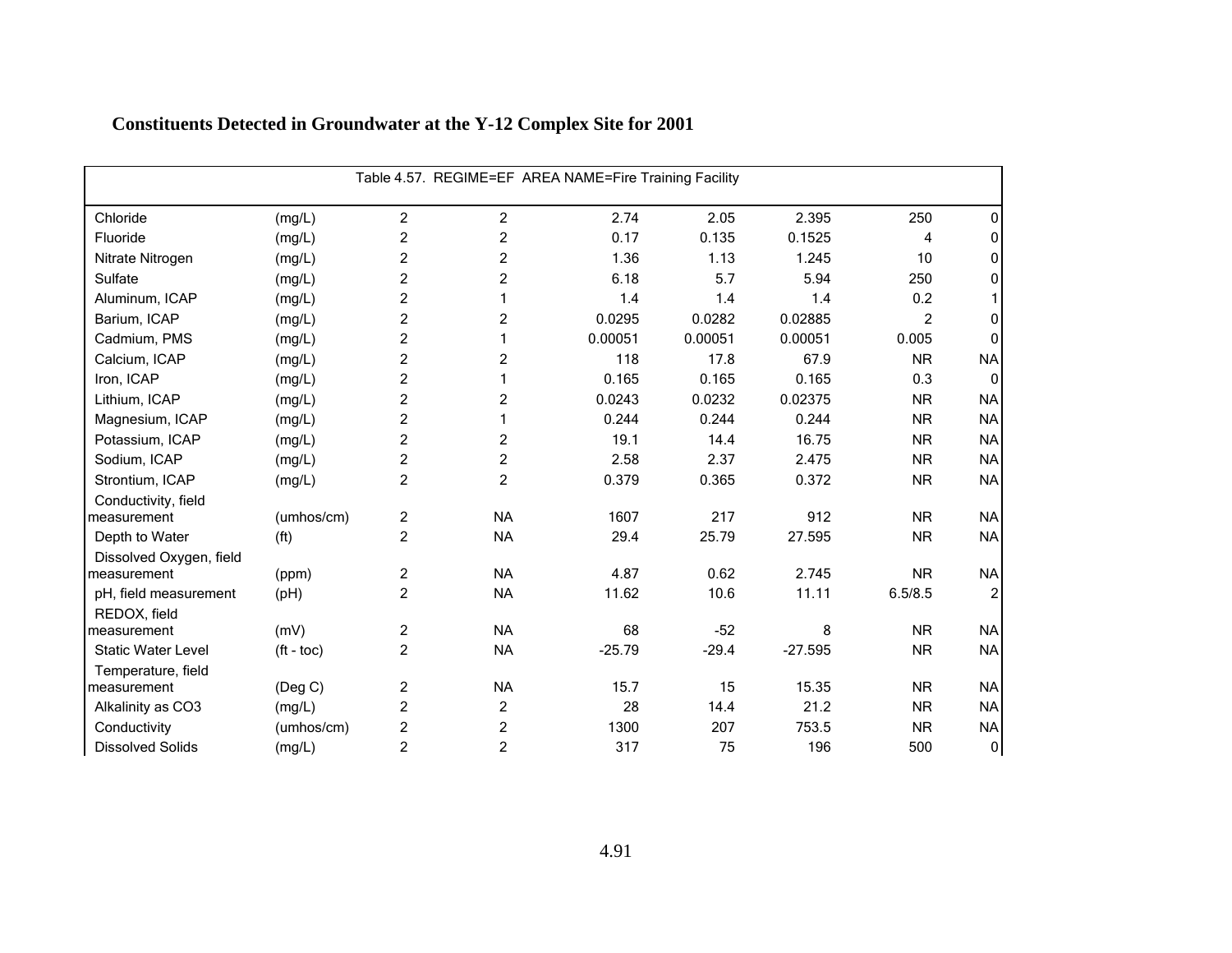|                            |              |           | Table 4.57. (continued) |                 |                 |                 |                  |           |
|----------------------------|--------------|-----------|-------------------------|-----------------|-----------------|-----------------|------------------|-----------|
|                            |              |           |                         |                 |                 | <b>AVERAGE</b>  |                  |           |
|                            |              |           |                         | <b>MAXIMUM</b>  | <b>MINIMUM</b>  | <b>DETECTED</b> | <b>REFERENCE</b> | # MMTS    |
| <b>COMPOUND</b>            | <b>UNITS</b> | # SAMPLES | # DETECTED              | <b>DETECTED</b> | <b>DETECTED</b> | MMTS.           | <b>VALUE</b>     | $>$ REF   |
| pH                         | (pH)         | 2         | 2                       | 11.8            | 10.52           | 11.16           | 6.5/8.5          |           |
| Turbidity                  | (NTU)        |           |                         | 2.87            | 0.894           | 1.882           |                  |           |
| Gross Alpha                | (pCi/L)      |           |                         |                 | $-1.8$          | $-0.4$          | 15               |           |
| Gross Beta                 | (pCi/L)      |           |                         | 12              | 9.4             | 10.7            | 50               | 01        |
| 1,2-Dichloroethene (Total) | (ug/L)       |           |                         | 15              | 4               | 9.5             | <b>NR</b>        | <b>NA</b> |
| cis-1,2-Dichloroethene     | (ug/L)       |           |                         | 15              | 4               | 9.5             | 70               | 0         |
| Tetrachloroethene          | (ug/L)       |           |                         | 18              | 11              | 14.5            | 5                |           |
| Toluene                    | (ug/L)       |           |                         |                 | 2               | 2               | 1000             |           |
| Trichloroethene            | (ug/L)       |           |                         |                 | 2               | 4.5             | 5                |           |
| Xylenes                    | (ug/L)       |           |                         |                 |                 | 4               | 10000            |           |
| <b>Xylenes</b>             | (ug/L)       |           |                         |                 |                 | 4               | 10000            | 0         |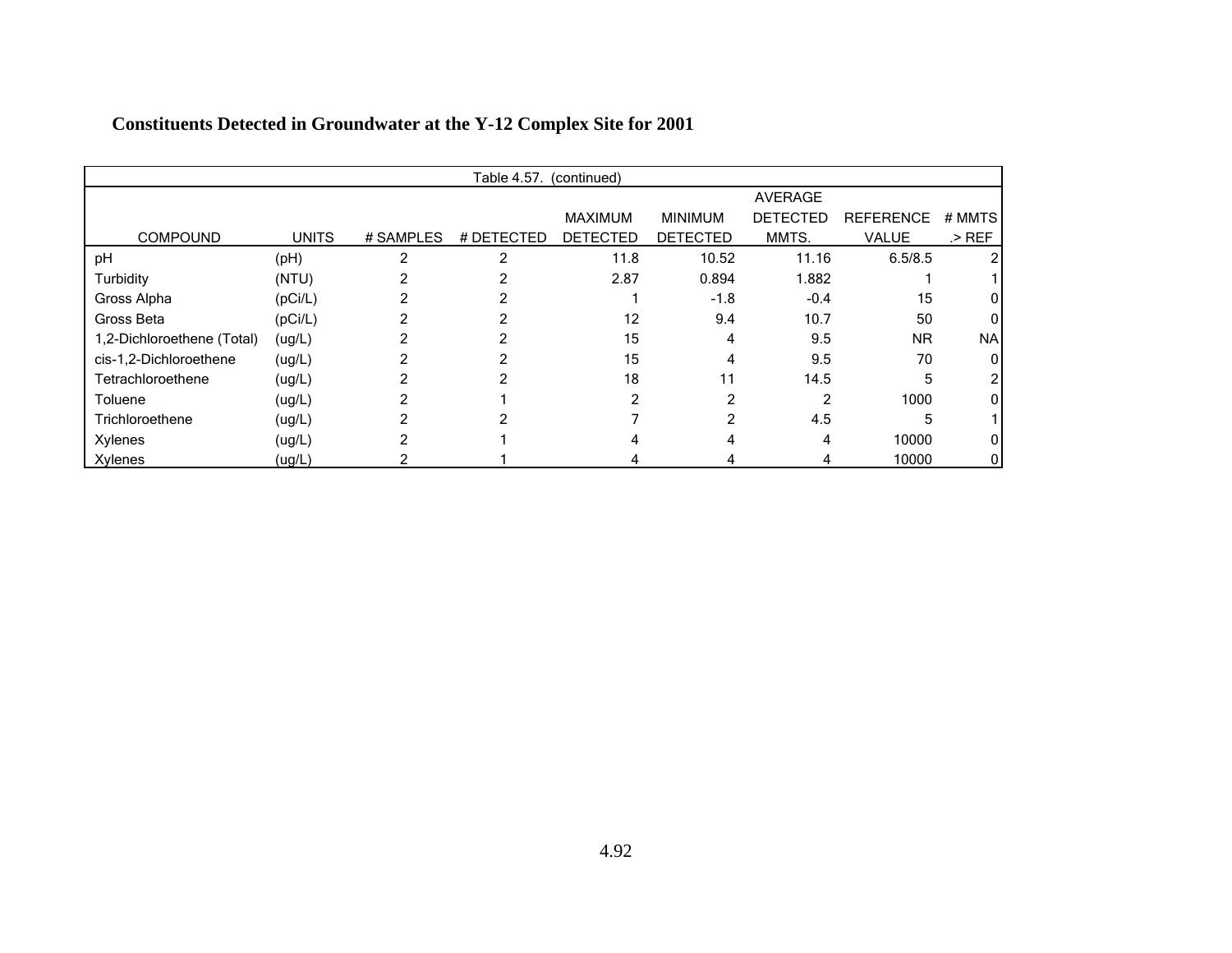|                           | Table 4.58. REGIME=EF AREA NAME=GW Monitoring Plan Grid Location C1 |                |                         |          |          |           |           |                |  |  |  |
|---------------------------|---------------------------------------------------------------------|----------------|-------------------------|----------|----------|-----------|-----------|----------------|--|--|--|
| Chloride                  | (mg/L)                                                              | 4              | 4                       | 34.6     | 7.17     | 20.9125   | 250       | 0              |  |  |  |
| Fluoride                  | (mg/L)                                                              | 4              | 3                       | 0.116    | 0.1      | 0.107     | 4         | 0              |  |  |  |
| Nitrate Nitrogen          | (mg/L)                                                              | 4              |                         | 0.042    | 0.042    | 0.042     | 10        | 0              |  |  |  |
| Sulfate                   | (mg/L)                                                              | 4              | 4                       | 21.2     | 6.59     | 14.3725   | 250       | 0              |  |  |  |
| Barium, ICAP              | (mg/L)                                                              | 4              | 4                       | 0.147    | 0.048    | 0.098325  | 2         | $\Omega$       |  |  |  |
| Calcium, ICAP             | (mg/L)                                                              | 4              | 4                       | 77.8     | 12.1     | 44.4      | <b>NR</b> | <b>NA</b>      |  |  |  |
| Cobalt, ICAP              | (mg/L)                                                              | 4              | 1                       | 0.0294   | 0.0294   | 0.0294    | <b>NR</b> | <b>NA</b>      |  |  |  |
| Iron, ICAP                | (mg/L)                                                              | 4              | $\overline{c}$          | 29.5     | 15.5     | 22.5      | 0.3       | 2              |  |  |  |
| Lead, PMS                 | (mg/L)                                                              | 4              | $\overline{\mathbf{c}}$ | 0.00378  | 0.000814 | 0.002297  | 0.015     | $\Omega$       |  |  |  |
| Lithium, ICAP             | (mg/L)                                                              | 4              | $\overline{c}$          | 0.0104   | 0.0103   | 0.01035   | <b>NR</b> | <b>NA</b>      |  |  |  |
| Magnesium, ICAP           | (mg/L)                                                              | 4              | 4                       | 9.14     | 7.64     | 8.2125    | <b>NR</b> | <b>NA</b>      |  |  |  |
| Manganese, ICAP           | (mg/L)                                                              | 4              | 4                       | 8.28     | 0.216    | 3.70825   | 0.05      | 4              |  |  |  |
| Nickel, PMS               | (mg/L)                                                              | 4              |                         | 0.00656  | 0.00656  | 0.00656   | <b>NR</b> | <b>NA</b>      |  |  |  |
| Sodium, ICAP              | (mg/L)                                                              | 4              | 4                       | 21.3     | 6.11     | 12.9925   | <b>NR</b> | <b>NA</b>      |  |  |  |
| Strontium, ICAP           | (mg/L)                                                              | 4              | 4                       | 0.188    | 0.0418   | 0.114525  | <b>NR</b> | <b>NA</b>      |  |  |  |
| Thallium, PMS             | (mg/L)                                                              | $\overline{4}$ |                         | 0.000579 | 0.000579 | 0.000579  | 0.002     | $\Omega$       |  |  |  |
| Conductivity, field       |                                                                     |                |                         |          |          |           |           |                |  |  |  |
| measurement               | (umhos/cm)                                                          | 4              | <b>NA</b>               | 513      | 349      | 429       | <b>NR</b> | <b>NA</b>      |  |  |  |
| Depth to Water            | (f <sup>t</sup> )                                                   | 4              | <b>NA</b>               | 14.1     | 10.58    | 12.185    | <b>NR</b> | <b>NA</b>      |  |  |  |
| Dissolved Oxygen, field   |                                                                     |                |                         |          |          |           |           |                |  |  |  |
| measurement               | (ppm)                                                               | 4              | <b>NA</b>               | 1.47     | 0.17     | 0.8175    | <b>NR</b> | <b>NA</b>      |  |  |  |
| pH, field measurement     | (PH)                                                                | 4              | <b>NA</b>               | 7.55     | 5.96     | 6.6425    | 6.5/8.5   | $\overline{c}$ |  |  |  |
| REDOX, field              |                                                                     |                |                         |          |          |           |           |                |  |  |  |
| measurement               | (mV)                                                                | 4              | <b>NA</b>               | 189      | $-5$     | 74.75     | <b>NR</b> | <b>NA</b>      |  |  |  |
| <b>Static Water Level</b> | $(ft - toc)$                                                        | 4              | <b>NA</b>               | $-10.58$ | $-14.1$  | $-12.185$ | <b>NR</b> | <b>NA</b>      |  |  |  |
| Temperature, field        |                                                                     |                |                         |          |          |           |           |                |  |  |  |
| measurement               | (Deg C)                                                             | 4              | <b>NA</b>               | 20.2     | 16.5     | 18.425    | <b>NR</b> | <b>NA</b>      |  |  |  |
| Alkalinity as HCO3        | (mg/L)                                                              | 4              | 4                       | 206      | 101      | 152       | <b>NR</b> | NA             |  |  |  |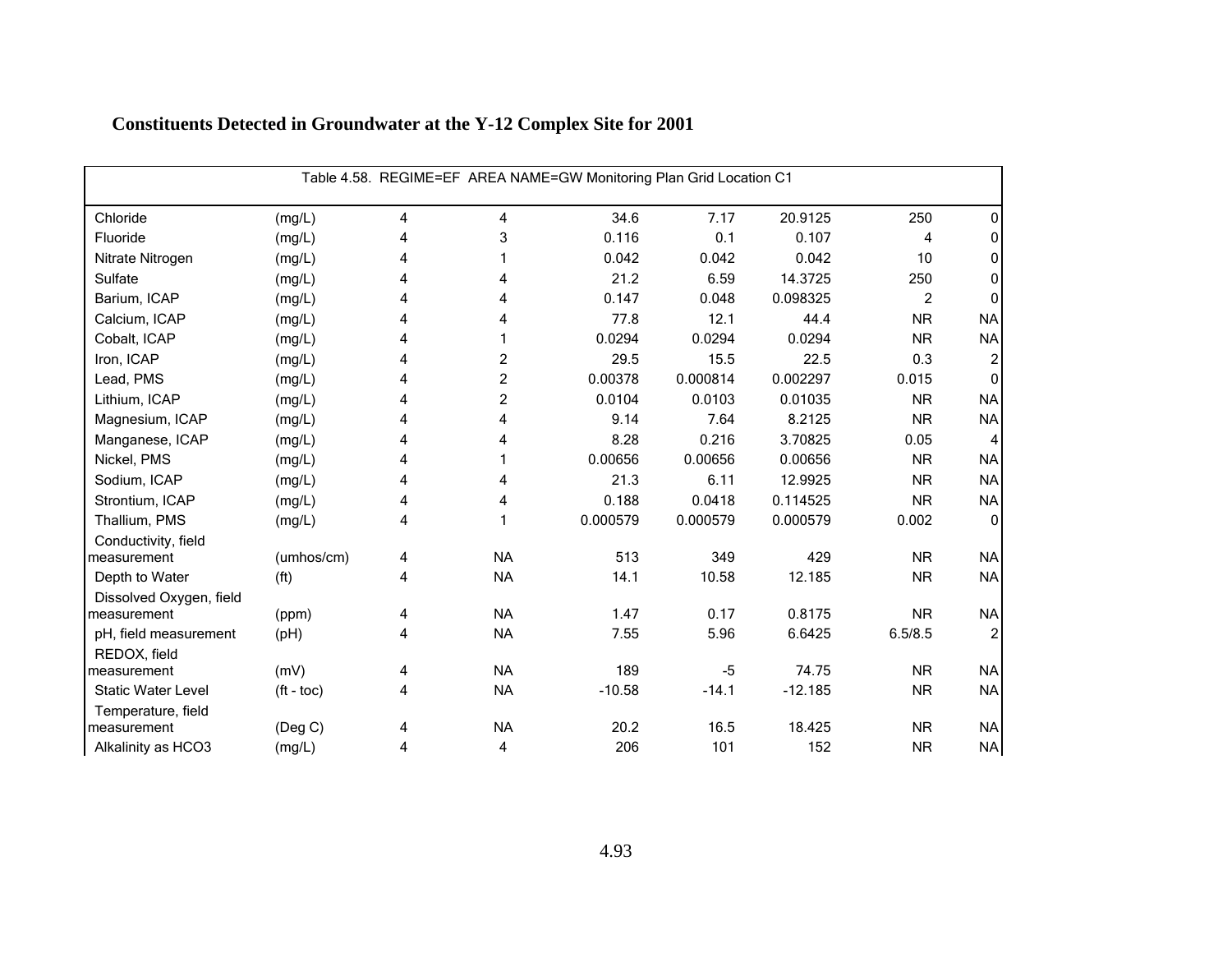|                               | Table 4.58.<br>(continued) |           |            |                 |                 |                 |                  |           |  |
|-------------------------------|----------------------------|-----------|------------|-----------------|-----------------|-----------------|------------------|-----------|--|
|                               |                            |           |            |                 |                 | <b>AVERAGE</b>  |                  |           |  |
|                               |                            |           |            | <b>MAXIMUM</b>  | <b>MINIMUM</b>  | <b>DETECTED</b> | <b>REFERENCE</b> | # MMTS    |  |
| <b>COMPOUND</b>               | <b>UNITS</b>               | # SAMPLES | # DETECTED | <b>DETECTED</b> | <b>DETECTED</b> | MMTS.           | VALUE            | $>$ REF   |  |
| Conductivity                  | (umhos/cm)                 | 4         | 4          | 441             | 333             | 387.5           | <b>NR</b>        | <b>NA</b> |  |
| <b>Dissolved Solids</b>       | (mg/L)                     | 4         |            | 274             | 165             | 219             | 500              | 0         |  |
| рH                            | (pH)                       | Δ         |            | 7.67            | 6.34            | 6.93            | 6.5/8.5          |           |  |
| <b>Total Suspended Solids</b> | (mg/L)                     |           |            | 2               | 2               | $\overline{2}$  | <b>NR</b>        | <b>NA</b> |  |
| Turbidity                     | (NTU)                      |           |            | 155             | 0.333           | 40.06725        |                  |           |  |
| lodine-129                    | (pCi/L)                    |           |            | 9.2             | $-13.4$         | $-0.53$         | <b>NR</b>        | <b>NA</b> |  |
| Thorium-228                   | (pCi/L)                    |           |            | 0.61            | 0               | 0.18175         | 16               | 0         |  |
| Thorium-230                   | (pCi/L)                    |           |            | 0.84            | 0.31            | 0.4625          | 12               | n         |  |
| Thorium-231+234               | (pCi/L)                    | 4         |            | 0.28            | $-0.02$         | 0.0641          | 400              |           |  |
| Thorium-232                   | (pCi/L)                    |           | 4          | 0.059           | $-0.078$        | 0.00325         | $\overline{2}$   |           |  |
| Uranium-234                   | (pCi/L)                    |           |            | 0.091           | $-0.043$        | 0.022           | 20               |           |  |
| Uranium-235                   | (pCi/L)                    |           |            | 0.12            | 0               | 0.05775         | 24               |           |  |
| Neptunium-237                 | (pCi/L)                    |           |            | 0.04            | $-0.12$         | $-0.03275$      | 1.2              | 0         |  |
| Plutonium-238                 | (pCi/L)                    |           |            | 0.015           | $-0.067$        | $-0.01903$      | 1.6              | 0         |  |
| Uranium-238                   | (pCi/L)                    |           |            | 0.0084          | $-0.02$         | $-0.0044$       | 24               |           |  |
| Americium-241                 | (pCi/L)                    |           |            | 0.14            | 0.058           | 0.093           | 1.2              |           |  |
| Strontium-89/90               | (pCi/L)                    |           | 4          | $-0.57$         | $-8.2$          | $-4.5675$       | <b>NR</b>        | <b>NA</b> |  |
| Technetium-99                 | (pCi/L)                    |           |            | 1.9             | $-5.4$          | $-1.7975$       | 4000             | n         |  |
| Gross Alpha                   | (pCi/L)                    |           |            | 1.2             | $-0.6$          | 0.1375          | 15               |           |  |
| Gross Beta                    | (pCi/L)                    |           |            | 6.6             | 1.1             | 3.35            | 50               |           |  |
| Radium - Total Alpha          | (pCi/L)                    |           |            | 0.45            | 0.14            | 0.28            | 5                | O         |  |
| Tritium                       | (pCi/L)                    |           |            | 370             | 74              | 203.5           | 20000            | 0         |  |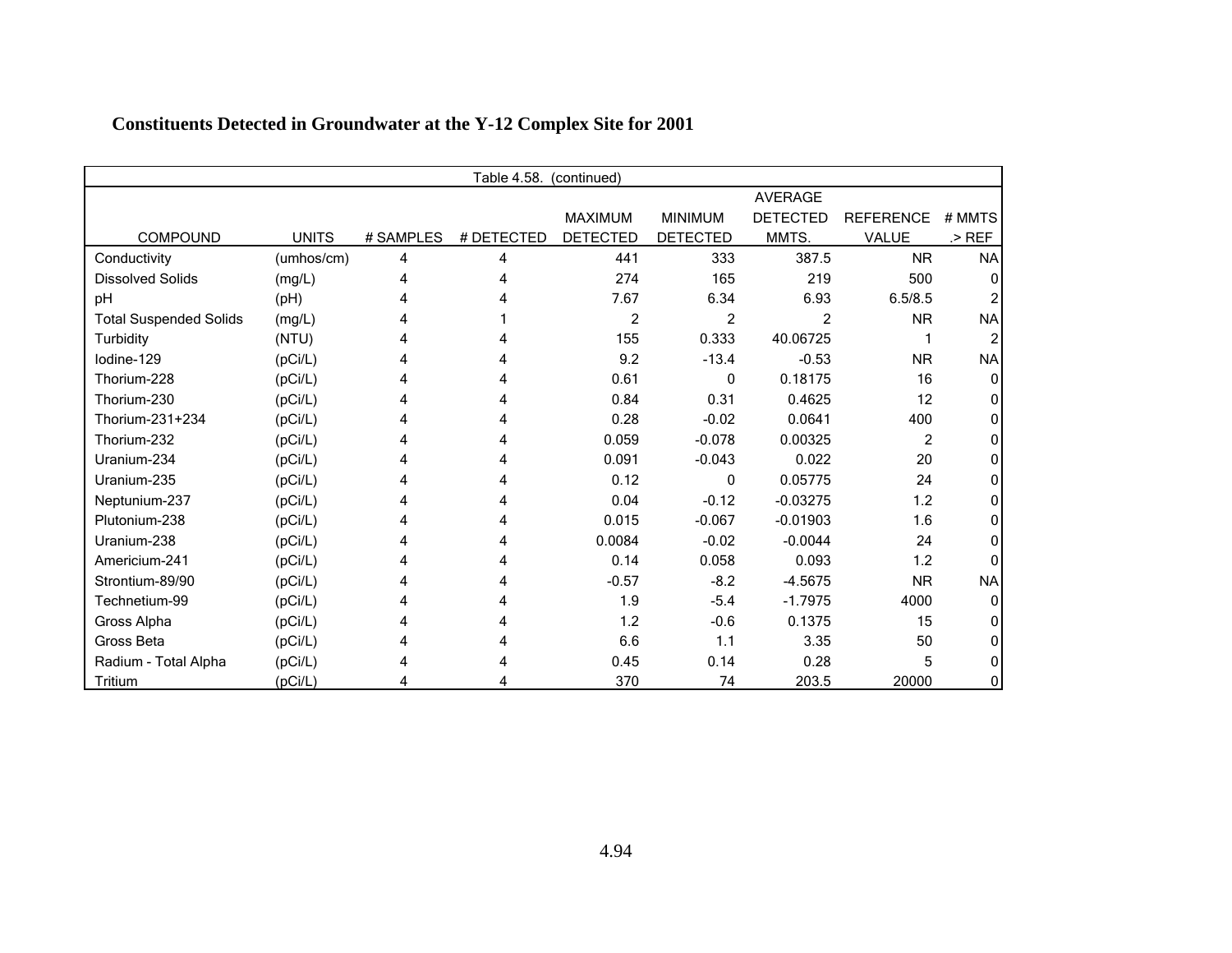|                                       | Table 4.59. REGIME=EF AREA NAME=GW Monitoring Plan Grid Location D1 |   |                |          |          |           |                |              |  |  |  |
|---------------------------------------|---------------------------------------------------------------------|---|----------------|----------|----------|-----------|----------------|--------------|--|--|--|
| Chloride                              | (mg/L)                                                              | 4 | 4              | 76.9     | 27.5     | 42.625    | 250            | 0            |  |  |  |
| Sulfate                               | (mg/L)                                                              | 4 | $\overline{c}$ | 15.9     | 15.6     | 15.75     | 250            | $\mathbf{0}$ |  |  |  |
| Barium, ICAP                          | (mg/L)                                                              | 4 | 4              | 0.268    | 0.0296   | 0.150125  | $\overline{2}$ | 0            |  |  |  |
| Calcium, ICAP                         | (mg/L)                                                              | 4 | 4              | 106      | 2.21     | 53.11     | <b>NR</b>      | <b>NA</b>    |  |  |  |
| Iron, ICAP                            | (mg/L)                                                              | 4 | 4              | 35.7     | 0.119    | 17.369    | 0.3            | 2            |  |  |  |
| Lead, PMS                             | (mg/L)                                                              | 4 | $\overline{c}$ | 0.00387  | 0.00312  | 0.003495  | 0.015          | $\mathbf{0}$ |  |  |  |
| Lithium, ICAP                         | (mg/L)                                                              | 4 | 2              | 0.019    | 0.0176   | 0.0183    | <b>NR</b>      | <b>NA</b>    |  |  |  |
| Magnesium, ICAP                       | (mg/L)                                                              | 4 | 4              | 10.7     | 1.72     | 6.0925    | <b>NR</b>      | <b>NA</b>    |  |  |  |
| Manganese, ICAP                       | (mg/L)                                                              | 4 | 4              | 1.72     | 0.502    | 1.10125   | 0.05           | 4            |  |  |  |
| Nickel, PMS                           | (mg/L)                                                              | 4 | $\overline{c}$ | 0.0155   | 0.00603  | 0.010765  | <b>NR</b>      | <b>NA</b>    |  |  |  |
| Potassium, ICAP                       | (mg/L)                                                              | 4 |                | 2.15     | 2.15     | 2.15      | <b>NR</b>      | <b>NA</b>    |  |  |  |
| Selenium, PMS                         | (mg/L)                                                              | 4 |                | 0.0108   | 0.0108   | 0.0108    | 0.05           | $\mathbf{0}$ |  |  |  |
| Sodium, ICAP                          | (mg/L)                                                              | 4 | 4              | 11.5     | 10.5     | 11.05     | <b>NR</b>      | <b>NA</b>    |  |  |  |
| Strontium, ICAP                       | (mg/L)                                                              | 4 | 4              | 0.32     | 0.0132   | 0.1657    | <b>NR</b>      | <b>NA</b>    |  |  |  |
| Thallium, PMS                         | (mg/L)                                                              | 4 | $\overline{c}$ | 0.000596 | 0.000545 | 0.000571  | 0.002          | $\mathbf{0}$ |  |  |  |
| Conductivity, field                   |                                                                     |   |                |          |          |           |                |              |  |  |  |
| measurement                           | (umhos/cm)                                                          | 4 | <b>NA</b>      | 695      | 230      | 458.75    | <b>NR</b>      | <b>NA</b>    |  |  |  |
| Depth to Water                        | (f <sup>t</sup> )                                                   | 4 | <b>NA</b>      | 14.05    | 13.13    | 13.585    | <b>NR</b>      | <b>NA</b>    |  |  |  |
| Dissolved Oxygen, field               |                                                                     |   |                |          |          |           |                |              |  |  |  |
| measurement                           | (ppm)                                                               | 4 | <b>NA</b>      | 1.71     | 0.13     | 0.705     | <b>NR</b>      | <b>NA</b>    |  |  |  |
| pH, field measurement<br>REDOX, field | (pH)                                                                | 4 | <b>NA</b>      | 6.86     | 5.65     | 6.26      | 6.5/8.5        | 2            |  |  |  |
| measurement                           | (mV)                                                                | 4 | <b>NA</b>      | 215      | $-33$    | 63.5      | <b>NR</b>      | <b>NA</b>    |  |  |  |
| <b>Static Water Level</b>             | $({\rm ft -}$ toc $)$                                               | 4 | <b>NA</b>      | $-13.13$ | $-14.05$ | $-13.585$ | <b>NR</b>      | <b>NA</b>    |  |  |  |
| Temperature, field                    |                                                                     |   |                |          |          |           |                |              |  |  |  |
| measurement                           | (Deg C)                                                             | 4 | <b>NA</b>      | 19       | 15.7     | 17.725    | <b>NR</b>      | <b>NA</b>    |  |  |  |
| Alkalinity as HCO3                    | (mg/L)                                                              | 4 | 4              | 254      | 59       | 152.7     | <b>NR</b>      | <b>NA</b>    |  |  |  |
| Conductivity                          | (umhos/cm)                                                          | 4 | 4              | 619      | 208      | 413.25    | <b>NR</b>      | <b>NA</b>    |  |  |  |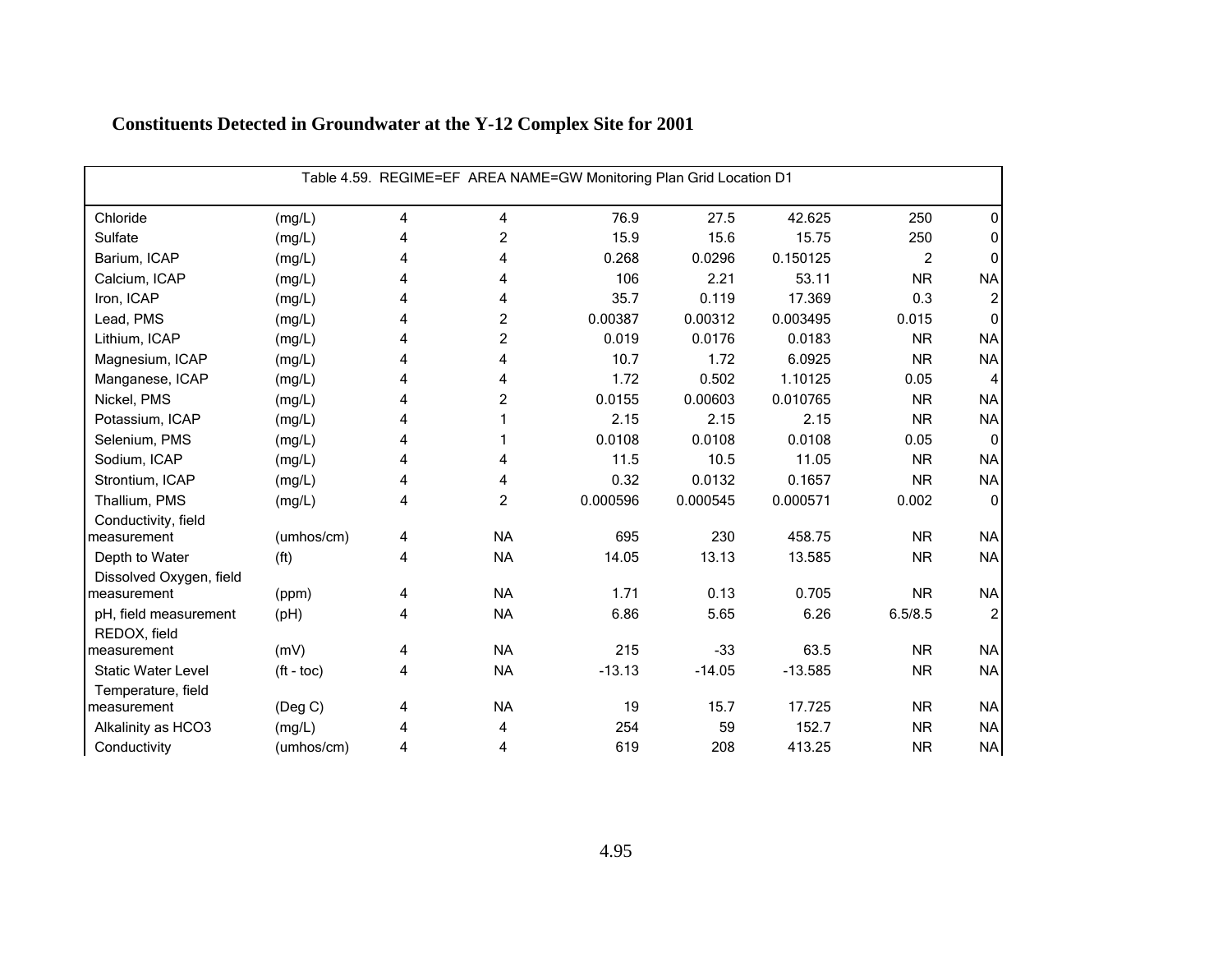| Table 4.59.<br>(continued) |              |           |            |                 |                 |                 |                  |           |  |
|----------------------------|--------------|-----------|------------|-----------------|-----------------|-----------------|------------------|-----------|--|
|                            |              |           |            |                 |                 | <b>AVERAGE</b>  |                  |           |  |
|                            |              |           |            | <b>MAXIMUM</b>  | <b>MINIMUM</b>  | <b>DETECTED</b> | <b>REFERENCE</b> | # MMTS    |  |
| <b>COMPOUND</b>            | <b>UNITS</b> | # SAMPLES | # DETECTED | <b>DETECTED</b> | <b>DETECTED</b> | MMTS.           | <b>VALUE</b>     | $>$ REF   |  |
| <b>Dissolved Solids</b>    | (mg/L)       | 4         | 4          | 355             | 101             | 227.25          | 500              |           |  |
| pH                         | (H)          |           |            | 7.46            | 6.09            | 6.775           | 6.5/8.5          |           |  |
| Turbidity                  | (NTU)        |           |            | 93.3            | 1.2             | 32.745          |                  |           |  |
| Iodine-129                 | (pCi/L)      |           |            | 12              | 3.18            | 7.8125          | <b>NR</b>        | <b>NA</b> |  |
| Thorium-228                | (pCi/L)      | 4         |            | 0.095           | $-0.032$        | 0.026225        | 16               |           |  |
| Thorium-230                | (pCi/L)      | 4         |            | 0.33            | 0.15            | 0.245           | 12               |           |  |
| Thorium-231+234            | (pCi/L)      | 4         |            | 0.079           | 0.007           | 0.03675         | 400              |           |  |
| Thorium-232                | (pCi/L)      | 4         |            | 0               | $-0.035$        | $-0.018$        | 2                |           |  |
| Uranium-234                | (pCi/L)      |           |            | 0.37            | $-0.03$         | 0.12675         | 20               |           |  |
| Uranium-235                | (pCi/L)      |           |            | 0.028           | $-0.015$        | 0.00325         | 24               |           |  |
| Neptunium-237              | (pCi/L)      |           |            | 0.021           | $-0.17$         | $-0.05775$      | 1.2              |           |  |
| Plutonium-238              | (pCi/L)      |           |            | 0.0086          | $-0.053$        | $-0.02835$      | 1.6              |           |  |
| Uranium-238                | (pCi/L)      |           |            | 0.079           | 0.007           | 0.03675         | 24               |           |  |
| Americium-241              | (pCi/L)      |           |            | 0.26            | 0.08            | 0.18            | 1.2              |           |  |
| Strontium-89/90            | (pCi/L)      |           |            | 0.077           | $-9.5$          | $-2.93575$      | <b>NR</b>        | <b>NA</b> |  |
| Technetium-99              | (pCi/L)      |           |            | $-2.2$          | $-5.1$          | $-3.425$        | 4000             |           |  |
| Gross Alpha                | (pCi/L)      |           |            | 1.4             | $-0.83$         | 0.01525         | 15               |           |  |
| Gross Beta                 | (pCi/L)      | 4         |            | 15              | 0.64            | 4.955           | 50               |           |  |
| Radium - Total Alpha       | (pCi/L)      |           |            | 0.3             | $-0.028$        | 0.1555          | 5                |           |  |
| Tritium                    | (pCi/L)      |           |            | 360             | 98              | 249.5           | 20000            |           |  |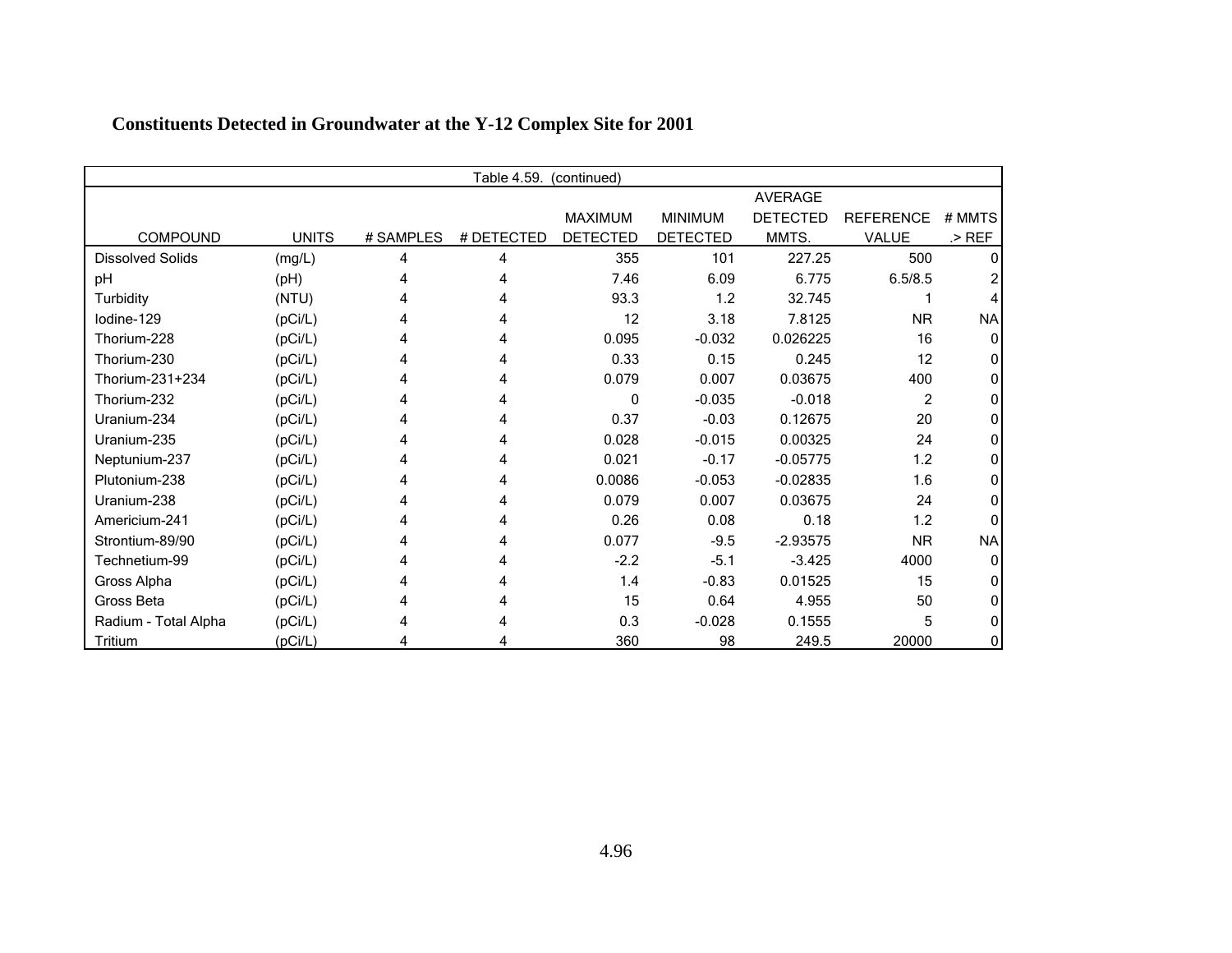| Table 4.60. REGIME=EF AREA NAME=GW Monitoring Plan Grid Location D2 |                       |                |                         |          |                |          |                |              |  |  |
|---------------------------------------------------------------------|-----------------------|----------------|-------------------------|----------|----------------|----------|----------------|--------------|--|--|
| Chloride                                                            | (mg/L)                | $\overline{2}$ | 2                       | 7.34     | 6.66           | 7        | 250            | 0            |  |  |
| Sulfate                                                             | (mg/L)                | $\overline{2}$ | $\overline{c}$          | 11.6     | 11             | 11.3     | 250            | 0            |  |  |
| Barium, ICAP                                                        | (mg/L)                | $\overline{c}$ | $\overline{\mathbf{c}}$ | 0.267    | 0.263          | 0.265    | $\overline{2}$ | 0            |  |  |
| Calcium, ICAP                                                       | (mg/L)                | $\overline{c}$ | $\overline{c}$          | 67.8     | 65.7           | 66.75    | <b>NR</b>      | <b>NA</b>    |  |  |
| Iron, ICAP                                                          | (mg/L)                | $\overline{c}$ | $\overline{c}$          | 0.298    | 0.0702         | 0.1841   | 0.3            | $\mathbf{0}$ |  |  |
| Lead, PMS                                                           | (mg/L)                | $\overline{c}$ | 1                       | 0.000534 | 0.000534       | 0.000534 | 0.015          | 0            |  |  |
| Lithium, ICAP                                                       | (mg/L)                | $\overline{2}$ | 2                       | 0.014    | 0.0139         | 0.01395  | <b>NR</b>      | <b>NA</b>    |  |  |
| Magnesium, ICAP                                                     | (mg/L)                | $\overline{c}$ | $\overline{c}$          | 14.9     | 14.9           | 14.9     | <b>NR</b>      | <b>NA</b>    |  |  |
| Manganese, ICAP                                                     | (mg/L)                | $\overline{c}$ | $\overline{\mathbf{c}}$ | 0.0176   | 0.0146         | 0.0161   | 0.05           | $\mathbf{0}$ |  |  |
| Potassium, ICAP                                                     | (mg/L)                | $\overline{2}$ | 1                       | 2.1      | 2.1            | 2.1      | <b>NR</b>      | <b>NA</b>    |  |  |
| Sodium, ICAP                                                        | (mg/L)                | 2              | 2                       | 7.47     | 7.43           | 7.45     | <b>NR</b>      | <b>NA</b>    |  |  |
| Strontium, ICAP                                                     | (mg/L)                | $\overline{c}$ | $\overline{c}$          | 0.437    | 0.425          | 0.431    | <b>NR</b>      | <b>NA</b>    |  |  |
| Conductivity, field                                                 |                       |                |                         |          |                |          |                |              |  |  |
| measurement                                                         | (umhos/cm)            | $\overline{c}$ | <b>NA</b>               | 522      | 497            | 509.5    | <b>NR</b>      | <b>NA</b>    |  |  |
| Depth to Water                                                      | (f <sup>t</sup> )     | $\overline{2}$ | <b>NA</b>               | 23.89    | 23.19          | 23.54    | <b>NR</b>      | <b>NA</b>    |  |  |
| Dissolved Oxygen, field                                             |                       |                |                         |          |                |          |                |              |  |  |
| measurement                                                         | (ppm)                 | $\overline{c}$ | <b>NA</b>               | 1.05     | 0.39           | 0.72     | <b>NR</b>      | <b>NA</b>    |  |  |
| pH, field measurement                                               | (pH)                  | $\overline{a}$ | <b>NA</b>               | 7.41     | 7.24           | 7.325    | 6.5/8.5        | $\mathbf{0}$ |  |  |
| REDOX, field                                                        |                       |                |                         |          |                |          |                |              |  |  |
| measurement                                                         | (mV)                  | $\overline{c}$ | <b>NA</b>               | 18       | $\overline{c}$ | 10       | <b>NR</b>      | <b>NA</b>    |  |  |
| <b>Static Water Level</b>                                           | $({\rm ft -}$ toc $)$ | $\overline{2}$ | <b>NA</b>               | $-23.19$ | $-23.89$       | $-23.54$ | <b>NR</b>      | <b>NA</b>    |  |  |
| Temperature, field                                                  |                       |                |                         |          |                |          |                |              |  |  |
| measurement                                                         | (Deg C)               | $\overline{c}$ | <b>NA</b>               | 18.4     | 18.3           | 18.35    | <b>NR</b>      | <b>NA</b>    |  |  |
| Alkalinity as HCO3                                                  | (mg/L)                | $\overline{c}$ | 2                       | 230      | 216            | 223      | <b>NR</b>      | <b>NA</b>    |  |  |
| Conductivity                                                        | (umhos/cm)            | $\overline{c}$ | $\overline{c}$          | 450      | 444            | 447      | <b>NR</b>      | <b>NA</b>    |  |  |
| <b>Dissolved Solids</b>                                             | (mg/L)                | $\overline{c}$ | $\overline{c}$          | 279      | 268            | 273.5    | 500            | $\mathbf 0$  |  |  |
| pH                                                                  | (H)                   | $\overline{2}$ | $\overline{c}$          | 7.59     | 7.33           | 7.46     | 6.5/8.5        | 0            |  |  |
| Turbidity                                                           | (NTU)                 | $\overline{c}$ | $\overline{c}$          | 0.512    | 0.405          | 0.4585   | 1              | 0            |  |  |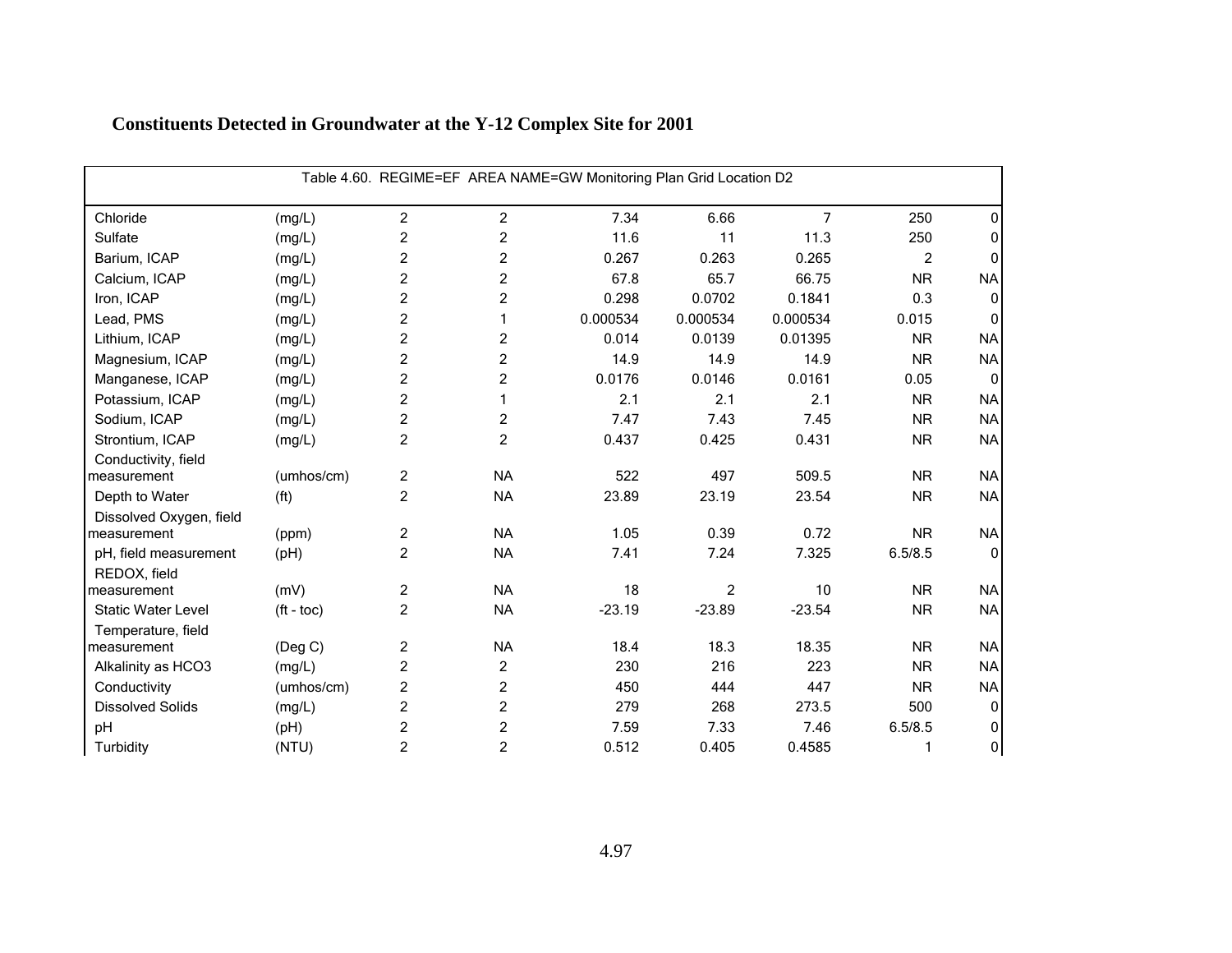| Table 4.60.<br>(continued) |              |           |            |                 |                 |          |                  |        |  |
|----------------------------|--------------|-----------|------------|-----------------|-----------------|----------|------------------|--------|--|
|                            |              |           |            |                 |                 | AVERAGE  |                  |        |  |
|                            |              |           |            | MAXIMUM         | <b>MINIMUM</b>  | DETECTED | <b>REFERENCE</b> | # MMTS |  |
| <b>COMPOUND</b>            | <b>UNITS</b> | # SAMPLES | # DETECTED | <b>DETECTED</b> | <b>DETECTED</b> | MMTS.    | VALUE            | .> REF |  |
| Gross Alpha                | (pCi/L)      |           |            | $-1.1$          | $-1.5$          | $-1.3$   | 15               |        |  |
| Gross Beta                 | (pCi/L)      |           |            | 4               | 3.3             | 3.65     | 50               | 0      |  |
| Tetrachloroethene          | (ug/L)       |           |            | 100             | 53              | 76.5     |                  |        |  |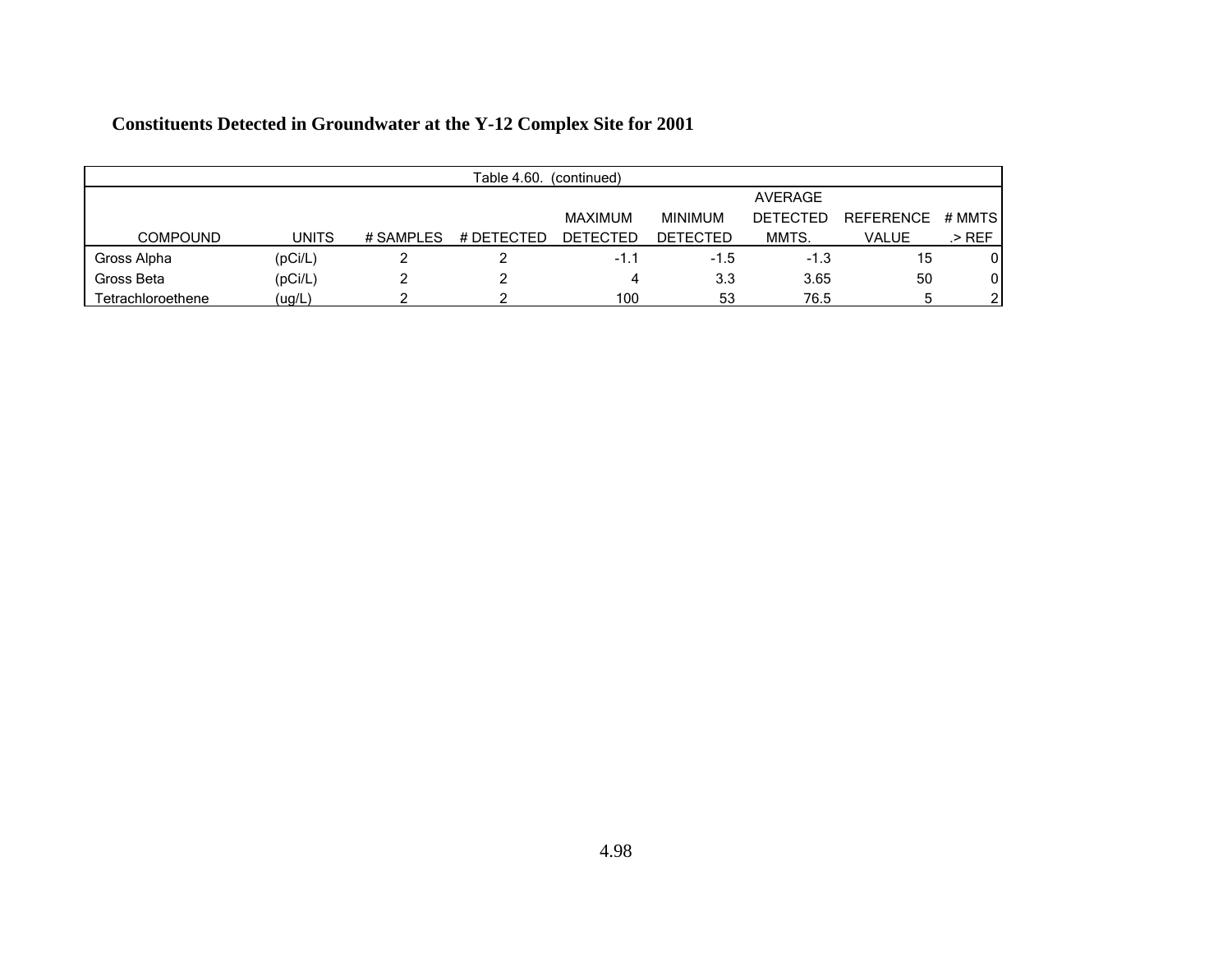| Table 4.61. REGIME=EF AREA NAME=GW Monitoring Plan Grid Location E3 |                   |   |                |         |         |            |                |                |  |
|---------------------------------------------------------------------|-------------------|---|----------------|---------|---------|------------|----------------|----------------|--|
| Chloride                                                            | (mg/L)            | 3 | 3              | 14.4    | 11.9    | 13.26667   | 250            | 0              |  |
| Nitrate Nitrogen                                                    | (mg/L)            | 3 | $\overline{c}$ | 0.175   | 0.081   | 0.128      | 10             | 0              |  |
| Sulfate                                                             | (mg/L)            | 3 | 3              | 18.4    | 16.5    | 17.6       | 250            | 0              |  |
| Barium, ICAP                                                        | (mg/L)            | 3 | 3              | 0.588   | 0.459   | 0.526667   | $\overline{2}$ | 0              |  |
| Boron, ICAP                                                         | (mg/L)            | 3 | 3              | 0.134   | 0.119   | 0.125333   | <b>NR</b>      | <b>NA</b>      |  |
| Calcium, ICAP                                                       | (mg/L)            | 3 | 3              | 77.9    | 70.9    | 75.13333   | <b>NR</b>      | <b>NA</b>      |  |
| Chromium, PMS                                                       | (mg/L)            | 3 | 2              | 0.00395 | 0.00272 | 0.003335   | <b>NR</b>      | <b>NA</b>      |  |
| Iron, ICAP                                                          | (mg/L)            | 3 | 3              | 0.96    | 0.279   | 0.670333   | 0.3            | $\overline{2}$ |  |
| Lithium, ICAP                                                       | (mg/L)            | 3 | 3              | 0.0204  | 0.0196  | 0.0201     | <b>NR</b>      | <b>NA</b>      |  |
| Magnesium, ICAP                                                     | (mg/L)            | 3 | 3              | 16.4    | 16.1    | 16.26667   | <b>NR</b>      | <b>NA</b>      |  |
| Manganese, ICAP                                                     | (mg/L)            | 3 | 3              | 0.0319  | 0.0304  | 0.031167   | 0.05           | $\mathbf{0}$   |  |
| Potassium, ICAP                                                     | (mg/L)            | 3 | 3              | 5.3     | 5.06    | 5.19       | <b>NR</b>      | <b>NA</b>      |  |
| Sodium, ICAP                                                        | (mg/L)            | 3 | 3              | 9.75    | 8.82    | 9.38       | <b>NR</b>      | <b>NA</b>      |  |
| Strontium, ICAP                                                     | (mg/L)            | 3 | 3              | 1.15    | 1.1     | 1.116667   | <b>NR</b>      | <b>NA</b>      |  |
| Uranium, PMS                                                        | (mg/L)            | 3 | 3              | 0.00204 | 0.00109 | 0.001467   | 0.03           | $\mathbf{0}$   |  |
| Conductivity, field                                                 |                   |   |                |         |         |            |                |                |  |
| measurement                                                         | (umhos/cm)        | 3 | <b>NA</b>      | 637     | 558     | 592        | <b>NR</b>      | <b>NA</b>      |  |
| Depth to Water                                                      | (f <sup>t</sup> ) | 3 | <b>NA</b>      | 9.5     | 8.96    | 9.233333   | <b>NR</b>      | <b>NA</b>      |  |
| Dissolved Oxygen, field                                             |                   |   |                |         |         |            |                |                |  |
| measurement                                                         | (ppm)             | 3 | <b>NA</b>      | 0.23    | 0.03    | 0.136667   | <b>NR</b>      | <b>NA</b>      |  |
| pH, field measurement                                               | (pH)              | 3 | <b>NA</b>      | 7.12    | 7.08    | 7.106667   | 6.5/8.5        | $\mathbf{0}$   |  |
| REDOX, field                                                        |                   |   |                |         |         |            |                |                |  |
| measurement                                                         | (mV)              | 3 | <b>NA</b>      | 147     | $-7$    | 57.66667   | <b>NR</b>      | <b>NA</b>      |  |
| <b>Static Water Level</b>                                           | $(ft - toc)$      | 3 | <b>NA</b>      | $-8.96$ | $-9.5$  | $-9.23333$ | <b>NR</b>      | <b>NA</b>      |  |
| Temperature, field                                                  |                   |   |                |         |         |            |                |                |  |
| measurement                                                         | (Deg C)           | 3 | <b>NA</b>      | 17.8    | 15.4    | 16.9       | <b>NR</b>      | <b>NA</b>      |  |
| Alkalinity as HCO3                                                  | (mg/L)            | 3 | 3              | 258     | 240     | 246        | <b>NR</b>      | <b>NA</b>      |  |
| Conductivity                                                        | (umhos/cm)        | 3 | 3              | 534     | 501     | 516        | <b>NR</b>      | <b>NA</b>      |  |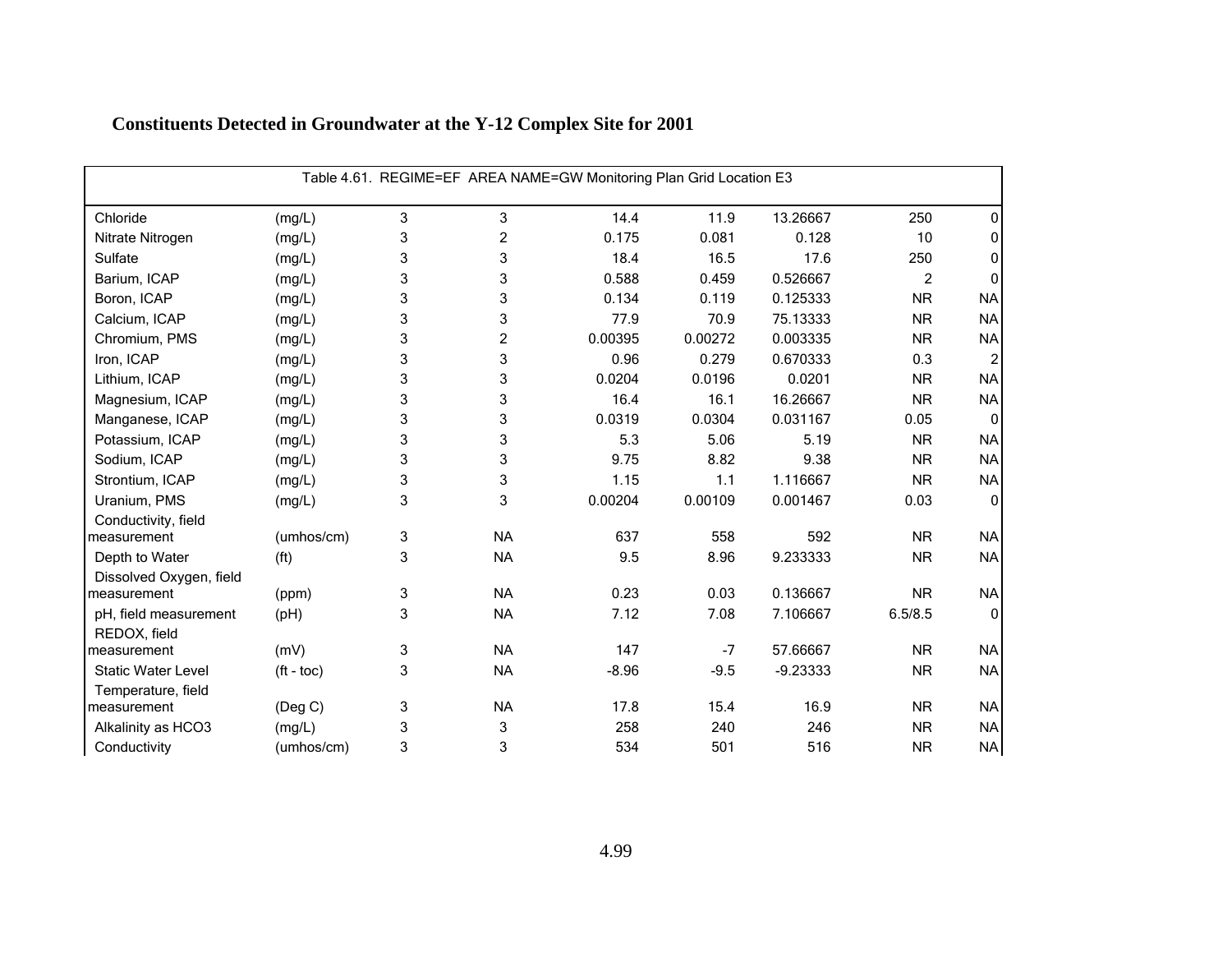|                               | Table 4.61.<br>(continued) |                |                |                 |                 |                 |                  |           |  |  |
|-------------------------------|----------------------------|----------------|----------------|-----------------|-----------------|-----------------|------------------|-----------|--|--|
|                               |                            |                |                |                 |                 | <b>AVERAGE</b>  |                  |           |  |  |
|                               |                            |                |                | <b>MAXIMUM</b>  | <b>MINIMUM</b>  | <b>DETECTED</b> | <b>REFERENCE</b> | # MMTS    |  |  |
| COMPOUND                      | <b>UNITS</b>               | # SAMPLES      | # DETECTED     | <b>DETECTED</b> | <b>DETECTED</b> | MMTS.           | VALUE            | $>$ REF   |  |  |
| <b>Dissolved Solids</b>       | (mg/L)                     | 3              | 3              | 316             | 301             | 307             | 500              |           |  |  |
| pH                            | (pH)                       | 3              | 3              | 7.56            | 7.44            | 7.483333        | 6.5/8.5          |           |  |  |
| <b>Total Suspended Solids</b> | (mg/L)                     | 3              |                |                 |                 |                 | <b>NR</b>        | <b>NA</b> |  |  |
| Turbidity                     | (NTU)                      | 3              | 3              | 8.4             | 1.82            | 4.75            |                  |           |  |  |
| lodine-129                    | (pCi/L)                    | 2              | 2              | 4               | 2.6             | 3.3             | <b>NR</b>        | <b>NA</b> |  |  |
| Thorium-228                   | (pCi/L)                    | 2              | $\overline{c}$ | $-0.048$        | $-0.055$        | $-0.0515$       | 16               |           |  |  |
| Thorium-230                   | (pCi/L)                    | 2              | 2              | 0.38            | 0.14            | 0.26            | 12               |           |  |  |
| Thorium-231+234               | (pCi/L)                    | $\overline{c}$ | 2              | 0.56            | 0.38            | 0.47            | 400              |           |  |  |
| Thorium-232                   | (pCi/L)                    | 2              | 2              | $-0.0025$       | $-0.048$        | $-0.02525$      | 2                |           |  |  |
| Uranium-234                   | (pCi/L)                    | 3              | 3              | 57              | 36              | 44.66667        | 20               |           |  |  |
| Uranium-235                   | (wt %)                     | 3              | 3              | 8               | 7.75            | 7.863333        | <b>NR</b>        | <b>NA</b> |  |  |
| Uranium-235                   | (pCi/L)                    | 3              | 3              | 0.6             | 0.36            | 0.496667        | 24               |           |  |  |
| Neptunium-237                 | (pCi/L)                    | 2              | 2              | 0.02            | $-0.15$         | $-0.065$        | 1.2              |           |  |  |
| Plutonium-238                 | (pCi/L)                    | 2              | 2              | 0.14            | 0.017           | 0.0785          | 1.6              |           |  |  |
| Uranium-238                   | (wt %)                     |                |                | 91              | 91              | 91              | <b>NR</b>        | <b>NA</b> |  |  |
| Uranium-238                   | (pCi/L)                    | 3              | 3              | 0.56            | 0.28            | 0.406667        | 24               |           |  |  |
| Americium-241                 | (pCi/L)                    | 2              | 2              | 0.087           | $-0.079$        | 0.004           | 1.2              |           |  |  |
| Gross Alpha                   | (pCi/L)                    | 3              | 3              | 64              | 25              | 43.33333        | 15               |           |  |  |
| Gross Beta                    | (pCi/L)                    | 3              | 3              | 13              | $-13$           | 4.333333        | 50               |           |  |  |
| Radium - Total Alpha          | (pCi/L)                    | 2              | 2              | 0.14            | $-1.1$          | $-0.48$         | 5                |           |  |  |
| Uranium, Total                | (mg/L)                     | 3              | 3              | 0.002           | 0.0011          | 0.0015          | <b>NR</b>        | <b>NA</b> |  |  |
| 1,1,1-Trichloroethane         | (ug/L)                     | 3              | 3              | 26              | $\overline{2}$  | 13.66667        | 200              | ∩         |  |  |
| 1.1-Dichloroethane            | (ug/L)                     | 3              | 3              | 240             | 120             | 180             | <b>NR</b>        | <b>NA</b> |  |  |
| 1,1-Dichloroethene            | (ug/L)                     | 3              | 3              | 65              | 28              | 46              | 7                | 3         |  |  |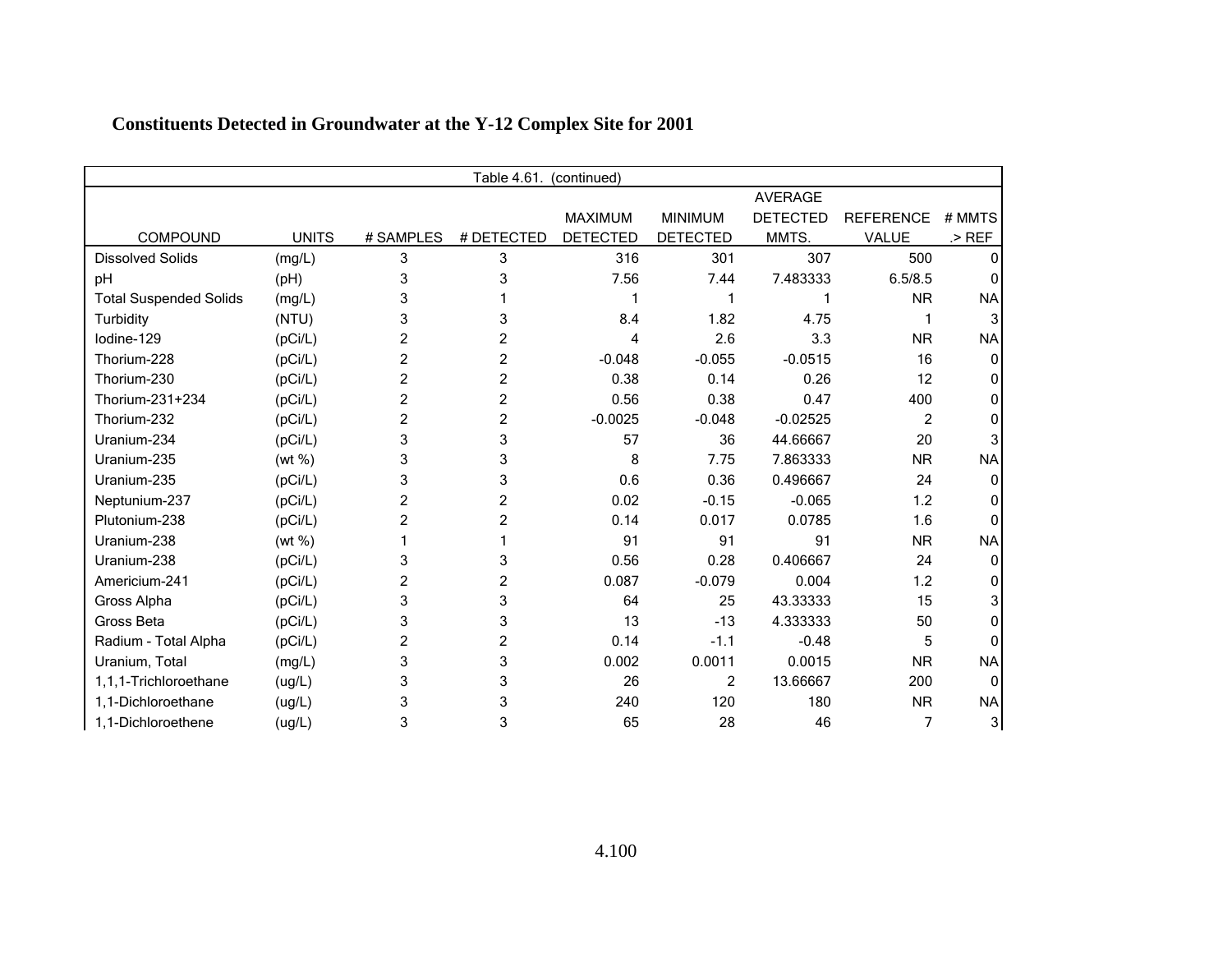|                            |              |           | Table 4.61. | (continued)     |                 |                 |                  |           |
|----------------------------|--------------|-----------|-------------|-----------------|-----------------|-----------------|------------------|-----------|
|                            |              |           |             |                 |                 | <b>AVERAGE</b>  |                  |           |
|                            |              |           |             | <b>MAXIMUM</b>  | <b>MINIMUM</b>  | <b>DETECTED</b> | <b>REFERENCE</b> | # MMTS    |
| <b>COMPOUND</b>            | <b>UNITS</b> | # SAMPLES | # DETECTED  | <b>DETECTED</b> | <b>DETECTED</b> | MMTS.           | <b>VALUE</b>     | .> REF    |
| 1,2-Dichloroethene (Total) | (ug/L)       |           | 3           | 18              | 15              | 16              | <b>NR</b>        | <b>NA</b> |
| Chloroethane               | (ug/L)       |           |             | 26              | 8               | 17              | <b>NR</b>        | <b>NA</b> |
| cis-1,2-Dichloroethene     | (ug/L)       |           |             | 15              | 12              | 13.33333        | 70               | 0         |
| Tetrachloroethene          | (ug/L)       |           |             | 200             | 190             | 196.6667        | 5                | 3         |
| trans-1,2-Dichloroethene   | (ug/L)       |           |             | 3               | 2               | 2.666667        | 100              | 0         |
| Trichloroethene            | (ug/L)       |           |             | 63              | 54              | 58.66667        | 5                | 3         |
| Vinyl chloride             | (ug/L)       |           |             |                 |                 |                 |                  |           |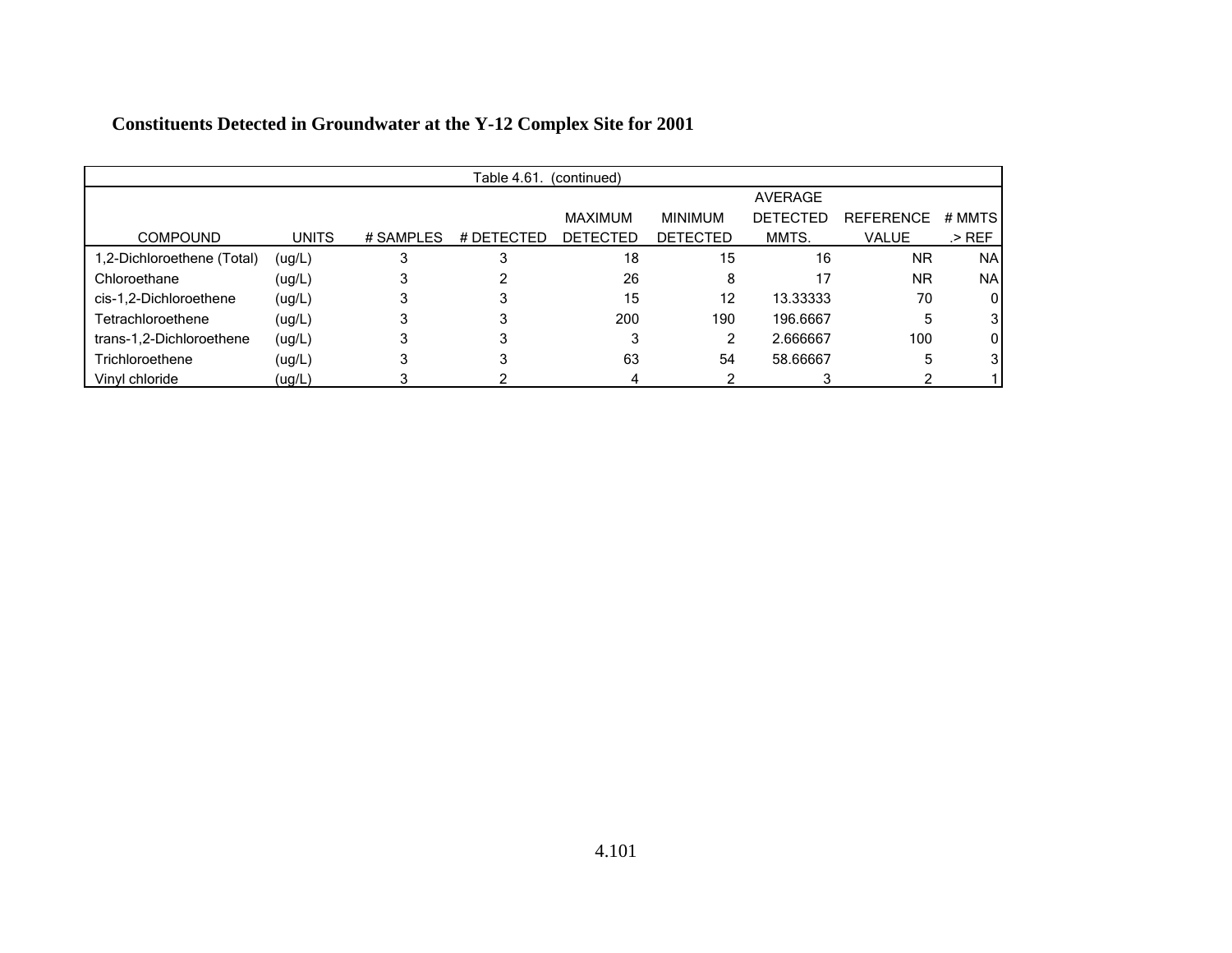|                           | Table 4.62. REGIME=EF AREA NAME=GW Monitoring Plan Grid Location F3 |                |                         |         |         |         |                |             |  |  |  |
|---------------------------|---------------------------------------------------------------------|----------------|-------------------------|---------|---------|---------|----------------|-------------|--|--|--|
| Chloride                  | (mg/L)                                                              | $\overline{c}$ | $\overline{c}$          | 11.2    | 10.7    | 10.95   | 250            | 0           |  |  |  |
| Nitrate Nitrogen          | (mg/L)                                                              | 2              | 2                       | 0.989   | 0.518   | 0.7535  | 10             | 0           |  |  |  |
| Sulfate                   | (mg/L)                                                              | 2              | $\overline{\mathbf{c}}$ | 22.7    | 20.3    | 21.5    | 250            | 0           |  |  |  |
| Barium, ICAP              | (mg/L)                                                              | $\overline{c}$ | $\overline{c}$          | 0.395   | 0.379   | 0.387   | $\overline{c}$ | $\Omega$    |  |  |  |
| Calcium, ICAP             | (mg/L)                                                              | 2              | $\overline{c}$          | 67.1    | 65.3    | 66.2    | <b>NR</b>      | <b>NA</b>   |  |  |  |
| Lithium, ICAP             | (mg/L)                                                              | 2              | 2                       | 0.0133  | 0.0127  | 0.013   | <b>NR</b>      | <b>NA</b>   |  |  |  |
| Magnesium, ICAP           | (mg/L)                                                              | $\overline{c}$ | 2                       | 12.4    | 11.9    | 12.15   | <b>NR</b>      | <b>NA</b>   |  |  |  |
| Manganese, ICAP           | (mg/L)                                                              | 2              | 1                       | 0.0121  | 0.0121  | 0.0121  | 0.05           | $\mathbf 0$ |  |  |  |
| Potassium, ICAP           | (mg/L)                                                              | 2              | $\overline{\mathbf{c}}$ | 3.18    | 3.06    | 3.12    | <b>NR</b>      | <b>NA</b>   |  |  |  |
| Sodium, ICAP              | (mg/L)                                                              | 2              | $\overline{c}$          | 6.17    | 6.12    | 6.145   | <b>NR</b>      | <b>NA</b>   |  |  |  |
| Strontium, ICAP           | (mg/L)                                                              | 2              | $\overline{c}$          | 0.354   | 0.34    | 0.347   | <b>NR</b>      | <b>NA</b>   |  |  |  |
| Conductivity, field       |                                                                     |                |                         |         |         |         |                |             |  |  |  |
| measurement               | (umhos/cm)                                                          | $\overline{c}$ | <b>NA</b>               | 546     | 483     | 514.5   | <b>NR</b>      | <b>NA</b>   |  |  |  |
| Depth to Water            | (f <sup>t</sup> )                                                   | 2              | <b>NA</b>               | 3.84    | 3.42    | 3.63    | <b>NR</b>      | <b>NA</b>   |  |  |  |
| Dissolved Oxygen, field   |                                                                     |                |                         |         |         |         |                |             |  |  |  |
| measurement               | (ppm)                                                               | $\overline{c}$ | <b>NA</b>               | 0.96    | 0.36    | 0.66    | <b>NR</b>      | <b>NA</b>   |  |  |  |
| pH, field measurement     | (pH)                                                                | 2              | <b>NA</b>               | 7.45    | 7.32    | 7.385   | 6.5/8.5        | 0           |  |  |  |
| REDOX, field              |                                                                     |                |                         |         |         |         |                |             |  |  |  |
| measurement               | (mV)                                                                | $\overline{c}$ | <b>NA</b>               | 183     | 170     | 176.5   | <b>NR</b>      | <b>NA</b>   |  |  |  |
| <b>Static Water Level</b> | $(t - toc)$                                                         | $\overline{c}$ | <b>NA</b>               | $-3.42$ | $-3.84$ | $-3.63$ | <b>NR</b>      | <b>NA</b>   |  |  |  |
| Temperature, field        |                                                                     |                |                         |         |         |         |                |             |  |  |  |
| measurement               | $($ Deg C $)$                                                       | $\overline{c}$ | <b>NA</b>               | 19.7    | 18.3    | 19      | <b>NR</b>      | <b>NA</b>   |  |  |  |
| Alkalinity as HCO3        | (mg/L)                                                              | $\overline{c}$ | $\overline{c}$          | 185     | 179     | 182     | <b>NR</b>      | <b>NA</b>   |  |  |  |
| Conductivity              | (umhos/cm)                                                          | 2              | $\overline{c}$          | 428     | 425     | 426.5   | <b>NR</b>      | <b>NA</b>   |  |  |  |
| <b>Dissolved Solids</b>   | (mg/L)                                                              | $\overline{c}$ | $\overline{c}$          | 258     | 238     | 248     | 500            | 0           |  |  |  |
| pH                        | (Hq)                                                                | $\overline{c}$ | 2                       | 7.64    | 7.58    | 7.61    | 6.5/8.5        | 0           |  |  |  |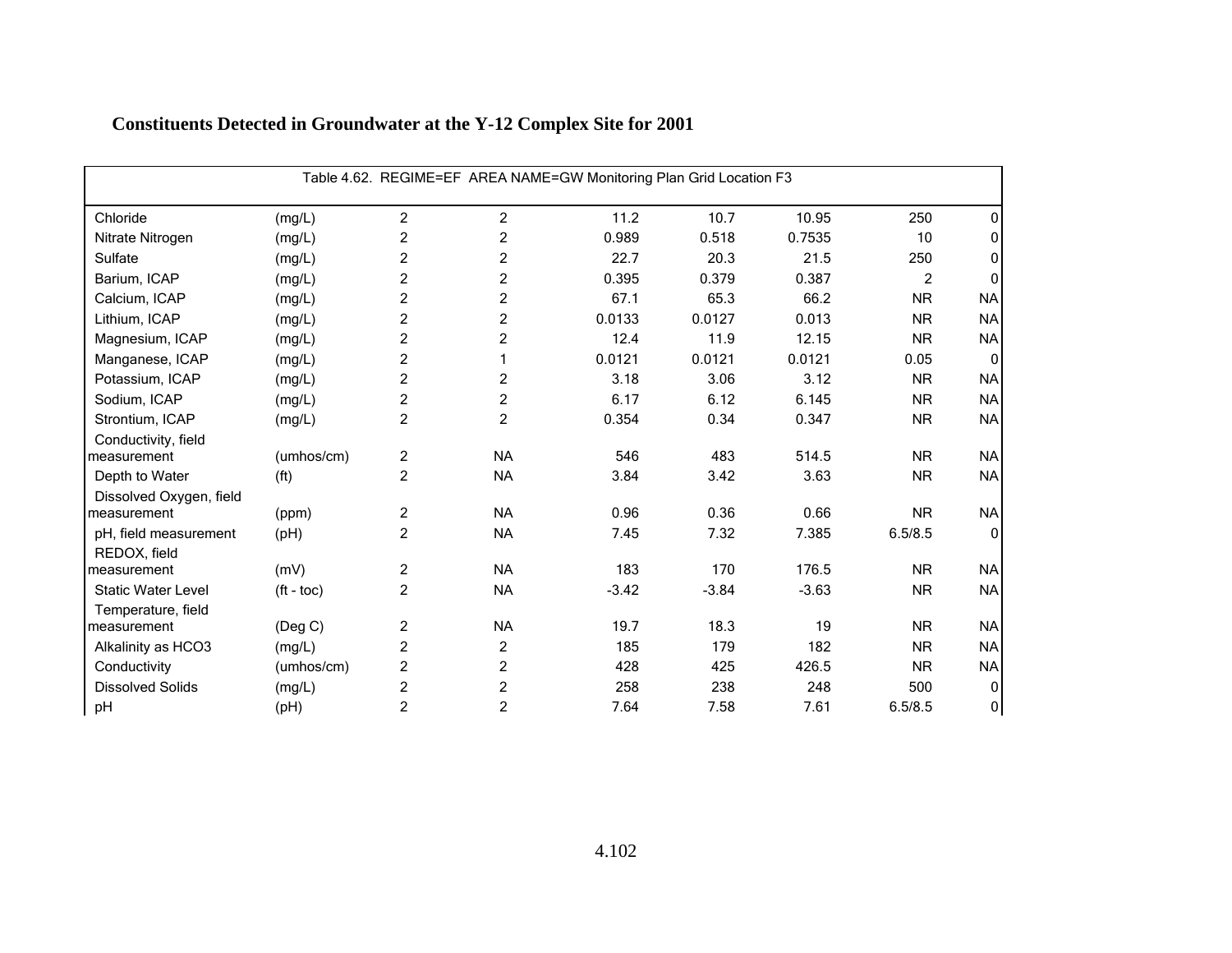|                 | Table 4.62.<br>(continued) |           |            |                 |                 |                 |                  |              |  |  |
|-----------------|----------------------------|-----------|------------|-----------------|-----------------|-----------------|------------------|--------------|--|--|
|                 |                            |           |            |                 |                 | <b>AVERAGE</b>  |                  |              |  |  |
|                 |                            |           |            | MAXIMUM         | <b>MINIMUM</b>  | <b>DETECTED</b> | <b>REFERENCE</b> | # MMTS       |  |  |
| <b>COMPOUND</b> | <b>UNITS</b>               | # SAMPLES | # DETECTED | <b>DETECTED</b> | <b>DETECTED</b> | MMTS.           | <b>VALUE</b>     | .> REF       |  |  |
| Turbidity       | (NTU)                      |           |            | 1.07            | 0.373           | 0.7215          |                  |              |  |  |
| Gross Alpha     | (pCi/L)                    |           |            |                 | $-1.7$          | $-0.85$         | 15               | $\mathbf{0}$ |  |  |
| Gross Beta      | (pCi/L)                    |           |            | 4.8             | 3.8             | 4.3             | 50               | 0            |  |  |
| Chloroform      | (ug/L)                     |           |            |                 |                 |                 | 100              | $\mathbf{0}$ |  |  |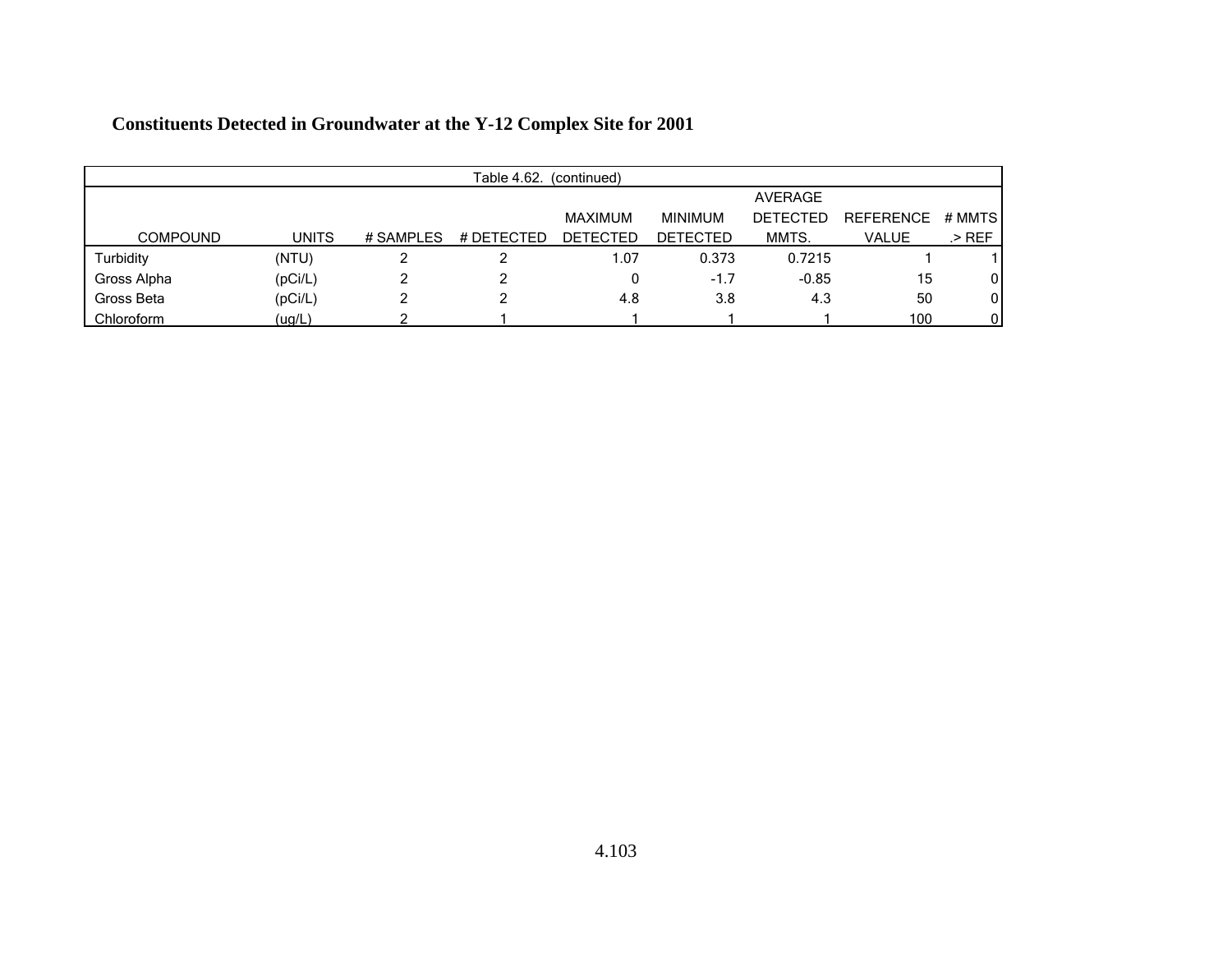| Table 4.63. REGIME=EF AREA NAME=GW Monitoring Plan Grid Location G3 |                   |   |                |          |          |            |                |              |  |  |
|---------------------------------------------------------------------|-------------------|---|----------------|----------|----------|------------|----------------|--------------|--|--|
| Chloride                                                            | (mg/L)            | 4 | 4              | 15.6     | 14.5     | 14.9       | 250            | 0            |  |  |
| Fluoride                                                            | (mg/L)            | 4 | $\overline{c}$ | 0.233    | 0.209    | 0.221      | 4              | 0            |  |  |
| Nitrate Nitrogen                                                    | (mg/L)            | 4 | 4              | 0.826    | 0.0856   | 0.55815    | 10             | 0            |  |  |
| Sulfate                                                             | (mg/L)            | 4 | 4              | 29.7     | 19.3     | 26.75      | 250            | 0            |  |  |
| Barium, ICAP                                                        | (mg/L)            | 4 | 4              | 0.379    | 0.0644   | 0.21935    | $\overline{2}$ | $\Omega$     |  |  |
| Calcium, ICAP                                                       | (mg/L)            | 4 | 4              | 80.2     | 61.7     | 71.15      | <b>NR</b>      | <b>NA</b>    |  |  |
| Chromium, PMS                                                       | (mg/L)            | 4 | $\overline{c}$ | 0.0234   | 0.0225   | 0.02295    | <b>NR</b>      | <b>NA</b>    |  |  |
| Chromium, ICAP                                                      | (mg/L)            | 4 | 2              | 0.0233   | 0.0202   | 0.02175    | 0.1            | 0            |  |  |
| Iron, ICAP                                                          | (mg/L)            | 4 | 3              | 0.275    | 0.0593   | 0.1551     | 0.3            | $\Omega$     |  |  |
| Lithium, ICAP                                                       | (mg/L)            | 4 | $\overline{c}$ | 0.0147   | 0.0128   | 0.01375    | <b>NR</b>      | <b>NA</b>    |  |  |
| Magnesium, ICAP                                                     | (mg/L)            | 4 | 4              | 9.53     | 5.02     | 7.07       | <b>NR</b>      | <b>NA</b>    |  |  |
| Manganese, ICAP                                                     | (mg/L)            | 4 | 1              | 0.0109   | 0.0109   | 0.0109     | 0.05           | $\mathbf{0}$ |  |  |
| Nickel, PMS                                                         | (mg/L)            | 4 | 2              | 0.113    | 0.0498   | 0.0814     | <b>NR</b>      | <b>NA</b>    |  |  |
| Nickel, ICAP                                                        | (mg/L)            | 4 |                | 0.101    | 0.101    | 0.101      | 0.1            |              |  |  |
| Potassium, ICAP                                                     | (mg/L)            | 4 | 4              | 2.78     | 2.15     | 2.4875     | <b>NR</b>      | <b>NA</b>    |  |  |
| Sodium, ICAP                                                        | (mg/L)            | 4 | 4              | 9.2      | 7.41     | 8.435      | <b>NR</b>      | <b>NA</b>    |  |  |
| Strontium, ICAP                                                     | (mg/L)            | 4 | 4              | 0.38     | 0.0846   | 0.223575   | <b>NR</b>      | <b>NA</b>    |  |  |
| Uranium, PMS                                                        | (mg/L)            | 4 | $\overline{c}$ | 0.000991 | 0.000531 | 0.000761   | 0.03           | $\mathbf 0$  |  |  |
| Conductivity, field                                                 |                   |   |                |          |          |            |                |              |  |  |
| measurement                                                         | (umhos/cm)        | 4 | <b>NA</b>      | 574      | 440      | 508.75     | <b>NR</b>      | <b>NA</b>    |  |  |
| Depth to Water                                                      | (f <sup>t</sup> ) | 4 | <b>NA</b>      | 13.54    | 8.32     | 10.9025    | <b>NR</b>      | <b>NA</b>    |  |  |
| Dissolved Oxygen, field                                             |                   |   |                |          |          |            |                |              |  |  |
| measurement                                                         | (ppm)             | 4 | <b>NA</b>      | 4.81     | 0.06     | 1.985      | <b>NR</b>      | <b>NA</b>    |  |  |
| pH, field measurement                                               | (pH)              | 4 | <b>NA</b>      | 7.45     | 6.8      | 7.1125     | 6.5/8.5        | $\Omega$     |  |  |
| REDOX, field                                                        |                   |   |                |          |          |            |                |              |  |  |
| measurement                                                         | (mV)              | 4 | <b>NA</b>      | 174      | 10       | 100.25     | <b>NR</b>      | <b>NA</b>    |  |  |
| <b>Static Water Level</b>                                           | $(t - toc)$       | 4 | <b>NA</b>      | $-8.32$  | $-13.54$ | $-10.9025$ | <b>NR</b>      | NA           |  |  |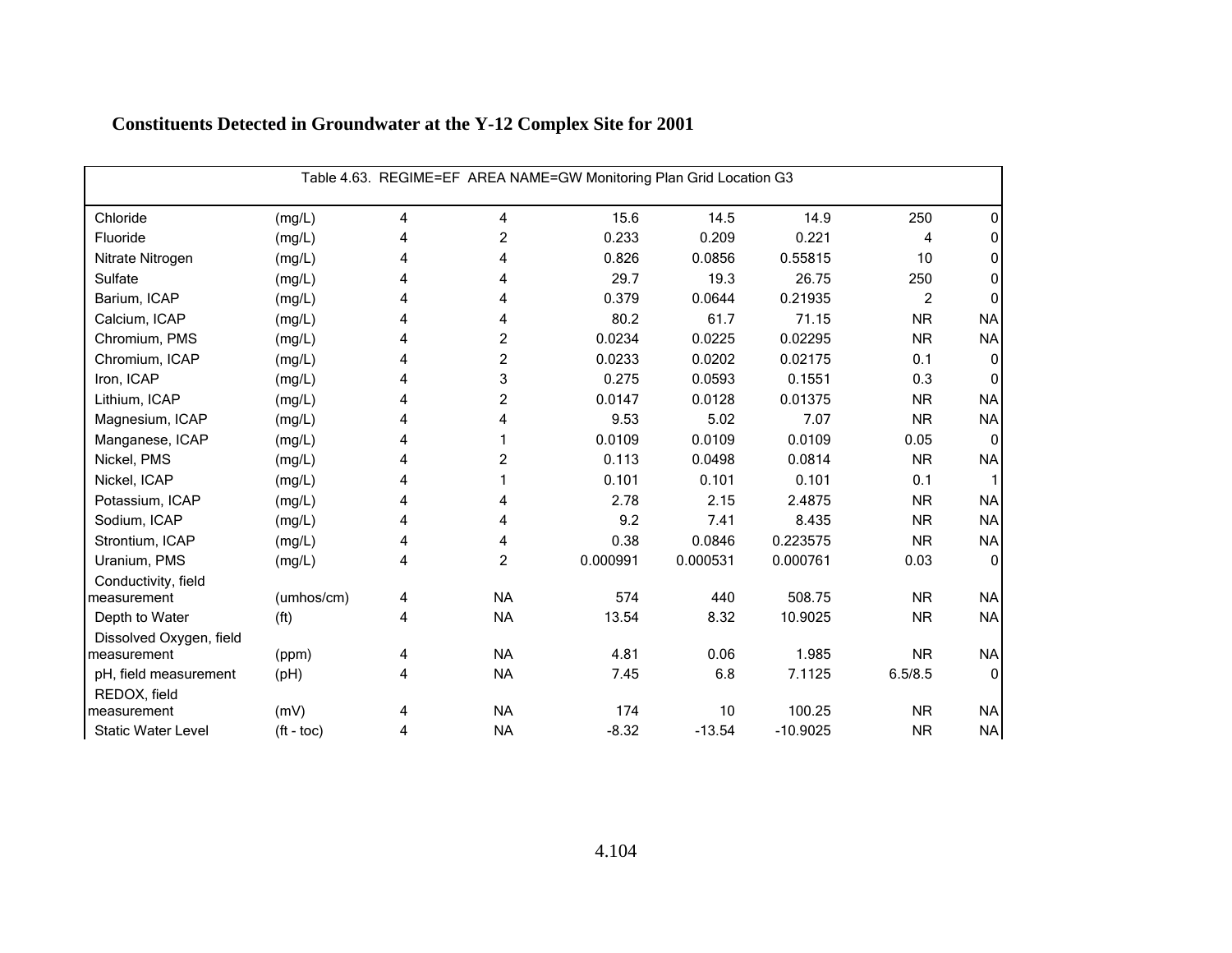|                            |              |           | Table 4.63. | (continued)     |                 |                 |                  |           |
|----------------------------|--------------|-----------|-------------|-----------------|-----------------|-----------------|------------------|-----------|
|                            |              |           |             |                 |                 | <b>AVERAGE</b>  |                  |           |
|                            |              |           |             | <b>MAXIMUM</b>  | <b>MINIMUM</b>  | <b>DETECTED</b> | <b>REFERENCE</b> | # MMTS    |
| <b>COMPOUND</b>            | <b>UNITS</b> | # SAMPLES | # DETECTED  | <b>DETECTED</b> | <b>DETECTED</b> | MMTS.           | VALUE            | .> REF    |
| Temperature, field         |              |           |             |                 |                 |                 |                  |           |
| measurement                | (Deg C)      | 4         | <b>NA</b>   | 21.5            | 14.4            | 17.625          | <b>NR</b>        | <b>NA</b> |
| Alkalinity as HCO3         | (mg/L)       | 4         | 4           | 212             | 138             | 177.75          | <b>NR</b>        | <b>NA</b> |
| Conductivity               | (umhos/cm)   |           | 4           | 481             | 380             | 430.25          | <b>NR</b>        | <b>NA</b> |
| <b>Dissolved Solids</b>    | (mg/L)       |           |             | 287             | 214             | 253.5           | 500              | 0         |
| рH                         | (Hq)         |           |             | 7.47            | 7.15            | 7.3575          | 6.5/8.5          |           |
| Turbidity                  | (NTU)        |           |             | 8.5             | 1.25            | 3.22            |                  |           |
| Gross Alpha                | (pCi/L)      |           |             | 0.4             | $-1.2$          | $-0.29$         | 15               |           |
| Gross Beta                 | (pCi/L)      |           |             | 4.9             | 2.2             | 3.1             | 50               |           |
| 1,2-Dichloroethene (Total) | (ug/L)       |           |             | $\overline{4}$  | 4               | 4               | <b>NR</b>        | <b>NA</b> |
| Carbon tetrachloride       | (ug/L)       |           |             | 73              | 4               | 38.33333        | 5                |           |
| Chloroform                 | (ug/L)       |           |             | 8               | 4               | 6               | 100              |           |
| cis-1,2-Dichloroethene     | (ug/L)       |           |             | 4               | 4               |                 | 70               |           |
| Tetrachloroethene          | (ug/L)       |           |             | 15              | 12              | 13.5            | 5                |           |
| Trichloroethene            | (ug/L)       |           |             | 4               | 3               | 3.5             | 5                |           |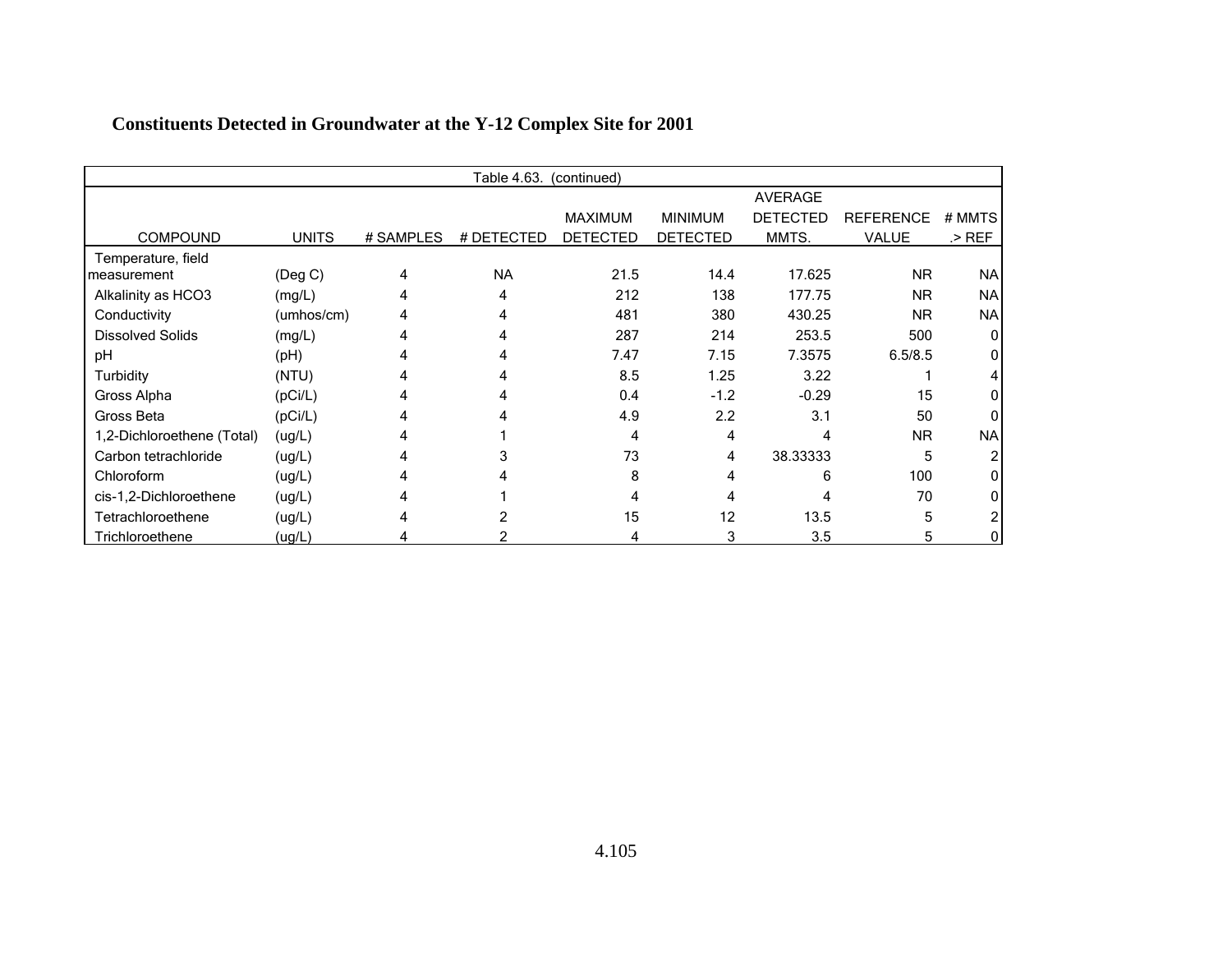| Table 4.64. REGIME=EF AREA NAME=GW Monitoring Plan Grid Location K1 |                       |                |                |         |         |          |           |                  |  |  |
|---------------------------------------------------------------------|-----------------------|----------------|----------------|---------|---------|----------|-----------|------------------|--|--|
| Chloride                                                            | (mg/L)                | $\overline{2}$ | 2              | 8.39    | 7.92    | 8.155    | 250       | 0                |  |  |
| Fluoride                                                            | (mg/L)                | $\overline{c}$ |                | 0.107   | 0.107   | 0.107    | 4         | 0                |  |  |
| Sulfate                                                             | (mg/L)                | $\overline{c}$ | $\overline{c}$ | 12.7    | 11.9    | 12.3     | 250       | 0                |  |  |
| Antimony, PMS                                                       | (mg/L)                | $\overline{c}$ | 1              | 0.00424 | 0.00424 | 0.00424  | 0.006     | 0                |  |  |
| Barium, ICAP                                                        | (mg/L)                | $\overline{c}$ | 2              | 0.298   | 0.293   | 0.2955   | 2         | $\Omega$         |  |  |
| Calcium, ICAP                                                       | (mg/L)                | $\overline{c}$ | $\overline{c}$ | 45.1    | 45      | 45.05    | <b>NR</b> | <b>NA</b>        |  |  |
| Iron, ICAP                                                          | (mg/L)                | $\overline{c}$ | $\overline{c}$ | 0.345   | 0.113   | 0.229    | 0.3       |                  |  |  |
| Lead, PMS                                                           | (mg/L)                | $\overline{c}$ | 1              | 0.0014  | 0.0014  | 0.0014   | 0.015     | $\Omega$         |  |  |
| Lithium, ICAP                                                       | (mg/L)                | $\overline{c}$ | 2              | 0.0283  | 0.0275  | 0.0279   | <b>NR</b> | <b>NA</b>        |  |  |
| Magnesium, ICAP                                                     | (mg/L)                | $\overline{c}$ | $\overline{c}$ | 12      | 11.5    | 11.75    | <b>NR</b> | <b>NA</b>        |  |  |
| Manganese, ICAP                                                     | (mg/L)                | $\overline{c}$ | $\overline{c}$ | 0.0278  | 0.0224  | 0.0251   | 0.05      | $\mathbf{0}$     |  |  |
| Potassium, ICAP                                                     | (mg/L)                | $\overline{c}$ | 2              | 3.52    | 3.39    | 3.455    | <b>NR</b> | <b>NA</b>        |  |  |
| Sodium, ICAP                                                        | (mg/L)                | $\overline{c}$ | $\overline{c}$ | 38      | 36.6    | 37.3     | <b>NR</b> | <b>NA</b>        |  |  |
| Strontium, ICAP                                                     | (mg/L)                | $\overline{c}$ | $\overline{c}$ | 1.34    | 1.33    | 1.335    | <b>NR</b> | <b>NA</b>        |  |  |
| Conductivity, field                                                 |                       |                |                |         |         |          |           |                  |  |  |
| measurement                                                         | (umhos/cm)            | $\overline{c}$ | <b>NA</b>      | 545     | 490     | 517.5    | <b>NR</b> | <b>NA</b>        |  |  |
| Depth to Water                                                      | (f <sup>t</sup> )     | $\overline{2}$ | <b>NA</b>      | 7.47    | 6.78    | 7.125    | <b>NR</b> | <b>NA</b>        |  |  |
| Dissolved Oxygen, field                                             |                       |                |                |         |         |          |           |                  |  |  |
| measurement                                                         | (ppm)                 | $\overline{c}$ | <b>NA</b>      | 0.39    | 0.1     | 0.245    | <b>NR</b> | <b>NA</b>        |  |  |
| pH, field measurement                                               | (pH)                  | $\overline{2}$ | <b>NA</b>      | 7.78    | 7.7     | 7.74     | 6.5/8.5   | $\Omega$         |  |  |
| REDOX, field                                                        |                       |                |                |         |         |          |           |                  |  |  |
| measurement                                                         | (mV)                  | $\overline{c}$ | <b>NA</b>      | $-205$  | $-273$  | $-239$   | <b>NR</b> | <b>NA</b>        |  |  |
| <b>Static Water Level</b>                                           | $({\rm ft -}$ toc $)$ | $\overline{c}$ | <b>NA</b>      | $-6.78$ | $-7.47$ | $-7.125$ | <b>NR</b> | <b>NA</b>        |  |  |
| Temperature, field                                                  |                       | $\overline{c}$ | <b>NA</b>      | 17      | 16      | 16.5     | <b>NR</b> | <b>NA</b>        |  |  |
| measurement                                                         | (Deg C)               |                |                |         | 212     | 214      |           |                  |  |  |
| Alkalinity as HCO3                                                  | (mg/L)                | $\overline{c}$ | $\overline{c}$ | 216     |         |          | <b>NR</b> | <b>NA</b>        |  |  |
| Conductivity                                                        | (umhos/cm)            | $\overline{c}$ | 2              | 452     | 436     | 444      | <b>NR</b> | <b>NA</b>        |  |  |
| <b>Dissolved Solids</b>                                             | (mg/L)                | $\overline{c}$ | $\overline{c}$ | 274     | 260     | 267      | 500       | $\boldsymbol{0}$ |  |  |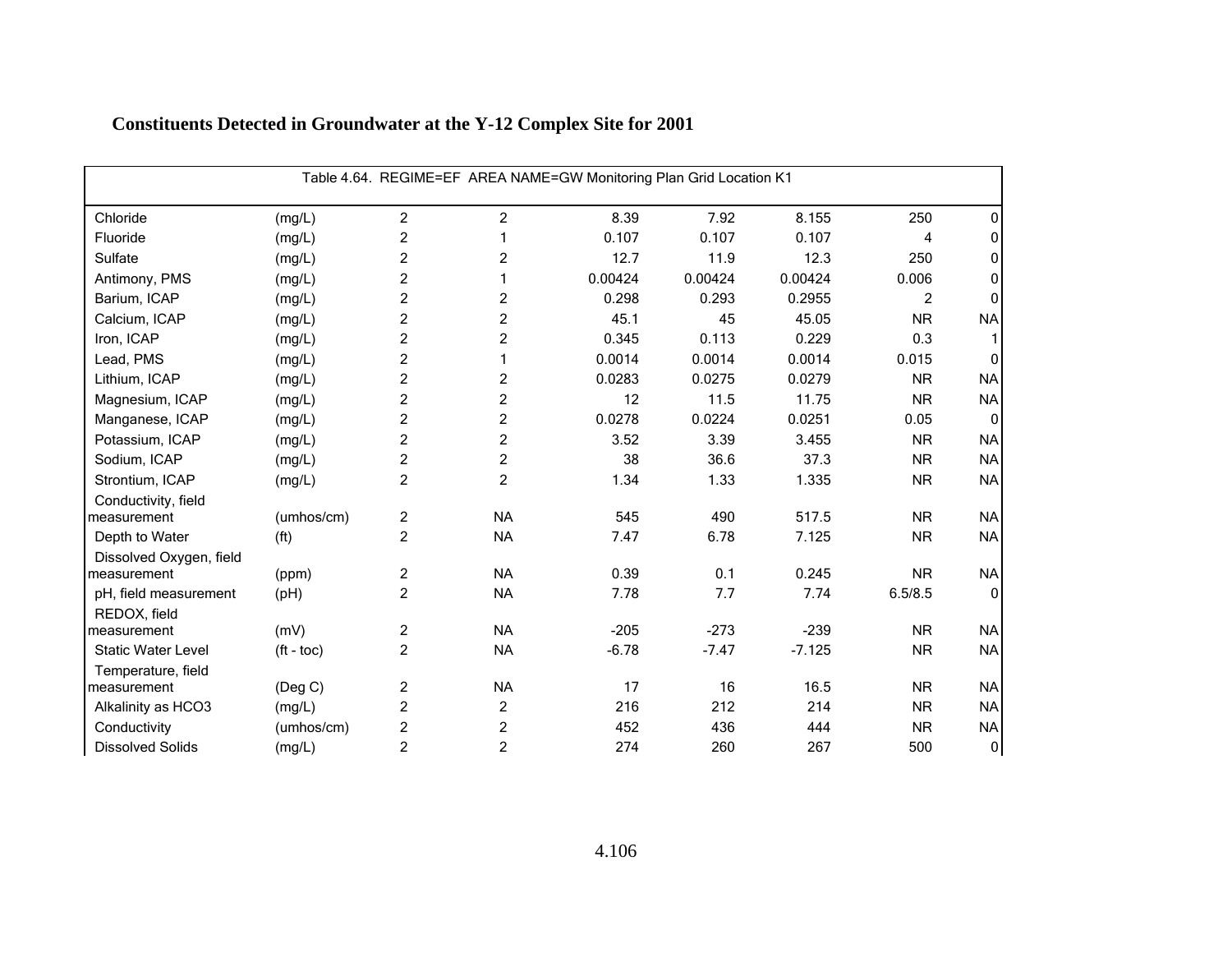| Table 4.64.<br>(continued) |              |           |            |                 |                 |                 |                  |        |  |  |
|----------------------------|--------------|-----------|------------|-----------------|-----------------|-----------------|------------------|--------|--|--|
|                            |              |           |            |                 |                 | <b>AVERAGE</b>  |                  |        |  |  |
|                            |              |           |            | MAXIMUM         | <b>MINIMUM</b>  | <b>DETECTED</b> | <b>REFERENCE</b> | # MMTS |  |  |
| <b>COMPOUND</b>            | <b>UNITS</b> | # SAMPLES | # DETECTED | <b>DETECTED</b> | <b>DETECTED</b> | MMTS.           | <b>VALUE</b>     | .> REF |  |  |
| pH                         | (pH)         |           | ົ          | 7.88            | 7.88            | 7.88            | 6.5/8.5          | 0      |  |  |
| Turbidity                  | (NTU)        | ົ         | 2          | 0.492           | 0.376           | 0.434           |                  | 0      |  |  |
| Technetium-99              | (pCi/L)      | ົ         | 2          | 5.1             | $-2.5$          | 1.3             | 4000             | 0      |  |  |
| Gross Alpha                | (pCi/L)      | ົ         | ົ          | 2.8             | 0.55            | 1.675           | 15               | 0      |  |  |
| Gross Beta                 | (pCi/L)      |           |            | 6.7             | 4.5             | 5.6             | 50               | 0      |  |  |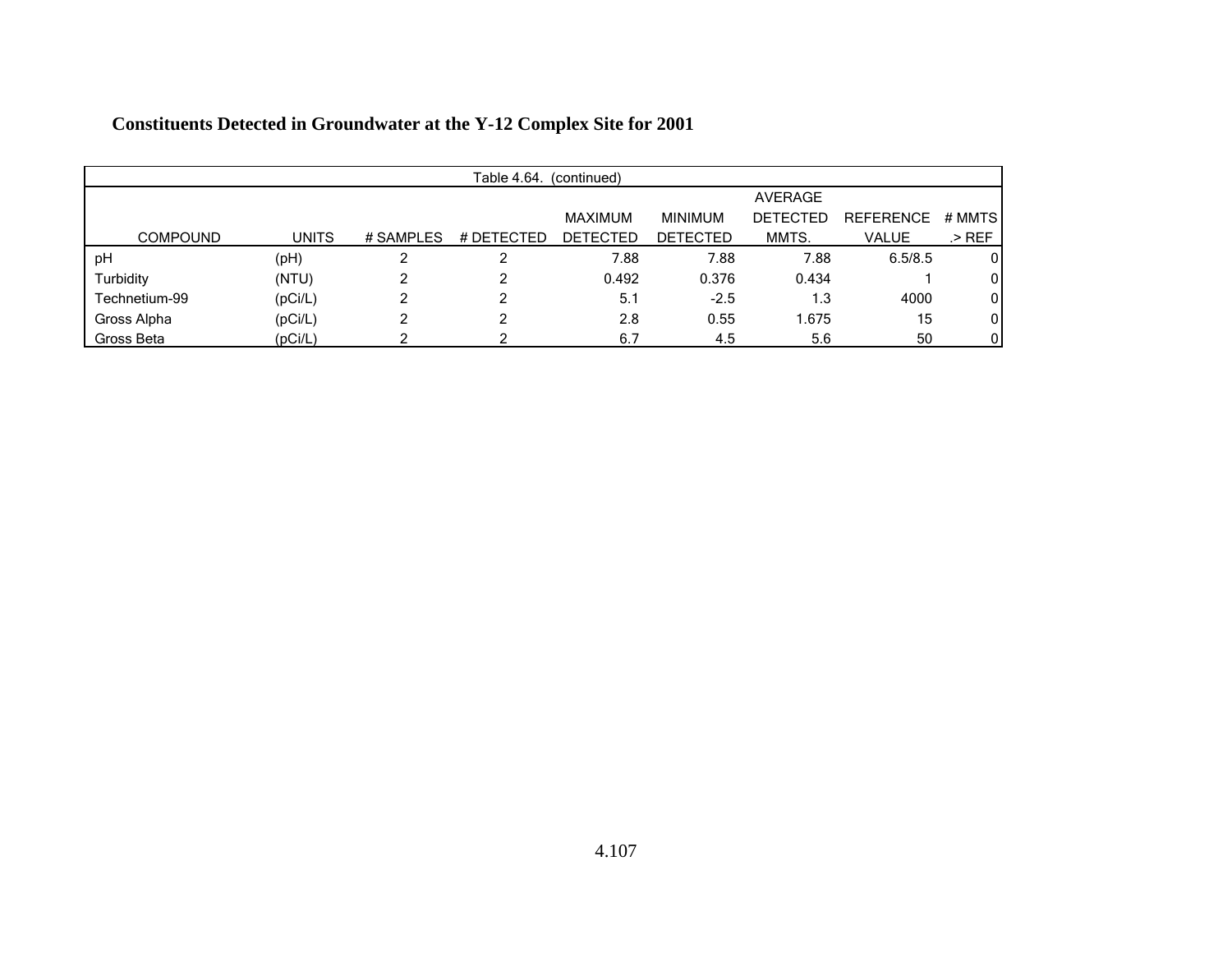| Table 4.65. REGIME=EF AREA NAME=GW Monitoring Plan Grid Location K2 |                       |                |                |         |         |          |                |              |  |  |
|---------------------------------------------------------------------|-----------------------|----------------|----------------|---------|---------|----------|----------------|--------------|--|--|
| Chloride                                                            | (mg/L)                | $\overline{2}$ | $\overline{2}$ | 2.09    | 1.99    | 2.04     | 250            | 0            |  |  |
| Fluoride                                                            | (mg/L)                | $\overline{c}$ | $\overline{c}$ | 0.19    | 0.181   | 0.1855   | 4              | 0            |  |  |
| Sulfate                                                             | (mg/L)                | $\overline{c}$ | 2              | 16      | 15.8    | 15.9     | 250            | $\mathbf{0}$ |  |  |
| Barium, ICAP                                                        | (mg/L)                | $\overline{c}$ | $\overline{c}$ | 0.163   | 0.16    | 0.1615   | $\overline{2}$ | 0            |  |  |
| Calcium, ICAP                                                       | (mg/L)                | $\overline{c}$ | $\overline{c}$ | 46.8    | 45.3    | 46.05    | <b>NR</b>      | <b>NA</b>    |  |  |
| Lithium, ICAP                                                       | (mg/L)                | $\overline{c}$ | $\overline{c}$ | 0.0168  | 0.0164  | 0.0166   | <b>NR</b>      | <b>NA</b>    |  |  |
| Magnesium, ICAP                                                     | (mg/L)                | $\overline{c}$ | 2              | 11      | 10.8    | 10.9     | <b>NR</b>      | <b>NA</b>    |  |  |
| Manganese, ICAP                                                     | (mg/L)                | $\overline{c}$ | $\overline{c}$ | 0.0166  | 0.0132  | 0.0149   | 0.05           | $\mathbf{0}$ |  |  |
| Potassium, ICAP                                                     | (mg/L)                | $\overline{c}$ | $\overline{c}$ | 2.29    | 2.27    | 2.28     | <b>NR</b>      | <b>NA</b>    |  |  |
| Sodium, ICAP                                                        | (mg/L)                | $\overline{c}$ | 2              | 31.2    | 30.5    | 30.85    | <b>NR</b>      | <b>NA</b>    |  |  |
| Strontium, ICAP                                                     | (mg/L)                | $\overline{2}$ | 2              | 0.645   | 0.627   | 0.636    | <b>NR</b>      | <b>NA</b>    |  |  |
| Conductivity, field                                                 |                       |                |                |         |         |          |                |              |  |  |
| measurement                                                         | (umhos/cm)            | $\overline{c}$ | <b>NA</b>      | 508     | 439     | 473.5    | <b>NR</b>      | <b>NA</b>    |  |  |
| Depth to Water                                                      | (f <sup>t</sup> )     | $\overline{c}$ | <b>NA</b>      | 7.08    | 6.23    | 6.655    | <b>NR</b>      | <b>NA</b>    |  |  |
| Dissolved Oxygen, field                                             |                       |                |                |         |         |          |                |              |  |  |
| measurement                                                         | (ppm)                 | $\overline{2}$ | <b>NA</b>      | 1.48    | 0.61    | 1.045    | <b>NR</b>      | <b>NA</b>    |  |  |
| pH, field measurement                                               | (H)                   | $\overline{2}$ | <b>NA</b>      | 7.59    | 6.75    | 7.17     | 6.5/8.5        | $\mathbf{0}$ |  |  |
| REDOX, field                                                        |                       |                |                |         |         |          |                |              |  |  |
| measurement                                                         | (mV)                  | $\overline{c}$ | <b>NA</b>      | 99      | $-70$   | 14.5     | <b>NR</b>      | <b>NA</b>    |  |  |
| <b>Static Water Level</b>                                           | $({\rm ft -}$ toc $)$ | $\overline{c}$ | <b>NA</b>      | $-6.23$ | $-7.08$ | $-6.655$ | <b>NR</b>      | <b>NA</b>    |  |  |
| Temperature, field                                                  |                       |                |                |         |         |          |                |              |  |  |
| measurement                                                         | $($ Deg C $)$         | $\overline{c}$ | <b>NA</b>      | 18      | 15.1    | 16.55    | <b>NR</b>      | <b>NA</b>    |  |  |
| Alkalinity as HCO3                                                  | (mg/L)                | $\overline{c}$ | $\overline{c}$ | 208     | 204     | 206      | <b>NR</b>      | <b>NA</b>    |  |  |
| Conductivity                                                        | (umhos/cm)            | $\overline{c}$ | $\overline{c}$ | 426     | 411     | 418.5    | <b>NR</b>      | <b>NA</b>    |  |  |
| <b>Dissolved Solids</b>                                             | (mg/L)                | $\overline{c}$ | $\overline{c}$ | 251     | 234     | 242.5    | 500            | $\pmb{0}$    |  |  |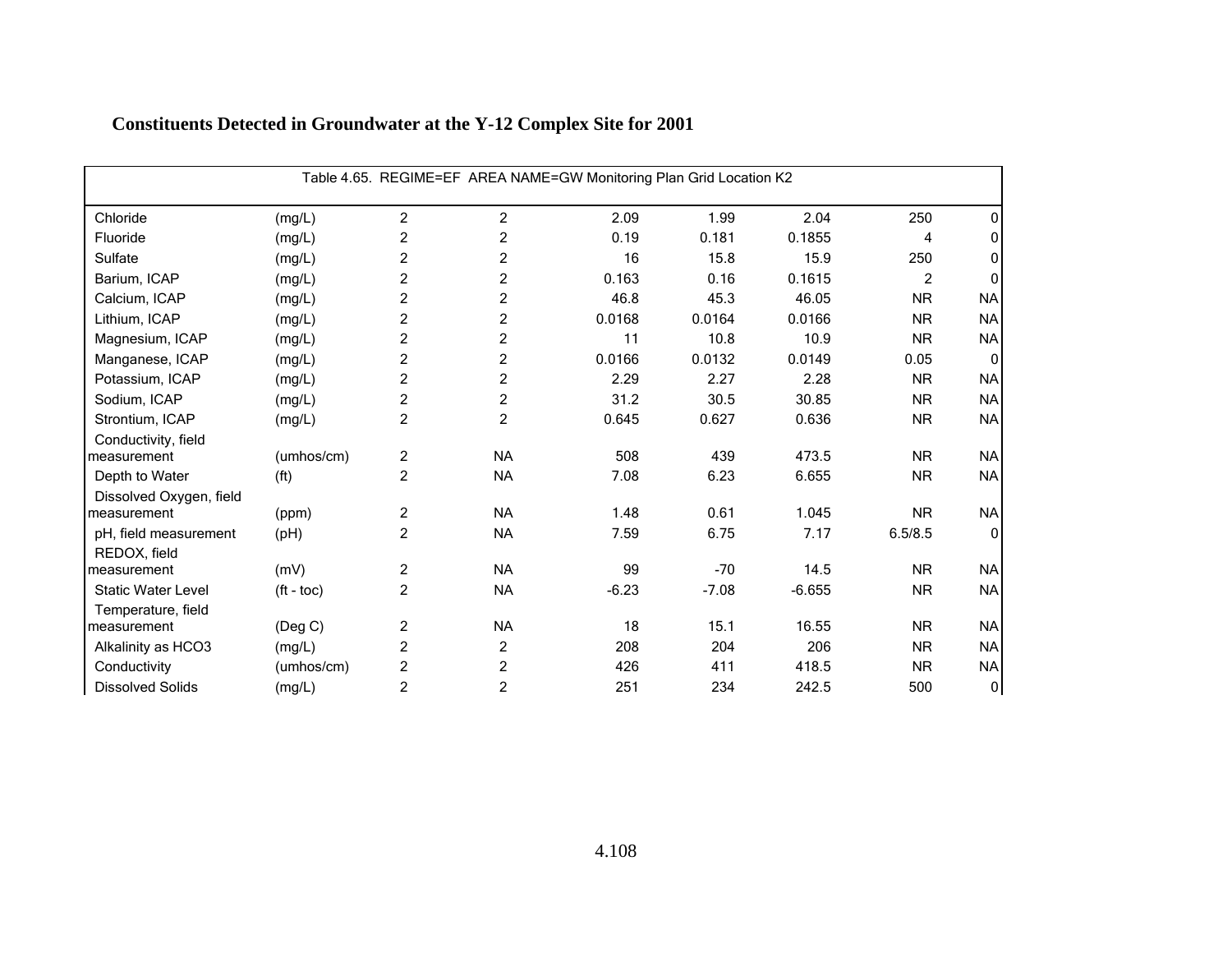|                 | Table 4.65.<br>(continued) |           |            |                 |                 |                 |                  |        |  |  |  |
|-----------------|----------------------------|-----------|------------|-----------------|-----------------|-----------------|------------------|--------|--|--|--|
|                 |                            |           |            |                 |                 | <b>AVERAGE</b>  |                  |        |  |  |  |
|                 |                            |           |            | MAXIMUM         | <b>MINIMUM</b>  | <b>DETECTED</b> | <b>REFERENCE</b> | # MMTS |  |  |  |
| <b>COMPOUND</b> | <b>UNITS</b>               | # SAMPLES | # DETECTED | <b>DETECTED</b> | <b>DETECTED</b> | MMTS.           | <b>VALUE</b>     | .> REF |  |  |  |
| pH              | (pH)                       |           |            | 7.75            | 7.71            | 7.73            | 6.5/8.5          | 0      |  |  |  |
| Turbidity       | (NTU)                      |           | າ          | 0.358           | 0.302           | 0.33            |                  | 0      |  |  |  |
| Technetium-99   | (pCi/L)                    |           | ົ          | 4.2             | $-8.4$          | $-2.1$          | 4000             | 0      |  |  |  |
| Gross Alpha     | (pCi/L)                    | ົ         | ົ          | 2.2             | 0.86            | 1.53            | 15               | 0      |  |  |  |
| Gross Beta      | (pCi/L)                    |           |            | 4.1             | 3.1             | 3.6             | 50               | 0      |  |  |  |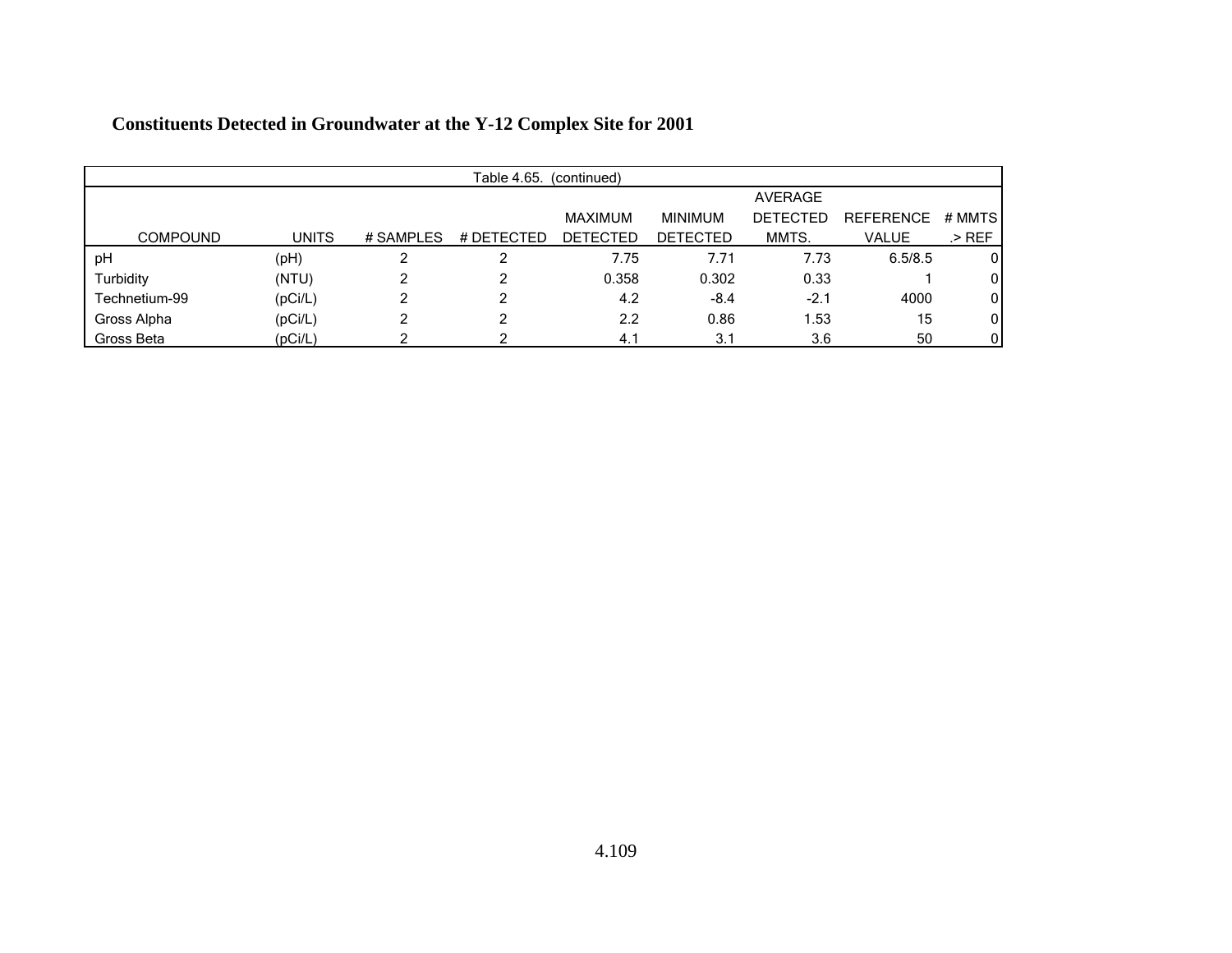|                                       |                       |                |                | Table 4.66. REGIME=EF AREA NAME=Grid J Primary |          |          |                |           |
|---------------------------------------|-----------------------|----------------|----------------|------------------------------------------------|----------|----------|----------------|-----------|
| Chloride                              | (mg/L)                | $\overline{2}$ | 2              | 79.4                                           | 79.2     | 79.3     | 250            | $\Omega$  |
| Fluoride                              | (mg/L)                | $\overline{c}$ | $\overline{c}$ | 0.265                                          | 0.225    | 0.245    | 4              | $\Omega$  |
| Sulfate                               | (mg/L)                | $\overline{c}$ | $\overline{c}$ | 2.03                                           | 0.516    | 1.273    | 250            | $\Omega$  |
| Barium, ICAP                          | (mg/L)                | $\overline{c}$ | $\overline{c}$ | 0.0517                                         | 0.0512   | 0.05145  | $\overline{c}$ | $\Omega$  |
| Calcium, ICAP                         | (mg/L)                | $\overline{c}$ | 2              | 108                                            | 104      | 106      | <b>NR</b>      | <b>NA</b> |
| Iron, ICAP                            | (mg/L)                | $\overline{c}$ | $\overline{c}$ | 28.9                                           | 25.1     | 27       | 0.3            |           |
| Magnesium, ICAP                       | (mg/L)                | $\overline{c}$ | $\overline{c}$ | 15.2                                           | 15.2     | 15.2     | <b>NR</b>      | <b>NA</b> |
| Manganese, ICAP                       | (mg/L)                | $\overline{2}$ | $\overline{c}$ | 1.08                                           | 0.736    | 0.908    | 0.05           |           |
| Sodium, ICAP                          | (mg/L)                | $\overline{c}$ | 2              | 17.6                                           | 16       | 16.8     | <b>NR</b>      | <b>NA</b> |
| Strontium, ICAP                       | (mg/L)                | $\overline{2}$ | 2              | 0.219                                          | 0.208    | 0.2135   | <b>NR</b>      | <b>NA</b> |
| Conductivity, field<br>measurement    | (umhos/cm)            | $\overline{c}$ | <b>NA</b>      | 942                                            | 883      | 912.5    | <b>NR</b>      | <b>NA</b> |
| Depth to Water                        | (f <sup>t</sup> )     | $\overline{2}$ | <b>NA</b>      | 10.19                                          | 9.78     | 9.985    | <b>NR</b>      | <b>NA</b> |
| Dissolved Oxygen, field               |                       |                |                |                                                |          |          |                |           |
| measurement                           | (ppm)                 | $\overline{2}$ | <b>NA</b>      | 0.38                                           | 0.06     | 0.22     | <b>NR</b>      | <b>NA</b> |
| pH, field measurement<br>REDOX, field | (pH)                  | $\overline{2}$ | <b>NA</b>      | 6.88                                           | 6.7      | 6.79     | 6.5/8.5        | $\Omega$  |
| measurement                           | (mV)                  | $\overline{c}$ | <b>NA</b>      | $-103$                                         | $-206$   | $-154.5$ | <b>NR</b>      | <b>NA</b> |
| <b>Static Water Level</b>             | $({\rm ft -}$ toc $)$ | $\overline{c}$ | <b>NA</b>      | $-9.78$                                        | $-10.19$ | $-9.985$ | <b>NR</b>      | <b>NA</b> |
| Temperature, field                    |                       |                |                |                                                |          |          |                |           |
| measurement                           | (Deg C)               | $\overline{c}$ | <b>NA</b>      | 22                                             | 16.7     | 19.35    | <b>NR</b>      | <b>NA</b> |
| Alkalinity as HCO3                    | (mg/L)                | $\overline{c}$ | 2              | 274                                            | 254      | 264      | <b>NR</b>      | <b>NA</b> |
| Conductivity                          | (umhos/cm)            | $\overline{2}$ | $\overline{c}$ | 756                                            | 747      | 751.5    | <b>NR</b>      | <b>NA</b> |
| <b>Dissolved Solids</b>               | (mg/L)                | $\overline{c}$ | 2              | 405                                            | 402      | 403.5    | 500            | $\Omega$  |
| pH                                    | (pH)                  | $\overline{c}$ | $\overline{c}$ | 6.77                                           | 6.74     | 6.755    | 6.5/8.5        | $\Omega$  |
| <b>Total Suspended Solids</b>         | (mg/L)                | $\overline{c}$ | $\overline{c}$ | 47                                             | 31       | 39       | <b>NR</b>      | <b>NA</b> |
| Turbidity                             | (NTU)                 | $\overline{2}$ | 2              | 296                                            | 264      | 280      | 1              |           |
| Gross Alpha                           | (pCi/L)               | $\overline{c}$ | $\overline{c}$ | 27                                             | 0.78     | 13.89    | 15             |           |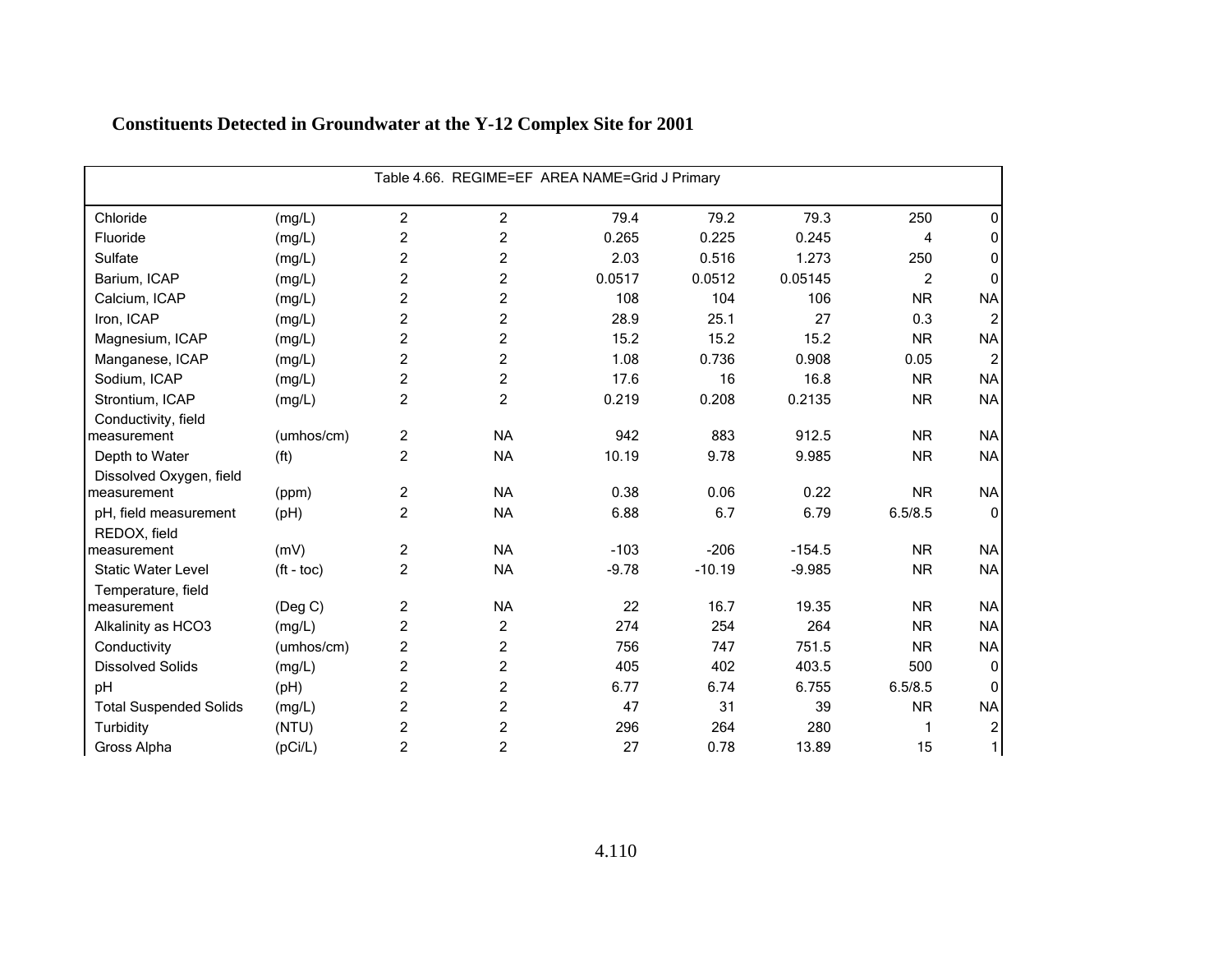| Table 4.66.<br>(continued) |              |           |            |                 |                 |                 |                  |           |  |
|----------------------------|--------------|-----------|------------|-----------------|-----------------|-----------------|------------------|-----------|--|
|                            |              |           |            |                 |                 | AVERAGE         |                  |           |  |
|                            |              |           |            | MAXIMUM         | <b>MINIMUM</b>  | <b>DETECTED</b> | <b>REFERENCE</b> | # MMTS    |  |
| <b>COMPOUND</b>            | <b>UNITS</b> | # SAMPLES | # DETECTED | <b>DETECTED</b> | <b>DETECTED</b> | MMTS.           | VALUE            | .> REF    |  |
| Gross Beta                 | (pCi/L)      |           |            | 3.3             | 1.8             | 2.55            | 50               | 0         |  |
| 1,2-Dichloroethene (Total) | (ug/L)       |           |            | 4               | 4               | 4               | <b>NR</b>        | <b>NA</b> |  |
| cis-1,2-Dichloroethene     | (ug/L)       |           |            |                 |                 | ى               | 70               | 0         |  |
| Vinyl chloride             | (ug/L)       |           |            |                 |                 |                 |                  |           |  |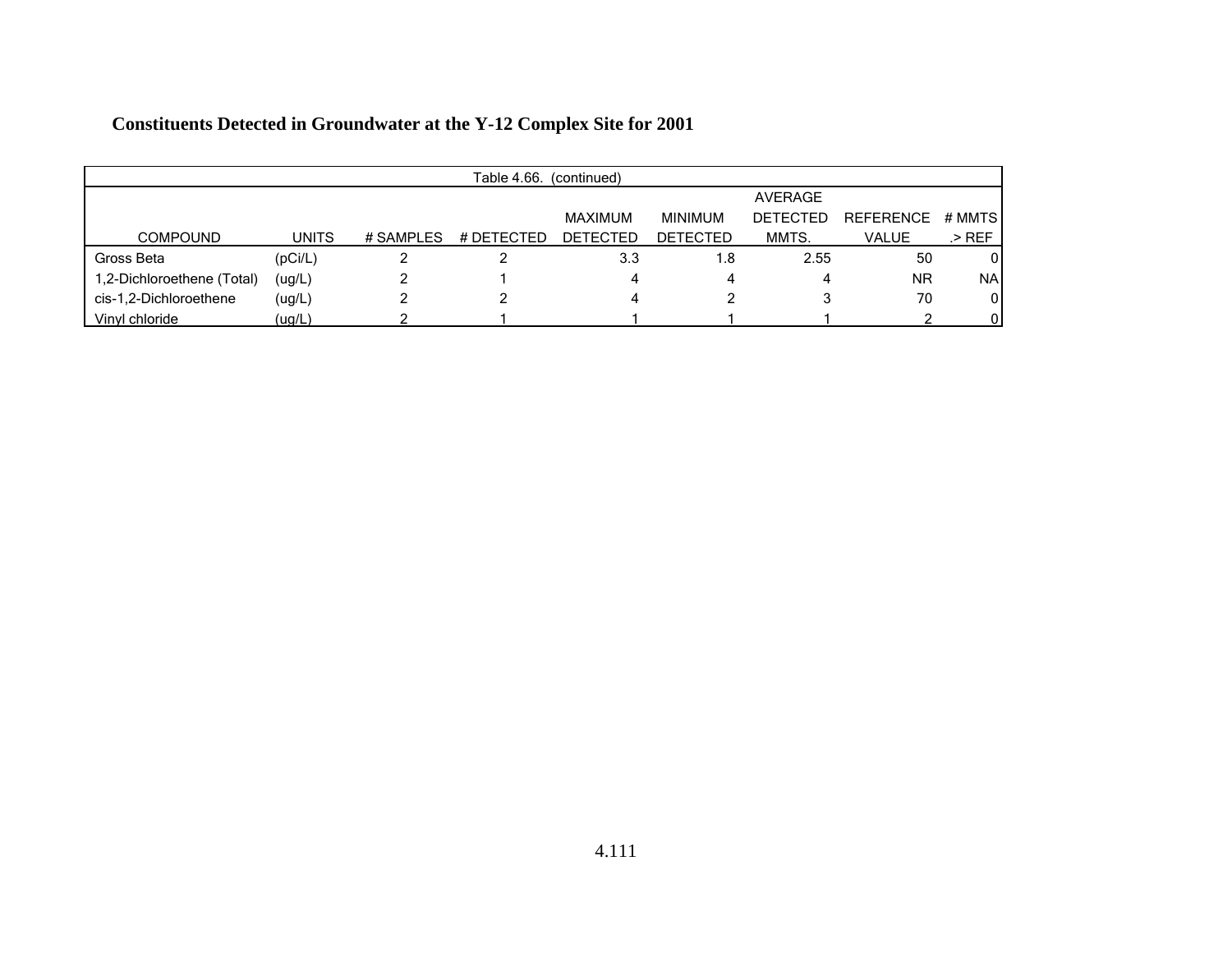|                                       | Table 4.67. REGIME=EF AREA NAME=New Hope Pond |    |                |          |          |          |                |                |  |  |  |
|---------------------------------------|-----------------------------------------------|----|----------------|----------|----------|----------|----------------|----------------|--|--|--|
| Chloride                              | (mg/L)                                        | 10 | 10             | 82       | 13.3     | 34.81    | 250            | 0              |  |  |  |
| Fluoride                              | (mg/L)                                        | 10 | 4              | 0.234    | 0.166    | 0.195    | 4              | 0              |  |  |  |
| Nitrate Nitrogen                      | (mg/L)                                        | 10 | 6              | 1.48     | 0.778    | 0.962667 | 10             | 0              |  |  |  |
| Sulfate                               | (mg/L)                                        | 10 | 10             | 23       | 0.662    | 14.2302  | 250            | 0              |  |  |  |
| Barium, ICAP                          | (mg/L)                                        | 10 | 10             | 0.643    | 0.0395   | 0.20497  | $\overline{c}$ | 0              |  |  |  |
| Boron, ICAP                           | (mg/L)                                        | 10 | 1              | 0.111    | 0.111    | 0.111    | <b>NR</b>      | <b>NA</b>      |  |  |  |
| Calcium, ICAP                         | (mg/L)                                        | 10 | 10             | 95.1     | 42.9     | 64.75    | <b>NR</b>      | <b>NA</b>      |  |  |  |
| Chromium, PMS                         | (mg/L)                                        | 10 | $\overline{c}$ | 0.00603  | 0.00268  | 0.004355 | <b>NR</b>      | <b>NA</b>      |  |  |  |
| Iron, ICAP                            | (mg/L)                                        | 10 | 8              | 9.21     | 0.0523   | 1.982788 | 0.3            | 4              |  |  |  |
| Lead, PMS                             | (mg/L)                                        | 10 | 5              | 0.000639 | 0.000521 | 0.000561 | 0.015          | $\mathbf{0}$   |  |  |  |
| Lithium, ICAP                         | (mg/L)                                        | 10 | 2              | 0.0172   | 0.016    | 0.0166   | <b>NR</b>      | <b>NA</b>      |  |  |  |
| Magnesium, ICAP                       | (mg/L)                                        | 10 | 10             | 26       | 12       | 19.76    | <b>NR</b>      | <b>NA</b>      |  |  |  |
| Manganese, ICAP                       | (mg/L)                                        | 10 | 6              | 0.457    | 0.00529  | 0.163037 | 0.05           | $\overline{4}$ |  |  |  |
| Nickel, PMS                           | (mg/L)                                        | 10 | 1              | 0.0115   | 0.0115   | 0.0115   | <b>NR</b>      | <b>NA</b>      |  |  |  |
| Potassium, ICAP                       | (mg/L)                                        | 10 | 8              | 3.09     | 2.06     | 2.5975   | <b>NR</b>      | <b>NA</b>      |  |  |  |
| Selenium, PMS                         | (mg/L)                                        | 10 | 1              | 0.0111   | 0.0111   | 0.0111   | 0.05           | $\mathbf{0}$   |  |  |  |
| Sodium, ICAP                          | (mg/L)                                        | 10 | 10             | 19.7     | 5.17     | 13.127   | <b>NR</b>      | <b>NA</b>      |  |  |  |
| Strontium, ICAP                       | (mg/L)                                        | 10 | 10             | 0.447    | 0.0687   | 0.25868  | <b>NR</b>      | <b>NA</b>      |  |  |  |
| Uranium, PMS                          | (mg/L)                                        | 10 | 4              | 0.00381  | 0.00089  | 0.002413 | 0.03           | $\Omega$       |  |  |  |
| Conductivity, field<br>measurement    | (umhos/cm)                                    | 10 | <b>NA</b>      | 829      | 440      | 601.5    | <b>NR</b>      | <b>NA</b>      |  |  |  |
| Depth to Water                        | (f <sup>t</sup> )                             | 10 | <b>NA</b>      | 21.81    | 9.6      | 15.829   | <b>NR</b>      | <b>NA</b>      |  |  |  |
| Dissolved Oxygen, field               |                                               | 10 | <b>NA</b>      | 6.7      | 0.03     | 1.818    | <b>NR</b>      | <b>NA</b>      |  |  |  |
| measurement                           | (ppm)                                         |    |                |          |          |          |                |                |  |  |  |
| pH, field measurement<br>REDOX, field | (pH)                                          | 10 | <b>NA</b>      | 7.79     | 7.06     | 7.415    | 6.5/8.5        | $\mathbf 0$    |  |  |  |
| measurement                           | (mV)                                          | 10 | <b>NA</b>      | 202      | $-156$   | 60.8     | <b>NR</b>      | N <sub>A</sub> |  |  |  |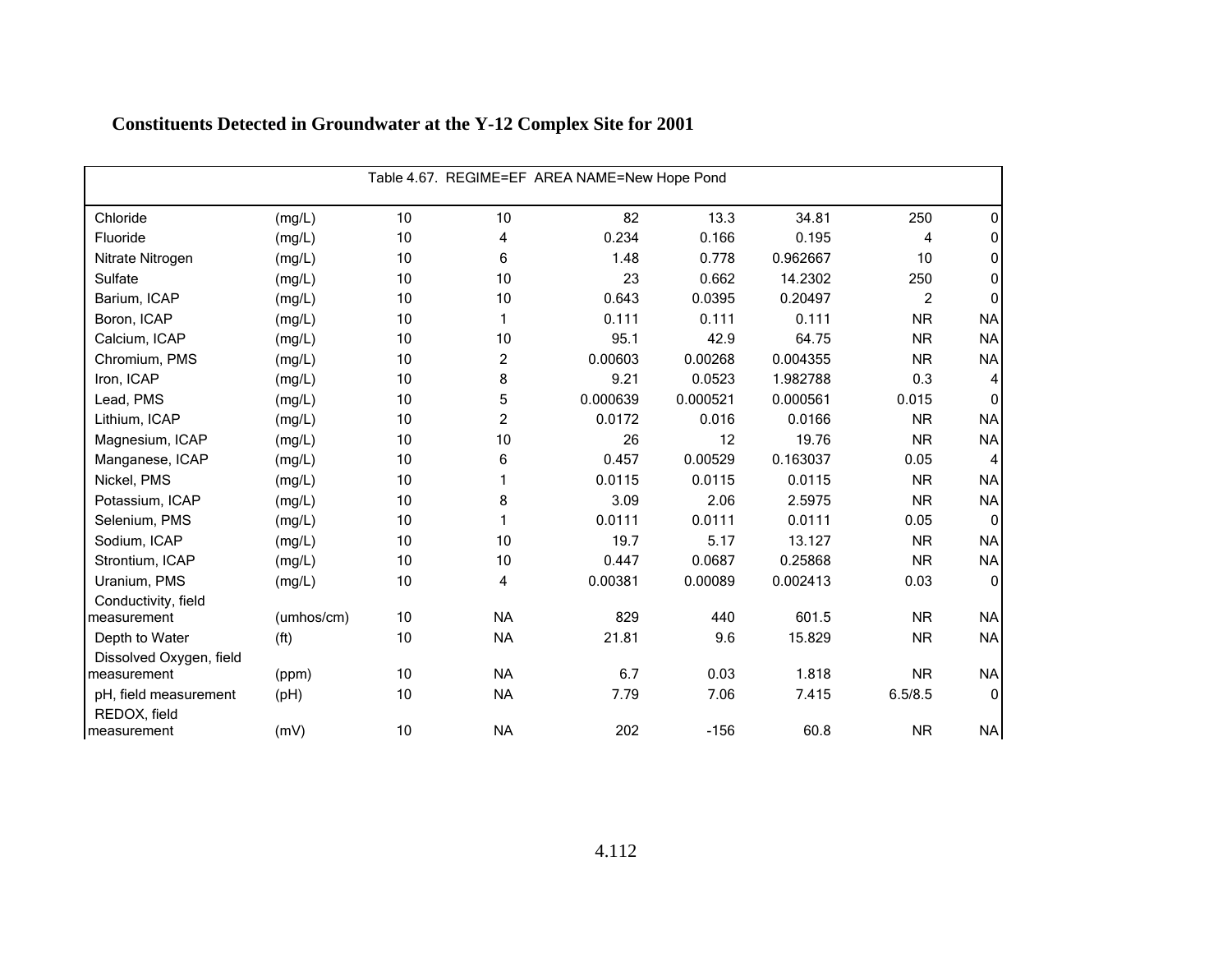| Table 4.67.<br>(continued)    |                       |           |                |                 |                 |                 |                  |                |  |  |
|-------------------------------|-----------------------|-----------|----------------|-----------------|-----------------|-----------------|------------------|----------------|--|--|
|                               |                       |           |                |                 |                 | <b>AVERAGE</b>  |                  |                |  |  |
|                               |                       |           |                | <b>MAXIMUM</b>  | <b>MINIMUM</b>  | <b>DETECTED</b> | <b>REFERENCE</b> | # MMTS         |  |  |
| <b>COMPOUND</b>               | <b>UNITS</b>          | # SAMPLES | # DETECTED     | <b>DETECTED</b> | <b>DETECTED</b> | MMTS.           | <b>VALUE</b>     | $>$ REF        |  |  |
| <b>Static Water Level</b>     | $({\rm ft -}$ toc $)$ | 10        | <b>NA</b>      | $-9.6$          | $-21.81$        | $-15.829$       | <b>NR</b>        | <b>NA</b>      |  |  |
| Temperature, field            |                       |           |                |                 |                 |                 |                  |                |  |  |
| measurement                   | $($ Deg C $)$         | 10        | <b>NA</b>      | 18.5            | 13.9            | 15.96           | <b>NR</b>        | <b>NA</b>      |  |  |
| Alkalinity as HCO3            | (mg/L)                | 10        | 10             | 298             | 166             | 214.3           | <b>NR</b>        | <b>NA</b>      |  |  |
| Conductivity                  | (umhos/cm)            | 10        | 10             | 758             | 400             | 533.5           | <b>NR</b>        | <b>NA</b>      |  |  |
| <b>Dissolved Solids</b>       | (mg/L)                | 10        | 10             | 414             | 226             | 297.2           | 500              | O              |  |  |
| pH                            | (pH)                  | 10        | 10             | 7.91            | 7.35            | 7.634           | 6.5/8.5          | n              |  |  |
| <b>Total Suspended Solids</b> | (mg/L)                | 10        | $\overline{c}$ | 13              | 8               | 10.5            | <b>NR</b>        | <b>NA</b>      |  |  |
| Turbidity                     | (NTU)                 | 10        | 10             | 116             | 0.791           | 20.6481         |                  | 9              |  |  |
| Gross Alpha                   | (pCi/L)               | 10        | 10             | 4.3             | $-1.5$          | 0.509           | 15               | O              |  |  |
| Gross Beta                    | (pCi/L)               | 10        | 10             | 7.7             | $-0.65$         | 3.373           | 50               | 0              |  |  |
| 1.1-Dichloroethene            | (ug/L)                | 10        |                | 3               | 3               | 3               | 7                | $\Omega$       |  |  |
| 1,2-Dichloroethene (Total)    | (ug/L)                | 10        | 5              | 130             | 3               | 59.2            | <b>NR</b>        | <b>NA</b>      |  |  |
| Bromodichloromethane          | (ug/L)                | 10        |                | 7               |                 | 7               | 100              | O              |  |  |
| <b>Bromoform</b>              | (ug/L)                | 10        |                | 22              | 22              | 22              | 100              |                |  |  |
| Carbon disulfide              | (ug/L)                | 10        |                | 3               | 3               | 3               | <b>NR</b>        | <b>NA</b>      |  |  |
| Carbon tetrachloride          | (ug/L)                | 10        | 8              | 1200            | 4               | 364.375         | 5                |                |  |  |
| Chlorodibromomethane          | (ug/L)                | 10        |                | 14              | 14              | 14              | 100              | 0              |  |  |
| Chloroform                    | (ug/L)                | 10        |                | 300             | $\overline{2}$  | 65.71429        | 100              |                |  |  |
| cis-1,2-Dichloroethene        | (ug/L)                | 10        | 5              | 130             | 3               | 59.2            | 70               |                |  |  |
| Methylene chloride            | (ug/L)                | 10        |                | 2               | 2               | 2               | 5                | O              |  |  |
| Tetrachloroethene             | (ug/L)                | 10        | 8              | 640             | 2               | 180.5           | 5                | $\overline{4}$ |  |  |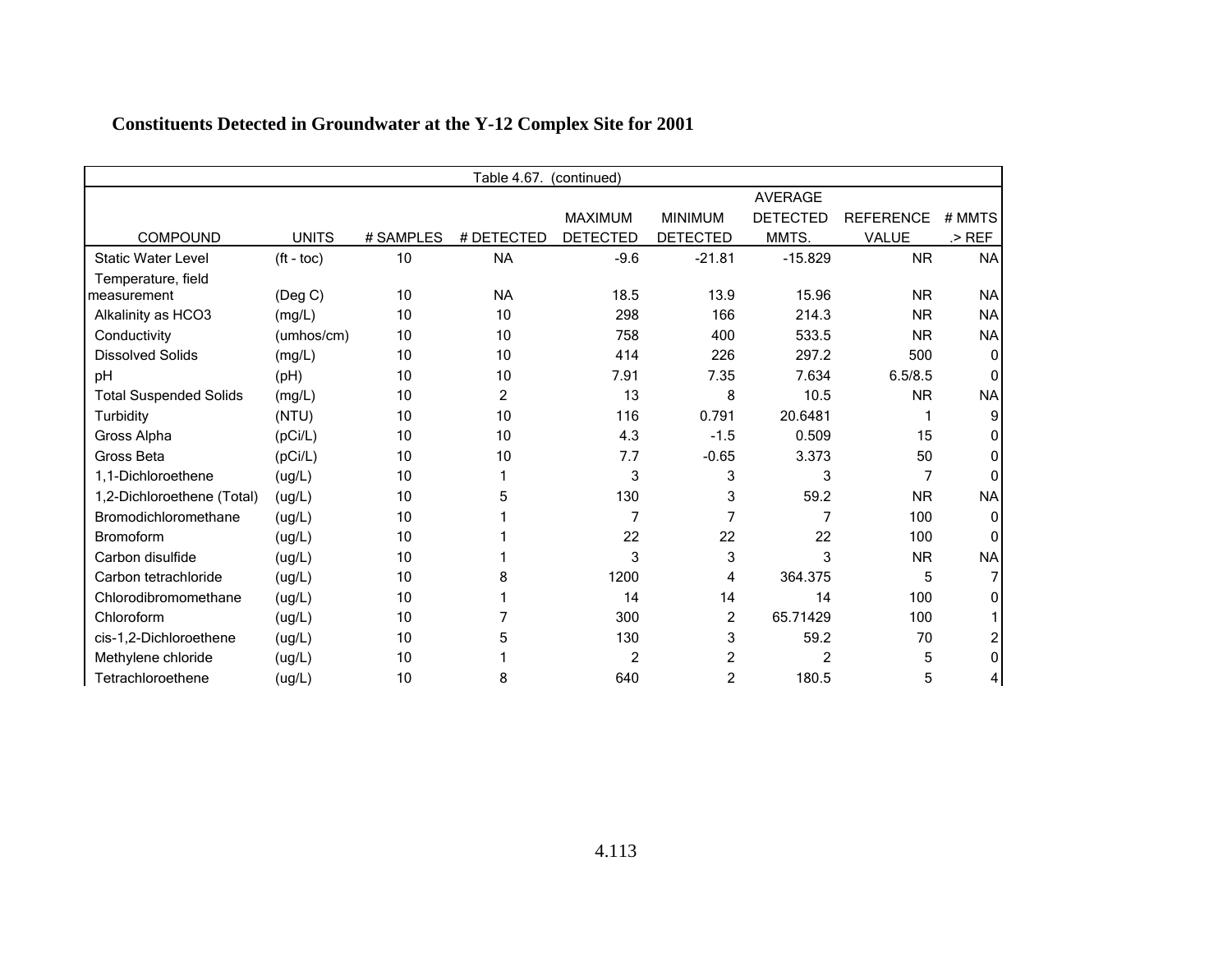| Table 4.67.<br>(continued) |              |            |            |                 |                 |                 |                  |              |  |
|----------------------------|--------------|------------|------------|-----------------|-----------------|-----------------|------------------|--------------|--|
|                            |              |            |            |                 |                 | AVERAGE         |                  |              |  |
|                            |              |            |            | MAXIMUM         | <b>MINIMUM</b>  | <b>DETECTED</b> | <b>REFERENCE</b> | # MMTS       |  |
| <b>COMPOUND</b>            | <b>UNITS</b> | # SAMPI FS | # DETECTED | <b>DETECTED</b> | <b>DETECTED</b> | MMTS.           | <b>VALUE</b>     | .> REF       |  |
| trans-1,2-Dichloroethene   | (ug/L)       | 10         |            |                 |                 |                 | 100              | 0            |  |
| Trichloroethene            | (ug/L)       | 10         | 5          | 190             |                 | 92.4            | ა                | 4            |  |
| Trichlorofluoromethane     | (ug/L)       | 10         |            |                 |                 |                 | <b>NR</b>        | <b>NA</b>    |  |
| Vinyl chloride             | (ug/L)       | 10         |            |                 |                 |                 |                  | $\mathbf{0}$ |  |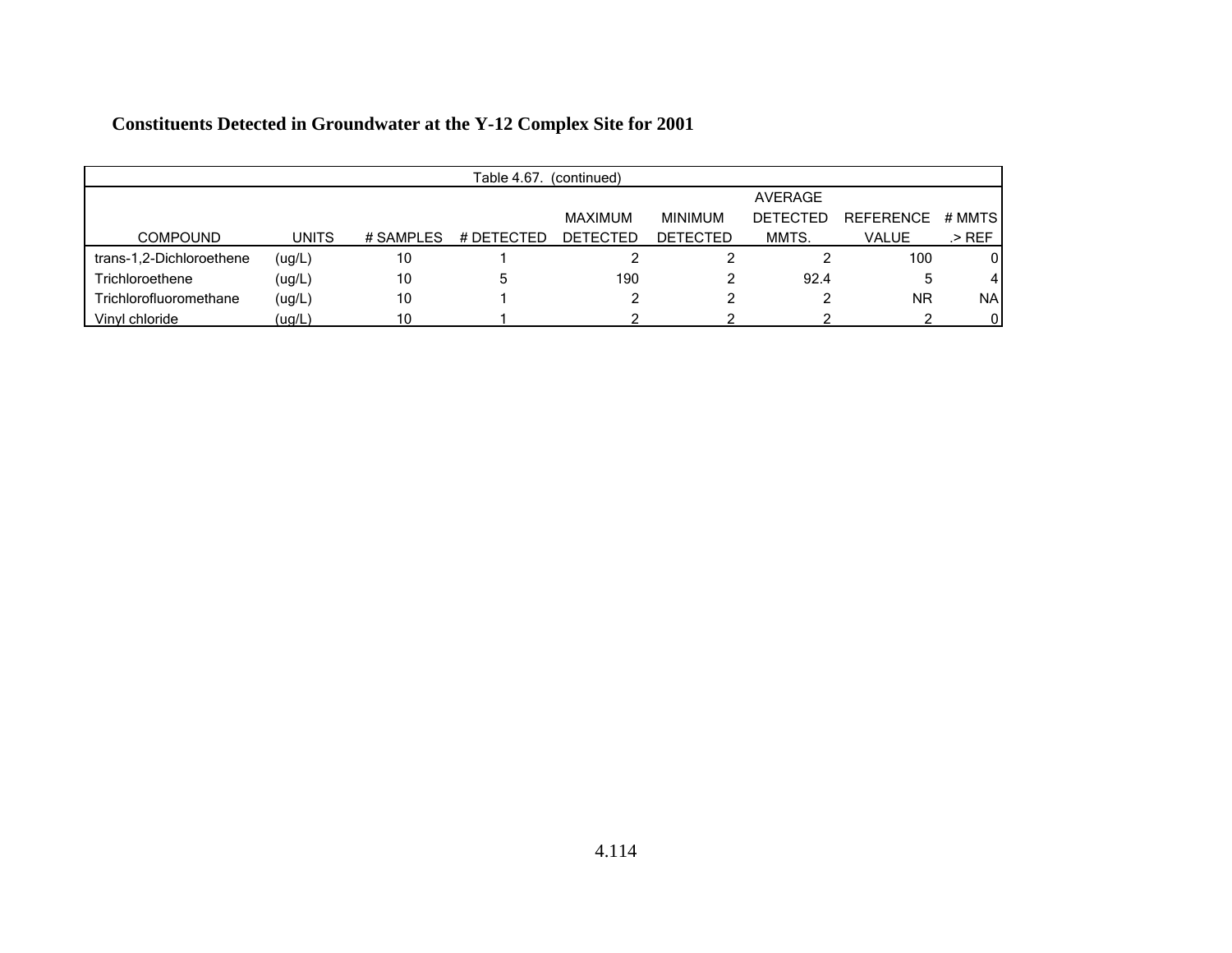| Table 4.68. REGIME=EF AREA NAME=S-2 Site |                   |                         |                         |         |          |          |                |                |  |  |
|------------------------------------------|-------------------|-------------------------|-------------------------|---------|----------|----------|----------------|----------------|--|--|
| Chloride                                 | (mg/L)            | $\overline{c}$          | $\overline{c}$          | 7.88    | 4.75     | 6.315    | 250            | 0              |  |  |
| Fluoride                                 | (mg/L)            | $\overline{c}$          | $\overline{c}$          | 1.21    | 0.958    | 1.084    | 4              | 0              |  |  |
| Nitrate Nitrogen                         | (mg/L)            | $\overline{c}$          | $\overline{c}$          | 55.7    | 20.4     | 38.05    | 10             | 2              |  |  |
| Sulfate                                  | (mg/L)            | $\overline{c}$          | 2                       | 14.8    | 6.45     | 10.625   | 250            | 0              |  |  |
| Aluminum, ICAP                           | (mg/L)            | $\overline{c}$          | 1                       | 0.248   | 0.248    | 0.248    | 0.2            |                |  |  |
| Barium, ICAP                             | (mg/L)            | $\overline{c}$          | $\overline{c}$          | 0.103   | 0.0551   | 0.07905  | $\overline{2}$ | 0              |  |  |
| Cadmium, PMS                             | (mg/L)            | $\overline{c}$          | $\overline{c}$          | 0.118   | 0.0496   | 0.0838   | 0.005          | 2              |  |  |
| Calcium, ICAP                            | (mg/L)            | $\overline{c}$          | $\overline{\mathbf{c}}$ | 105     | 71.2     | 88.1     | <b>NR</b>      | <b>NA</b>      |  |  |
| Copper, ICAP                             | (mg/L)            | $\overline{c}$          | $\overline{c}$          | 0.241   | 0.101    | 0.171    | 1.3            | 0              |  |  |
| Iron, ICAP                               | (mg/L)            | $\overline{c}$          | $\overline{c}$          | 0.239   | 0.156    | 0.1975   | 0.3            | 0              |  |  |
| Lead, PMS                                | (mg/L)            | $\overline{c}$          | 2                       | 0.00114 | 0.000734 | 0.000937 | 0.015          | 0              |  |  |
| Magnesium, ICAP                          | (mg/L)            | $\overline{c}$          | $\overline{c}$          | 14.4    | 8.53     | 11.465   | <b>NR</b>      | <b>NA</b>      |  |  |
| Manganese, ICAP                          | (mg/L)            | $\overline{c}$          | 2                       | 3.41    | 0.959    | 2.1845   | 0.05           | $\overline{2}$ |  |  |
| Nickel, PMS                              | (mg/L)            | $\overline{c}$          | $\overline{c}$          | 0.0316  | 0.00927  | 0.020435 | <b>NR</b>      | <b>NA</b>      |  |  |
| Potassium, ICAP                          | (mg/L)            | $\overline{c}$          | $\overline{c}$          | 3.08    | 2.16     | 2.62     | <b>NR</b>      | <b>NA</b>      |  |  |
| Sodium, ICAP                             | (mg/L)            | $\overline{c}$          | $\overline{c}$          | 13.4    | 6.18     | 9.79     | <b>NR</b>      | <b>NA</b>      |  |  |
| Strontium, ICAP                          | (mg/L)            | $\overline{c}$          | $\overline{c}$          | 0.219   | 0.182    | 0.2005   | <b>NR</b>      | <b>NA</b>      |  |  |
| Thallium, PMS                            | (mg/L)            | $\overline{\mathbf{c}}$ | $\overline{\mathbf{c}}$ | 0.00211 | 0.000935 | 0.001523 | 0.002          |                |  |  |
| Uranium, PMS                             | (mg/L)            | $\overline{2}$          | $\overline{2}$          | 0.00349 | 0.00183  | 0.00266  | 0.03           | $\Omega$       |  |  |
| Conductivity, field                      |                   |                         |                         |         |          |          |                |                |  |  |
| measurement                              | (umhos/cm)        | $\overline{c}$          | <b>NA</b>               | 980     | 593      | 786.5    | <b>NR</b>      | <b>NA</b>      |  |  |
| Depth to Water                           | (f <sup>t</sup> ) | $\overline{c}$          | <b>NA</b>               | 22.97   | 16.74    | 19.855   | <b>NR</b>      | <b>NA</b>      |  |  |
| Dissolved Oxygen, field<br>measurement   | (ppm)             | $\overline{c}$          | <b>NA</b>               | 0.15    | 0.11     | 0.13     | <b>NR</b>      | <b>NA</b>      |  |  |
| pH, field measurement<br>REDOX, field    | (pH)              | $\overline{c}$          | <b>NA</b>               | 6.59    | 6.01     | 6.3      | 6.5/8.5        |                |  |  |
| measurement                              | (mV)              | $\overline{c}$          | <b>NA</b>               | 302     | 229      | 265.5    | <b>NR</b>      | N <sub>A</sub> |  |  |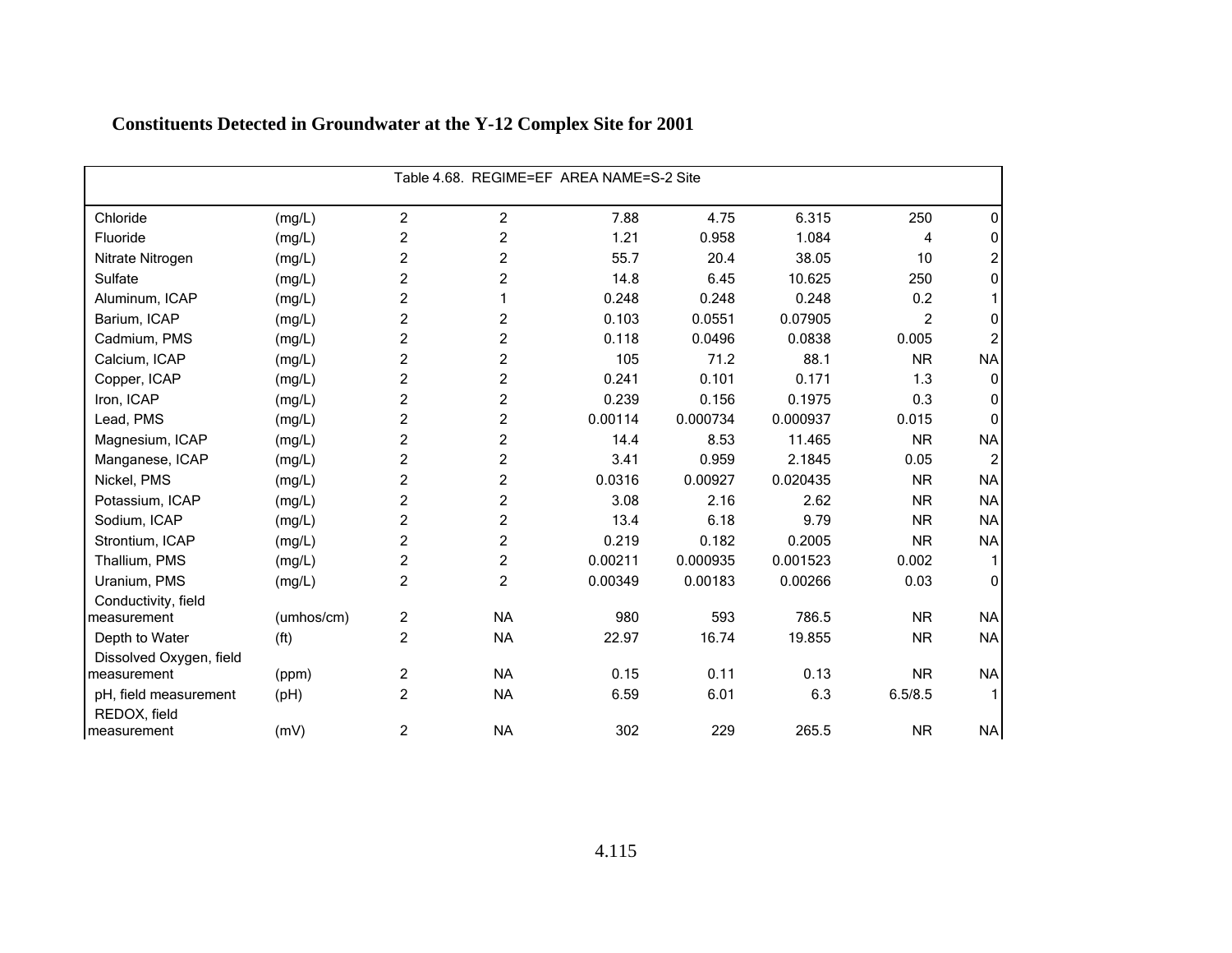|                               | Table 4.68.<br>(continued) |           |            |                 |                 |                 |                  |           |  |
|-------------------------------|----------------------------|-----------|------------|-----------------|-----------------|-----------------|------------------|-----------|--|
|                               |                            |           |            |                 |                 | <b>AVERAGE</b>  |                  |           |  |
|                               |                            |           |            | <b>MAXIMUM</b>  | <b>MINIMUM</b>  | <b>DETECTED</b> | <b>REFERENCE</b> | # MMTS    |  |
| <b>COMPOUND</b>               | <b>UNITS</b>               | # SAMPLES | # DETECTED | <b>DETECTED</b> | <b>DETECTED</b> | MMTS.           | VALUE            | $>$ REF   |  |
| <b>Static Water Level</b>     | $({\rm ft -}$ toc $)$      | 2         | <b>NA</b>  | $-16.74$        | $-22.97$        | $-19.855$       | <b>NR</b>        | <b>NA</b> |  |
| Temperature, field            |                            |           |            |                 |                 |                 |                  |           |  |
| measurement                   | (Deg C)                    | 2         | <b>NA</b>  | 14.9            | 13.1            | 14              | <b>NR</b>        | NA        |  |
| Alkalinity as HCO3            | (mg/L)                     | 2         | 2          | 165             | 156             | 160.5           | <b>NR</b>        | <b>NA</b> |  |
| Conductivity                  | (umhos/cm)                 | 2         |            | 862             | 514             | 688             | <b>NR</b>        | <b>NA</b> |  |
| <b>Dissolved Solids</b>       | (mg/L)                     | 2         | 2          | 632             | 325             | 478.5           | 500              |           |  |
| рH                            | (Hq)                       | 2         |            | 6.88            | 6.53            | 6.705           | 6.5/8.5          |           |  |
| <b>Total Suspended Solids</b> | (mg/L)                     |           |            | 3               | 3               | 3               | <b>NR</b>        | <b>NA</b> |  |
| Turbidity                     | (NTU)                      |           |            | 3.21            | 2.82            | 3.015           |                  |           |  |
| Gross Alpha                   | (pCi/L)                    |           |            | 7.4             | 2.8             | 5.1             | 15               |           |  |
| Gross Beta                    | (pCi/L)                    |           |            | 1.4             | 0.099           | 0.7495          | 50               |           |  |
| 1,2-Dichloroethene (Total)    | (ug/L)                     |           |            | 8               | 8               | 8               | <b>NR</b>        | <b>NA</b> |  |
| Carbon tetrachloride          | (ug/L)                     |           |            | 4               |                 |                 | 5                |           |  |
| Chloroform                    | (ug/L)                     |           |            | 10              | 4               |                 | 100              |           |  |
| cis-1,2-Dichloroethene        | (ug/L)                     |           |            | 8               | 8               | 8               | 70               |           |  |
| Tetrachloroethene             | (ug/L)                     |           |            | 200             | 50              | 125             | 5                |           |  |
| Trichloroethene               | (ug/L)                     |           |            | 100             | 18              | 59              | 5                |           |  |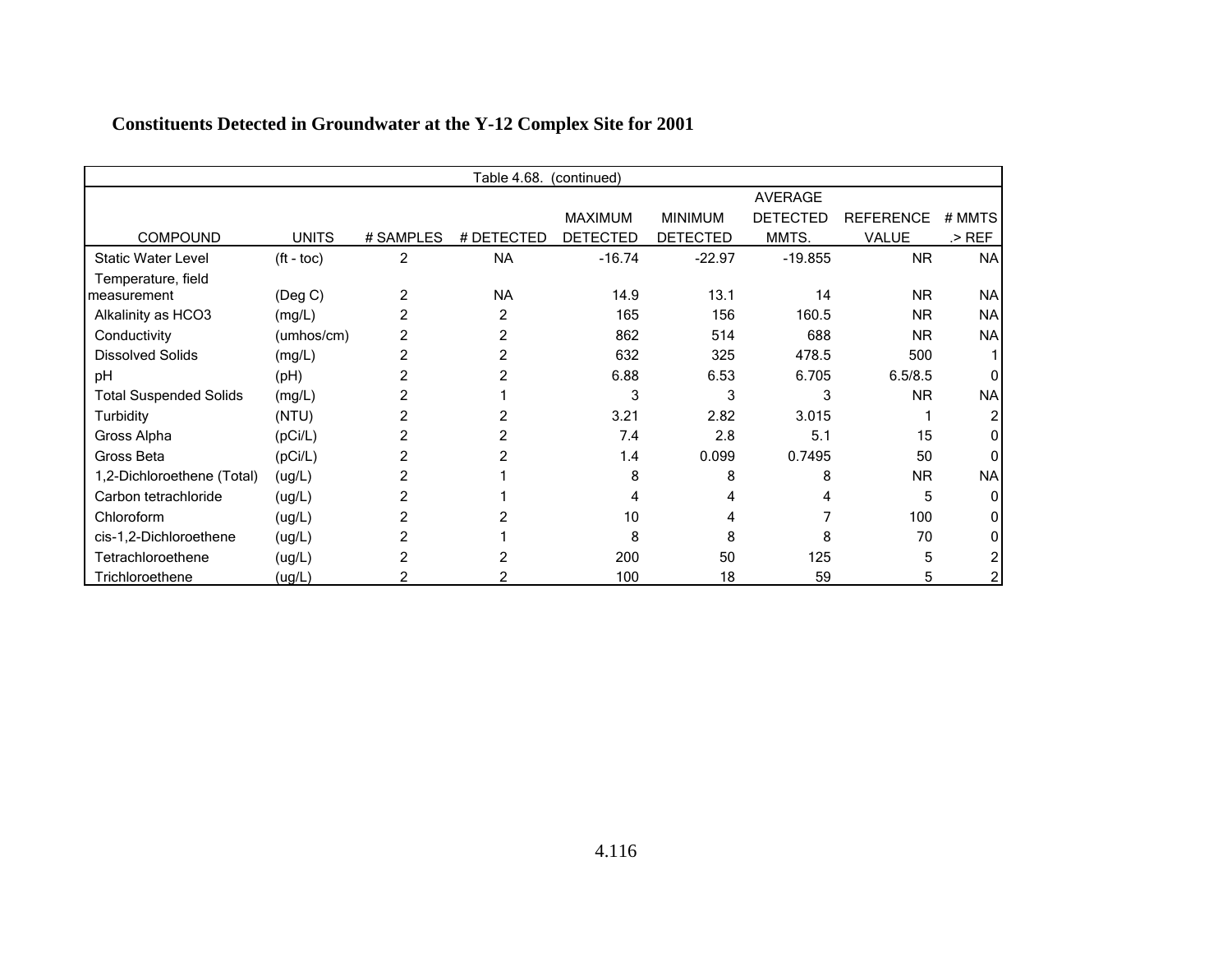| Table 4.69. REGIME=EF AREA NAME=GW-204 |                   |   |           |          |          |          |                |              |  |
|----------------------------------------|-------------------|---|-----------|----------|----------|----------|----------------|--------------|--|
| Chloride                               | (mg/L)            | 3 | 3         | 5.03     | 2.18     | 3.743333 | 250            | 0            |  |
| Fluoride                               | (mg/L)            | 3 | 3         | 0.861    | 0.81     | 0.828333 | 4              | 0            |  |
| Nitrate Nitrogen                       | (mg/L)            | 3 | 2         | 1.28     | 0.0863   | 0.68315  | 10             | 0            |  |
| Sulfate                                | (mg/L)            | 3 | 3         | 39.7     | 22.3     | 31.33333 | 250            | 0            |  |
| Antimony, PMS                          | (mg/L)            | 3 |           | 0.00357  | 0.00357  | 0.00357  | 0.006          | 0            |  |
| Barium, ICAP                           | (mg/L)            | 3 | 3         | 0.0784   | 0.0611   | 0.0707   | $\overline{2}$ | 0            |  |
| Boron, ICAP                            | (mg/L)            | 3 |           | 0.142    | 0.142    | 0.142    | <b>NR</b>      | <b>NA</b>    |  |
| Calcium, ICAP                          | (mg/L)            | 3 | 3         | 58.2     | 37.5     | 50.23333 | <b>NR</b>      | <b>NA</b>    |  |
| Chromium, PMS                          | (mg/L)            | 3 |           | 0.00276  | 0.00276  | 0.00276  | <b>NR</b>      | <b>NA</b>    |  |
| Iron, ICAP                             | (mg/L)            | 3 | 3         | 0.221    | 0.0738   | 0.1291   | 0.3            | $\mathbf{0}$ |  |
| Lead, PMS                              | (mg/L)            | 3 |           | 0.000664 | 0.000664 | 0.000664 | 0.015          | $\Omega$     |  |
| Lithium, ICAP                          | (mg/L)            | 3 | 3         | 0.2      | 0.12     | 0.152333 | <b>NR</b>      | <b>NA</b>    |  |
| Magnesium, ICAP                        | (mg/L)            | 3 | 3         | 9.89     | 6.28     | 8.6      | <b>NR</b>      | <b>NA</b>    |  |
| Manganese, ICAP                        | (mg/L)            | 3 | 3         | 0.654    | 0.0186   | 0.303867 | 0.05           |              |  |
| Potassium, ICAP                        | (mg/L)            | 3 | 3         | 3.04     | 2.17     | 2.606667 | <b>NR</b>      | <b>NA</b>    |  |
| Sodium, ICAP                           | (mg/L)            | 3 | 3         | 6.71     | 3.64     | 4.706667 | <b>NR</b>      | <b>NA</b>    |  |
| Strontium, ICAP                        | (mg/L)            | 3 | 3         | 0.139    | 0.0944   | 0.123133 | <b>NR</b>      | <b>NA</b>    |  |
| Uranium, PMS                           | (mg/L)            | 3 | 3         | 0.104    | 0.0316   | 0.066433 | 0.03           | 3            |  |
| Conductivity, field                    |                   |   |           |          |          |          |                |              |  |
| measurement                            | (umhos/cm)        | 3 | <b>NA</b> | 469      | 304      | 385.3333 | <b>NR</b>      | <b>NA</b>    |  |
| Depth to Water                         | (f <sup>t</sup> ) | 3 | <b>NA</b> | 9.18     | 8.56     | 8.93     | <b>NR</b>      | <b>NA</b>    |  |
| Dissolved Oxygen, field                |                   |   |           |          |          |          |                |              |  |
| measurement                            | (ppm)             | 3 | <b>NA</b> | 2.62     | 0.58     | 1.56     | <b>NR</b>      | <b>NA</b>    |  |
| pH, field measurement                  | (pH)              | 3 | <b>NA</b> | 7.73     | 7.34     | 7.483333 | 6.5/8.5        | $\mathbf{0}$ |  |
| REDOX, field                           |                   |   |           |          |          |          |                |              |  |
| measurement                            | (mV)              | 3 | <b>NA</b> | 89       | $-191$   | $-71$    | <b>NR</b>      | <b>NA</b>    |  |
| <b>Static Water Level</b>              | $(ft - toc)$      | 3 | <b>NA</b> | $-8.56$  | $-9.18$  | $-8.93$  | <b>NR</b>      | <b>NA</b>    |  |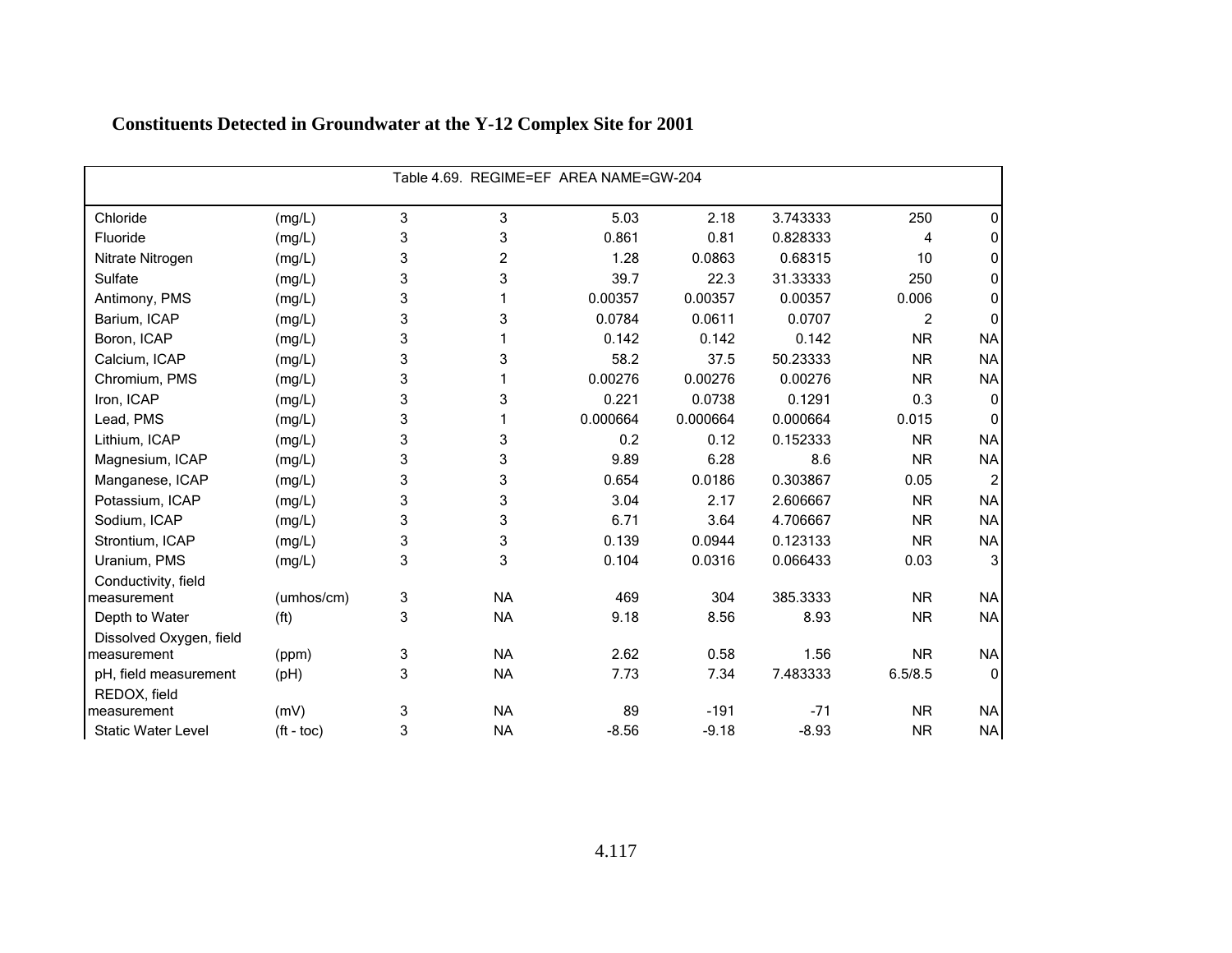|                         | Table 4.69.<br>(continued) |                |                |                 |                 |                 |                  |           |  |
|-------------------------|----------------------------|----------------|----------------|-----------------|-----------------|-----------------|------------------|-----------|--|
|                         |                            |                |                |                 |                 | AVERAGE         |                  |           |  |
|                         |                            |                |                | <b>MAXIMUM</b>  | <b>MINIMUM</b>  | <b>DETECTED</b> | <b>REFERENCE</b> | # MMTS    |  |
| <b>COMPOUND</b>         | <b>UNITS</b>               | # SAMPLES      | # DETECTED     | <b>DETECTED</b> | <b>DETECTED</b> | MMTS.           | VALUE            | $>$ REF   |  |
| Temperature, field      |                            |                |                |                 |                 |                 |                  |           |  |
| measurement             | $($ Deg C $)$              | 3              | <b>NA</b>      | 23.4            | 19              | 21.3            | <b>NR</b>        | <b>NA</b> |  |
| Alkalinity as HCO3      | (mg/L)                     | 3              | 3              | 133             | 103             | 121.6667        | <b>NR</b>        | <b>NA</b> |  |
| Conductivity            | (umhos/cm)                 | 3              | 3              | 369             | 251             | 321.6667        | <b>NR</b>        | <b>NA</b> |  |
| <b>Dissolved Solids</b> | (mg/L)                     | 3              | 3              | 223             | 143             | 188.3333        | 500              |           |  |
| pH                      | (Hq)                       | 3              | 3              | 7.98            | 7.64            | 7.76            | 6.5/8.5          |           |  |
| Turbidity               | (NTU)                      | 3              | 3              | 1.98            | 0.971           | 1.377           |                  |           |  |
| lodine-129              | (pCi/L)                    | $\overline{c}$ | $\overline{c}$ | 0.15            | 0.055           | 0.1025          | <b>NR</b>        | <b>NA</b> |  |
| Thorium-228             | (pCi/L)                    | 2              | $\overline{c}$ | 0.37            | 0.083           | 0.2265          | 16               |           |  |
| Thorium-230             | (pCi/L)                    | 2              | $\overline{c}$ | 0.28            | 0.012           | 0.146           | 12               |           |  |
| Thorium-231+234         | (pCi/L)                    | 2              | 2              | 29              | 11              | 20              | 400              | O         |  |
| Thorium-232             | (pCi/L)                    | $\overline{2}$ | 2              | $-0.0033$       | $-0.038$        | $-0.02065$      | 2                |           |  |
| Uranium-234             | (wt %)                     | 3              | 3              | 0.01            | 0.007           | 0.008333        | <b>NR</b>        | <b>NA</b> |  |
| Uranium-234             | (pCi/L)                    | 3              | 3              | 33              | 14              | 24              | 20               |           |  |
| Uranium-235             | (wt %)                     | 3              | 3              | 0.75            | 0.65            | 0.716667        | <b>NR</b>        | <b>NA</b> |  |
| Uranium-235             | (pCi/L)                    | 3              | 3              | 1.6             | 0.63            | 1.243333        | 24               | n         |  |
| Uranium-236             | (wt %)                     | 3              | 3              | 0.023           | 0.02            | 0.021667        | <b>NR</b>        | <b>NA</b> |  |
| Neptunium-237           | (pCi/L)                    | 2              | $\overline{c}$ | 0.067           | 0.0076          | 0.0373          | 1.2              |           |  |
| Plutonium-238           | (pCi/L)                    | 2              | 2              | 0.018           | 0.012           | 0.015           | 1.6              |           |  |
| Uranium-238             | (wt %)                     | 3              | 3              | 99.32           | 99.22           | 99.25333        | <b>NR</b>        | <b>NA</b> |  |
| Uranium-238             | (pCi/L)                    | 3              | 3              | 29              | 11              | 19.66667        | 24               |           |  |
| Americium-241           | (pCi/L)                    | 2              | $\overline{c}$ | 0.31            | 0.15            | 0.23            | 1.2              |           |  |
| Strontium-89/90         | (pCi/L)                    | 2              | 2              | $-0.12$         | $-4.6$          | $-2.36$         | <b>NR</b>        | <b>NA</b> |  |
| Technetium-99           | (pCi/L)                    | 2              | 2              | 1.4             | $-3$            | $-0.8$          | 4000             |           |  |
| Gross Alpha             | (pCi/L)                    | 3              | 3              | 74              | 21              | 39              | 15               | 31        |  |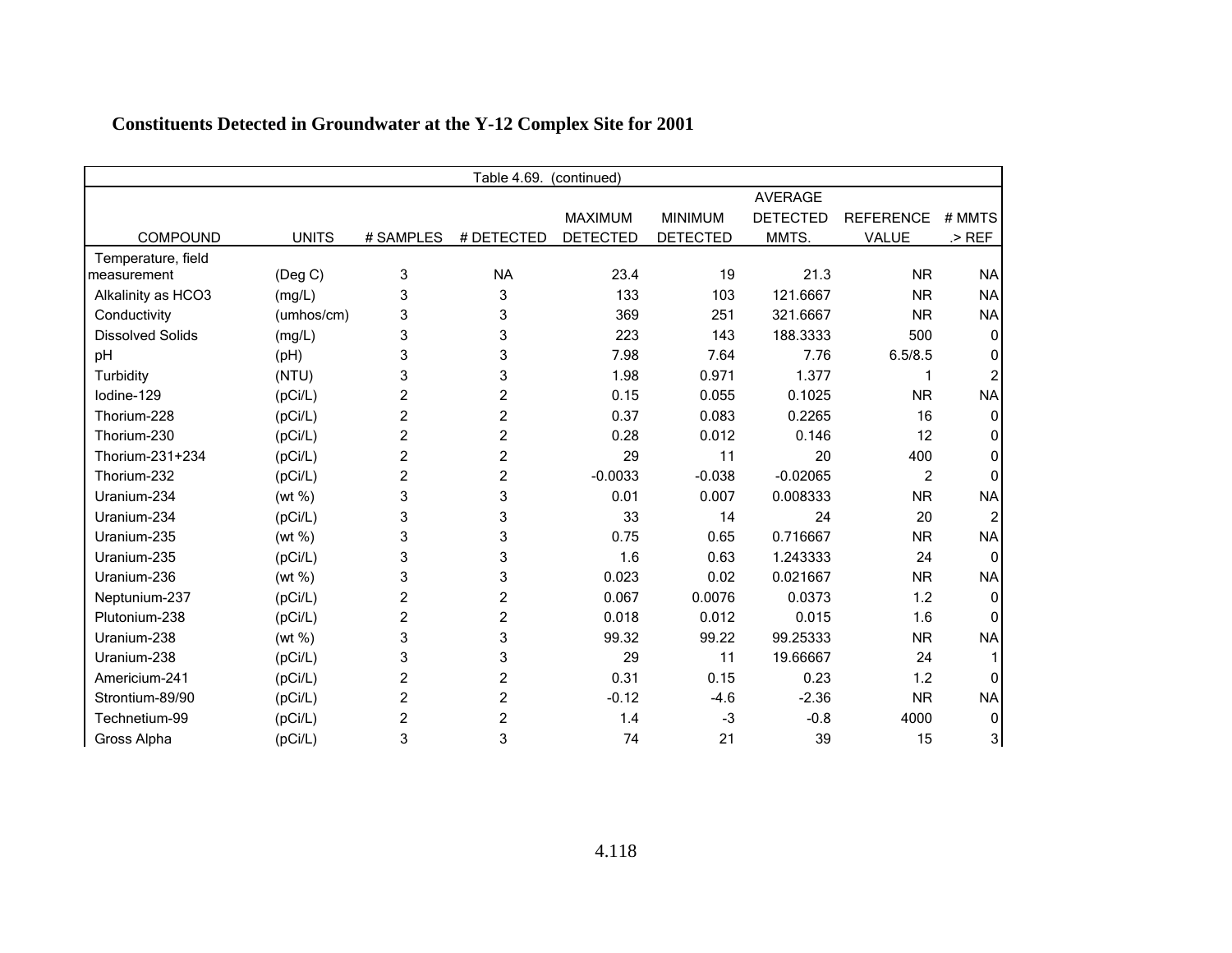| Table 4.69.<br>(continued) |              |           |            |                 |                 |                 |                  |           |  |
|----------------------------|--------------|-----------|------------|-----------------|-----------------|-----------------|------------------|-----------|--|
|                            |              |           |            |                 |                 | AVERAGE         |                  |           |  |
|                            |              |           |            | <b>MAXIMUM</b>  | <b>MINIMUM</b>  | <b>DETECTED</b> | <b>REFERENCE</b> | # MMTS    |  |
| <b>COMPOUND</b>            | <b>UNITS</b> | # SAMPLES | # DETECTED | <b>DETECTED</b> | <b>DETECTED</b> | MMTS.           | VALUE            | .> REF    |  |
| Gross Beta                 | (pCi/L)      |           |            | 37              | -53             | $-2.26667$      | 50               | 0         |  |
| Radium - Total Alpha       | (pCi/L)      |           |            | 0.12            | 0.067           | 0.0935          | 5                | 0         |  |
| Tritium                    | (pCi/L)      |           |            | 200             | -55             | 72.5            | 20000            | 0         |  |
| Uranium, Total             | (mg/L)       |           |            | 0.095           | 0.032           | 0.063333        | <b>NR</b>        | <b>NA</b> |  |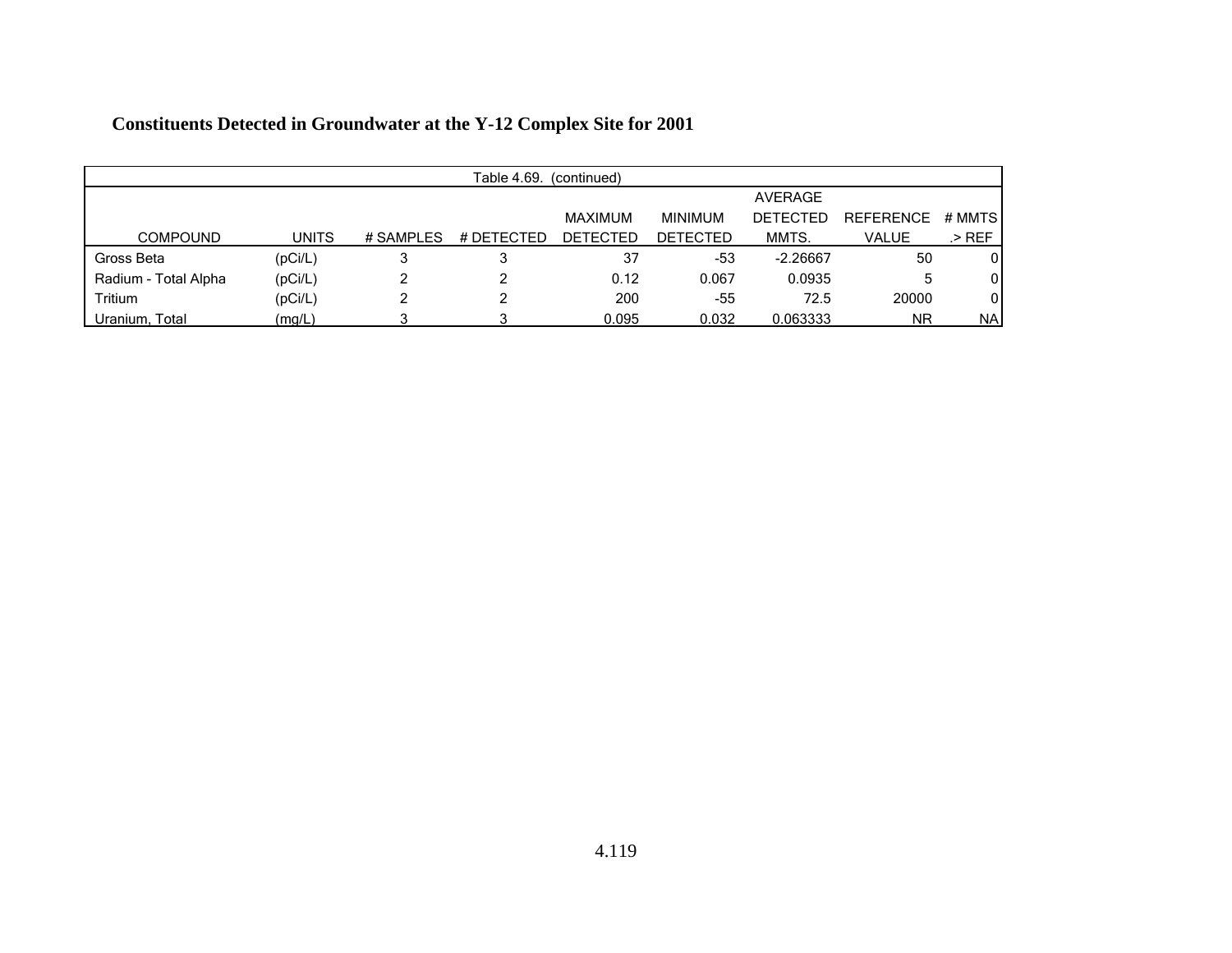| Table 4.70. REGIME=EF AREA NAME=Underground Tank T0134-U |                       |                |                         |          |          |           |                |                  |  |
|----------------------------------------------------------|-----------------------|----------------|-------------------------|----------|----------|-----------|----------------|------------------|--|
| Chloride                                                 | (mg/L)                | $\overline{2}$ | 2                       | 56       | 55.2     | 55.6      | 250            | 0                |  |
| Sulfate                                                  | (mg/L)                | $\overline{c}$ | $\overline{c}$          | 57       | 55.7     | 56.35     | 250            | 0                |  |
| Barium, ICAP                                             | (mg/L)                | $\overline{c}$ | $\overline{c}$          | 0.17     | 0.169    | 0.1695    | $\overline{2}$ | 0                |  |
| Calcium, ICAP                                            | (mg/L)                | $\overline{c}$ | $\overline{c}$          | 124      | 122      | 123       | <b>NR</b>      | <b>NA</b>        |  |
| Chromium, PMS                                            | (mg/L)                | $\overline{c}$ | $\overline{c}$          | 0.0672   | 0.00456  | 0.03588   | <b>NR</b>      | <b>NA</b>        |  |
| Chromium, ICAP                                           | (mg/L)                | $\overline{c}$ | 1                       | 0.0638   | 0.0638   | 0.0638    | 0.1            | $\mathbf 0$      |  |
| Iron, ICAP                                               | (mg/L)                | $\overline{c}$ | $\overline{c}$          | 1.09     | 1.03     | 1.06      | 0.3            | 2                |  |
| Magnesium, ICAP                                          | (mg/L)                | $\overline{c}$ | $\overline{c}$          | 6.82     | 6.55     | 6.685     | <b>NR</b>      | <b>NA</b>        |  |
| Manganese, ICAP                                          | (mg/L)                | $\overline{c}$ | $\overline{\mathbf{c}}$ | 0.518    | 0.393    | 0.4555    | 0.05           | $\overline{c}$   |  |
| Nickel, PMS                                              | (mg/L)                | $\overline{c}$ | $\overline{c}$          | 0.0695   | 0.0321   | 0.0508    | <b>NR</b>      | <b>NA</b>        |  |
| Nickel, ICAP                                             | (mg/L)                | $\overline{c}$ | 1                       | 0.0708   | 0.0708   | 0.0708    | 0.1            | $\mathbf{0}$     |  |
| Potassium, ICAP                                          | (mg/L)                | $\overline{c}$ | 2                       | 2.27     | 2.21     | 2.24      | <b>NR</b>      | <b>NA</b>        |  |
| Sodium, ICAP                                             | (mg/L)                | $\overline{c}$ | $\overline{c}$          | 11.1     | 10.9     | 11        | <b>NR</b>      | <b>NA</b>        |  |
| Strontium, ICAP                                          | (mg/L)                | $\overline{c}$ | $\overline{c}$          | 0.231    | 0.225    | 0.228     | <b>NR</b>      | <b>NA</b>        |  |
| Conductivity, field                                      |                       |                |                         |          |          |           |                |                  |  |
| measurement                                              | (umhos/cm)            | $\overline{c}$ | <b>NA</b>               | 826      | 798      | 812       | <b>NR</b>      | <b>NA</b>        |  |
| Depth to Water                                           | (f <sup>t</sup> )     | $\overline{2}$ | <b>NA</b>               | 10.45    | 10.28    | 10.365    | <b>NR</b>      | <b>NA</b>        |  |
| Dissolved Oxygen, field                                  |                       |                |                         |          |          |           |                |                  |  |
| measurement                                              | (ppm)                 | $\overline{c}$ | <b>NA</b>               | 0.3      | 0.18     | 0.24      | <b>NR</b>      | <b>NA</b>        |  |
| pH, field measurement                                    | (pH)                  | $\overline{2}$ | <b>NA</b>               | 6.81     | 6.77     | 6.79      | 6.5/8.5        | $\Omega$         |  |
| REDOX, field                                             |                       |                |                         |          |          |           |                |                  |  |
| measurement                                              | (mV)                  | $\overline{c}$ | <b>NA</b>               | 5        | $-25$    | $-10$     | <b>NR</b>      | <b>NA</b>        |  |
| <b>Static Water Level</b>                                | $({\rm ft -}$ toc $)$ | $\overline{c}$ | <b>NA</b>               | $-10.28$ | $-10.45$ | $-10.365$ | <b>NR</b>      | <b>NA</b>        |  |
| Temperature, field<br>measurement                        |                       | $\overline{c}$ | <b>NA</b>               | 20.1     | 18.1     | 19.1      | <b>NR</b>      | <b>NA</b>        |  |
|                                                          | (Deg C)               |                |                         |          | 218      | 222       |                |                  |  |
| Alkalinity as HCO3                                       | (mg/L)                | $\overline{c}$ | $\overline{c}$          | 226      |          |           | <b>NR</b>      | <b>NA</b>        |  |
| Conductivity                                             | (umhos/cm)            | $\overline{c}$ | 2                       | 701      | 696      | 698.5     | <b>NR</b>      | <b>NA</b>        |  |
| <b>Dissolved Solids</b>                                  | (mg/L)                | $\overline{c}$ | $\overline{c}$          | 467      | 432      | 449.5     | 500            | $\boldsymbol{0}$ |  |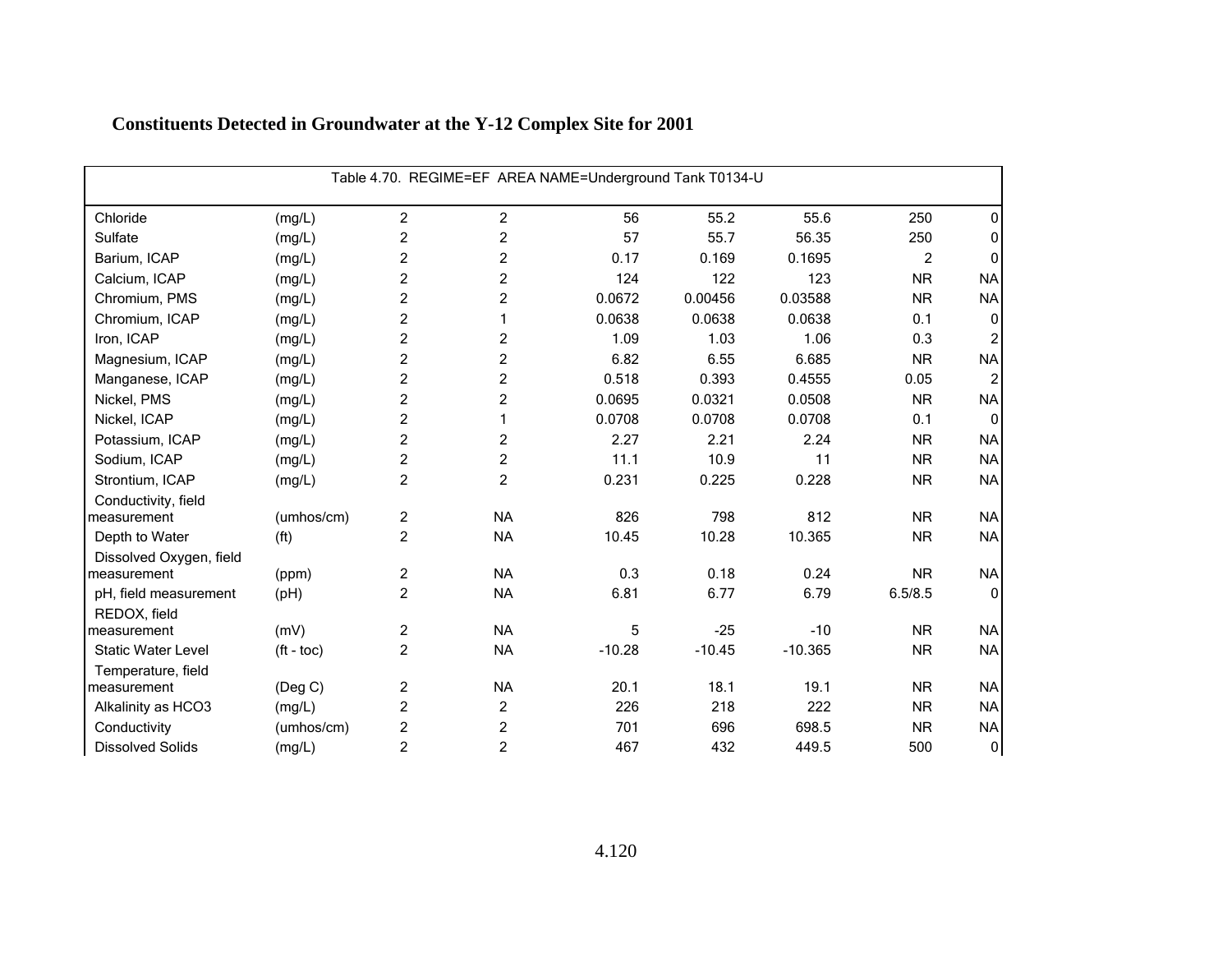| Table 4.70.<br>(continued) |              |                |                |                 |                 |                 |                  |                |
|----------------------------|--------------|----------------|----------------|-----------------|-----------------|-----------------|------------------|----------------|
|                            |              |                |                |                 |                 | <b>AVERAGE</b>  |                  |                |
|                            |              |                |                | <b>MAXIMUM</b>  | <b>MINIMUM</b>  | <b>DETECTED</b> | <b>REFERENCE</b> | # MMTS         |
| COMPOUND                   | <b>UNITS</b> | # SAMPLES      | # DETECTED     | <b>DETECTED</b> | <b>DETECTED</b> | MMTS.           | VALUE            | $>$ REF        |
| pH                         | (Hq)         | $\overline{c}$ | 2              | 6.94            | 6.89            | 6.915           | 6.5/8.5          | ŋ              |
| Turbidity                  | (NTU)        | 2              | 2              | 7.68            | 6.14            | 6.91            |                  |                |
| lodine-129                 | (pCi/L)      | $\overline{c}$ | 2              | 7               | $-4.7$          | 1.15            | <b>NR</b>        | <b>NA</b>      |
| Thorium-228                | (pCi/L)      | $\overline{c}$ | 2              | $-0.096$        | $-0.13$         | $-0.113$        | 16               | 0              |
| Thorium-230                | (pCi/L)      | 2              | 2              | 0.78            | 0.32            | 0.55            | 12               |                |
| Thorium-231+234            | (pCi/L)      | $\overline{c}$ | 2              | 0.28            | 0.073           | 0.1765          | 400              |                |
| Thorium-232                | (pCi/L)      | $\overline{c}$ | 2              | $-0.037$        | $-0.095$        | $-0.066$        | $\overline{c}$   | 0              |
| Uranium-234                | (pCi/L)      | 2              | 2              | 0.26            | 0.21            | 0.235           | 20               |                |
| Uranium-235                | (pCi/L)      | $\overline{c}$ | $\overline{c}$ | 0               | $-0.018$        | $-0.009$        | 24               |                |
| Neptunium-237              | (pCi/L)      | $\overline{c}$ | 2              | $-0.034$        | $-0.052$        | $-0.043$        | 1.2              | U              |
| Plutonium-238              | (pCi/L)      | 2              | 2              | 0.053           | 0.039           | 0.046           | 1.6              |                |
| Uranium-238                | (pCi/L)      | $\overline{c}$ | $\overline{c}$ | 0.28            | 0.073           | 0.1765          | 24               |                |
| Americium-241              | (pCi/L)      | $\overline{c}$ | 2              | 0.21            | 0.12            | 0.165           | 1.2              | <sup>0</sup>   |
| Strontium-89/90            | (pCi/L)      | $\overline{c}$ | 2              | 0.39            | $-10$           | $-4.805$        | <b>NR</b>        | <b>NA</b>      |
| Technetium-99              | (pCi/L)      | $\overline{c}$ | $\overline{c}$ | 4.1             | $-3.4$          | 0.35            | 4000             | $\Omega$       |
| Gross Alpha                | (pCi/L)      | $\overline{c}$ | 2              | 1               | $-0.063$        | 0.4685          | 15               | O              |
| Gross Beta                 | (pCi/L)      | $\overline{2}$ | 2              | 1.8             | $-2.1$          | $-0.15$         | 50               |                |
| Radium - Total Alpha       | (pCi/L)      | $\overline{2}$ | $\overline{c}$ | 0.32            | 0.092           | 0.206           | 5                |                |
| Tritium                    | (pCi/L)      | $\overline{c}$ | 2              | 650             | 6.9             | 328.45          | 20000            | O              |
| 1,1,1-Trichloroethane      | (ug/L)       | $\overline{c}$ | 2              | 3               | 3               | 3               | 200              |                |
| 1,1-Dichloroethane         | (ug/L)       | $\overline{c}$ | $\overline{c}$ | 32              | 30              | 31              | <b>NR</b>        | <b>NA</b>      |
| 1,1-Dichloroethene         | (ug/L)       | $\overline{2}$ | 2              | 490             | 400             | 445             | 7                | $\overline{2}$ |
| 1,2-Dichloroethene (Total) | (ug/L)       | 2              | 2              | 180             | 170             | 175             | <b>NR</b>        | <b>NA</b>      |
| Benzene                    | (ug/L)       | $\overline{c}$ | 2              | 2               | 2               | $\overline{2}$  | 5                | 0              |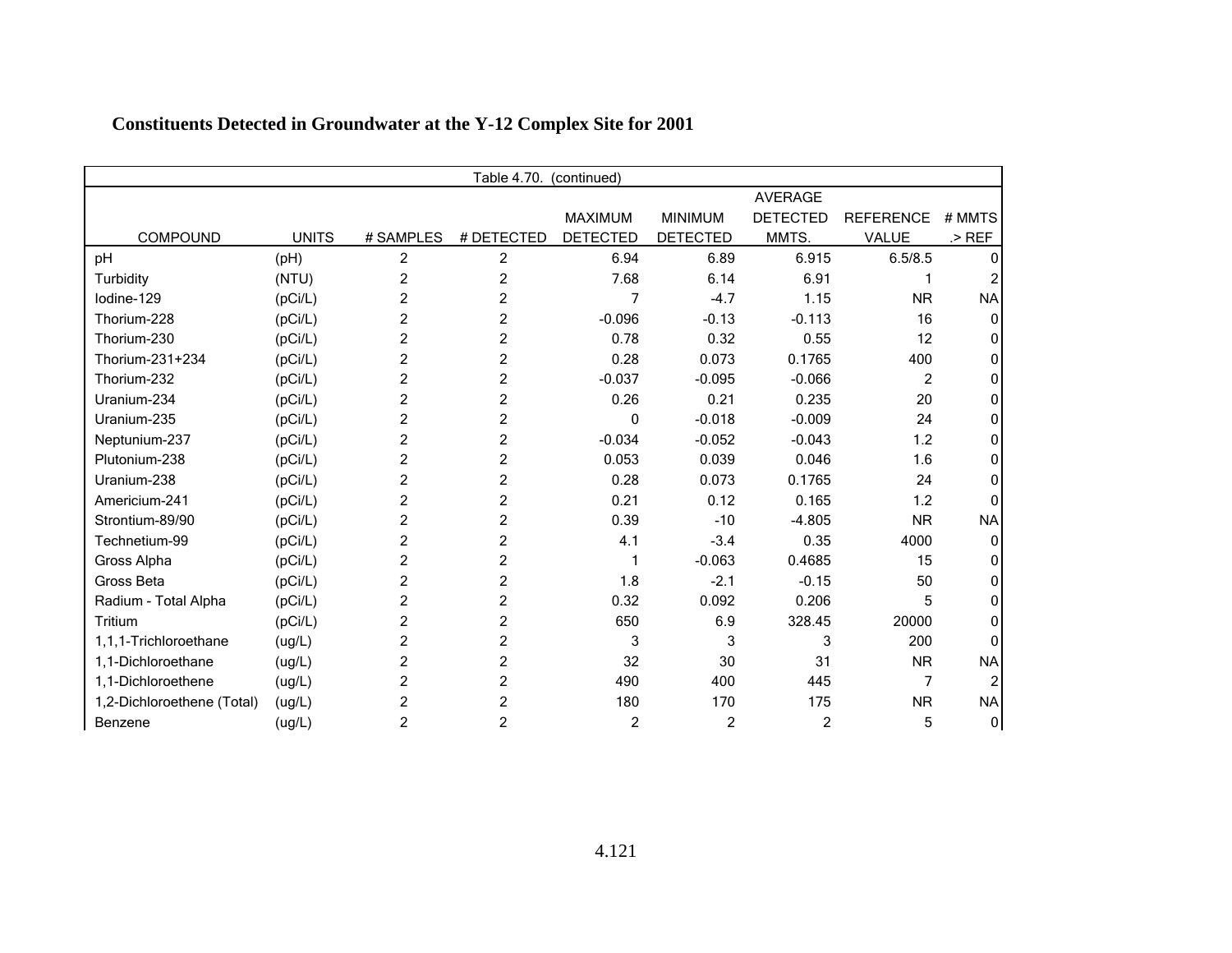|                          | Table 4.70.<br>(continued) |           |            |                 |                 |                 |                  |        |  |  |
|--------------------------|----------------------------|-----------|------------|-----------------|-----------------|-----------------|------------------|--------|--|--|
|                          |                            |           |            |                 |                 | AVERAGE         |                  |        |  |  |
|                          |                            |           |            | MAXIMUM         | <b>MINIMUM</b>  | <b>DETECTED</b> | <b>REFERENCE</b> | # MMTS |  |  |
| <b>COMPOUND</b>          | <b>UNITS</b>               | # SAMPLES | # DETECTED | <b>DETECTED</b> | <b>DETECTED</b> | MMTS.           | <b>VALUE</b>     | .> REF |  |  |
| cis-1,2-Dichloroethene   | (ug/L)                     |           |            | 150             | 150             | 150             | 70               | 2      |  |  |
| Tetrachloroethene        | (ug/L)                     |           |            | 54              | 49              | 51.5            | 5                | 2      |  |  |
| trans-1,2-Dichloroethene | (ug/L)                     |           | ⌒          | 25              | 24              | 24.5            | 100              | 0      |  |  |
| Trichloroethene          | (ug/L)                     | ົ         | ົ          | 4700            | 3800            | 4250            | 5                | 2      |  |  |
| Vinvl chloride           | (ug/L)                     |           |            | 10              |                 | 9.5             |                  | 2      |  |  |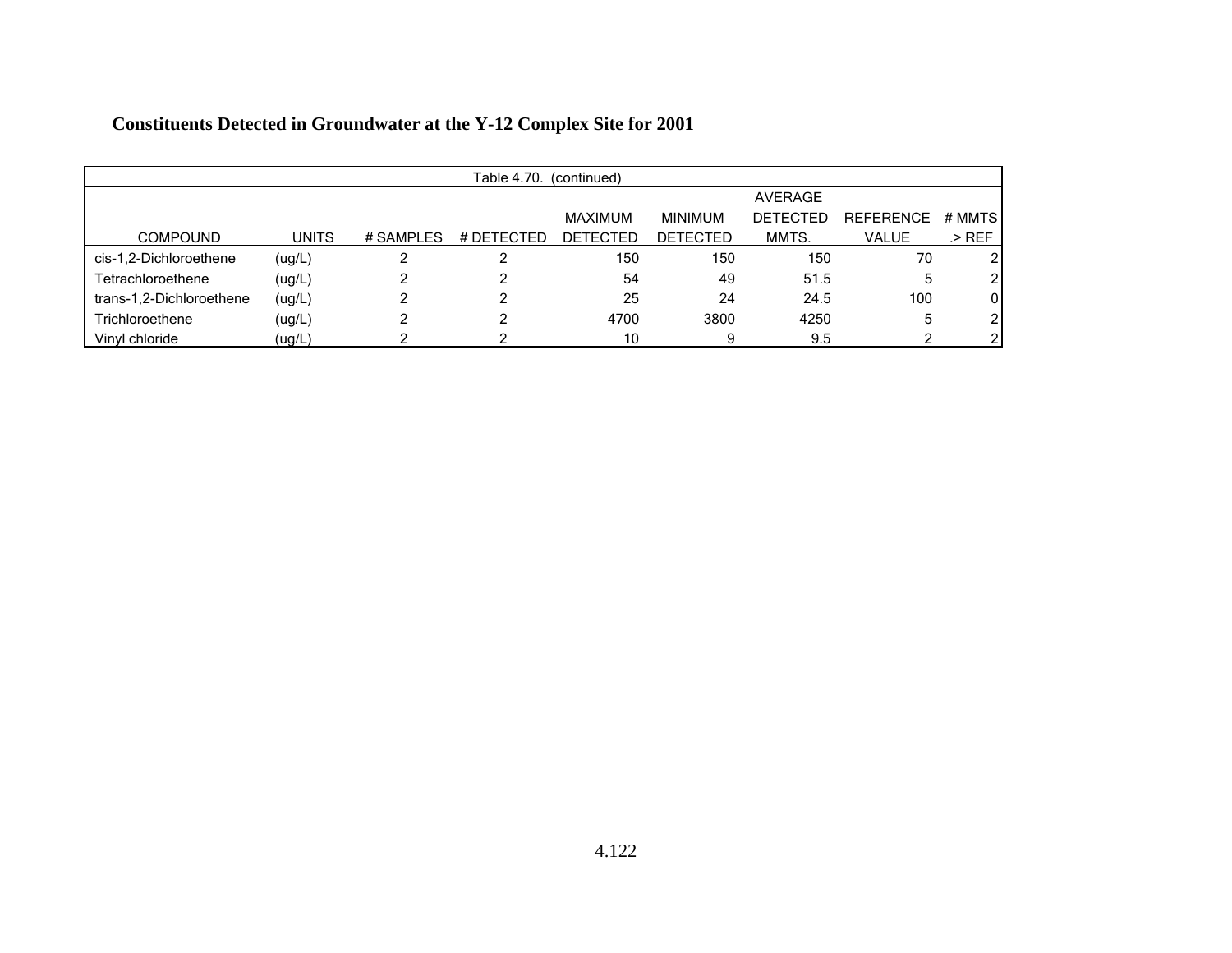|                                   | Table 4.71. REGIME=EF AREA NAME=Uranium Oxide Vault |                |                |         |          |          |                |                |  |  |
|-----------------------------------|-----------------------------------------------------|----------------|----------------|---------|----------|----------|----------------|----------------|--|--|
| Chloride                          | (mg/L)                                              | $\overline{c}$ | $\overline{c}$ | 4.17    | 2.35     | 3.26     | 250            | 0              |  |  |
| Fluoride                          | (mg/L)                                              | $\overline{c}$ | 2              | 0.16    | 0.128    | 0.144    | 4              | 0              |  |  |
| Nitrate Nitrogen                  | (mg/L)                                              | $\overline{c}$ | 2              | 0.286   | 0.0563   | 0.17115  | 10             | 0              |  |  |
| Sulfate                           | (mg/L)                                              | $\overline{c}$ | 2              | 29.9    | 23.7     | 26.8     | 250            | 0              |  |  |
| Barium, ICAP                      | (mg/L)                                              | $\overline{c}$ | 2              | 0.07    | 0.0678   | 0.0689   | $\overline{c}$ | $\Omega$       |  |  |
| Calcium, ICAP                     | (mg/L)                                              | $\overline{c}$ | 2              | 84.4    | 80.5     | 82.45    | <b>NR</b>      | <b>NA</b>      |  |  |
| Chromium, PMS                     | (mg/L)                                              | $\overline{c}$ | 2              | 0.0101  | 0.00325  | 0.006675 | <b>NR</b>      | <b>NA</b>      |  |  |
| Iron, ICAP                        | (mg/L)                                              | $\overline{c}$ | 2              | 0.12    | 0.102    | 0.111    | 0.3            | $\Omega$       |  |  |
| Lead, PMS                         | (mg/L)                                              | $\overline{c}$ | 1              | 0.00147 | 0.00147  | 0.00147  | 0.015          | $\Omega$       |  |  |
| Magnesium, ICAP                   | (mg/L)                                              | $\overline{c}$ | $\overline{c}$ | 11.1    | 8.15     | 9.625    | <b>NR</b>      | <b>NA</b>      |  |  |
| Manganese, ICAP                   | (mg/L)                                              | $\overline{c}$ | 2              | 1.34    | 0.0179   | 0.67895  | 0.05           |                |  |  |
| Nickel, PMS                       | (mg/L)                                              | $\overline{c}$ | 2              | 0.215   | 0.0199   | 0.11745  | <b>NR</b>      | <b>NA</b>      |  |  |
| Nickel, ICAP                      | (mg/L)                                              | $\overline{c}$ | 1              | 0.207   | 0.207    | 0.207    | 0.1            |                |  |  |
| Potassium, ICAP                   | (mg/L)                                              | $\overline{c}$ | 2              | 4.95    | 2.96     | 3.955    | <b>NR</b>      | <b>NA</b>      |  |  |
| Sodium, ICAP                      | (mg/L)                                              | $\overline{c}$ | 2              | 13.5    | 9.1      | 11.3     | <b>NR</b>      | <b>NA</b>      |  |  |
| Strontium, ICAP                   | (mg/L)                                              | $\overline{c}$ | 2              | 0.188   | 0.133    | 0.1605   | <b>NR</b>      | <b>NA</b>      |  |  |
| Uranium, PMS                      | (mg/L)                                              | $\overline{c}$ | $\overline{c}$ | 0.6     | 0.569    | 0.5845   | 0.03           | $\overline{2}$ |  |  |
| Conductivity, field               |                                                     |                |                |         |          |          |                |                |  |  |
| measurement                       | (umhos/cm)                                          | $\overline{c}$ | <b>NA</b>      | 587     | 555      | 571      | <b>NR</b>      | <b>NA</b>      |  |  |
| Depth to Water                    | (f <sup>t</sup> )                                   | $\overline{2}$ | <b>NA</b>      | 13.52   | 9.84     | 11.68    | <b>NR</b>      | <b>NA</b>      |  |  |
| Dissolved Oxygen, field           |                                                     |                |                |         |          |          |                |                |  |  |
| measurement                       | (ppm)                                               | $\overline{c}$ | <b>NA</b>      | 5.12    | 1.8      | 3.46     | <b>NR</b>      | <b>NA</b>      |  |  |
| pH, field measurement             | (Hq)                                                | $\overline{c}$ | <b>NA</b>      | 7.07    | 6.84     | 6.955    | 6.5/8.5        | $\mathbf{0}$   |  |  |
| REDOX, field<br>measurement       | (mV)                                                | $\overline{2}$ | <b>NA</b>      | 220     | $-96$    | 62       | <b>NR</b>      | <b>NA</b>      |  |  |
| <b>Static Water Level</b>         |                                                     | $\overline{a}$ | <b>NA</b>      | $-9.84$ | $-13.52$ | $-11.68$ | <b>NR</b>      | <b>NA</b>      |  |  |
|                                   | $(ft - toc)$                                        |                |                |         |          |          |                |                |  |  |
| Temperature, field<br>measurement | (Deg C)                                             | $\overline{2}$ | <b>NA</b>      | 16.6    | 13.2     | 14.9     | <b>NR</b>      | <b>NA</b>      |  |  |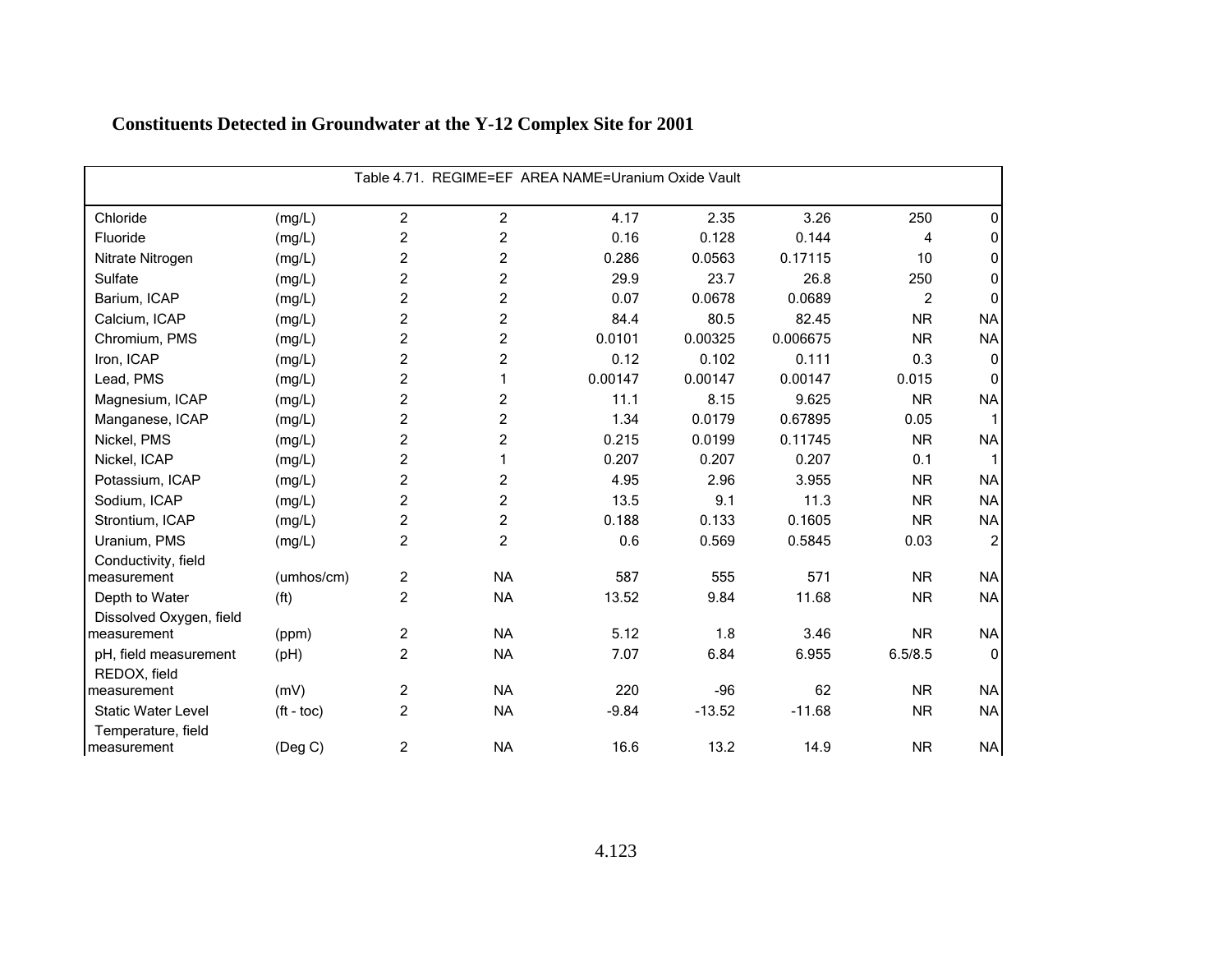|                         |              |                | Table 4.71. | (continued)     |                 |                 |                  |           |
|-------------------------|--------------|----------------|-------------|-----------------|-----------------|-----------------|------------------|-----------|
|                         |              |                |             |                 |                 | <b>AVERAGE</b>  |                  |           |
|                         |              |                |             | <b>MAXIMUM</b>  | <b>MINIMUM</b>  | <b>DETECTED</b> | <b>REFERENCE</b> | # MMTS    |
| <b>COMPOUND</b>         | <b>UNITS</b> | # SAMPLES      | # DETECTED  | <b>DETECTED</b> | <b>DETECTED</b> | MMTS.           | VALUE            | $>$ REF   |
| Alkalinity as HCO3      | (mg/L)       | 2              | 2           | 240             | 228             | 234             | <b>NR</b>        | <b>NA</b> |
| Conductivity            | (umhos/cm)   | 2              | 2           | 517             | 499             | 508             | <b>NR</b>        | <b>NA</b> |
| <b>Dissolved Solids</b> | (mg/L)       | $\overline{2}$ | 2           | 297             | 287             | 292             | 500              | 0         |
| pH                      | (H)          | 2              | 2           | 7.47            | 7.15            | 7.31            | 6.5/8.5          | 0         |
| Turbidity               | (NTU)        |                |             | 1.68            | 0.785           | 1.2325          |                  |           |
| Uranium-234             | (pCi/L)      | 2              |             | 29              | 22              | 25.5            | 20               |           |
| Uranium-235             | (pCi/L)      |                |             | 2.8             | 2.1             | 2.45            | 24               |           |
| Uranium-238             | (pCi/L)      |                |             | 190             | 150             | 170             | 24               |           |
| Technetium-99           | (pCi/L)      | 2              | 2           | 16              | 11              | 13.5            | 4000             |           |
| Gross Alpha             | (pCi/L)      | 2              | 2           | 200             | 140             | 170             | 15               |           |
| Gross Beta              | (pCi/L)      | 2              | 2           | 150             | 77              | 113.5           | 50               |           |
| Trichloroethene         | (ug/L)       |                |             | 2               | 2               | 2               | 5                |           |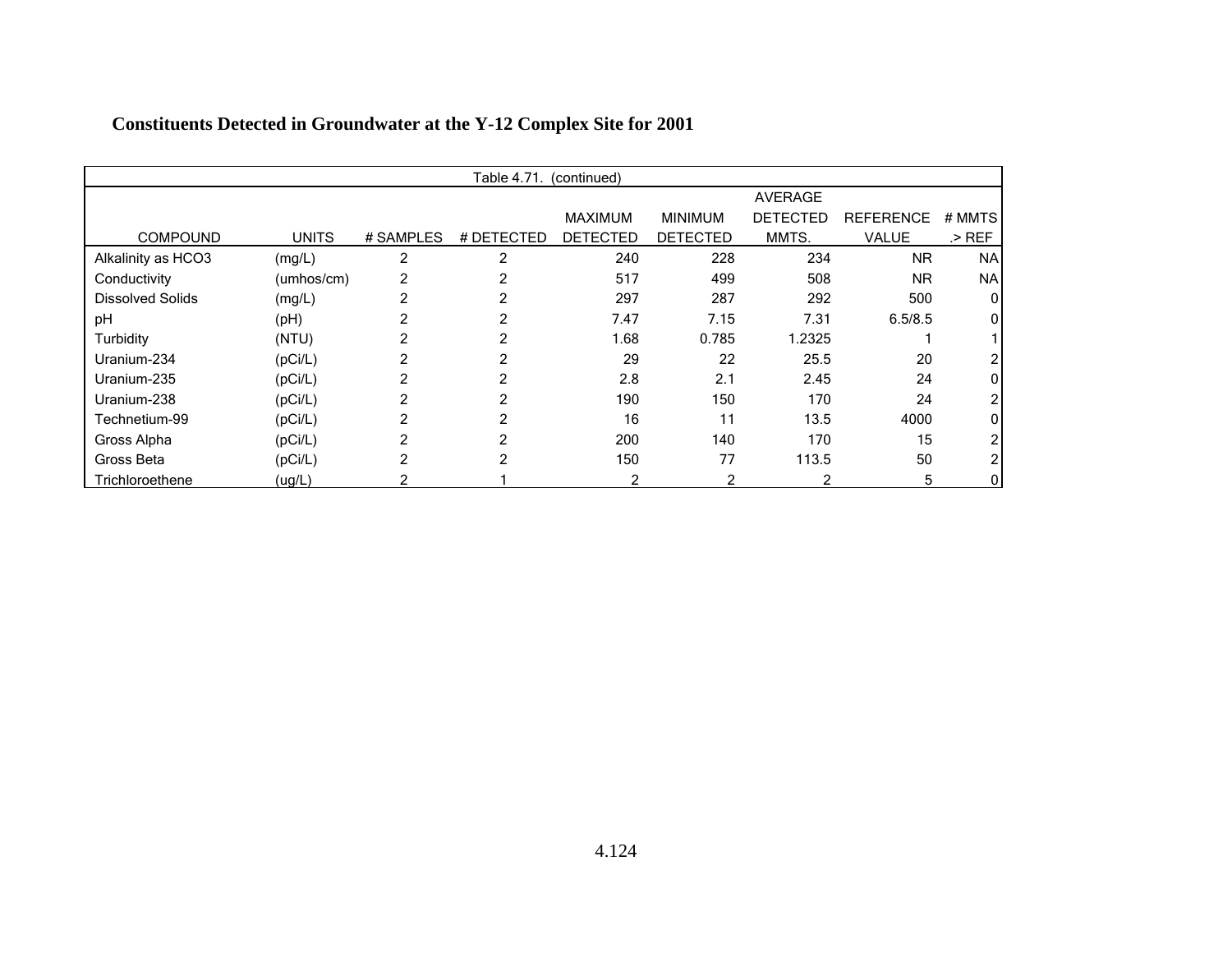|                                   |               |   |                | Table 4.72. REGIME=PR AREA NAME=Country Club Estates |          |          |           |              |
|-----------------------------------|---------------|---|----------------|------------------------------------------------------|----------|----------|-----------|--------------|
| Chloride                          | (mg/L)        | 3 | 3              | 1.03                                                 | 0.941    | 0.983    | 250       | 0            |
| Nitrate Nitrogen                  | (mg/L)        | 3 | 3              | 0.0463                                               | 0.0321   | 0.041267 | 10        | 0            |
| Sulfate                           | (mg/L)        | 3 | 3              | 29.1                                                 | 21.3     | 24.86667 | 250       | 0            |
| Aluminum, ICAP                    | (mg/L)        | 3 | $\overline{c}$ | 9.16                                                 | 0.24     | 4.7      | 0.2       | 2            |
| Barium, ICAP                      | (mg/L)        | 3 | 3              | 0.0865                                               | 0.0591   | 0.069733 | 2         | 0            |
| Calcium, ICAP                     | (mg/L)        | 3 | 3              | 73                                                   | 28.8     | 45.03333 | <b>NR</b> | <b>NA</b>    |
| Chromium, PMS                     | (mg/L)        | 3 |                | 0.00968                                              | 0.00968  | 0.00968  | <b>NR</b> | <b>NA</b>    |
| Iron, ICAP                        | (mg/L)        | 3 | 3              | 6.54                                                 | 0.194    | 2.322667 | 0.3       |              |
| Lead, PMS                         | (mg/L)        | 3 |                | 0.00823                                              | 0.00823  | 0.00823  | 0.015     | $\Omega$     |
| Magnesium, ICAP                   | (mg/L)        | 3 | 3              | 10.2                                                 | 4.13     | 7.8      | <b>NR</b> | <b>NA</b>    |
| Manganese, ICAP                   | (mg/L)        | 3 | 3              | 0.374                                                | 0.0303   | 0.1467   | 0.05      |              |
| Nickel, PMS                       | (mg/L)        | 3 |                | 0.0058                                               | 0.0058   | 0.0058   | <b>NR</b> | <b>NA</b>    |
| Potassium, ICAP                   | (mg/L)        | 3 | 3              | 3.21                                                 | 2.35     | 2.636667 | <b>NR</b> | <b>NA</b>    |
| Sodium, ICAP                      | (mg/L)        | 3 | 3              | 2.61                                                 | 1.07     | 1.99     | <b>NR</b> | <b>NA</b>    |
| Strontium, ICAP                   | (mg/L)        | 3 | 3              | 0.112                                                | 0.0919   | 0.104633 | <b>NR</b> | <b>NA</b>    |
| Uranium, PMS                      | (mg/L)        | 3 |                | 0.000889                                             | 0.000889 | 0.000889 | 0.03      | $\mathbf{0}$ |
| Conductivity, field               |               |   |                |                                                      |          |          |           |              |
| measurement                       | (umhos/cm)    | 3 | <b>NA</b>      | 484                                                  | 312      | 386.6667 | <b>NR</b> | <b>NA</b>    |
| Dissolved Oxygen, field           |               |   |                |                                                      |          |          |           |              |
| measurement                       | (ppm)         | 3 | <b>NA</b>      | 6.91                                                 | 3.56     | 5.356667 | <b>NR</b> | <b>NA</b>    |
| pH, field measurement             | (pH)          | 3 | <b>NA</b>      | 7.11                                                 | 6.51     | 6.863333 | 6.5/8.5   | $\mathbf{0}$ |
| REDOX, field                      |               |   |                |                                                      |          |          |           |              |
| measurement                       | (mV)          | 3 | <b>NA</b>      | 240                                                  | 215      | 223.6667 | <b>NR</b> | <b>NA</b>    |
| Temperature, field<br>measurement | $($ Deg C $)$ | 3 | <b>NA</b>      | 14.4                                                 | 12       | 13.4     | <b>NR</b> | <b>NA</b>    |
|                                   |               | 3 | 3              | 173                                                  | 79.2     | 118.0667 | <b>NR</b> | <b>NA</b>    |
| Alkalinity as HCO3                | (mg/L)        | 3 | 3              | 370                                                  | 224      | 281      | <b>NR</b> |              |
| Conductivity                      | (umhos/cm)    |   |                |                                                      |          |          |           | <b>NA</b>    |
| <b>Dissolved Solids</b>           | (mg/L)        | 3 | 3              | 226                                                  | 142      | 173.6667 | 500       | $\pmb{0}$    |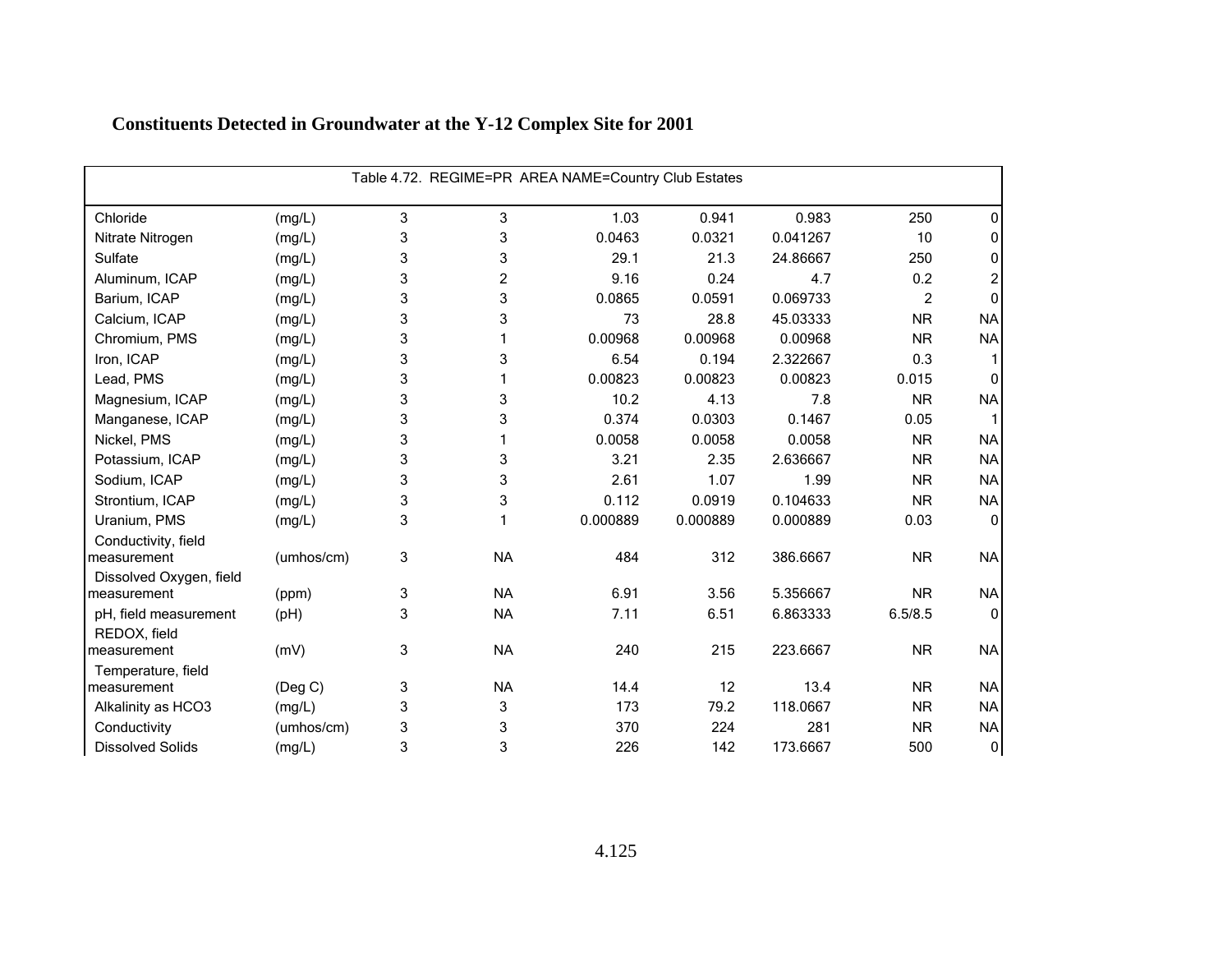| Table 4.72. (continued)       |              |           |            |                 |                 |                 |                  |           |  |  |  |  |  |
|-------------------------------|--------------|-----------|------------|-----------------|-----------------|-----------------|------------------|-----------|--|--|--|--|--|
|                               |              |           |            |                 |                 | <b>AVERAGE</b>  |                  |           |  |  |  |  |  |
|                               |              |           |            | <b>MAXIMUM</b>  | <b>MINIMUM</b>  | <b>DETECTED</b> | <b>REFERENCE</b> | # MMTS    |  |  |  |  |  |
| <b>COMPOUND</b>               | <b>UNITS</b> | # SAMPLES | # DETECTED | <b>DETECTED</b> | <b>DETECTED</b> | MMTS.           | <b>VALUE</b>     | $>$ REF   |  |  |  |  |  |
| pH                            | (pH)         | 3         | 3          | 7.85            | 6.96            | 7.52            | 6.5/8.5          | 0         |  |  |  |  |  |
| <b>Total Suspended Solids</b> | (mg/L)       |           |            | 23              | 2               | 12.5            | <b>NR</b>        | <b>NA</b> |  |  |  |  |  |
| Turbidity                     | (NTU)        | 3         | 3          | 19.4            | 3.41            | 8.75            |                  | 3         |  |  |  |  |  |
| Uranium-234                   | (pCi/L)      |           | 3          | 0.17            | $-0.085$        | 0.061333        | 20               | $\Omega$  |  |  |  |  |  |
| Uranium-235                   | (pCi/L)      |           | 3          | 0.049           | 0               | 0.016333        | 24               | 0         |  |  |  |  |  |
| Uranium-238                   | (pCi/L)      | 3         | 3          | 0.063           | 0               | 0.03            | 24               | 0         |  |  |  |  |  |
| Gross Alpha                   | (pCi/L)      | 3         | 3          | 1.2             | 0               | 0.486667        | 15               | 0         |  |  |  |  |  |
| Gross Beta                    | (pCi/L)      |           | 3          | 6.7             | 1.6             | 4.133333        | 50               | 0         |  |  |  |  |  |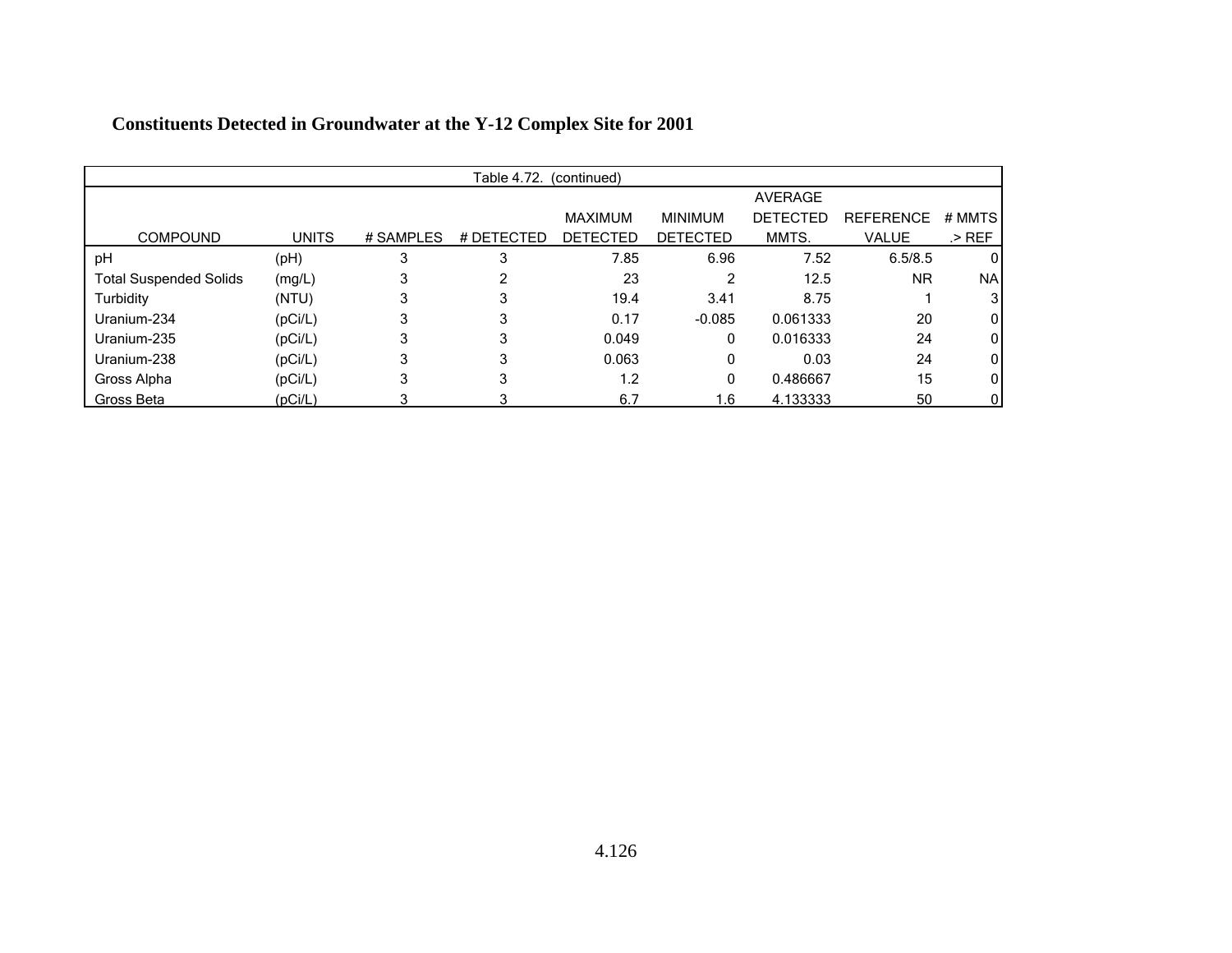| Table 4.73. REGIME=PR AREA NAME=Scarboro Community |            |   |           |          |          |          |                |                  |  |  |  |
|----------------------------------------------------|------------|---|-----------|----------|----------|----------|----------------|------------------|--|--|--|
| Chloride                                           | (mg/L)     | 6 | 6         | 1.33     | 0.812    | 0.999833 | 250            | 0                |  |  |  |
| Sulfate                                            | (mg/L)     | 6 | 6         | 13.9     | 8.67     | 11.33167 | 250            | 0                |  |  |  |
| Aluminum, ICAP                                     | (mg/L)     | 6 | 4         | 3.4      | 0.376    | 1.441    | 0.2            | 4                |  |  |  |
| Barium, ICAP                                       | (mg/L)     | 6 | 6         | 0.139    | 0.058    | 0.0905   | $\overline{c}$ | $\Omega$         |  |  |  |
| Calcium, ICAP                                      | (mg/L)     | 6 | 6         | 23.5     | 14.6     | 18.48333 | <b>NR</b>      | <b>NA</b>        |  |  |  |
| Chromium, PMS                                      | (mg/L)     | 6 |           | 0.00391  | 0.00391  | 0.00391  | <b>NR</b>      | <b>NA</b>        |  |  |  |
| Iron, ICAP                                         | (mg/L)     | 6 | 6         | 4.7      | 0.14     | 1.374333 | 0.3            | 4                |  |  |  |
| Lead, PMS                                          | (mg/L)     | 6 | 3         | 0.00443  | 0.000659 | 0.00221  | 0.015          | $\Omega$         |  |  |  |
| Lithium, ICAP                                      | (mg/L)     | 6 |           | 0.0114   | 0.0114   | 0.0114   | <b>NR</b>      | <b>NA</b>        |  |  |  |
| Magnesium, ICAP                                    | (mg/L)     | 6 | 6         | 12.3     | 7.98     | 9.501667 | <b>NR</b>      | <b>NA</b>        |  |  |  |
| Manganese, ICAP                                    | (mg/L)     | 6 | 6         | 0.475    | 0.0107   | 0.172733 | 0.05           | $\overline{4}$   |  |  |  |
| Nickel, PMS                                        | (mg/L)     | 6 |           | 0.00952  | 0.00952  | 0.00952  | <b>NR</b>      | <b>NA</b>        |  |  |  |
| Potassium, ICAP                                    | (mg/L)     | 6 | 6         | 4.35     | 2.47     | 3.48     | <b>NR</b>      | <b>NA</b>        |  |  |  |
| Sodium, ICAP                                       | (mg/L)     | 6 | 6         | 5.6      | 2.93     | 4.301667 | <b>NR</b>      | <b>NA</b>        |  |  |  |
| Strontium, ICAP                                    | (mg/L)     | 6 | 6         | 0.121    | 0.0653   | 0.0866   | <b>NR</b>      | <b>NA</b>        |  |  |  |
| Uranium, PMS                                       | (mg/L)     | 6 |           | 0.000572 | 0.000572 | 0.000572 | 0.03           | $\mathbf 0$      |  |  |  |
| Conductivity, field                                |            |   |           |          |          |          |                |                  |  |  |  |
| measurement                                        | (umhos/cm) | 6 | <b>NA</b> | 260      | 180      | 233.8333 | <b>NR</b>      | <b>NA</b>        |  |  |  |
| Dissolved Oxygen, field                            |            |   |           |          |          |          |                |                  |  |  |  |
| measurement                                        | (ppm)      | 6 | <b>NA</b> | 5.42     | 4.5      | 5.093333 | <b>NR</b>      | <b>NA</b>        |  |  |  |
| pH, field measurement                              | (pH)       | 6 | <b>NA</b> | 7.58     | 6.81     | 7.19     | 6.5/8.5        | $\mathbf{0}$     |  |  |  |
| REDOX, field                                       |            |   |           |          |          |          |                |                  |  |  |  |
| measurement                                        | (mV)       | 6 | <b>NA</b> | 232      | 57       | 178.6667 | <b>NR</b>      | <b>NA</b>        |  |  |  |
| Temperature, field                                 |            |   |           |          |          |          |                |                  |  |  |  |
| measurement                                        | (Deg C)    | 6 | <b>NA</b> | 15.6     | 12.3     | 13.81667 | <b>NR</b>      | <b>NA</b>        |  |  |  |
| Alkalinity as HCO3                                 | (mg/L)     | 6 | 6         | 104      | 60.8     | 83.9     | <b>NR</b>      | <b>NA</b>        |  |  |  |
| Conductivity                                       | (umhos/cm) | 6 | 6         | 241      | 151.2    | 201.5667 | <b>NR</b>      | <b>NA</b>        |  |  |  |
| <b>Dissolved Solids</b>                            | (mg/L)     | 6 | 6         | 138      | 102      | 121.6667 | 500            | $\boldsymbol{0}$ |  |  |  |